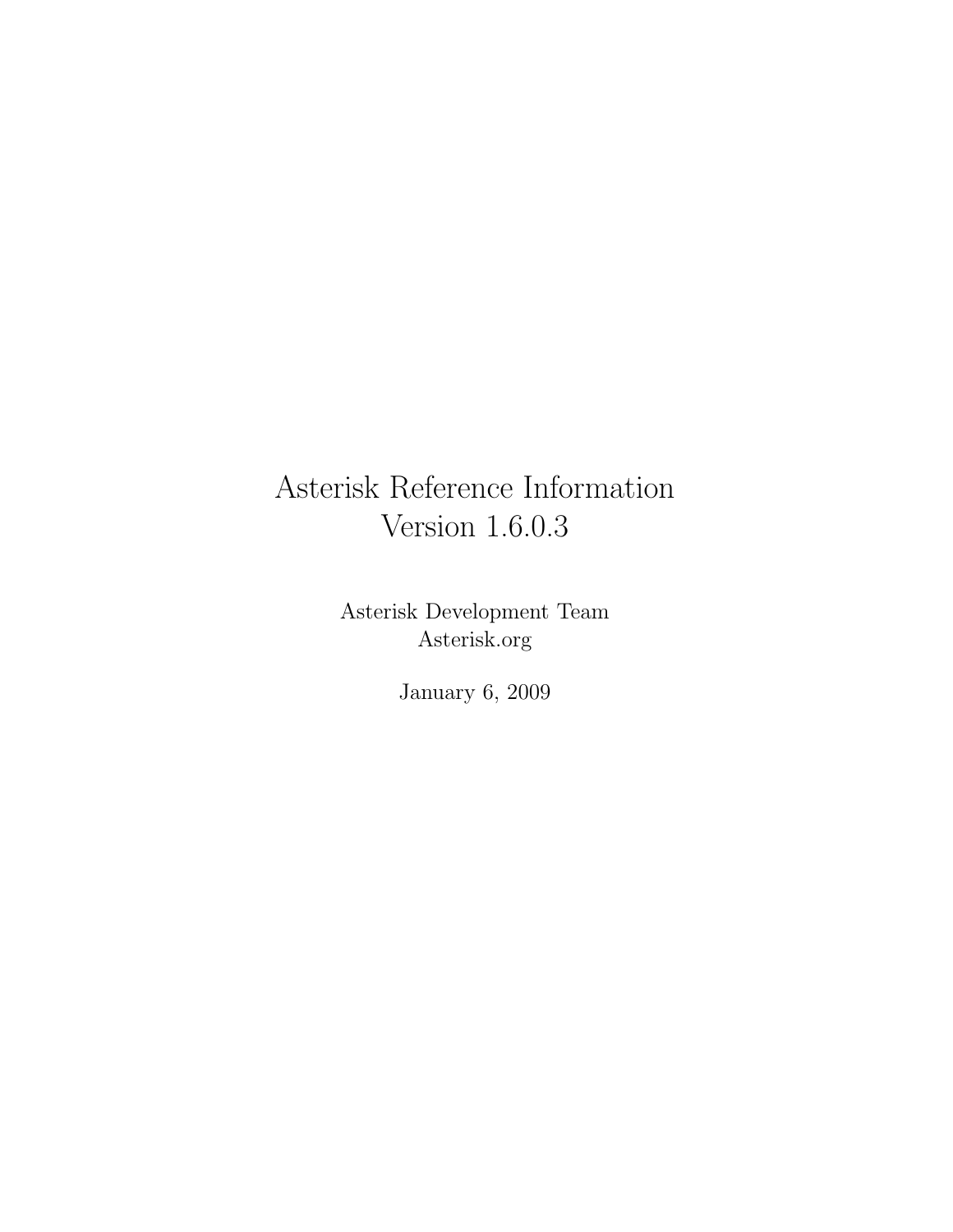# **Contents**

| 1              | Introduction |                                                                                       |  |  |  |
|----------------|--------------|---------------------------------------------------------------------------------------|--|--|--|
|                | 1.1          | 8                                                                                     |  |  |  |
|                |              | 9<br>1.1.1                                                                            |  |  |  |
|                | 1.2          | 10                                                                                    |  |  |  |
|                |              | 10<br>1.2.1                                                                           |  |  |  |
|                |              | 1.2.2<br>10                                                                           |  |  |  |
|                |              | 1.2.3<br>10                                                                           |  |  |  |
|                |              | Log Security $\ldots \ldots \ldots \ldots \ldots \ldots \ldots \ldots$<br>11<br>1.2.4 |  |  |  |
|                | 1.3          | 11                                                                                    |  |  |  |
|                |              | 1.3.1<br>11                                                                           |  |  |  |
|                |              | 1.3.2<br>DAHDI compatible hardware<br>12                                              |  |  |  |
|                |              | 1.3.3<br>Non-DAHDI compatible hardware<br>13                                          |  |  |  |
|                |              | mISDN compatible hardware<br>1.3.4<br>13                                              |  |  |  |
|                |              | Miscellaneous other interfaces<br>1.3.5<br>14                                         |  |  |  |
| $\overline{2}$ |              | Configuration<br>15                                                                   |  |  |  |
|                | 2.1          | General Configuration Information<br>15                                               |  |  |  |
|                |              | 2.1.1<br>15                                                                           |  |  |  |
|                |              | 2.1.2<br>19                                                                           |  |  |  |
|                |              | 2.1.3<br>21                                                                           |  |  |  |
|                |              | 2.1.4<br>22                                                                           |  |  |  |
|                |              | 2.1.5<br>24                                                                           |  |  |  |
|                |              | 2.1.6<br>27                                                                           |  |  |  |
|                |              | 27<br>2.1.7                                                                           |  |  |  |
|                | 2.2          | 27                                                                                    |  |  |  |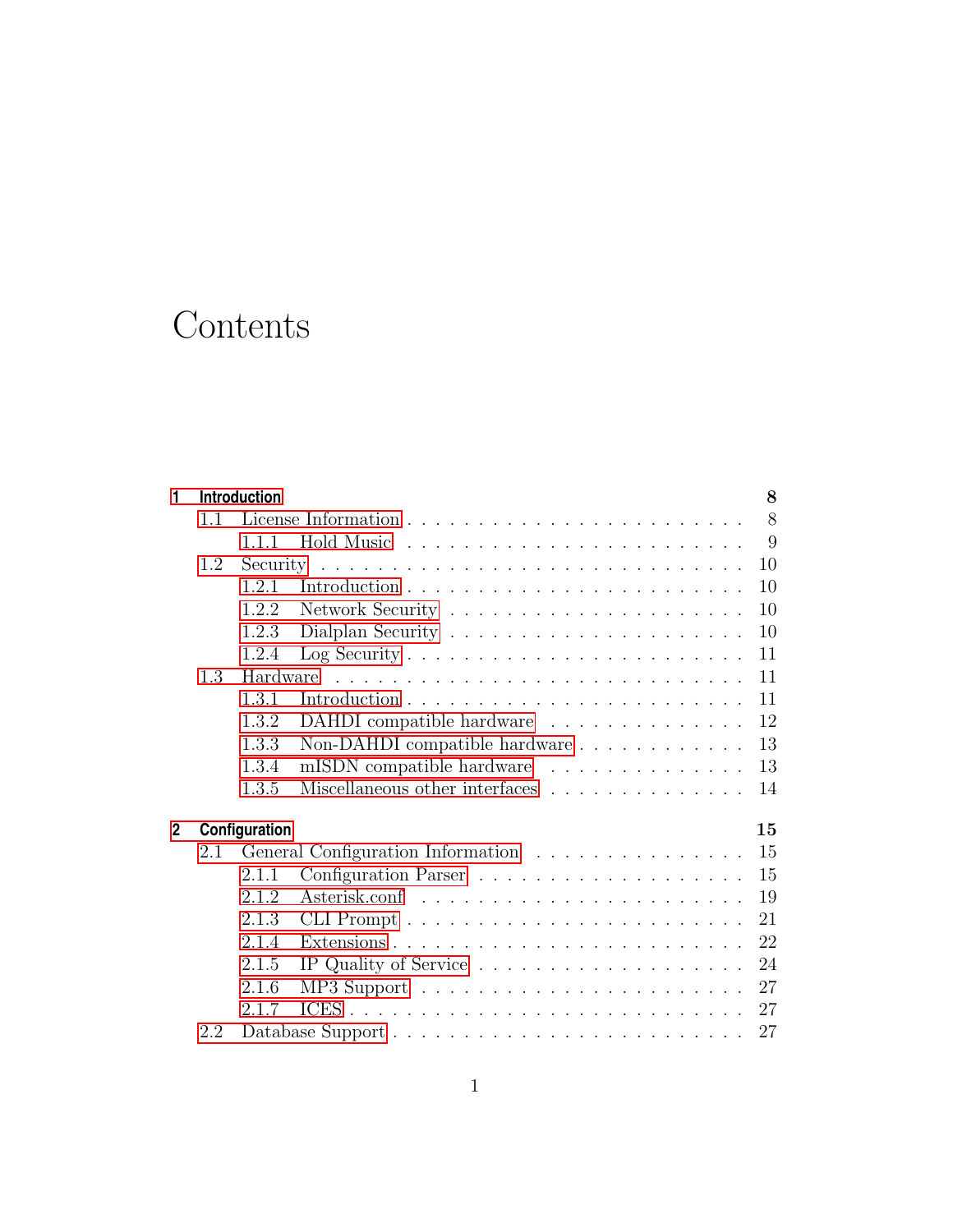|   |     | 2.2.1                    | Realtime Database Configuration 27                                        |
|---|-----|--------------------------|---------------------------------------------------------------------------|
|   |     | 2.2.2                    | 31<br>$FreeTDS$                                                           |
|   | 2.3 |                          | Privacy<br>31                                                             |
|   |     | 2.3.1                    | 31                                                                        |
|   |     | 2.3.2                    | Next, Fight against autodialers!!<br>31                                   |
|   |     | 2.3.3                    | Next, Fight against the empty CALLERID!<br>31                             |
|   |     | 2.3.4                    | Next, use a WELCOME MENU !<br>32                                          |
|   |     | 2.3.5                    | 33                                                                        |
|   |     | 2.3.6                    | 34                                                                        |
|   |     | 2.3.7                    | The 'N' and 'n' options $\dots \dots \dots \dots \dots \dots \dots$<br>35 |
|   |     | 2.3.8                    | 36                                                                        |
| 3 |     | <b>Channel Variables</b> | 39                                                                        |
|   | 3.1 |                          | 39                                                                        |
|   | 3.2 |                          | $39\,$                                                                    |
|   | 3.3 |                          | 40                                                                        |
|   | 3.4 |                          | 40                                                                        |
|   |     |                          | 41                                                                        |
|   | 3.5 |                          | Selecting Characters from Variables<br>41                                 |
|   | 3.6 |                          | $42\,$                                                                    |
|   |     | 3.6.1                    | 42<br>Spaces Inside Variables Values                                      |
|   |     | 3.6.2                    | 43                                                                        |
|   |     | 3.6.3                    | Floating Point Numbers<br>45                                              |
|   |     | 3.6.4                    | 45                                                                        |
|   |     | 3.6.5                    | 47                                                                        |
|   |     | 3.6.6                    | 49                                                                        |
|   |     | 3.6.7                    | $49\,$                                                                    |
|   |     | 3.6.8                    | 49<br>Parse Errors                                                        |
|   |     | 3.6.9                    | 50                                                                        |
|   |     |                          | 50                                                                        |
|   |     |                          | 50                                                                        |
|   |     |                          | $52\,$                                                                    |
|   | 3.7 |                          | Asterisk standard channel variables<br>53                                 |
|   |     | 3.7.1                    | 55<br>Application return values                                           |
|   |     | 3.7.2                    | 56<br>Various application variables                                       |
|   |     | 3.7.3                    | The MeetMe Conference Bridge<br>56                                        |
|   |     | 3.7.4                    | The VoiceMail() application $\ldots \ldots \ldots \ldots \ldots$<br>57    |
|   |     | $3.7.5\,$                | $57\,$<br>The VMAuthenticate() application $\ldots \ldots \ldots \ldots$  |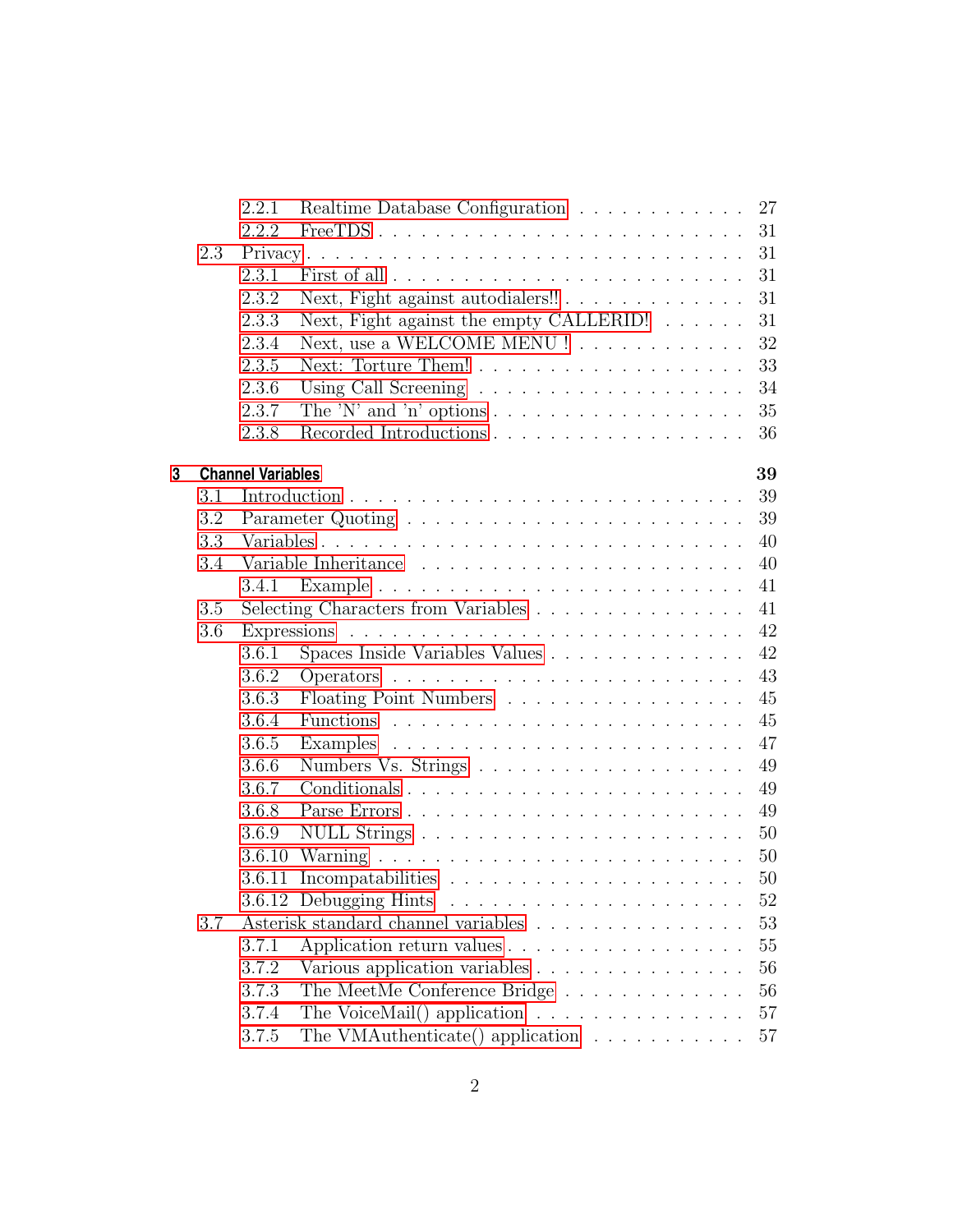|   |     | 3.7.6  | 57                                                                              |
|---|-----|--------|---------------------------------------------------------------------------------|
|   |     | 3.7.7  | 57                                                                              |
|   |     | 3.7.8  | 58                                                                              |
|   |     | 3.7.9  | 58<br>chan_agent $\ldots \ldots \ldots \ldots \ldots \ldots \ldots \ldots$      |
|   |     | 3.7.10 | The Dial() application $\ldots \ldots \ldots \ldots \ldots \ldots$<br>58        |
|   |     | 3.7.11 | 59<br>The chanisavail() application $\ldots \ldots \ldots \ldots \ldots$        |
|   |     |        | 3.7.12 Dialplan Macros<br>59                                                    |
|   |     |        | 3.7.13 The ChanSpy() application $\ldots \ldots \ldots \ldots \ldots$<br>59     |
|   |     |        | 59                                                                              |
|   |     |        |                                                                                 |
| 4 |     |        | 60<br><b>AEL: Asterisk Extension Language</b>                                   |
|   | 4.1 |        | 60                                                                              |
|   | 4.2 |        | 61                                                                              |
|   |     | 4.2.1  | 61                                                                              |
|   |     | 4.2.2  | Extensions and priorities<br>61                                                 |
|   |     | 4.2.3  | 62                                                                              |
|   |     | 4.2.4  | 62                                                                              |
|   | 4.3 |        | 63                                                                              |
|   | 4.4 |        | 63                                                                              |
|   | 4.5 |        | 63                                                                              |
|   | 4.6 |        | 64                                                                              |
|   | 4.7 |        | 65                                                                              |
|   | 4.8 |        | Procedural Interface and Internals<br>67                                        |
|   |     | 4.8.1  | 67                                                                              |
|   | 4.9 |        | 70                                                                              |
|   |     | 4.9.1  | 70                                                                              |
|   |     | 4.9.2  | 71                                                                              |
|   |     | 4.9.3  | 71                                                                              |
|   |     | 4.9.4  | 72                                                                              |
|   |     | 4.9.5  | 73<br>$\# \text{include} \dots \dots \dots \dots \dots \dots \dots \dots \dots$ |
|   |     | 4.9.6  | 73                                                                              |
|   |     | 4.9.7  | $73\,$                                                                          |
|   |     | 4.9.8  | Variables<br>73                                                                 |
|   |     | 4.9.9  | 74                                                                              |
|   |     | 4.9.10 | 75                                                                              |
|   |     |        | 75                                                                              |
|   |     | 4.9.12 | Break, Continue, and Return<br>77                                               |
|   |     |        | 77<br>4.9.13 goto, jump, and labels $\dots \dots \dots \dots \dots \dots \dots$ |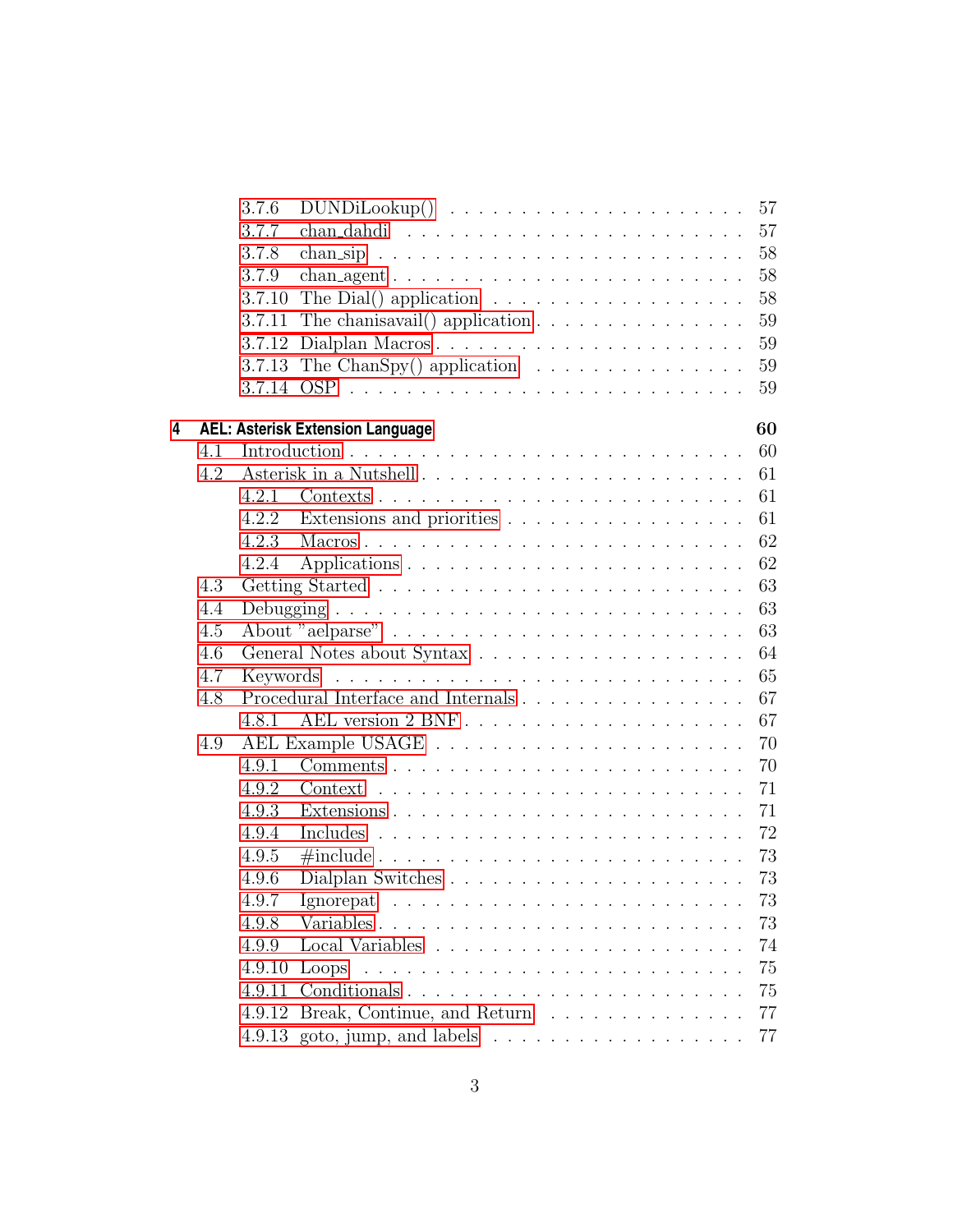|   |     |                        |                                                                     | 79     |
|---|-----|------------------------|---------------------------------------------------------------------|--------|
|   |     | 4.10 Examples          |                                                                     | 79     |
|   |     |                        |                                                                     | 80     |
|   |     |                        | 4.12 Differences with the original version of AEL                   | 82     |
|   |     |                        |                                                                     | 84     |
|   |     |                        |                                                                     | 85     |
| 5 |     |                        | <b>SLA: Shared Line Appearances</b>                                 | 86     |
|   | 5.1 |                        |                                                                     | 86     |
|   | 5.2 |                        |                                                                     | 86     |
|   |     | 5.2.1                  |                                                                     | 86     |
|   |     | 5.2.2                  |                                                                     | 86     |
|   |     | 5.2.3                  |                                                                     | 87     |
|   |     | 5.2.4                  |                                                                     | 88     |
|   | 5.3 |                        |                                                                     | 89     |
|   |     | 5.3.1                  | Basic SLA                                                           | 89     |
|   |     | 5.3.2                  |                                                                     | 90     |
|   | 5.4 |                        |                                                                     | 92     |
|   |     | 5.4.1                  |                                                                     | 92     |
|   |     | 5.4.2                  | Station goes off hook (not ringing) $\ldots \ldots \ldots$          | 92     |
|   |     | 5.4.3                  | Station goes off hook (ringing)                                     | 92     |
|   |     | 5.4.4                  | Line button on a station is pressed $\ldots \ldots \ldots$          | 93     |
| 6 |     | <b>Channel Drivers</b> |                                                                     | 94     |
|   | 6.1 |                        |                                                                     | 94     |
|   |     | 6.1.1                  |                                                                     | 94     |
|   |     | 6.1.2                  | Why IAX2? $\ldots \ldots \ldots \ldots \ldots \ldots \ldots \ldots$ | 94     |
|   |     | 6.1.3                  |                                                                     | 96     |
|   |     | 6.1.4                  |                                                                     | 96     |
|   | 6.2 |                        |                                                                     | 99     |
|   |     | 6.2.1                  |                                                                     | $99\,$ |
|   |     | 6.2.2                  |                                                                     | 99     |
|   |     | 6.2.3                  |                                                                     |        |
|   |     | 6.2.4                  |                                                                     |        |
|   |     | 6.2.5                  |                                                                     |        |
|   |     | 6.2.6                  | mISDN CLI commands 103                                              |        |
|   |     | 6.2.7                  |                                                                     |        |
|   |     | 6.2.8                  | Debugging and sending bug reports $\ldots \ldots \ldots \ldots 104$ |        |
|   |     |                        |                                                                     |        |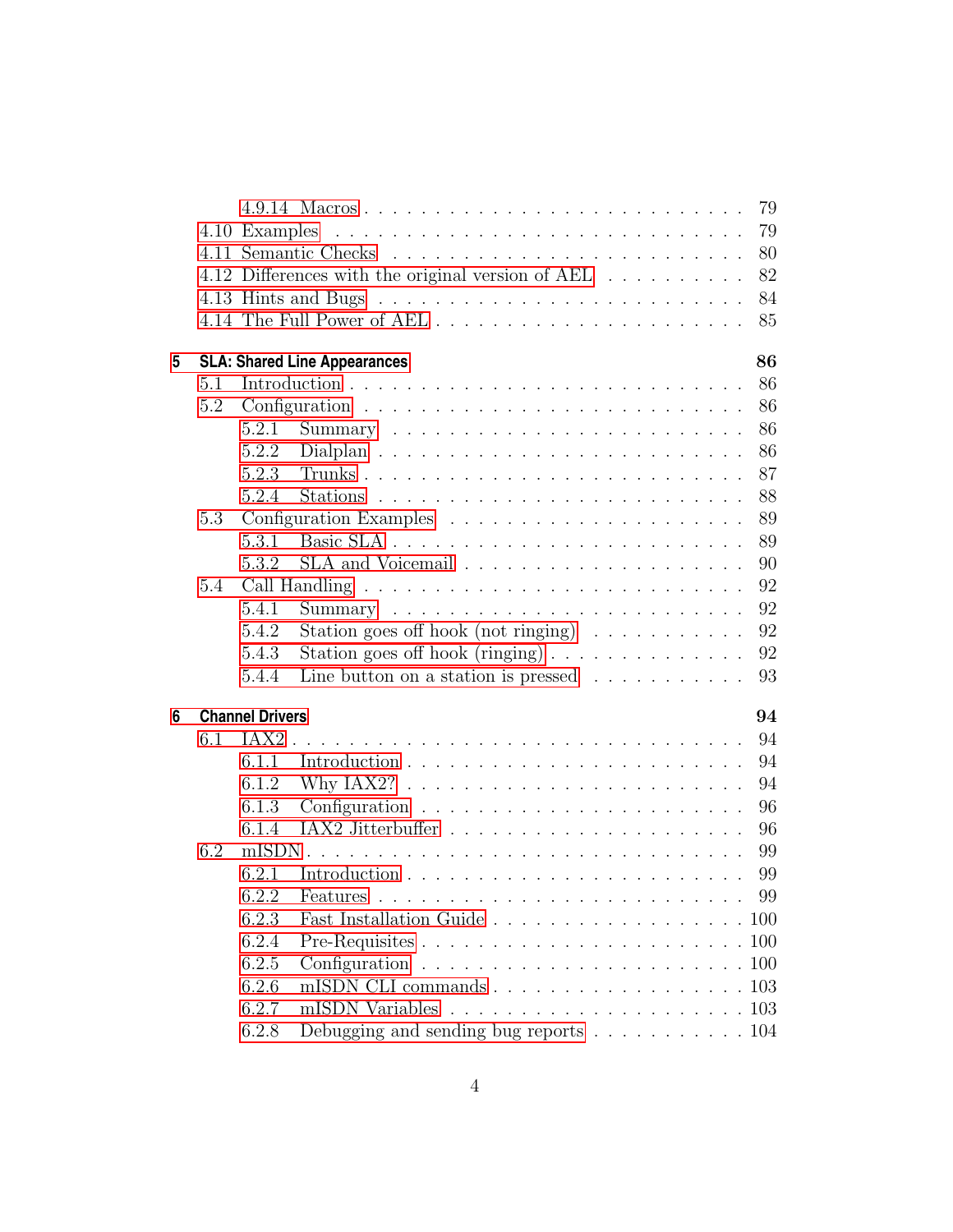|   |             | 6.2.9                                                                                         |
|---|-------------|-----------------------------------------------------------------------------------------------|
|   |             | 6.2.10                                                                                        |
|   | 6.3         |                                                                                               |
|   |             | 6.3.1                                                                                         |
|   |             | 6.3.2                                                                                         |
|   |             | 6.3.3                                                                                         |
|   |             | 6.3.4                                                                                         |
|   |             | 6.3.5                                                                                         |
| 7 |             | 107<br><b>Distributed Universal Number Discovery (DUNDi)</b>                                  |
|   | 7.1         |                                                                                               |
|   | 7.2         | DUNDIQUERY and DUNDIRESULT 108                                                                |
|   | 7.3         |                                                                                               |
| 8 | <b>ENUM</b> | 122                                                                                           |
|   | 8.1         | The ENUMLOOKUP dialplan function $\ldots \ldots \ldots \ldots \ldots 122$                     |
|   |             | 8.1.1                                                                                         |
|   |             | 8.1.2                                                                                         |
|   |             | Usage notes and subtle features $\ldots \ldots \ldots \ldots 126$<br>8.1.3                    |
|   |             | Some more Examples 128<br>8.1.4                                                               |
| 9 |             | <b>AMI: Asterisk Manager Interface</b><br>130                                                 |
|   | 9.1         | The Asterisk Manager TCP/IP API $\ldots \ldots \ldots \ldots \ldots \ldots 130$               |
|   | 9.2         | Device status reports $\dots \dots \dots \dots \dots \dots \dots \dots \dots \dots \dots 131$ |
|   | 9.3         |                                                                                               |
|   | 9.4         |                                                                                               |
|   | 9.5         |                                                                                               |
|   | 9.6         | Some standard AMI headers $\ldots \ldots \ldots \ldots \ldots \ldots \ldots 132$              |
|   | 9.7         | Asynchronous Javascript Asterisk Manger (AJAM) 136                                            |
|   |             | Setup the Asterisk HTTP server 136<br>9.7.1                                                   |
|   |             | Allow Manager Access via HTTP 137<br>9.7.2                                                    |
|   |             | 9.7.3 Integration with other web servers $\dots \dots \dots \dots \dots \dots$                |
|   |             | 10 CDR: Call Detail Records<br>139                                                            |
|   |             |                                                                                               |
|   |             |                                                                                               |
|   |             |                                                                                               |
|   |             |                                                                                               |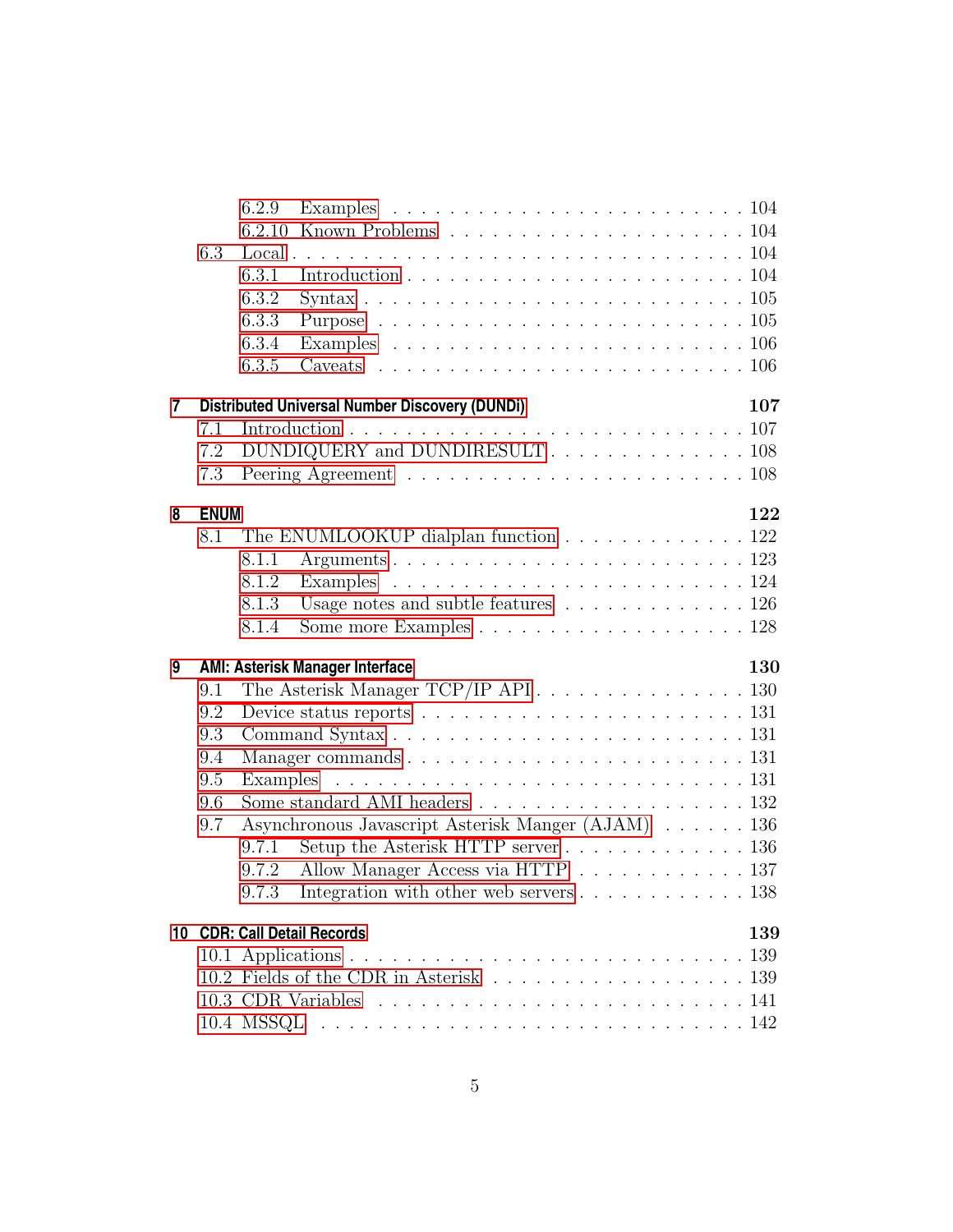|    |                  | 10.4.1 ODBC using $cdr\_odbc$ 142                                                                  |
|----|------------------|----------------------------------------------------------------------------------------------------|
|    |                  | 10.4.2 TDS, using cdr_tds $\ldots \ldots \ldots \ldots \ldots \ldots \ldots 144$                   |
|    |                  |                                                                                                    |
|    |                  |                                                                                                    |
|    |                  |                                                                                                    |
|    |                  |                                                                                                    |
|    |                  |                                                                                                    |
|    |                  | 10.8.2 Steps to follow in order to have RADIUS support 146                                         |
|    |                  |                                                                                                    |
| 11 | <b>Voicemail</b> | 151                                                                                                |
|    |                  |                                                                                                    |
|    |                  | 11.2 IMAP Storage $\ldots \ldots \ldots \ldots \ldots \ldots \ldots \ldots \ldots 152$             |
|    |                  |                                                                                                    |
|    |                  |                                                                                                    |
|    |                  |                                                                                                    |
|    |                  | 11.2.4 Separate vs. Shared Email Accounts 154                                                      |
|    |                  | 11.2.5 IMAP Server Implementations 155                                                             |
|    |                  | 11.2.6 Quota Support $\dots \dots \dots \dots \dots \dots \dots \dots \dots \dots \dots 156$       |
|    |                  |                                                                                                    |
|    | 12 SMS           | 157                                                                                                |
|    |                  |                                                                                                    |
|    |                  |                                                                                                    |
|    |                  |                                                                                                    |
|    |                  |                                                                                                    |
|    |                  |                                                                                                    |
|    |                  |                                                                                                    |
|    |                  | 12.7 Using smsq $\ldots \ldots \ldots \ldots \ldots \ldots \ldots \ldots \ldots \ldots \ldots 160$ |
|    |                  |                                                                                                    |
|    |                  |                                                                                                    |
|    | 13 Queues        | 169                                                                                                |
|    |                  |                                                                                                    |
|    |                  |                                                                                                    |
|    |                  |                                                                                                    |
|    |                  |                                                                                                    |
|    |                  | 13.2.3 Assigning agents to Queues 173                                                              |
|    |                  |                                                                                                    |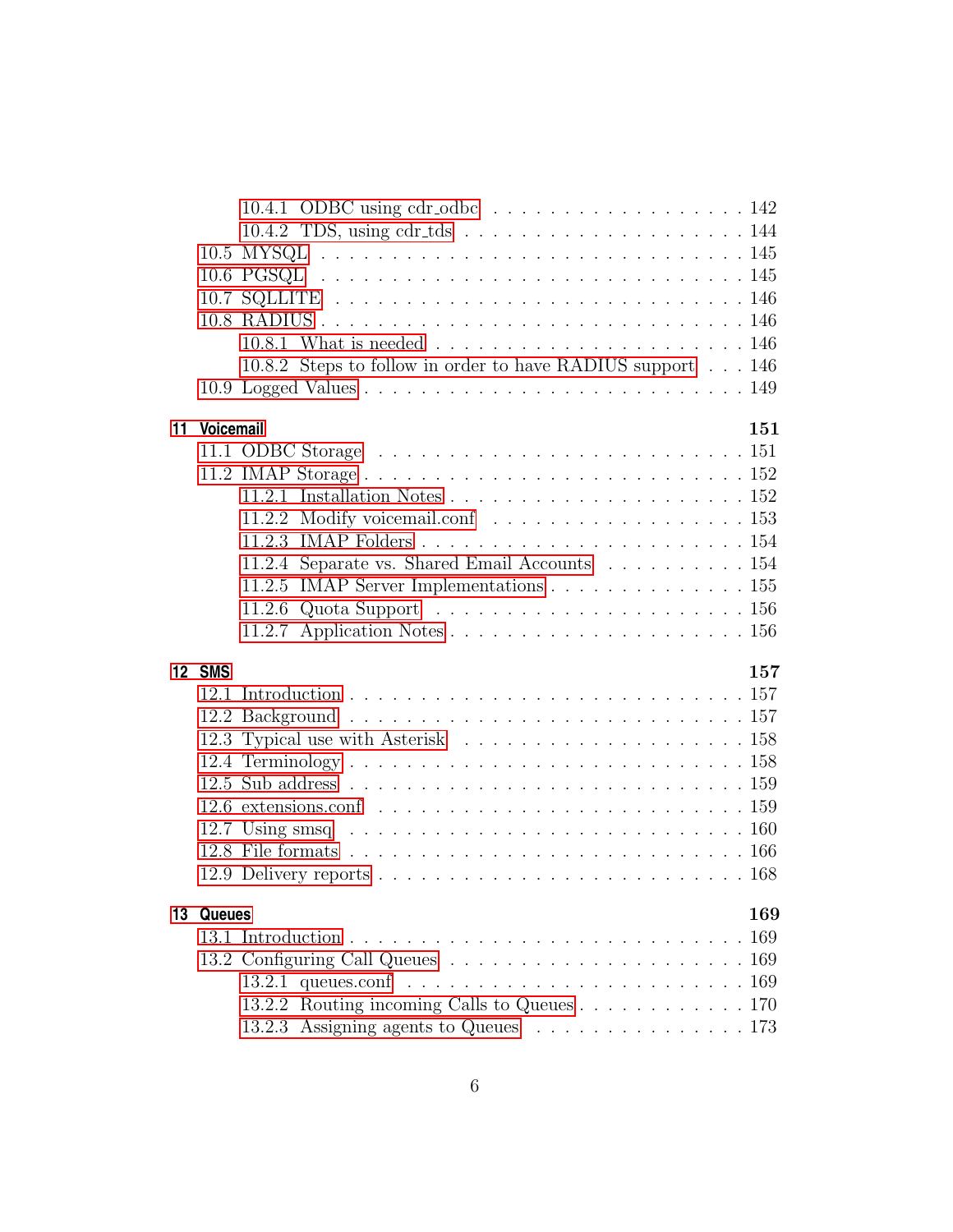| 13.2.4 Controlling The Way Queues Call the Agents 176                                          |  |
|------------------------------------------------------------------------------------------------|--|
| 13.2.5 Pre Acknowledgement Message 178                                                         |  |
|                                                                                                |  |
|                                                                                                |  |
| 182<br>14 Phone Provisioning                                                                   |  |
|                                                                                                |  |
|                                                                                                |  |
| 14.2.1 The [general] section $\ldots \ldots \ldots \ldots \ldots \ldots \ldots 182$            |  |
| 14.2.2 Creating phone profiles $\ldots \ldots \ldots \ldots \ldots \ldots \ldots 183$          |  |
|                                                                                                |  |
| 14.3.1 The [general] section $\dots \dots \dots \dots \dots \dots \dots \dots \dots \dots 184$ |  |
|                                                                                                |  |
|                                                                                                |  |
|                                                                                                |  |
| 15 Development<br>189                                                                          |  |
|                                                                                                |  |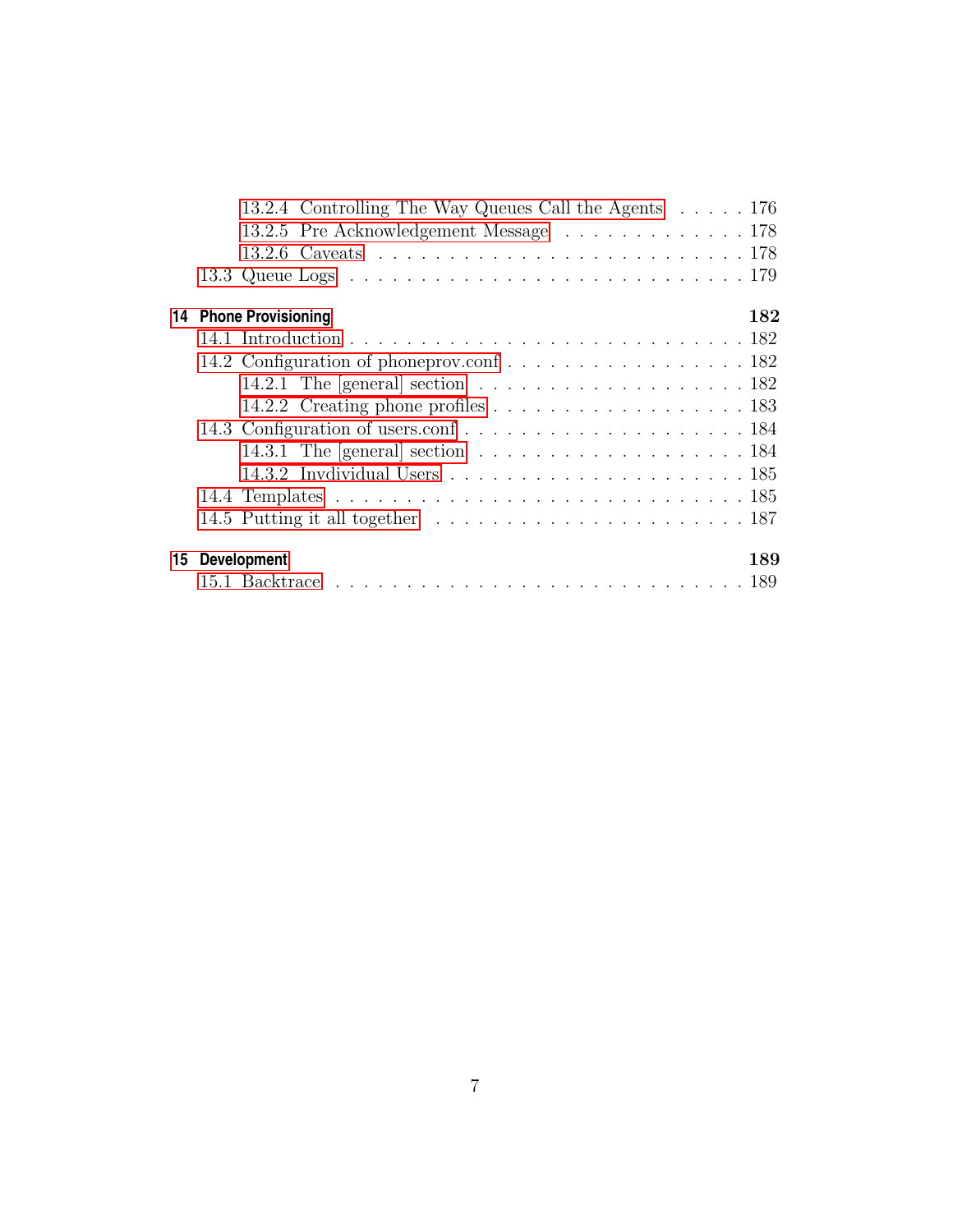<span id="page-8-0"></span>

# Introduction

This document contains various pieces of information that are useful for reference purposes.

# <span id="page-8-1"></span>**1.1 License Information**

Asterisk is distributed under the GNU General Public License version 2 and is also available under alternative licenses negotiated directly with Digium, Inc. If you obtained Asterisk under the GPL, then the GPL applies to all loadable Asterisk modules used on your system as well, except as defined below. The GPL (version 2) is included in this source tree in the file COPYING.

This package also includes various components that are not part of Asterisk itself; these components are in the 'contrib' directory and its subdirectories. Most of these components are also distributed under the GPL version 2 as well, except for the following:

contrib/firmware/iax/iaxy.bin: This file is Copyright (C) Digium, Inc. and is licensed for use with Digium IAXy hardware devices only. It can be distributed freely as long as the distribution is in the original form present in this package (not reformatted or modified).

Digium, Inc. (formerly Linux Support Services) holds copyright and/or sufficient licenses to all components of the Asterisk package, and therefore can grant, at its sole discretion, the ability for companies, individuals, or organizations to create proprietary or Open Source (even if not GPL) modules which may be dynamically linked at runtime with the portions of Asterisk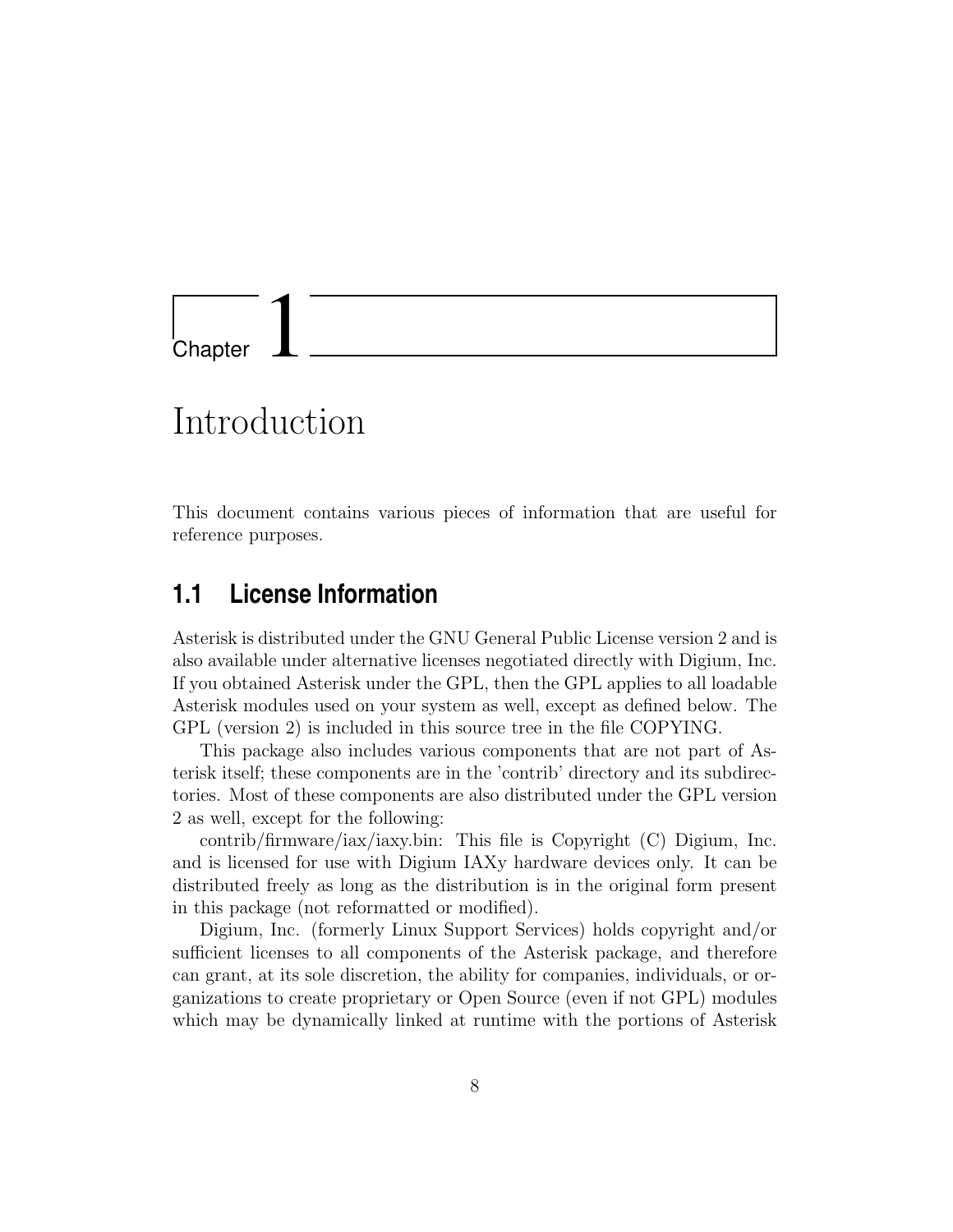which fall under our copyright/license umbrella, or are distributed under more flexible licenses than GPL.

If you wish to use our code in other GPL programs, don't worry – there is no requirement that you provide the same exception in your GPL'd products (although if you've written a module for Asterisk we would strongly encourage you to make the same exception that we do).

Specific permission is also granted to link Asterisk with OpenSSL, OpenH323 and/or the UW IMAP Toolkit and distribute the resulting binary files.

In addition, Asterisk implements two management/control protocols: the Asterisk Manager Interface (AMI) and the Asterisk Gateway Interface (AGI). It is our belief that applications using these protocols to manage or control an Asterisk instance do not have to be licensed under the GPL or a compatible license, as we believe these protocols do not create a 'derivative work' as referred to in the GPL. However, should any court or other judiciary body find that these protocols do fall under the terms of the GPL, then we hereby grant you a license to use these protocols in combination with Asterisk in external applications licensed under any license you wish.

The 'Asterisk' name and logos are trademarks owned by Digium, Inc., and use of them is subject to our trademark licensing policies. If you wish to use these trademarks for purposes other than simple redistribution of Asterisk source code obtained from Digium, you should contact our licensing department to determine the necessary steps you must take. For more information on this policy, please read:

http://www.digium.com/en/company/profile/trademarkpolicy.php

If you have any questions regarding our licensing policy, please contact us:

 $+1.877.344.4861$  (via telephone in the USA)  $+1.256.428.6000$  (via telephone outside the USA)  $+1.256.864.0464$  (via FAX inside or outside the USA) IAX2/pbx.digium.com (via IAX2) licensing@digium.com (via email)

Digium, Inc. 445 Jan Davis Drive Huntsville, AL 35806 USA

#### <span id="page-9-0"></span>**1.1.1 Hold Music**

Digium has licensed the music included with the Asterisk distribution From FreePlayMusic for use and distribution with Asterisk. It is licensed ONLY for use as hold music within an Asterisk based PBX.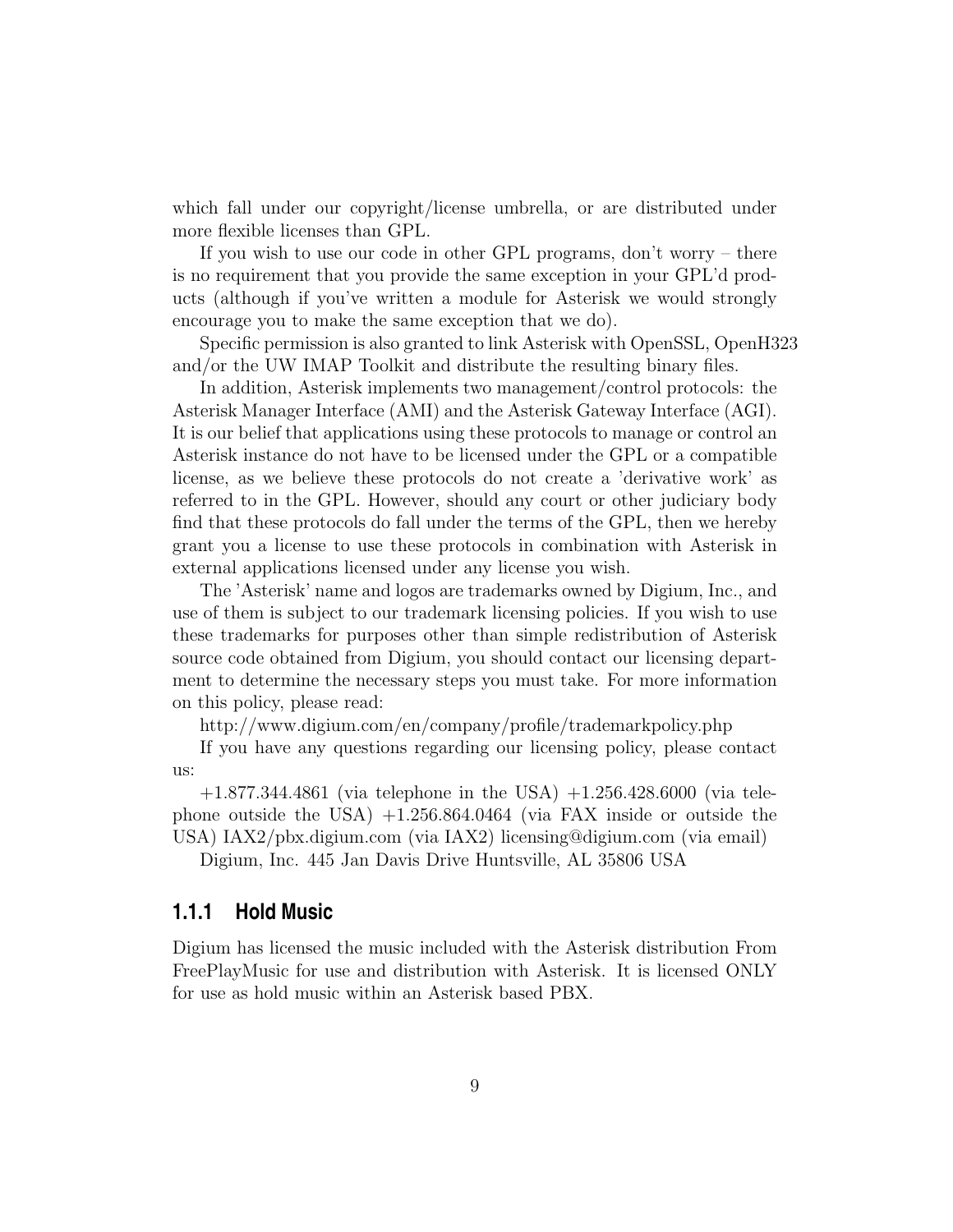# <span id="page-10-0"></span>**1.2 Security**

# <span id="page-10-1"></span>**1.2.1 Introduction**

PLEASE READ THE FOLLOWING IMPORTANT SECURITY RELATED INFORMATION. IMPROPER CONFIGURATION OF ASTERISK COULD ALLOW UNAUTHORIZED USE OF YOUR FACILITIES, POTENTIALLY INCURRING SUBSTANTIAL CHARGES.

Asterisk security involves both network security (encryption, authentication) as well as dialplan security (authorization - who can access services in your pbx). If you are setting up Asterisk in production use, please make sure you understand the issues involved.

# <span id="page-10-2"></span>**1.2.2 Network Security**

If you install Asterisk and use the "make samples" command to install a demonstration configuration, Asterisk will open a few ports for accepting VoIP calls. Check the channel configuration files for the ports and IP addresses.

If you enable the manager interface in manager.conf, please make sure that you access manager in a safe environment or protect it with SSH or other VPN solutions.

For all TCP/IP connections in Asterisk, you can set ACL lists that will permit or deny network access to Asterisk services. Please check the "permit" and "deny" configuration options in manager.conf and the VoIP channel configurations - i.e. sip.conf and iax.conf.

The IAX2 protocol supports strong RSA key authentication as well as AES encryption of voice and signalling. The SIP channel does not support encryption in this version of Asterisk.

# <span id="page-10-3"></span>**1.2.3 Dialplan Security**

First and foremost remember this:

USE THE EXTENSION CONTEXTS TO ISOLATE OUTGOING OR TOLL SERVICES FROM ANY INCOMING CONNECTIONS.

You should consider that if any channel, incoming line, etc can enter an extension context that it has the capability of accessing any extension within that context.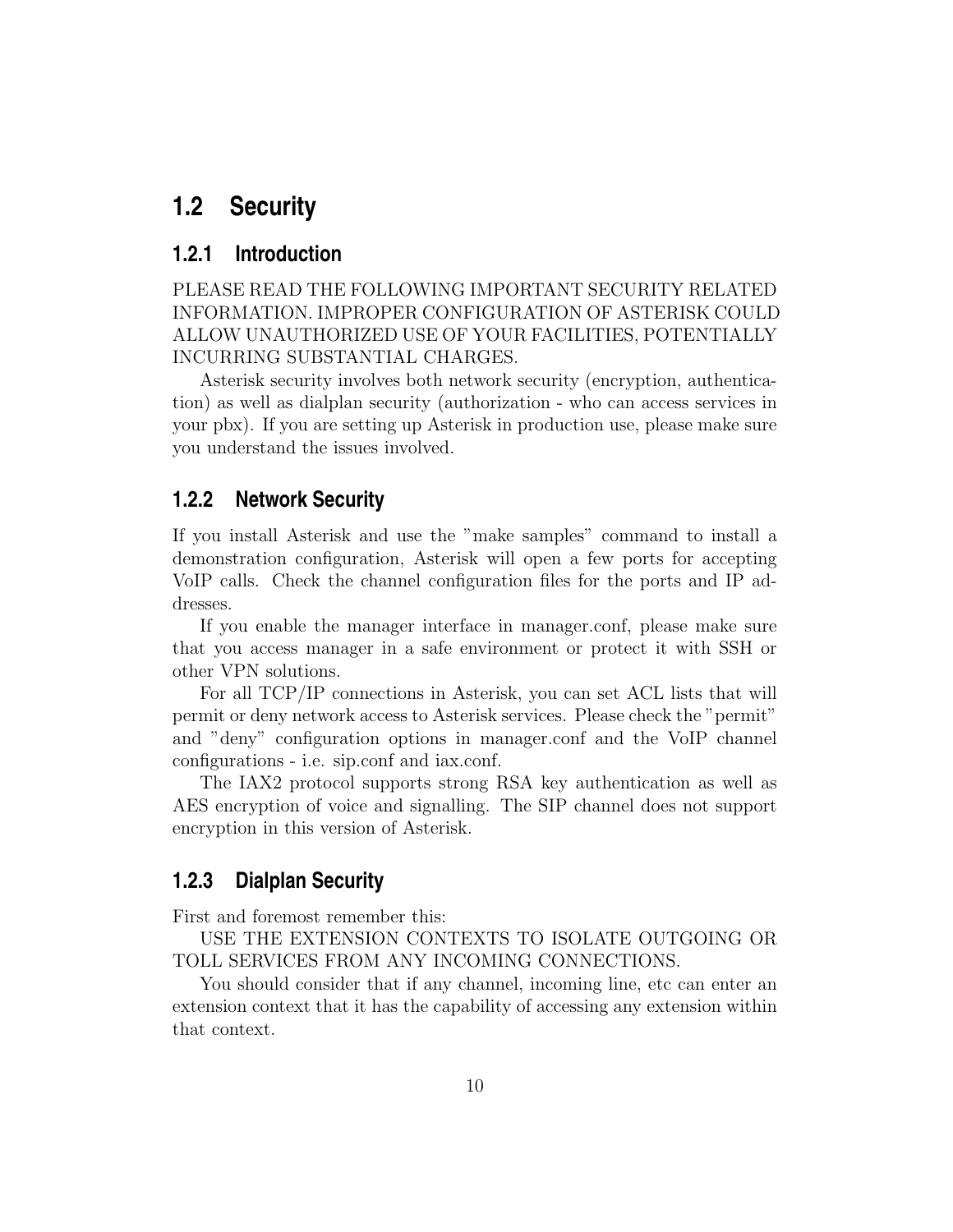Therefore, you should NOT allow access to outgoing or toll services in contexts that are accessible (especially without a password) from incoming channels, be they IAX channels, FX or other trunks, or even untrusted stations within you network. In particular, never ever put outgoing toll services in the "default" context. To make things easier, you can include the "default" context within other private contexts by using:

```
include => default
```
in the appropriate section. A well designed PBX might look like this:

```
[longdistance]
exten => _91NXXNXXXXXX,1,Dial(DAHDI/g2/${EXTEN:1})
include => local
[local]
exten => _9NXXNXXX,1,Dial(DAHDI/g2/${EXTEN:1})
include => default
[default]
exten => 6123, Dial(DAHDI/1)
```
DON'T FORGET TO TAKE THE DEMO CONTEXT OUT OF YOUR DEFAULT CONTEXT. There isn't really a security reason, it just will keep people from wanting to play with your Asterisk setup remotely.

# <span id="page-11-0"></span>**1.2.4 Log Security**

Please note that the Asterisk log files, as well as information printed to the Asterisk CLI, may contain sensitive information such as passwords and call history. Keep this in mind when providing access to these resources.

# <span id="page-11-1"></span>**1.3 Hardware**

# <span id="page-11-2"></span>**1.3.1 Introduction**

A PBX is only really useful if you can get calls into it. Of course, you can use Asterisk with VoIP calls (SIP, H.323, IAX, etc.), but you can also talk to the real PSTN through various cards.

Supported Hardware is divided into two general groups: DAHDI devices and non-DAHDI devices. The DAHDI compatible hardware supports pseudo-TDM conferencing and all call features through chan dahdi, whereas non-DAHDI compatible hardware may have different features.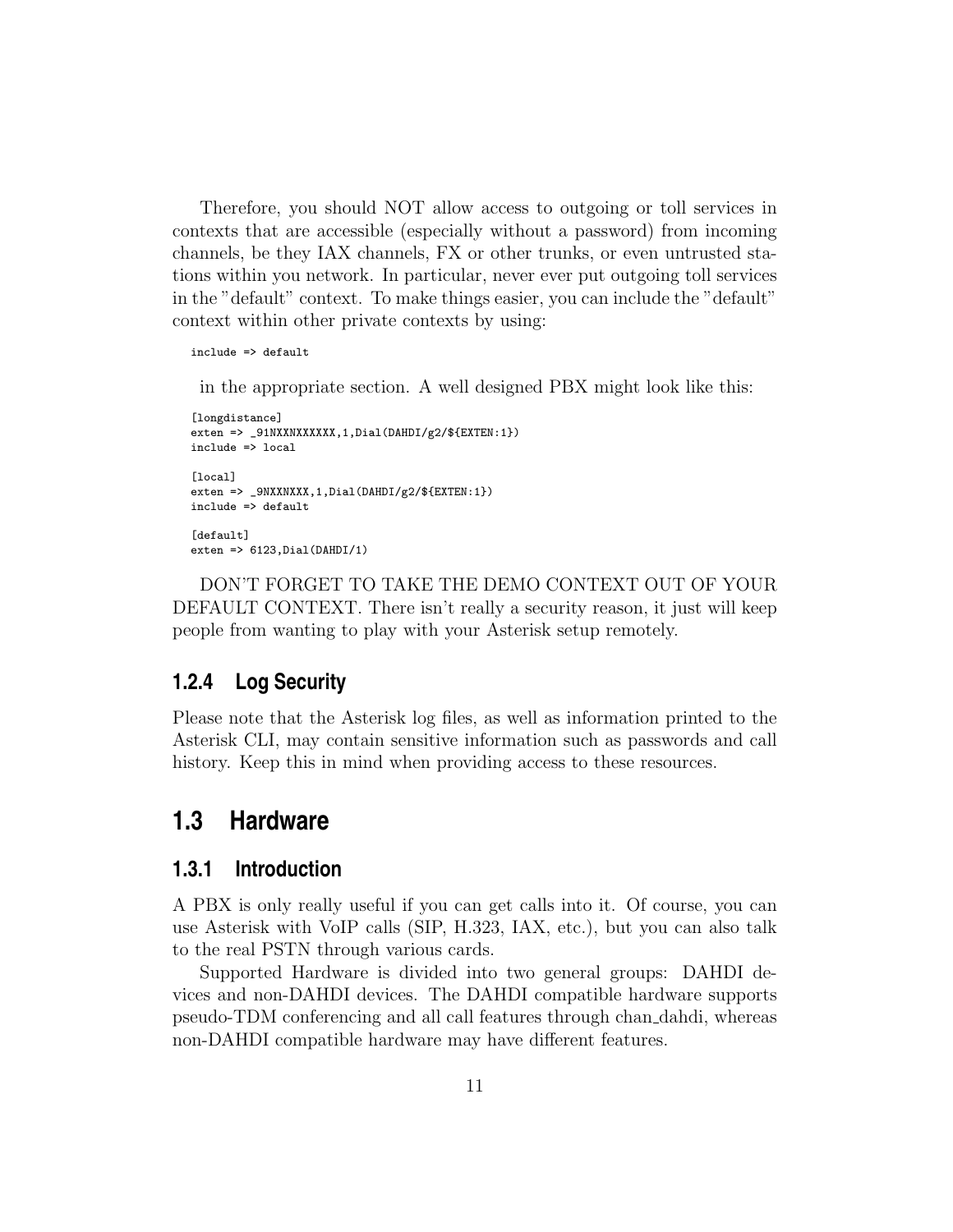# <span id="page-12-0"></span>**1.3.2 DAHDI compatible hardware**

- Digium, Inc. (Primary Developer of Asterisk) <http://www.digium.com>
	- Analog Interfaces
		- ∗ TDM400P The TDM400P is a half-length PCI 2.2-compliant card that supports FXS and FXO station interfaces for connecting analog telephones and analog POTS lines through a PC.
		- ∗ TDM800P The TDM800P is a half-length PCI 2.2-compliant, 8 port card using Digium's VoiceBus technology that supports FXS and FXO station interfaces for connecting analog telephones and analog POTS lines through a PC.
		- ∗ TDM2400P The TDM2400P is a full-length PCI 2.2-compliant card for connecting analog telephones and analog POTS lines through a PC. It supports a combination of up to 6 FXS and/or FXO modules for a total of 24 lines.
	- Digital Interfaces
		- ∗ TE412P The TE412P offers an on-board DSP-based echo cancellation module. It supports E1, T1, and J1 environments and is selectable on a per-card or per-port basis.
		- ∗ TE410P The TE410P improves performance and scalability through bus mastering architecture. It supports E1, T1, and J1 environments and is selectable on a per-card or per-port basis.
		- ∗ TE407P The TE407P offers an on-board DSP-based echo cancellation module. It supports E1, T1, and J1 environments and is selectable on a per-card or per-port basis.
		- ∗ TE405P The TE405P improves performance and scalability through bus mastering architecture. It supports both E1, T1, J1 environments and is selectable on a per-card or per-port basis.
		- ∗ TE212P The TE212P offers an on-board DSP-based echo cancellation module. It supports E1, T1, and J1 environments and is selectable on a per-card or per-port basis.
		- ∗ TE210P The TE210P improves performance and scalability through bus mastering architecture. It supports E1, T1, and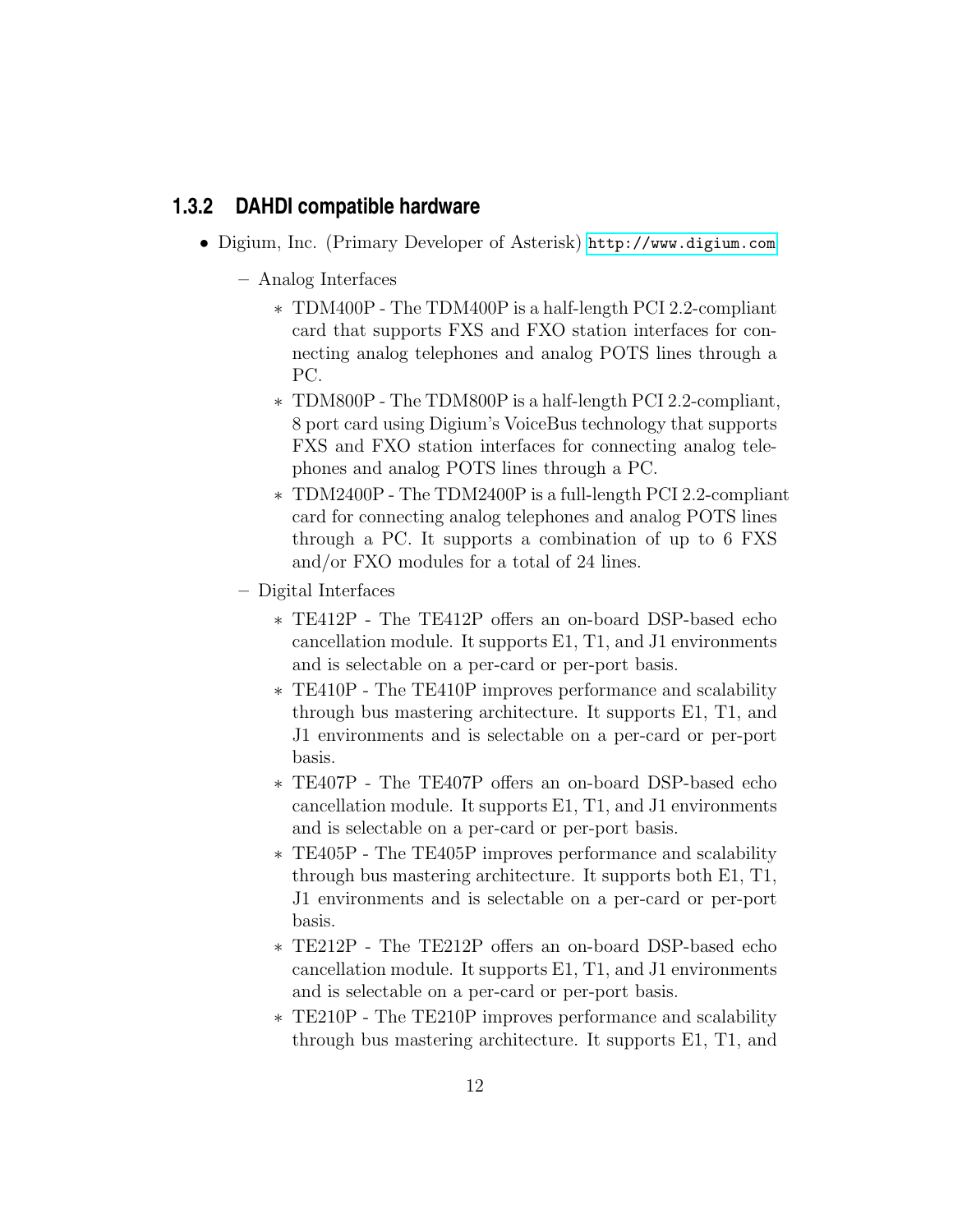J1 environments and is selectable on a per-card or per-port basis.

- ∗ TE207P The TE207P offers an on-board DSP-based echo cancellation module. It supports E1, T1, and J1 environments and is selectable on a per-card or per-port basis.
- ∗ TE205P The TE205P improves performance and scalability through bus mastering architecture. It supports both E1 and T1/J1 environments and is selectable on a per-card or perport basis.
- ∗ TE120P The TE120P is a single span, selectable T1, E1, or J1 card and utilizes Digium's VoiceBusTMtechnology. It supports both voice and data modes.
- ∗ TE110P The TE110P brings a high-performance, cost-effective, and flexible single span togglable T1, E1, J1 interface to the Digium line-up of telephony interface devices.

# <span id="page-13-0"></span>**1.3.3 Non-DAHDI compatible hardware**

- QuickNet, Inc. <http://www.quicknet.net>
	- Internet PhoneJack Single FXS interface. Supports Linux telephony interface. DSP compression built-in.
	- Internet LineJack Single FXS or FXO interface. Supports Linux telephony interface.

## <span id="page-13-1"></span>**1.3.4 mISDN compatible hardware**

mISDN homepage: <http://www.misdn.org/>

Any adapter with an mISDN driver should be compatible with chan misdn. See the mISDN section for more information.

• Digium, Inc. (Primary Developer of Asterisk) <http://www.digium.com>

– B410P - 4 Port BRI card (TE/NT)

• beroNet <http://www.beronet.com>

– BN4S0 - 4 Port BRI card (TE/NT)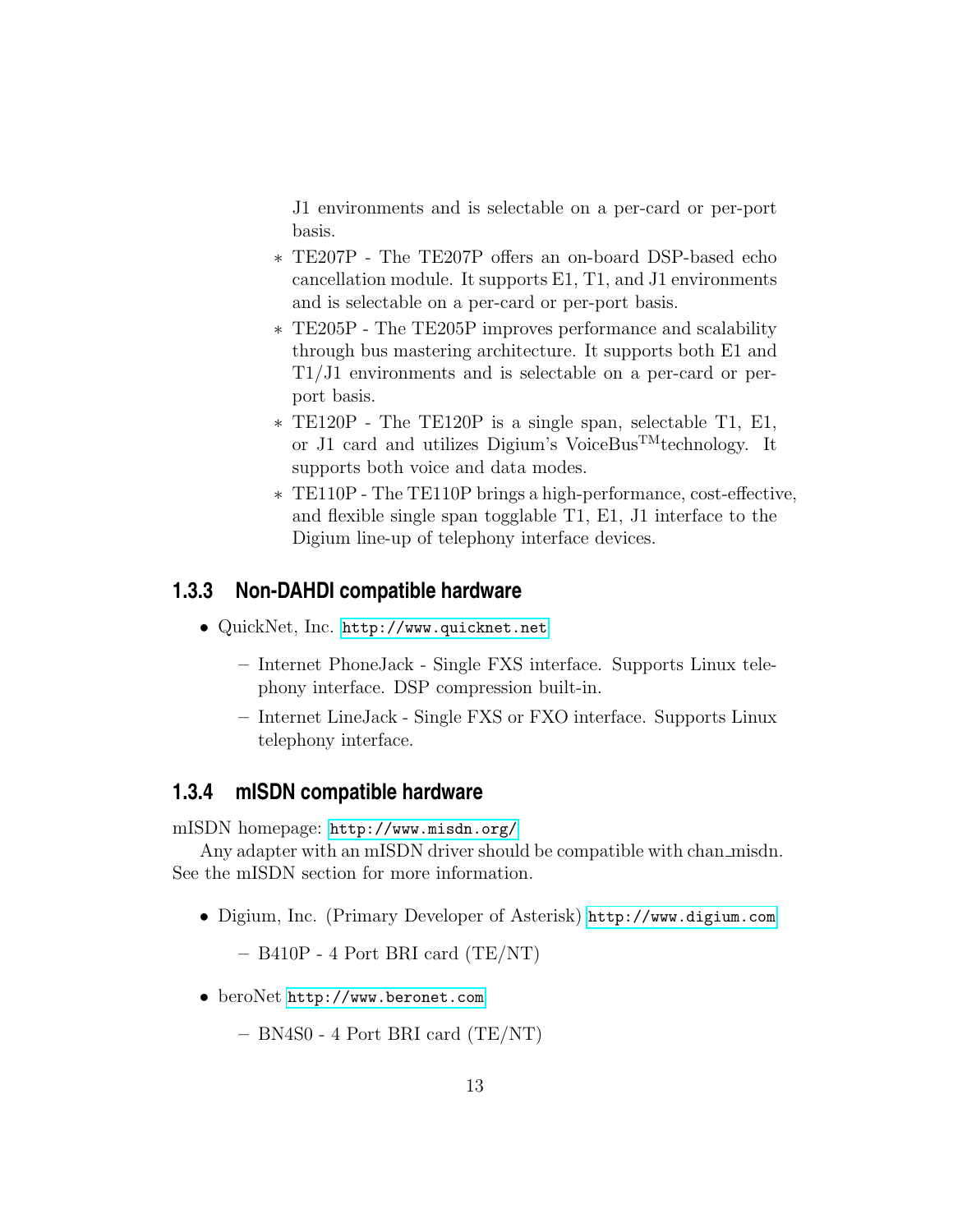- BN8S0 8 Port BRI card (TE/NT)
- Billion Card Single Port BRI card (TE (/NT with crossed cable))

# <span id="page-14-0"></span>**1.3.5 Miscellaneous other interfaces**

- Digium, Inc. (Primary Developer of Asterisk)
	- TC400B The TC400B is a half-length, low-profile PCI 2.2-compliant card for transforming complex VoIP codecs (G.729) into simple codecs.
- ALSA <http://www.alsa-project.org>
	- Any ALSA compatible full-duplex sound card
- OSS <http://www.opensound.com>
	- Any OSS compatible full-duplex sound card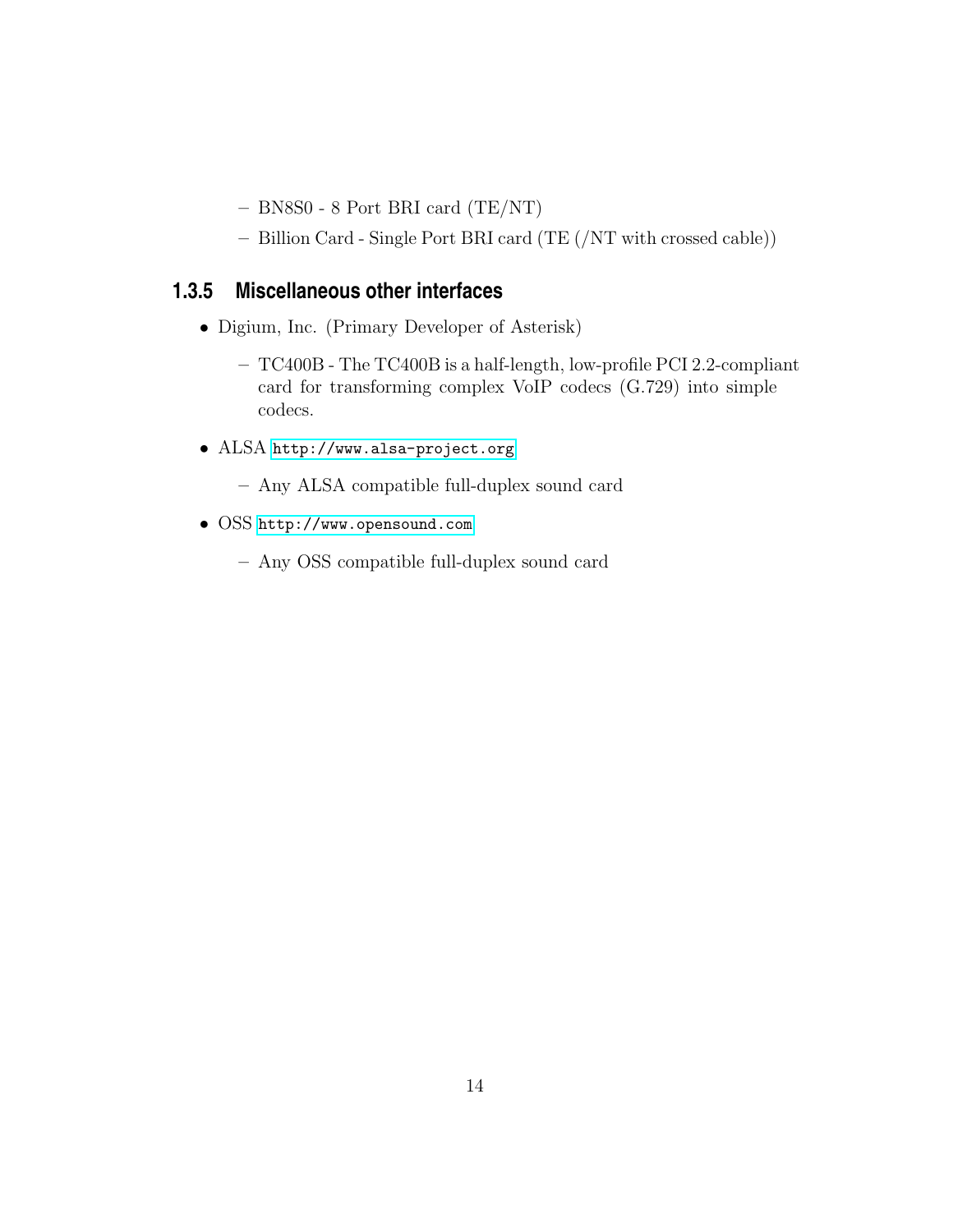<span id="page-15-0"></span>

# **Configuration**

# <span id="page-15-1"></span>**2.1 General Configuration Information**

# <span id="page-15-2"></span>**2.1.1 Configuration Parser**

### **Introduction**

The Asterisk configuration parser in the 1.2 version and beyond series has been improved in a number of ways. In addition to the realtime architecture, we now have the ability to create templates in configuration files, and use these as templates when we configure phones, voicemail accounts and queues.

These changes are general to the configuration parser, and works in all configuration files.

#### **General syntax**

Asterisk configuration files are defined as follows:

```
[section]
label = value
label2 = value
```
In some files, (e.g. mgcp.conf, dahdi.conf and agents.conf), the syntax is a bit different. In these files the syntax is as follows:

```
[section]
label1 = value1label2 = value2
object => name
```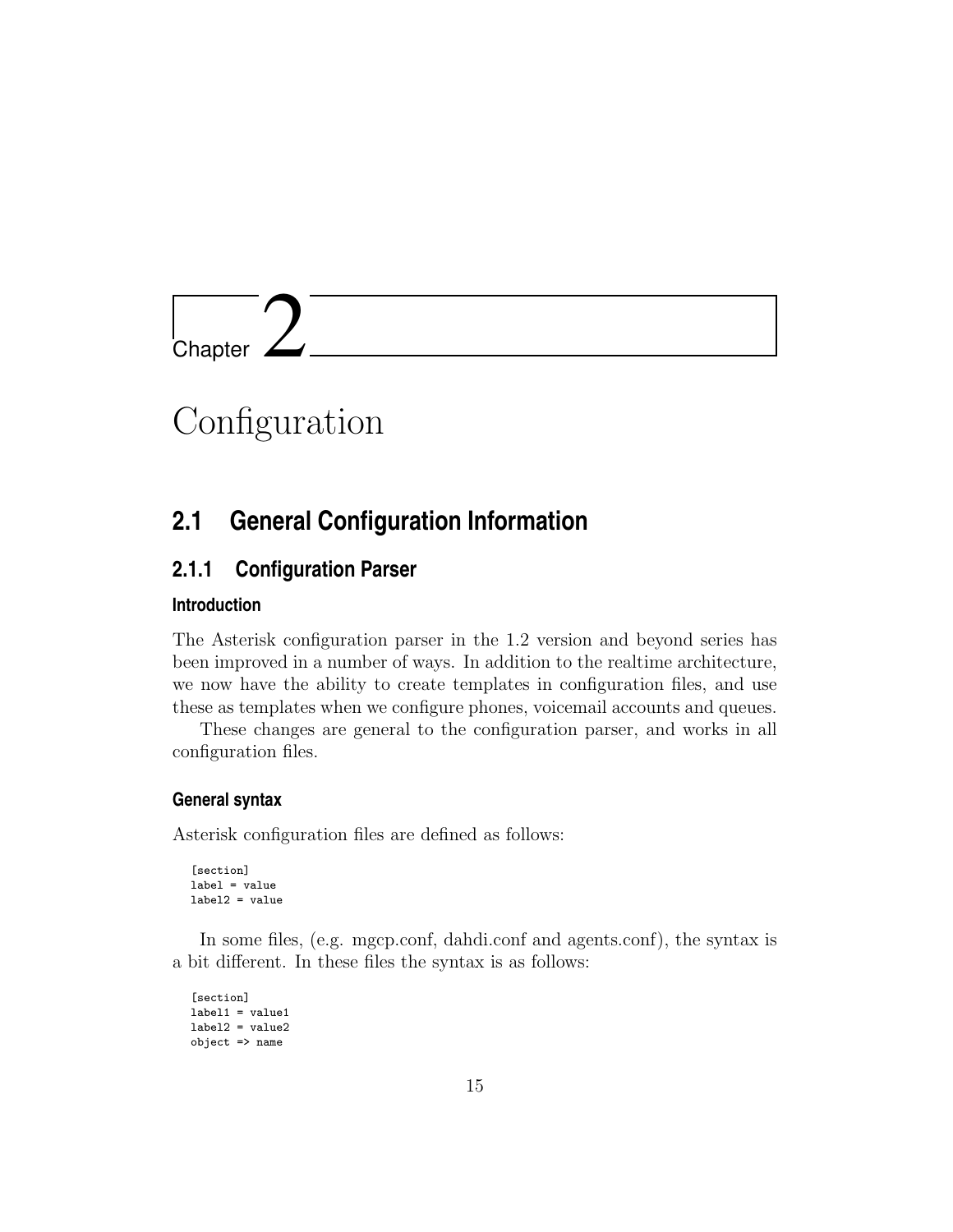```
label3 = value3
label2 = value4object2 \Rightarrow name2
```
In this syntax, we create objects with the settings defined above the object creation. Note that settings are inherited from the top, so in the example above object2 has inherited the setting for "label1" from the first object.

For template configurations, the syntax for defining a section is changed to:

[section](options) label = value

The options field is used to define templates, refer to templates and hide templates. Any object can be used as a template.

No whitespace is allowed between the closing "]" and the parenthesis "(".

#### **Comments**

All lines that starts with semi-colon ";" is treated as comments and is not parsed.

The ";--" is a marker for a multi-line comment. Everything after that marker will be treated as a comment until the end-marker  $"--$ ;" is found. Parsing begins directly after the end-marker.

```
;This is a comment
label = value
;-- This is
a comment --;
;-- Comment --; exten=> 1000,1,dial(SIP/lisa)
```
#### **Including other files**

In all of the configuration files, you may include the content of another file with the #include statement. The content of the other file will be included at the row that the  $\#$ include statement occurred.

```
#include myusers.conf
```
You may also include the output of a program with the  $\#$ exec directive, if you enable it in asterisk.conf

In asterisk.conf, add the execincludes  $=$  yes statement in the options section: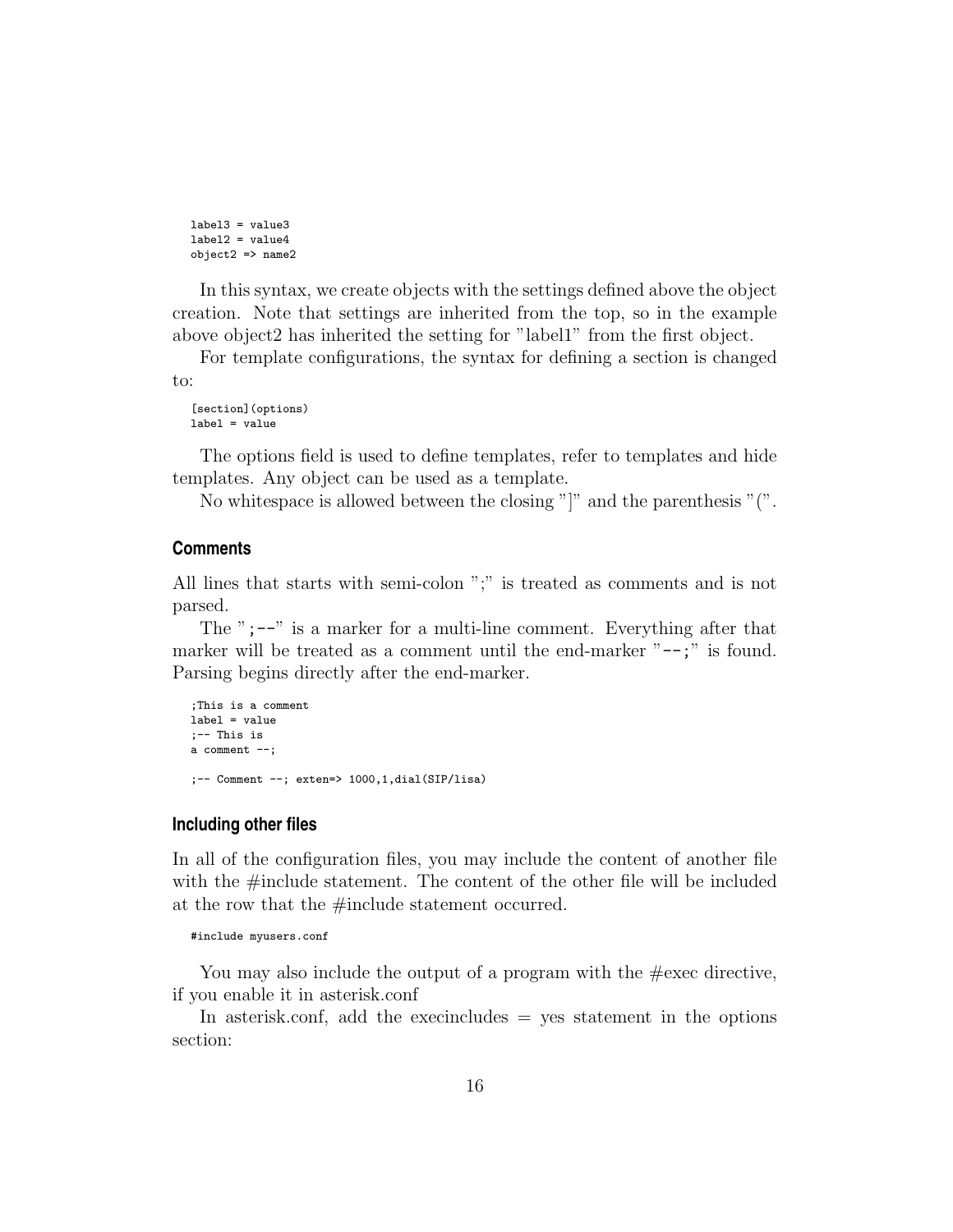[options] execincludes=yes

The exec directive is used like this:

#exec /usr/local/bin/myasteriskconfigurator.sh

#### **Adding to an existing section**

[section] label = value  $[section](+)$ label2 = value2

In this case, the plus sign indicates that the second section (with the same name) is an addition to the first section. The second section can be in another file (by using the #include statement). If the section name referred to before the plus is missing, the configuration will fail to load.

#### **Defining a template-only section**

[section](!) label = value

The exclamation mark indicates to the config parser that this is a only a template and should not itself be used by the Asterisk module for configuration. The section can be inherited by other sections (see section "Using templates" below) but is not used by itself.

#### **Using templates (or other configuration sections)**

[section](name[,name]) label = value

The name within the parenthesis refers to other sections, either templates or standard sections. The referred sections are included before the configuration engine parses the local settings within the section as though their entire contents (and anything they were previously based upon) were included in the new section. For example consider the following:

```
[foo]permit=192.168.0.2
host=asdf
deny=192.168.0.1
```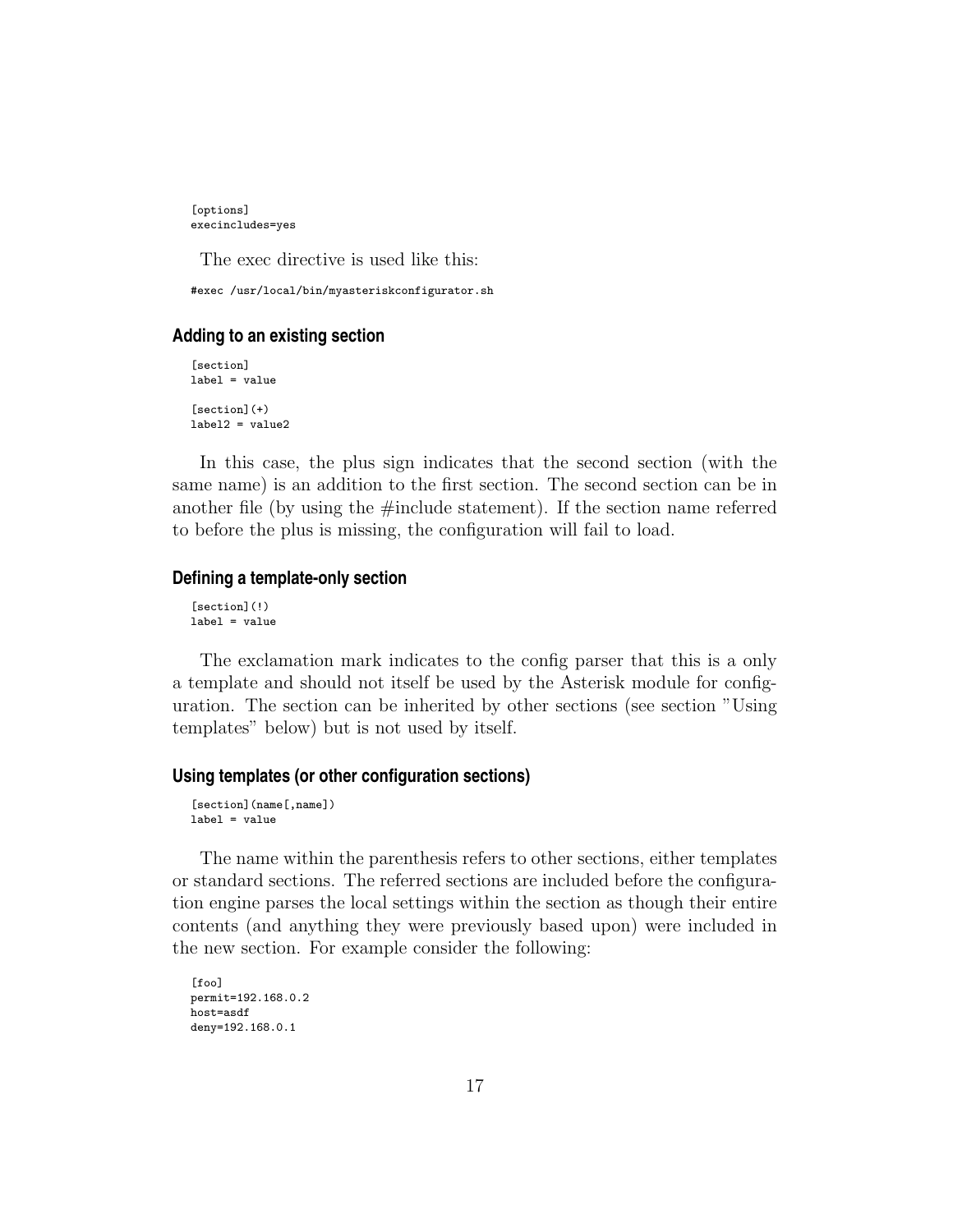```
[bar]
permit=192.168.1.2
host=jkl
deny=192.168.1.1
[baz](foo,bar)
permit=192.168.3.1
host=bnm
```
The [baz] section will be processed as though it had been written in the following way:

```
[baz]
permit=192.168.0.2
host=asdf
deny=192.168.0.1
permit=192.168.1.2
host=jkl
deny=192.168.1.1
permit=192.168.3.1
host=bnm
```
# **Additional Examples**

(in top-level sip.conf)

```
[defaults](!)
type=friend
nat=yes
qualify=on
dtmfmode=rfc2833
disallow=all
allow=alaw
#include accounts/*/sip.conf
 (in accounts/customer1/sip.conf)
[def-customer1](!,defaults)
secret=this_is_not_secret
context=from-customer1
callerid=Customer 1 <300>
accountcode=0001
[phone1](def-customer1)
mailbox=phone1@customer1
[phone2](def-customer1)
mailbox=phone2@customer1
```
This example defines two phones - phone1 and phone2 with settings inherited from "def-customer1". The "def-customer1" is a template that inherits from "defaults", which also is a template.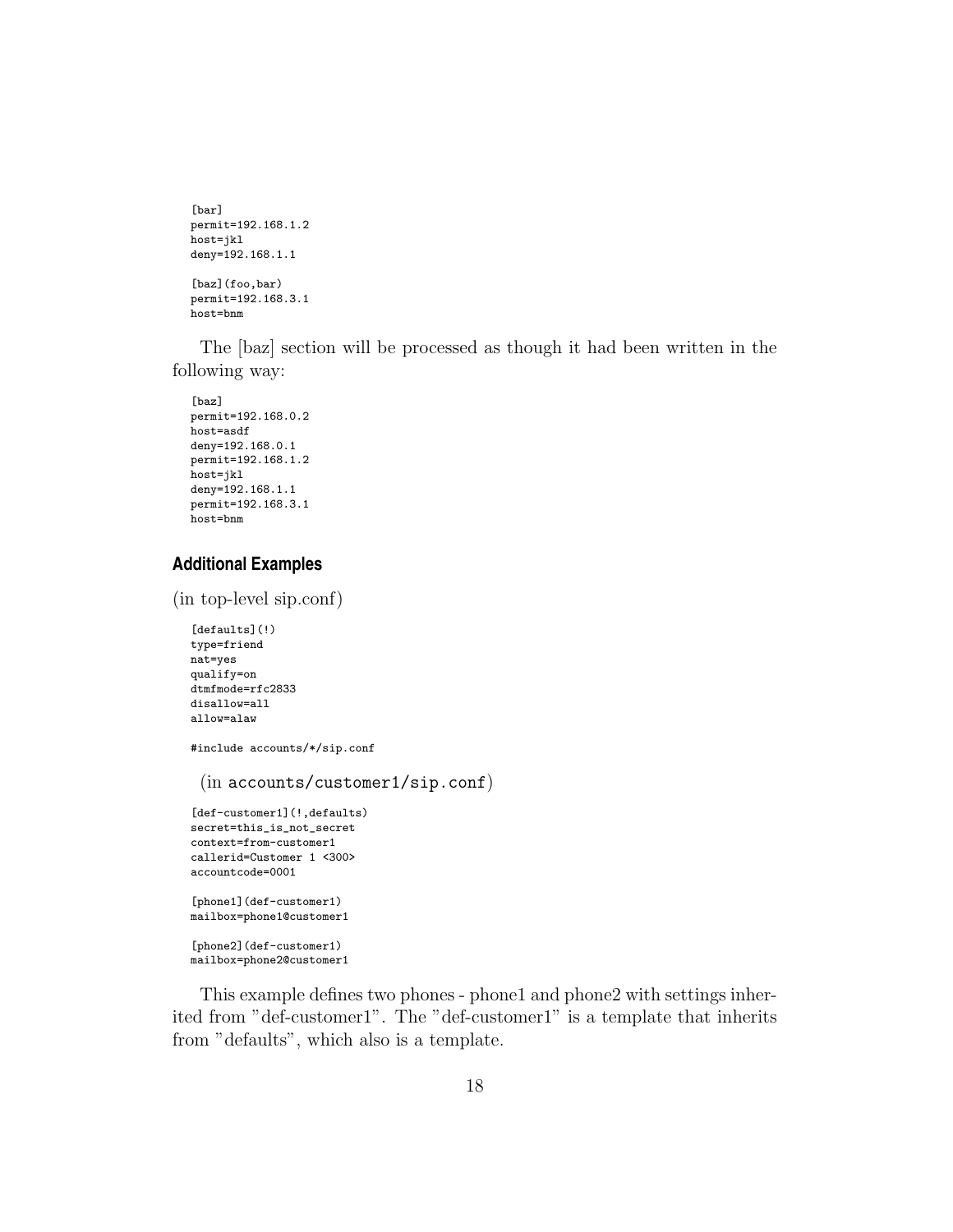# <span id="page-19-0"></span>**2.1.2 Asterisk.conf**

#### **Asterisk Main Configuration File**

Below is a sample of the main Asterisk configuration file, asterisk.conf. Note that this file is not provided in sample form, because the Makefile creates it when needed and does not touch it when it already exists.

```
[directories]
; Make sure these directories have the right permissions if not
; running Asterisk as root
; Where the configuration files (except for this one) are located
astetcdir => /etc/asterisk
; Where the Asterisk loadable modules are located
astmoddir => /usr/lib/asterisk/modules
; Where additional 'library' elements (scripts, etc.) are located
astvarlibdir => /var/lib/asterisk
; Where AGI scripts/programs are located
astagidir => /var/lib/asterisk/agi-bin
; Where spool directories are located
; Voicemail, monitor, dictation and other apps will create files here
; and outgoing call files (used with pbx_spool) must be placed here
astspooldir => /var/spool/asterisk
; Where the Asterisk process ID (pid) file should be created
astrundir => /var/run/asterisk
; Where the Asterisk log files should be created
astlogdir => /var/log/asterisk
[options]
;Under "options" you can enter configuration options
;that you also can set with command line options
; Verbosity level for logging (-v)
verbose = 0
; Debug: "No" or value (1-4)
debug = 3; Background execution disabled (-f)
nofork=yes | no
; Always background, even with -v or -d (-F)
alwaysfork=yes | no
; Console mode (-c)
console= yes | no
```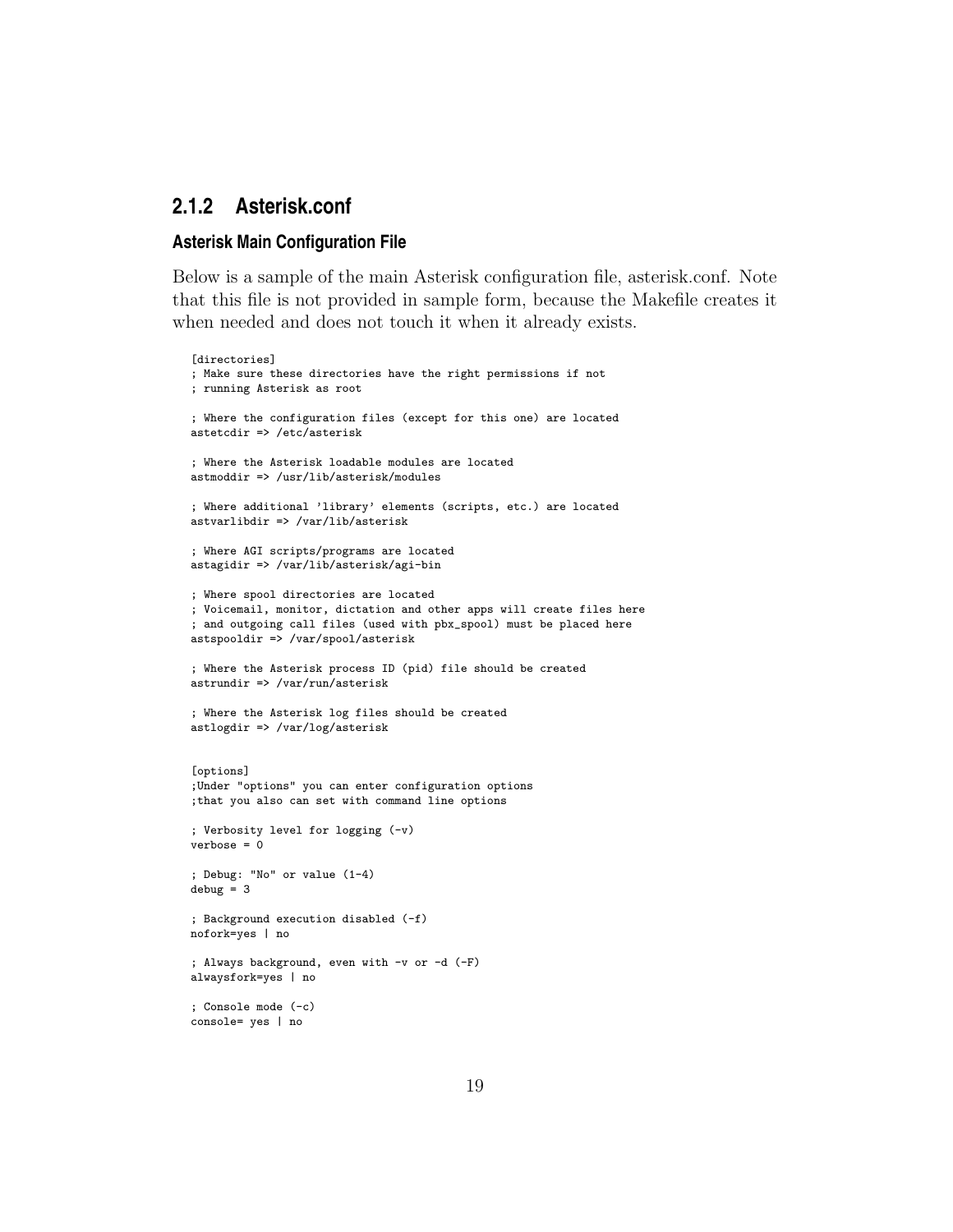```
; Execute with high priority (-p)
highpriority = yes \mid no; Initialize crypto at startup (-i)
initcrypto = yes | no
; Disable ANSI colors (-n)
nocolor = yes | no
; Dump core on failure (-g)
dumpcore = yes | no
; Run quietly (-q)
quiet = yes | no
; Force timestamping in CLI verbose output (-T)
timestamp = yes | no
; User to run asterisk as (-U) NOTE: will require changes to
; directory and device permissions
runuser = asterisk
; Group to run asterisk as (-G)
rungroup = asterisk
; Enable internal timing support (-I)
internal_timing = yes | no
; These options have no command line equivalent
; Cache record() files in another directory until completion
cache_record_files = yes | no
record_cache_dir = <dir>
; Build transcode paths via SLINEAR
transcode_via_sln = yes | no
; send SLINEAR silence while channel is being recorded
transmit_silence_during_record = yes | no
; The maximum load average we accept calls for
maxload = 1.0; The maximum number of concurrent calls you want to allow
maxcalls = 255
; Stop accepting calls when free memory falls below this amount specified in MB
minmemfree = 256
; Allow #exec entries in configuration files
execincludes = yes | no
; Don't over-inform the Asterisk sysadm, he's a guru
dontwarn = yes | no
; System name. Used to prefix CDR uniqueid and to fill \${SYSTEMNAME}
```

```
systemname = <a_string>
```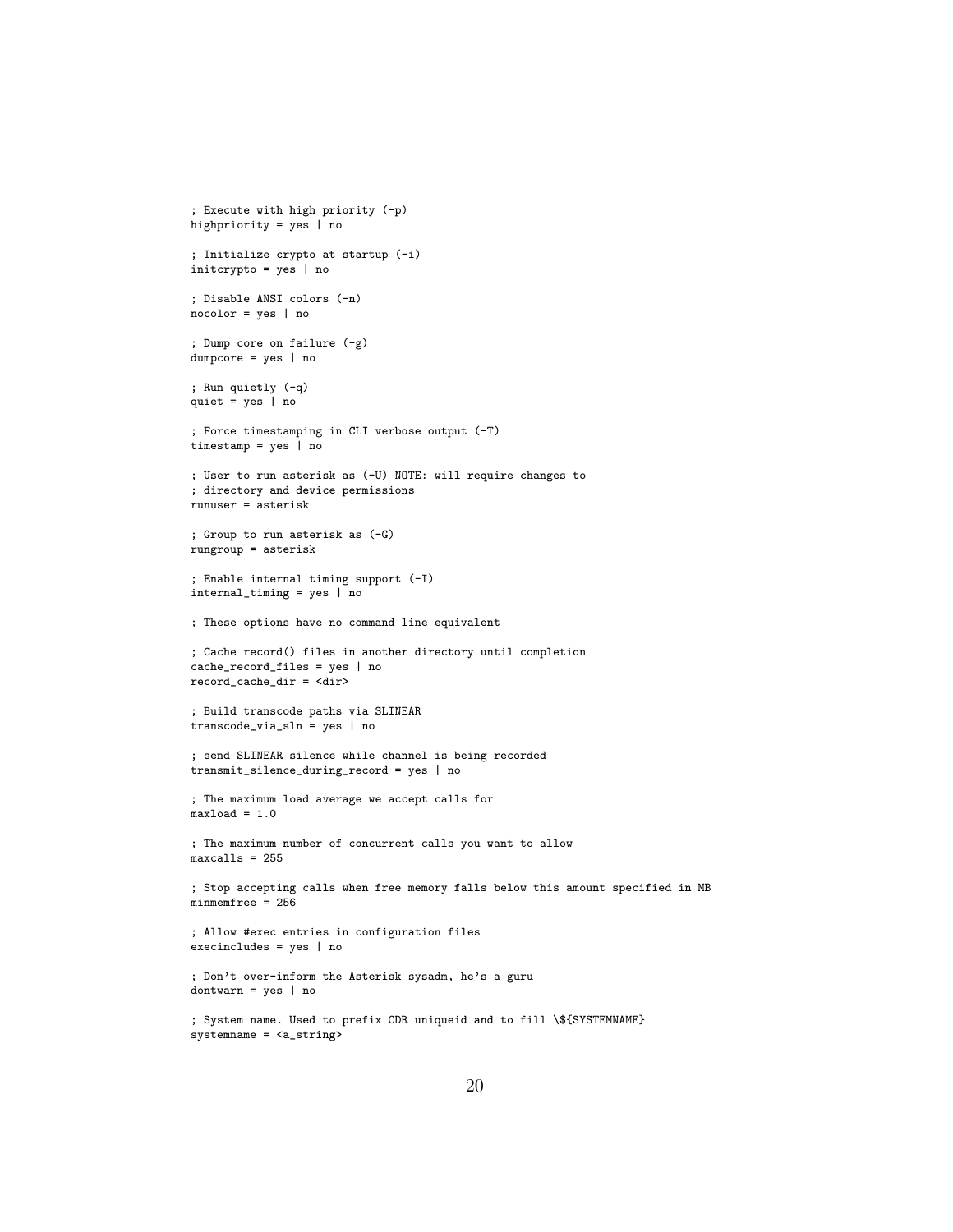```
; Should language code be last component of sound file name or first?
; when off, sound files are searched as <path>/<lang>/<file>
; when on, sound files are search as <lang>/<path>/<file>
; (only affects relative paths for sound files)
languageprefix = yes | no
; Locking mode for voicemail
; - lockfile: default, for normal use
; - flock: for where the lockfile locking method doesn't work
           eh. on SMB/CIFS mounts
lockmode = lockfile | flock
[files]
; Changing the following lines may compromise your security
; Asterisk.ctl is the pipe that is used to connect the remote CLI
; (asterisk -r) to Asterisk. Changing these settings change the
; permissions and ownership of this file.
; The file is created when Asterisk starts, in the "astrundir" above.
;astctlpermissions = 0660
;astctlowner = root
;astctlgroup = asterisk
;astctl = asterisk.ctl
```
# <span id="page-21-0"></span>**2.1.3 CLI Prompt**

#### **Changing the CLI Prompt**

The CLI prompt is set with the ASTERISK PROMPT UNIX environment variable that you set from the Unix shell before starting Asterisk

You may include the following variables, that will be replaced by the current value by Asterisk:

- %d Date (year-month-date)
- $\%$ s Asterisk system name (from asterisk.conf)
- $\bullet\,$  %h Full hostname
- %H Short hostname
- $\bullet$  %t Time
- $\%$ % Percent sign
- $\% \#$  '#' if Asterisk is run in console mode, '>' if running as remote console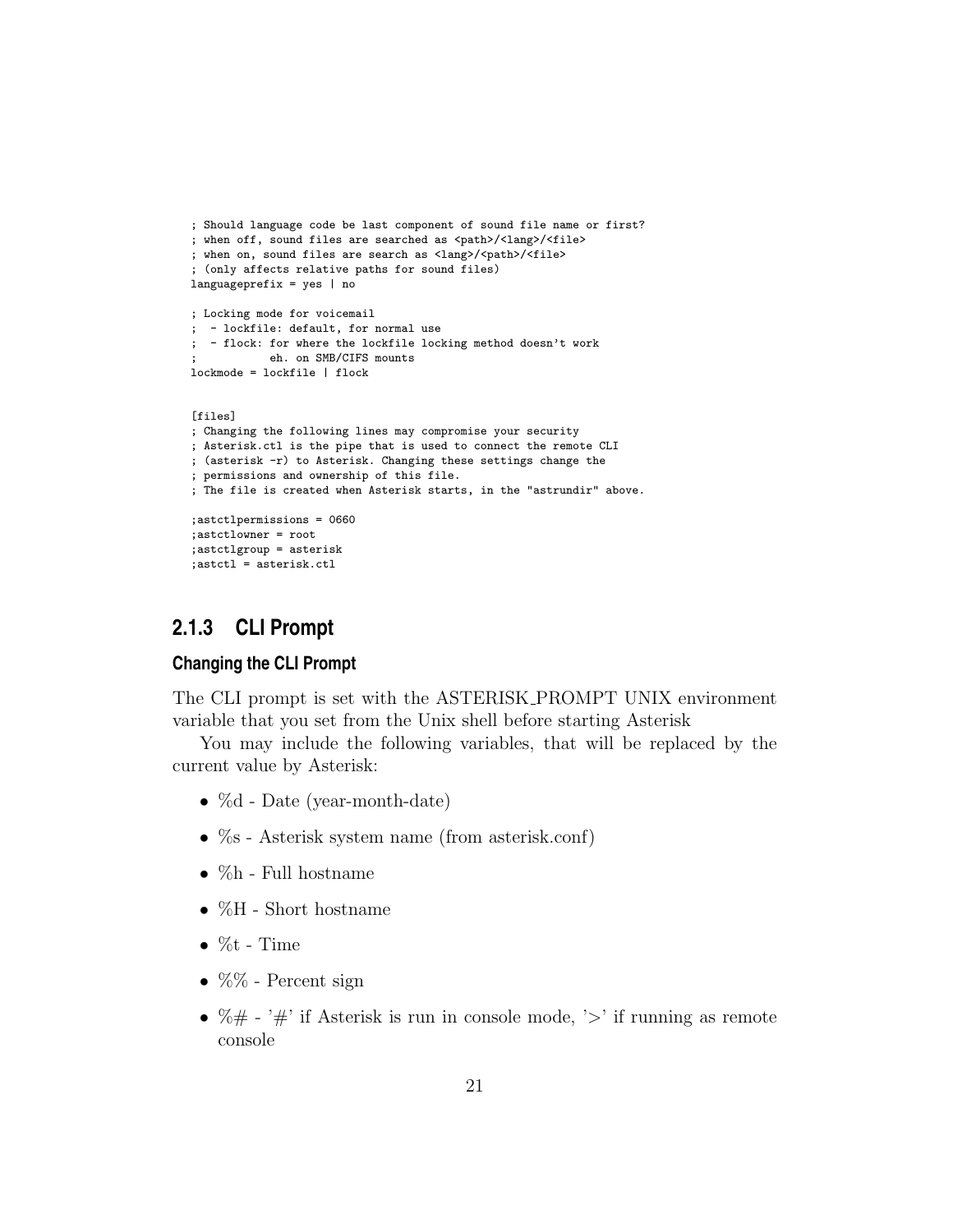•  $\%$ Cn[;n] - Change terminal foreground (and optional background) color to specified A full list of colors may be found in include/asterisk/ term.h

On Linux systems, you may also use:

- %11 Load average over past minute
- $\%$ 12 Load average over past 5 minutes
- $\%$ 13 Load average over past 15 minutes
- %14 Process fraction (processes running / total processes)
- %15 The most recently allocated pid

## <span id="page-22-0"></span>**2.1.4 Extensions**

#### **The Asterisk dialplan**

The Asterisk dialplan is divided into contexts. A context is simply a group of extensions. For each "line" that should be able to be called, an extension must be added to a context. Then, you configure the calling "line" to have access to this context.

If you change the dialplan, you can use the Asterisk CLI command "dialplan reload" to load the new dialplan without disrupting service in your PBX.

Extensions are routed according to priority and may be based on any set of characters (a-z), digits,  $\#$ , and  $*$ . Please note that when matching a pattern, "N", "X", and "Z" are interpreted as classes of digits.

For each extension, several actions may be listed and must be given a unique priority. When each action completes, the call continues at the next priority (except for some modules which use explicitly GOTO's).

When each action completes, it generally moves to the next priority (except for some modules which use explicitly GOTO's.

Extensions frequently have data they pass to the executing application (most frequently a string). You can see the available dialplan applications by entering the "core show applications" command in the CLI.

In this version of Asterisk, dialplan functions are added. These can be used as arguments to any application. For a list of the installed functions in your Asterisk, use the "core show functions" command.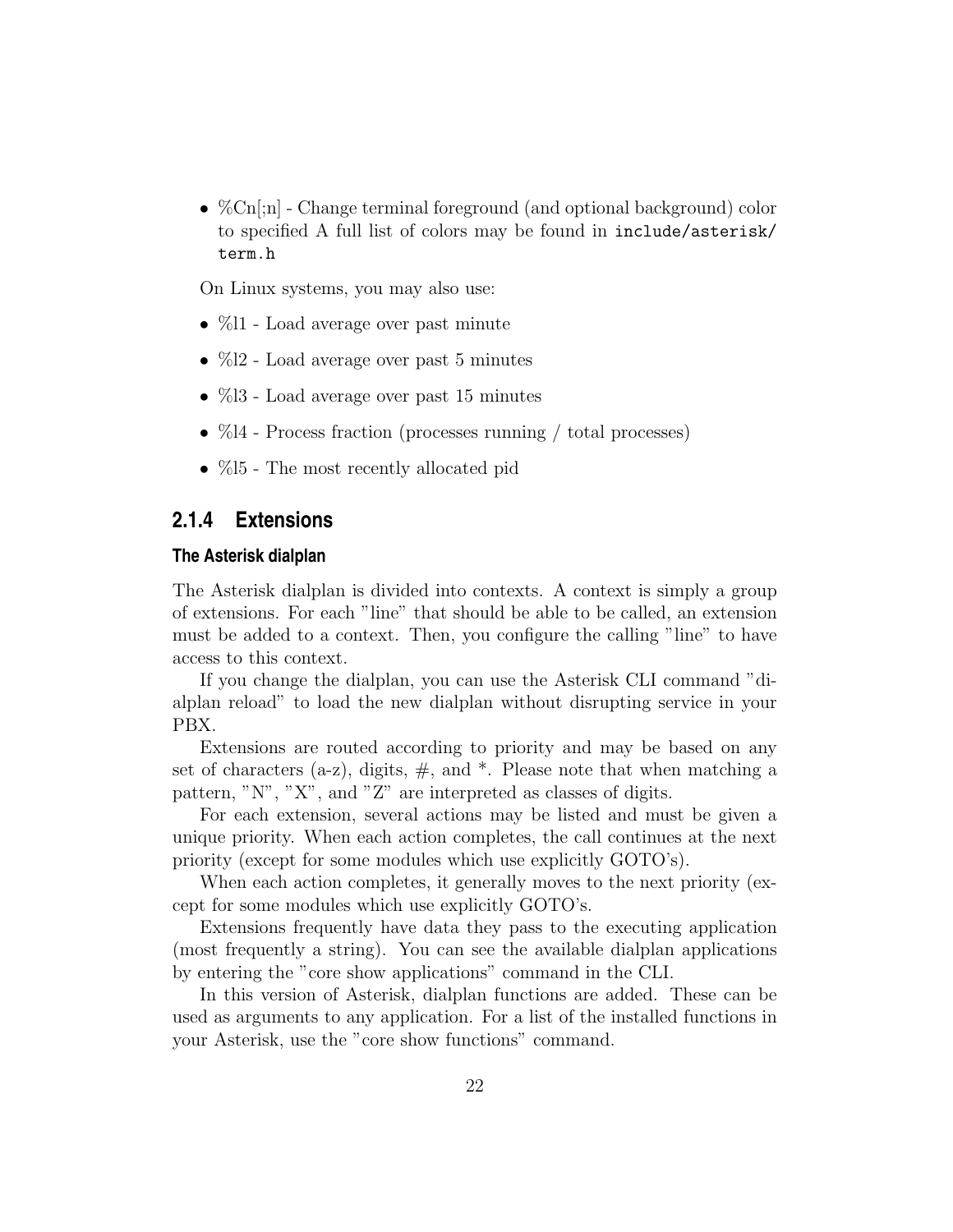## **Example dialplan**

The example dial plan, in the configs/extensions.conf.sample file is installed as extensions.conf if you run "make samples" after installation of Asterisk. This file includes many more instructions and examples than this file, so it's worthwhile to read it.

### **Special extensions**

There are some extensions with important meanings:

• s

- What to do when an extension context is entered (unless overridden by the low level channel interface) This is used in macros, and some special cases. "s" is not a generic catch-all wildcard extension.
- i

– What to do if an invalid extension is entered

- h
- The hangup extension, executed at hangup
- $t$
- What to do if nothing is entered in the requisite amount of time.
- T
- This is the extension that is executed when the 'absolute' timeout is reached. See "core show function TIMEOUT" for more information on setting timeouts.
- $\bullet$  e
- This extension will substitute as a catchall for any of the 'i', 't', or 'T' extensions, if any of them do not exist and catching the error in a single routine is desired. The function EXCEPTION may be used to query the type of exception or the location where it occurred.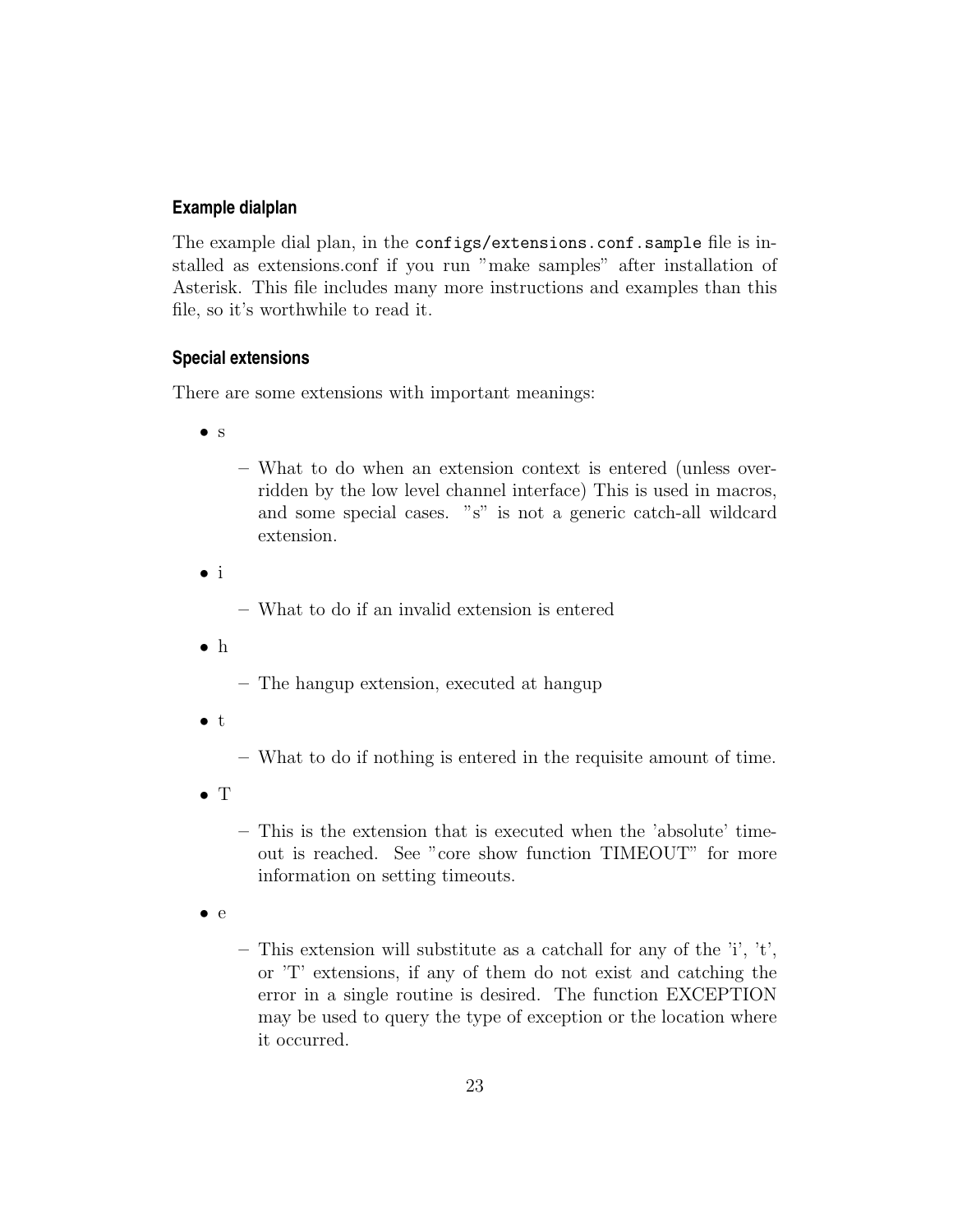And finally, the extension context "default" is used when either a) an extension context is deleted while an extension is in use, or b) a specific starting extension handler has not been defined (unless overridden by the low level channel interface).

# <span id="page-24-0"></span>**2.1.5 IP Quality of Service**

## **Introduction**

Asterisk support different QoS settings on application level on various protocol on any of signaling and media. Type of Service (TOS) byte can be set on outgoing IP packets for various protocols. The TOS byte is used by the network to provide some level of Quality of Service (QoS) even if the network is congested with other traffic.

Also asterisk running on Linux can set 802.1p CoS marks in VLAN packets for all used VoIP protocols. It is useful when you are working in switched environment. In fact asterisk only set priority for Linux socket. For mapping this priority and VLAN CoS mark you need to use this command:

#### vconfig set\_egress\_map [vlan-device] [skb-priority] [vlan-qos]

In table behind shown all voice channels and other modules of asterisk, that support QoS settings for network traffic and type of traffic which can have QoS settings.

#### Channel Drivers

|  | Signaling   Audio   Video   Text  <br>======+==========+====+=====+====+=== |
|--|-----------------------------------------------------------------------------|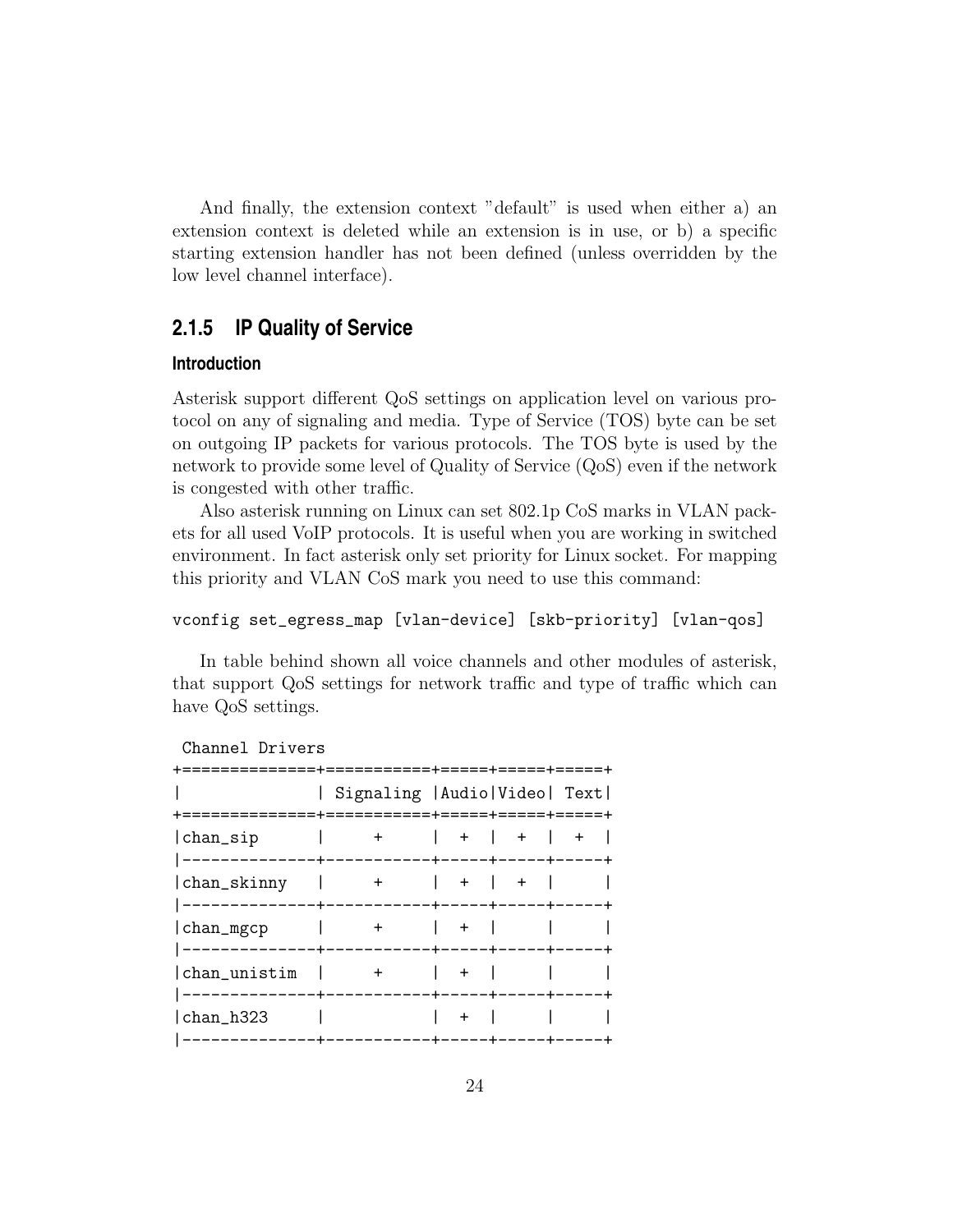| chan_iax2                   |  |                        |  |
|-----------------------------|--|------------------------|--|
| Other<br>+===============+: |  | ====================== |  |
| dundi.conf                  |  | + (tos setting)        |  |
| iaxprov.conf                |  | + (tos setting)        |  |
|                             |  |                        |  |

#### **IP TOS values**

The allowable values for any of the tos\* parameters are: CS0, CS1, CS2, CS3, CS4, CS5, CS6, CS7, AF11, AF12, AF13, AF21, AF22, AF23, AF31, AF32, AF33, AF41, AF42, AF43 and ef (expedited forwarding),

The tos\* parameters also take numeric values.

Note, that on Linux system you can use ef value in case your asterisk is running from a user other then root only when you have compiled asterisk with libcap.

The lowdelay, throughput, reliability, mincost, and none values are removed in current releases.

#### **802.1p CoS values**

As far as 802.1p uses 3 bites from VLAN header, there are parameter can take integer values from 0 to 7.

#### **Recommended values**

Recommended values shown above and also included in sample configuration files:

| ============+=========+=====+  |      |     |  |
|--------------------------------|------|-----|--|
| +============+=========+=====+ | tos  | cos |  |
|                                |      |     |  |
| Signaling                      | cs3  | З   |  |
| Audio                          | ef   | 5   |  |
| <i>Video</i>                   | af41 | 4   |  |
| Text                           | af41 | З   |  |
| 10ther                         | ef   |     |  |
|                                |      |     |  |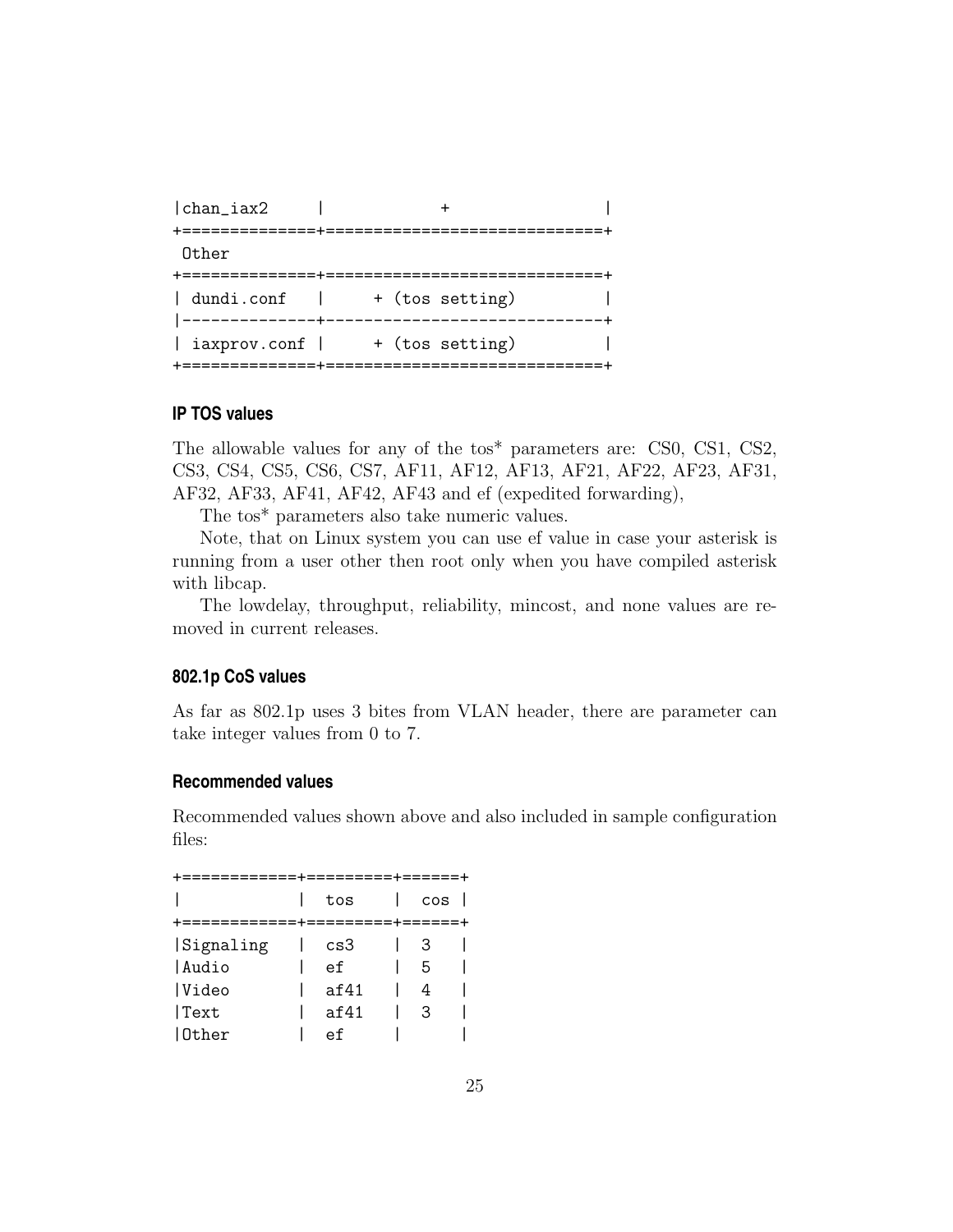+============+=========+======+

# **IAX2**

In iax.conf, there is a "tos" parameter that sets the global default TOS for IAX packets generated by chan iax2. Since IAX connections combine signalling, audio, and video into one UDP stream, it is not possible to set the TOS separately for the different types of traffic.

In iaxprov.conf, there is a "tos" parameter that tells the IAXy what TOS to set on packets it generates. As with the parameter in iax.conf, IAX packets generated by an IAXy cannot have different TOS settings based upon the type of packet. However different IAXy devices can have different TOS settings.

#### **SIP**

In sip.conf, there are three parameters that control the TOS settings: "tos sip", "tos\_audio", "tos\_video" and "tos\_text". tos\_sip controls what TOS SIP call signaling packets are set to. tos audio, tos video and tos text controls what TOS RTP audio, video or text accordingly packets are set to.

There are four parameters to control 802.1p CoS: "cos\_sip", "cos\_audio", "cos video" and "cos text". It behavior the same as written above.

#### **Other RTP channels**

chan mgcp, chan h323, chan skinny and chan unistim also support TOS and CoS via setting tos and cos parameters in correspond to module config files. Naming style and behavior same as for chan sip.

#### **Reference**

IEEE 802.1Q Standard: [http://standards.ieee.org/getieee802/download/](http://standards.ieee.org/getieee802/download/802.1Q-1998.pdf) [802.1Q-1998.pdf](http://standards.ieee.org/getieee802/download/802.1Q-1998.pdf) Related protocols: IEEE 802.3, 802.2, 802.1D, 802.1Q

RFC 2474 - "Definition of the Differentiated Services Field (DS field) in the IPv4 and IPv6 Headers", Nichols, K., et al, December 1998.

IANA Assignments, DSCP registry Differentiated Services Field Codepoints <http://www.iana.org/assignments/dscp-registry>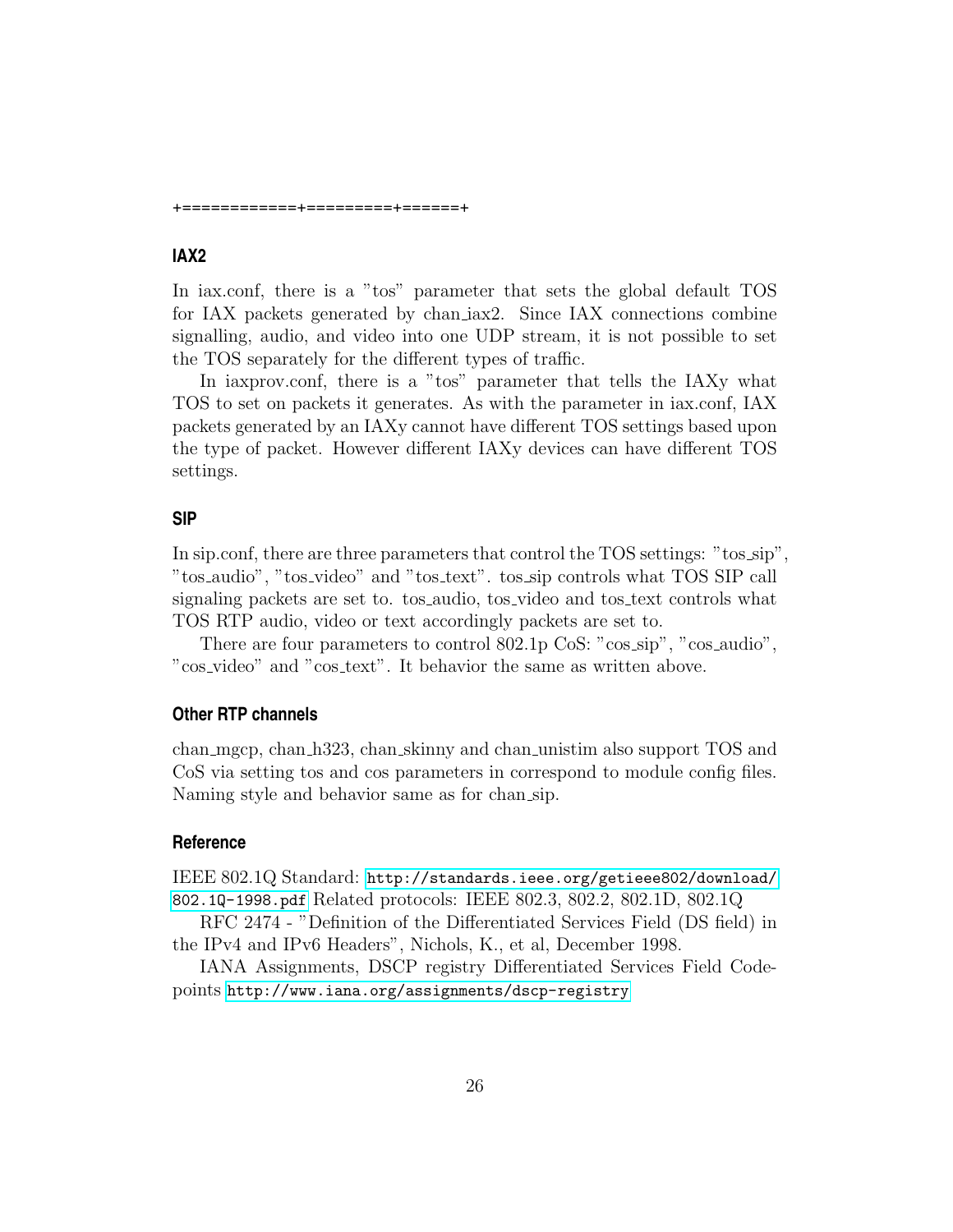To get the most out of setting the TOS on packets generated by Asterisk, you will need to ensure that your network handles packets with a TOS properly. For Cisco devices, see the previously mentioned "Enterprise QoS Solution Reference Network Design Guide". For Linux systems see the "Linux Advanced Routing & Traffic Control HOWTO" at <http://www.lartc.org/>.

For more information on Quality of Service for VoIP networks see the "Enterprise QoS Solution Reference Network Design Guide" version 3.3 from Cisco at: [http://www.cisco.com/application/pdf/en/us/guest/netsol/ns43](http://www.cisco.com/application/pdf/en/us/guest/netsol/ns432/c649/ccmigration_09186a008049b062.pdf)2/ [c649/ccmigration\\_09186a008049b062.pdf](http://www.cisco.com/application/pdf/en/us/guest/netsol/ns432/c649/ccmigration_09186a008049b062.pdf)

## <span id="page-27-0"></span>**2.1.6 MP3 Support**

#### **MP3 Music On Hold**

Use of the mpg123 for your music on hold is no longer recommended and is now officially deprecated. You should now use one of the native formats for your music on hold selections.

However, if you still need to use mp3 as your music on hold format, a format driver for reading MP3 audio files is available in the asterisk-addons SVN repository on svn.digium.com or in the asterisk-addons release at [http:](http://downloads.digium.com/pub/telephony/asterisk/) [//downloads.digium.com/pub/telephony/asterisk/](http://downloads.digium.com/pub/telephony/asterisk/).

# <span id="page-27-1"></span>**2.1.7 ICES**

The advent of icecast into Asterisk allows you to do neat things like have a caller stream right into an ice-cast stream as well as using chan local to place things like conferences, music on hold, etc. into the stream.

You'll need to specify a config file for the ices encoder. An example is included in contrib/asterisk-ices.xml.

# <span id="page-27-2"></span>**2.2 Database Support**

## <span id="page-27-3"></span>**2.2.1 Realtime Database Configuration**

## **Introduction**

The Asterisk Realtime Architecture is a new set of drivers and functions implemented in Asterisk.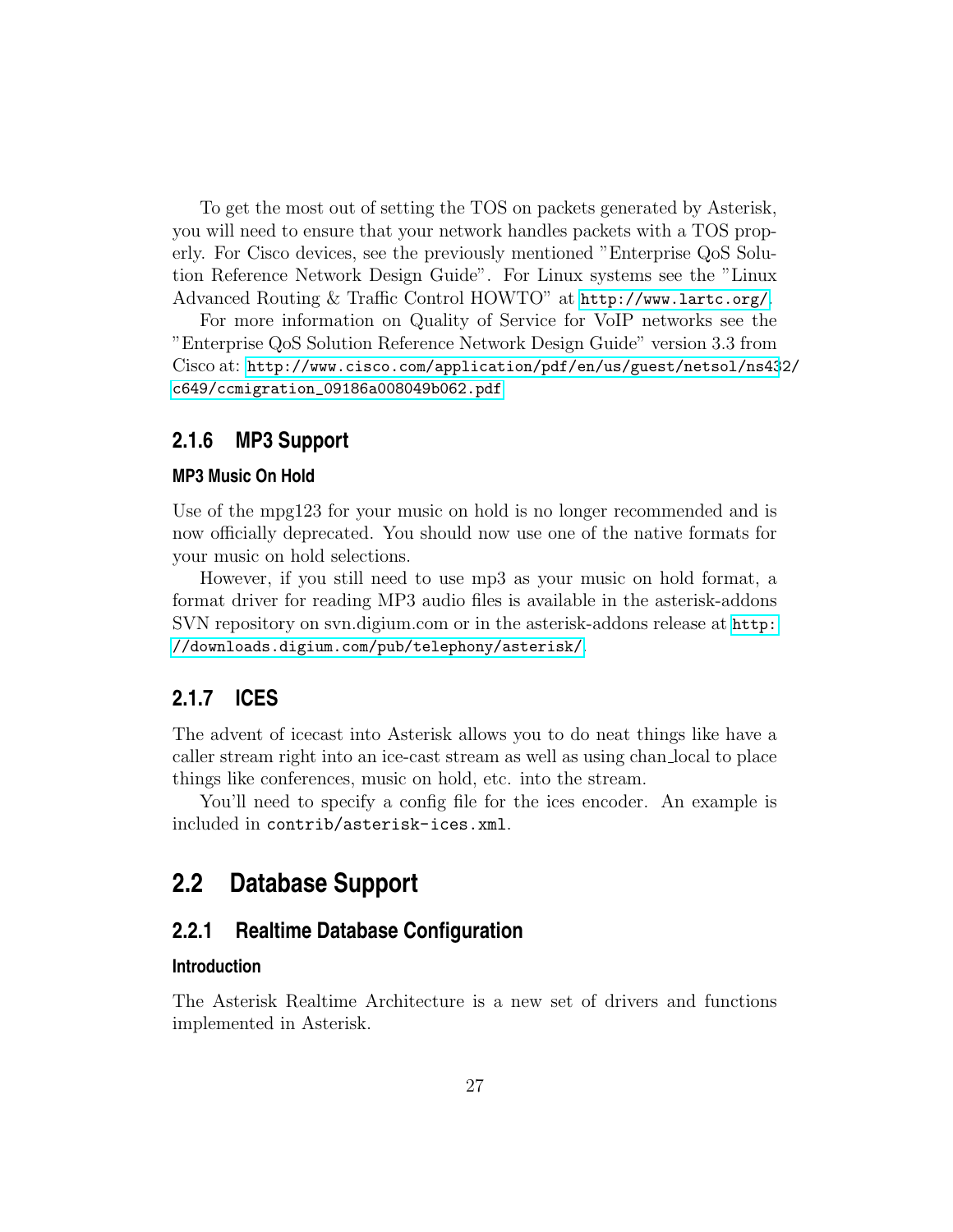The benefits of this architecture are many, both from a code management standpoint and from an installation perspective.

The ARA is designed to be independent of storage. Currently, most drivers are based on SQL, but the architecture should be able to handle other storage methods in the future, like LDAP.

The main benefit comes in the database support. In Asterisk v1.0 some functions supported MySQL database, some PostgreSQL and other ODBC. With the ARA, we have a unified database interface internally in Asterisk, so if one function supports database integration, all databases that has a realtime driver will be supported in that function.

Currently there are three realtime database drivers:

- ODBC: Support for UnixODBC, integrated into Asterisk The UnixODBC subsystem supports many different databases, please check [www.unixodbc](www.unixodbc.org). [org](www.unixodbc.org) for more information.
- MySQL: Found in the asterisk-addons subversion repository on [svn.](svn.digium.com) [digium.com](svn.digium.com)
- PostgreSQL: Native support for Postgres, integrated into Asterisk

#### **Two modes: Static and Realtime**

The ARA realtime mode is used to dynamically load and update objects. This mode is used in the SIP and IAX2 channels, as well as in the voicemail system. For SIP and IAX2 this is similar to the v1.0 MYSQL FRIENDS functionality. With the ARA, we now support many more databases for dynamic configuration of phones.

The ARA static mode is used to load configuration files. For the Asterisk modules that read configurations, there's no difference between a static file in the file system, like extensions.conf, and a configuration loaded from a database.

You just have to always make sure the var metric values are properly set and ordered as you expect in your database server if you're using the static mode with ARA (either sequentially or with the same var metric value for everybody).

If you have an option that depends on another one in a given configuration file (i.e, 'musiconhold' depending on 'agent' from agents.conf) but their var metric are not sequential you'll probably get default values being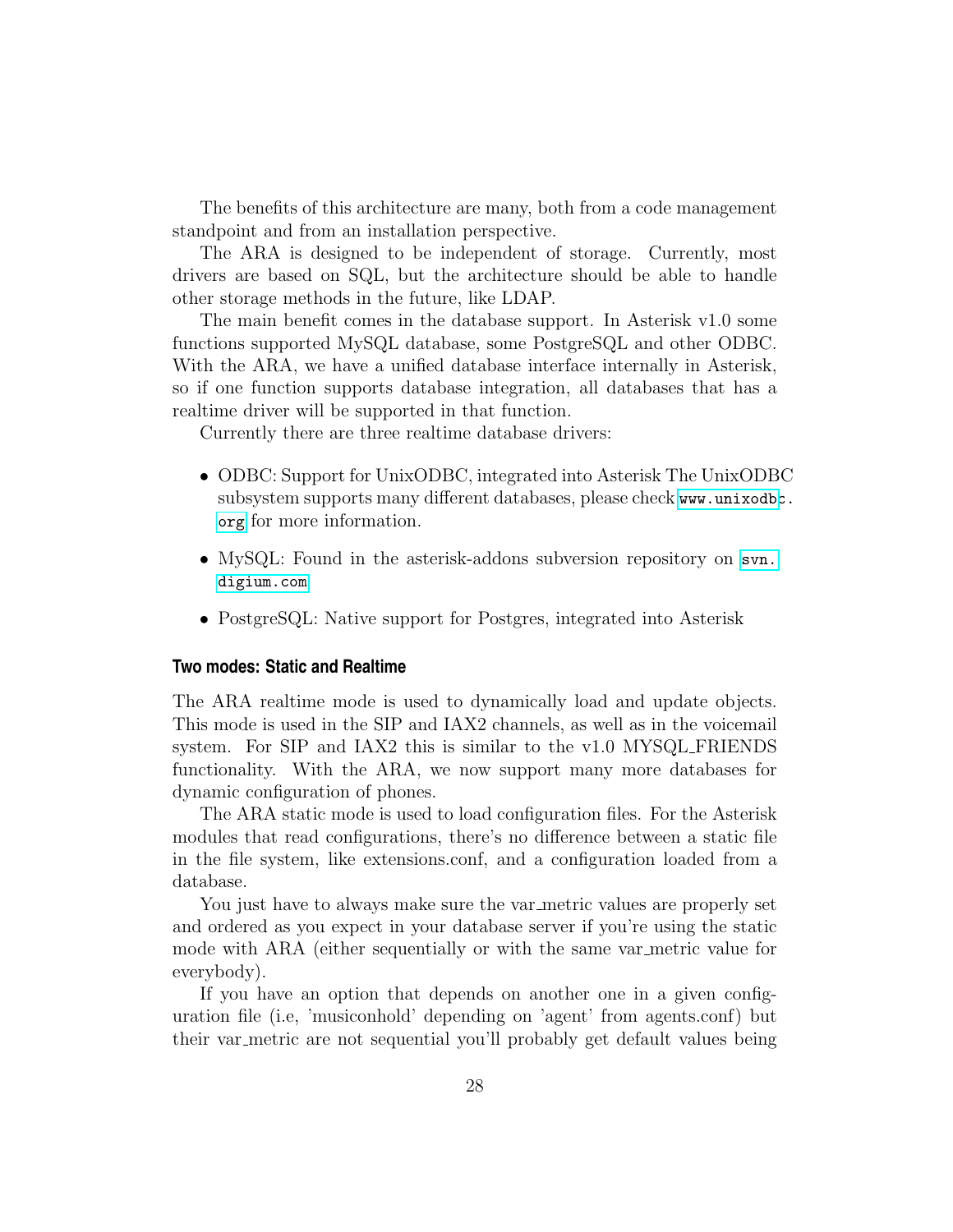assigned for those options instead of the desired ones. You can still use the same var metric for all entries in your DB, just make sure the entries are recorded in an order that does not break the option dependency.

That doesn't happen when you use a static file in the file system. Although this might be interpreted as a bug or limitation, it is not.

#### **Realtime SIP friends**

The SIP realtime objects are users and peers that are loaded in memory when needed, then deleted. This means that Asterisk currently can't handle voicemail notification and NAT keepalives for these peers. Other than that, most of the functionality works the same way for realtime friends as for the ones in static configuration.

With caching, the device stays in memory for a specified time. More information about this is to be found in the sip.conf sample file.

If you specify a separate family called "sipregs" SIP registration data will be stored in that table and not in the "sippeers" table.

#### **Realtime H.323 friends**

Like SIP realtime friends, H.323 friends also can be configured using dynamic realtime objects.

#### **New function in the dial plan: The Realtime Switch**

The realtime switch is more than a port of functionality in v1.0 to the new architecture, this is a new feature of Asterisk based on the ARA. The realtime switch lets your Asterisk server do database lookups of extensions in realtime from your dial plan. You can have many Asterisk servers sharing a dynamically updated dial plan in real time with this solution.

Note that this switch does NOT support Caller ID matching, only extension name or pattern matching.

#### **Capabilities**

The realtime Architecture lets you store all of your configuration in databases and reload it whenever you want. You can force a reload over the AMI, Asterisk Manager Interface or by calling Asterisk from a shell script with asterisk -rx "reload"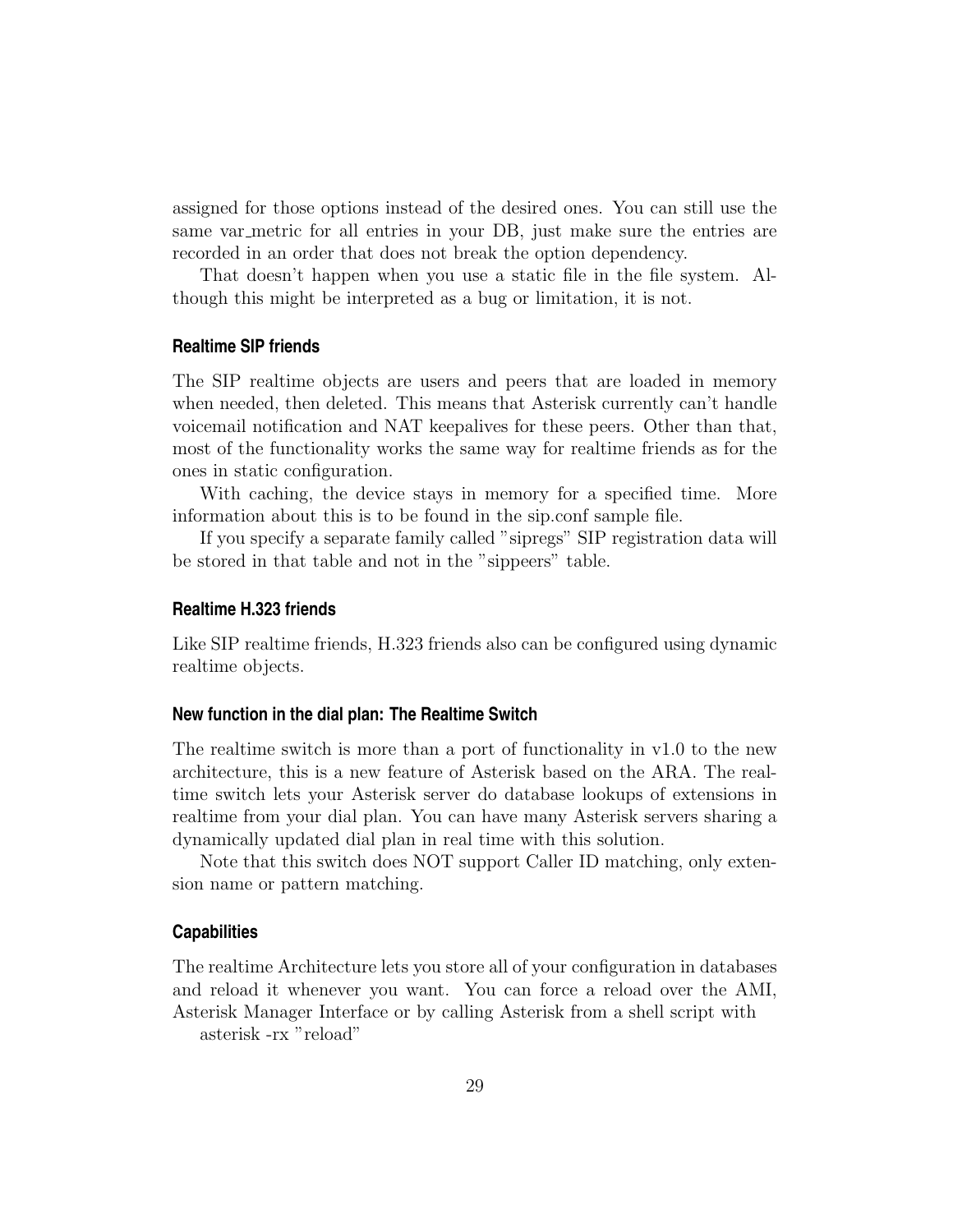You may also dynamically add SIP and IAX devices and extensions and making them available without a reload, by using the realtime objects and the realtime switch.

#### **Configuration in extconfig.conf**

You configure the ARA in extconfig.conf (yes, it's a strange name, but is was defined in the early days of the realtime architecture and kind of stuck).

The part of Asterisk that connects to the ARA use a well defined family name to find the proper database driver. The syntax is easy:

<family> => <realtime driver>,<db name>[,<table>]

The options following the realtime driver identified depends on the driver. Defined well-known family names are:

- sippeers, sipusers SIP peers and users
- iaxpeers, iaxusers IAX2 peers and users
- voicemail Voicemail accounts
- queues Queues
- queue members Queue members
- extensions Realtime extensions (switch)

Voicemail storage with the support of ODBC described in file docs/ odbcstorage.tex [\(11.1\)](#page-151-1).

#### **Limitations**

Currently, realtime extensions do not support realtime hints. There is a workaround available by using func odbc. See the sample func odbc.conf for more information.

### **FreeTDS supported with connection pooling**

In order to use a FreeTDS-based database with realtime, you need to turn connection pooling on in res odbc.conf. This is due to a limitation within the FreeTDS protocol itself. Please note that this includes databases such as MS SQL Server and Sybase. This support is new in the current release.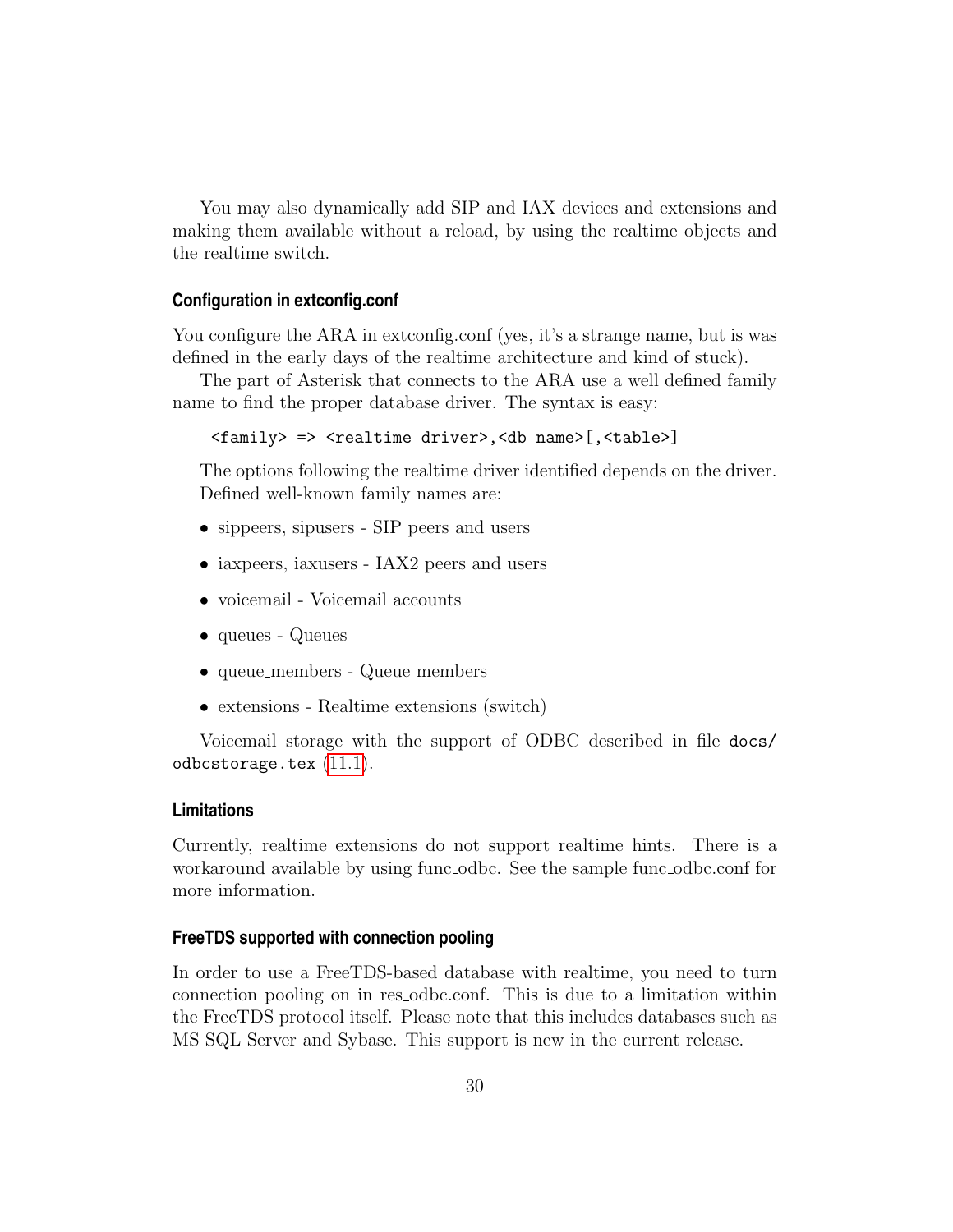# <span id="page-31-0"></span>**2.2.2 FreeTDS**

The cdr tds module now works with most modern release versions of FreeTDS (from at least 0.60 through 0.82). Although versions of FreeTDS prior to 0.82 will work, we recommend using the latest available version for performance and stability reasons.

The latest release of FreeTDS is available from http://www.freetds.org/

# <span id="page-31-1"></span>**2.3 Privacy**

So, you want to avoid talking to pesky telemarketers/charity seekers/poll takers/magazine renewers/etc?

# <span id="page-31-2"></span>**2.3.1 First of all**

the FTC "Don't call" database, this alone will reduce your telemarketing call volume considerably. (see: <https://www.donotcall.gov/default.aspx> ) But, this list won't protect from the Charities, previous business relationships, etc.

# <span id="page-31-3"></span>**2.3.2 Next, Fight against autodialers!!**

Zapateller detects if callerid is present, and if not, plays the da-da-da tones that immediately precede messages like, "I'm sorry, the number you have called is no longer in service."

Most humans, even those with unlisted/callerid-blocked numbers, will not immediately slam the handset down on the hook the moment they hear the three tones. But autodialers seem pretty quick to do this.

I just counted 40 hangups in Zapateller over the last year in my CDR's. So, that is possibly 40 different telemarketers/charities that have hopefully slashed my back-waters, out-of-the-way, humble home phone number from their lists.

I highly advise Zapateller for those seeking the nirvana of "privacy".

# <span id="page-31-4"></span>**2.3.3 Next, Fight against the empty CALLERID!**

A considerable percentage of the calls you don't want, come from sites that do not provide CallerID.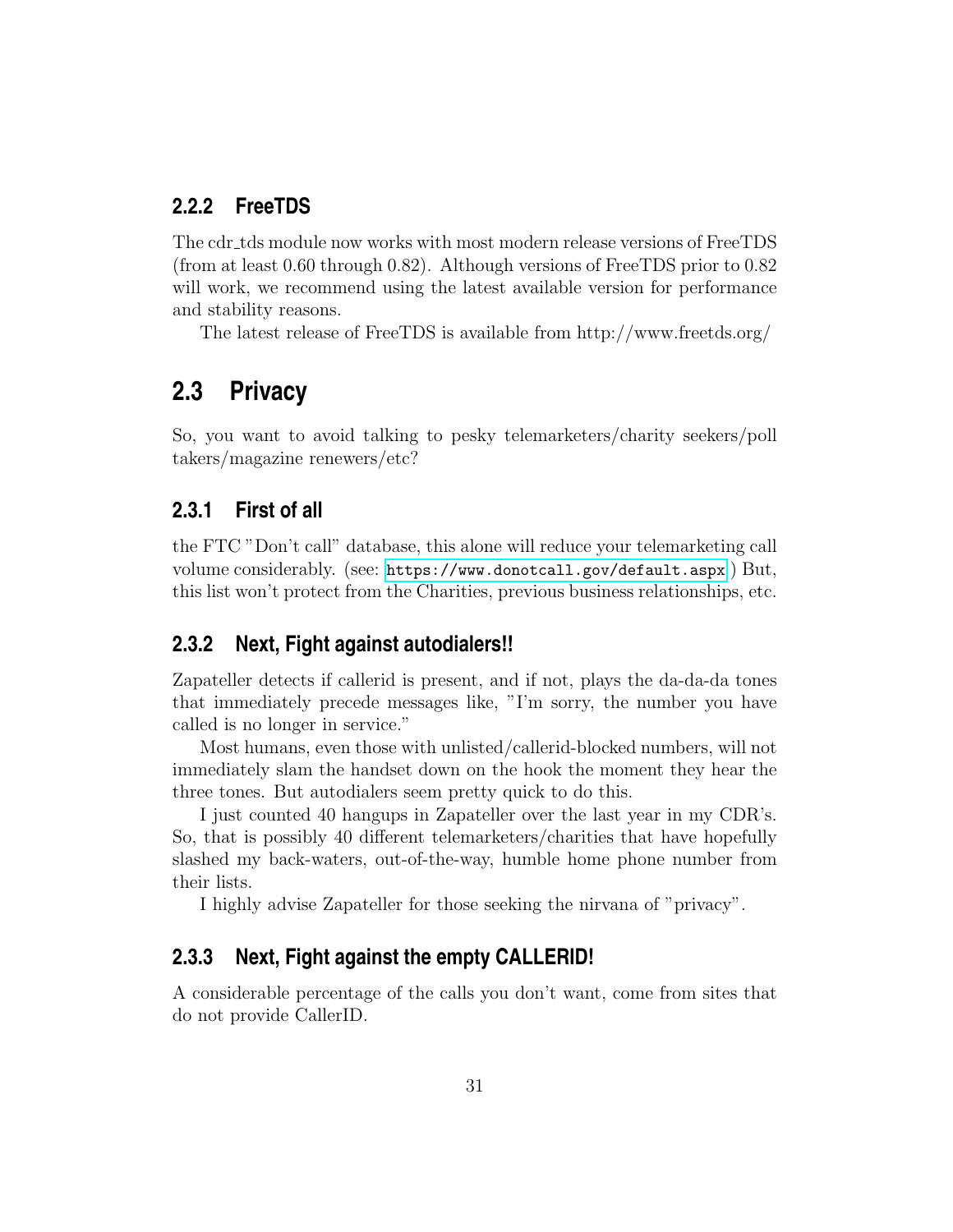Null callerid's are a fact of life, and could be a friend with an unlisted number, or some charity looking for a handout. The PrivacyManager application can help here. It will ask the caller to enter a 10-digit phone number. They get 3 tries(configurable), and this is configurable, with control being passed to next priority where you can check the channelvariable PRIVA-CYMGRSTATUS. If the callerid was valid this variable will have the value SUCCESS, otherwise it will have the value FAILED.

PrivacyManager can't guarantee that the number they supply is any good, tho, as there is no way to find out, short of hanging up and calling them back. But some answers are obviously wrong. For instance, it seems a common practice for telemarketers to use your own number instead of giving you theirs. A simple test can detect this. More advanced tests would be to look for -555- numbers, numbers that count up or down, numbers of all the same digit, etc.

My logs show that 39 have hung up in the PrivacyManager script over the last year.

(Note: Demanding all unlisted incoming callers to enter their CID may not always be appropriate for all users. Another option might be to use call screening. See below.)

# <span id="page-32-0"></span>**2.3.4 Next, use a WELCOME MENU !**

Experience has shown that simply presenting incoming callers with a set of options, no matter how simple, will deter them from calling you. In the vast majority of situations, a telemarketer will simply hang up rather than make a choice and press a key.

This will also immediately foil all autodialers that simply belch a message in your ear and hang up.

#### **Example usage of Zapateller and PrivacyManager**

```
[homeline]
ext{en} => s, 1, Answer
exten => s,2, SetVar, repeatcount=0
exten => s,3,Zapateller,nocallerid
exten => s,4, PrivacyManager
    ;; do this if they don't enter a number to Privacy Manager
exten => s,5,GotoIf($[ "${PRIVACYMGRSTATUS}" = "FAILED" ]?s,105)
exten => s,6,GotoIf($[ "${CALLERID(num)}" = "7773334444" & "${CALLERID(name)}" : "Privacy Manager" ]?callerid-liar,
exten => s,7,Dial(SIP/yourphone)
exten => s,105,Background(tt-allbusy)
exten => s,106,Background(tt-somethingwrong)
```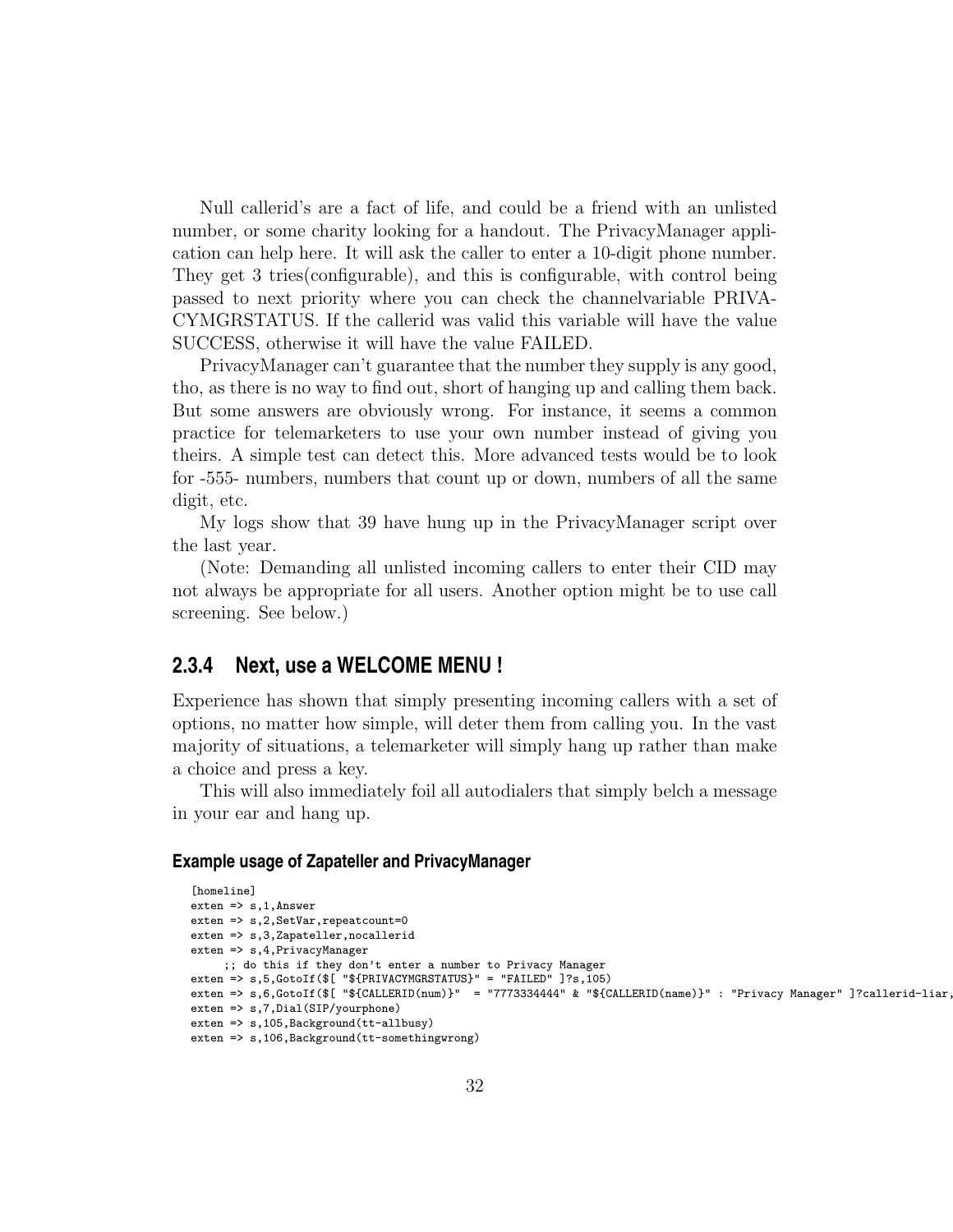```
exten => s,107,Background(tt-monkeysintro)
exten => s,108,Background(tt-monkeys)
exten => s,109,Background(tt-weasels)
exten => s, 110, Hangup
```
I suggest using Zapateller at the beginning of the context, before anything else, on incoming calls.This can be followed by the PrivacyManager App.

Make sure, if you do the PrivacyManager app, that you take care of the error condition! or their non-compliance will be rewarded with access to the system. In the above, if they can't enter a 10-digit number in 3 tries, they get the humorous "I'm sorry, but all household members are currently helping other telemarketers...", "something is terribly wrong", "monkeys have carried them away...", various loud monkey screechings, "weasels have...", and a hangup. There are plenty of other paths to my torture scripts, I wanted to have some fun.

In nearly all cases now, the telemarketers/charity-seekers that usually get thru to my main intro, hang up. I guess they can see it's pointless, or the average telemarketer/charity-seeker is instructed not to enter options when encountering such systems. Don't know.

# <span id="page-33-0"></span>**2.3.5 Next: Torture Them!**

I have developed an elaborate script to torture Telemarketers, and entertain friends. (See [http://www.voip-info.org/wiki-Asterisk+Telemarketer+](http://www.voip-info.org/wiki-Asterisk+Telemarketer+Torture) [Torture](http://www.voip-info.org/wiki-Asterisk+Telemarketer+Torture) )

While mostly those that call in and traverse my teletorture scripts are those we know, and are doing so out of curiosity, there have been these others from Jan 1st,2004 thru June 1st, 2004: (the numbers may or may not be correct.)

- 603890zzzz hung up telemarket options.
- "Integrated Sale" called a couple times. hung up in telemarket options
- "UNITED STATES GOV" maybe a military recruiter, trying to lure one of my sons.
- 800349zzzz hung up in charity intro
- 800349zzzz hung up in charity choices, intro, about the only one who actually travelled to the bitter bottom of the scripts!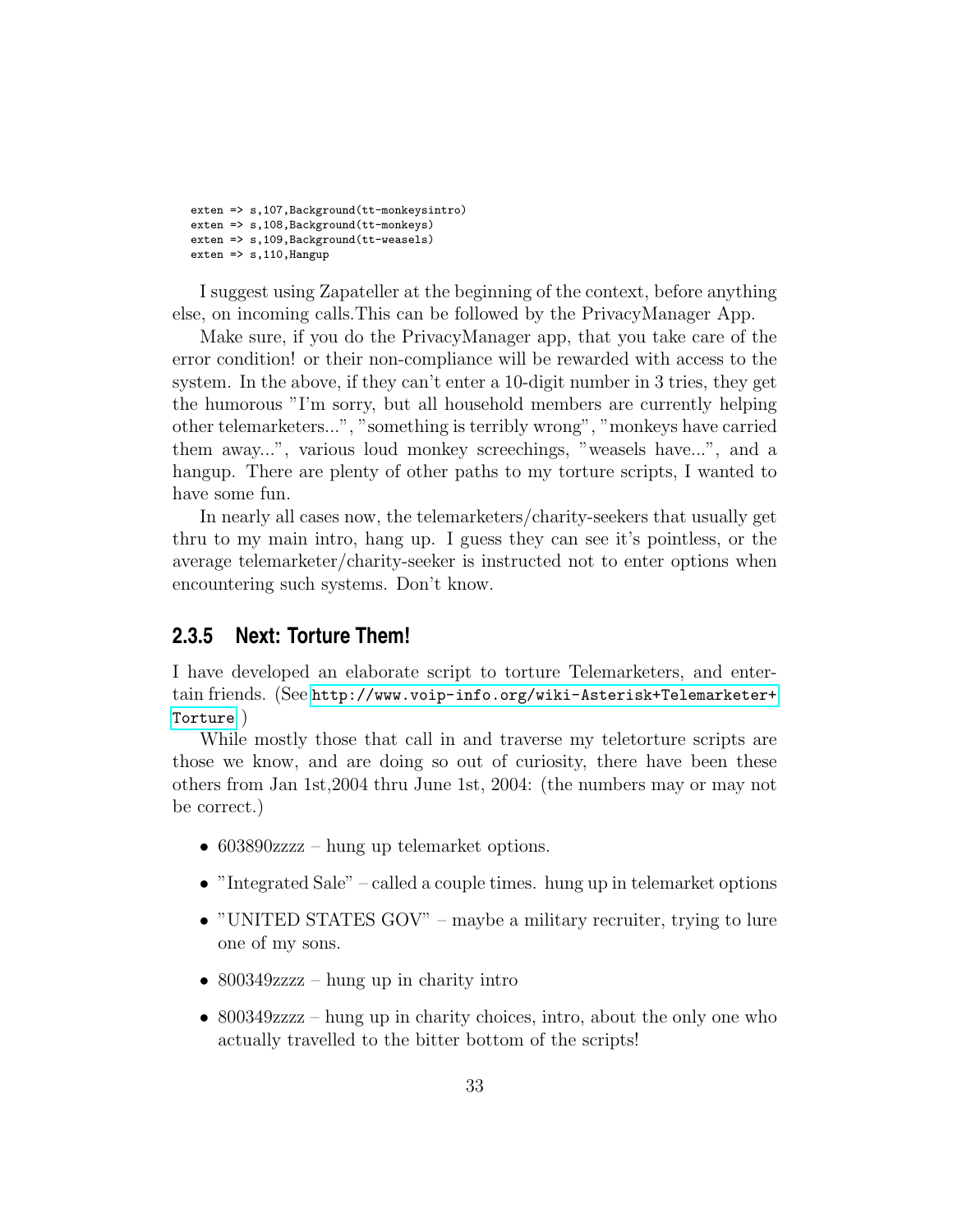- 216377zzzz hung up the magazine section
- 626757zzzz = "LIR" (pronounced "Liar"?) hung up in telemarket intro, then choices
- 757821zzzz hung up in new magazine subscription options.

That averages out to maybe 1 a month. That puts into question whether the ratio of the amount of labor it took to make the scripts versus the benefits of lower call volumes was worth it, but, well, I had fun, so what the heck.

but, that's about it. Not a whole lot. But I haven't had to say "NO" or "GO AWAY" to any of these folks for about a year now ...!

# <span id="page-34-0"></span>**2.3.6 Using Call Screening**

Another option is to use call screening in the Dial command. It has two main privacy modes, one that remembers the CID of the caller, and how the callee wants the call handled, and the other, which does not have a "memory".

Turning on these modes in the dial command results in this sequence of events, when someone calls you at an extension:

- 1. The caller calls the Asterisk system, and at some point, selects an option or enters an extension number that would dial your extension.
- 2. Before ringing your extension, the caller is asked to supply an introduction. The application asks them: "After the tone, say your name". They are allowed 4 seconds of introduction.
- 3. After that, they are told "Hang on, we will attempt to connect you to your party. Depending on your dial options, they will hear ringing indications, or get music on hold. I suggest music on hold.
- 4. Your extension is then dialed. When (and if) you pick up, you are told that a caller presenting themselves as  $\lt$ their recorded intro is played $>$ is calling, and you have options, like being connected, sending them to voicemail, torture, etc.
- 5. You make your selection, and the call is handled as you chose.

There are some variations, and these will be explained in due course. To use these options, set your Dial to something like: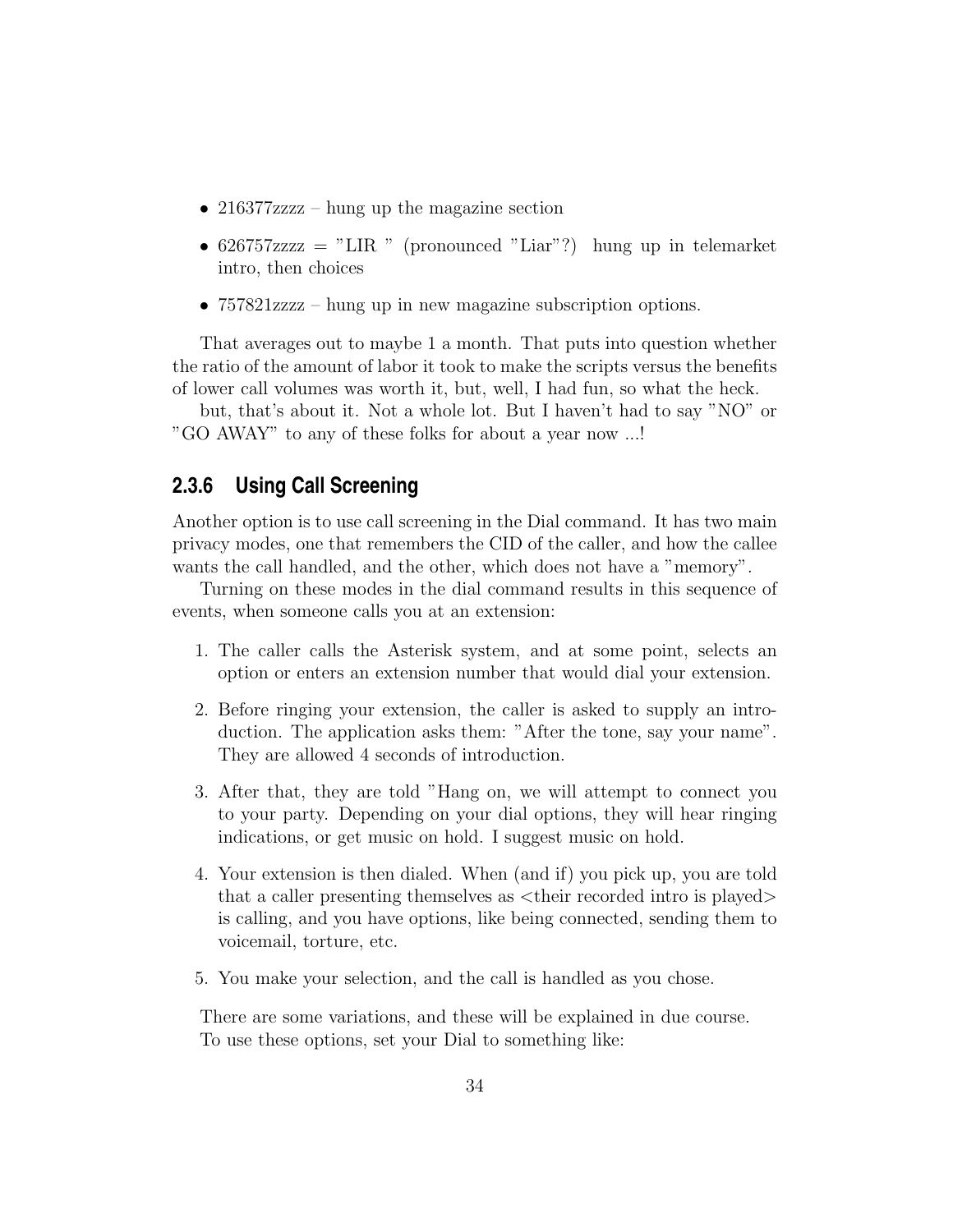```
exten => 3,3,Dial(DAHDI/5r3&DAHDI/6r3,35,tmPA(beep))
    or
exten => 3,3,Dial(DAHDI/5r3&DAHDI/6r3,35,tmP(something)A(beep))
   or
exten => 3,3,Dial(DAHDI/5r3&DAHDI/6r3,35,tmpA(beep))
```
The 't' allows the dialed party to transfer the call using  $\ddot{f}$ ". It's optional.

The 'm' is for music on hold. I suggest it. Otherwise, the calling party gets to hear all the ringing, and lack thereof. It is generally better to use Music On Hold. Lots of folks hang up after the 3rd or 4th ring, and you might lose the call before you can enter an option!

The 'P' option alone will database everything using the extension as a default 'tree'. To get multiple extensions sharing the same database, use P(some-shared-key). Also, if the same person has multiple extensions, use P(unique-id) on all their dial commands.

Use little 'p' for screening. Every incoming call will include a prompt for the callee's choice.

the A(beep), will generate a 'beep' that the callee will hear if they choose to talk to the caller. It's kind of a prompt to let the callee know that he has to say 'hi'. It's not required, but I find it helpful.

When there is no CallerID, P and p options will always record an intro for the incoming caller. This intro will be stored temporarily in the /var/lib/asterisk/sounds/priv-callerintros dir, under the name NO-CALLERID\_<extension> <channelname> and will be erased after the callee decides what to do with the call.

Of course, NOCALLERID is not stored in the database. All those with no CALLERID will be considered "Unknown".

## <span id="page-35-0"></span>**2.3.7 The 'N' and 'n' options**

Two other options exist, that act as modifiers to the privacy options 'P' and 'p'. They are 'N' and 'n'. You can enter them as dialing options, but they only affect things if P or p are also in the options.

'N' says, "Only screen the call if no CallerID is present". So, if a callerID were supplied, it will come straight thru to your extension.

'n' says, "Don't save any introductions". Folks will be asked to supply an introduction ("At the tone, say your name") every time they call. Their introductions will be removed after the callee makes a choice on how to handle the call. Whether the P option or the p option is used, the incoming caller will have to supply their intro every time they call.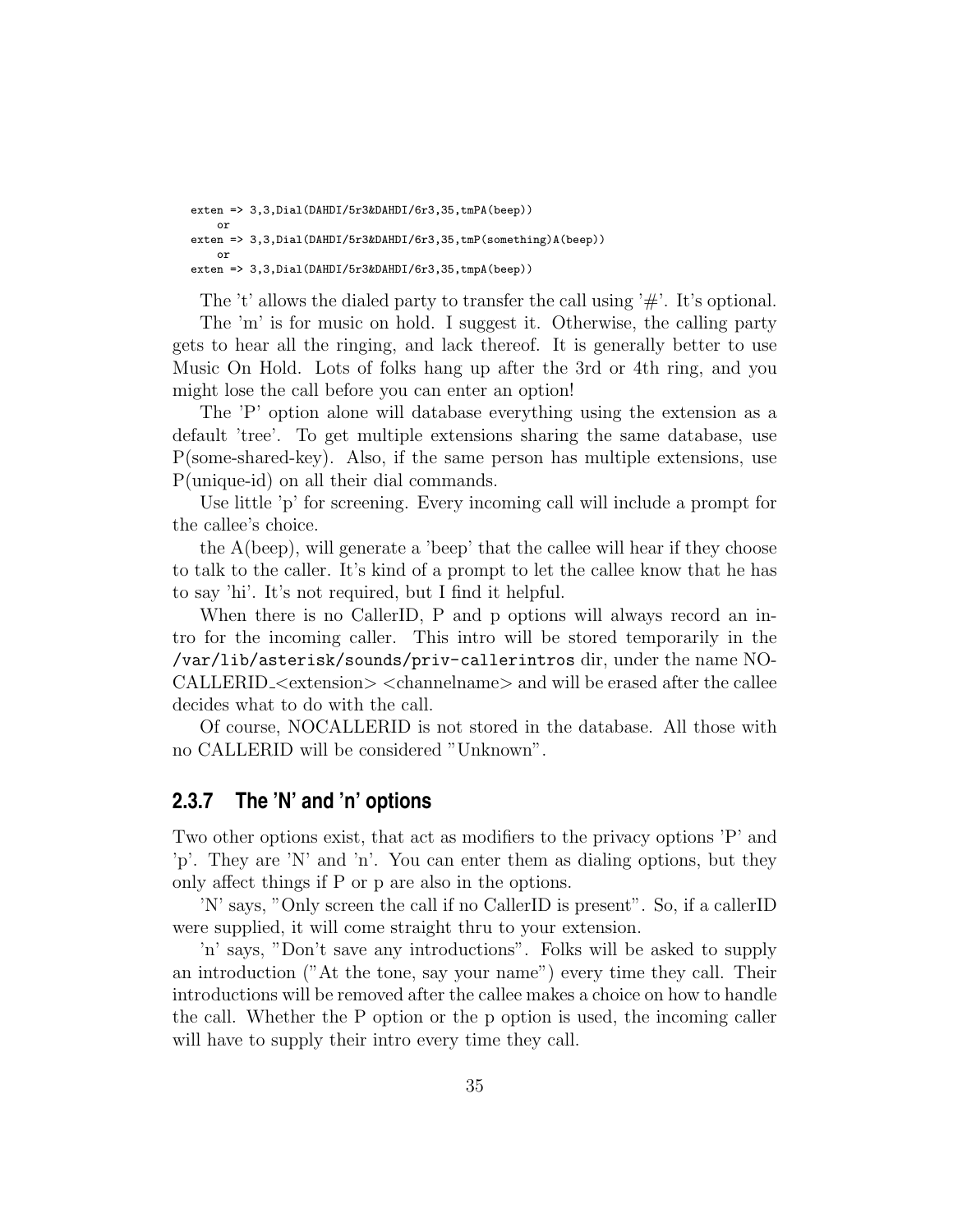### **2.3.8 Recorded Introductions**

#### **Philosophical Side Note**

The 'P' option stores the CALLERID in the database, along with the callee's choice of actions, as a convenience to the CALLEE, whereas introductions are stored and re-used for the convenience of the CALLER.

#### **Introductions**

Unless instructed to not save introductions (see the 'n' option above), the screening modes will save the recordings of the caller's names in the directory /var/lib/asterisk/sounds/priv-callerintros, if they have a CallerID. Just the 10-digit callerid numbers are used as filenames, with a ".gsm" at the end.

Having these recordings around can be very useful, however...

First of all, if a callerid is supplied, and a recorded intro for that number is already present, the caller is spared the inconvenience of having to supply their name, which shortens their call a bit.

Next of all, these intros can be used in voicemail, played over loudspeakers, and perhaps other nifty things. For instance:

```
exten => s,6,Set(PATH=/var/lib/asterisk/sounds/priv-callerintros)
exten => s,7,System(/usr/bin/play ${PATH}/${CALLERID(num)}.gsm&,0)
```
When a call comes in at the house, the above priority gets executed, and the callers intro is played over the phone systems speakers. This gives us a hint who is calling.

(Note: the ,0 option at the end of the System command above, is a local mod I made to the System command. It forces a 0 result code to be returned, whether the play command successfully completed or not. Therefore, I don't have to ensure that the file exists or not. While I've turned this mod into the developers, it hasn't been incorporated yet. You might want to write an AGI or shell script to handle it a little more intelligently)

And one other thing. You can easily supply your callers with an option to listen to, and re-record their introductions. Here's what I did in the home system's extensions.conf. (assume that a Goto(home-introduction,s,1) exists somewhere in your main menu as an option):

```
[home-introduction]
exten => s,1,Background(intro-options) ;; Script:
```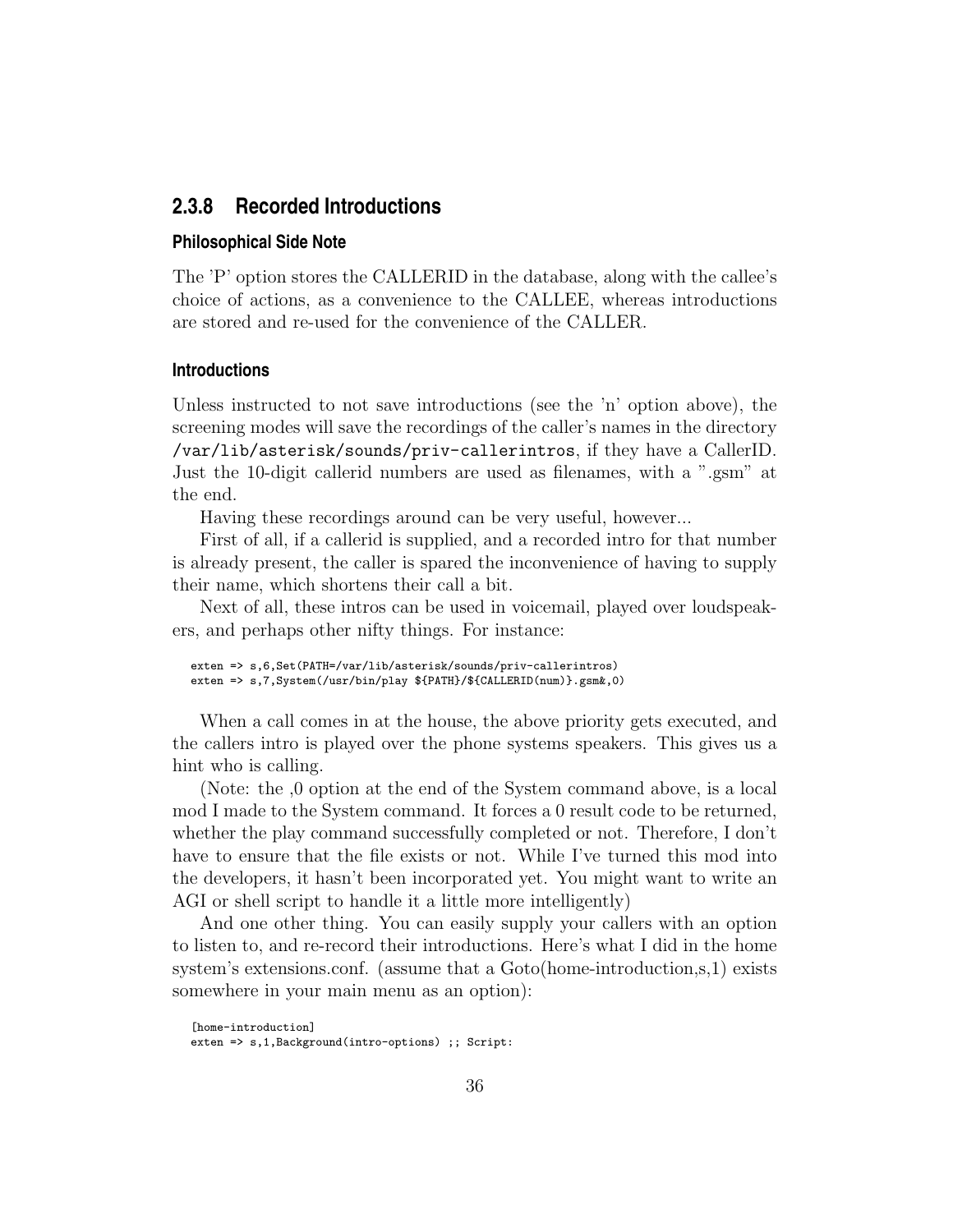```
;; To hear your Introduction, dial 1.
     ;; to record a new introduction, dial 2.
     ;; to return to the main menu, dial 3.
     ;; to hear what this is all about, dial 4.
exten => 1,1,Playback,priv-callerintros/${CALLERID(num)}
exten \Rightarrow 1,2,\text{Goto}(s,1)exten => 2,1,Goto(home-introduction-record,s,1)
exten \approx 3,1,Goto(homeline,s,7)exten => 4,1,Playback(intro-intro)
    ;; Script:
     ;; This may seem a little strange, but it really is a neat
     ;; thing, both for you and for us. I've taped a short introduction
     ;; for many of the folks who normally call us. Using the Caller ID
     ;; from each incoming call, the system plays the introduction
     ;; for that phone number over a speaker, just as the call comes in.
     ;; This helps the folks
     ;; here in the house more quickly determine who is calling.
     ;; and gets the right ones to gravitate to the phone.
     ;; You can listen to, and record a new intro for your phone number
     ;; using this menu.
exten => 4,2,Goto(s,1)exten \Rightarrow t, 1, Goto(s,1)exten => i,1,Background(invalid)
exten \Rightarrow i,2,Goto(s,1)exten \Rightarrow o, 1, Goto(s, 1)[home-introduction-record]
exten => s,1,Background(intro-record-choices) ;; Script:
     ;; If you want some advice about recording your
     ;; introduction, dial 1.
     ;; otherwise, dial 2, and introduce yourself after
     ;; the beep.
exten => 1,1,Playback(intro-record)
     ;; Your introduction should be short and sweet and crisp.
     ;; Your introduction will be limited to 4 seconds.
     ;; This is NOT meant to be a voice mail message, so
     ;; please, don't say anything about why you are calling.
     ;; After we are done making the recording, your introduction
     ;; will be saved for playback.
     ;; If you are the only person that would call from this number,
     ;; please state your name. Otherwise, state your business
     ;; or residence name instead. For instance, if you are
     ;; friend of the family, say, Olie McPherson, and both
     ;; you and your kids might call here a lot, you might
     ;; say: "This is the distinguished Olie McPherson Residence!"
     ;; If you are the only person calling, you might say this:
     ;; "This is the illustrious Kermit McFrog! Pick up the Phone, someone!!"
     ;; If you are calling from a business, you might pronounce a more sedate introduction,like,
     ;; "Fritz from McDonalds calling.", or perhaps the more original introduction:
     ;; "John, from the Park County Morgue. You stab 'em, we slab 'em!".
     ;; Just one caution: the kids will hear what you record every time
     ;; you call. So watch your language!
     ;; I will begin recording after the tone.
     ;; When you are done, hit the # key. Gather your thoughts and get
     ;; ready. Remember, the # key will end the recording, and play back
     ;; your intro. Good Luck, and Thank you!"
```

```
ext{en} => 1,2,Goto(2,1)
```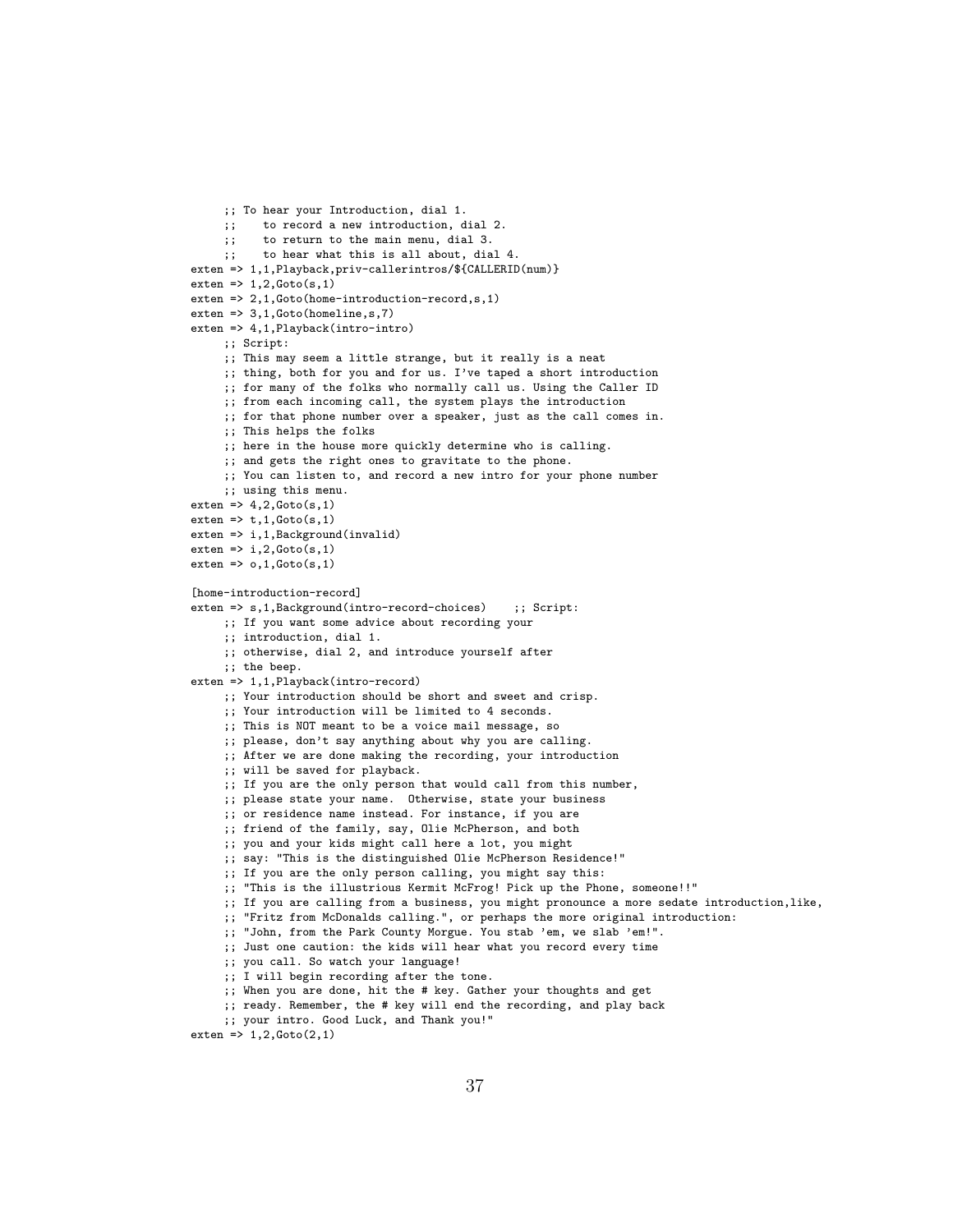```
exten => 2,1,Background(intro-start)
    ;; OK, here we go! After the beep, please give your introduction.
exten => 2,2,Background(beep)
exten => 2,3,Record(priv-callerintros/${CALLERID(num)}:gsm,4)
exten => 2,4,Background(priv-callerintros/${CALLERID(num)})
exten => 2,5,Goto(home-introduction,s,1)
exten \Rightarrow t, 1, Goto(s,1)exten => i,1,Background(invalid)
exten \Rightarrow i,2,Goto(s,1)exten \Rightarrow o, 1, Goto(s, 1)
```
In the above, you'd most likely reword the messages to your liking, and maybe do more advanced things with the 'error' conditions (i,o,t priorities), but I hope it conveys the idea.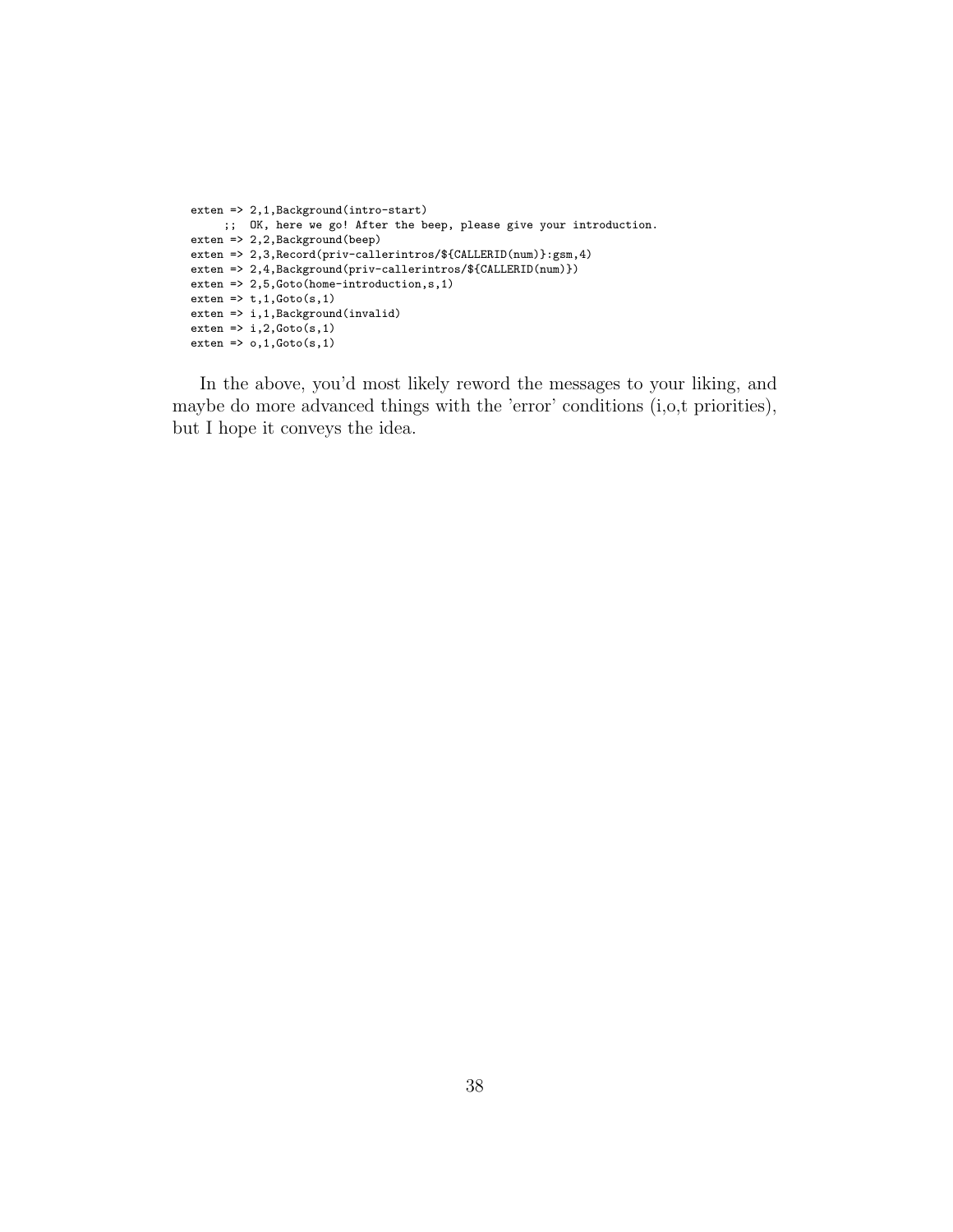

# Channel Variables

### **3.1 Introduction**

There are two levels of parameter evaluation done in the Asterisk dial plan in extensions.conf.

- 1. The first, and most frequently used, is the substitution of variable references with their values.
- 2. Then there are the evaluations of expressions done in \$[ .. ]. This will be discussed below.

Asterisk has user-defined variables and standard variables set by various modules in Asterisk. These standard variables are listed at the end of this document.

## **3.2 Parameter Quoting**

exten => s,5, BackGround, blabla

The parameter (blabla) can be quoted ("blabla"). In this case, a comma does not terminate the field. However, the double quotes will be passed down to the Background command, in this example.

Also, characters special to variable substitution, expression evaluation, etc (see below), can be quoted. For example, to literally use a \$ on the string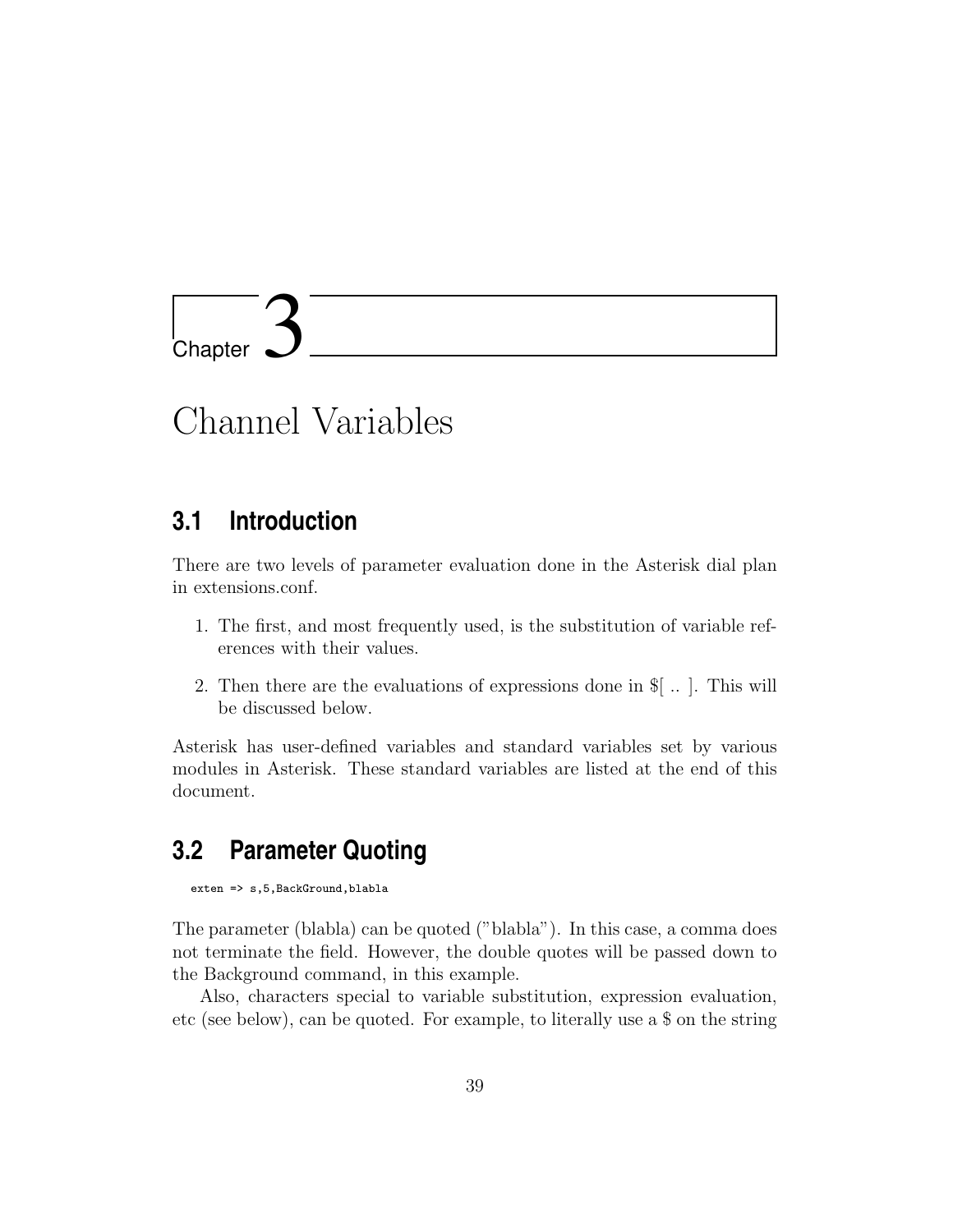"\$1231", quote it with a preceding \. Special characters that must be quoted to be used, are  $\lceil \frac{1}{3} \rceil \cdot \ldots \cdot \text{to write } \text{itself, use } \rangle$ .

These Double quotes and escapes are evaluated at the level of the asterisk config file parser.

Double quotes can also be used inside expressions, as discussed below.

### **3.3 Variables**

Parameter strings can include variables. Variable names are arbitrary strings. They are stored in the respective channel structure.

To set a variable to a particular value, do:

exten => 1,2,Set(varname=value)

You can substitute the value of a variable everywhere using  $\{\varphi\}$  {variablename}. For example, to stringwise append \$lala to \$blabla and store result in \$koko, do:

```
exten => 1,2,Set(koko=${blabla}${lala})
```
There are two reference modes - reference by value and reference by name. To refer to a variable with its name (as an argument to a function that requires a variable), just write the name. To refer to the variable's value, enclose it inside \${}. For example, Set takes as the first argument (before the  $=$ ) a variable name, so:

```
exten => 1,2,Set(koko=lala)
exten => 1,3,Set(${koko}=blabla)
```
stores to the variable "koko" the value "lala" and to variable "lala" the value "blabla".

In fact, everything contained \${here} is just replaced with the value of the variable "here".

## **3.4 Variable Inheritance**

Variable names which are prefixed by " " will be inherited to channels that are created in the process of servicing the original channel in which the variable was set. When the inheritance takes place, the prefix will be removed in the channel inheriting the variable. If the name is prefixed by  $" \_"$  in the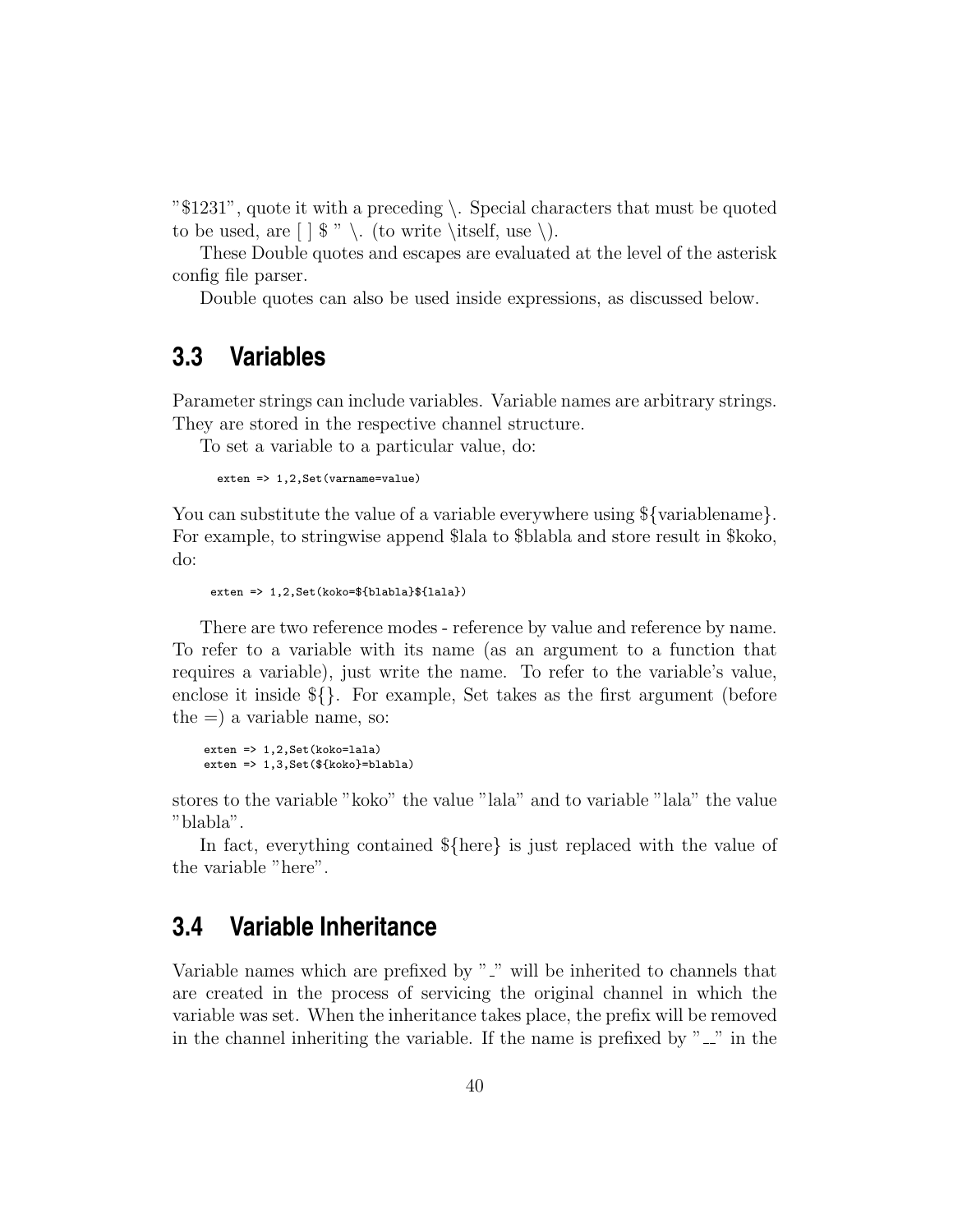channel, then the variable is inherited and the  $"_{-}'$  will remain intact in the new channel.

In the dialplan, all references to these variables refer to the same variable, regardless of having a prefix or not. Note that setting any version of the variable removes any other version of the variable, regardless of prefix.

### **3.4.1 Example**

```
Set(__FOO=bar) ; Sets an inherited version of "FOO" variable<br>Set(FOO=bar) ; Removes the inherited version and sets a lo
                     ; Removes the inherited version and sets a local
                       ; variable.
```
However,  $NoOp(\frac{2}{2}FOO)$  is identical to  $NoOp(\frac{2}{2}FOO)$ 

### **3.5 Selecting Characters from Variables**

The format for selecting characters from a variable can be expressed as:

```
${variable_name[:offset[:length]]}
```
If you want to select the first N characters from the string assigned to a variable, simply append a colon and the number of characters to skip from the beginning of the string to the variable name.

```
; Remove the first character of extension, save in "number" variable
exten => _9X., 1, Set(number=${EXTEN:1})
```
Assuming we've dialed 918005551234, the value saved to the 'number' variable would be 18005551234. This is useful in situations when we require users to dial a number to access an outside line, but do not wish to pass the first digit.

If you use a negative offset number, Asterisk starts counting from the end of the string and then selects everything after the new position. The following example will save the numbers 1234 to the 'number' variable, still assuming we've dialed 918005551234.

```
; Remove everything before the last four digits of the dialed string
exten \equiv > 9X., 1, Set(number=${EXTEN:-4})
```
We can also limit the number of characters from our offset position that we wish to use. This is done by appending a second colon and length value to the variable name. The following example will save the numbers 555 to the 'number' variable.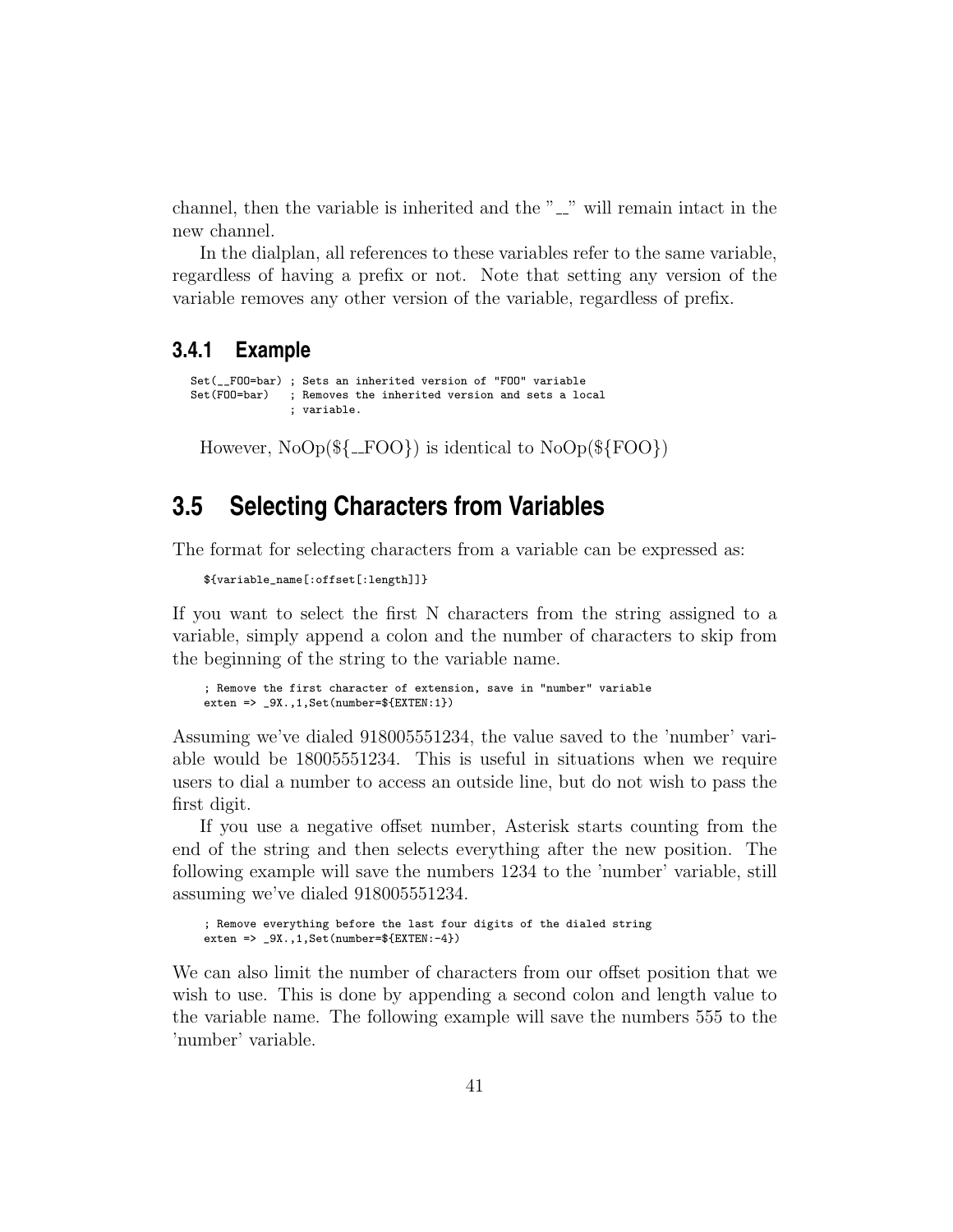```
; Only save the middle numbers 555 from the string 918005551234
exten => _9X.,1,Set(number=${EXTEN:5:3})
```
The length value can also be used in conjunction with a negative offset. This may be useful if the length of the string is unknown, but the trailing digits are. The following example will save the numbers 555 to the 'number' variable, even if the string starts with more characters than expected (unlike the previous example).

```
; Save the numbers 555 to the 'number' variable
exten => _9X.,1,Set(number=${EXTEN:-7:3})
```
If a negative length value is entered, Asterisk will remove that many characters from the end of the string.

```
; Set pin to everything but the trailing #.
exten => _XXXX#,1,Set(pin=${EXTEN:0:-1})
```
### **3.6 Expressions**

Everything contained inside a bracket pair prefixed by a \$ (like \$[this]) is considered as an expression and it is evaluated. Evaluation works similar to (but is done on a later stage than) variable substitution: the expression (including the square brackets) is replaced by the result of the expression evaluation.

For example, after the sequence:

```
exten = > 1, 1, Set(1 = 1 + 2)exten => 1,2,Set(koko=$[2 * ${lala}])
```
the value of variable koko is "6".

and, further:

 $exten = 1, 1, Set, (lala = $[ 1 + 2 ]);$ 

will parse as intended. Extra spaces are ignored.

### **3.6.1 Spaces Inside Variables Values**

If the variable being evaluated contains spaces, there can be problems.

For these cases, double quotes around text that may contain spaces will force the surrounded text to be evaluated as a single token. The double quotes will be counted as part of that lexical token.

As an example: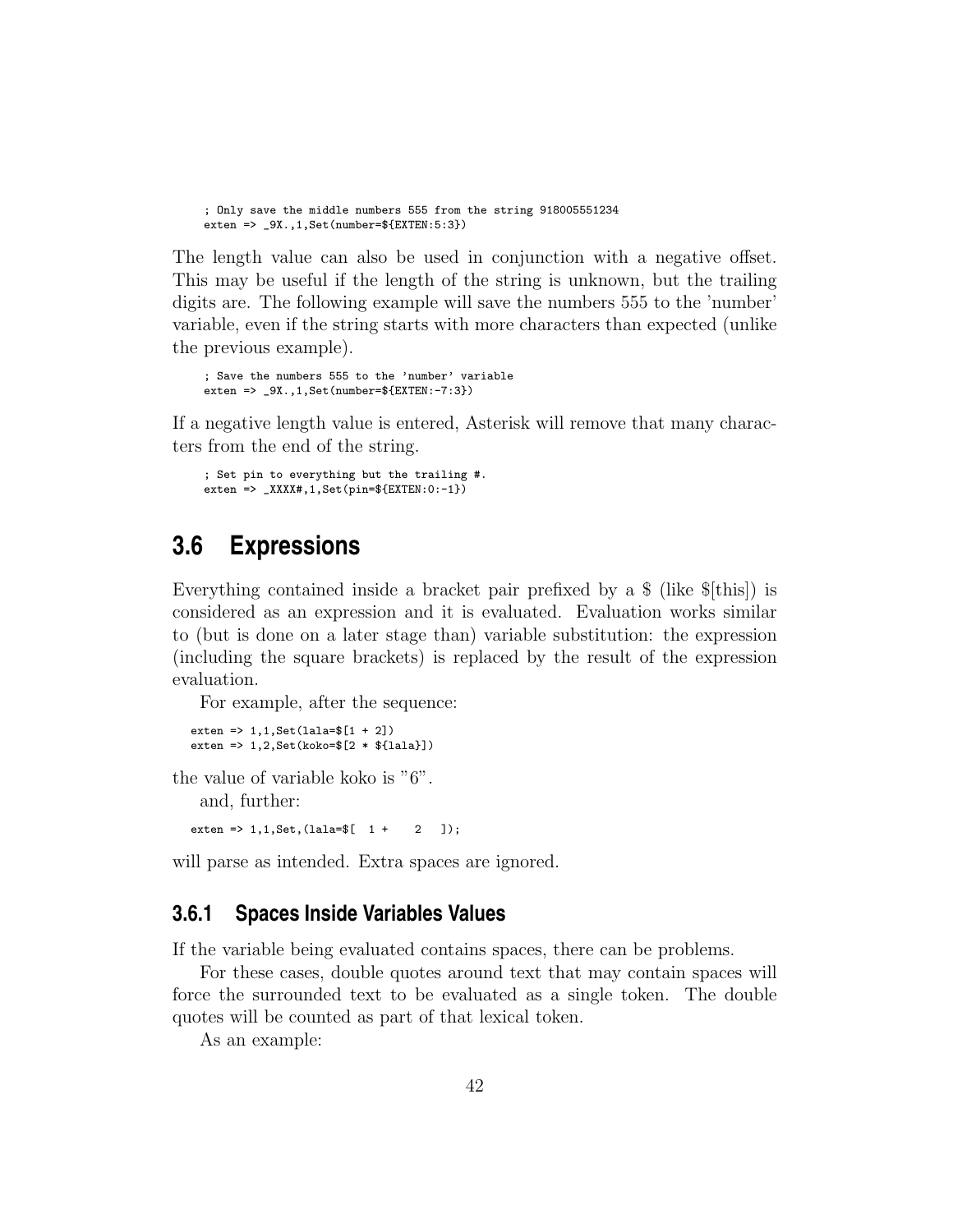exten => s,6,GotoIf(\$[ "\${CALLERID(name)}" : "Privacy Manager" ]?callerid-liar,s,1:s,7)

The variable CALLERID(name) could evaluate to "DELOREAN MO-TORS" (with a space) but the above will evaluate to:

```
"DELOREAN MOTORS" : "Privacy Manager"
```
and will evaluate to 0. The above without double quotes would have evaluated to:

```
DELOREAN MOTORS : Privacy Manager
```
and will result in syntax errors, because token DELOREAN is immediately followed by token MOTORS and the expression parser will not know how to evaluate this expression, because it does not match its grammar.

### **3.6.2 Operators**

Operators are listed below in order of increasing precedence. Operators with equal precedence are grouped within { } symbols.

• expr1 | expr2

Return the evaluation of expr1 if it is neither an empty string nor zero; otherwise, returns the evaluation of expr2.

• expr1 & expr2

Return the evaluation of expr1 if neither expression evaluates to an empty string or zero; otherwise, returns zero.

•  $expr1 \{=, >, >=, <, <=, !=\} expr2$ 

Return the results of floating point comparison if both arguments are numbers; otherwise, returns the results of string comparison using the locale-specific collation sequence. The result of each comparison is 1 if the specified relation is true, or 0 if the relation is false.

```
• expr1 \{+, -\} expr2
```
Return the results of addition or subtraction of floating point-valued arguments.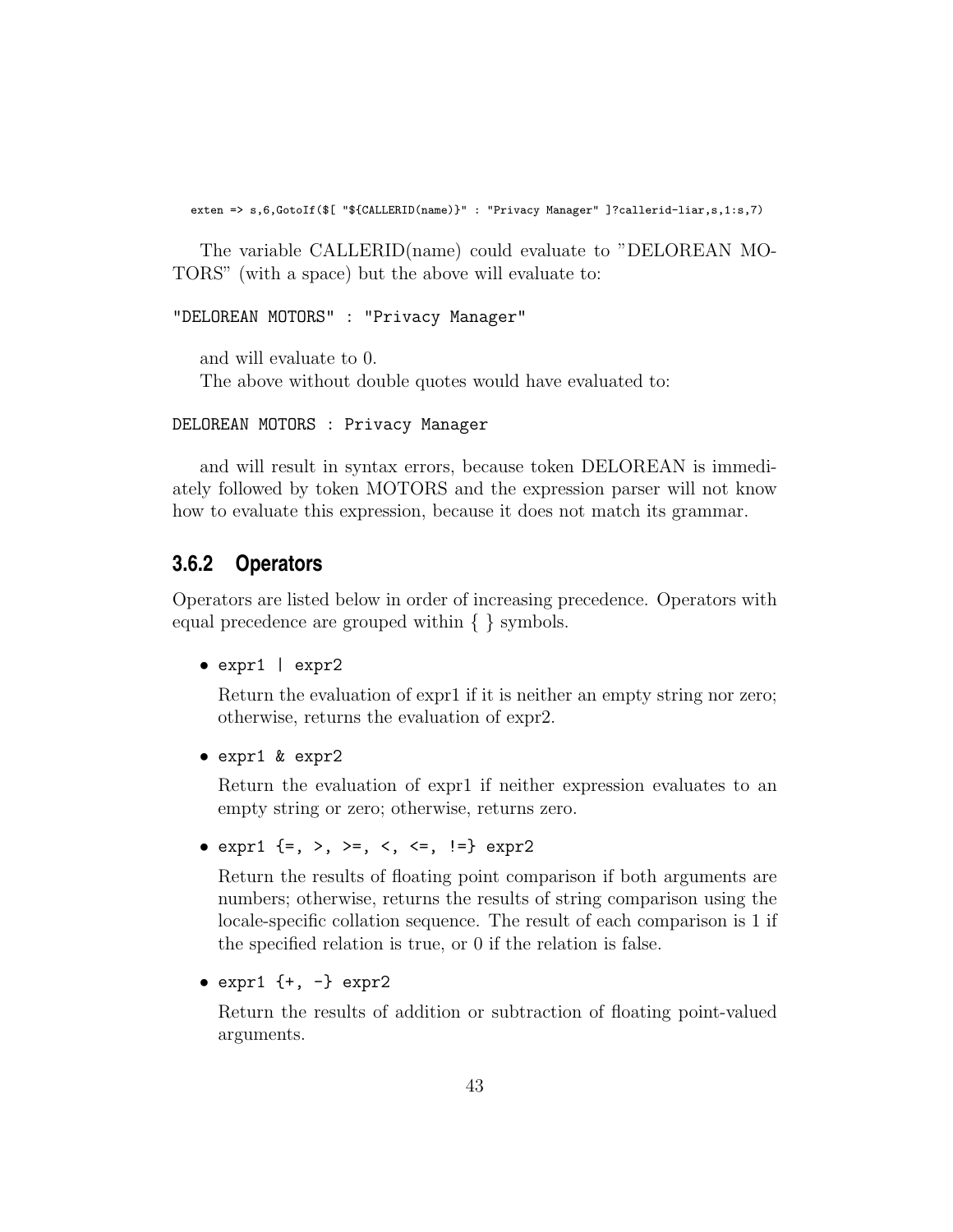#### •  $expr1 \{*, / , \%}$  expr2

Return the results of multiplication, floating point division, or remainder of arguments.

#### $\bullet$  -  $\exp r1$

Return the result of subtracting expr1 from 0. This, the unary minus operator, is right associative, and has the same precedence as the ! operator.

• ! expr1

Return the result of a logical complement of expr1. In other words, if expr1 is null, 0, an empty string, or the string "0", return a 1. Otherwise, return a 0. It has the same precedence as the unary minus operator, and is also right associative.

• expr1 : expr2

The ':' operator matches expr1 against expr2, which must be a regular expression. The regular expression is anchored to the beginning of the string with an implicit  $\dddot{\sigma}$ .

If the match succeeds and the pattern contains at least one regular expression subexpression '...', the string corresponing to  $\setminus 1$ ' is returned; otherwise the matching operator returns the number of characters matched. If the match fails and the pattern contains a regular expression subexpression the null string is returned; otherwise 0.

Normally, the double quotes wrapping a string are left as part of the string. This is disastrous to the : operator. Therefore, before the regex match is made, beginning and ending double quote characters are stripped from both the pattern and the string.

 $\bullet$  expr1 =  $\sim$  expr2

Exactly the same as the ':' operator, except that the match is not anchored to the beginning of the string. Pardon any similarity to seemingly similar operators in other programming languages! The ":" and  $v = \ddot{v}$  operators share the same precedence.

• expr1 ? expr2 :: expr3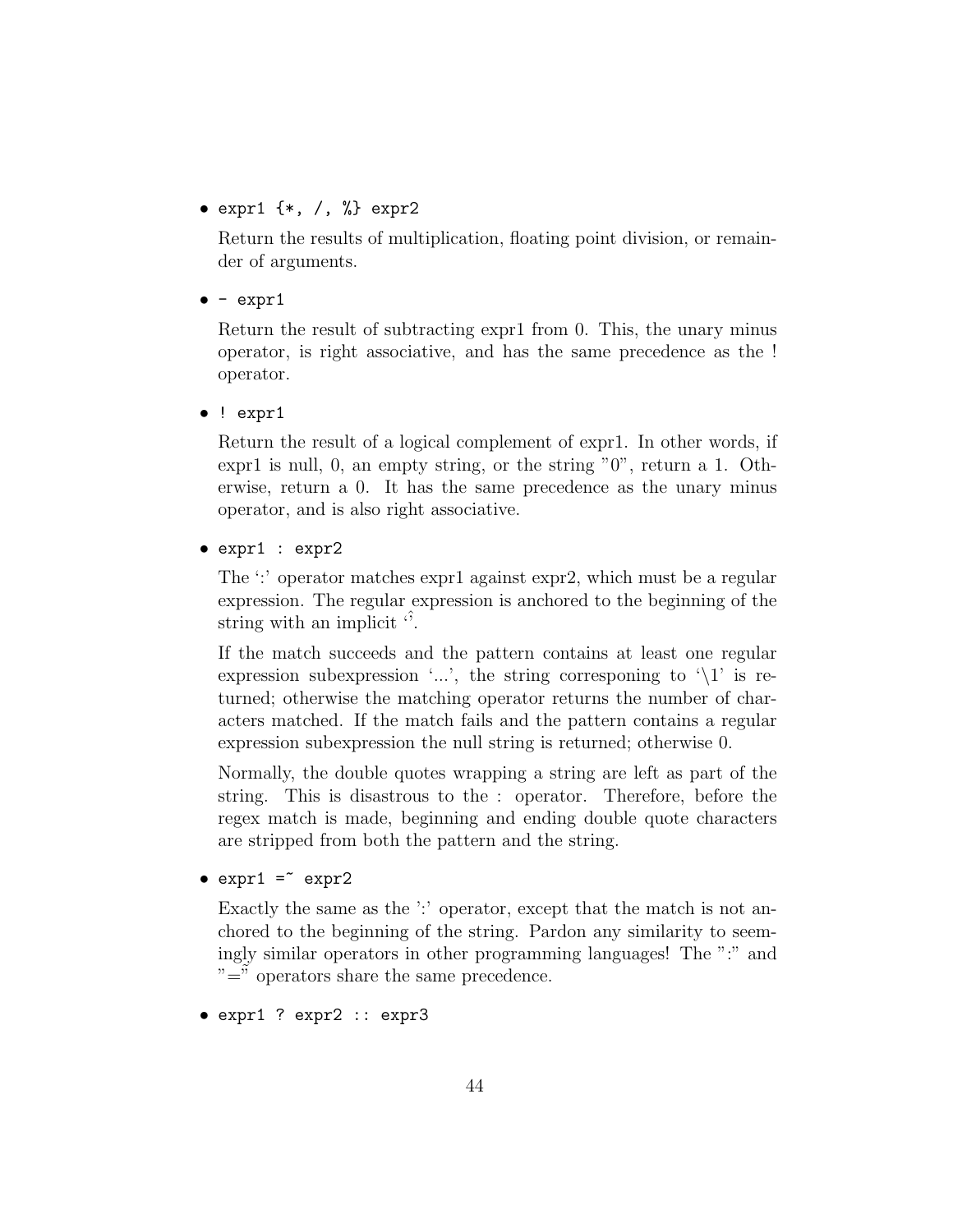Traditional Conditional operator. If expr1 is a number that evaluates to 0 (false), expr3 is result of the this expression evaluation. Otherwise, expr2 is the result. If expr1 is a string, and evaluates to an empty string, or the two characters (""), then expr3 is the result. Otherwise, expr2 is the result. In Asterisk, all 3 exprs will be "evaluated"; if expr1 is "true", expr2 will be the result of the "evaluation" of this expression. expr3 will be the result otherwise. This operator has the lowest precedence.

Parentheses are used for grouping in the usual manner.

Operator precedence is applied as one would expect in any of the C or C derived languages.

#### **3.6.3 Floating Point Numbers**

In 1.6 and above, we shifted the \$[...] expressions to be calculated via floating point numbers instead of integers. We use 'long double' numbers when possible, which provide around 16 digits of precision with 12 byte numbers.

To specify a floating point constant, the number has to have this format: D.D, where D is a string of base 10 digits. So, you can say 0.10, but you can't say .10 or 20.– we hope this is not an excessive restriction!

Floating point numbers are turned into strings via the ' $\%g'$ '/ $\%$ Lg' format of the printf function set. This allows numbers to still 'look' like integers to those counting on integer behavior. If you were counting on 1/4 evaluating to 0, you need to now say  $TRUNC(1/4)$ . For a list of all the truncation/rounding capabilities, see the next section.

### **3.6.4 Functions**

In 1.6 and above, we upgraded the \$[] expressions to handle floating point numbers. Because of this, folks counting on integer behavior would be disrupted. To make the same results possible, some rounding and integer truncation functions have been added to the core of the Expr2 parser. Indeed, dialplan functions can be called from \$[..] expressions without the \${...} operators. The only trouble might be in the fact that the arguments to these functions must be specified with a comma. If you try to call the MATH function, for example, and try to say  $3 + \text{MATH}(7^*8)$ , the expression parser will evaluate  $7*8$  for you into 56, and the MATH function will most likely complain that its input doesn't make any sense.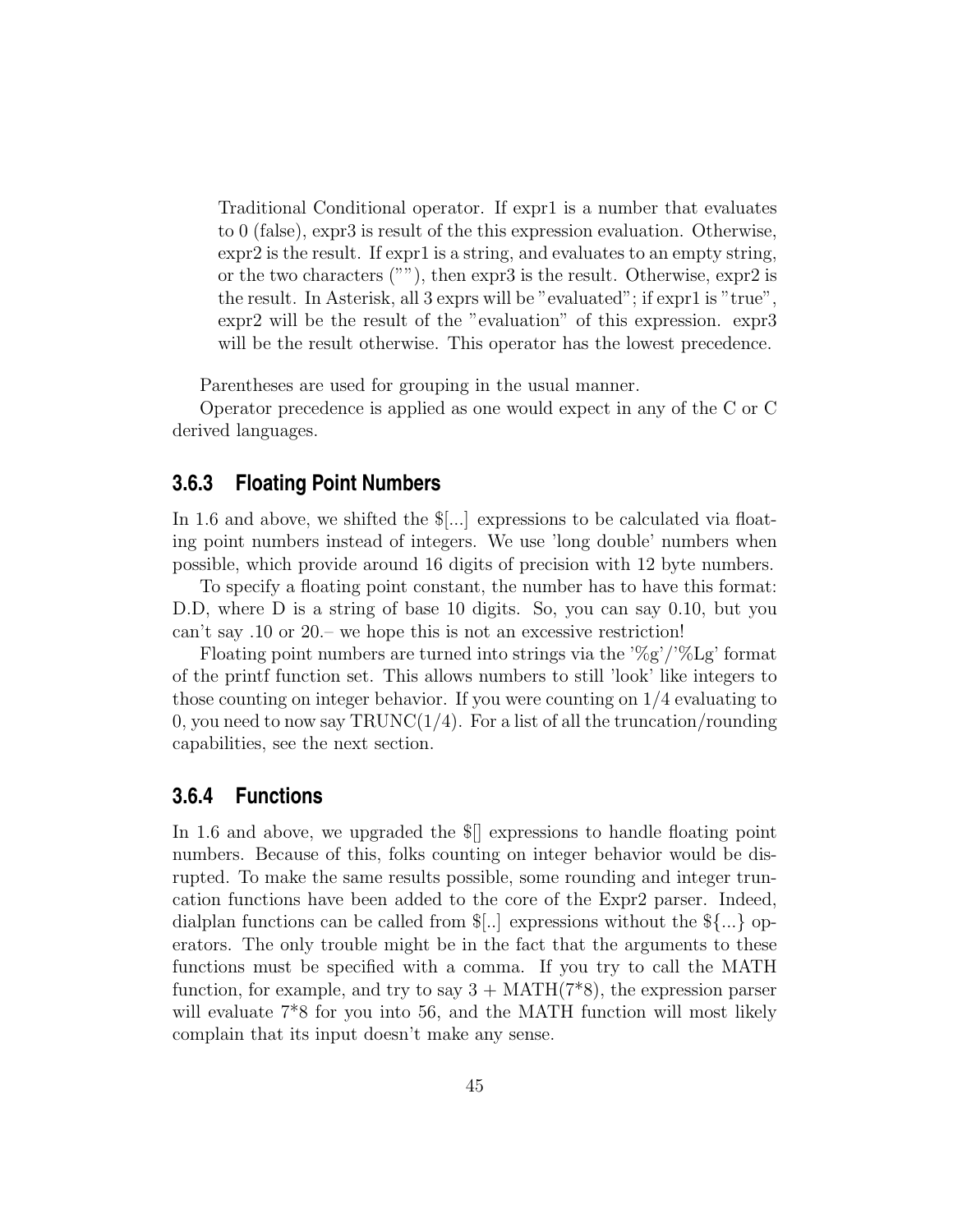We also provide access to most of the floating point functions in the C library. (but not all of them).

While we don't expect someone to want to do Fourier analysis in the dialplan, we don't want to preclude it, either.

Here is a list of the 'builtin' functions in Expr2. All other dialplan functions are available by simply calling them (read-only). In other words, you don't need to surround function calls in \$[...] expressions with \${...}. Don't jump to conclusions, though! – you still need to wrap variable names in curly braces!

- 1.  $\cos(x)$  x is in radians. Results vary from -1 to 1.
- 2.  $\text{SIN}(x)$  x is in radians. Results vary from -1 to 1.
- 3. TAN $(x)$  x is in radians.
- 4.  $ACOS(x)$  x should be a value between -1 and 1.
- 5.  $ASIN(x)$  x should be a value between -1 and 1.
- 6. ATAN(x) returns the arc tangent in radians; between  $-PI/2$  and  $PI/2$ .
- 7. ATAN2 $(x, y)$  returns a result resembling  $y/x$ , except that the signs of both args are used to determine the quadrant of the result. Its result is in radians, between -PI and PI.
- 8. POW $(x, y)$  returns the value of x raised to the power of y.
- 9.  $SQRT(x)$  returns the square root of x.
- 10.  $FLOOR(x)$  rounds x down to the nearest integer.
- 11. CEIL $(x)$  rounds x up to the nearest integer.
- 12.  $ROUND(x)$  rounds x to the nearest integer, but round halfway cases away from zero.
- 13.  $\text{RINT}(x)$  rounds x to the nearest integer, rounding halfway cases to the nearest even integer.
- 14. TRUNC $(x)$  rounds x to the nearest integer not larger in absolute value.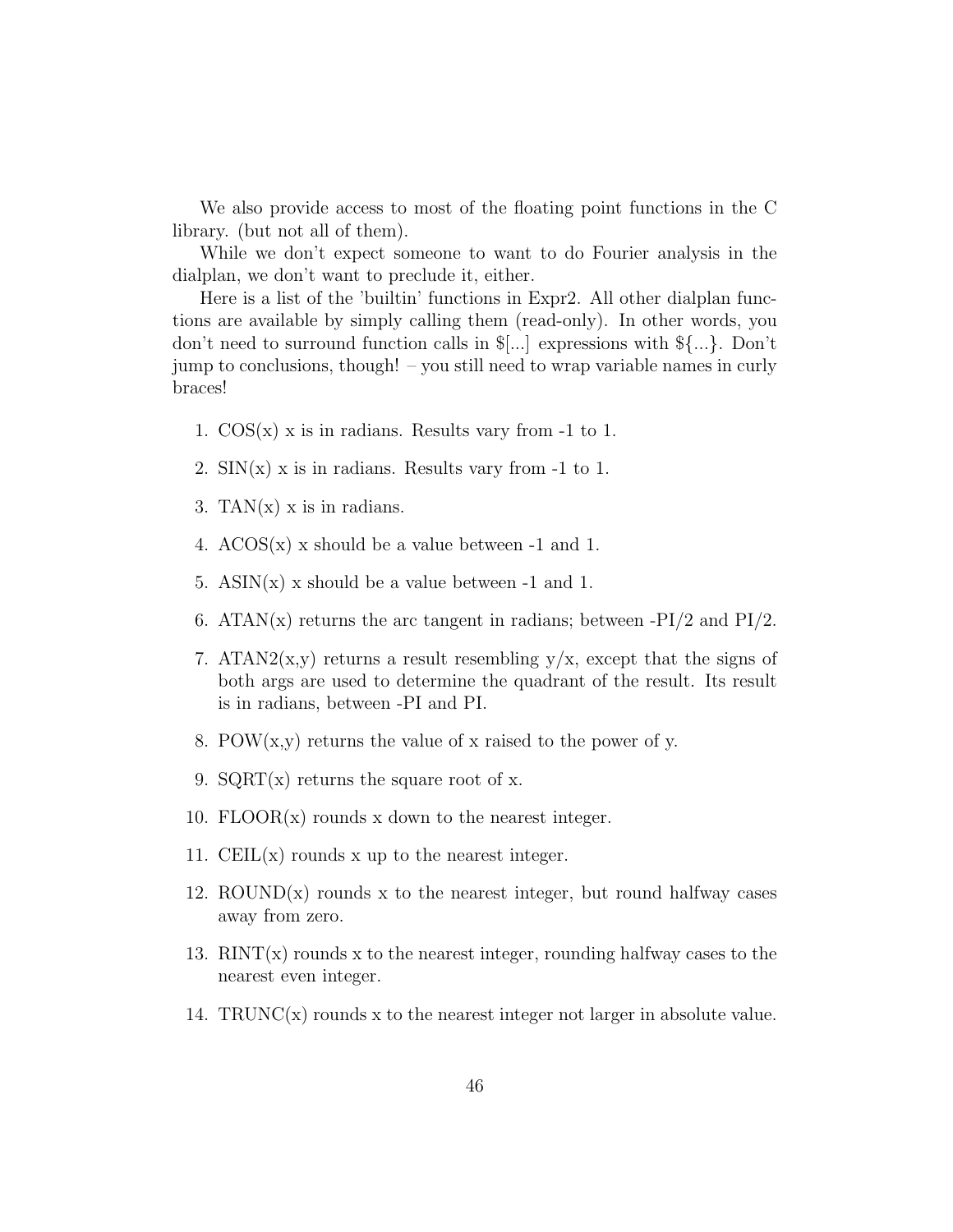- 15. REMAINDER $(x, y)$  computes the remainder of dividing x by y. The return value is  $x - n^*y$ , where n is the value  $x/y$ , rounded to the nearest integer. If this quotient is  $1/2$ , it is rounded to the nearest even number.
- 16.  $EXP(x)$  returns e to the x power.
- 17. EXP2 $(x)$  returns 2 to the x power.
- 18. LOG( $x$ ) returns the natural logarithm of x.
- 19. LOG2 $(x)$  returns the base 2 log of x.
- 20. LOG10 $(x)$  returns the base 10 log of x.

### **3.6.5 Examples**

```
"One Thousand Five Hundred" = " "(T[^{^{\sim}}]+)"
  returns: Thousand
"One Thousand Five Hundred" = "T[^{^{\sim}}]+"
  returns: 8
"One Thousand Five Hundred" : "T[^ ]+"
  returns: 0
"8015551212" : "(...)"
  returns: 801
"3075551212":"...(...)"
  returns: 555
! "One Thousand Five Hundred" = "T[^ ]+"
  returns: 0 (because it applies to the string, which is non-null,
                    which it turns to "0", and then looks for the pattern
                    in the "0", and doesn't find it)
!( "One Thousand Five Hundred" : "T[^ ]+" )
  returns: 1 (because the string doesn't start with a word starting
                     with T, so the match evals to 0, and the ! operator
                     inverts it to 1 ).
2 + 8 / 2
  returns 6. (because of operator precedence; the division is done first, then the addition).
2+8/2returns 6. Spaces aren't necessary.
(2+8)/2returns 5, of course.
(3+8)/2
  returns 5.5 now.
```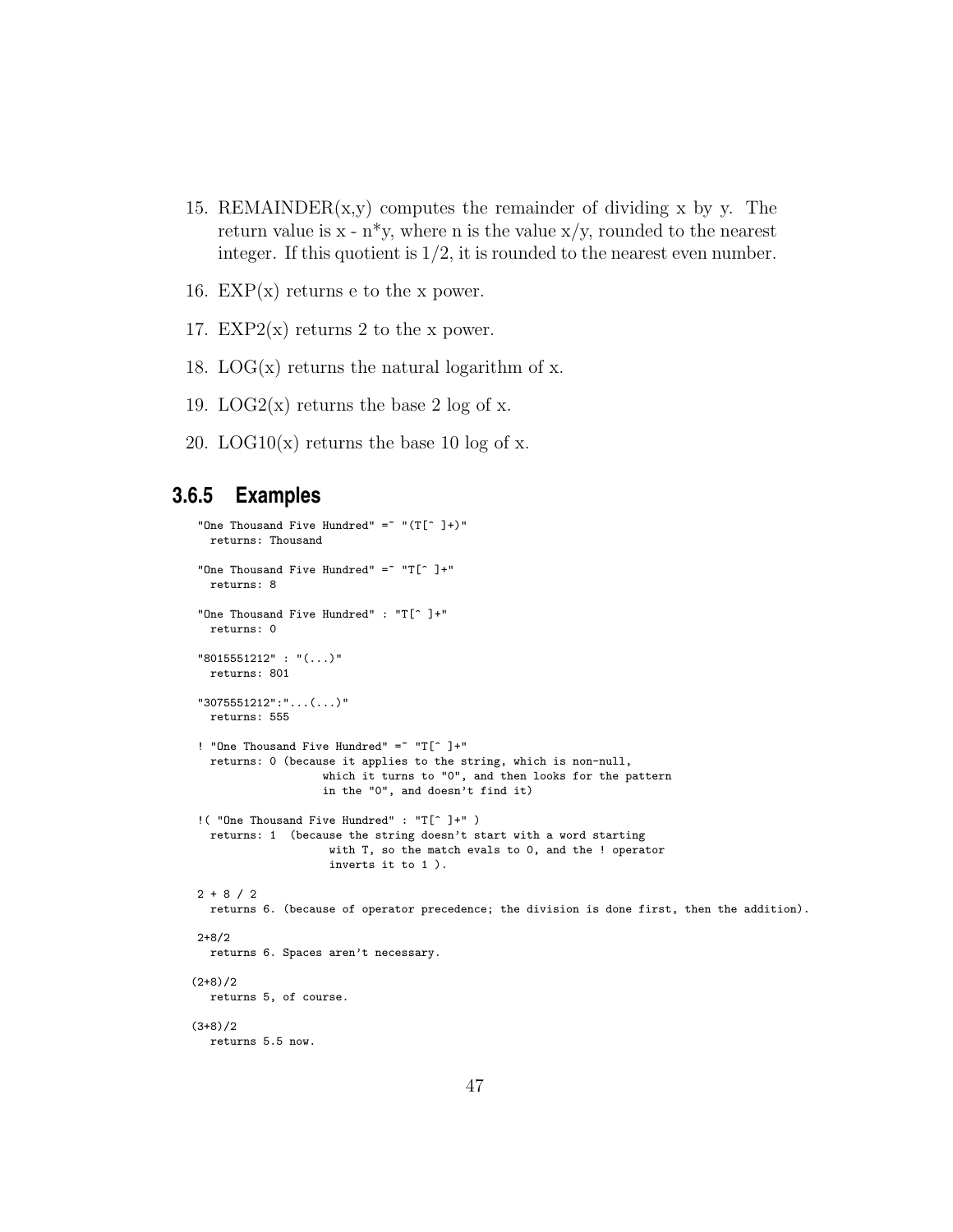```
TRUNC((3+8)/2)
  returns 5.
FLOOR(2.5)
   returns 2
FLOOR(-2.5)
  returns -3
CEIL(2.5)returns 3.
CEIL(-2.5)
  returns -2.
ROUND(2.5)
  returns 3.
ROUND(3.5)
   returns 4.
ROUND(-2.5)returns -3
RINT(2.5)
  returns 2.
RINT(3.5)
  returns 4.
RINT(-2.5)returns -2.
RINT(-3.5)
   returns -4.
TRUNC(2.5)
   returns 2.
TRUNC(3.5)
   returns 3.
TRUNC(-3.5)returns -3.
```
Of course, all of the above examples use constants, but would work the same if any of the numeric or string constants were replaced with a variable reference \${CALLERID(num)}, for instance.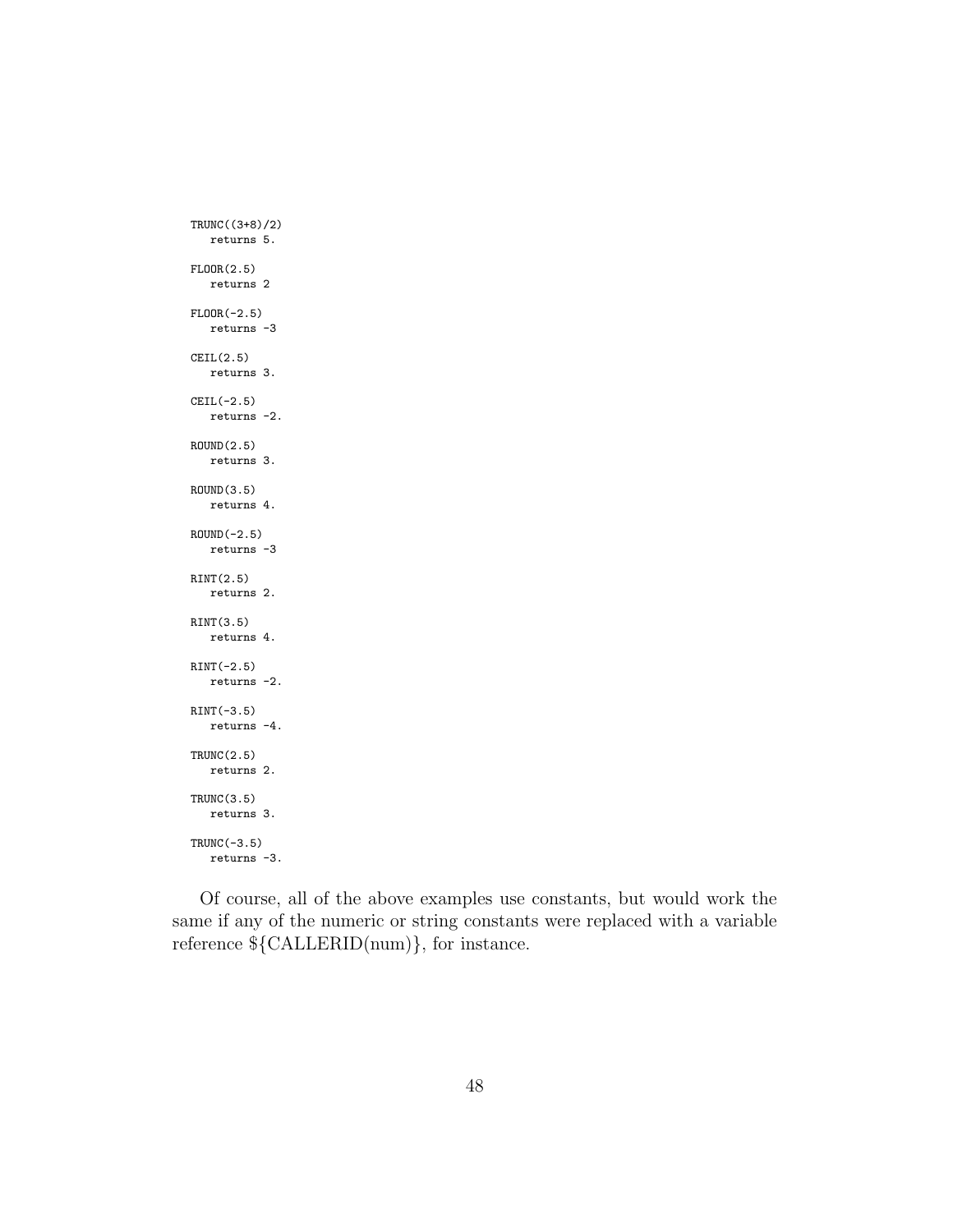### **3.6.6 Numbers Vs. Strings**

Tokens consisting only of numbers are converted to 'long double' if possible, which are from 80 bits to 128 bits depending on the OS, compiler, and hardware. This means that overflows can occur when the numbers get above 18 digits (depending on the number of bits involved). Warnings will appear in the logs in this case.

### **3.6.7 Conditionals**

There is one conditional application - the conditional goto :

```
exten => 1,2,GotoIf(condition?label1:label2)
```
If condition is true go to label1, else go to label2. Labels are interpreted exactly as in the normal goto command.

"condition" is just a string. If the string is empty or "0", the condition is considered to be false, if it's anything else, the condition is true. This is designed to be used together with the expression syntax described above, eg :

exten => 1,2,GotoIf(\$[\${CALLERID(all)} = 123456]?2,1:3,1)

Example of use :

```
ext{en} => s, 2, Set(vara=1)exten => s,3,Set(varb=$[${vara} + 2])
exten \Rightarrow s, 4, Set(varc=\[\frac{1}{2}[varb + 2]]
exten => s, 5, Gotolf($[${varc}]=6]?99,1:s, 6)
```
### **3.6.8 Parse Errors**

 $\hat{ }$ 

Syntax errors are now output with 3 lines.

If the extensions.conf file contains a line like:

exten => s,6,GotoIf(\$[ "\${CALLERID(num)}" = "3071234567" & & "\${CALLERID(name)}" : "Privacy Manager" ]?callerid-li

You may see an error in /var/log/asterisk/messages like this:

Jul 15 21:27:49 WARNING[1251240752]: ast\_yyerror(): syntax error: parse error, unexpected TOK\_AND, expecting TOK\_MIN "3072312154" = "3071234567" & & "Steves Extension" : "Privacy Manager"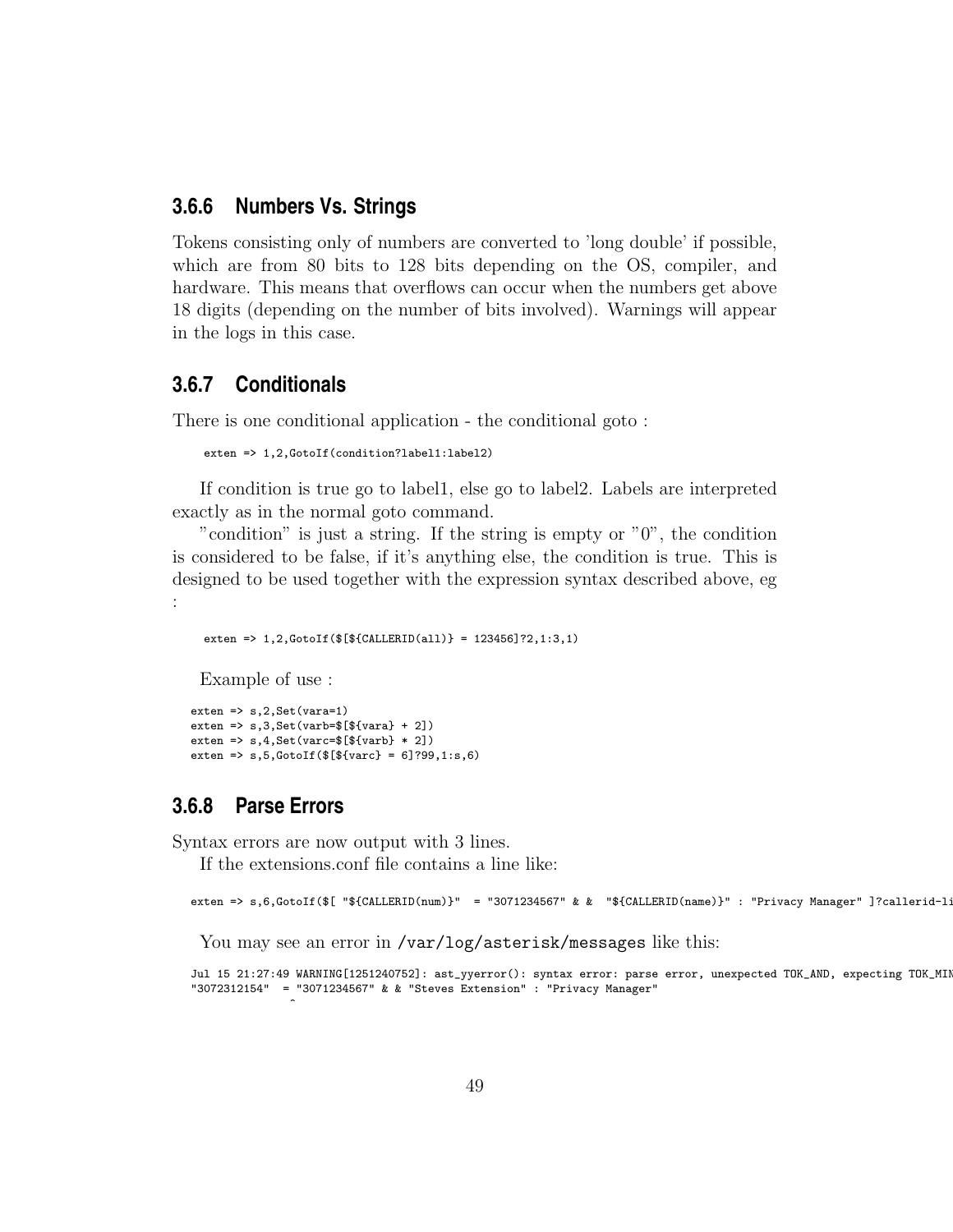The log line tells you that a syntax error was encountered. It now also tells you (in grand standard bison format) that it hit an "AND" (&) token unexpectedly, and that was hoping for for a MINUS (-), LP (left parenthesis), or a plain token (a string or number).

The next line shows the evaluated expression, and the line after that, the position of the parser in the expression when it became confused, marked with the  $\binom{m}{i}$  character.

#### **3.6.9 NULL Strings**

Testing to see if a string is null can be done in one of two different ways:

```
exten => _XX.,1,GotoIf([["{clledid}]" != ""]?3)
  or
exten => _XX.,1,GotoIf($[foo${calledid} != foo]?3)
```
The second example above is the way suggested by the WIKI. It will work as long as there are no spaces in the evaluated value.

The first way should work in all cases, and indeed, might now be the safest way to handle this situation.

#### **3.6.10 Warning**

If you need to do complicated things with strings, asterisk expressions is most likely NOT the best way to go about it. AGI scripts are an excellent option to this need, and make available the full power of whatever language you desire, be it Perl, C, C++, Cobol, RPG, Java, Snobol, PL/I, Scheme, Common Lisp, Shell scripts, Tcl, Forth, Modula, Pascal, APL, assembler, etc.

#### **3.6.11 Incompatabilities**

The asterisk expression parser has undergone some evolution. It is hoped that the changes will be viewed as positive.

The "original" expression parser had a simple, hand-written scanner, and a simple bison grammar. This was upgraded to a more involved bison grammar, and a hand-written scanner upgraded to allow extra spaces, and to generate better error diagnostics. This upgrade required bison 1.85, and part of the user community felt the pain of having to upgrade their bison version.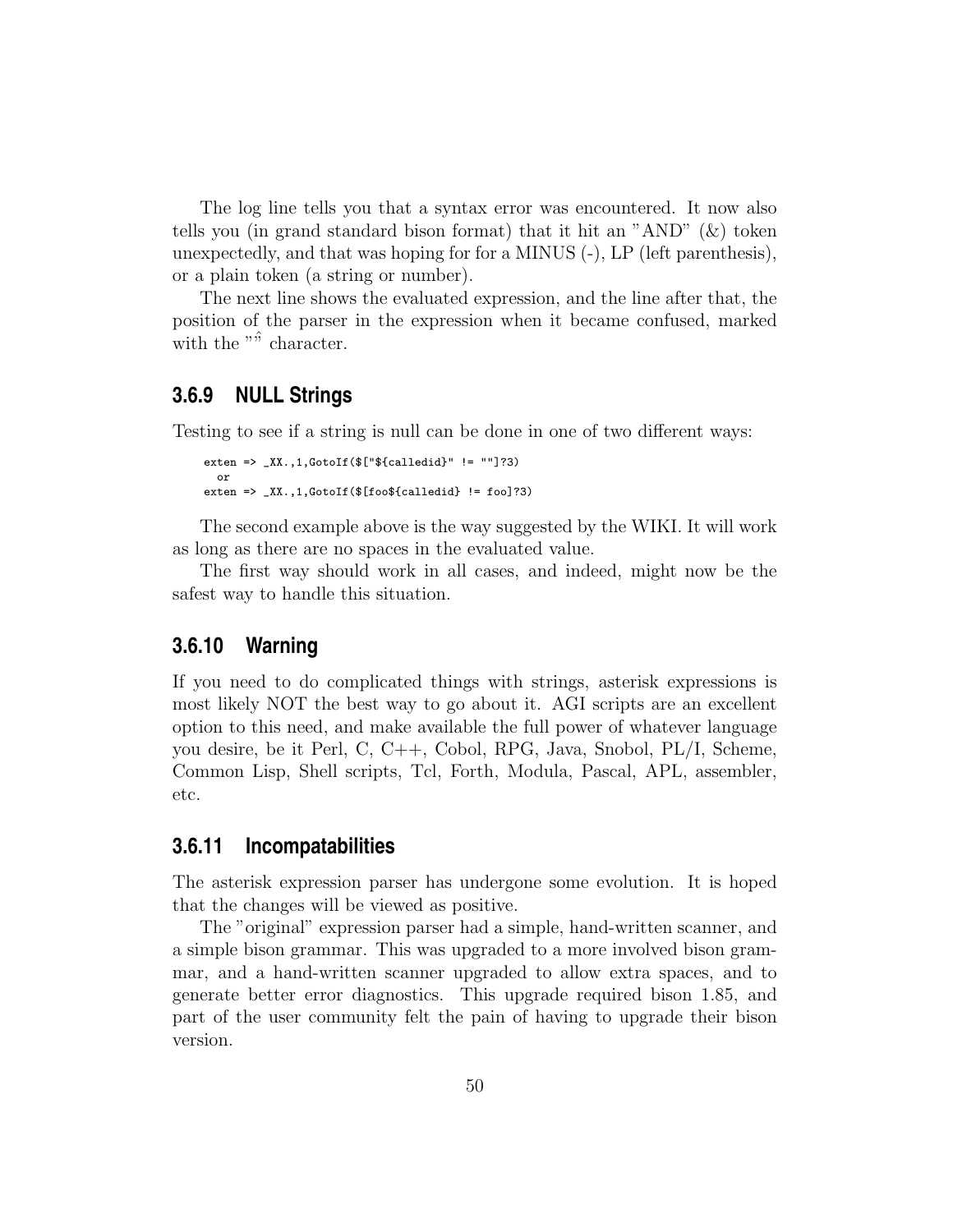The next upgrade included new bison and flex input files, and the makefile was upgraded to detect current version of both flex and bison, conditionally compiling and linking the new files if the versions of flex and bison would allow it.

If you have not touched your extensions.conf files in a year or so, the above upgrades may cause you some heartburn in certain circumstances, as several changes have been made, and these will affect asterisk's behavior on legacy extension.conf constructs. The changes have been engineered to minimize these conflicts, but there are bound to be problems.

The following list gives some (and most likely, not all) of areas of possible concern with "legacy" extension.conf files:

- 1. Tokens separated by space(s). Previously, tokens were separated by spaces. Thus, ' $1 + 1$ ' would evaluate to the value '2', but ' $1+1$ ' would evaluate to the string  $1+1$ . If this behavior was depended on, then the expression evaluation will break.  $1+1$  will now evaluate to  $2$ , and something is not going to work right. To keep such strings from being evaluated, simply wrap them in double quotes:  $'$  "1+1" '
- 2. The colon operator. In versions previous to double quoting, the colon operator takes the right hand string, and using it as a regex pattern, looks for it in the left hand string. It is given an implicit ôperator at the beginning, meaning the pattern will match only at the beginning of the left hand string. If the pattern or the matching string had double quotes around them, these could get in the way of the pattern match. Now, the wrapping double quotes are stripped from both the pattern and the left hand string before applying the pattern. This was done because it recognized that the new way of scanning the expression doesn't use spaces to separate tokens, and the average regex expression is full of operators that the scanner will recognize as expression operators. Thus, unless the pattern is wrapped in double quotes, there will be trouble. For instance,  $\{\text{VAR1}\}$ : (Who|What<sup>\*</sup>)+ may have have worked before, but unless you wrap the pattern in double quotes now, look out for trouble! This is better: " $\{\text{VAR1}\}$ " : "(Who|What\*)+" and should work as previous.
- 3. Variables and Double Quotes Before these changes, if a variable's value contained one or more double quotes, it was no reason for concern. It is now!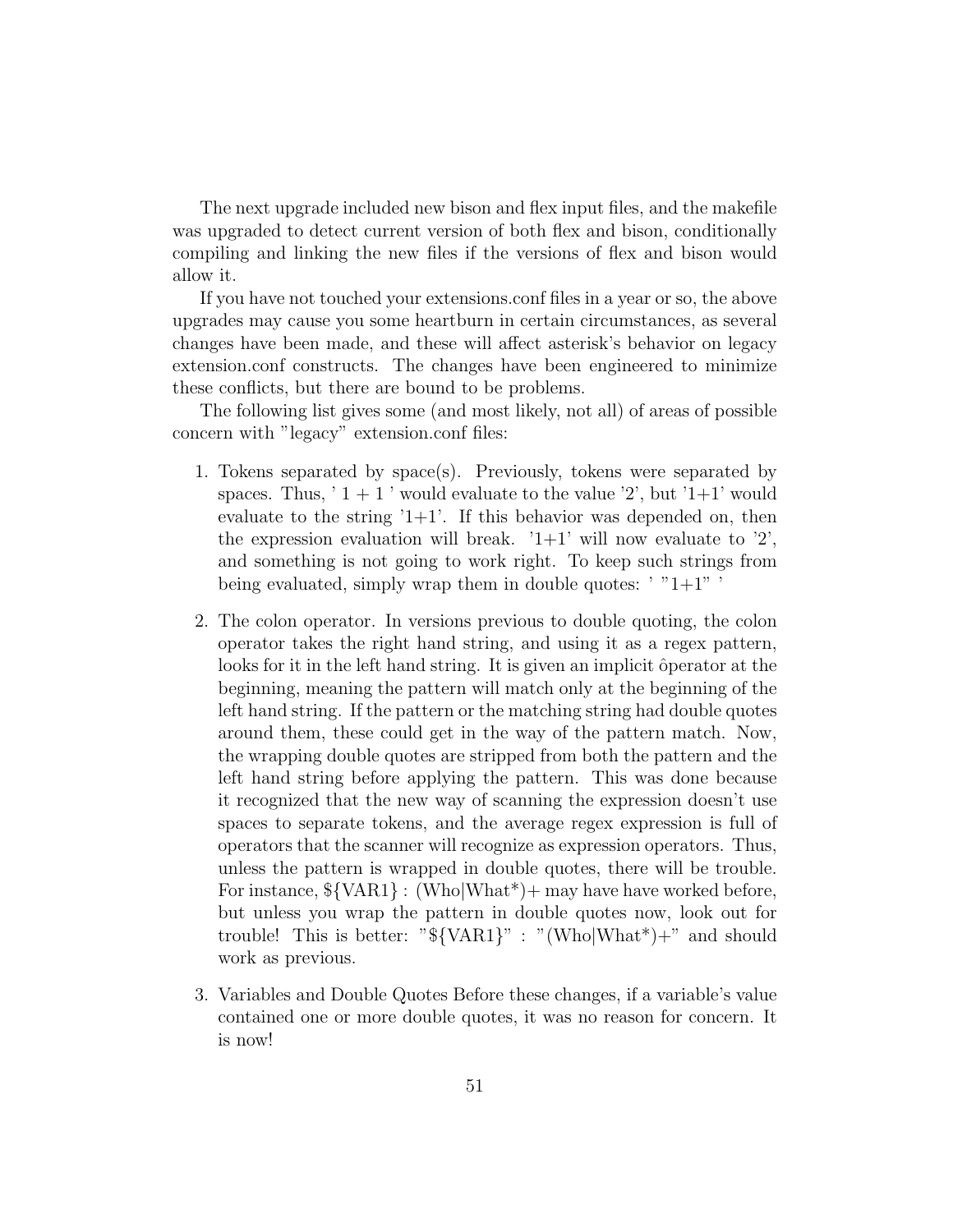- 4. LE, GE, NE operators removed. The code supported these operators, but they were not documented. The symbolic operators,  $\leq$ ,  $\geq$ , and != should be used instead.
- 5. Added the unary '-' operator. So you can 3+ -4 and get -1.
- 6. Added the unary '!' operator, which is a logical complement. Basically, if the string or number is null, empty, or '0', a '1' is returned. Otherwise a '0' is returned.
- 7. Added the  $\ell$  =  $\ell$  operator, just in case someone is just looking for match anywhere in the string. The only diff with the ':' is that match doesn't have to be anchored to the beginning of the string.
- 8. Added the conditional operator 'expr1 ? true expr : false expr' First, all 3 exprs are evaluated, and if expr1 is false, the 'false expr' is returned as the result. See above for details.
- 9. Unary operators '-' and '!' were made right associative.

### **3.6.12 Debugging Hints**

There are two utilities you can build to help debug the \$[ ] in your extensions.conf file.

The first, and most simplistic, is to issue the command:

make testexpr2

in the top level asterisk source directory. This will build a small executable, that is able to take the first command line argument, and run it thru the expression parser. No variable substitutions will be performed. It might be safest to wrap the expression in single quotes...

```
testexpr2 '2*2+2/2'
```
is an example.

And, in the utils directory, you can say:

make check\_expr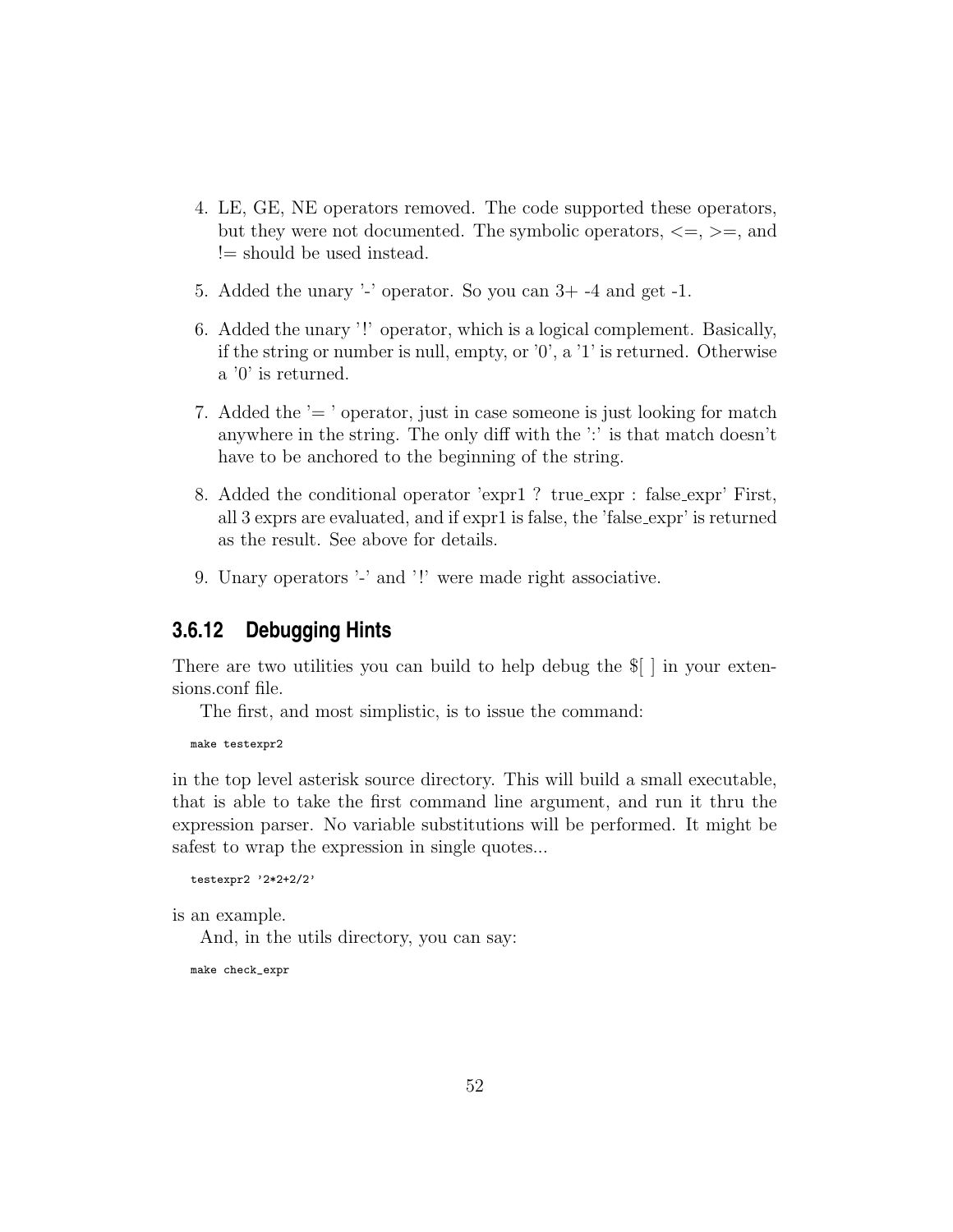and a small program will be built, that will check the file mentioned in the first command line argument, for any expressions that might be have problems when you move to flex-2.5.31. It was originally designed to help spot possible incompatibilities when moving from the pre-2.5.31 world to the upgraded version of the lexer.

But one more capability has been added to check expr, that might make it more generally useful. It now does a simple minded evaluation of all variables, and then passes the \$[] exprs to the parser. If there are any parse errors, they will be reported in the log file. You can use check expr to do a quick sanity check of the expressions in your extensions.conf file, to see if they pass a crude syntax check.

The "simple-minded" variable substitution replaces \${varname} variable references with '555'. You can override the 555 for variable values, by entering in var=val arguments after the filename on the command line. So...

check\_expr /etc/asterisk/extensions.conf CALLERID(num)=3075551212 DIALSTATUS=TORTURE EXTEN=121

will substitute any  $\{CALLERID(num)\}$  variable references with 3075551212, any \${DIALSTATUS} variable references with 'TORTURE', and any \${EXTEN} references with '121'. If there is any fancy stuff going on in the reference, like  ${\rm KEXTEN:2}$ , then the override will not work. Everything in the  ${\rm K...}$ has to match. So, to substitute  ${\rm KEXTEN:2}$  references, you'd best say:

check\_expr /etc/asterisk/extensions.conf CALLERID(num)=3075551212 DIALSTATUS=TORTURE EXTEN:2=121

on stdout, you will see something like:

OK  $--$  \$[ "\${DIALSTATUS}" = "TORTURE" | "\${DIALSTATUS}" = "DONTCALL" ] at line 416

In the expr2 log file that is generated, you will see:

line 416, evaluation of \$[ "TORTURE" = "TORTURE" | "TORTURE" = "DONTCALL" ] result: 1

check expr is a very simplistic algorithm, and it is far from being guaranteed to work in all cases, but it is hoped that it will be useful.

### **3.7 Asterisk standard channel variables**

There are a number of variables that are defined or read by Asterisk. Here is a list of them. More information is available in each application's help text. All these variables are in UPPER CASE only.

Variables marked with a \* are builtin functions and can't be set, only read in the dialplan. Writes to such variables are silently ignored.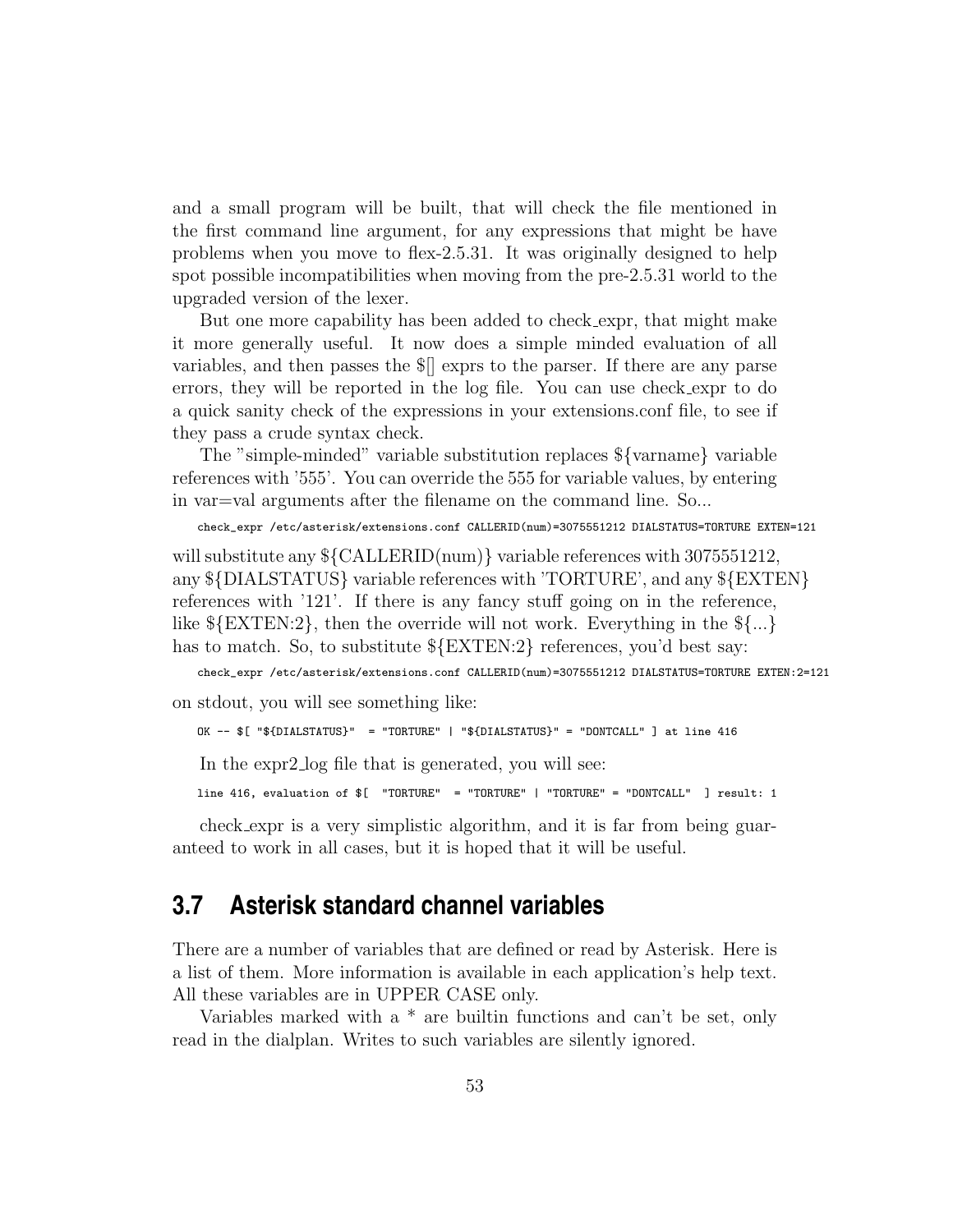\${CDR(accountcode)} \* Account code (if specified) \${BLINDTRANSFER} The name of the channel on the other side of a blind tran \${BRIDGEPEER} Bridged peer \${BRIDGEPVTCALLID} Bridged peer PVT call ID (SIP Call ID if a SIP call) \${CALLERID(ani)} \* Caller ANI (PRI channels) \${CALLERID(ani2)} \* ANI2 (Info digits) also called Originating line information \${CALLERID(all)} \* Caller ID \${CALLERID(dnid)} \* Dialed Number Identifier \${CALLERID(name)} \* Caller ID Name only \${CALLERID(num)} \* Caller ID Number only \${CALLERID(rdnis)} \* Redirected Dial Number ID Service \${CALLINGANI2} \* Caller ANI2 (PRI channels) \${CALLINGPRES} \* Caller ID presentation for incoming calls (PRI channels) \${CALLINGTNS} \* Transit Network Selector (PRI channels) \${CALLINGTON} \* Caller Type of Number (PRI channels) \${CHANNEL} \* Current channel name \${CONTEXT} \* Current context \${DATETIME} \* Current date time in the format: DDMMYYYY-HH:MM:SS (Deprecated; use \${STRFTIME(\${EPOCH},,%d%m%Y-%H:%M:%S)}) \${DB\_RESULT} Result value of DB\_EXISTS() dial plan function \${EPOCH} \* Current unix style epoch \${EXTEN} \* Current extension \${ENV(VAR)} Environmental variable VAR \${GOTO\_ON\_BLINDXFR} Transfer to the specified context/extension/priority after a blind transfer (use ^ characters in place of | to separate context/extension/priority when setting this variable from the dialplan) \${HANGUPCAUSE} \* Asterisk cause of hangup (inbound/outbound) \${HINT} \* Channel hints for this extension \${HINTNAME} \* Suggested Caller\*ID name for this extension \${INVALID\_EXTEN} The invalid called extension (used in the "i" extension) \${LANGUAGE} \* Current language (Deprecated; use \${LANGUAGE()}) \${LEN(VAR)} \* String length of VAR (integer) \${PRIORITY} \* Current priority in the dialplan \${PRIREDIRECTREASON} Reason for redirect on PRI, if a call was directed \${TIMESTAMP} \* Current date time in the format: YYYYMMDD-HHMMSS (Deprecated; use \${STRFTIME(\${EPOCH},,%Y%m%d-%H%M%S)}) \${TRANSFER\_CONTEXT} Context for transferred calls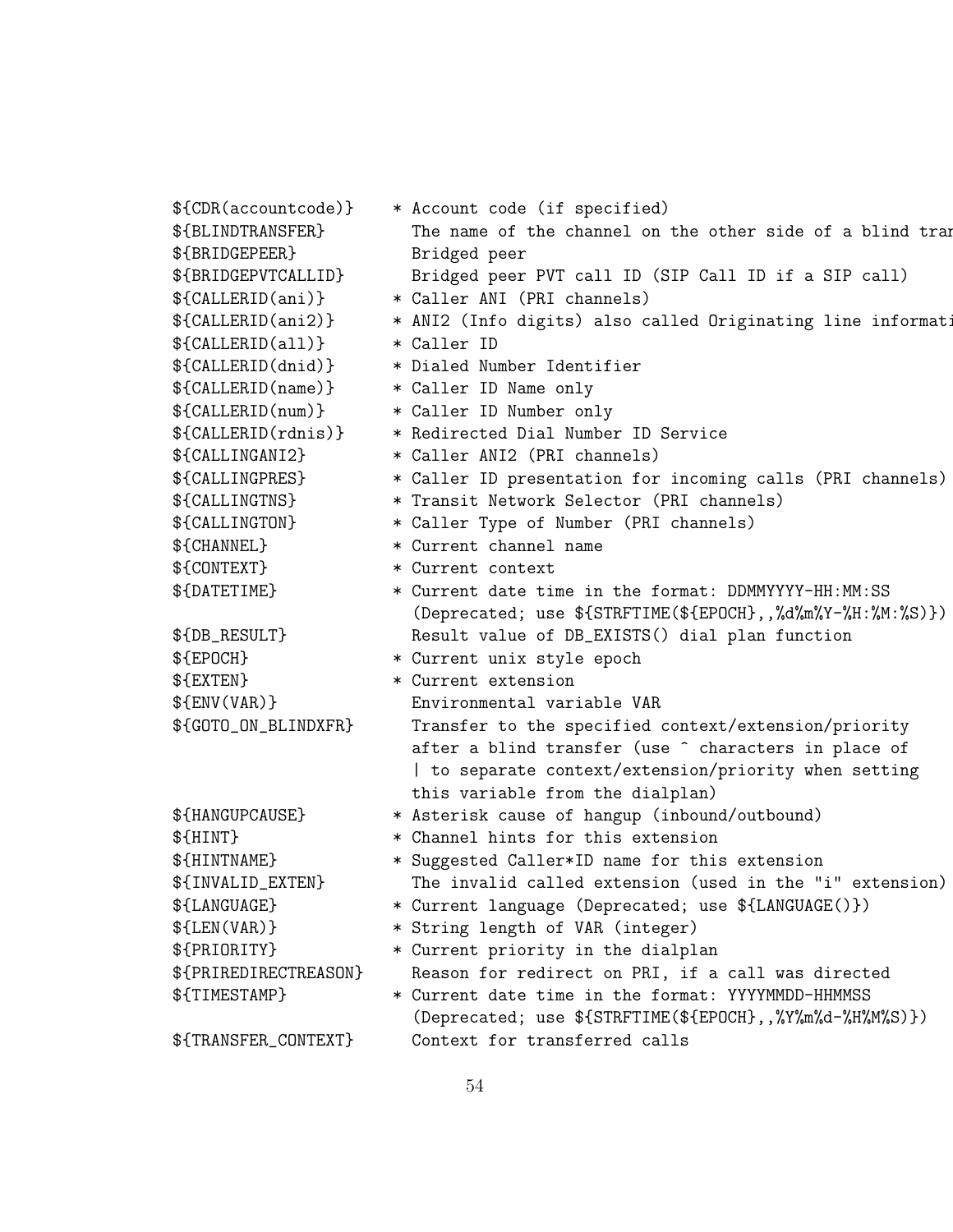\${FORWARD\_CONTEXT} Context for forwarded calls \${UNIQUEID} \* Current call unique identifier \${SYSTEMNAME} \* value of the systemname option of asterisk.conf

### **3.7.1 Application return values**

Many applications return the result in a variable that you read to get the result of the application. These status fields are unique for each application. For the various status values, see each application's help text.

\${AGISTATUS} \* agi() \${AQMSTATUS} \* addqueuemember() \${AVAILSTATUS} \* chanisavail() \${CHECKGROUPSTATUS} \* checkgroup() \${CHECKMD5STATUS} \* checkmd5() \${CPLAYBACKSTATUS} \* controlplayback() \${DIALSTATUS} \* dial() \${DBGETSTATUS} \* dbget() \${ENUMSTATUS} \* enumlookup() \${HASVMSTATUS} \* hasnewvoicemail() \${LOOKUPBLSTATUS} \* lookupblacklist() \${OSPAUTHSTATUS} \* ospauth() \${OSPLOOKUPSTATUS} \* osplookup() \${OSPNEXTSTATUS} \* ospnext() \${OSPFINISHSTATUS} \* ospfinish() \${PARKEDAT} \* parkandannounce() \${PLAYBACKSTATUS} \* playback() \${PQMSTATUS} \* pausequeuemember() \${PRIVACYMGRSTATUS} \* privacymanager() \${QUEUESTATUS} \* queue() \${RQMSTATUS} \* removequeuemember() \${SENDIMAGESTATUS} \* sendimage() \${SENDTEXTSTATUS} \* sendtext() \${SENDURLSTATUS} \* sendurl() \${SYSTEMSTATUS} \* system() \${TRANSFERSTATUS} \* transfer() \${TXTCIDNAMESTATUS} \* txtcidname() \${UPQMSTATUS} \* unpausequeuemember()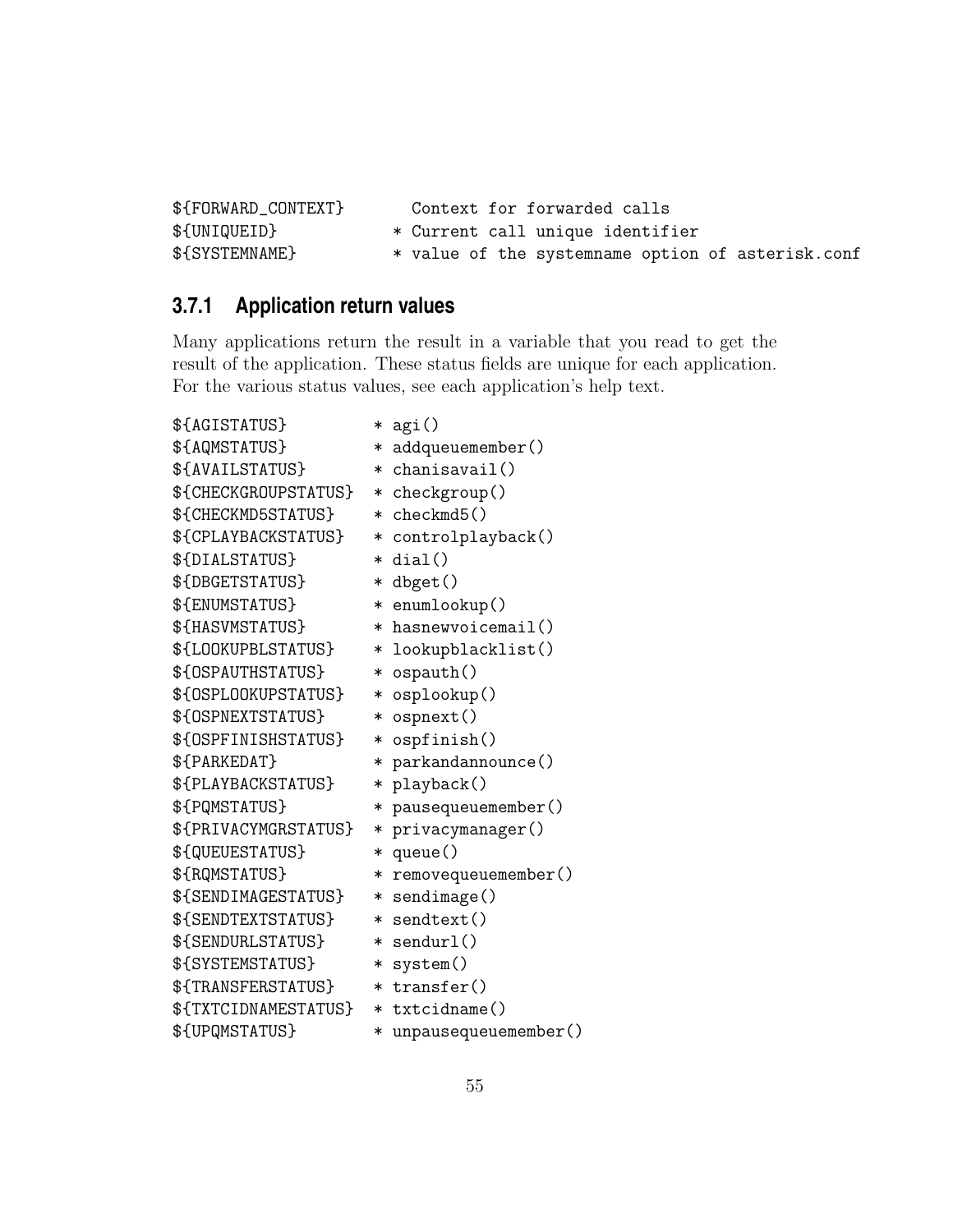\${VMSTATUS} \* voicmail() \${VMBOXEXISTSSTATUS} \* vmboxexists() \${WAITSTATUS} \* waitforsilence()

# **3.7.2 Various application variables**

| \${CURL}                 | * Resulting page content for curl()                                       |
|--------------------------|---------------------------------------------------------------------------|
| \${ENUM}                 | * Result of application EnumLookup                                        |
| \${EXITCONTEXT}          | Context to exit to in IVR menu (app background())                         |
|                          | or in the RetryDial() application                                         |
| \${MONITOR}              | * Set to "TRUE" if the channel is/has been monitored (app                 |
| \${MONITOR_EXEC}         | Application to execute after monitoring a call                            |
| \${MONITOR_EXEC_ARGS}    | Arguments to application                                                  |
| \${MONITOR_FILENAME}     | File for monitoring (recording) calls in queue                            |
| \${QUEUE_PRIO}           | Queue priority                                                            |
| \${QUEUE_MAX_PENALTY}    | Maximum member penalty allowed to answer caller                           |
| \${QUEUE_MIN_PENALTY}    | Minimum member penalty allowed to answer caller                           |
| \${QUEUESTATUS}          | Status of the call, one of:                                               |
|                          | (TIMEOUT   FULL   JOINEMPTY   LEAVEEMPTY  <br>JOINUNAVAIL                 |
| \${RECORDED_FILE}        | * Recorded file in record()                                               |
| \${TALK_DETECTED}        | * Result from talkdetect()                                                |
| \${TOUCH_MONITOR}        | The filename base to use with Touch Monitor (auto record                  |
| \${TOUCH_MONITOR_PREF}   | * The prefix for automonitor recording filenames.                         |
| \${TOUCH_MONITOR_FORMAT} | The audio format to use with Touch Monitor (auto record)                  |
|                          | \${TOUCH_MONITOR_OUTPUT} * Recorded file from Touch Monitor (auto record) |
| \${TXTCIDNAME}           | * Result of application TXTCIDName                                        |
| \${VPB_GETDTMF}          | chan_vpb                                                                  |

# **3.7.3 The MeetMe Conference Bridge**

| \${MEETME_RECORDINGFILE}    | Name of file for recording a conference with            |
|-----------------------------|---------------------------------------------------------|
|                             | the "r" option                                          |
| \${MEETME_RECORDINGFORMAT}  | Format of file to be recorded                           |
| \${MEETME_EXIT_CONTEXT}     | Context for exit out of meetme meeting                  |
| \${MEETME_AGI_BACKGROUND}   | AGI script for Meetme (DAHDI only)                      |
| \${MEETMESECS}              | * Number of seconds a user participated in a MeetMe cor |
| \${CONF_LIMIT_TIMEOUT_FILE} | File to play when time is up. Used with the L() opti    |
| \${CONF_LIMIT_WARNING_FILE} | File to play as warning if $'y'$ is defined.            |
|                             |                                                         |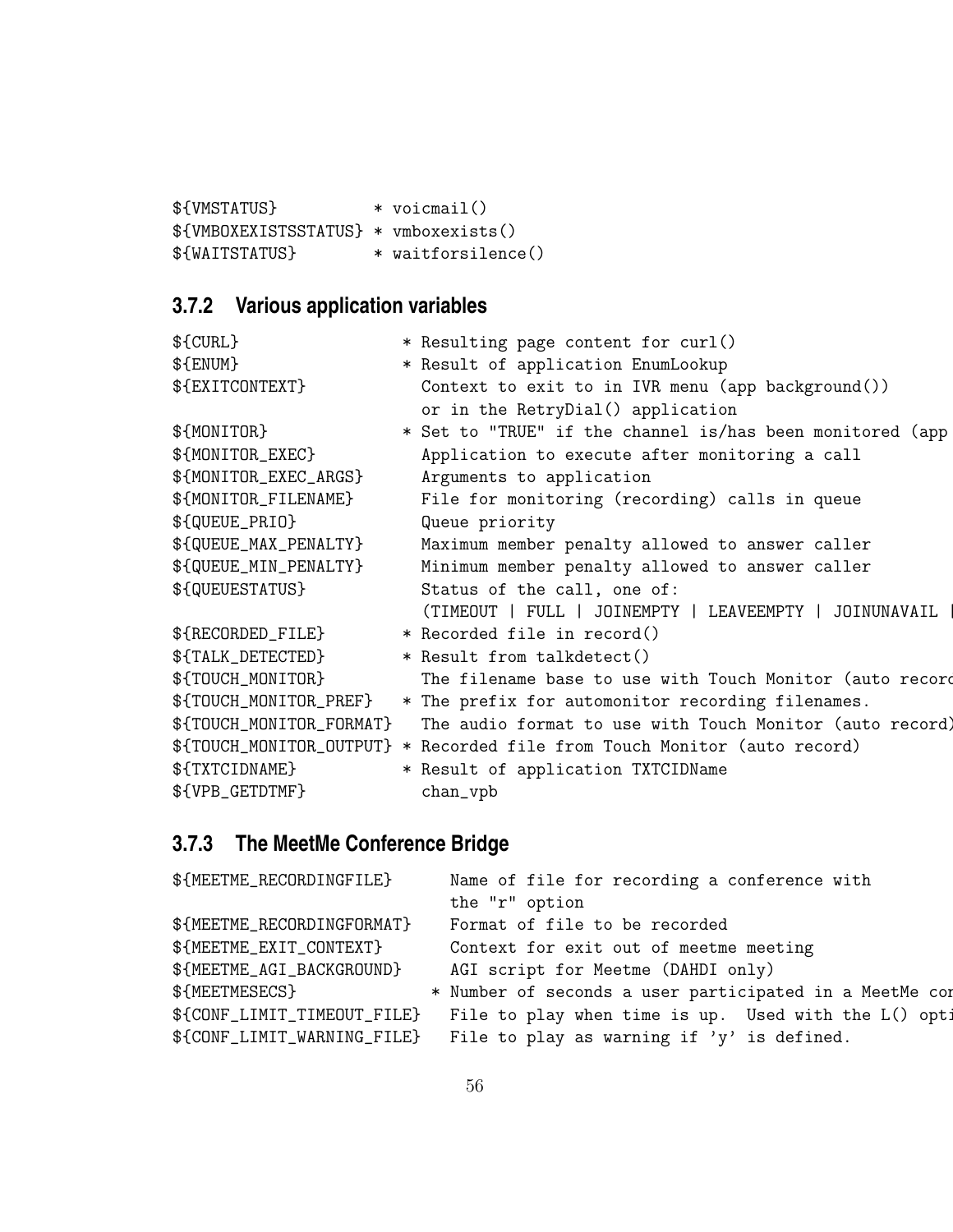The default is to say the time remaining. Used with

# **3.7.4 The VoiceMail() application**

| \${VM_CATEGORY} | Sets voicemail category                             |
|-----------------|-----------------------------------------------------|
| \${VM_NAME}     | * Full name in voicemail                            |
| \${VM_DUR}      | * Voicemail duration                                |
| \${VM_MSGNUM}   | * Number of voicemail message in mailbox            |
| \${VM_CALLERID} | * Voicemail Caller ID (Person leaving vm)           |
| \${VM_CIDNAME}  | * Voicemail Caller ID Name                          |
| \${VM_CIDNUM}   | * Voicemail Caller ID Number                        |
| \${VM_DATE}     | * Voicemail Date                                    |
|                 | \${VM_MESSAGEFILE} * Path to message left by caller |

# **3.7.5 The VMAuthenticate() application**

| \${AUTH_MAILBOX} | * Authenticated mailbox         |  |
|------------------|---------------------------------|--|
| \${AUTH_CONTEXT} | * Authenticated mailbox context |  |

# **3.7.6 DUNDiLookup()**

| \${DUNDTECH} |  |  |  |  |  | * The Technology of the result from a call to DUNDiLookup()  |
|--------------|--|--|--|--|--|--------------------------------------------------------------|
| \${DUNDDEST} |  |  |  |  |  | * The Destination of the result from a call to DUNDiLookup() |

### **3.7.7 chan dahdi**

| $$$ {ANI2}            | * The ANI2 Code provided by the network on the incoming call |
|-----------------------|--------------------------------------------------------------|
|                       | (ie, Code 29 identifies call as a Prison/Inmate Call)        |
| \${CALLTYPE}          | * Type of call (Speech, Digital, etc)                        |
| \${CALLEDTON}         | * Type of number for incoming PRI extension                  |
|                       | i.e. 0=unknown, 1=international, 2=domestic, 3=net_specifi   |
|                       | 4=subscriber, 6=abbreviated, 7=reserved                      |
| \${CALLINGSUBADDR}    | * Called PRI Subaddress                                      |
| \${FAXEXTEN}          | * The extension called before being redirected to "fax"      |
| \${PRIREDIRECTREASON} | * Reason for redirect, if a call was directed                |
| \${SMDI_VM_TYPE}      | * When an call is received with an SMDI message, the 'type'  |
|                       | of message 'b' or 'u'                                        |
|                       |                                                              |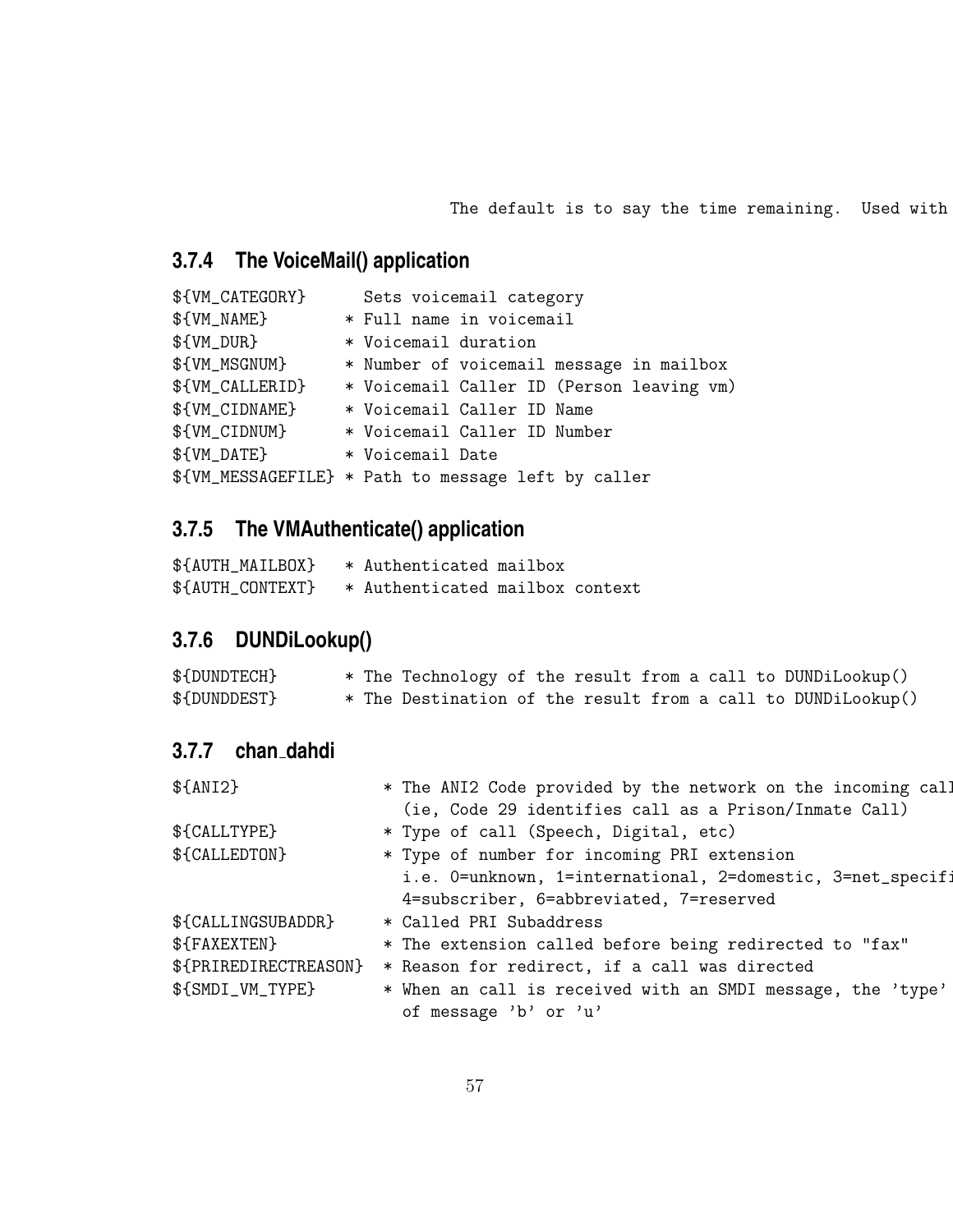# **3.7.8 chan sip**

| \${SIPCALLID}       | * SIP Call-ID: header verbatim (for logging or CDR matching) |
|---------------------|--------------------------------------------------------------|
| \${SIPDOMAIN}       | * SIP destination domain of an inbound call (if appropriate) |
| \${SIPUSERAGENT}    | * SIP user agent (deprecated)                                |
| \${SIPURI}          | * SIP uri                                                    |
| \${SIP_CODEC}       | Set the SIP codec for a call                                 |
| \${SIP_URI_OPTIONS} | * additional options to add to the URI for an outgoing call  |
| \${RTPAUDIOQOS}     | RTCP QoS report for the audio of this call                   |
| \${RTPVIDEOQOS}     | RTCP QoS report for the video of this call                   |
|                     |                                                              |

# **3.7.9 chan agent**

| \${AGENTMAXLOGINTRIES} | Set the maximum number of failed logins                  |
|------------------------|----------------------------------------------------------|
| \${AGENTUPDATECDR}     | Whether to update the CDR record with Agent channel data |
| \${AGENTGOODBYE}       | Sound file to use for "Good Bye" when agent logs out     |
| \${AGENTACKCALL}       | Whether the agent should acknowledge the incoming call   |
| \${AGENTAUTOLOGOFF}    | Auto logging off for an agent                            |
| \${AGENTWRAPUPTIME}    | Setting the time for wrapup between incoming calls       |
| \${AGENTNUMBER}        | * Agent number (username) set at login                   |
| \${AGENTSTATUS}        | * Status of login (fail   on   off )                     |
| \${AGENTEXTEN}         | * Extension for logged in agent                          |

# **3.7.10 The Dial() application**

|                        | * Dialed peer name                                           |
|------------------------|--------------------------------------------------------------|
|                        | * Dialed peer number                                         |
|                        | * Time for the call (seconds)                                |
|                        | * Time from dial to answer (seconds)                         |
|                        | * Status of the call, one of:                                |
|                        | (CHANUNAVAIL   CONGESTION   BUSY   NOANSWER                  |
|                        | ANSWER   CANCEL   DONTCALL   TORTURE)                        |
|                        | * The list of features (from the [applicationmap] section of |
|                        | features.conf) to activate during the call, with feature     |
|                        | names separated by '#' characters                            |
|                        | \${LIMIT_PLAYAUDIO_CALLER} Soundfile for call limits         |
|                        | \${LIMIT_PLAYAUDIO_CALLEE} Soundfile for call limits         |
| \${LIMIT_WARNING_FILE} | Soundfile for call limits                                    |
|                        |                                                              |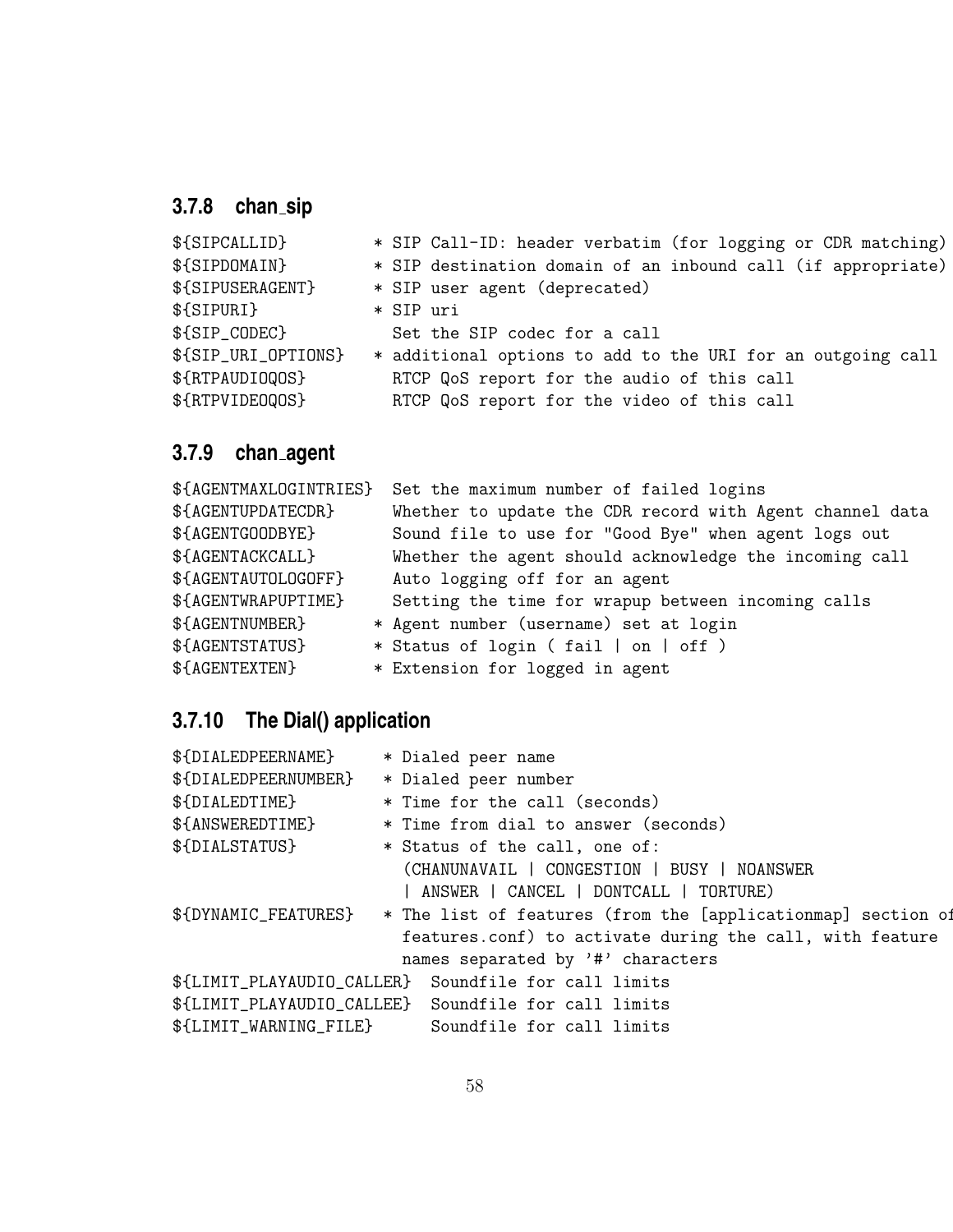| \${LIMIT_TIMEOUT_FILE} | Soundfile for call limits                          |
|------------------------|----------------------------------------------------|
| \${LIMIT_CONNECT_FILE} | Soundfile for call limits                          |
| \${OUTBOUND_GROUP}     | Default groups for peer channels (as in SetGroup)  |
|                        | * See "show application dial" for more information |

# **3.7.11 The chanisavail() application**

| \${AVAILCHAN}     | * the name of the available channel if one was found         |
|-------------------|--------------------------------------------------------------|
| \${AVAILORIGCHAN} | * the canonical channel name that was used to create the cha |
| \${AVAILSTATUS}   | * Status of requested channel                                |

# **3.7.12 Dialplan Macros**

| \${MACRO_EXTEN}    | * The calling extensions                       |
|--------------------|------------------------------------------------|
| \${MACRO_CONTEXT}  | * The calling context                          |
| \${MACRO_PRIORITY} | * The calling priority                         |
| \${MACRO_OFFSET}   | Offset to add to priority at return from macro |

# **3.7.13 The ChanSpy() application**

| \${SPYGROUP} | * A ':' (colon) separated list of group names.                |
|--------------|---------------------------------------------------------------|
|              | (To be set on spied on channel and matched against the $g(g)$ |

### **3.7.14 OSP**

| \${OSPINHANDLE}     | OSP handle of in_bound call         |
|---------------------|-------------------------------------|
| \${OSPINTIMELIMIT}  | Duration limit for in_bound call    |
| \${OSPOUTHANDLE}    | OSP handle of out_bound call        |
| \${OSPTECH}         | OSP technology                      |
| \${OSPDEST}         | OSP destination                     |
| \${OSPCALLING}      | OSP calling number                  |
| \${OSPOUTTOKEN}     | OSP token to use for out_bound call |
| \${OSPOUTTIMELIMIT} | Duration limit for out_bound call   |
| \${OSPRESULTS}      | Number of remained destinations     |
|                     |                                     |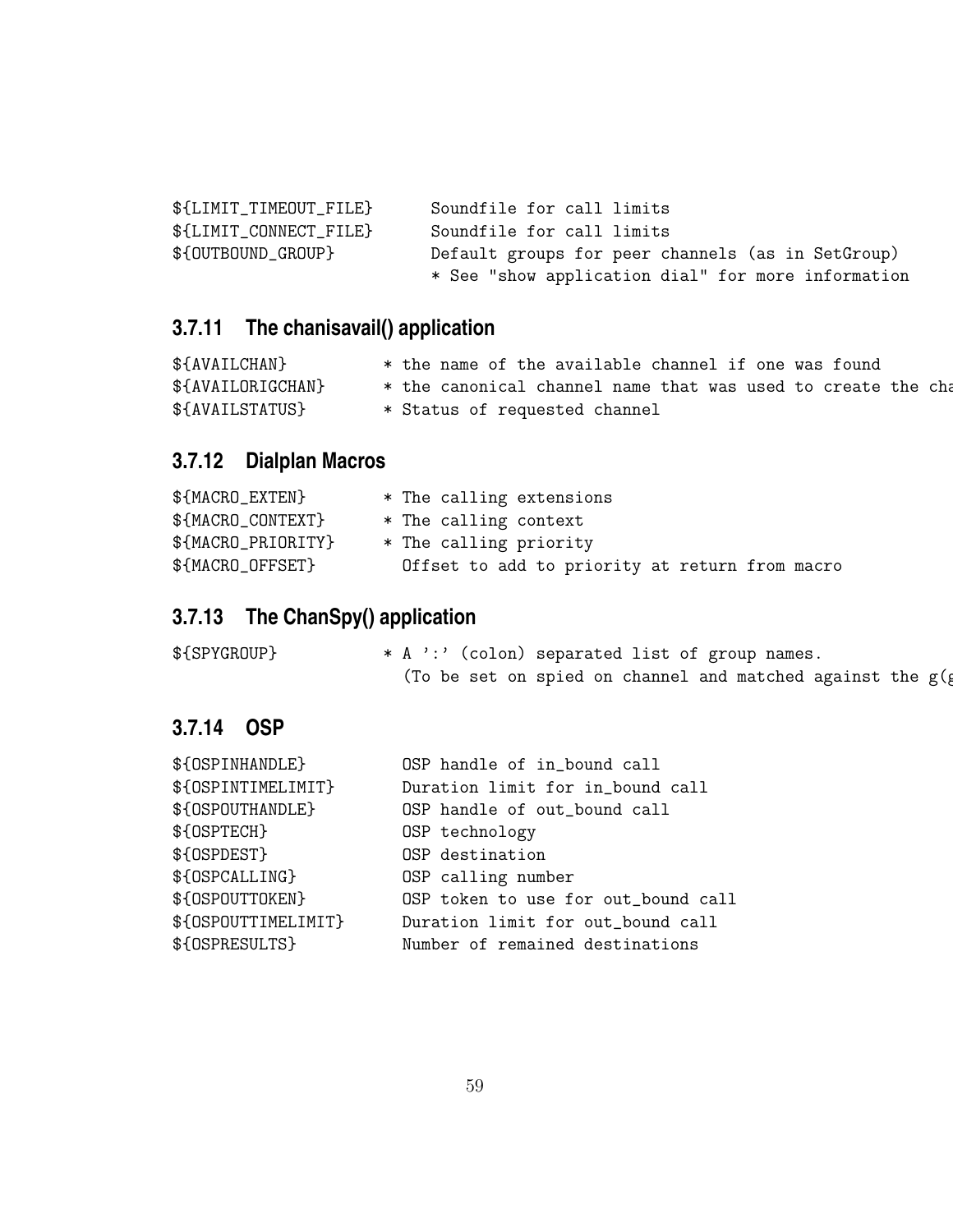

# AEL: Asterisk Extension Language

### **4.1 Introduction**

AEL is a specialized language intended purely for describing Asterisk dial plans.

The current version was written by Steve Murphy, and is a rewrite of the original version.

This new version further extends AEL, and provides more flexible syntax, better error messages, and some missing functionality.

AEL is really the merger of 4 different 'languages', or syntaxes:

- The first and most obvious is the AEL syntax itself. A BNF is provided near the end of this document.
- The second syntax is the Expression Syntax, which is normally handled by Asterisk extension engine, as expressions enclosed in \$[...]. The right hand side of assignments are wrapped in  $\mathcal{F}$ ... by AEL, and so are the if and while expressions, among others.
- The third syntax is the Variable Reference Syntax, the stuff enclosed in \${..} curly braces. It's a bit more involved than just putting a variable name in there. You can include one of dozens of 'functions', and their arguments, and there are even some string manipulation notation in there.
- The last syntax that underlies AEL, and is not used directly in AEL, is the Extension Language Syntax. The extension language is what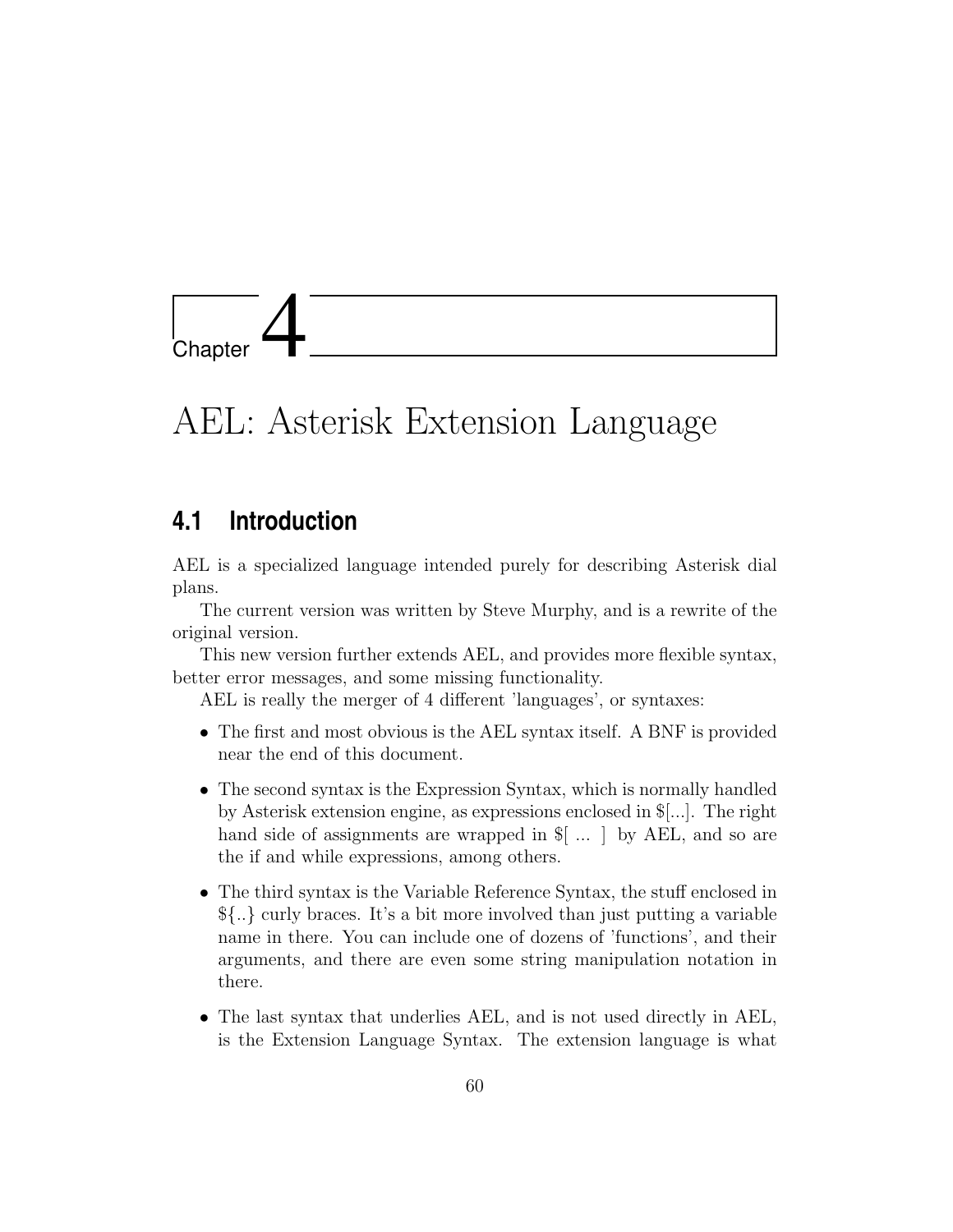you see in extensions.conf, and AEL compiles the higher level AEL language into extensions and priorities, and passes them via function calls into Asterisk. Embedded in this language is the Application/AGI commands, of which one application call per step, or priority can be made. You can think of this as a "macro assembler" language, that AEL will compile into.

Any programmer of AEL should be familiar with it's syntax, of course, as well as the Expression syntax, and the Variable syntax.

### **4.2 Asterisk in a Nutshell**

Asterisk acts as a server. Devices involved in telephony, like DAHDI cards, or Voip phones, all indicate some context that should be activated in their behalf. See the config file formats for IAX, SIP, dahdi.conf, etc. They all help describe a device, and they all specify a context to activate when somebody picks up a phone, or a call comes in from the phone company, or a voip phone, etc.

### **4.2.1 Contexts**

Contexts are a grouping of extensions.

Contexts can also include other contexts. Think of it as a sort of merge operation at runtime, whereby the included context's extensions are added to the contexts making the inclusion.

### **4.2.2 Extensions and priorities**

A Context contains zero or more Extensions. There are several predefined extensions. The "s" extension is the "start" extension, and when a device activates a context the "s" extension is the one that is going to be run. Other extensions are the timeout "t" extension, the invalid response, or "i" extension, and there's a "fax" extension. For instance, a normal call will activate the "s" extension, but an incoming FAX call will come into the "fax" extension, if it exists. (BTW, asterisk can tell it's a fax call by the little "beep" that the calling fax machine emits every so many seconds.).

Extensions contain several priorities, which are individual instructions to perform. Some are as simple as setting a variable to a value. Others are as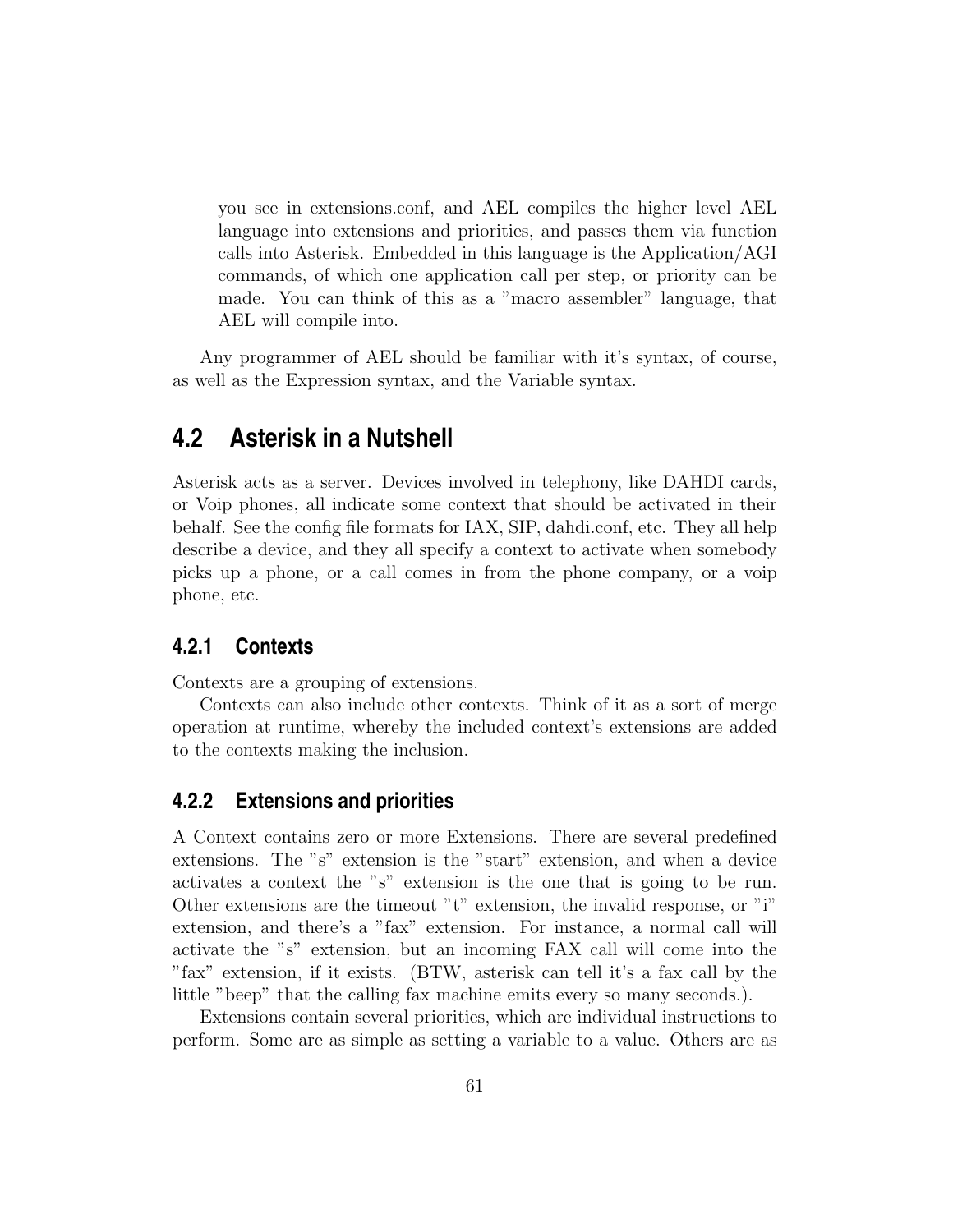complex as initiating the Voicemail application, for instance. Priorities are executed in order.

When the 's" extension completes, asterisk waits until the timeout for a response. If the response matches an extension's pattern in the context, then control is transferred to that extension. Usually the responses are tones emitted when a user presses a button on their phone. For instance, a context associated with a desk phone might not have any "s" extension. It just plays a dialtone until someone starts hitting numbers on the keypad, gather the number, find a matching extension, and begin executing it. That extension might Dial out over a connected telephone line for the user, and then connect the two lines together.

The extensions can also contain "goto" or "jump" commands to skip to extensions in other contexts. Conditionals provide the ability to react to different stimuli, and there you have it.

### **4.2.3 Macros**

Think of a macro as a combination of a context with one nameless extension, and a subroutine. It has arguments like a subroutine might. A macro call can be made within an extension, and the individual statements there are executed until it ends. At this point, execution returns to the next statement after the macro call. Macros can call other macros. And they work just like function calls.

### **4.2.4 Applications**

Application calls, like "Dial()", or "Hangup()", or "Answer()", are available for users to use to accomplish the work of the dialplan. There are over 145 of them at the moment this was written, and the list grows as new needs and wants are uncovered. Some applications do fairly simple things, some provide amazingly complex services.

Hopefully, the above objects will allow you do anything you need to in the Asterisk environment!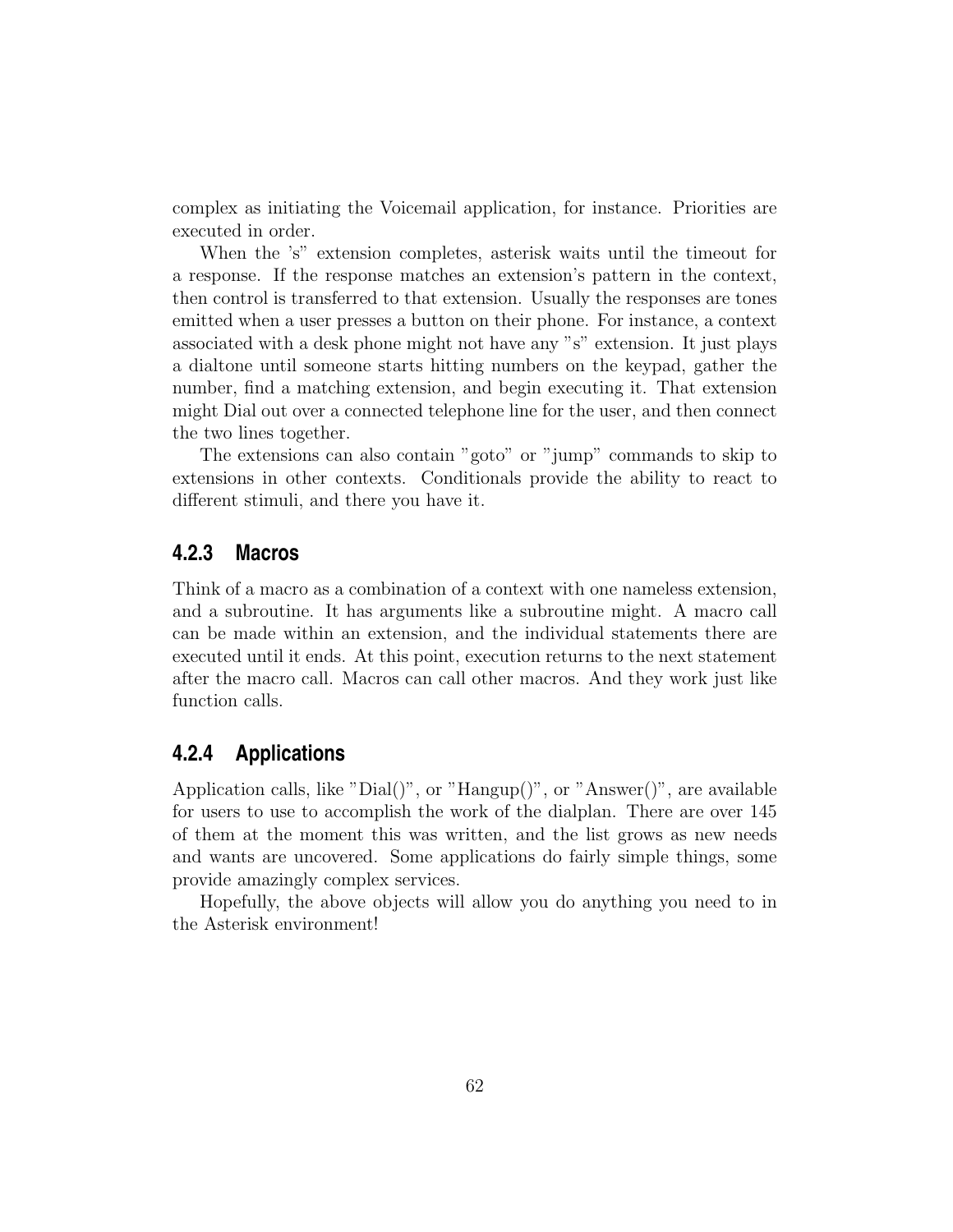### **4.3 Getting Started**

The AEL parser (pbx ael.so) is completely separate from the module that parses extensions.conf (pbx config.so). To use AEL, the only thing that has to be done is the module pbx ael.so must be loaded by Asterisk. This will be done automatically if using 'autoload=yes' in /etc/asterisk/modules. conf. When the module is loaded, it will look for 'extensions.ael' in /etc/ asterisk/. extensions.conf and extensions.ael can be used in conjunction with each other if that is what is desired. Some users may want to keep extensions.conf for the features that are configured in the 'general' section of extensions.conf.

To reload extensions.ael, the following command can be issued at the CLI: \*CLI¿ ael reload

### **4.4 Debugging**

Right at this moment, the following commands are available, but do nothing:

Enable AEL contexts debug

\*CLI> ael debug contexts

Enable AEL macros debug

\*CLI> ael debug macros

Enable AEL read debug

\*CLI> ael debug read

Enable AEL tokens debug

\*CLI> ael debug tokens

Disable AEL debug messages

\*CLI> ael no debug

If things are going wrong in your dialplan, you can use the following facilities to debug your file:

1. The messages log in /var/log/asterisk. (from the checks done at load time). 2. the "show dialplan" command in asterisk 3. the standalone executable, "aelparse" built in the utils/ dir in the source.

# **4.5 About "aelparse"**

You can use the "aelparse" program to check your extensions.ael file before feeding it to asterisk. Wouldn't it be nice to eliminate most errors before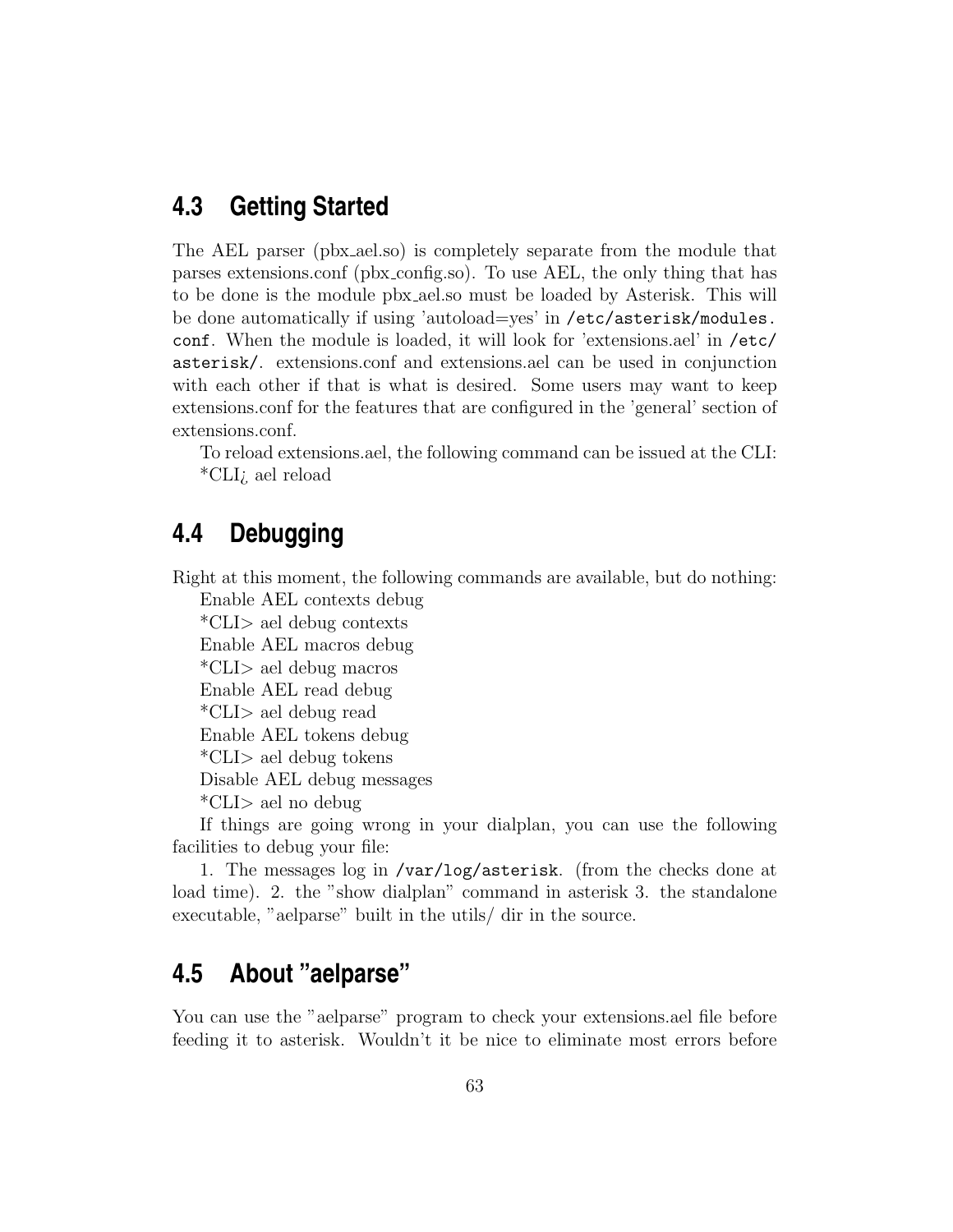giving the file to asterisk?

aelparse is compiled in the utils directory of the asterisk release. It isn't installed anywhere (yet). You can copy it to your favorite spot in your PATH. aelparse has two optional arguments:

 $\bullet$  -d

– Override the normal location of the config file dir, (usually /etc/ asterisk), and use the current directory instead as the config file dir. Aelparse will then expect to find the file "./extensions.ael" in the current directory, and any included files in the current directory as well.

 $\bullet$  -n

– don't show all the function calls to set priorities and contexts within asterisk. It will just show the errors and warnings from the parsing and semantic checking phases.

## **4.6 General Notes about Syntax**

Note that the syntax and style are now a little more free-form. The opening '' (curly-braces) do not have to be on the same line as the keyword that precedes them. Statements can be split across lines, as long as tokens are not broken by doing so. More than one statement can be included on a single line. Whatever you think is best!

You can just as easily say,

 $if($x}=1) { \{ NoOp(hello!); goto s,3; } else { NoOp(Goodbye!); goto s,12; } }$ 

as you can say:

```
if(${x}=1)
{
       NoOp(hello!);
   goto s,3;
}
else
{
       NoOp(Goodbye!);
       goto s,12;
}
```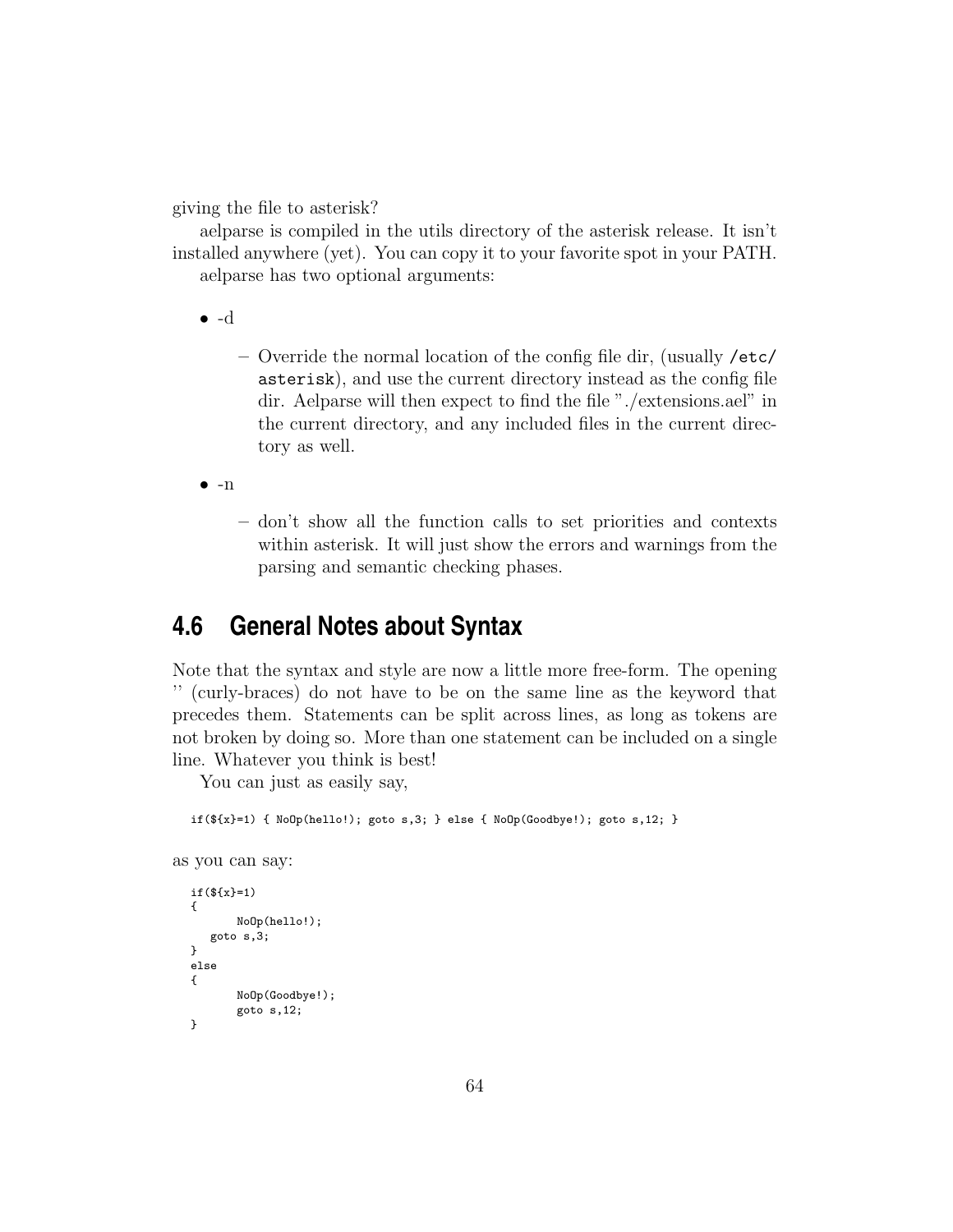```
or:
if(${x}=1) {
      NoOp(hello!);
   goto s,3;
} else {
      NoOp(Goodbye!);
      goto s,12;
}
 or:
if (${x}=1) {
       NoOp(hello!); goto s,3;
} else {
       NoOp(Goodbye!); goto s,12;
}
```
# **4.7 Keywords**

The AEL keywords are case-sensitive. If an application name and a keyword overlap, there is probably good reason, and you should consider replacing the application call with an AEL statement. If you do not wish to do so, you can still use the application, by using a capitalized letter somewhere in its name. In the Asterisk extension language, application names are NOT case-sensitive.

The following are keywords in the AEL language:

- abstract
- context
- macro
- globals
- ignorepat
- switch
- if
- ifTime
- else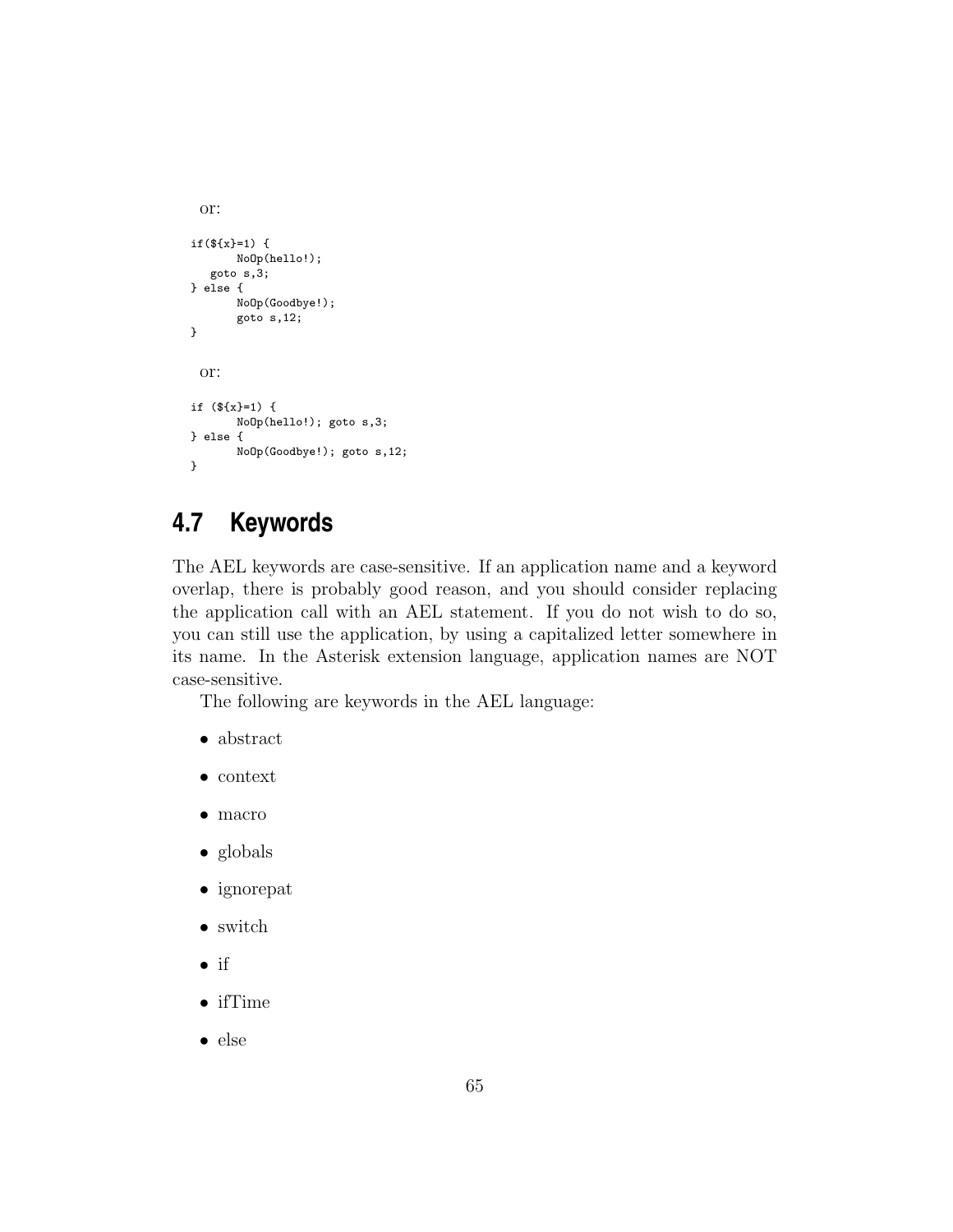- random
- goto
- jump
- $\bullet\,$  local
- return
- break
- $\bullet\,$  continue
- regexten
- $\bullet\,$ hint
- for
- while
- case
- $\bullet\,$  pattern
- default NOTE: the "default" keyword can be used as a context name, for those who would like to do so.
- catch
- $\bullet\,$  switches
- $\bullet\,$ eswitches
- $\bullet\,$  includes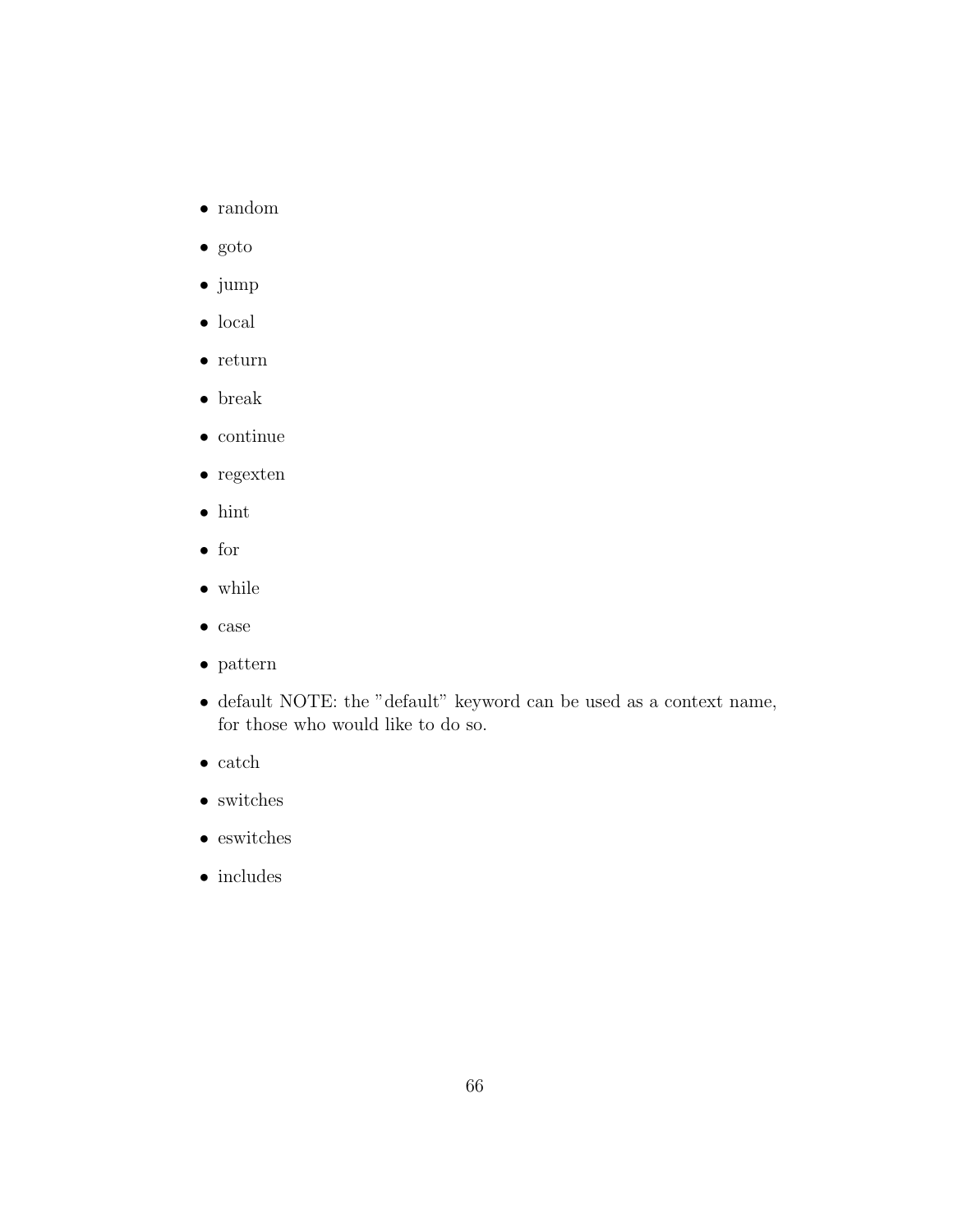### **4.8 Procedural Interface and Internals**

AEL first parses the extensions.ael file into a memory structure representing the file. The entire file is represented by a tree of "pval" structures linked together.

This tree is then handed to the semantic check routine.

Then the tree is handed to the compiler.

After that, it is freed from memory.

A program could be written that could build a tree of pval structures, and a pretty printing function is provided, that would dump the data to a file, or the tree could be handed to the compiler to merge the data into the asterisk dialplan. The modularity of the design offers several opportunities for developers to simplify apps to generate dialplan data.

### **4.8.1 AEL version 2 BNF**

(hopefully, something close to bnf).

First, some basic objects

-------------------------

```
------------------------
<word>
a lexical token consisting of characters matching this pattern: [-a-zA-Z0-9"_/.\<\>\*\*\*$#\[\]][-a-zA-Z0-9"
```
<word3-list> a concatenation of up to 3 <word>s.

<collected-word> all characters encountered until the character that follows the <collected-word> in the grammar.

```
<file> :== <objects>
<objects> :== <object>
          | <objects> <object>
<object> :== <context>
         | <macro>
         | <globals>
         |, |, |\langlecontext> :== 'context' \langleword> '{' \langleelements> '}'
           | 'context' <word> '{' '}'
            | 'context' 'default' '{' <elements> '}'
            | 'context' 'default' '{' '}'
            | 'abstract' 'context' <word> '{' <elements> '}'
            | 'abstract' 'context' <word> '{' '}'
            | 'abstract' 'context' 'default' '{' <elements> '}'
            | 'abstract' 'context' 'default' '\{\prime\}''}'
```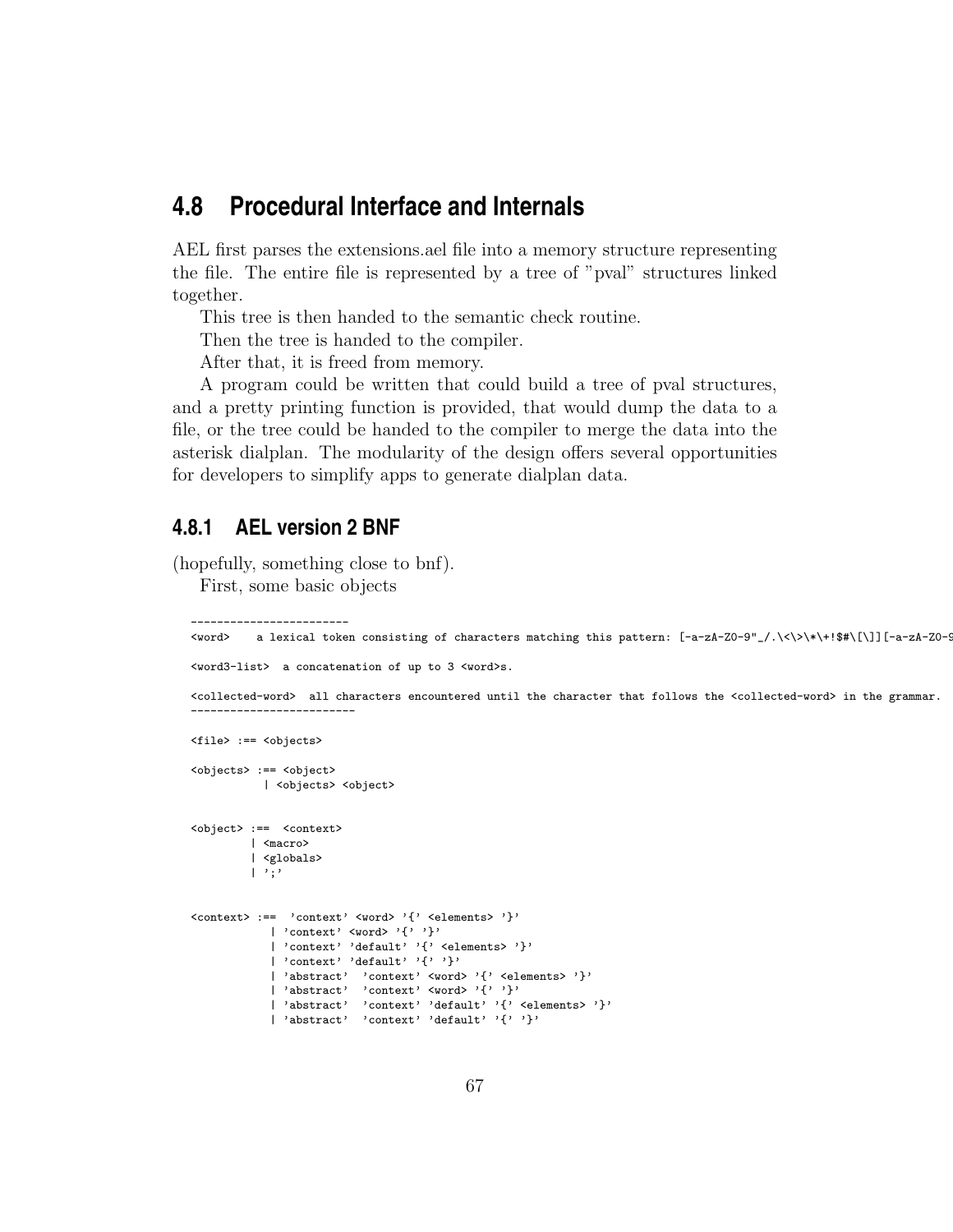```
\langle \text{macro} \rangle := \langle \text{macro}' \langle \text{word} \rangle '(' \langle \text{arglist} \rangle ')' '{' \langle \text{macro_statenents} \rangle'}'
      | 'macro' <word> '(' <arglist> ')' '{' '}'
        | 'macro' <word> '(' ')' '{' <macro_statements> '}'
        | 'macro' <word> '(' ')' '{' '}'
\verb|<globals>| := 'globals'~~' {'} ~ \verb|<global_statements> ' }'| 'globals' '{' '}'
<global_statements> :== <global_statement>
                     | <global_statements> <global_statement>
<global_statement> :== <word> '=' <collected-word> ';'
<arglist> :== <word>
          | <arglist> ',' <word>
<elements> :== <element>
              | <elements> <element>
<element> :== <extension>
          | <includes>
          | <switches>
          | <eswitches>
          | <ignorepat>
          | \langle word \rangle '=' \langle collected-word \rangle';'
          | 'local' <word> '=' <collected-word> ';'
          |, |, |<ignorepat> :== 'ignorepat' '=>' <word> ';'
<extension> :== <word> '=>' <statement>
            | 'regexten' <word> '=>' <statement>
            | 'hint' '(' <word3-list> ')' <word> '=>' <statement>
            | 'regexten' 'hint' '(' <word3-list> ')' <word> '=>' <statement>
<statements> :== <statement>
             | <statements> <statement>
\langleif_head> :== 'if' '(' \langlecollected-word> ')'
\verb|<random\_head> ::= 'random' ~~'(\verb|' &lt; collected-word> ')|'<ifTime_head> :== 'ifTime' '(' <word3-list> ':' <word3-list> ':' <word3-list> '|' <word3-list> '|' <word3-list> '|' <word3-list> ')'
                          | 'ifTime' '(' <word> '|' <word3-list> '|' <word3-list> '|' <word3-list> ')'
```

```
<word3-list> :== <word>
```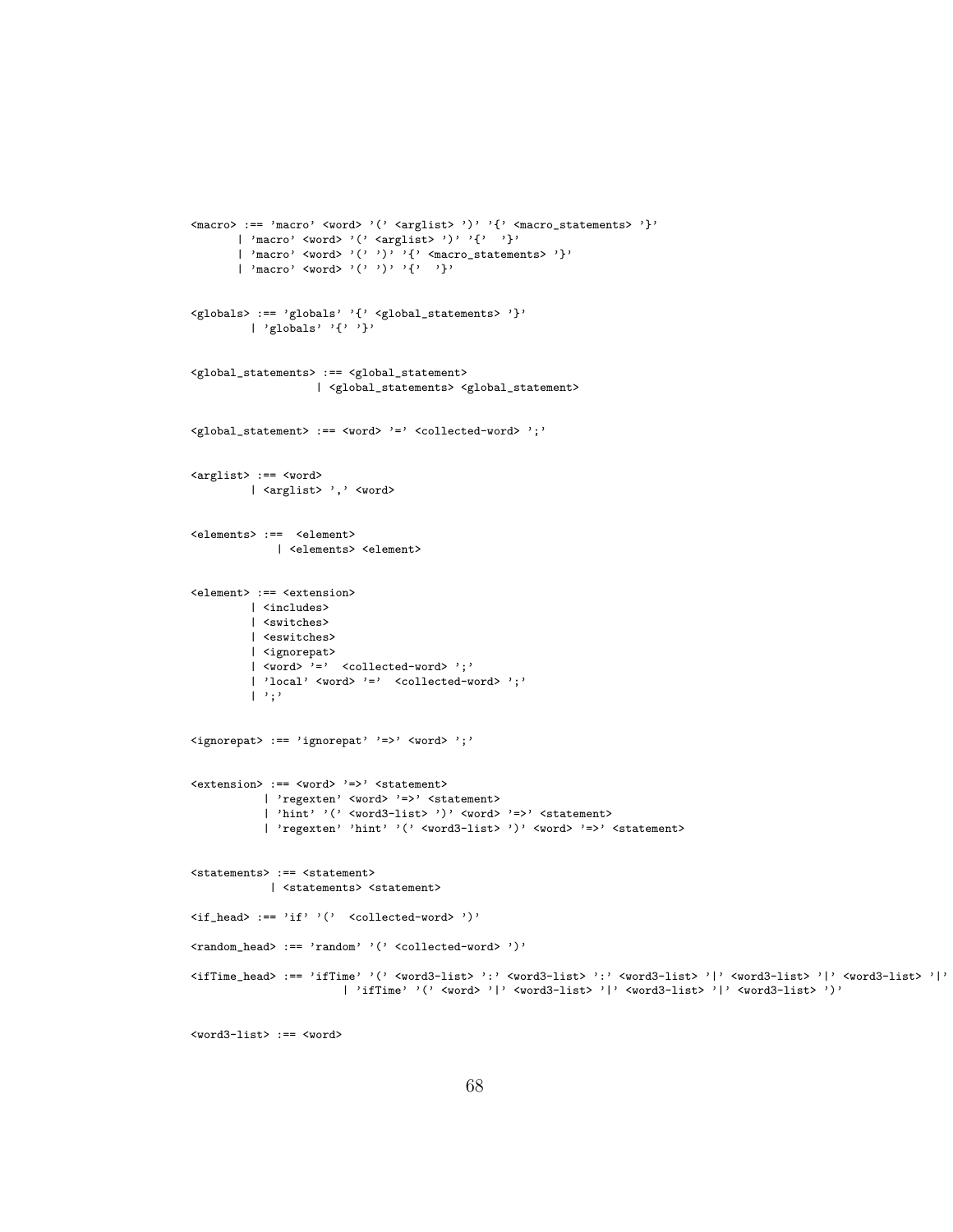```
| <word> <word>
       | <word> <word> <word>
\texttt{<switch\_head>} \texttt{:= 'switch'} \texttt{'} (\texttt{'<collected-word>} ')\texttt{''} \texttt{''}\text{Statement} :== '{' \text{S} \\text{\statements} '}'
       | <word> '=' <collected-word> ';'
       | 'local' <word> '=' <collected-word> ';'
       | 'goto' <target> ';'
       | 'jump' <jumptarget> ';'
       | <word> ':'
       | 'for' '(' <collected-word> ';' <collected-word> ';' <collected-word> ')' <statement>
       | 'while' '(' <collected-word> ')' <statement>
       | <switch_head> '}'
       | <switch_head> <case_statements> '}'
       | '&' macro_call ';'
       | <application_call> ';'
       | <application_call> '=' <collected-word> ';'
       | 'break' ';'
       | 'return' ';'
       | 'continue' ';<br>'
       | <random_head> <statement>
       | <random_head> <statement> 'else' <statement>
       | <if_head> <statement>
       | <if_head> <statement> 'else' <statement>
       | <ifTime_head> <statement>
       | <ifTime_head> <statement> 'else' <statement>
       |, |, |<target> :== <word>
       | <word> '|' <word>
       | <word> '|' <word> '|' <word>
       | 'default' '|' <word> '|' <word>
       | <word> ',' <word>
       | <word> ',' <word> ',' <word>
       | 'default' ',' <word> ',' <word>
<jumptarget> :== <word>
                | <word> ',' <word>
                | <word> ',' <word> '@' <word>
                | <word> '@' <word>
                | <word> ',' <word> '@' 'default'
                | <word> '@' 'default'
<\!\!\mathrm{macro\_call>}\;:=\;<\!\!\mathrm{word}> \; '(\;'\;<\!\!\mathrm{eval\_arglist>}\;')\;')| <word> '(' ')'
<application_call_head> :== <word> '('
\verb|<application-call> := \verb|<application-call_head> \verb|<eval_arglist> ')|'| <application_call_head> ')'
<eval_arglist> :== <collected-word>
       | <eval_arglist> ',' <collected-word>
       | /* nothing */
       | <eval_arglist> ',' /* nothing */
```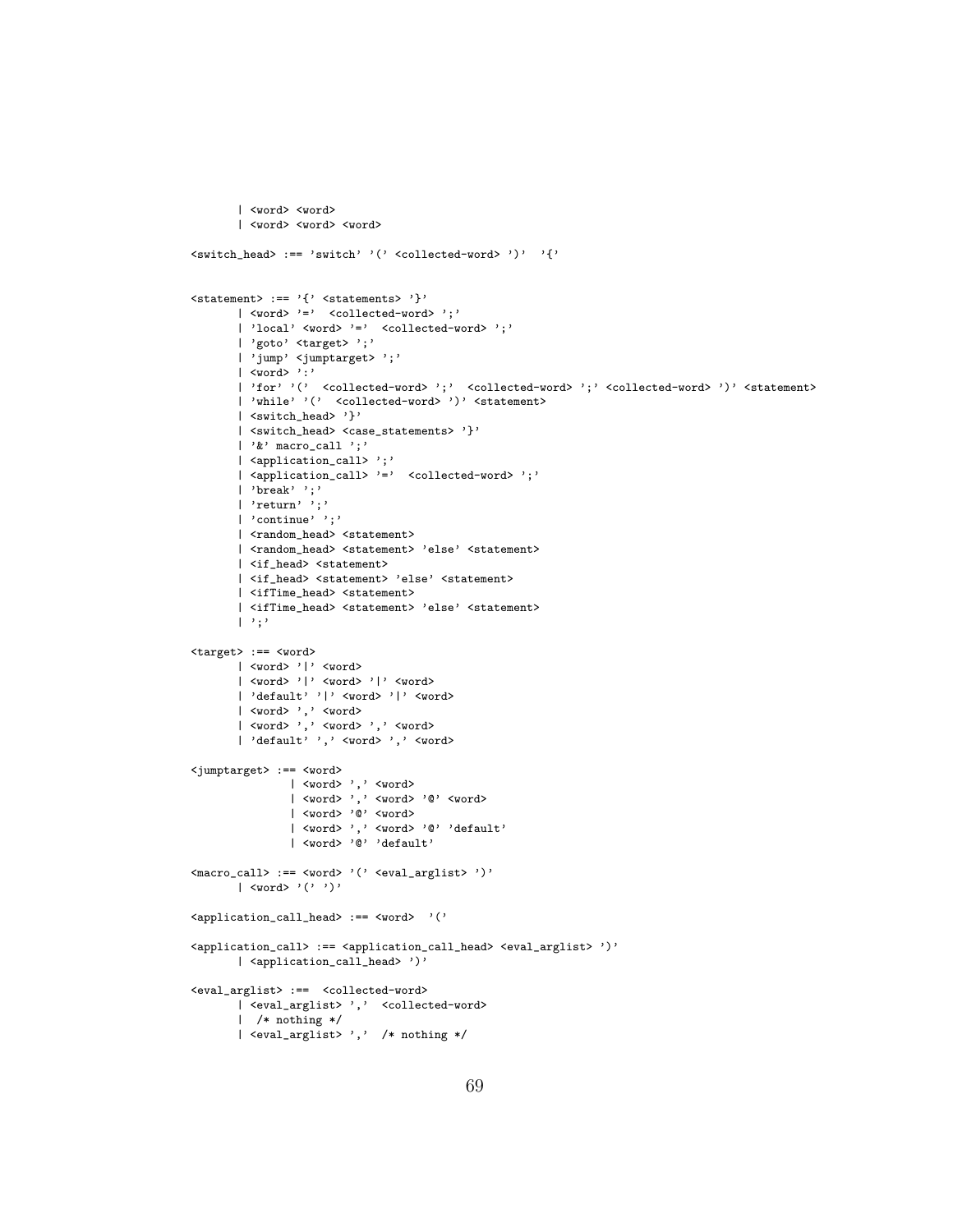```
<case_statements> :== <case_statement>
       | <case_statements> <case_statement>
<case_statement> :== 'case' <word> ':' <statements>
        | 'default' ':' <statements>
        | 'pattern' <word> ':' <statements>
        | 'case' <word> ':'
        | 'default' ':'
        | 'pattern' <word> ':'
<macro_statements> :== <macro_statement>
        | <macro_statements> <macro_statement>
<macro_statement> :== <statement>
       | 'catch' <word> '{' <statements> '}'
\texttt{<switches}> \texttt{:= 'switches'} \texttt{ '`} \texttt{<switchlist>} \texttt{ '}`| 'switches' '{' '}'
\verb|<eswitches> ::= 'eswitches'~~' {'~} \verb|<switchlist> '}|'| 'eswitches' '{' '}'
<switchlist> :== <word> ';'
        | <switchlist> <word> ';'
<includeslist> :== <includedname> ';'
       | <includedname> '|' <word3-list> ':' <word3-list> ':' <word3-list> '|' <word3-list> '|' <word3-list> '|' <word3-list> '|' <word3-list> '|' <word3-list> '|' <word3-list> '|' <word3-list> '|' <word3-list> '|' <word3-list> '
        | <includedname> '|' <word> '|' <word3-list> '|' <word3-list> '|' <word3-list> ';'
        | <includeslist> <includedname> ';'
        | <includeslist> <includedname> '|' <word3-list> ':' <word3-list> ':' <word3-list> '|' <word3-list> '|' <word3-list> '|' <word3-list> ';'
        | <includeslist> <includedname> '|' <word> '|' <word3-list> '|' <word3-list> '|' <word3-list> ';'
<includedname> :== <word>
        | 'default'
<includes> :== 'includes' '{' <includeslist> '}'
       | 'includes' '\{\cdot\ \cdot\}'
```
### **4.9 AEL Example USAGE**

### **4.9.1 Comments**

Comments begin with // and end with the end of the line.

Comments are removed by the lexical scanner, and will not be recognized in places where it is busy gathering expressions to wrap in \$[] , or inside application call argument lists. The safest place to put comments is after terminating semicolons, or on otherwise empty lines.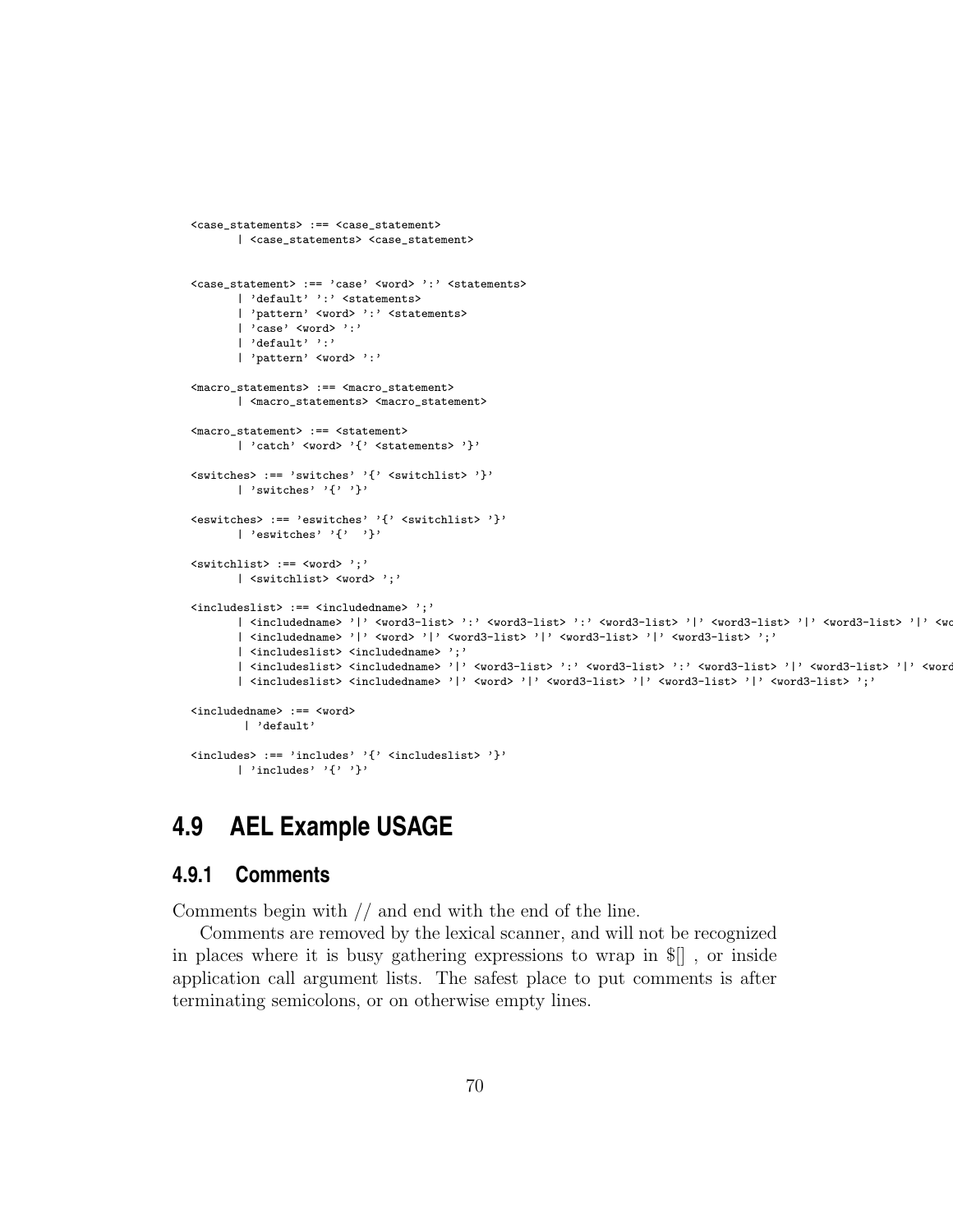### **4.9.2 Context**

Contexts in AEL represent a set of extensions in the same way that they do in extensions.conf.

```
context default {
}
```
A context can be declared to be "abstract", in which case, this declaration expresses the intent of the writer, that this context will only be included by another context, and not "stand on its own". The current effect of this keyword is to prevent "goto " statements from being checked.

```
abstract context longdist {
    _1NXXNXXXXXX => NoOp(generic long distance dialing actions in the US);
}
```
### **4.9.3 Extensions**

To specify an extension in a context, the following syntax is used. If more than one application is be called in an extension, they can be listed in order inside of a block.

```
context default {
    1234 => Playback(tt-monkeys);
    8000 \Rightarrow fNoOp(one);
         NoOp(two);
         NoOp(three);
    };
    _5XXX => NoOp(it's a pattern!);
}
```
Two optional items have been added to the AEL syntax, that allow the specification of hints, and a keyword, regexten, that will force the numbering of priorities to start at 2.

The ability to make extensions match by CID is preserved in AEL; just use '/' and the CID number in the specification. See below.

```
context default {
    regexten _5XXX => NoOp(it's a pattern!);
}
context default {
    hint(Sip/1) _5XXX => NoOp(it's a pattern!);
}
```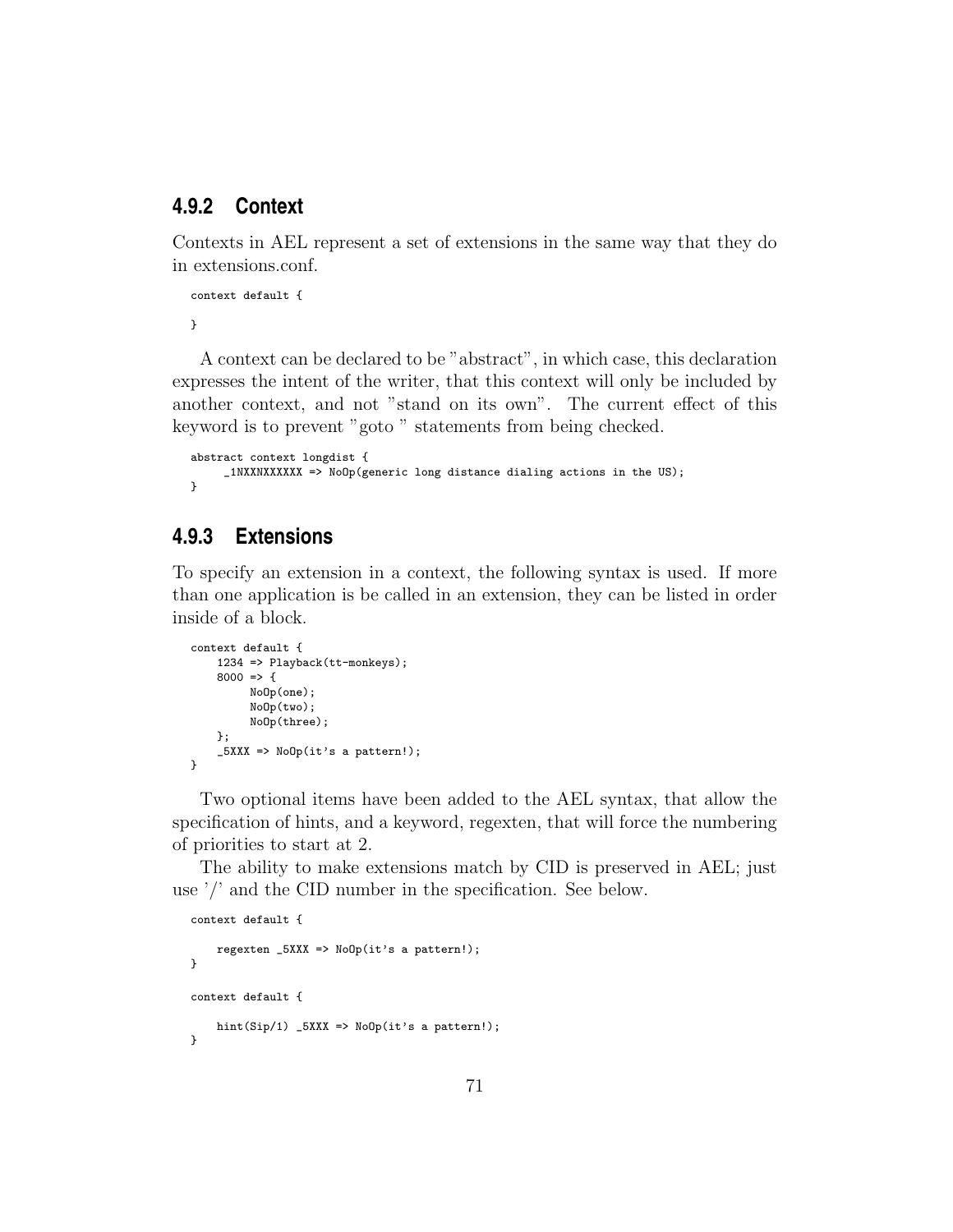```
context default {
    regexten hint(Sip/1) _5XXX => NoOp(it's a pattern!);
}
```
The regexten must come before the hint if they are both present.

CID matching is done as with the extensions.conf file. Follow the extension name/number with a slash  $\binom{n}{k}$  and the number to match against the Caller ID:

```
context zoombo
{
  819/7079953345 => { NoOp(hello, 3345); }
}
```
In the above, the 819/7079953345 extension will only be matched if the CallerID is 7079953345, and the dialed number is 819. Hopefully you have another 819 extension defined for all those who wish 819, that are not so lucky as to have 7079953345 as their CallerID!

#### **4.9.4 Includes**

Contexts can be included in other contexts. All included contexts are listed within a single block.

```
context default {
    includes {
         local;
         longdistance;
         international;
    }
}
```
Time-limited inclusions can be specified, as in extensions.conf format, with the fields described in the wiki page Asterisk cmd GotoIfTime.

```
context default {
    includes {
         local;
         longdistance|16:00-23:59|mon-fri|*|*;
         international;
    }
}
```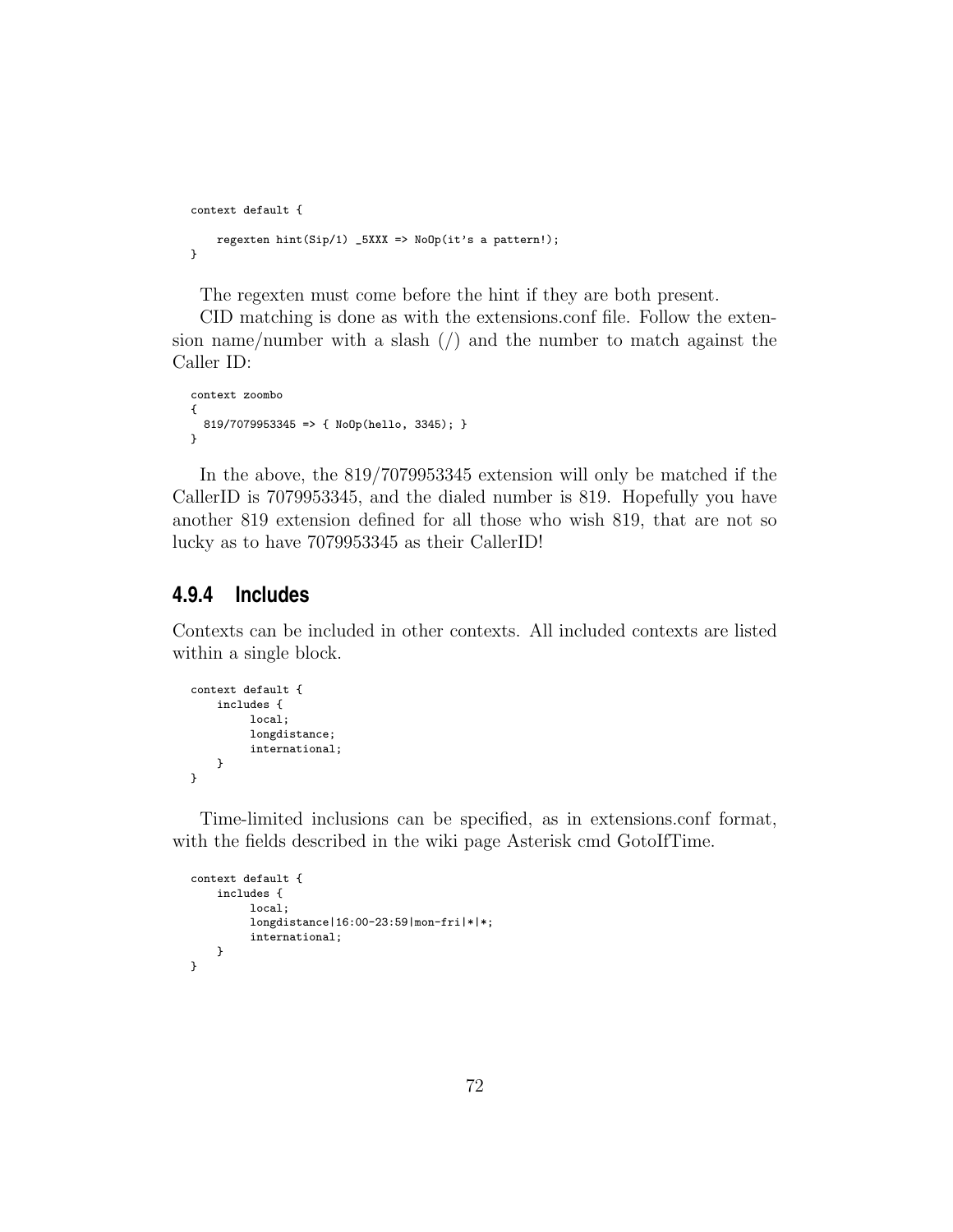#### **4.9.5 #include**

You can include other files with the #include "filepath" construct.

```
#include "/etc/asterisk/testfor.ael"
```
An interesting property of the #include, is that you can use it almost anywhere in the .ael file. It is possible to include the contents of a file in a macro, context, or even extension. The #include does not have to occur at the beginning of a line. Included files can include other files, up to 50 levels deep. If the path provided in quotes is a relative path, the parser looks in the config file directory for the file (usually /etc/asterisk).

#### **4.9.6 Dialplan Switches**

Switches are listed in their own block within a context. For clues as to what these are used for, see Asterisk - dual servers, and Asterisk config extensions.conf.

```
context default {
    switches {
         DUNDi/e164;
         IAX2/box5;
    };
    eswitches {
         IAX2/context@${CURSERVER};
    }
}
```
#### **4.9.7 Ignorepat**

ignorepat can be used to instruct channel drivers to not cancel dialtone upon receipt of a particular pattern. The most commonly used example is '9'.

```
context outgoing {
    ignorepat => 9;
}
```
#### **4.9.8 Variables**

Variables in Asterisk do not have a type, so to define a variable, it just has to be specified with a value.

Global variables are set in their own block.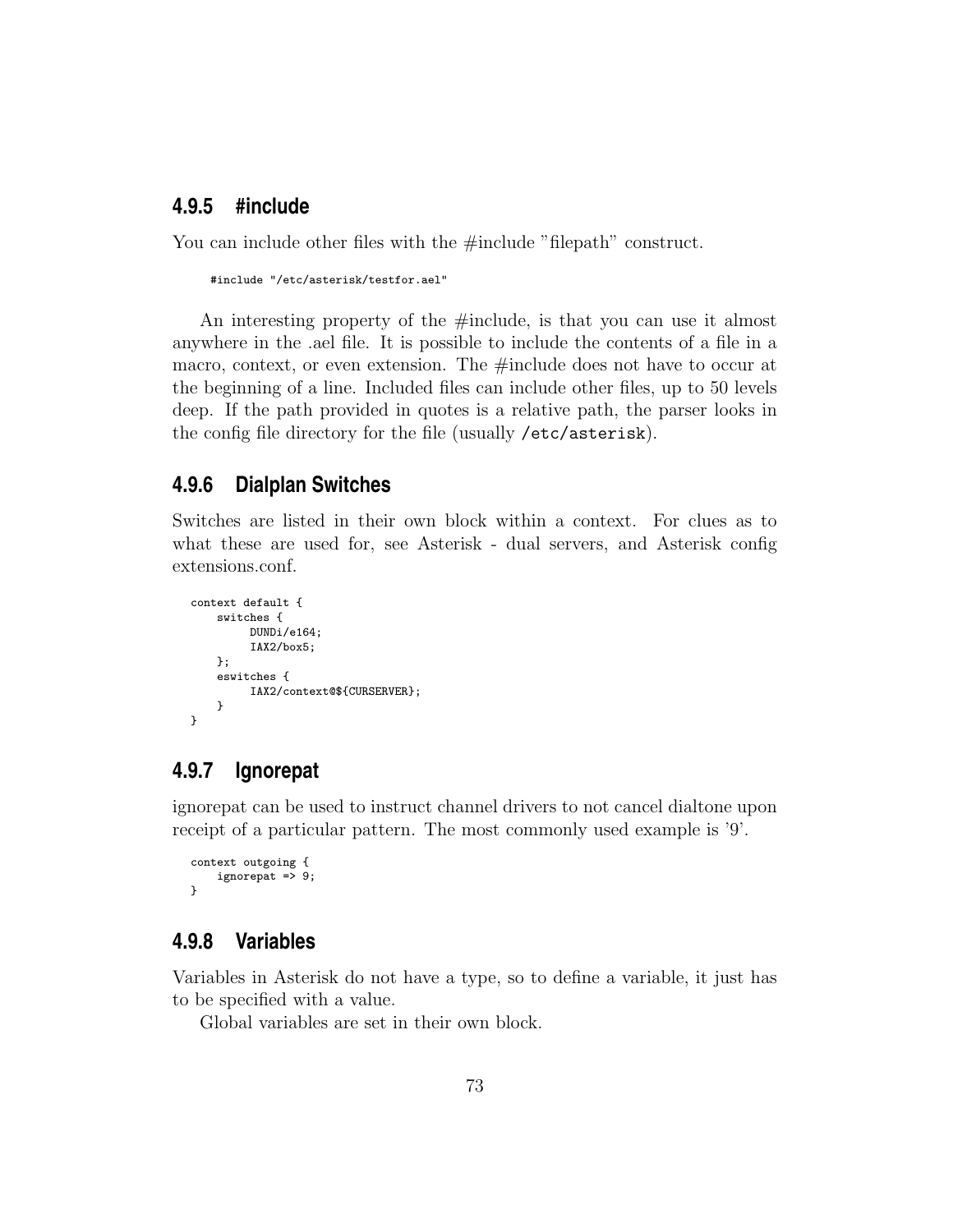```
globals {
   CONSOLE=Console/dsp;
    TRUNK=DAHDI/g2;
}
```
Variables can be set within extensions as well.

```
context foo {
    555 \Rightarrow fx=5;
         y=blah;
         divexample=10/2
         NoOp(x is $fx$ and y is $fy}.}
}
```
NOTE: AEL wraps the right hand side of an assignment with \$[ ] to allow expressions to be used If this is unwanted, you can protect the right hand side from being wrapped by using the Set() application. Read the README.variables about the requirements and behavior of \$[ ] expressions.

NOTE: These things are wrapped up in a \$[ ] expression: The while() test; the if () test; the middle expression in the for  $(x, y; z)$  statement (the y expression); Assignments - the right hand side, so  $a = b - i$ ,  $Set(a = \$[b])$ 

Writing to a dialplan function is treated the same as writing to a variable.

```
context blah {
    s \Rightarrow fCALLERID(name)=ChickenMan;
          NoOp(My name is ${CALLERID(name)} !);
    }
}
```
You can declare variables in Macros, as so:

```
Macro myroutine(firstarg, secondarg)
{
  Myvar=1;
  NoOp(Myvar is set to ${myvar});
}
```
#### **4.9.9 Local Variables**

In 1.2, and 1.4, ALL VARIABLES are CHANNEL variables, including the function arguments and associated ARG1, ARG2, etc variables. Sorry.

In trunk (1.6 and higher), we have made all arguments local variables to a macro call. They will not affect channel variables of the same name. This includes the ARG1, ARG2, etc variables.

Users can declare their own local variables by using the keyword 'local' before setting them to a value;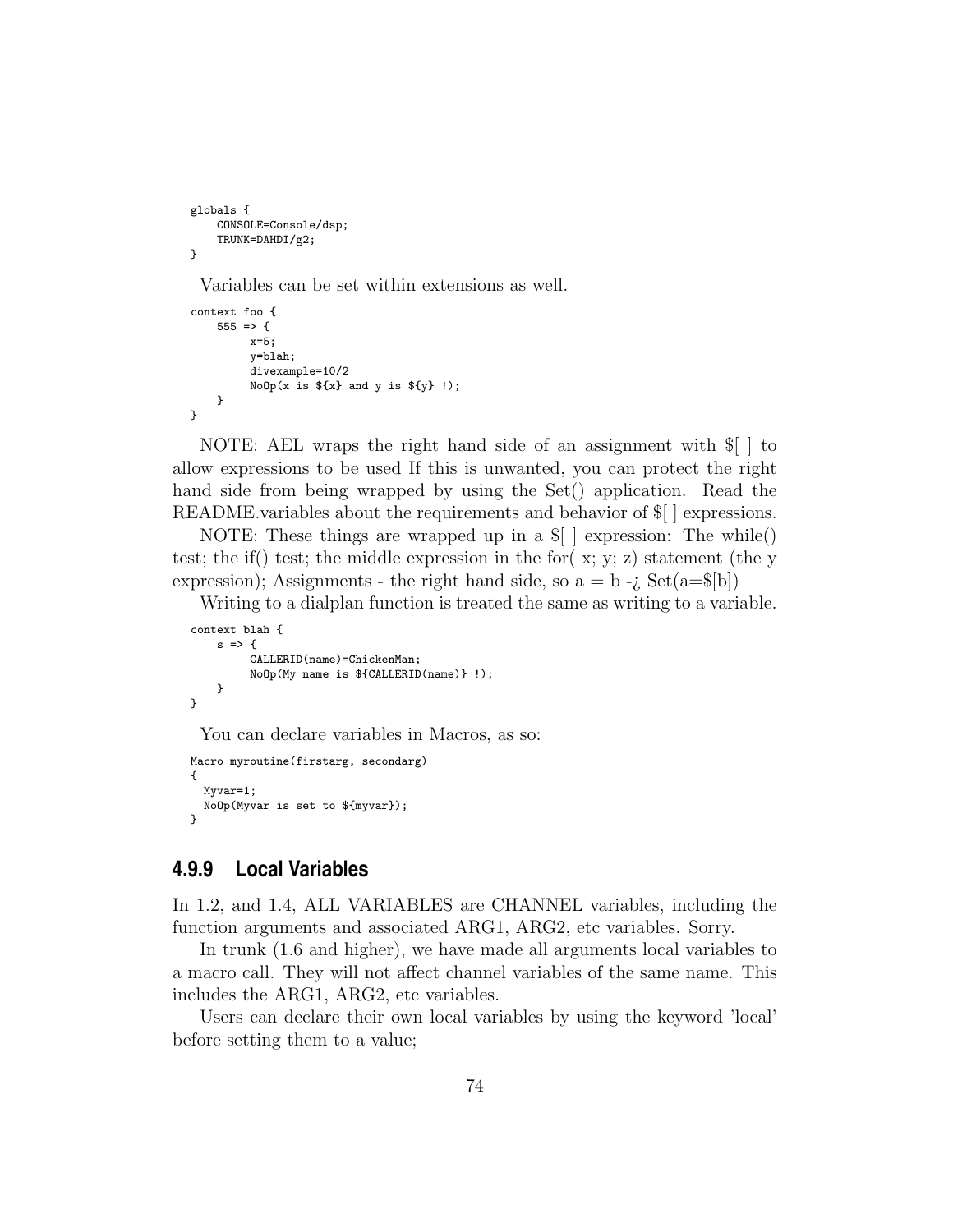```
Macro myroutine(firstarg, secondarg)
{
 local Myvar=1;
 NoOp(Myvar is set to ${Myvar}, and firstarg is ${firstarg}, and secondarg is ${secondarg});
}
```
In the above example, Myvar, firstarg, and secondarg are all local variables, and will not be visible to the calling code, be it an extension, or another Macro.

If you need to make a local variable within the Set() application, you can do it this way:

```
Macro myroutine(firstarg, secondarg)
{
  Set(LOCAL(Myvar)=1);
 NoOp(Myvar is set to ${Myvar}, and firstarg is ${firstarg}, and secondarg is ${secondarg});
}
```
#### **4.9.10 Loops**

AEL has implementations of 'for' and 'while' loops.

```
context loops {
     1 \Rightarrow ffor (x=0; \; \frac{6}{3}x) < 3; \; x=\frac{6}{3}x + 1 {
                 Verbase(x is $f x}.}
     }
     2 \Rightarrow fy=10;
           while ($y\} \ge 0) {
                 Verbose(y is ${y} !);
                 y=${y}-1;
           }
     }
}
```
NOTE: The conditional expression (the " $\{y\}$  >= 0" above) is wrapped in  $\lVert \cdot \rVert$  so it can be evaluated. NOTE: The for loop test expression (the " $\mathcal{X}$  $\langle 3 \rangle$  above) is wrapped in  $\| \cdot \|$  so it can be evaluated.

#### **4.9.11 Conditionals**

AEL supports if and switch statements, like AEL, but adds ifTime, and random. Unlike the original AEL, though, you do NOT need to put curly braces around a single statement in the "true" branch of an if(), the random(), or an ifTime() statement. The if(), ifTime(), and random() statements allow optional else clause.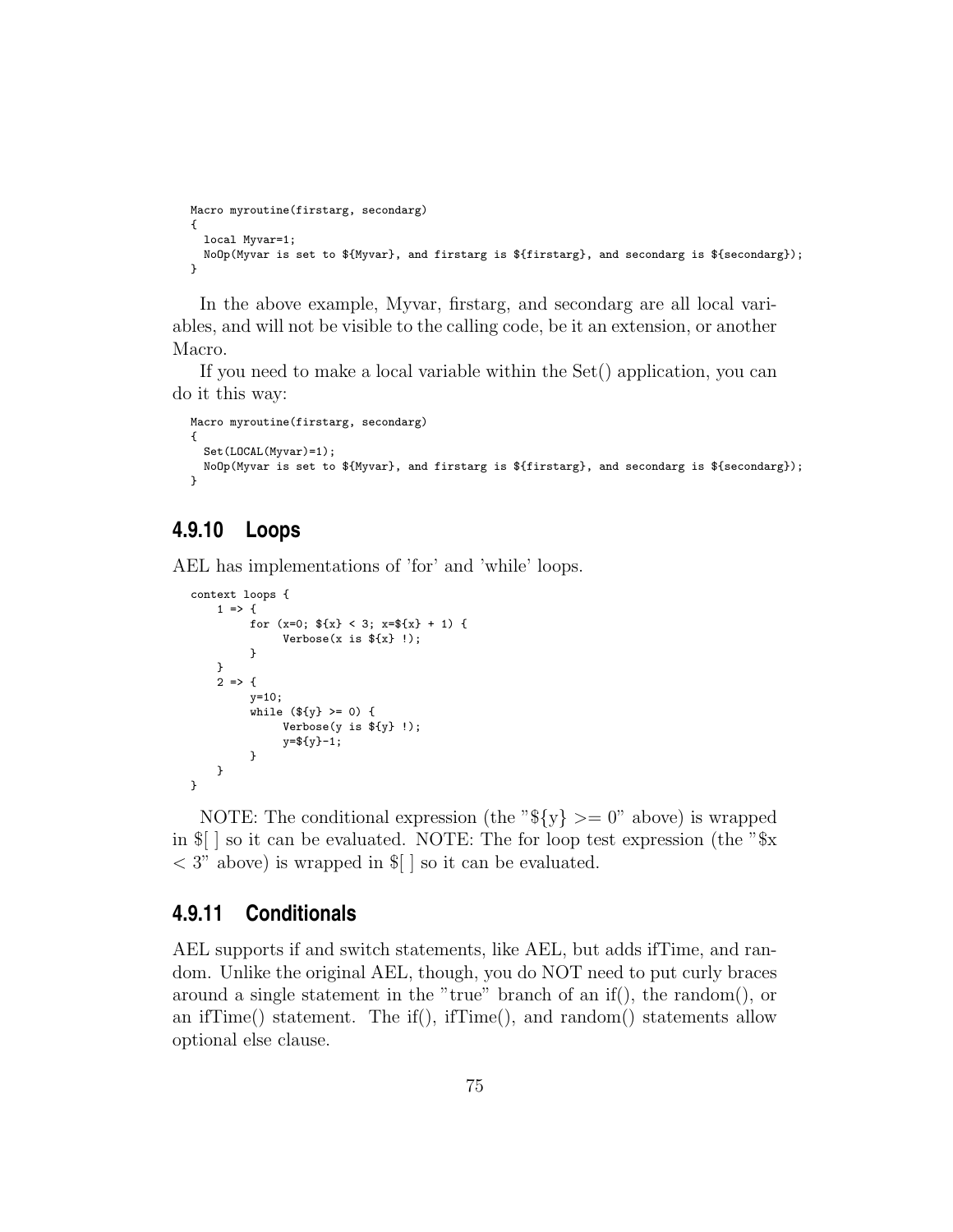```
context conditional {
    _8 XXX => {
         Dial(SIP/${EXTEN});
         if ("${DIALSTATUS}" = "BUSY")
         {
              NoOp(yessir);
              Voicemail(${EXTEN},b);
         }
         else
              Voicemail(${EXTEN},u);
         ifTime (14:00-25:00,sat-sun,*,*)
              Voicemail(${EXTEN},b);
         else
         {
              Voicemail(${EXTEN},u);
              NoOp(hi, there!);
         }
         random(51) NoOp(This should appear 51% of the time);
        random( 60 )
         {
                       NoOp( This should appear 60% of the time );
         }
         else
         {
                       random(75)
                       {
                               NoOp( This should appear 30% of the time! );
                       }
                       else
                       {
                               NoOp( This should appear 10% of the time! );
                       }
         }
   }
    _777X => {
         switch (${EXTEN}) {
              case 7771:
                   NoOp(You called 7771!);
                   break;
              case 7772:
                   NoOp(You called 7772!);
                   break;
              case 7773:
                   NoOp(You called 7773!);
                   // fall thru-
              pattern 777[4-9]:
                   NoOp(You called 777 something!);
              default:
                   NoOp(In the default clause!);
        }
   }
}
```
NOTE: The conditional expression in if() statements (the "\${DIALSTATUS}"  $=$  "BUSY" above) is wrapped by the compiler in  $\mathcal{F}$  for evaluation.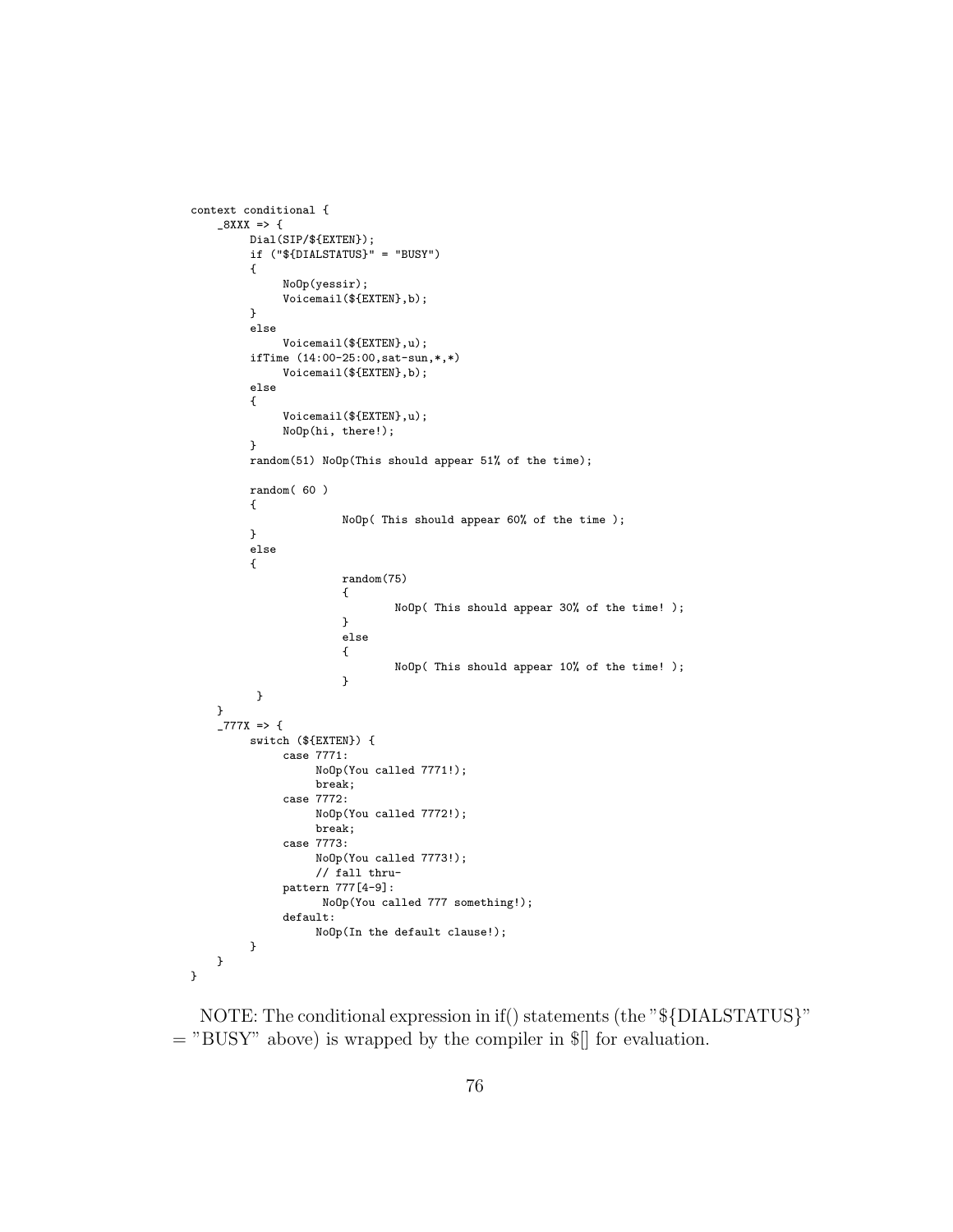NOTE: Neither the switch nor case values are wrapped in \$[ ]; they can be constants, or \${var} type references only.

NOTE: AEL generates each case as a separate extension. case clauses with no terminating 'break', or 'goto', have a goto inserted, to the next clause, which creates a 'fall thru' effect.

NOTE: AEL introduces the ifTime keyword/statement, which works just like the if() statement, but the expression is a time value, exactly like that used by the application GotoIfTime(). See Asterisk cmd GotoIfTime

NOTE: The pattern statement makes sure the new extension that is created has an '<sub>-</sub>' preceding it to make sure asterisk recognizes the extension name as a pattern.

NOTE: Every character enclosed by the switch expression's parenthesis are included verbatim in the labels generated. So watch out for spaces!

NOTE: NEW: Previous to version 0.13, the random statement used the "Random()" application, which has been deprecated. It now uses the RAND() function instead, in the GotoIf application.

#### **4.9.12 Break, Continue, and Return**

Three keywords, break, continue, and return, are included in the syntax to provide flow of control to loops, and switches.

The break can be used in switches and loops, to jump to the end of the loop or switch.

The continue can be used in loops (while and for) to immediately jump to the end of the loop. In the case of a for loop, the increment and test will then be performed. In the case of the while loop, the continue will jump to the test at the top of the loop.

The return keyword will cause an immediate jump to the end of the context, or macro, and can be used anywhere.

#### **4.9.13 goto, jump, and labels**

This is an example of how to do a goto in AEL.

```
context gotoexample {
    s \Rightarrow fbegin:
          NoOp(Infinite Loop! yay!);
          Wait(1);<br>goto begin;
                            // go to label in same extension
```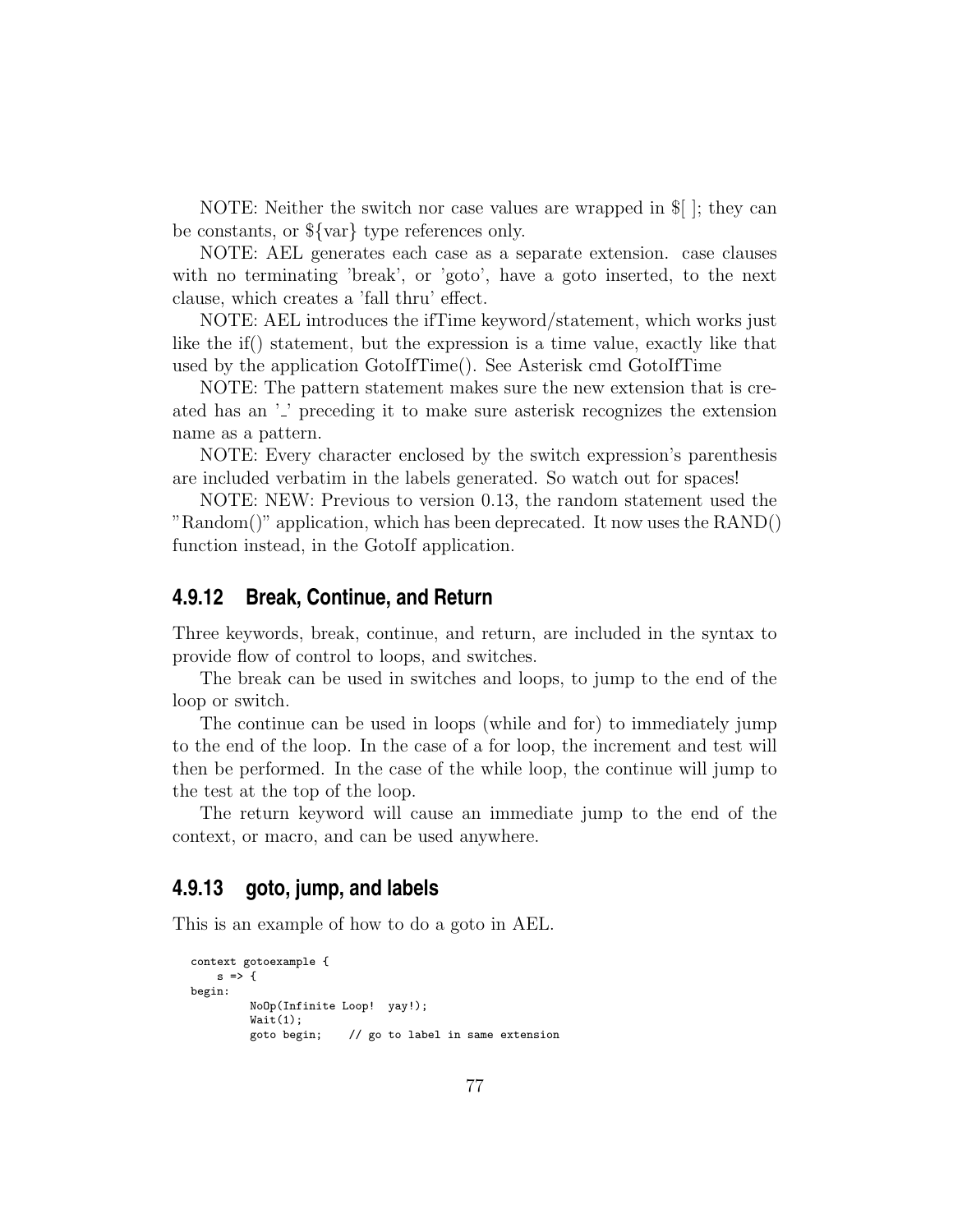```
}
    3 => {
            goto s,begin; // go to label in different extension
     }
     4 \Rightarrow 4goto gotoexample,s,begin; // overkill go to label in same context
     }
}
context gotoexample2 {
     s \Rightarrow fend:
           goto gotoexample,s,begin; // go to label in different context
     }
}
```
You can use the special label of "1" in the goto and jump statements. It means the "first" statement in the extension. I would not advise trying to use numeric labels other than "1" in goto's or jumps, nor would I advise declaring a "1" label anywhere! As a matter of fact, it would be bad form to declare a numeric label, and it might conflict with the priority numbers used internally by asterisk.

The syntax of the jump statement is: jump extension[,priority][@context] If priority is absent, it defaults to "1". If context is not present, it is assumed to be the same as that which contains the "jump".

```
context gotoexample {
    s \Rightarrow fbegin:
         NoOp(Infinite Loop! yay!);
         Wait(1):jump s; // go to first extension in same extension
    }
    3 \Rightarrow fjump s,begin; // go to label in different extension
     }
     4 \Rightarrow 6jump s,begin@gotoexample; // overkill go to label in same context
     }
}
context gotoexample2 {
     s \Rightarrow fend:
            jump s@gotoexample; // go to label in different context
     }
}
```
NOTE: goto labels follow the same requirements as the Goto() application, except the last value has to be a label. If the label does not exist, you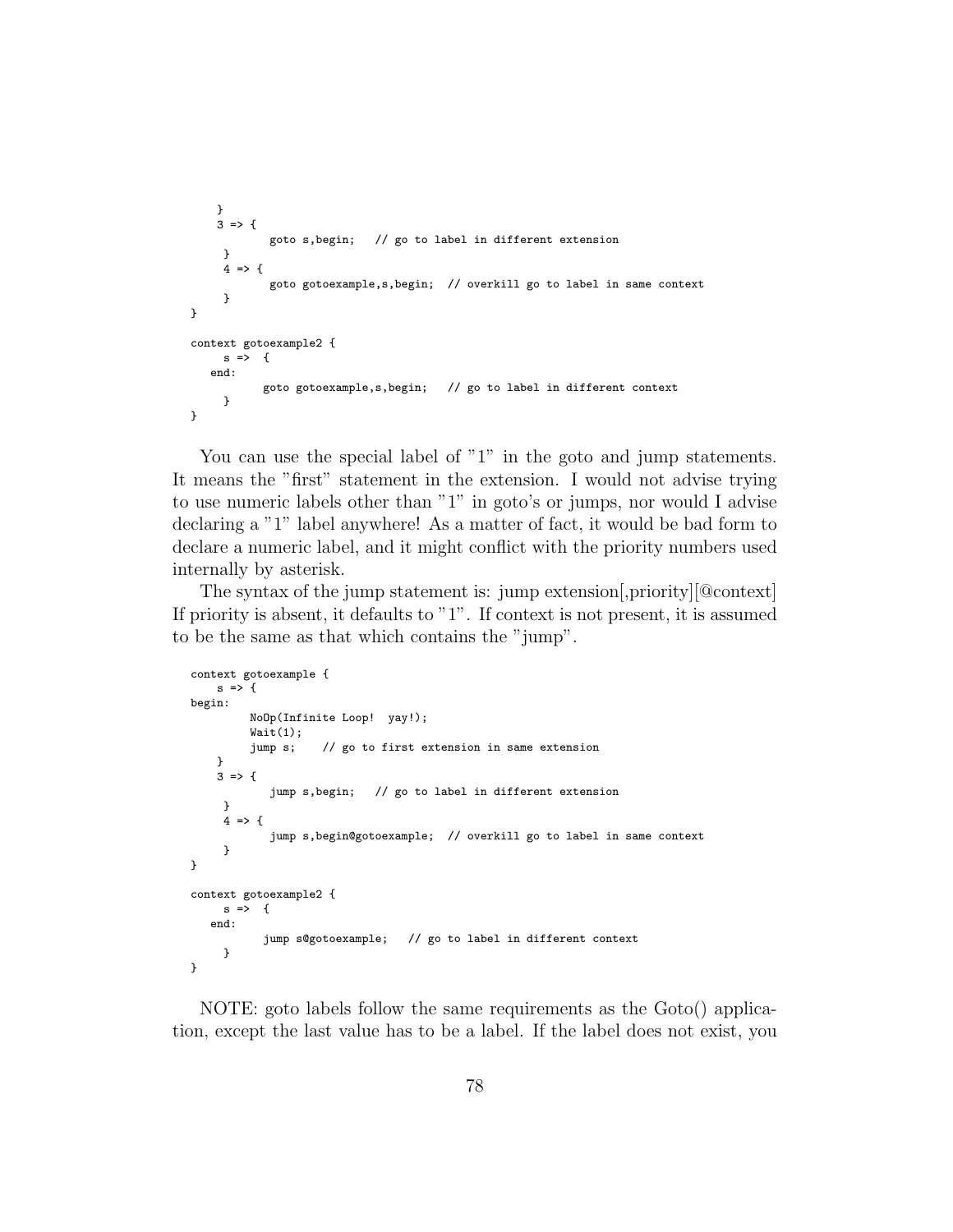will have run-time errors. If the label exists, but in a different extension, you have to specify both the extension name and label in the goto, as in: goto s,z; if the label is in a different context, you specify context,extension,label. There is a note about using goto's in a switch statement below...

NOTE AEL introduces the special label "1", which is the beginning context number for most extensions.

#### **4.9.14 Macros**

A macro is defined in its own block like this. The arguments to the macro are specified with the name of the macro. They are then referred to by that same name. A catch block can be specified to catch special extensions.

```
macro std-exten( ext , dev ) {
      Dial(${dev}/${ext},20);
       switch(${DIALSTATUS) {
       case BUSY:
               Voicemail(${ext},b);
               break;
       default:
               Voicemail(${ext},u);
       }
       catch a {
               VoiceMailMain(${ext});
               return;
       }
}
```
A macro is then called by preceding the macro name with an ampersand. Empty arguments can be passed simply with nothing between com $ments(0.11).$ 

```
context example {
    _5XXX => &std-exten(${EXTEN}, "IAX2");
    _6XXX => &std-exten(, "IAX2");
   _7XXX => &std-exten(${EXTEN},);
    _8XXX => &std-exten(,);
}
```
## **4.10 Examples**

```
context demo {
    s \Rightarrow fWait(1):Answer();
          TIMEOUT(digit)=5;
```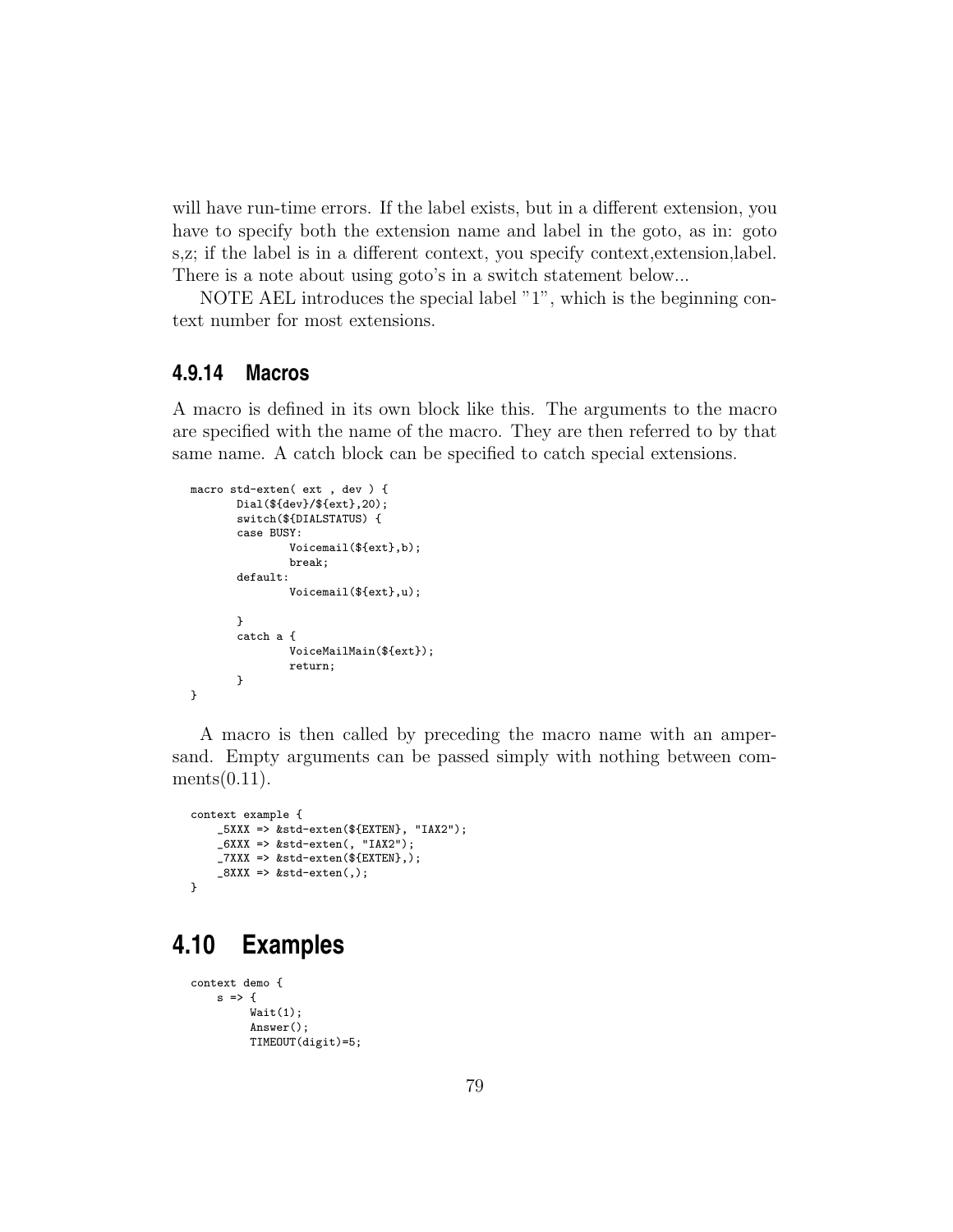```
TIMEOUT(response)=10;
restart:
          Background(demo-congrats);
instructions:
          for (x=0; \, \frac{6}{3}x) < 3; x=\frac{6}{3}x + 1) {
               Background(demo-instruct);
               WaitExten();
          }
    }
    2 \Rightarrow fBackground(demo-moreinfo);
          goto s,instructions;
    }
    3 \Rightarrow fLANGUAGE()=fr;
          goto s,restart;
    }
    500 \Rightarrow fPlayback(demo-abouttotry);
          Dial(IAX2/guest@misery.digium.com);
          Playback(demo-nogo);
          goto s,instructions;
    }
    600 \Rightarrow {
         Playback(demo-echotest);
          Echo();
          Playback(demo-echodone);
          goto s,instructions;
    }
    # = > {
hangup:
          Playback(demo-thanks);
          Hangup();
    }
    t => goto #,hangup;
    i => Playback(invalid);
}
```
## **4.11 Semantic Checks**

AEL, after parsing, but before compiling, traverses the dialplan tree, and makes several checks:

- Macro calls to non-existent macros.
- Macro calls to contexts.
- Macro calls with argument count not matching the definition.
- application call to macro. (missing the  $\mathcal{X}'$ )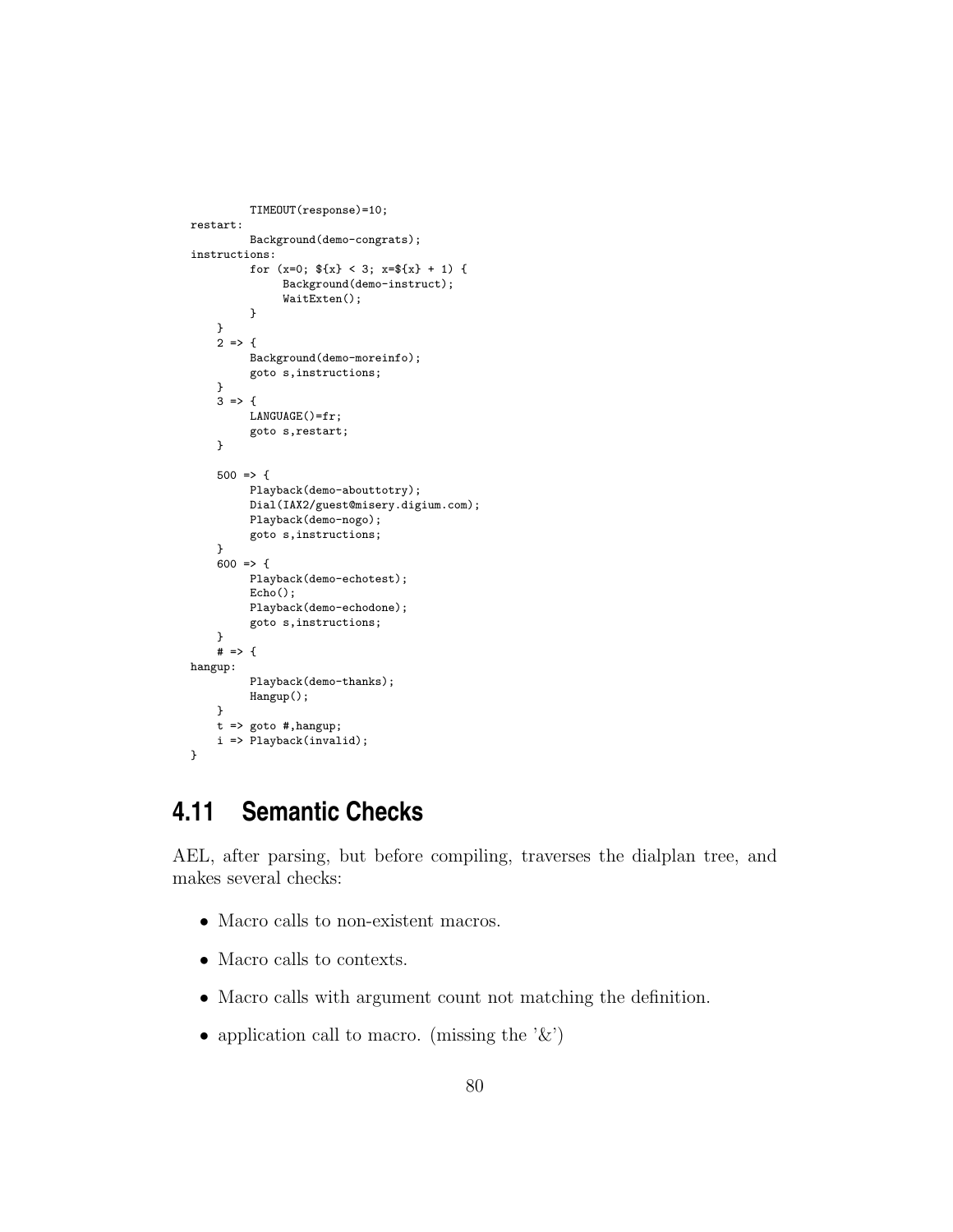- application calls to "GotoIf", "GotoIfTime", "while", "endwhile", "Random", and "execIf", will generate a message to consider converting the call to AEL goto, while, etc. constructs.
- goto a label in an empty extension.
- goto a non-existent label, either a within-extension, within-context, or in a different context, or in any included contexts. Will even check "sister" context references.
- All the checks done on the time values in the dial plan, are done on the time values in the ifTime() and includes times: o the time range has to have two times separated by a dash; o the times have to be in range of 0 to 24 hours. o The weekdays have to match the internal list, if they are provided; o the day of the month, if provided, must be in range of 1 to 31; o the month name or names have to match those in the internal list.
- $(0.5)$  If an expression is wrapped in  $\mathcal{F}$ [...], and the compiler will wrap it again, a warning is issued.
- (0.5) If an expression had operators (you know,  $+,-$ ,<sup>\*</sup>,/,issued. Maybe someone forgot to wrap a variable name?
- $(0.12)$  check for duplicate context names.
- (0.12) check for abstract contexts that are not included by any context.
- (0.13) Issue a warning if a label is a numeric value.

There are a subset of checks that have been removed until the proposed AAL (Asterisk Argument Language) is developed and incorporated into Asterisk. These checks will be:

- (if the application argument analyzer is working: the presence of the 'j' option is reported as error.
- if options are specified, that are not available in an application.
- if you specify too many arguments to an application.
- a required argument is not present in an application call.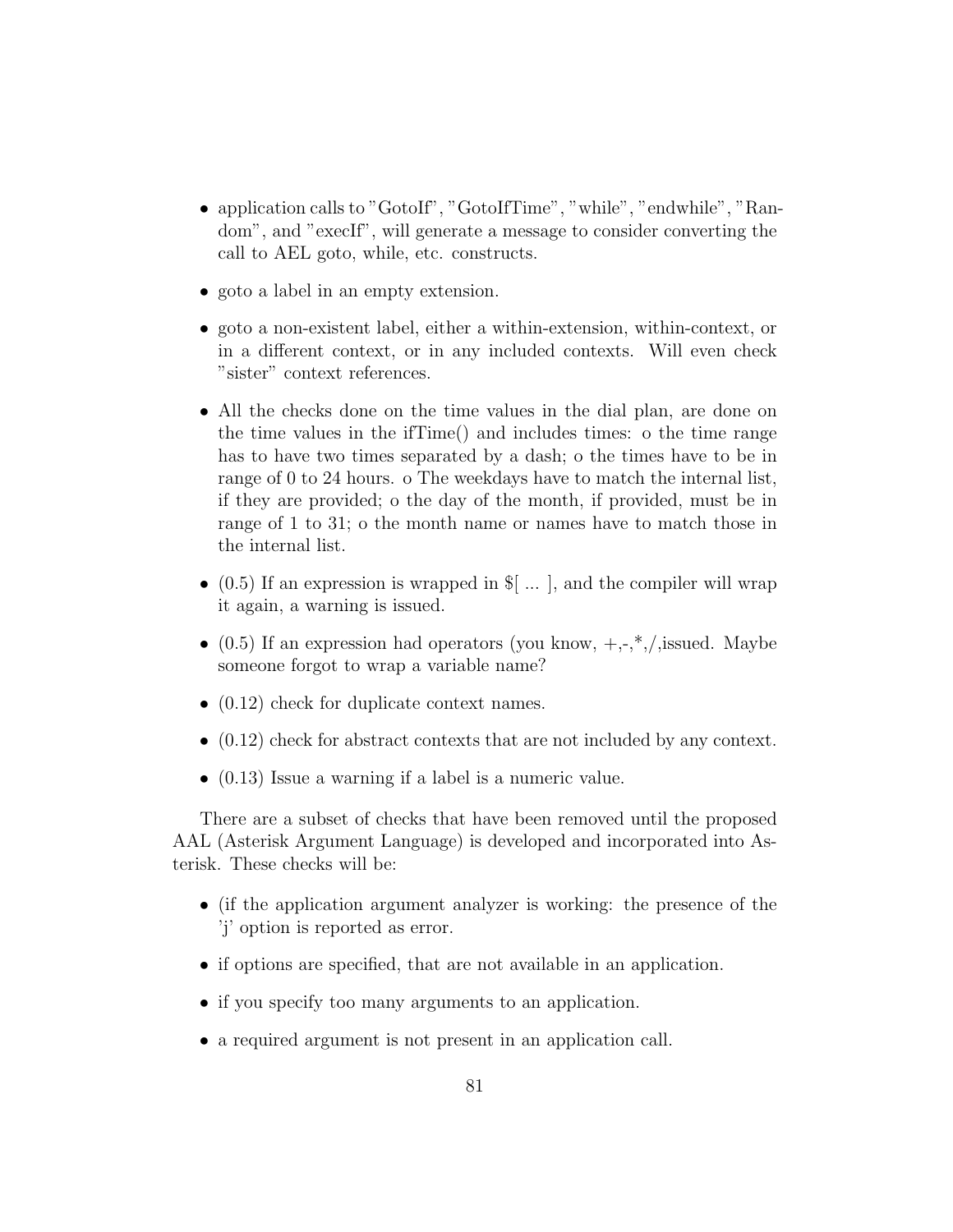- Switch-case using "known" variables that applications set, that does not cover all the possible values. (a "default" case will solve this problem. Each "unhandled" value is listed.
- a Switch construct is used, which is uses a known variable, and the application that would set that variable is not called in the same extension. This is a warning only...
- Calls to applications not in the "applist" database (installed in /var/ lib/asterisk/applist" on most systems).
- In an assignment statement, if the assignment is to a function, the function name used is checked to see if it one of the currently known functions. A warning is issued if it is not.

## **4.12 Differences with the original version of AEL**

- 1. The  $\mathcal{F}[\ldots]$  expressions have been enhanced to include the  $==, \mathcal{F}[\ldots]$ , and && operators. These operators are exactly equivalent to the  $=$ ,  $\vert$ , and & operators, respectively. Why? So the C, Java,  $C_{++}$  hackers feel at home here.
- 2. It is more free-form. The newline character means very little, and is pulled out of the white-space only for line numbers in error messages.
- 3. It generates more error messages by this I mean that any difference between the input and the grammar are reported, by file, line number, and column.
- 4. It checks the contents of \$[ ] expressions (or what will end up being \$[ ] expressions!) for syntax errors. It also does matching paren/bracket counts.
- 5. It runs several semantic checks after the parsing is over, but before the compiling begins, see the list above.
- 6. It handles #include "filepath" directives. ALMOST anywhere, in fact. You could easily include a file in a context, in an extension, or at the root level. Files can be included in files that are included in files, down to 50 levels of hierarchy...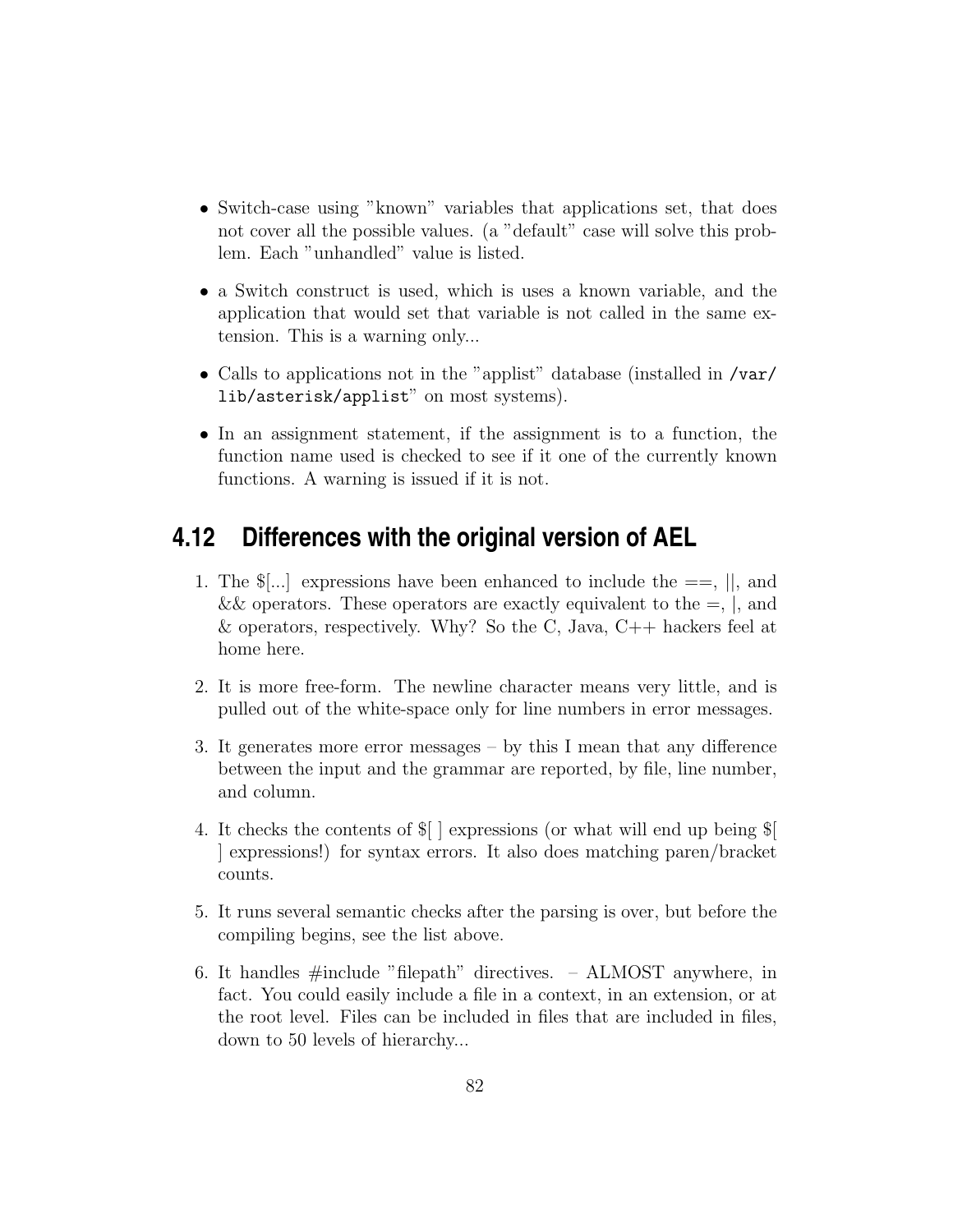- 7. Local Goto's inside Switch statements automatically have the extension of the location of the switch statement appended to them.
- 8. A pretty printer function is available within pbx ael.so.
- 9. In the utils directory, two standalone programs are supplied for debugging AEL files. One is called "aelparse", and it reads in the /etc/ asterisk/extensions.ael file, and shows the results of syntax and semantic checking on stdout, and also shows the results of compilation to stdout. The other is "aelparse1", which uses the original ael compiler to do the same work, reading in "/etc/asterisk/extensions.ael", using the original 'pbx ael.so' instead.
- 10. AEL supports the "jump" statement, and the "pattern" statement in switch constructs. Hopefully these will be documented in the AEL README.
- 11. Added the "return" keyword, which will jump to the end of an extension/Macro.
- 12. Added the if  $Time$  ( $\langle$ time range $\rangle$  $\langle$ days of week $\rangle$  $\langle$ days of months $\rangle$  $\langle$ months $\rangle$ ) [else ] construct, which executes much like an if () statement, but the decision is based on the current time, and the time spec provided in the ifTime. See the example above. (Note: all the other time-dependent Applications can be used via ifTime)
- 13. Added the optional time spec to the contexts in the includes construct. See examples above.
- 14. You don't have to wrap a single "true" statement in curly braces, as in the original AEL. An "else" is attached to the closest if. As usual, be careful about nested if statements! When in doubt, use curlies!
- 15. Added the syntax [regexten] [hint(channel)] to precede an extension declaration. See examples above, under "Extension". The regexten keyword will cause the priorities in the extension to begin with 2 instead of 1. The hint keyword will cause its arguments to be inserted in the extension under the hint priority. They are both optional, of course, but the order is fixed at the moment– the regexten must come before the hint, if they are both present.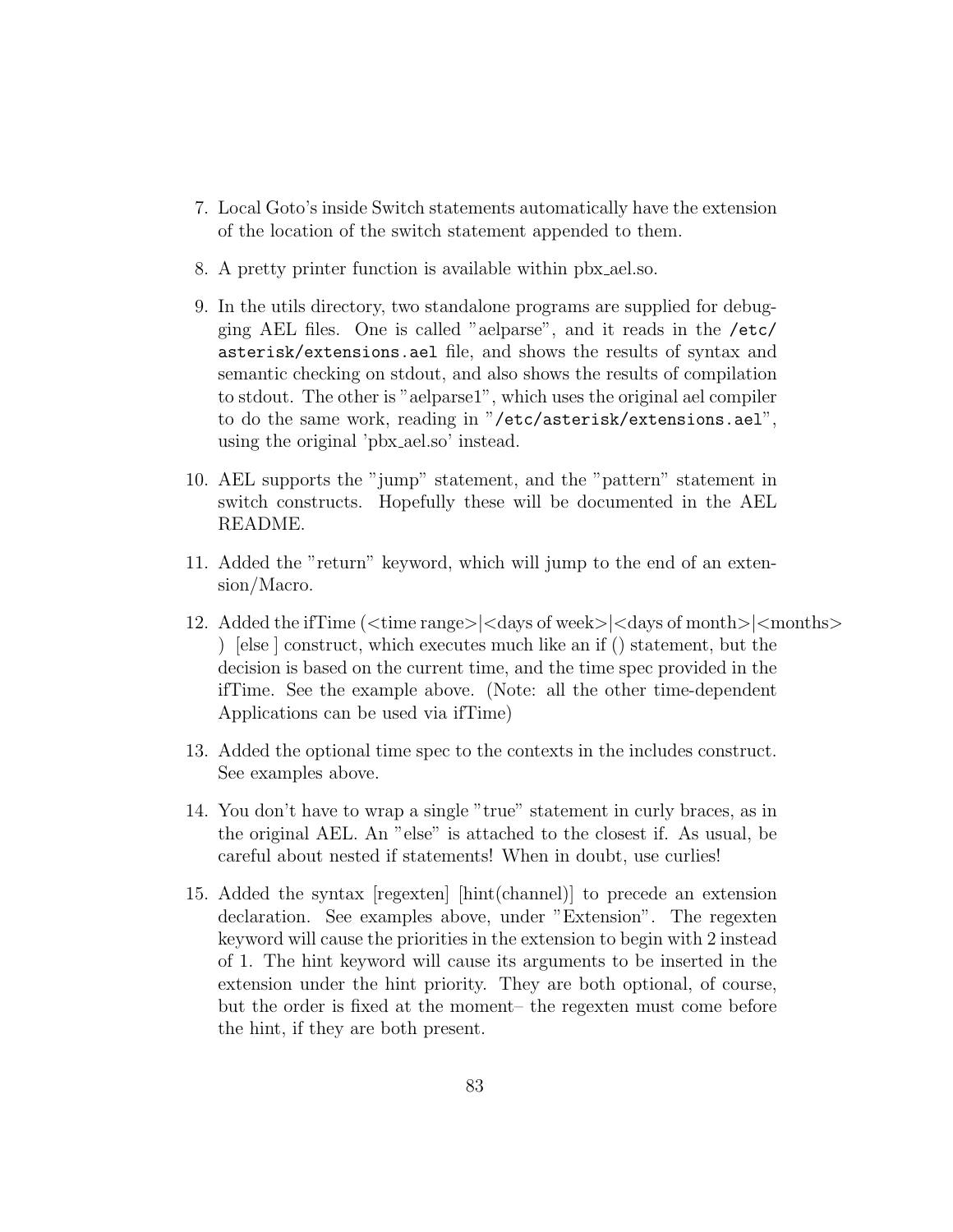- 16. Empty case/default/pattern statements will "fall thru" as expected. (0.6)
- 17. A trailing label in an extension, will automatically have a  $NoOp()$ added, to make sure the label exists in the extension on Asterisk. (0.6)
- 18. (0.9) the semicolon is no longer required after a closing brace! (i.e. "];"  $=\equiv \gg$  "}". You can have them there if you like, but they are not necessary. Someday they may be rejected as a syntax error, maybe.
- 19. (0.9) the // comments are not recognized and removed in the spots where expressions are gathered, nor in application call arguments. You may have to move a comment if you get errors in existing files.
- 20. (0.10) the random statement has been added. Syntax: random (  $\langle \text{expr} \rangle$   $\langle$  lucky-statement $\rangle$  [ else  $\langle$  unlucky-statement $\rangle$  ]. The probability of the lucky-statement getting executed is  $\langle \text{expr}\rangle$ , which should evaluate to an integer between 0 and 100. If the  $\langle$ lucky-statement $\rangle$  $\sin^2 t$  so lucky this time around, then the  $\lt$ unlucky-statement $>$  gets executed, if it is present.

## **4.13 Hints and Bugs**

The safest way to check for a null strings is to say  $\{\mathcal{F} \colon \mathcal{F}\{X\} \mathcal{F} = \mathcal{F} \}$ . old way would do as shell scripts often do, and append something on both sides, like this:  $\{\$ \}\ $\{x\}$ foo = foo . The trouble with the old way, is that, if x contains any spaces, then problems occur, usually syntax errors. It is better practice and safer wrap all such tests with double quotes! Also, there are now some functions that can be used in a variable reference, ISNULL(), and LEN(), that can be used to test for an empty string:  $\{\text{ISNULL}(\frac{2}{x}\})\}$  or  $\{E[N(\frac{\ell}{x})]\} = 0$ .

Assignment vs. Set(). Keep in mind that setting a variable to value can be done two different ways. If you choose say ' $x=y$ ',', keep in mind that AEL will wrap the right-hand-side with \$[]. So, when compiled into extension language format, the end result will be ' $Set(x=\frac{6}{y})$ '. If you don't want this effect, then say " $Set(x=y)$ ;" instead.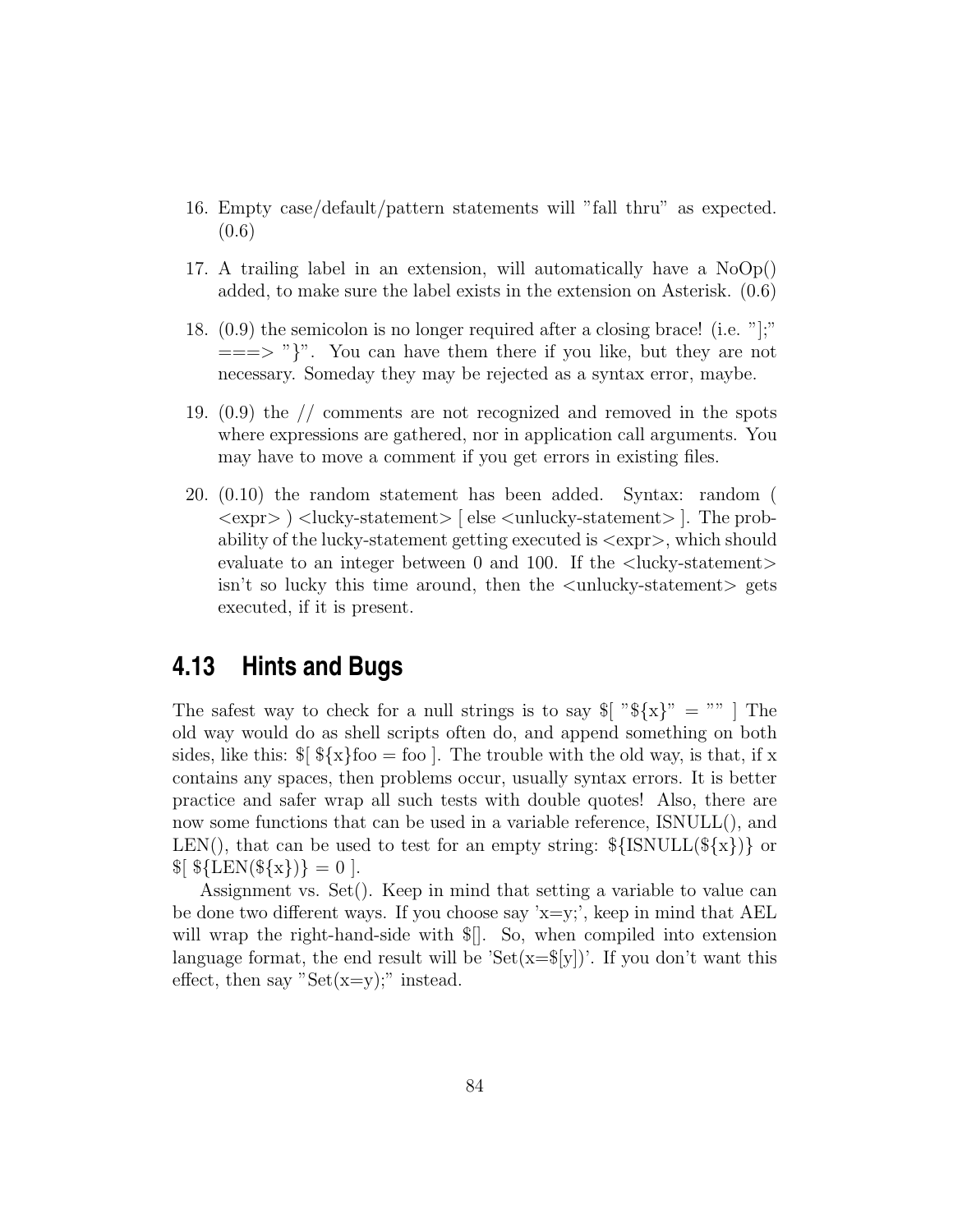## **4.14 The Full Power of AEL**

A newcomer to Asterisk will look at the above constructs and descriptions, and ask, "Where's the string manipulation functions?", "Where's all the cool operators that other languages have to offer?", etc.

The answer is that the rich capabilities of Asterisk are made available through AEL, via:

- Applications: See Asterisk documentation of application commands
- Functions: Functions were implemented inside \${ .. } variable references, and supply many useful capabilities.
- Expressions: An expression evaluation engine handles items wrapped inside \$[...]. This includes some string manipulation facilities, arithmetic expressions, etc.
- Application Gateway Interface: Asterisk can fork external processes that communicate via pipe. AGI applications can be written in any language. Very powerful applications can be added this way.
- Variables: Channels of communication have variables associated with them, and asterisk provides some global variables. These can be manipulated and/or consulted by the above mechanisms.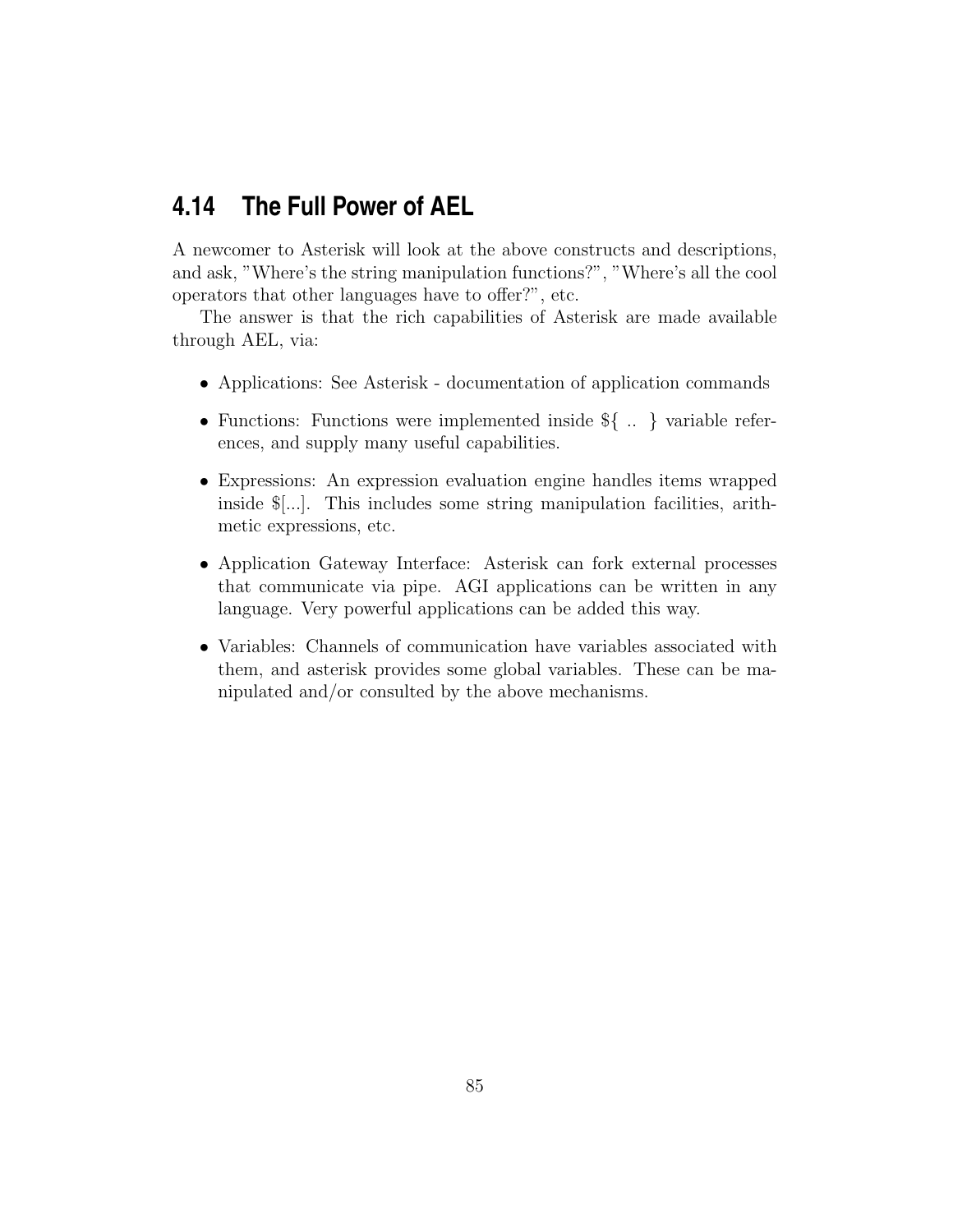

# SLA: Shared Line Appearances

## **5.1 Introduction**

The "SLA" functionality in Asterisk is intended to allow a setup that emulates a simple key system. It uses the various abstraction layers already built into Asterisk to emulate key system functionality across various devices, including IP channels.

## **5.2 Configuration**

#### **5.2.1 Summary**

An SLA system is built up of virtual trunks and stations mapped to real Asterisk devices. The configuration for all of this is done in three different files: extensions.conf, sla.conf, and the channel specific configuration file such as sip.conf or dahdi.conf.

#### **5.2.2 Dialplan**

The SLA implementation can automatically generate the dialplan necessary for basic operation if the "autocontext" option is set for trunks and stations in sla.conf. However, for reference, here is an automatically generated dialplan to help with custom building of the dialplan to include other features, such as voicemail [\(5.3.2\)](#page-90-0).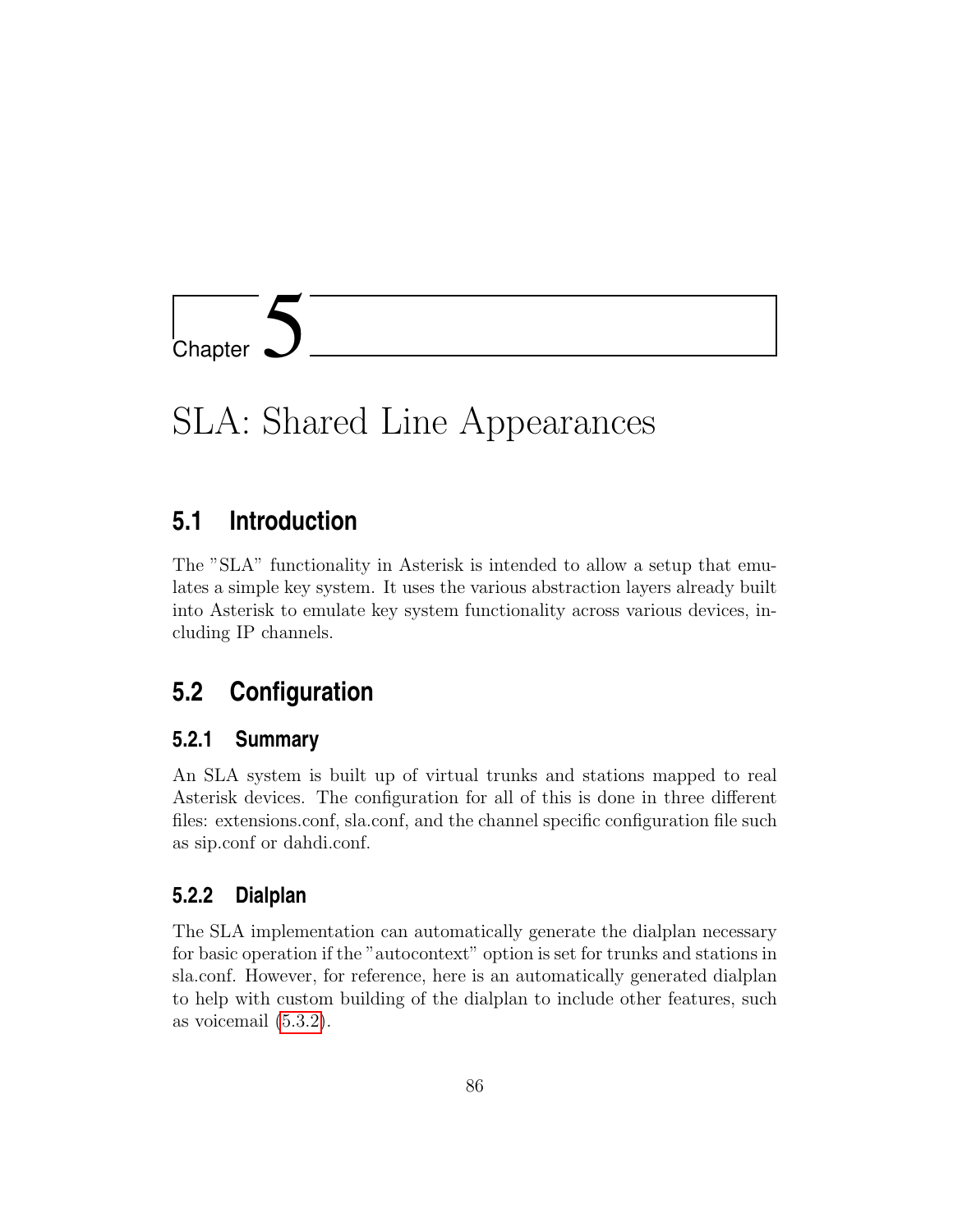However, note that there is a little bit of additional configuration needed if the trunk is an IP channel. This is discussed in the section on trunks  $(5.2.3).$  $(5.2.3).$ 

There are extensions for incoming calls on a specific trunk, which execute the SLATrunk application, as well as incoming calls from a station, which execute SLAStation. Note that there are multiple extensions for incoming calls from a station. This is because the SLA system has to know whether the phone just went off hook, or if the user pressed a specific line button.

Also note that there is a hint for every line on every station. This lets the SLA system control each individual light on every phone to ensure that it shows the correct state of the line. The phones must subscribe to the state of each of their line appearances.

Please refer to the examples section for full dialplan samples for SLA.

#### <span id="page-87-0"></span>**5.2.3 Trunks**

An SLA trunk is a mapping between a virtual trunk and a real Asterisk device. This device may be an analog FXO line, or something like a SIP trunk. A trunk must be configured in two places. First, configure the device itself in the channel specific configuration file such as dahdi.conf or sip.conf. Once the trunk is configured, then map it to an SLA trunk in sla.conf.

```
[line1]
type=trunk
device=DAHDI/1
```
Be sure to configure the trunk's context to be the same one that is set for the "autocontext" option in sla.conf if automatic dialplan configuration is used. This would be done in the regular device entry in dahdi.conf, sip.conf, etc. Note that the automatic dialplan generation creates the SLATrunk() extension at extension 's'. This is perfect for DAHDI channels that are FXO trunks, for example. However, it may not be good enough for an IP trunk, since the call coming in over the trunk may specify an actual number.

If the dialplan is being built manually, ensure that calls coming in on a trunk execute the SLATrunk() application with an argument of the trunk name, as shown in the dialplan example before.

IP trunks can be used, but they require some additional configuration to work.

For this example, let's say we have a SIP trunk called "mytrunk" that is going to be used as line4. Furthermore, when calls come in on this trunk,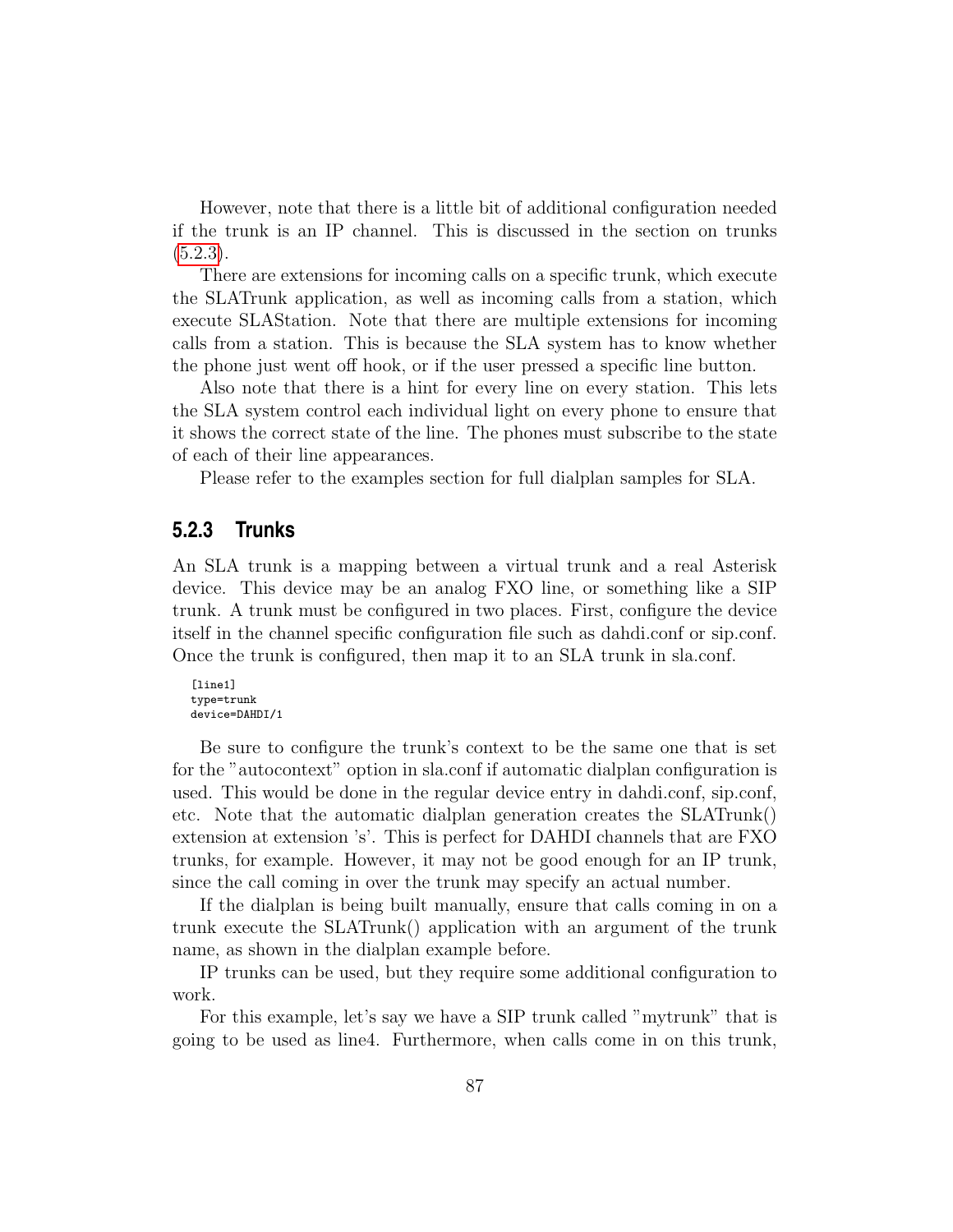they are going to say that they are calling the number "12564286000". Also, let's say that the numbers that are valid for calling out this trunk are NANP numbers, of the form  $\text{1NXXNXXXXX}$ .

In sip.conf, there would be an entry for [mytrunk]. For [mytrunk], set context=line4.

```
[line4]
type=trunk
device=Local/disa@line4_outbound
[line4]
exten => 12564286000,1,SLATrunk(line4)
[line4_outbound]
exten => disa,1,Disa(no-password,line4_outbound)
exten => _1NXXNXXXXXX,1,Dial(SIP/${EXTEN}@mytrunk)
```
So, when a station picks up their phone and connects to line 4, they are connected to the local dialplan. The Disa application plays dialtone to the phone and collects digits until it matches an extension. In this case, once the phone dials a number like 12565551212, the call will proceed out the SIP trunk.

#### **5.2.4 Stations**

An SLA station is a mapping between a virtual station and a real Asterisk device. Currently, the only channel driver that has all of the features necessary to support an SLA environment is chan sip. So, to configure a SIP phone to use as a station, you must configure sla.conf and sip.conf.

```
[station1]
type=station
device=SIP/station1
trunk=line1
trunk=line2
```
Here are some hints on configuring a SIP phone for use with SLA:

- 1. Add the SIP channel as a [station] in sla.conf.
- 2. Configure the phone in sip.conf. If automatic dialplan configuration was used by enabling the "autocontext" option in sla.conf, then this entry in sip.conf should have the same context setting.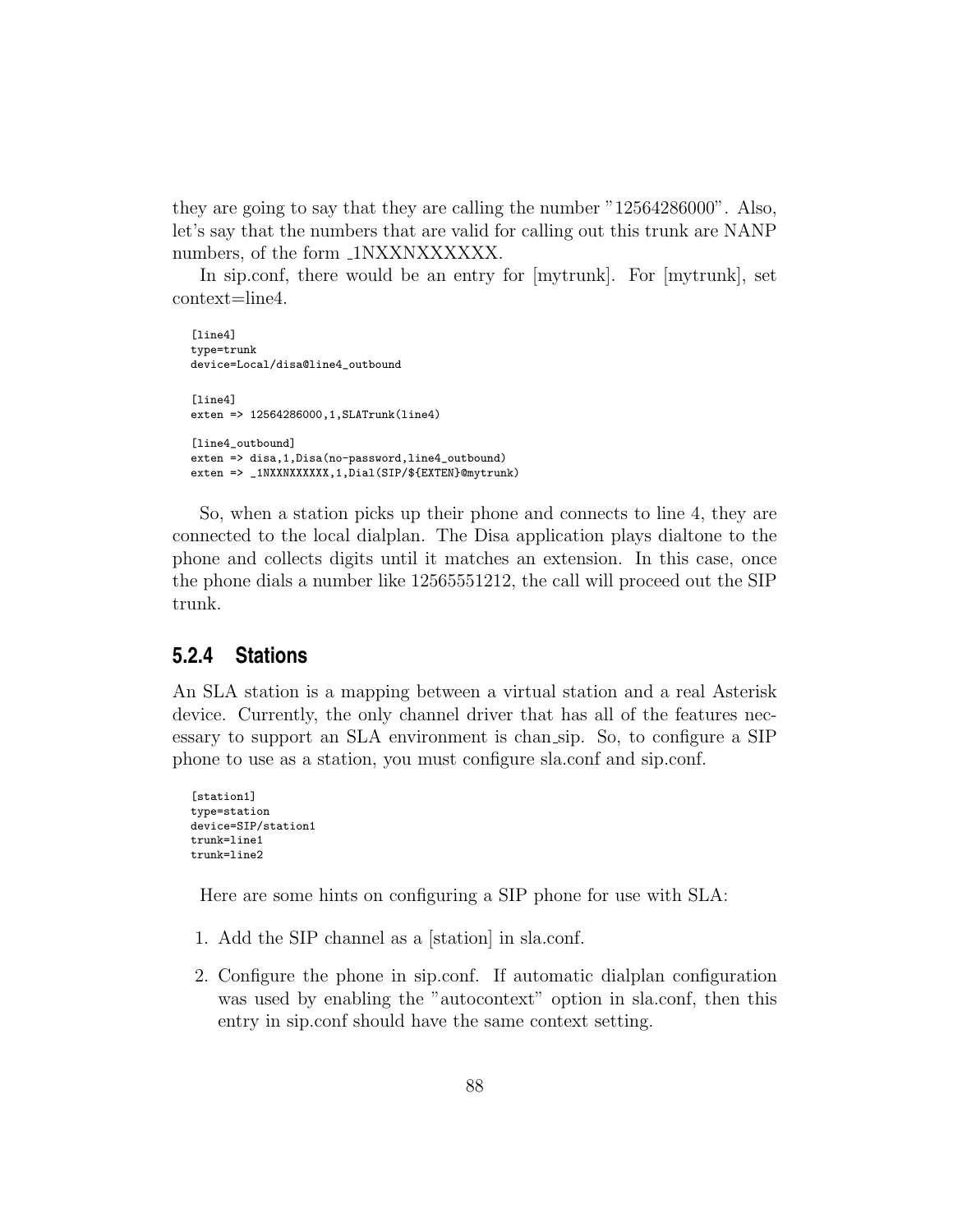3. On the phone itself, there are various things that must be configured to make everything work correctly:

Let's say this phone is called "station1" in sla.conf, and it uses trunks named "line1" and line2".

- (a) Two line buttons must be configured to subscribe to the state of the following extensions: - station1 line1 - station1 line2
- (b) The line appearance buttons should be configured to dial the extensions that they are subscribed to when they are pressed.
- (c) If you would like the phone to automatically connect to a trunk when it is taken off hook, then the phone should be automatically configured to dial "station1" when it is taken off hook.

## **5.3 Configuration Examples**

#### **5.3.1 Basic SLA**

This is an example of the most basic SLA setup. It uses the automatic dialplan generation so the configuration is minimal.

sla.conf:

```
[line1]
type=trunk
device=DAHDI/1
autocontext=line1
[line2]
type=trunk
device=DAHDI/2
autocontext=line2
[station](!)
type=station
trunk=line1
trunk=line2
autocontext=sla_stations
[station1](station)
device=SIP/station1
[station2](station)
device=SIP/station2
[station3](station)
device=SIP/station3
```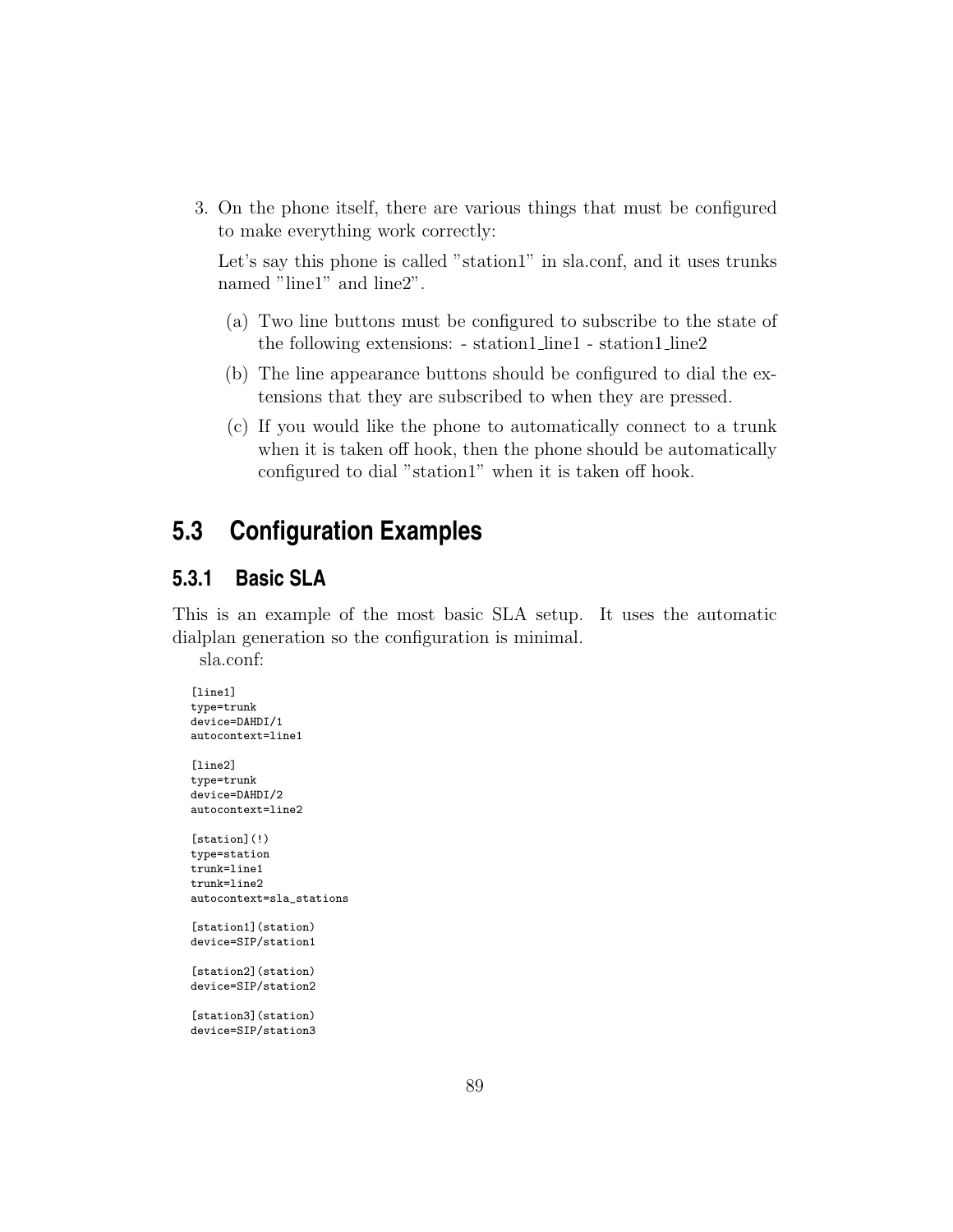With this configuration, the dialplan is generated automatically. The first DAHDI channel should have its context set to "line1" and the second should be set to "line2" in dahdi.conf. In sip.conf, station1, station2, and station3 should all have their context set to "sla stations".

For reference, here is the automatically generated dialplan for this situation:

```
[line1]
exten => s,1,SLATrunk(line1)
[line2]
ext{en} => s, 2, SLATrunk(line2)
[sla_stations]
exten => station1,1,SLAStation(station1)
exten => station1_line1,hint,SLA:station1_line1
exten => station1_line1,1,SLAStation(station1_line1)
exten => station1_line2,hint,SLA:station1_line2
exten => station1_line2,1,SLAStation(station1_line2)
exten => station2,1,SLAStation(station2)
exten => station2_line1,hint,SLA:station2_line1
exten => station2_line1,1,SLAStation(station2_line1)
exten => station2_line2,hint,SLA:station2_line2
exten => station2_line2,1,SLAStation(station2_line2)
exten => station3,1,SLAStation(station3)
exten => station3_line1,hint,SLA:station3_line1
exten => station3 line1.1.SLAStation(station3 line1)
exten => station3_line2,hint,SLA:station3_line2
exten => station3_line2,1,SLAStation(station3_line2)
```
#### <span id="page-90-0"></span>**5.3.2 SLA and Voicemail**

This is an example of how you could set up a single voicemail box for the phone system. The voicemail box number used in this example is 1234, which would be configured in voicemail.conf.

For this example, assume that there are 2 trunks and 3 stations. The trunks are DAHDI/1 and DAHDI/2. The stations are SIP/station1, SIP/station2, and SIP/station3.

In dahdi.conf, channel 1 has context=line1 and channel 2 has context=line2. In sip.conf, all three stations are configured with context=sla stations.

When the stations pick up their phones to dial, they are allowed to dial NANP numbers for outbound calls, or 8500 for checking voicemail.

sla.conf:

[line1]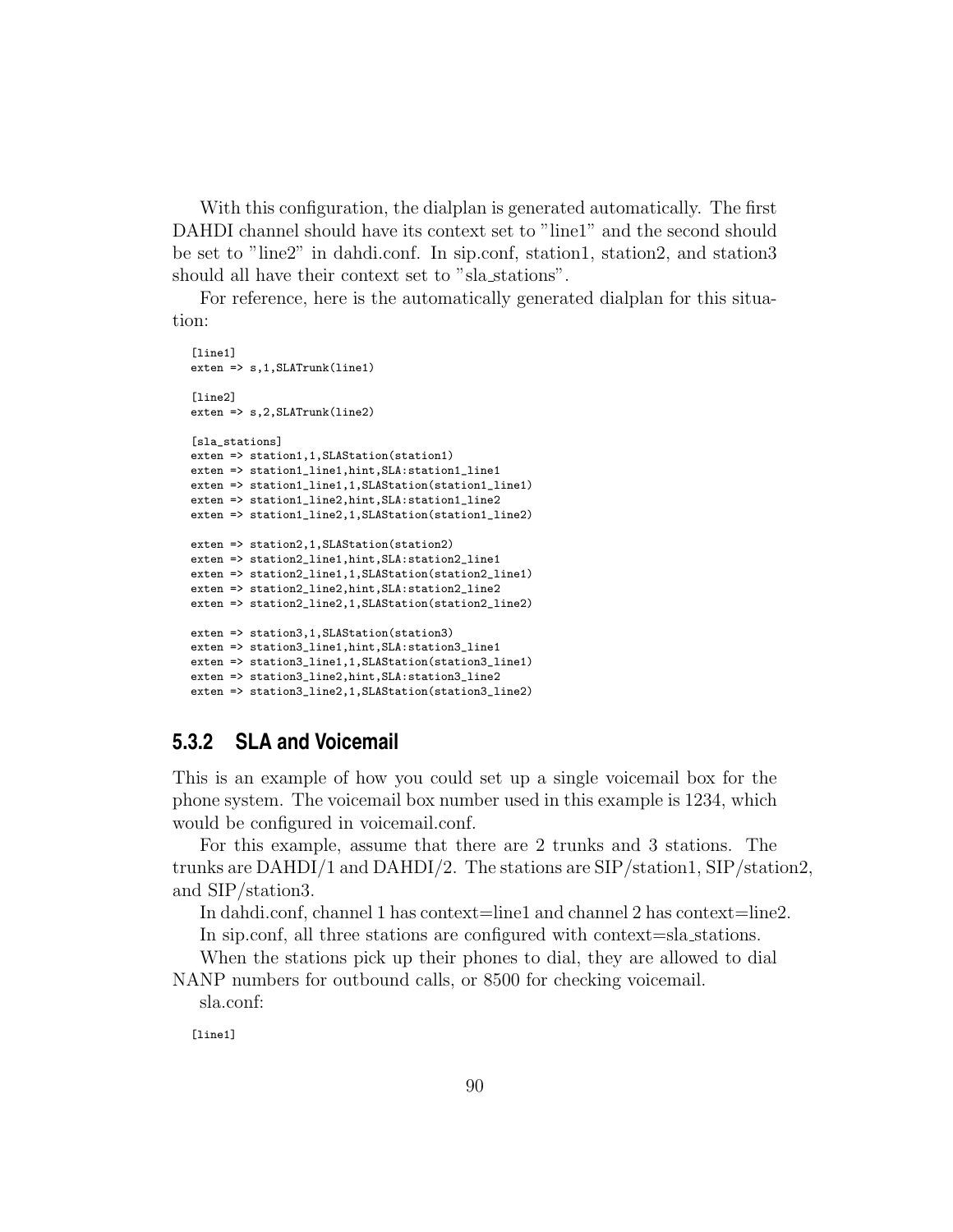type=trunk device=Local/disa@line1\_outbound

[line2] type=trunk device=Local/disa@line2\_outbound

[station](!) type=station trunk=line1 trunk=line2

[station1](station) device=SIP/station1

[station2](station) device=SIP/station2

[station3](station) device=SIP/station3

#### extensions.conf:

```
[macro-slaline]
exten => s,1,SLATrunk(${ARG1})
exten => s,n,Goto(s-${SLATRUNK_STATUS},1)
exten => s-FAILURE,1,Voicemail(1234,u)
exten => s-UNANSWERED,1,Voicemail(1234,u)
```

```
[line1]
exten => s,1,Macro(slaline,line1)
```
[line2] exten => s,2,Macro(slaline,line2)

```
[line1_outbound]
exten => disa,1,Disa(no-password,line1_outbound)
exten => _1NXXNXXXXXX,1,Dial(DAHDI/1/${EXTEN})
exten => 8500,1,VoicemailMain(1234)
```

```
[line2_outbound]
exten => disa,1,Disa(no-password|line2_outbound)
exten => _1NXXNXXXXXX,1,Dial(DAHDI/2/${EXTEN})
exten => 8500,1,VoicemailMain(1234)
```

```
[sla_stations]
```

```
exten => station1,1,SLAStation(station1)
exten => station1_line1,hint,SLA:station1_line1
exten => station1_line1,1,SLAStation(station1_line1)
exten => station1_line2,hint,SLA:station1_line2
exten => station1_line2,1,SLAStation(station1_line2)
```

```
exten => station2,1,SLAStation(station2)
exten => station2_line1,hint,SLA:station2_line1
exten => station2_line1,1,SLAStation(station2_line1)
```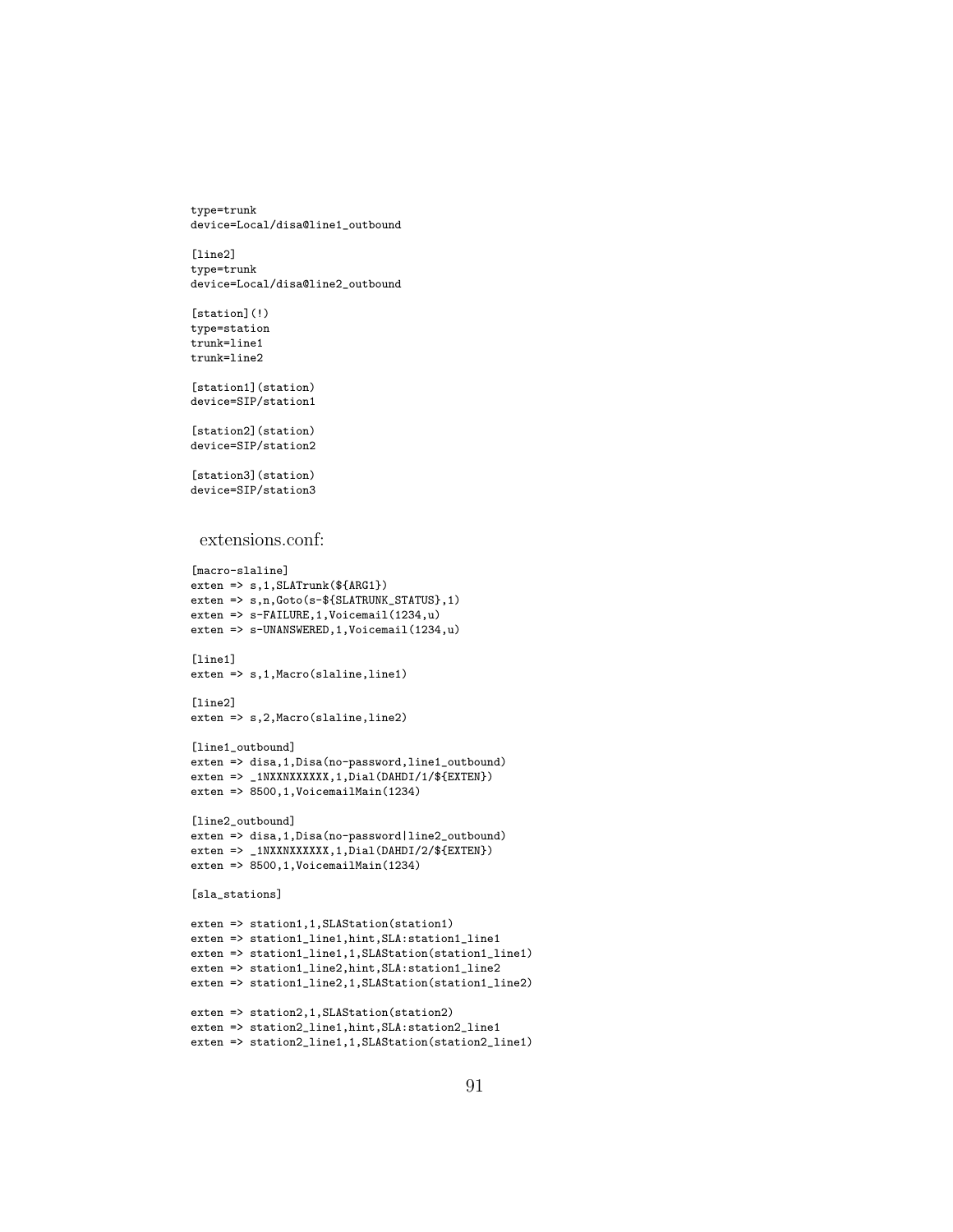```
exten => station2_line2,hint,SLA:station2_line2
exten => station2_line2,1,SLAStation(station2_line2)
exten => station3,1,SLAStation(station3)
exten => station3_line1,hint,SLA:station3_line1
exten => station3_line1,1,SLAStation(station3_line1)
exten => station3_line2,hint,SLA:station3_line2
exten => station3_line2,1,SLAStation(station3_line2)
```
## **5.4 Call Handling**

#### **5.4.1 Summary**

This section is intended to describe how Asterisk handles calls inside of the SLA system so that it is clear what behavior is expected.

#### **5.4.2 Station goes off hook (not ringing)**

When a station goes off hook, it should initiate a call to Asterisk with the extension that indicates that the phone went off hook without specifying a specific line. In the examples in this document, for the station named "station1", this extension is simply named, "station1".

Asterisk will attempt to connect this station to the first available trunk that is not in use. Asterisk will check the trunks in the order that they were specified in the station entry in sla.conf. If all trunks are in use, the call will be denied.

If Asterisk is able to acquire an idle trunk for this station, then trunk is connected to the station and the station will hear dialtone. The station can then proceed to dial a number to call. As soon as a trunk is acquired, all appearances of this line on stations will show that the line is in use.

#### **5.4.3 Station goes off hook (ringing)**

When a station goes off hook while it is ringing, it should simply answer the call that had been initiated to it to make it ring. Once the station has answered, Asterisk will figure out which trunk to connect it to. It will connect it to the highest priority trunk that is currently ringing. Trunk priority is determined by the order that the trunks are listed in the station entry in sla.conf.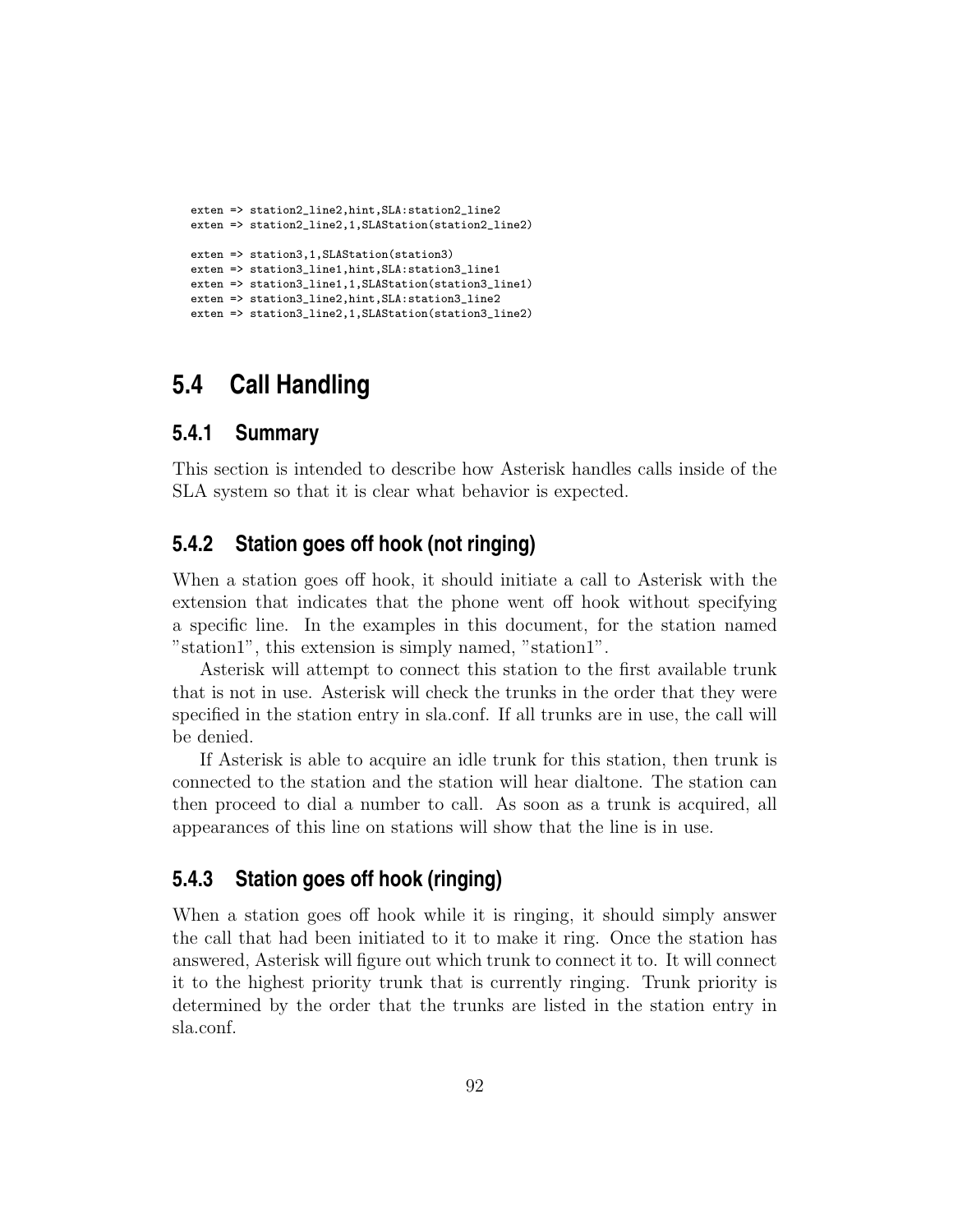#### **5.4.4 Line button on a station is pressed**

When a line button is pressed on a station, the station should initiate a call to Asterisk with the extension that indicates which line button was pressed. In the examples given in this document, for a station named "station1" and a trunk named "line1", the extension would be "station1 line1".

If the specified trunk is not in use, then the station will be connected to it and will hear dialtone. All appearances of this trunk will then show that it is now in use.

If the specified trunk is on hold by this station, then this station will be reconnected to the trunk. The line appearance for this trunk on this station will now show in use. If this was the only station that had the call on hold, then all appearances of this trunk will now show that it is in use. Otherwise, all stations that are not currently connected to this trunk will show it on hold.

If the specified trunk is on hold by a different station, then this station will be connected to the trunk only if the trunk itself and the station(s) that have it on hold do not have private hold enabled. If connected, the appeareance of this trunk on this station will then show in use. All stations that are not currently connected to this trunk will show it on hold.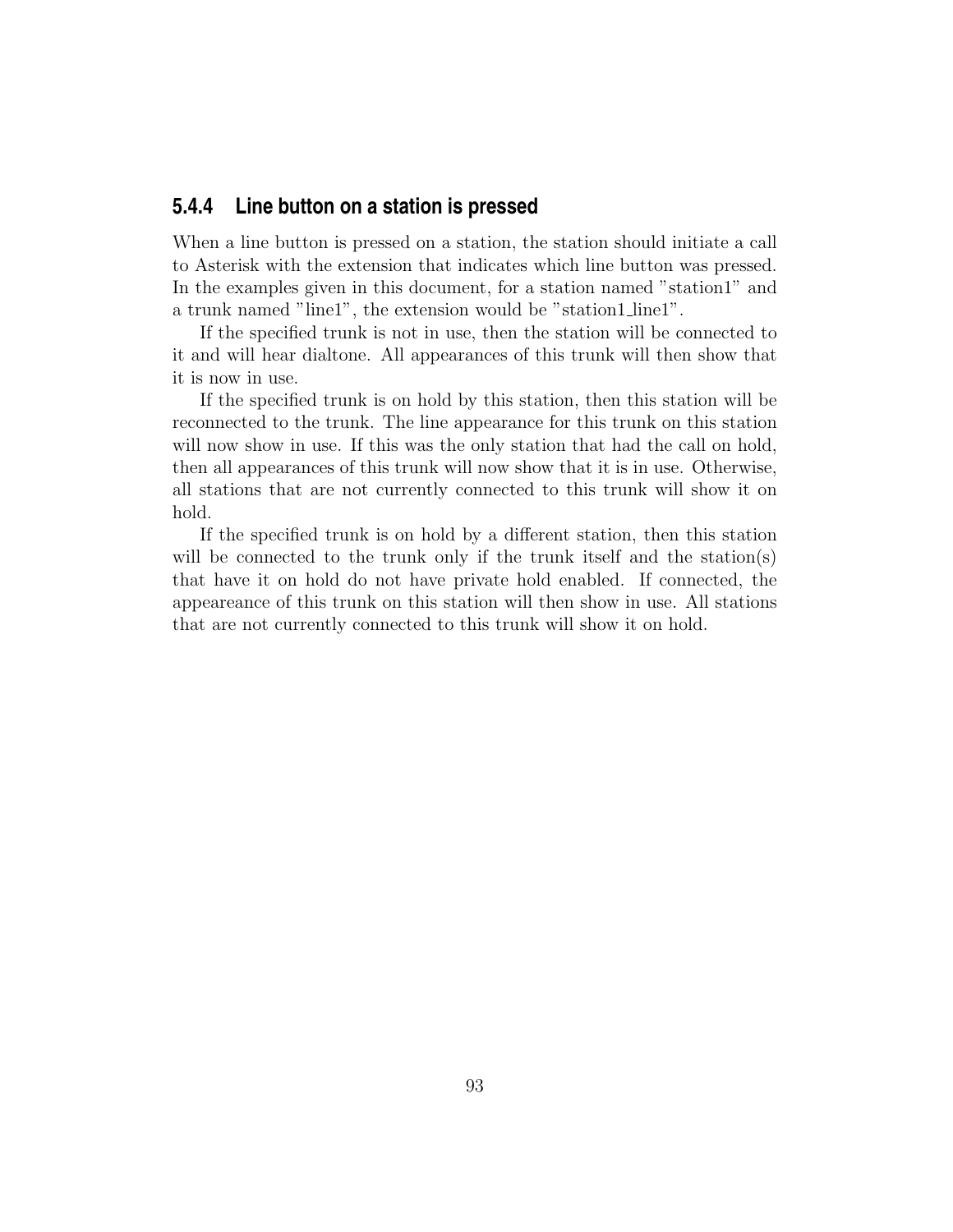# l<br>Chapter

## Channel Drivers

## **6.1 IAX2**

#### **6.1.1 Introduction**

This section is intended as an introduction to the Inter-Asterisk eXchange v2 (or simply IAX2) protocol. It provides both a theoretical background and practical information on its use.

#### **6.1.2 Why IAX2?**

The first question most people are thinking at this point is "Why do you need another VoIP protocol? Why didn't you just use SIP or H.323?"

Well, the answer is a fairly complicated one, but in a nutshell it's like this... Asterisk is intended as a very flexible and powerful communications tool. As such, the primary feature we need from a VoIP protocol is the ability to meet our own goals with Asterisk, and one with enough flexibility that we could use it as a kind of laboratory for inventing and implementing new concepts in the field. Neither H.323 or SIP fit the roles we needed, so we developed our own protocol, which, while not standards based, provides a number of advantages over both SIP and H.323, some of which are:

- Interoperability with NAT/PAT/Masquerade firewalls
	- IAX seamlessly interoperates through all sorts of NAT and PAT and other firewalls, including the ability to place and receive calls,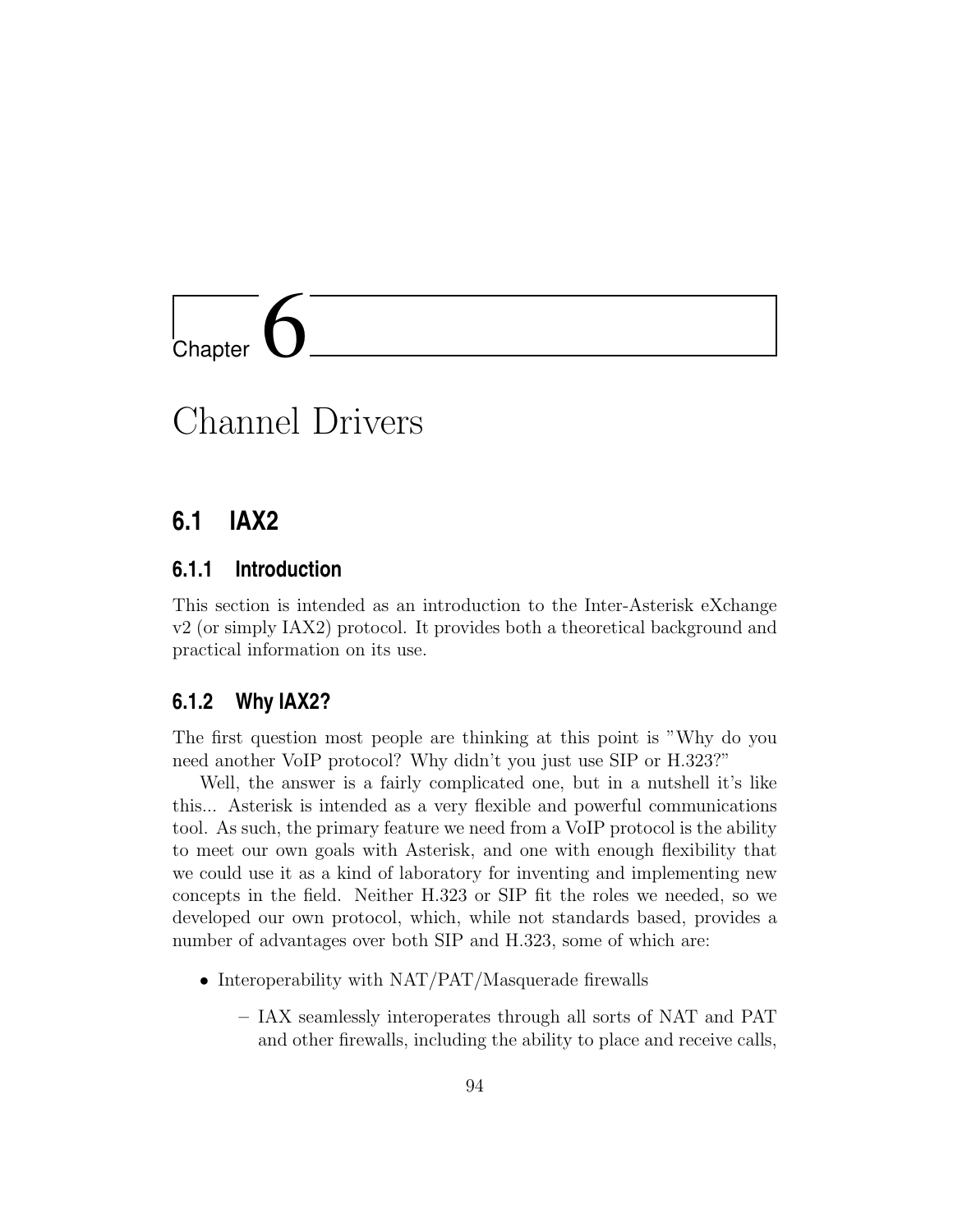and transfer calls to other stations.

- High performance, low overhead protocol
	- When running on low-bandwidth connections, or when running large numbers of calls, optimized bandwidth utilization is imperative. IAX uses only 4 bytes of overhead
- Internationalization support
	- IAX transmits language information, so that remote PBX content can be delivered in the native language of the calling party.
- Remote dialplan polling
	- IAX allows a PBX or IP phone to poll the availability of a number from a remote server. This allows PBX dialplans to be centralized.
- Flexible authentication
	- IAX supports cleartext, md5, and RSA authentication, providing flexible security models for outgoing calls and registration services.
- Multimedia protocol
	- IAX supports the transmission of voice, video, images, text, HTML, DTMF, and URL's. Voice menus can be presented in both audibly and visually.
- Call statistic gathering
	- IAX gathers statistics about network performance (including latency and jitter, as well as providing end-to-end latency measurement.
- Call parameter communication
	- Caller\*ID, requested extension, requested context, etc are all communicated through the call.
- Single socket design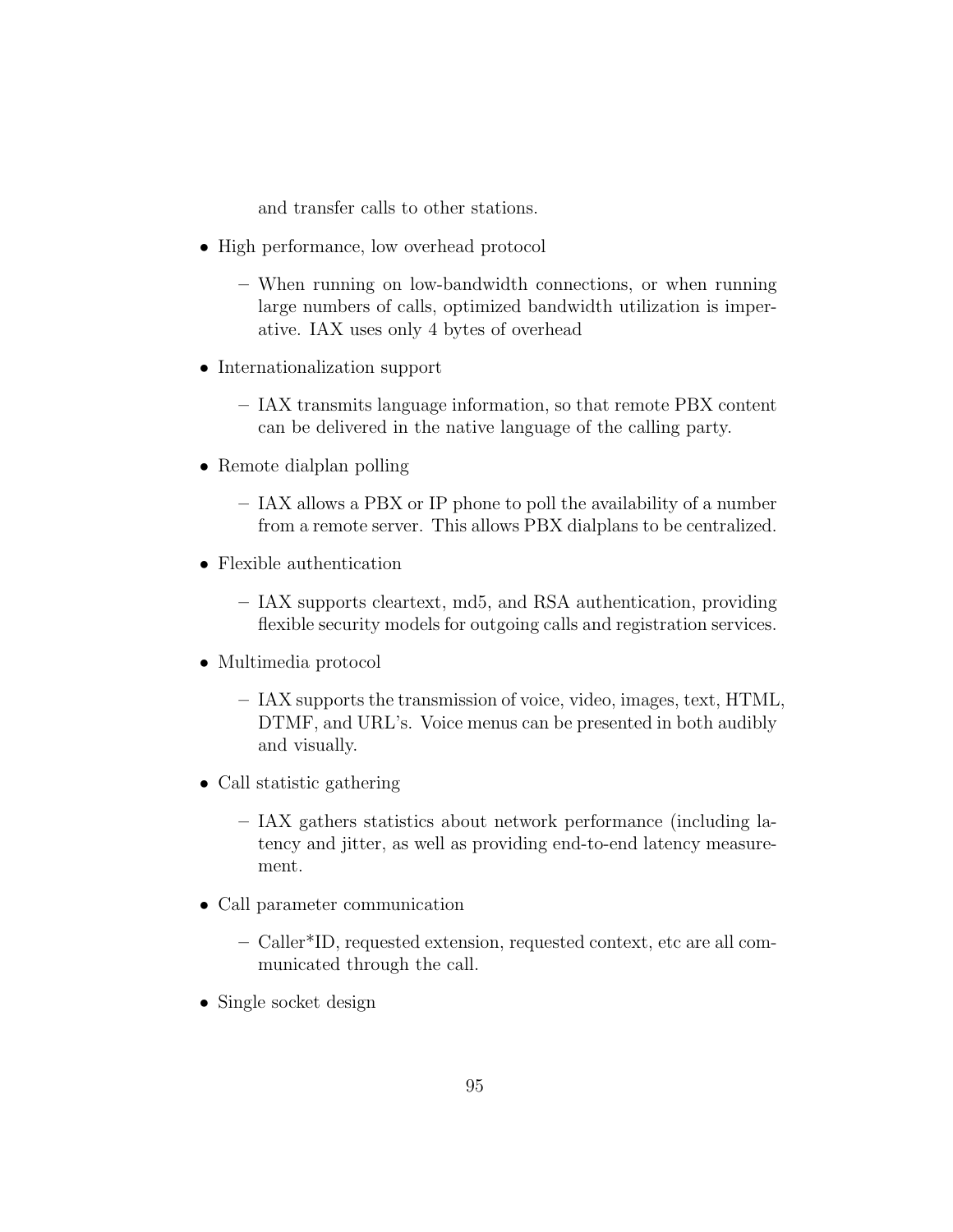– IAX's single socket design allows up to 32768 calls to be multiplexed.

While we value the importance of standards based (i.e. SIP) call handling, hopefully this will provide a reasonable explanation of why we developed IAX rather than starting with SIP.

#### **6.1.3 Configuration**

For examples of a configuration, please see the iax.conf.sample in your the /configs directory of you source code distribution.

#### **6.1.4 IAX2 Jitterbuffer**

#### **The new jitterbuffer**

You must add "jitterbuffer=yes" to either the [general] part of iax.conf, or to a peer or a user. (just like the old jitterbuffer). Also, you can set "maxjitterbuffer=n", which puts a hard-limit on the size of the jitterbuffer of "n milliseconds". It is not necessary to have the new jitterbuffer on both sides of a call; it works on the receive side only.

#### **PLC**

The new jitterbuffer detects packet loss. PLC is done to try to recreate these lost packets in the codec decoding stage, as the encoded audio is translated to slinear. PLC is also used to mask jitterbuffer growth.

This facility is enabled by default in iLBC and speex, as it has no additional cost. This facility can be enabled in adpcm, alaw, g726, gsm, lpc10, and ulaw by setting genericple  $\Rightarrow$  true in the [plc] section of codecs.conf.

#### **Trunktimestamps**

To use this, both sides must be using Asterisk v1.2 or later. Setting "trunktimestamps=yes" in iax.conf will cause your box to send 16-bit timestamps for each trunked frame inside of a trunk frame. This will enable you to use jitterbuffer for an IAX2 trunk, something that was not possible in the old architecture.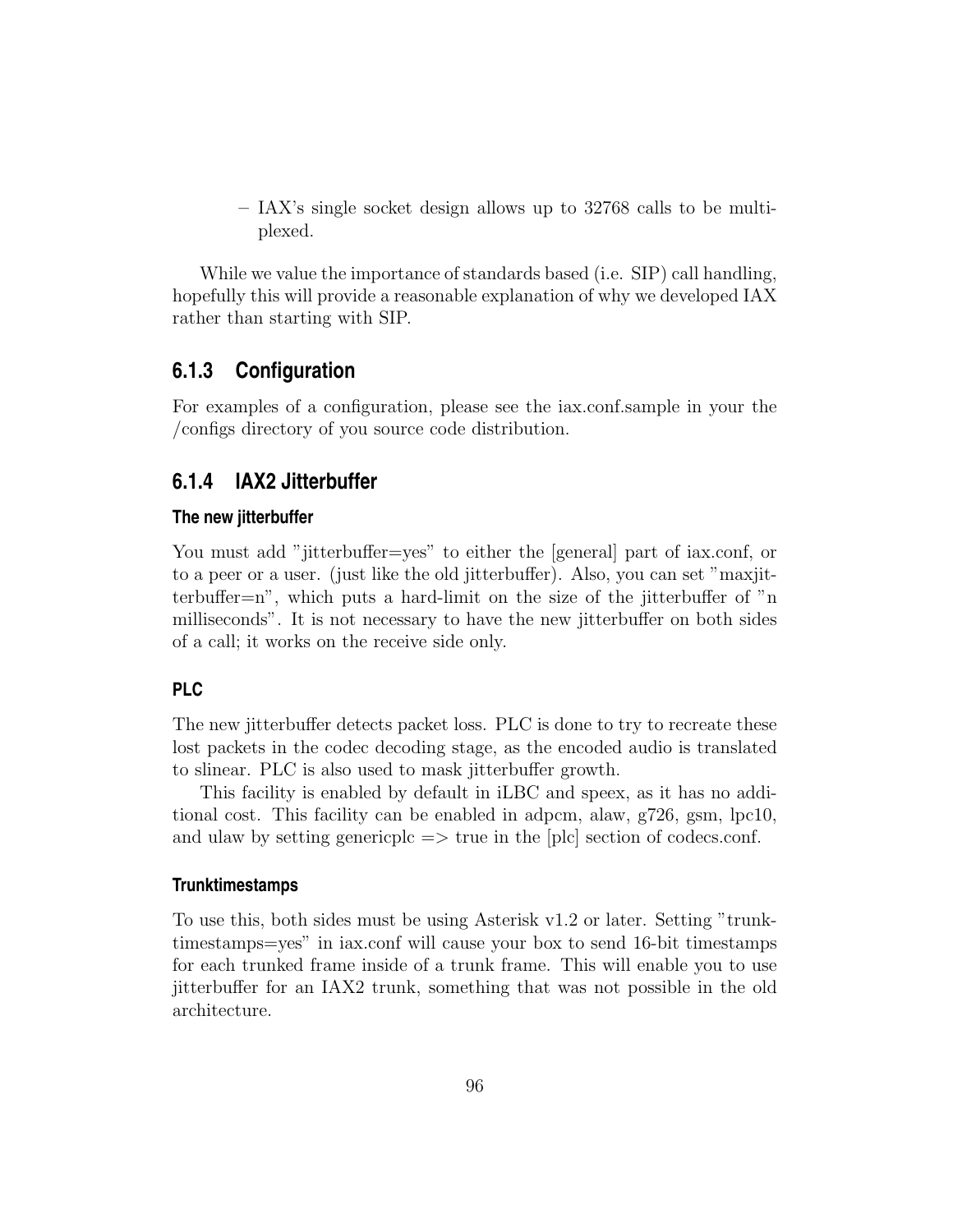The other side must also support this functionality, or else, well, bad things will happen. If you don't use trunktimestamps, there's lots of ways the jitterbuffer can get confused because timestamps aren't necessarily sent through the trunk correctly.

#### **Communication with Asterisk v1.0.x systems**

You can set up communication with v1.0.x systems with the new jitterbuffer, but you can't use trunks with trunktimestamps in this communication.

If you are connecting to an Asterisk server with earlier versions of the software (1.0.x), do not enable both jitterbuffer and trunking for the involved peers/users in order to be able to communicate. Earlier systems will not support trunktimestamps.

You may also compile chan  $iax2.c$  without the new jitterbuffer, enabling the old backwards compatible architecture. Look in the source code for instructions.

#### **Testing and monitoring**

You can test the effectiveness of PLC and the new jitterbuffer's detection of loss by using the new CLI command "iax2 test losspct  $\langle n \rangle$ ". This will simulate n percent packet loss coming in to chan iax2. You should find that with PLC and the new JB, 10 percent packet loss should lead to just a tiny amount of distortion, while without PLC, it would lead to silent gaps in your audio.

"iax2 show netstats" shows you statistics for each iax2 call you have up. The columns are "RTT" which is the round-trip time for the last PING, and then a bunch of s tats for both the local side (what you're receiving), and the remote side (what the other end is telling us they are seeing). The remote stats may not be complete if the remote end isn't using the new jitterbuffer.

The stats shown are:

- Jit: The jitter we have measured (milliseconds)
- Del: The maximum delay imposed by the jitterbuffer (milliseconds)
- Lost: The number of packets we've detected as lost.
- $\%$ : The percentage of packets we've detected as lost recently.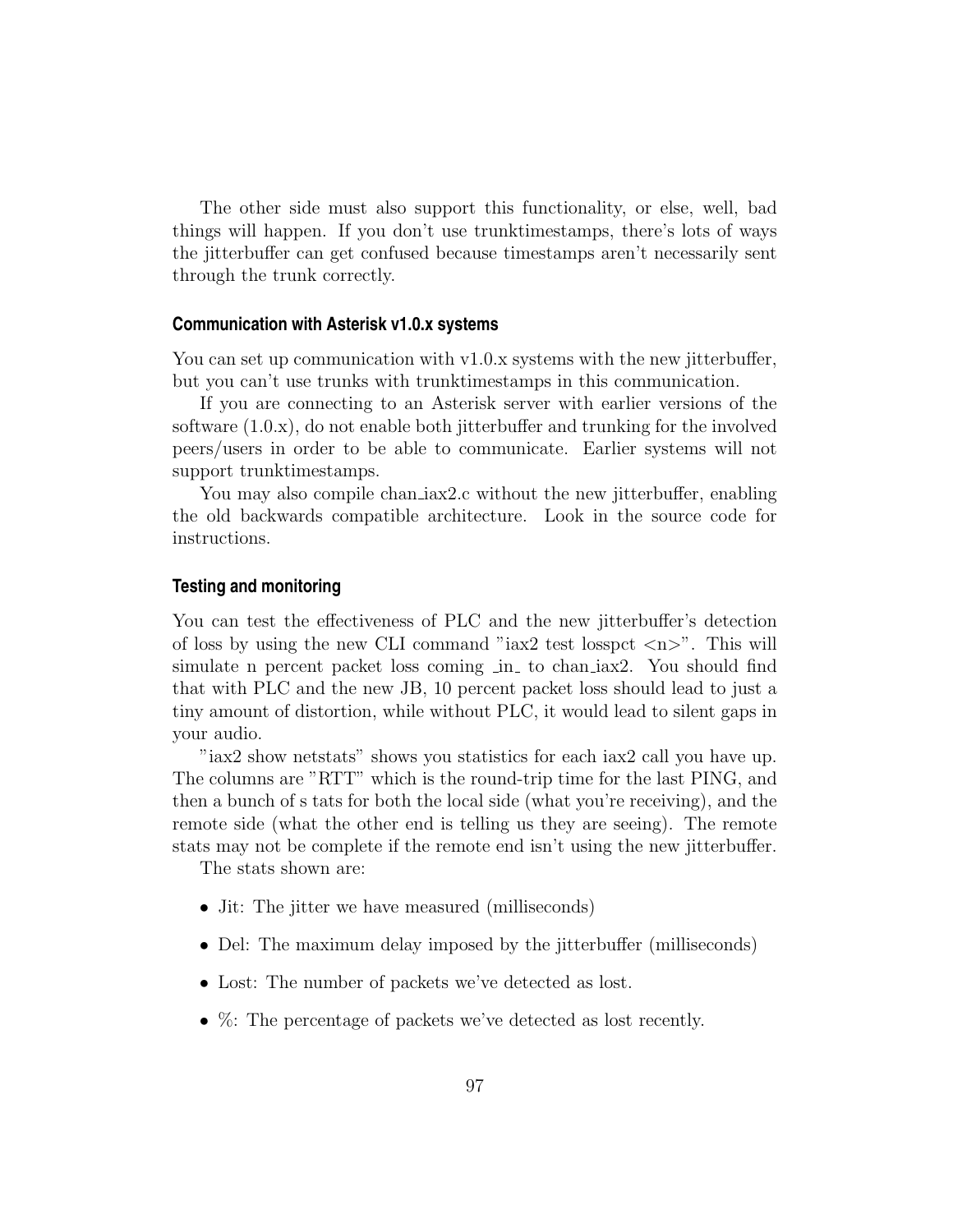- Drop: The number of packets we've purposely dropped (to lower latency).
- OOO: The number of packets we've received out-of-order
- Kpkts: The number of packets we've received / 1000.

#### **Reporting problems**

There's a couple of things that can make calls sound bad using the jitterbuffer:

- 1. The JB and PLC can make your calls sound better, but they can't fix everything. If you lost 10 frames in a row, it can't possibly fix that. It really can't help much more than one or two consecutive frames.
- 2. Bad timestamps: If whatever is generating timestamps to be sent to you generates nonsensical timestamps, it can confuse the jitterbuffer. In particular, discontinuities in timestamps will really upset it: Things like timestamps sequences which go 0, 20, 40, 60, 80, 34000, 34020, 34040, 34060... It's going to think you've got about 34 seconds of jitter in this case, etc.. The right solution to this is to find out what's causing the sender to send us such nonsense, and fix that. But we should also figure out how to make the receiver more robust in cases like this.

chan iax2 will actually help fix this a bit if it's more than 3 seconds or so, but at some point we should try to think of a better way to detect this kind of thing and resynchronize.

Different clock rates are handled very gracefully though; it will actually deal with a sender sending 20% faster or slower than you expect just fine.

3. Really strange network delays: If your network "pauses" for like 5 seconds, and then when it restarts, you are sent some packets that are 5 seconds old, we are going to see that as a lot of jitter. We already throw away up to the worst 20 frames like this, though, and the "maxjitterbuffer" parameter should put a limit on what we do in this case.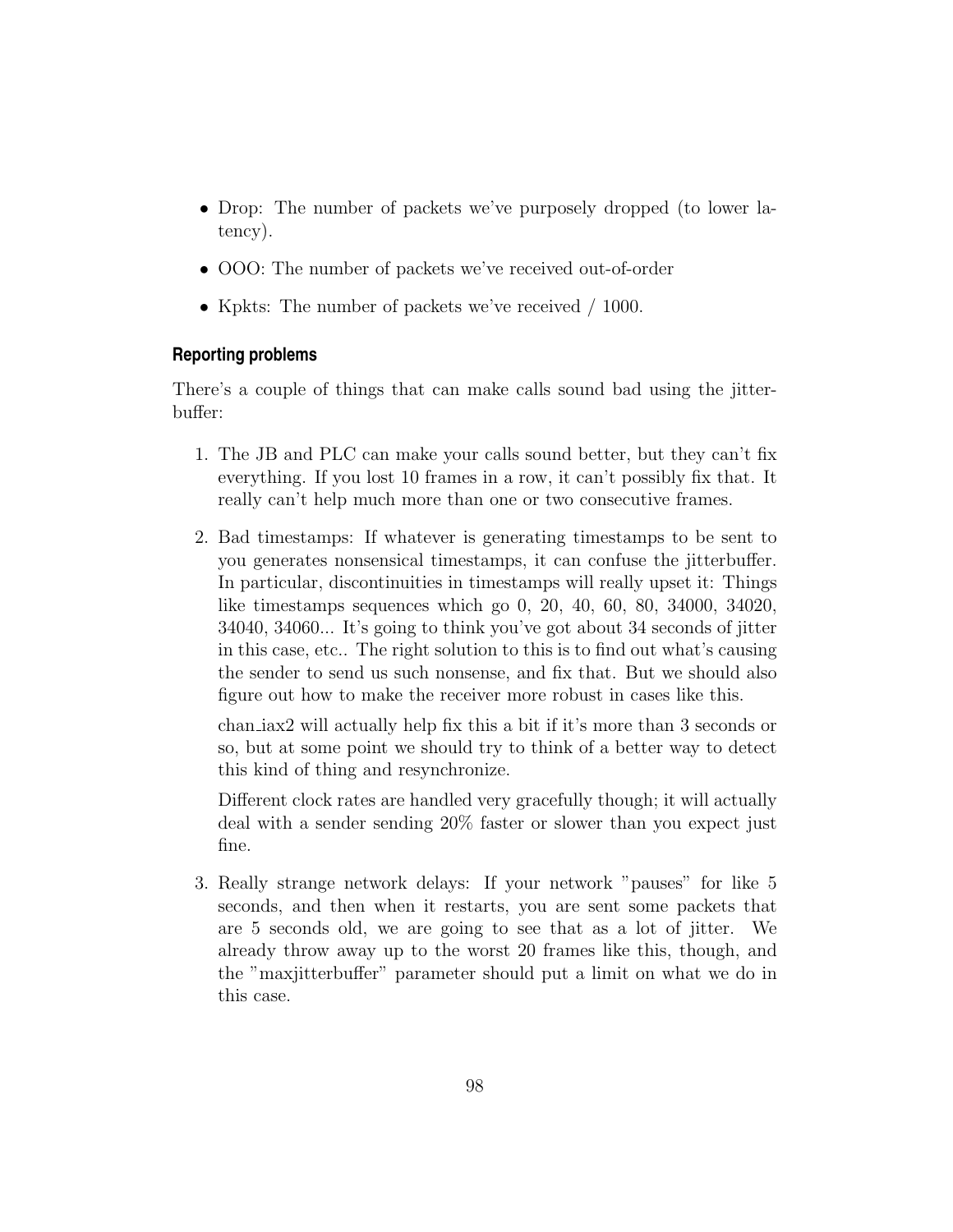## **6.2 mISDN**

#### **6.2.1 Introduction**

This package contains the mISDN Channel Driver for the Asterisk PBX. It supports every mISDN Hardware and provides an interface for asterisk.

#### **6.2.2 Features**

- NT and TE mode
- PP and PMP mode
- BRI and PRI (with BNE1 and BN2E1 Cards)
- Hardware Bridging
- DTMF Detection in HW+mISDNdsp
- Display Messages on Phones (on those that support display msg)
- app SendText
- HOLD/RETRIEVE/TRANSFER on ISDN Phones : )
- Screen/ Not Screen User Number
- EchoCancellation
- Volume Control
- Crypting with mISDNdsp (Blowfish)
- Data (HDLC) callthrough
- Data Calling (with app ptyfork +pppd)
- Echo cancellation
- CallDeflection
- Some other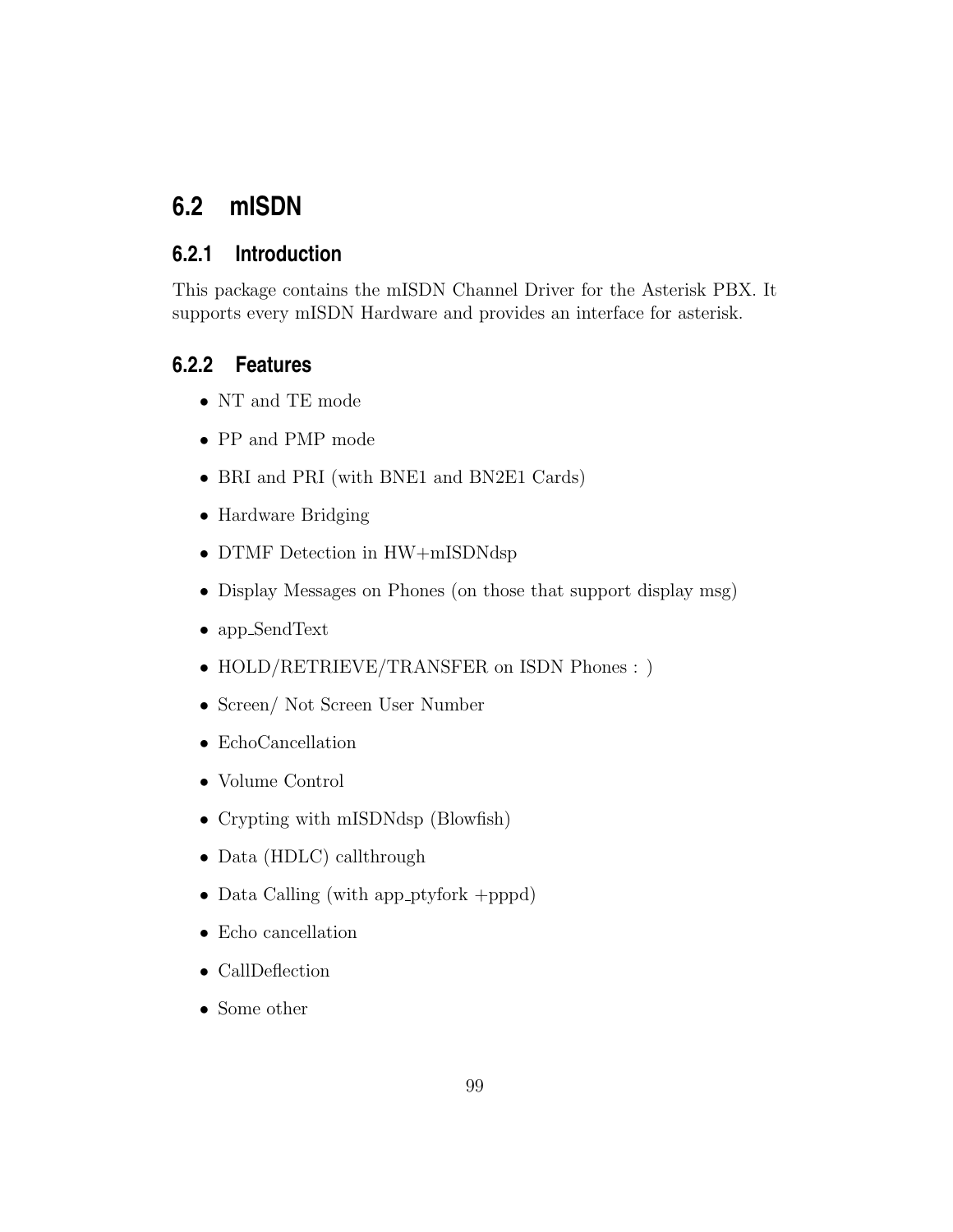#### **6.2.3 Fast Installation Guide**

It is easy to install mISDN and mISDNuser. This can be done by:

- You can download latest stable releases from [http://www.misdn.org/](http://www.misdn.org/downloads/) [downloads/](http://www.misdn.org/downloads/)
- Just fetch the newest head of the GIT (mISDN provect moved from CVS) In details this process described here: [http://www.misdn.org/](http://www.misdn.org/index.php/GIT) [index.php/GIT](http://www.misdn.org/index.php/GIT)

then compile and install both with:

```
cd mISDN ;
make && make install
```
(you will need at least your kernel headers to compile mISDN).

```
cd mISDNuser ;
make && make install
```
Now you can compile chan misdn, just by making asterisk:

```
cd asterisk ;
./configure && make && make install
```
That's all!

Follow the instructions in the mISDN Package for how to load the Kernel Modules. Also install process described in [http://www.misdn.org/index.](http://www.misdn.org/index.php/Installing_mISDN) [php/Installing\\_mISDN](http://www.misdn.org/index.php/Installing_mISDN)

#### **6.2.4 Pre-Requisites**

To compile and install this driver, you'll need at least one mISDN Driver and the mISDNuser package. Chan misdn works with both, the current release version and the development (svn trunk) version of Asterisk. mISDNuser and mISDN must be fetched from cvs.isdn4linux.de.

You should use Kernels  $\geq$  2.6.9

#### **6.2.5 Configuration**

First of all you must configure the mISDN drivers, please follow the instructions in the mISDN package to do that, the main config file and config script is: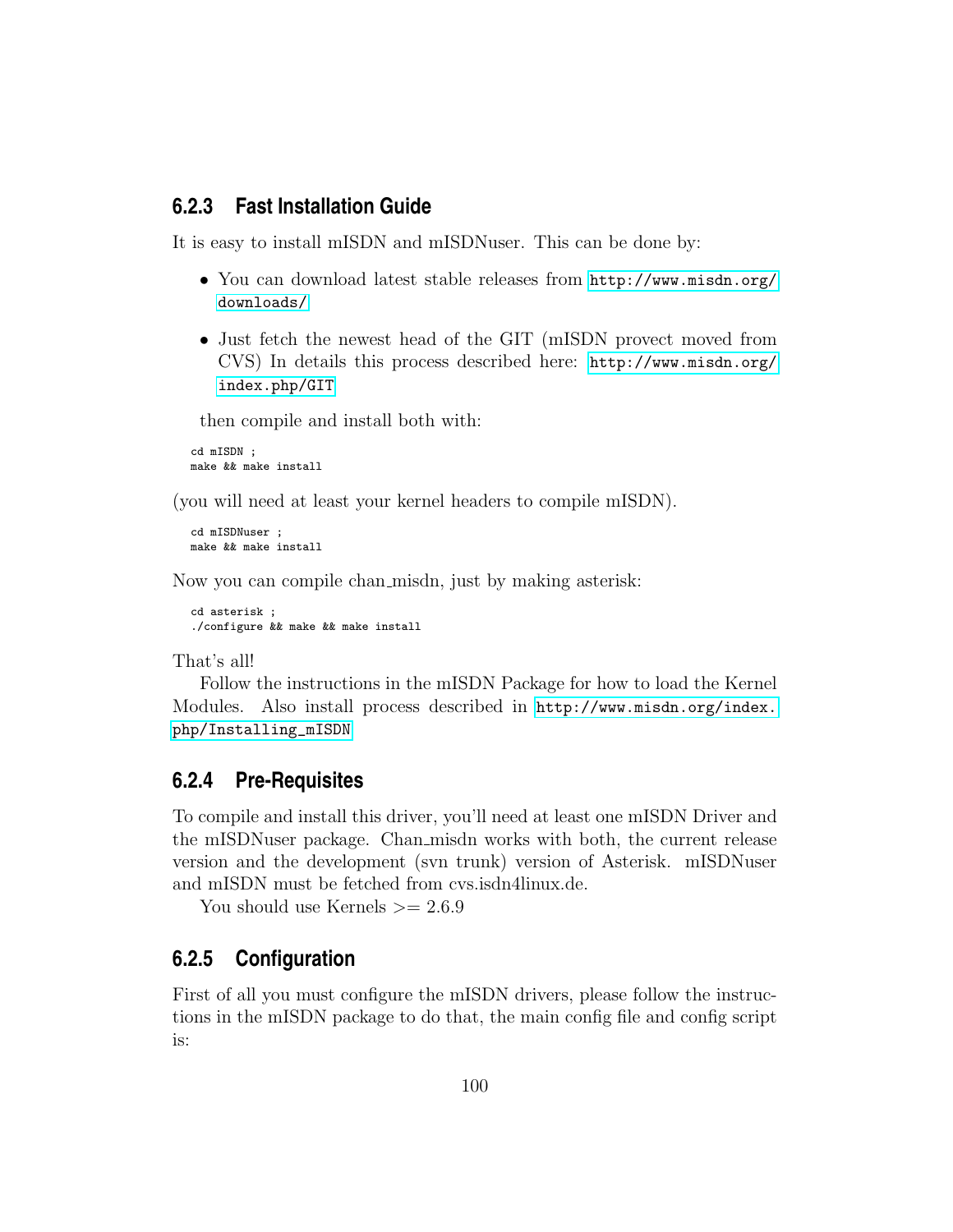```
/etc/init.d/misdn-init and
/etc/misdn-init.conf
```
Now you will want to configure the misdn.conf file which resides in the asterisk config directory (normally /etc/asterisk).

#### **misdn.conf: [general]**

The misdn.conf file contains a "general" subsection, and user subsections which contain misdn port settings and different Asterisk contexts.

In the general subsection you can set options that are not directly port related. There is for example the very important debug variable which you can set from the Asterisk cli (command line interface) or in this configuration file, bigger numbers will lead to more debug output. There's also a tracefile option, which takes a path+filename where debug output is written to.

#### **misdn.conf: [default] subsection**

The default subsection is another special subsection which can contain all the options available in the user/port subsections. the user/port subsection inherit their parameters from the default subsection.

#### **misdn.conf: user/port subsections**

The user subsections have names which are unequal to "general". Those subsections contain the ports variable which mean the mISDN Ports. Here you can add multiple ports, comma separated.

Espacially for TE-Mode Ports there is a msns option. This option tells the chan misdn driver to listen for incoming calls with the given msns, you can insert a '\*' as single msn, which leads in getting every incoming call (if you want to share on PMP TE S0 with a asterisk and a phone or isdn card you should insert here the msns which you'll like to give the Asterisk). Finally a context variable resides in the user subsections, which tells chan misdn where to send incoming calls to in the Asterisk dial plan (extension.conf).

#### **Dial and Options String**

The dial string of chan misdn got more complex, because we added more features, so the generic dial string looks like: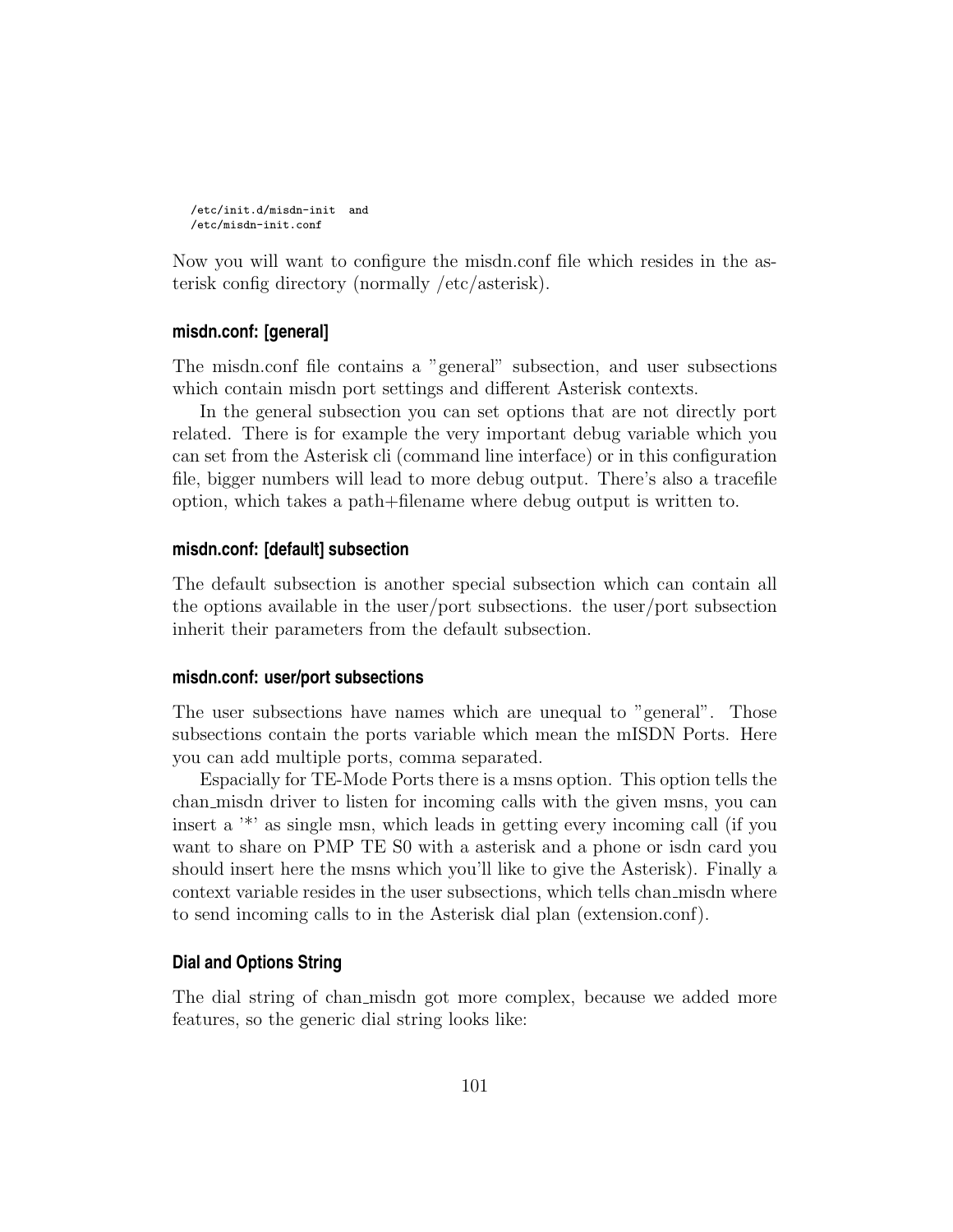```
mISDN/<port>|g:<group>/<extension>[/<OPTIONSSTRING>]
```
The Optionsstring looks Like: :<optchar1><OptParam1>:<optchar2><OptParam2>

the ":" character is the delimiter.

```
The available Optchars are:
 d - Send display text on called phone, text is the optparam
 n - don't detect dtmf tones on called channel
 h - make digital outgoing call
 c - make crypted outgoing call, param is keyindex
 e - perform echo cancellation on this channel,
      takes taps as arguments (32,64,128,256)
 s - send Non Inband DTMF as inband
 vr - rxgain control
 vt - txgain control
```
chan misdn registers a new dial plan application "misdn set opt" when loaded. This application takes the Optionsstring as argument. The Syntax is:

```
misdn_set_opt(<OPTIONSSTRING>)
```
When you set options in the dialstring, the options are set in the external channel. When you set options with misdn set opt, they are set in the current incoming channel. So if you like to use static encryption, the scenario looks as follows:

```
Phone1 \leftarrow \rightarrow * Box 1 \leftarrow PSTN_TE
PSTN_TE \leftarrow > * Box 2 \leftarrow > Phone2
```
The Encryption must be done on the PSTN sides, so the dialplan on the boxes are:

```
* Box 1:
exten => _${CRYPT_PREFIX}X.,1,Dial(mISDN/g:outbound/:c1)
* Box 2:
exten => ${CRYPT_MSN},1,misdn_set_opt(:c1)
exten => $(CRYPT_MSN}, 2, dia1 ($PHONE2})
```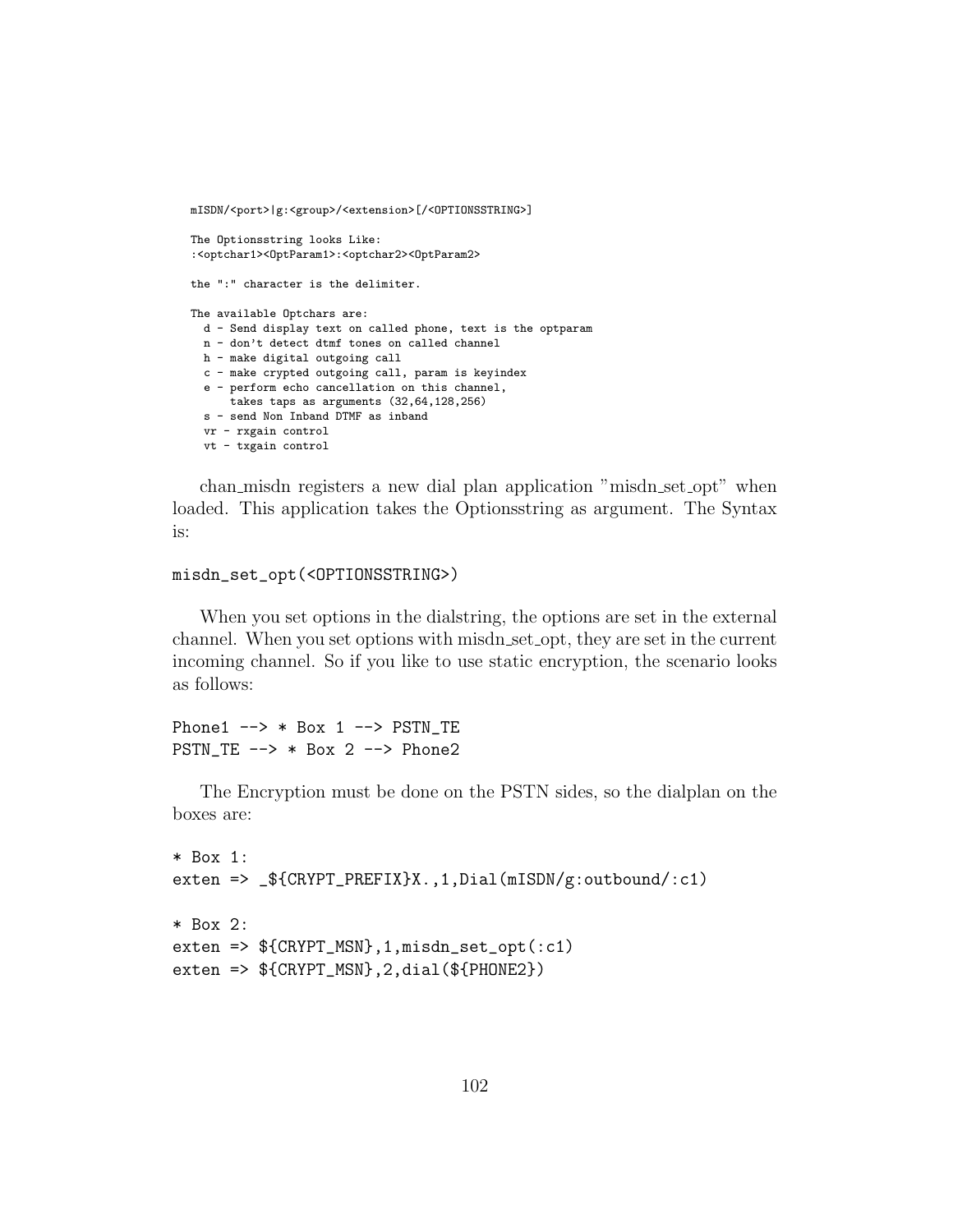#### **6.2.6 mISDN CLI commands**

At the Asterisk cli you can try to type in:

```
misdn <tab> <tab>
```
Now you should see the misdn cli commands:

```
- clean
 -> pid (cleans a broken call, use with care, leads often
      to a segmentation fault)
- send
 -> display (sends a Text Message to a Asterisk channel,
      this channel must be an misdn channel)
- set
  -> debug (sets debug level)
- show
 -> config (shows the configuration options)
 -> channels (shows the current active misdn channels)
 -> channel (shows details about the given misdn channels)
  -> stacks (shows the current ports, their protocols and states)
 -> fullstacks (shows the current active and inactive misdn channels)
- restart
 -> port (restarts given port (L2 Restart) )
- reload (reloads misdn.conf)
```
You can only use "misdn send display" when an Asterisk channel is created and isdn is in the correct state. "correct state" means that you have established a call to another phone (mustn't be isdn though).

Then you use it like this:

misdn send display mISDN/1/101 "Hello World!"

where 1 is the Port of the Card where the phone is plugged in, and 101 is the msn (callerid) of the Phone to send the text to.

#### **6.2.7 mISDN Variables**

mISDN Exports/Imports a few Variables:

```
- MISDN_ADDRESS_COMPLETE : Is either set to 1 from the Provider, or you
        can set it to 1 to force a sending complete.
```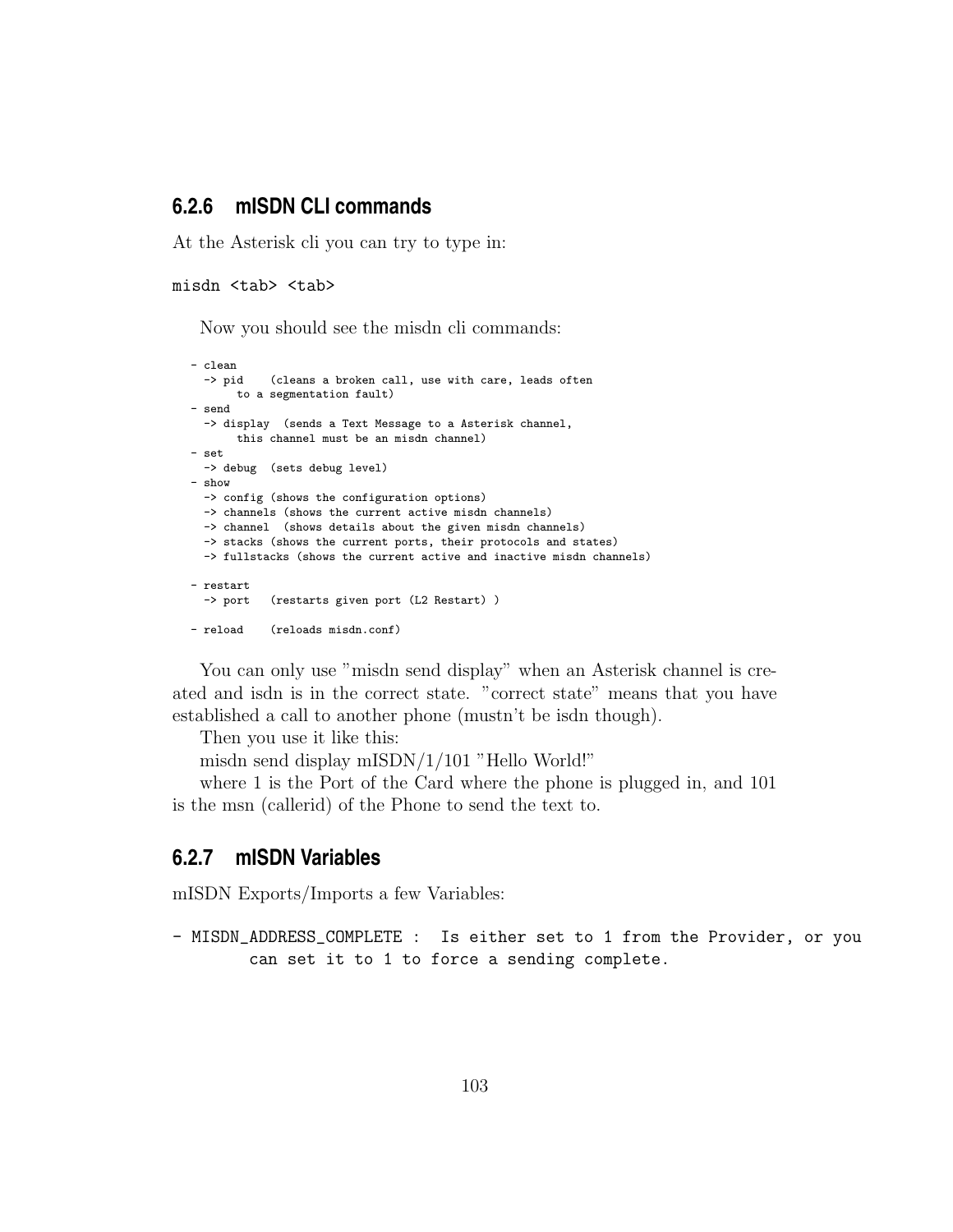#### **6.2.8 Debugging and sending bug reports**

If you encounter problems, you should set up the debugging flag, usually debug=2 should be enough. the messages are divided in asterisk and misdn parts. Misdn Debug messages begin with an 'I', asterisk messages begin with an '\*', the rest is clear I think.

Please take a trace of the problem and open a report in the Asterisk issue tracker at <http://bugs.digium.com> in the "channel drivers" project, "chan misdn" category. Read the bug guidelines to make sure you provide all the information needed.

#### **6.2.9 Examples**

Here are some examples of how to use chan misdn in the dialplan (extensions.conf):

```
[globals]
OUT_PORT=1 ; The physical Port of the Card
OUT_GROUP=ExternE1 ; The Group of Ports defined in misdn.conf
[misdnIn]
exten => _X.,1,Dial(mISDN/${OUT_PORT}/${EXTEN})
exten => _0X.,1,Dial(mISDN/g:${OUT_GROUP}/${EXTEN:1})
exten => _1X.,1,Dial(mISDN/g:${OUT_GROUP}/${EXTEN:1}/:dHello)
exten => _1X.,1,Dial(mISDN/g:${OUT_GROUP}/${EXTEN:1}/:dHello Test:n)
```
On the last line, you will notice the last argument (Hello); this is sent as Display Message to the Phone.

#### **6.2.10 Known Problems**

Q: I cannot hear any tone after a successful CONNECT to the other end

A: You forgot to load mISDNdsp, which is now needed by chan misdn for switching and dtmf tone detection

### **6.3 Local**

#### **6.3.1 Introduction**

chan local is a pseudo-channel. Use of this channel simply loops calls back into the dialplan in a different context. Useful for recursive routing.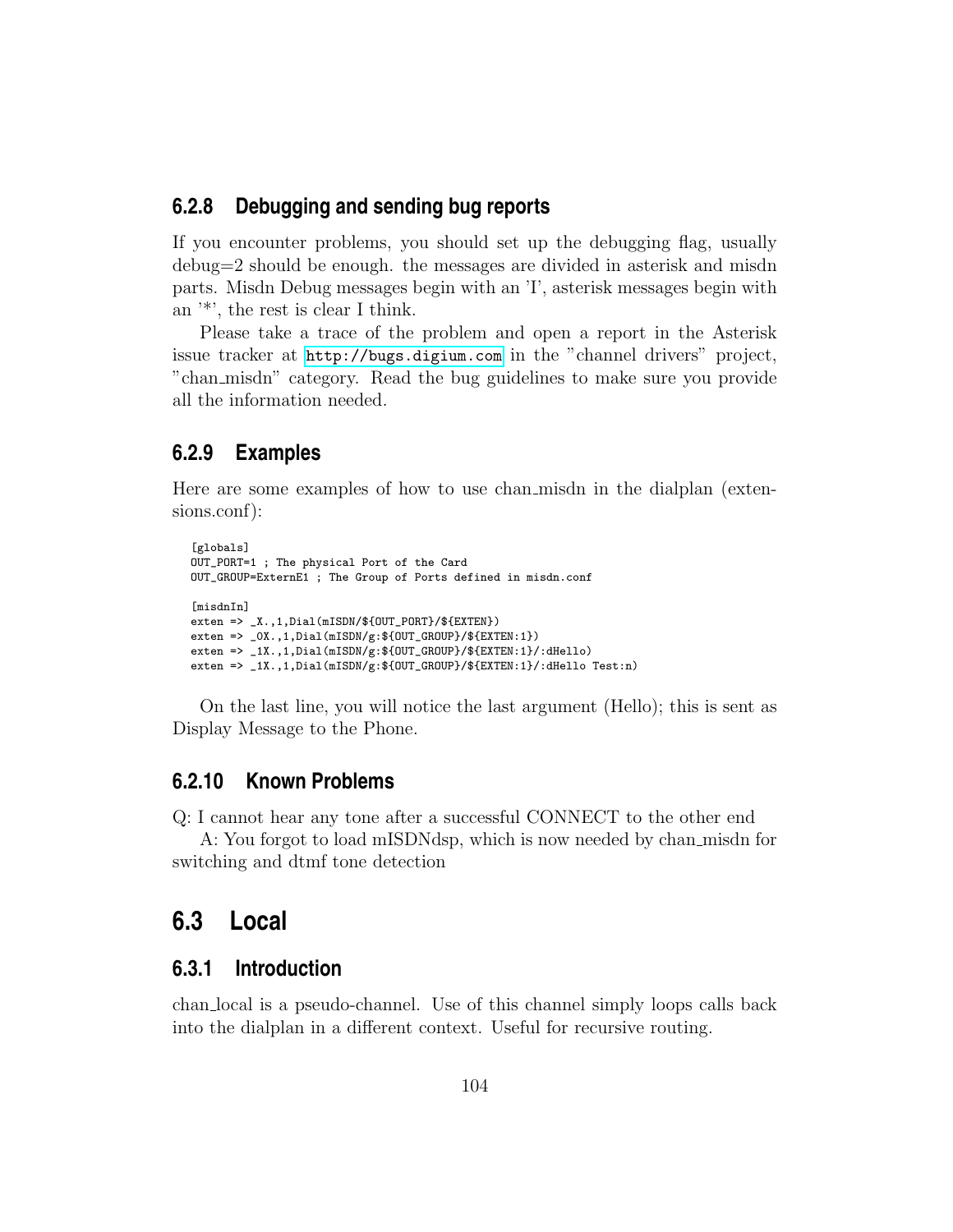#### **6.3.2 Syntax**

#### Local/extension@context[/{n|j}]

Adding "/n" at the end of the string will make the Local channel not do a native transfer (the "n" stands for "n"o release) upon the remote end answering the line. This is an esoteric, but important feature if you expect the Local channel to handle calls exactly like a normal channel. If you do not have the "no release" feature set, then as soon as the destination (inside of the Local channel) answers the line and one audio frame passes, the variables and dial plan will revert back to that of the original call, and the Local channel will become a zombie and be removed from the active channels list. This is desirable in some circumstances, but can result in unexpected dialplan behavior if you are doing fancy things with variables in your call handling.

There is another option that can be used with local channels, which is the "j" option. The "j" option must be used with the "n" option to make sure that the local channel does not get optimized out of the call. This option will enable a jitterbuffer on the local channel. The jitterbuffer will be used to de-jitter audio that it receives from the channel that called the local channel. This is especially in the case of putting chan local in between an incoming SIP call and Asterisk applications, so that the incoming audio will be de-jittered.

#### **6.3.3 Purpose**

The Local channel construct can be used to establish dialing into any part of the dialplan.

Imagine you have a TE410P in your box. You want to do something for which you must use a Dial statement (for instance when dropping files in /var/spool/outgoing) but you do want to be able to use your dialplans least-cost-routes or other intelligent stuff. What you could do before we had chan local was create a cross-link between two ports of the TE410P and then Dial out one port and in the other. This way you could control where the call was going.

Of course, this was a nasty hack, and to make it more sensible, chan local was built.

The "Local" channel driver allows you to convert an arbitrary extension into a channel. It is used in a variety of places, including agents, etc.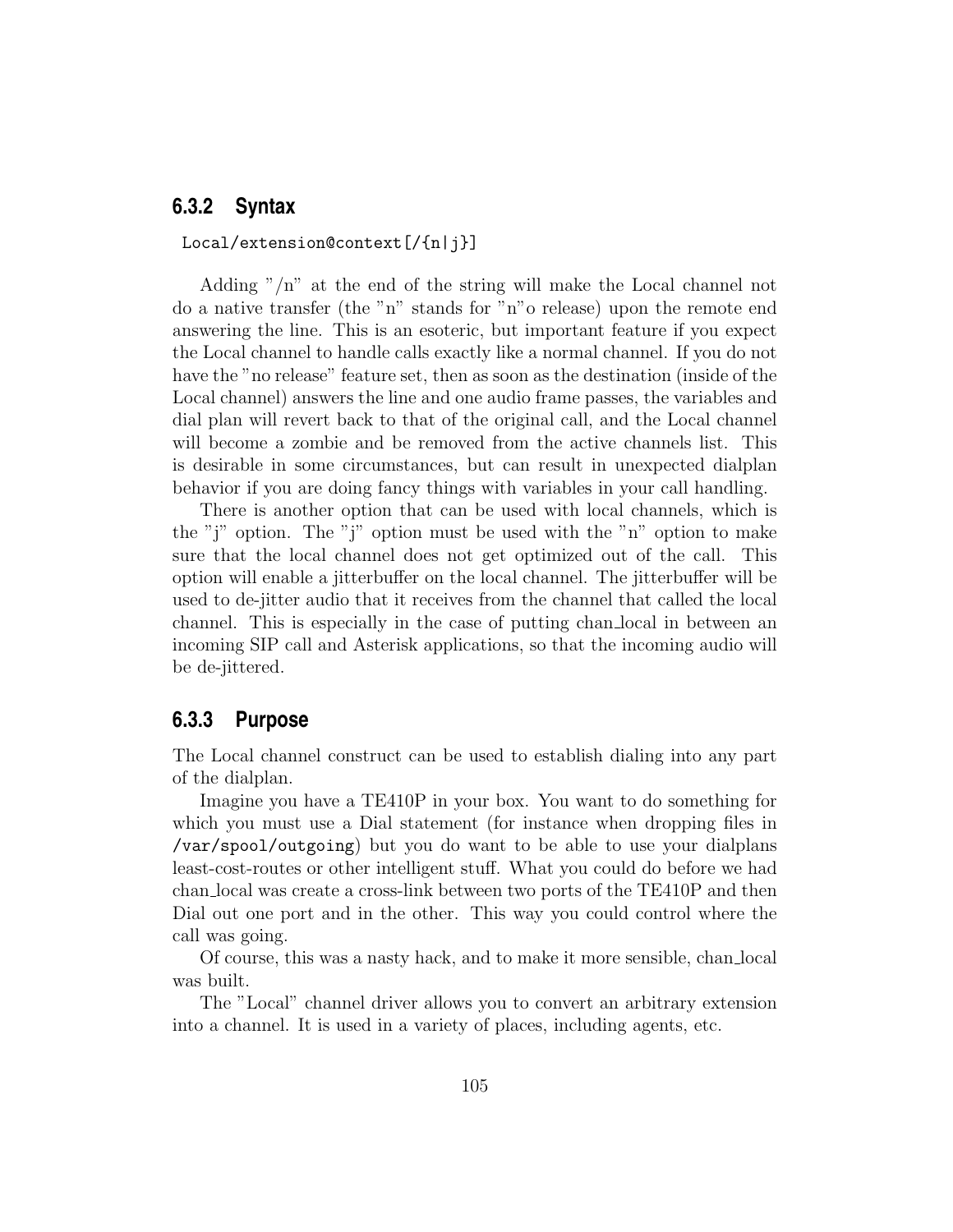This also allows us to hop to contexts like a GoSub routine; See examples below.

#### **6.3.4 Examples**

```
[inbound] ; here falls all incoming calls
exten => s,1,Answer
exten => s,2,Dial(local/200@internal,30,r)
exten => s,3,Playback(sorrynoanswer)
exten => s,4,Hangup
[internal] ; here where our phones falls for default
exten => 200,1, Dial(sip/blah)
exten => 200,102,VoiceMail(${EXTEN}@default)
exten => 201, 1,Dial(DAHDI/1)
exten => 201,102,VoiceMail(${EXTEN}@default)
exten => _0.,1,Dial(DAHDI/g1/${EXTEN:1}) ; outgoing calls with 0+number
```
#### **6.3.5 Caveats**

If you use chan local from a call-file and you want to pass channel variables into your context, make sure you append the  $n^2/n^2$ , because otherwise chan local will 'optimize' itself out of the call-path, and the variables will get lost. i.e.

Local/00531234567@pbx becomes Local/00531234567@pbx/n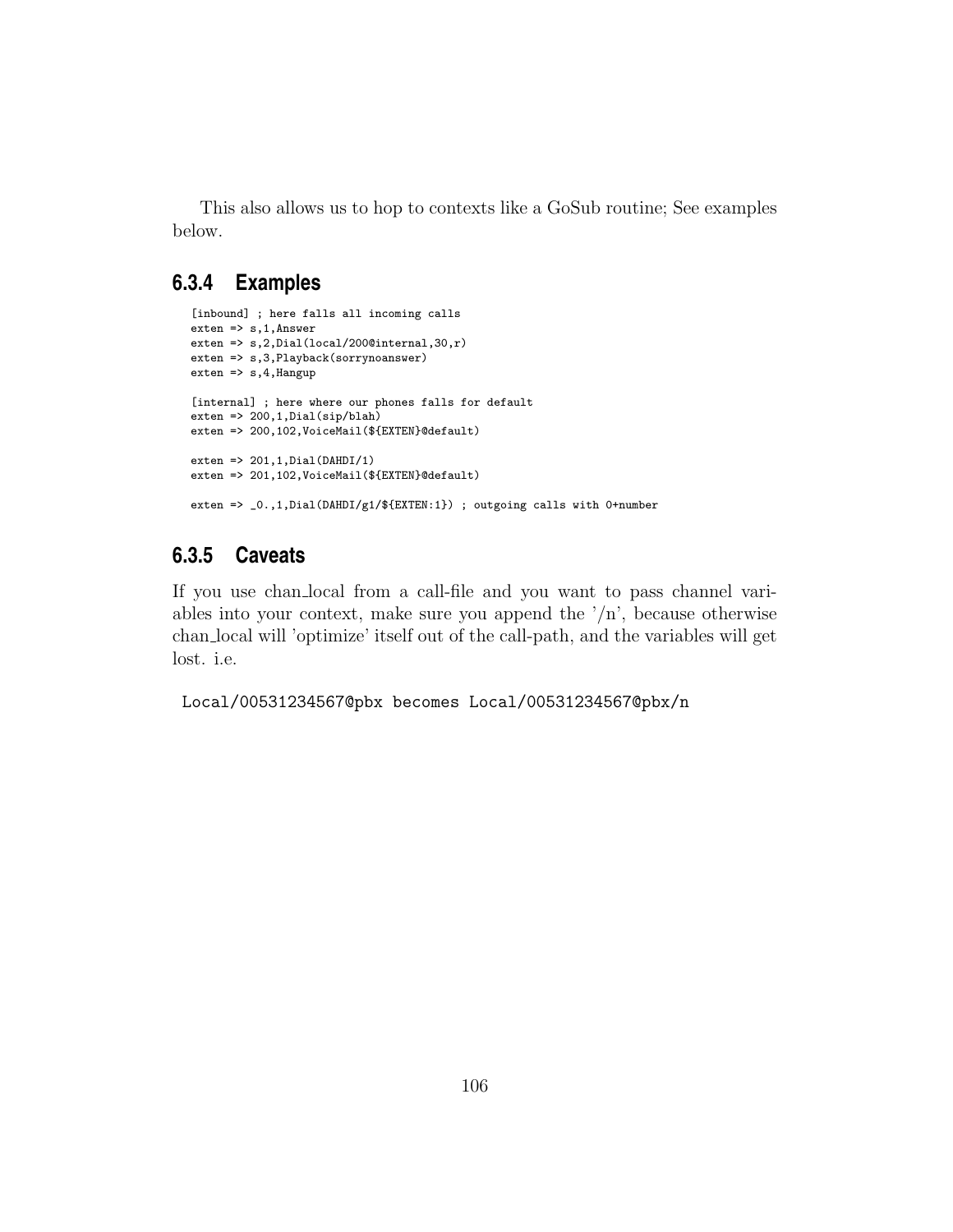Chapter 7

# Distributed Universal Number Discovery (DUNDi)

## **7.1 Introduction**

<http://www.dundi.com>

Mark Spencer, Digium, Inc.

DUNDi is essentially a trusted, peer-to-peer system for being able to call any phone number from the Internet. DUNDi works by creating a network of nodes called the "DUNDi E.164 Trust Group" which are bound by a common peering agreement known as the General Peering Agreement or GPA. The GPA legally binds the members of the Trust Group to provide good-faith accurate information to the other nodes on the network, and provides standards by which the community can insure the integrity of the information on the nodes themselves. Unlike ENUM or similar systems, DUNDi is explicitly designed to preclude any necessity for a single centralized system which could be a source of fees, regulation, etc.

Much less dramatically, DUNDi can also be used within a private enterprise to share a dialplan efficiently between multiple nodes, without incurring a risk of a single point of failure. In this way, administrators can locally add extensions which become immediately available to the other nodes in the system.

For more information visit <http://www.dundi.com>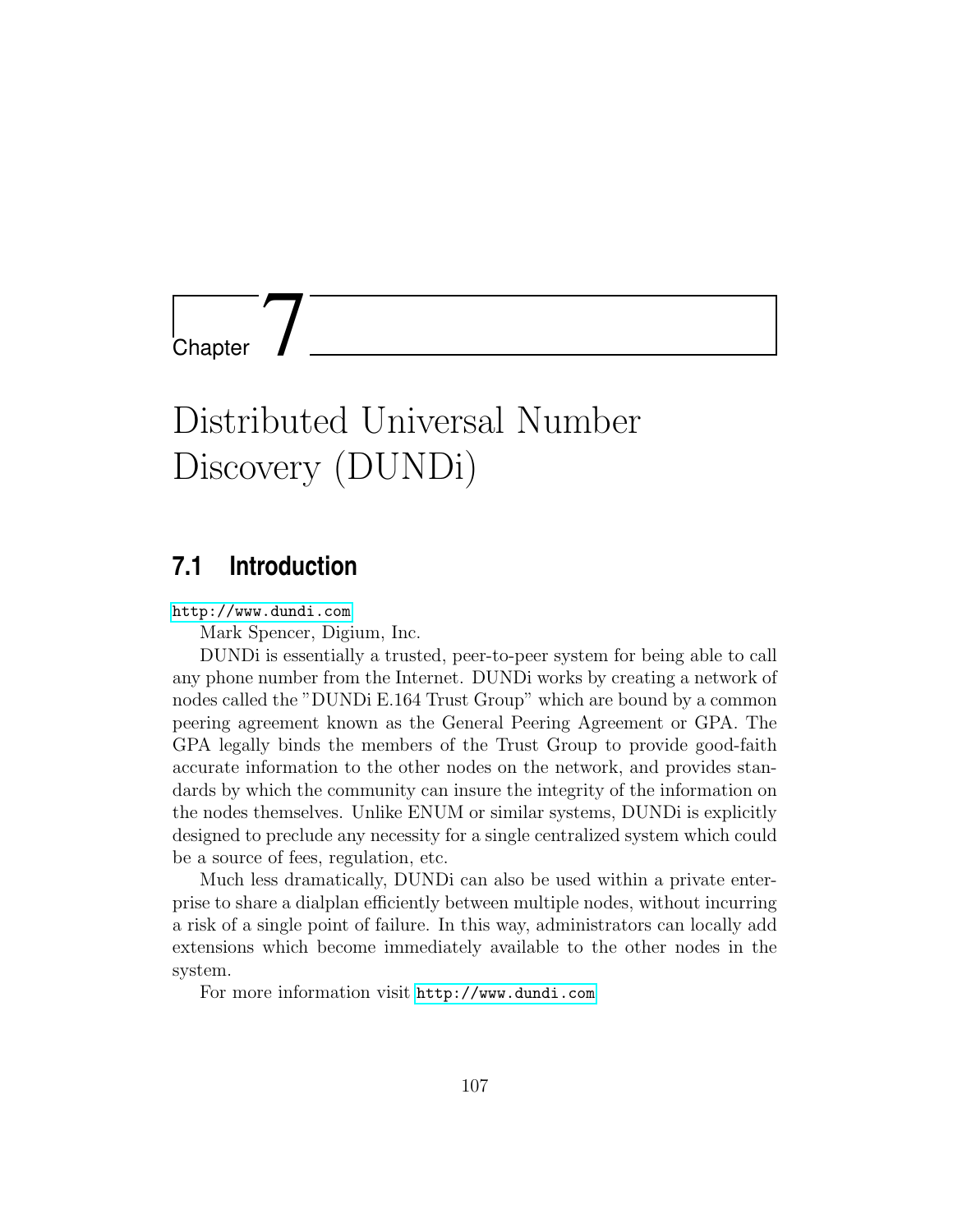#### **7.2 DUNDIQUERY and DUNDIRESULT**

The DUNDIQUERY and DUNDIRESULT dialplan functions will let you initiate a DUNDi query from the dialplan, see how many results there are, and access each one. Here is some example usage:

```
exten => 1,1,Set(ID=${DUNDIQUERY(1,dundi_test,b)})
exten => 1,n,Set(NUM=${DUNDIRESULT(${ID},getnum)})
exten => 1,n,NoOp(There are ${NUM} results)
exten \Rightarrow 1, n, \text{Set}(X=1)exten => 1, n,While([[{X}] <= {MUM}])
exten => 1, n, NoOp(Result (X) is \{DUNDIRESULT(\$(ID), $(X)\})exten => 1, n, Set(X=\frac{1}{2}[\frac{1}{2}] + 1])
exten => 1,n,EndWhile
```
#### **7.3 Peering Agreement**

DIGIUM GENERAL PEERING AGREEMENT (TM) Version 1.0.0, September 2004 Copyright (C) 2004 Digium, Inc. 445 Jan Davis Drive, Huntsville, AL 35806 USA

Everyone is permitted to copy and distribute complete verbatim copies of this General Peering Agreement provided it is not modified in any manner.

------------------------------------------------------

DIGIUM GENERAL PEERING AGREEMENT

#### PREAMBLE

For most of the history of telecommunications, the power of being able to locate and communicate with another person in a system, be it across a hall or around the world, has always centered around a centralized authority -- from a local PBX administrator to regional and national RBOCs, generally requiring fees, taxes or regulation. By contrast, DUNDi is a technology developed to provide users the freedom to communicate with each other without the necessity of any centralized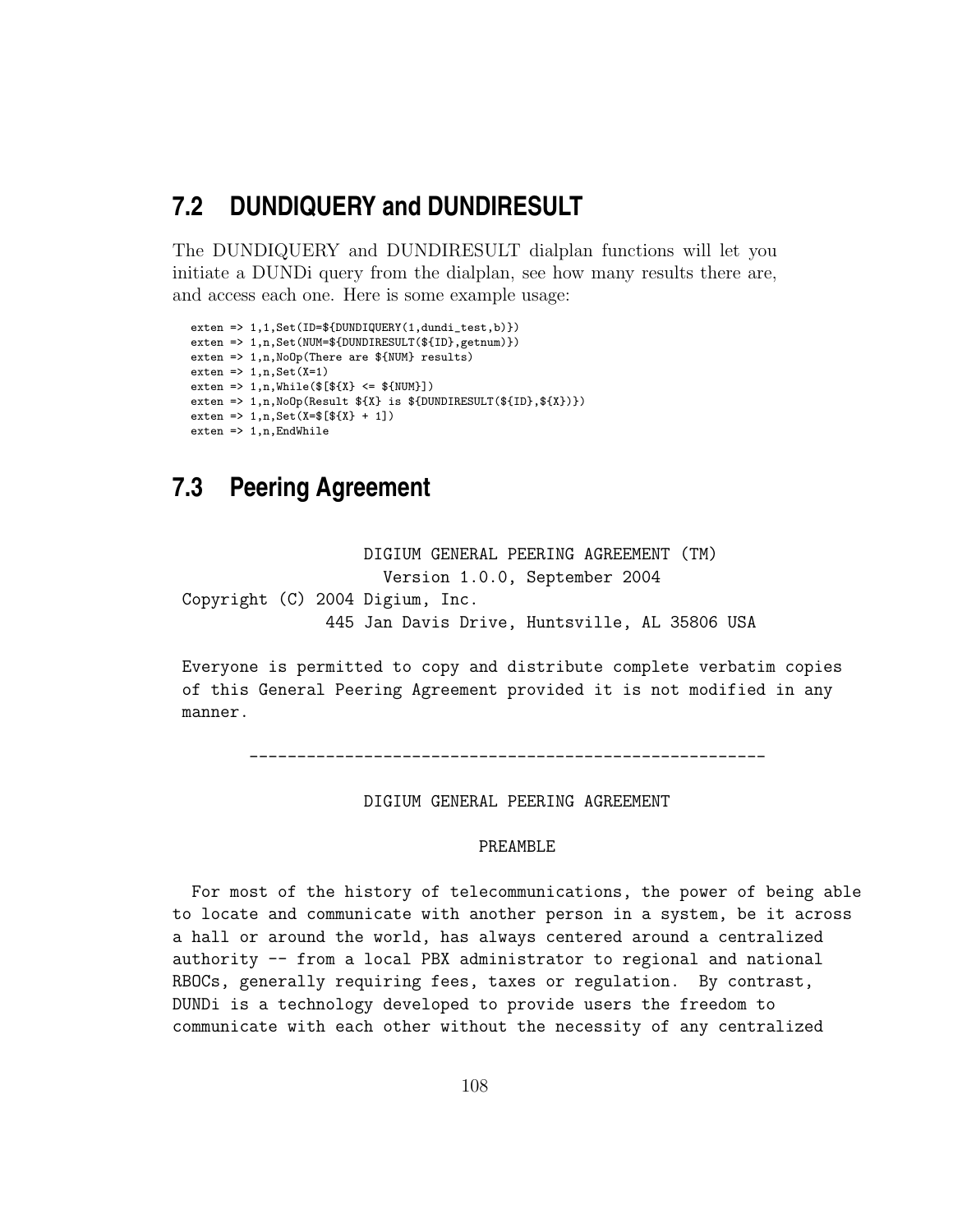authority. This General Peering Agreement ("GPA") is used by individual parties (each, a "Participant") to allow them to build the E164 trust group for the DUNDi protocol.

To protect the usefulness of the E164 trust group for those who use it, while keeping the system wholly decentralized, it is necessary to replace many of the responsibilities generally afforded to a company or government agency, with a set of responsibilities implemented by the parties who use the system, themselves. It is the goal of this document to provide all the protections necessary to keep the DUNDi E164 trust group useful and reliable.

The Participants wish to protect competition, promote innovation and value added services and make this service valuable both commercially and non-commercially. To that end, this GPA provides special terms and conditions outlining some permissible and non-permissible revenue sources.

This GPA is independent of any software license or other license agreement for a program or technology employing the DUNDi protocol. For example, the implementation of DUNDi used by Asterisk is covered under a separate license. Each Participant is responsible for compliance with any licenses or other agreements governing use of such program or technology that they use to peer.

You do not have to execute this GPA to use a program or technology employing the DUNDi protocol, however if you do not execute this GPA, you will not be able to peer using DUNDi and the E164 context with anyone who is a member of the trust group by virtue of their having executed this GPA with another member.

The parties to this GPA agree as follows:

0. DEFINITIONS. As used herein, certain terms shall be defined as follows:

(a) The term "DUNDi" means the DUNDi protocol as published by Digium, Inc. or its successor in interest with respect to the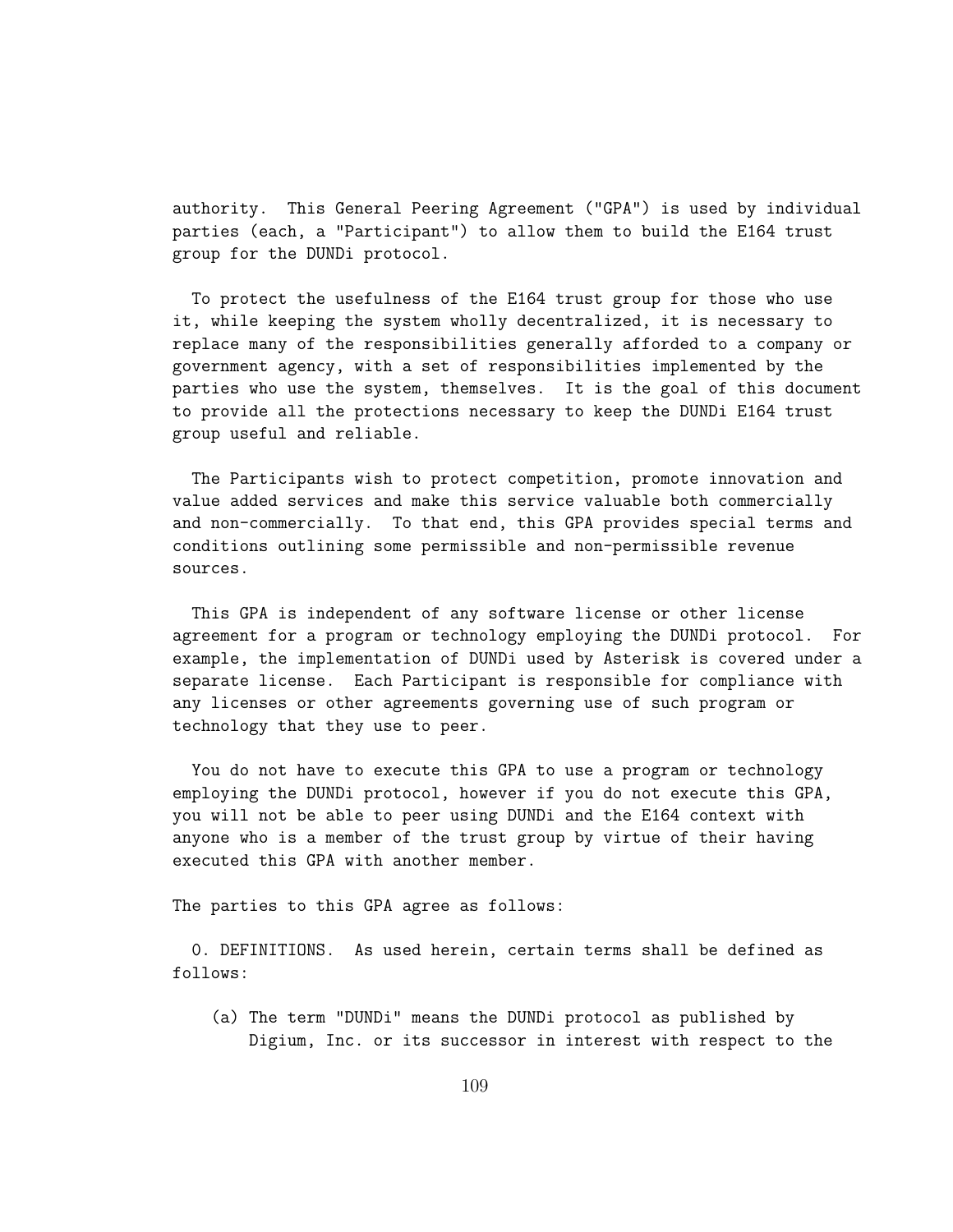DUNDi protocol specification.

- (b) The terms "E.164" and "E164" mean ITU-T specification E.164 as published by the International Telecommunications Union (ITU) in May, 1997.
- (c) The term "Service" refers to any communication facility (e.g., telephone, fax, modem, etc.), identified by an E.164-compatible number, and assigned by the appropriate authority in that jurisdiction.
- (d) The term "Egress Gateway" refers an Internet facility that provides a communications path to a Service or Services that may not be directly addressable via the Internet.
- (e) The term "Route" refers to an Internet address, policies, and other characteristics defined by the DUNDi protocol and associated with the Service, or the Egress Gateway which provides access to the specified Service.
- (f) The term "Propagate" means to accept or transmit Service and/or Egress Gateway Routes only using the DUNDi protocol and the DUNDi context "e164" without regard to case, and does not apply to the exchange of information using any other protocol or context.
- (g) The term "Peering System" means the network of systems that Propagate Routes.
- (h) The term "Subscriber" means the owner of, or someone who contracts to receive, the services identified by an E.164 number.
- (i) The term "Authorizing Individual" means the Subscriber to a number who has authorized a Participant to provide Routes regarding their services via this Peering System.
- (j) The term "Route Authority" refers to a Participant that provides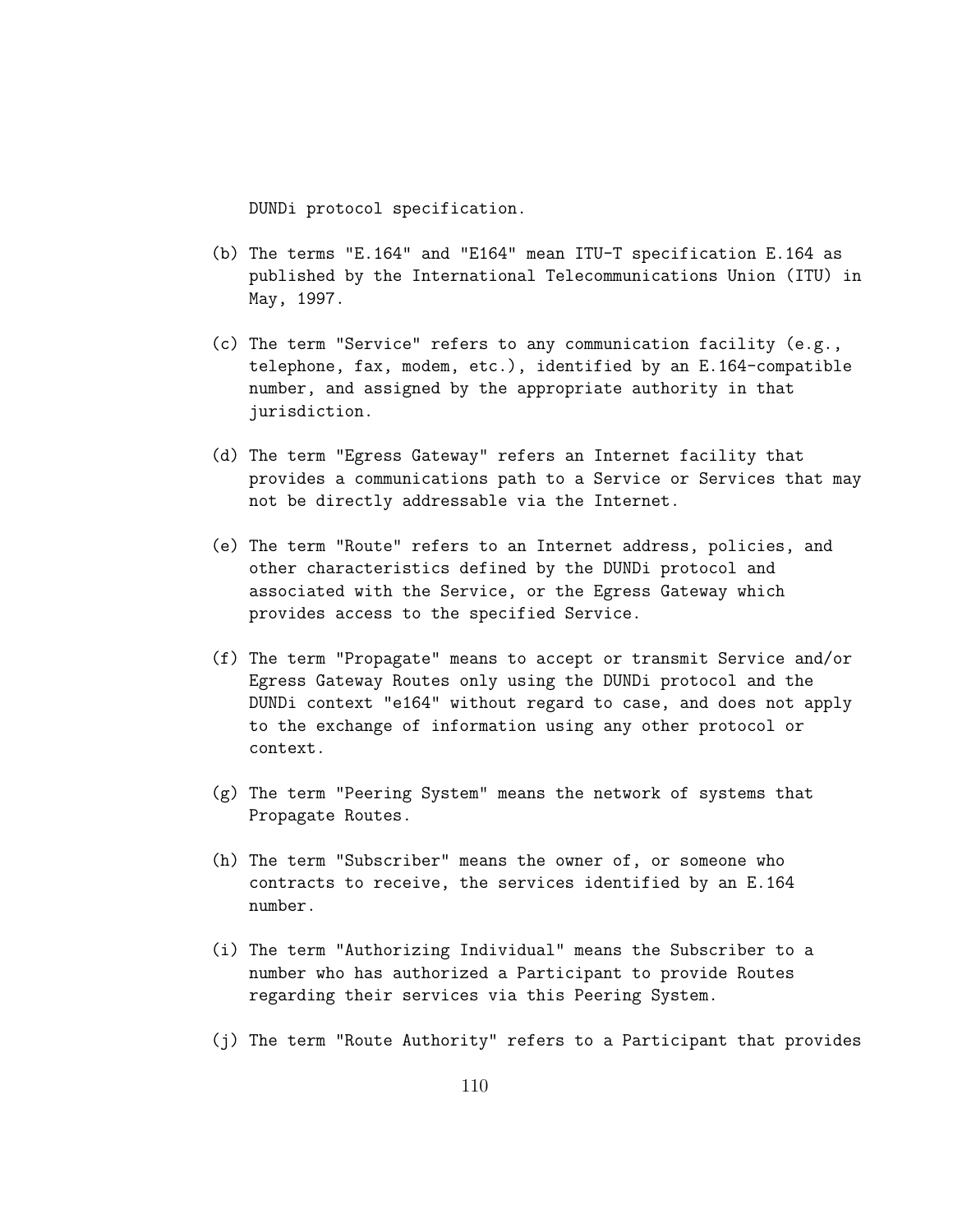an original source of said Route within the Peering System. Routes are propagated from the Route Authorities through the Peering System and may be cached at intermediate points. There may be multiple Route Authorities for any Service.

- (k) The term "Participant" (introduced above) refers to any member of the Peering System.
- (l) The term "Service Provider" refers to the carrier (e.g., exchange carrier, Internet Telephony Service Provider, or other reseller) that provides communication facilities for a particular Service to a Subscriber, Customer or other End User.
- (m) The term "Weight" refers to a numeric quality assigned to a Route as per the DUNDi protocol specification. The current Weight definitions are shown in Exhibit A.

1. PEERING. The undersigned Participants agree to Propagate Routes with each other and any other member of the Peering System and further agree not to Propagate DUNDi Routes with a third party unless they have first have executed this GPA (in its unmodified form) with such third party. The Participants further agree only to Propagate Routes with Participants whom they reasonably believe to be honoring the terms of the GPA. Participants may not insert, remove, amend, or otherwise modify any of the terms of the GPA.

2. ACCEPTABLE USE POLICY. The DUNDi protocol contains information that reflect a Subscriber's or Egress Gateway's decisions to receive calls. In addition to the terms and conditions set forth in this GPA, the Participants agree to honor the intent of restrictions encoded in the DUNDi protocol. To that end, Participants agree to the following:

(a) A Participant may not utilize or permit the utilization of Routes for which the Subscriber or Egress Gateway provider has indicated that they do not wish to receive "Unsolicited Calls" for the purpose of making an unsolicited phone call on behalf of any party or organization.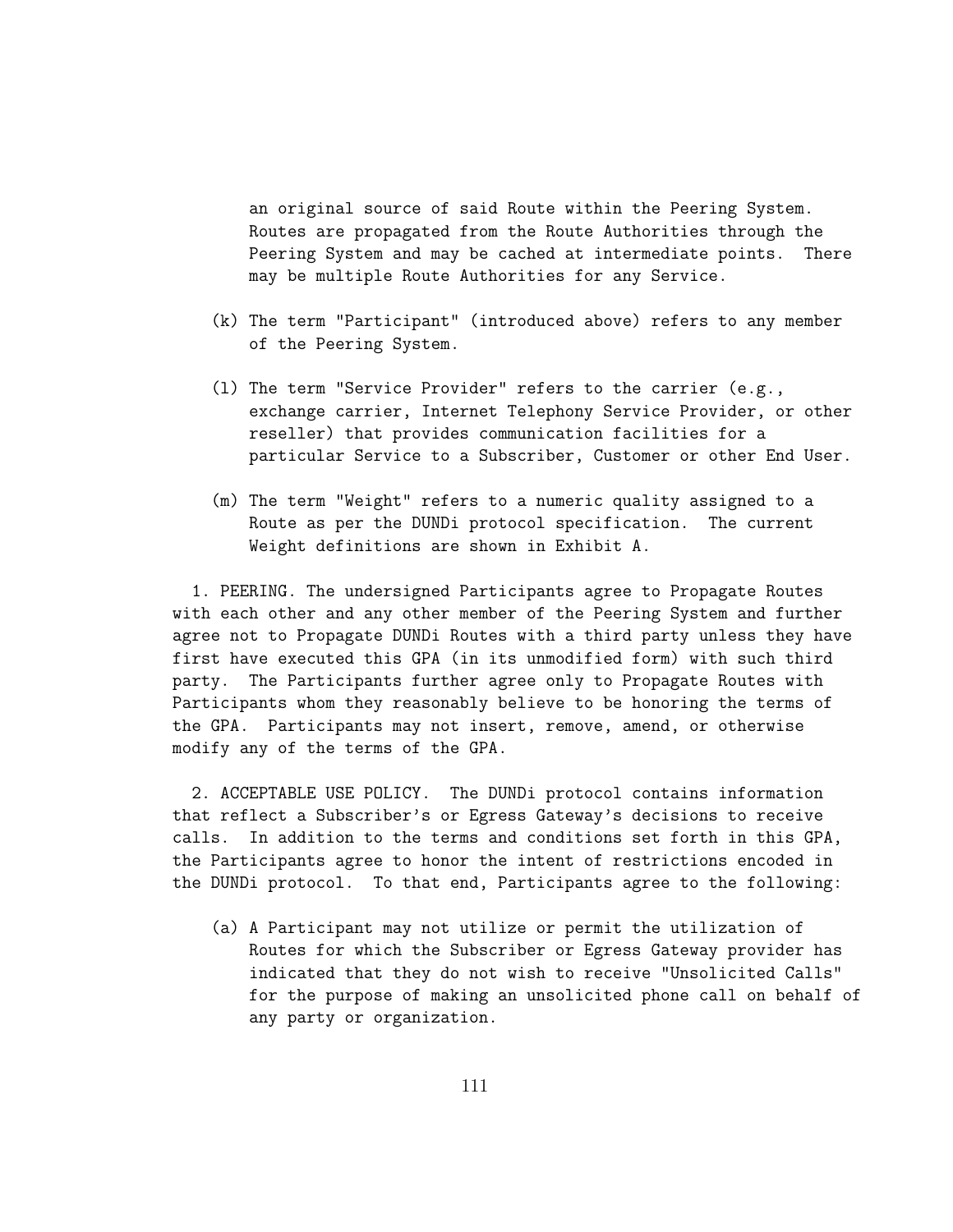- (b) A Participant may not utilize or permit the utilization of Routes which have indicated that they do not wish to receive "Unsolicited Commercial Calls" for the purpose of making an unsolicited phone call on behalf of a commercial organization.
- (c) A Participant may never utilize or permit the utilization of any DUNDi route for the purpose of making harassing phone calls.
- (d) A Party may not utilize or permit the utilization of DUNDi provided Routes for any systematic or random calling of numbers (e.g., for the purpose of locating facsimile, modem services, or systematic telemarketing).
- (e) Initial control signaling for all communication sessions that utilize Routes obtained from the Peering System must be sent from a member of the Peering System to the Service or Egress Gateway identified in the selected Route. For example, 'SIP INVITES' and IAX2 "NEW" commands must be sent from the requesting DUNDi node to the terminating Service.
- (f) A Participant may not disclose any specific Route, Service or Participant contact information obtained from the Peering System to any party outside of the Peering System except as a by-product of facilitating communication in accordance with section 2e (e.g., phone books or other databases may not be published, but the Internet addresses of the Egress Gateway or Service does not need to be obfuscated.)
- (g) The DUNDi Protocol requires that each Participant include valid contact information about itself (including information about nodes connected to each Participant). Participants may use or disclose the contact information only to ensure enforcement of legal furtherance of this Agreement.

3. ROUTES. The Participants shall only propagate valid Routes, as defined herein, through the Peering System, regardless of the original source. The Participants may only provide Routes as set forth below, and then only if such Participant has no good faith reason to believe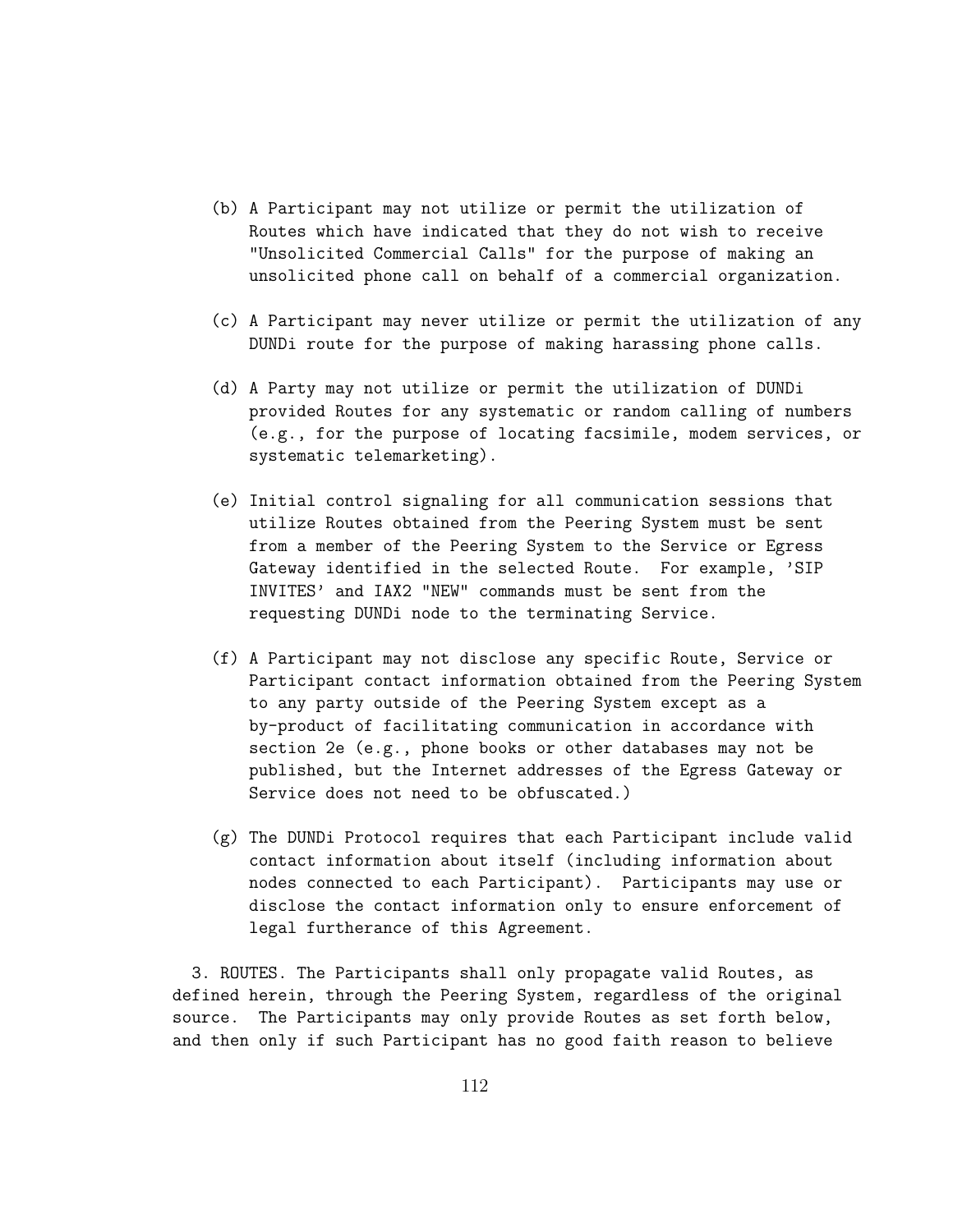such Route to be invalid or unauthorized.

- (a) A Participant may provide Routes if each Route has as its original source another member of the Peering System who has duly executed the GPA and such Routes are provided in accordance with this Agreement; provided that the Routes are not modified (e.g., with regards to existence, destination, technology or Weight); or
- (b) A Participant may provide Routes for Services with any Weight for which it is the Subscriber; or
- (c) A Participant may provide Routes for those Services whose Subscriber has authorized the Participant to do so, provided that the Participant is able to confirm that the Authorizing Individual is the Subscriber through:
	- i. a written statement of ownership from the Authorizing Individual, which the Participant believes in good faith to be accurate (e.g., a phone bill with the name of the Authorizing Individual and the number in question); or
	- ii. the Participant's own direct personal knowledge that the Authorizing Individual is the Subscriber.
- (d) A Participant may provide Routes for Services, with Weight in accordance with the Current DUNDi Specification, if it can in good faith provide an Egress Gateway to that Service on the traditional telephone network without cost to the calling party.

4. REVOCATION. A Participant must provide a free, easily accessible mechanism by which a Subscriber may revoke permission to act as a Route Authority for his Service. A Participant must stop acting as a Route Authority for that Service within 7 days after:

- (a) receipt of a revocation request;
- (b) receiving other notice that the Service is no longer valid; or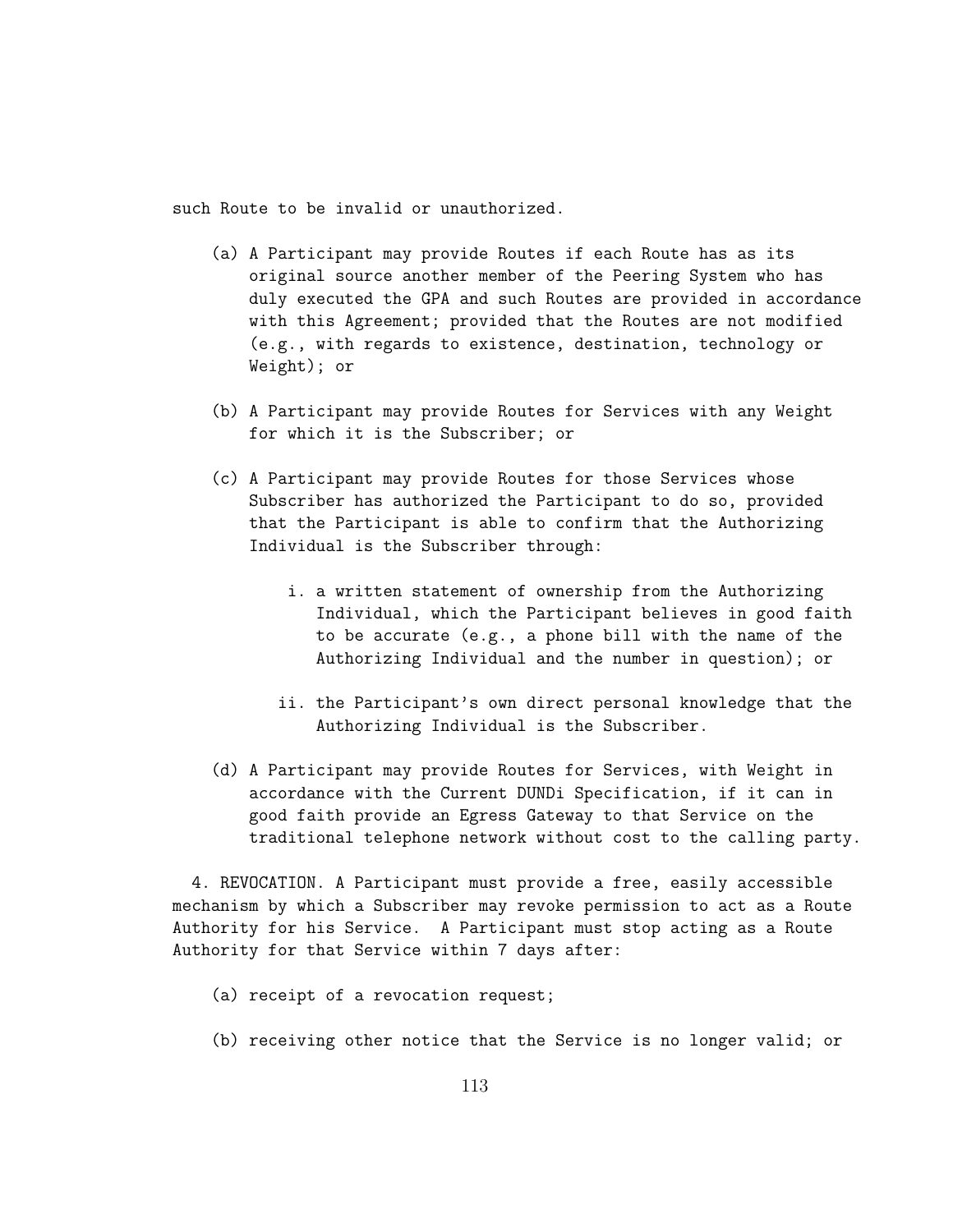(c) determination that the Subscriber's information is no longer accurate (including that the Subscriber is no longer the service owner or the service owner's authorized delegate).

5. SERVICE FEES. A Participant may charge a fee to act as a Route Authority for a Service, with any Weight, provided that no Participant may charge a fee to propagate the Route received through the Peering System.

6. TOLL SERVICES. No Participant may provide Routes for any Services that require payment from the calling party or their customer for communication with the Service. Nothing in this section shall prohibit a Participant from providing routes for Services where the calling party may later enter into a financial transaction with the called party (e.g., a Participant may provide Routes for calling cards services).

7. QUALITY. A Participant may not intentionally impair communication using a Route provided to the Peering System (e.g. by adding delay, advertisements, reduced quality). If for any reason a Participant is unable to deliver a call via a Route provided to the Peering System, that Participant shall return out-of-band Network Congestion notification (e.g. "503 Service Unavailable" with SIP protocol or "CONGESTION" with IAX protocol).

8. PROTOCOL COMPLIANCE. Participants agree to Propagate Routes in strict compliance with current DUNDi protocol specifications.

9. ADMINISTRATIVE FEES. A Participant may charge (but is not required to charge) another Participant a reasonable fee to cover administrative expenses incurred in the execution of this Agreement. A Participant may not charge any fee to continue the relationship or to provide Routes to another Participant in the Peering System.

10. CALLER IDENTIFICATION. A Participant will make a good faith effort to ensure the accuracy and appropriate nature of any caller identification that it transmits via any Route obtained from the Peering System. Caller identification shall at least be provided as a valid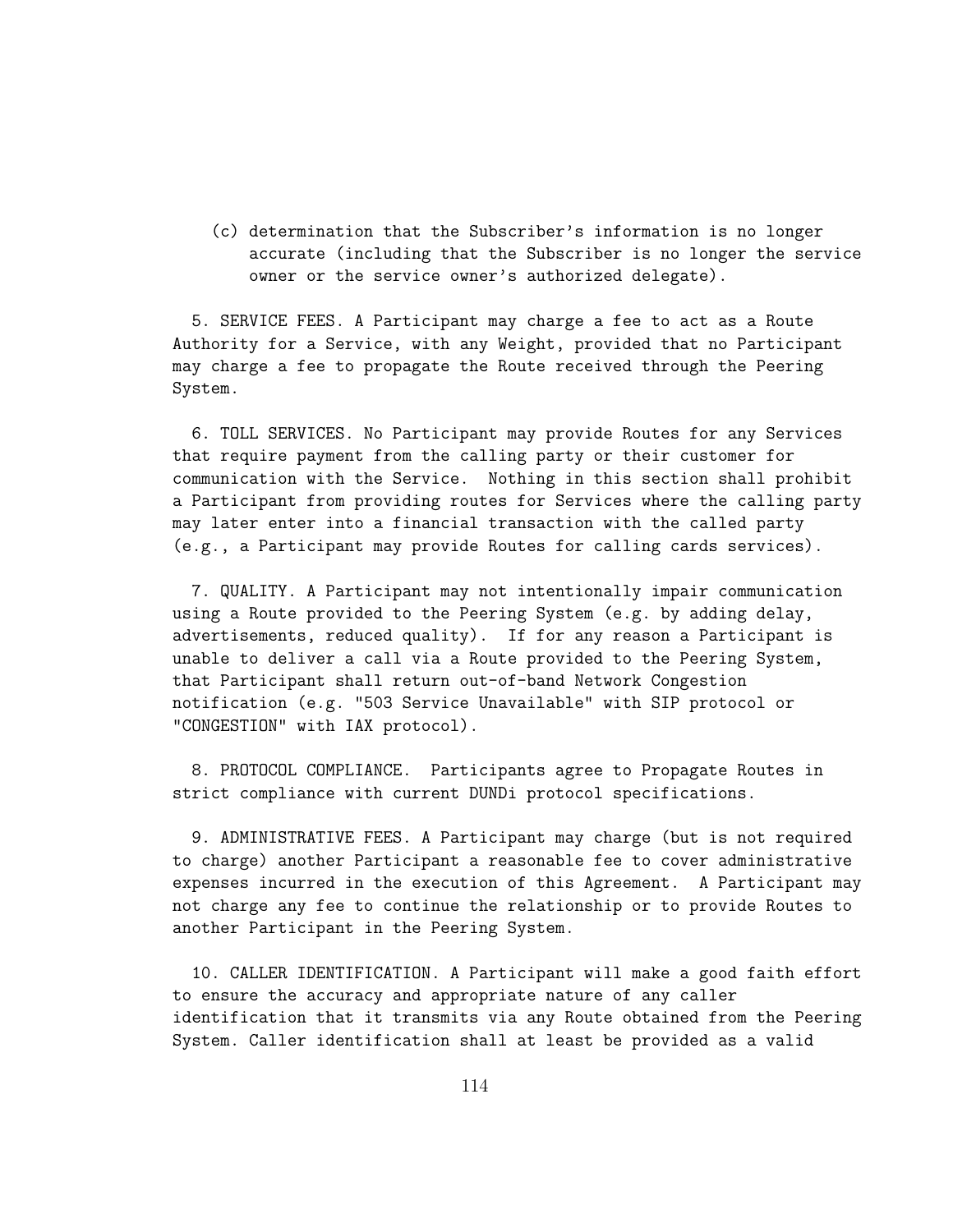E.164 number.

11. COMPLIANCE WITH LAWS. The Participants are solely responsible for determining to what extent, if any, the obligations set forth in this GPA conflict with any laws or regulations their region. A Participant may not provide any service or otherwise use DUNDi under this GPA if doing so is prohibited by law or regulation, or if any law or regulation imposes requirements on the Participant that are inconsistent with the terms of this GPA or the Acceptable Use Policy.

12. WARRANTY. EACH PARTICIPANT WARRANTS TO THE OTHER PARTICIPANTS THAT IT MADE, AND WILL CONTINUE TO MAKE, A GOOD FAITH EFFORT TO AUTHENTICATE OTHERS IN THE PEERING SYSTEM AND TO PROVIDE ACCURATE INFORMATION IN ACCORDANCE WITH THE TERMS OF THIS GPA. THIS WARRANTY IS MADE BETWEEN THE PARTICIPANTS, AND THE PARTICIPANTS MAY NOT EXTEND THIS WARRANTY TO ANY NON-PARTICIPANT INCLUDING END-USERS.

13. DISCLAIMER OF WARRANTIES. THE PARTICIPANTS UNDERSTAND AND AGREE THAT ANY SERVICE PROVIDED AS A RESULT OF THIS GPA IS "AS IS." EXCEPT FOR THOSE WARRANTIES OTHERWISE EXPRESSLY SET FORTH HEREIN, THE PARTICIPANTS DISCLAIM ANY REPRESENTATIONS OR WARRANTIES OF ANY KIND OR NATURE, EXPRESS OR IMPLIED, AS TO THE CONDITION, VALUE OR QUALITIES OF THE SERVICES PROVIDED HEREUNDER, AND SPECIFICALLY DISCLAIM ANY REPRESENTATION OR WARRANTY OF MERCHANTABILITY, SUITABILITY OR FITNESS FOR A PARTICULAR PURPOSE OR AS TO THE CONDITION OR WORKMANSHIP THEREOF, OR THE ABSENCE OF ANY DEFECTS THEREIN, WHETHER LATENT OR PATENT, INCLUDING ANY WARRANTIES ARISING FROM A COURSE OF DEALING, USAGE OR TRADE PRACTICE. EXCEPT AS EXPRESSLY PROVIDED HEREIN, THE PARTICIPANTS EXPRESSLY DISCLAIM ANY REPRESENTATIONS OR WARRANTIES THAT THE PEERING SERVICE WILL BE CONTINUOUS, UNINTERRUPTED OR ERROR-FREE, THAT ANY DATA SHARED OR OTHERWISE MADE AVAILABLE WILL BE ACCURATE OR COMPLETE OR OTHERWISE COMPLETELY SECURE FROM UNAUTHORIZED ACCESS.

14. LIMITATION OF LIABILITIES. NO PARTICIPANT SHALL BE LIABLE TO ANY OTHER PARTICIPANT FOR INCIDENTAL, INDIRECT, CONSEQUENTIAL, SPECIAL, PUNITIVE OR EXEMPLARY DAMAGES OF ANY KIND (INCLUDING LOST REVENUES OR PROFITS, LOSS OF BUSINESS OR LOSS OF DATA) IN ANY WAY RELATED TO THIS GPA, WHETHER IN CONTRACT OR IN TORT, REGARDLESS OF WHETHER SUCH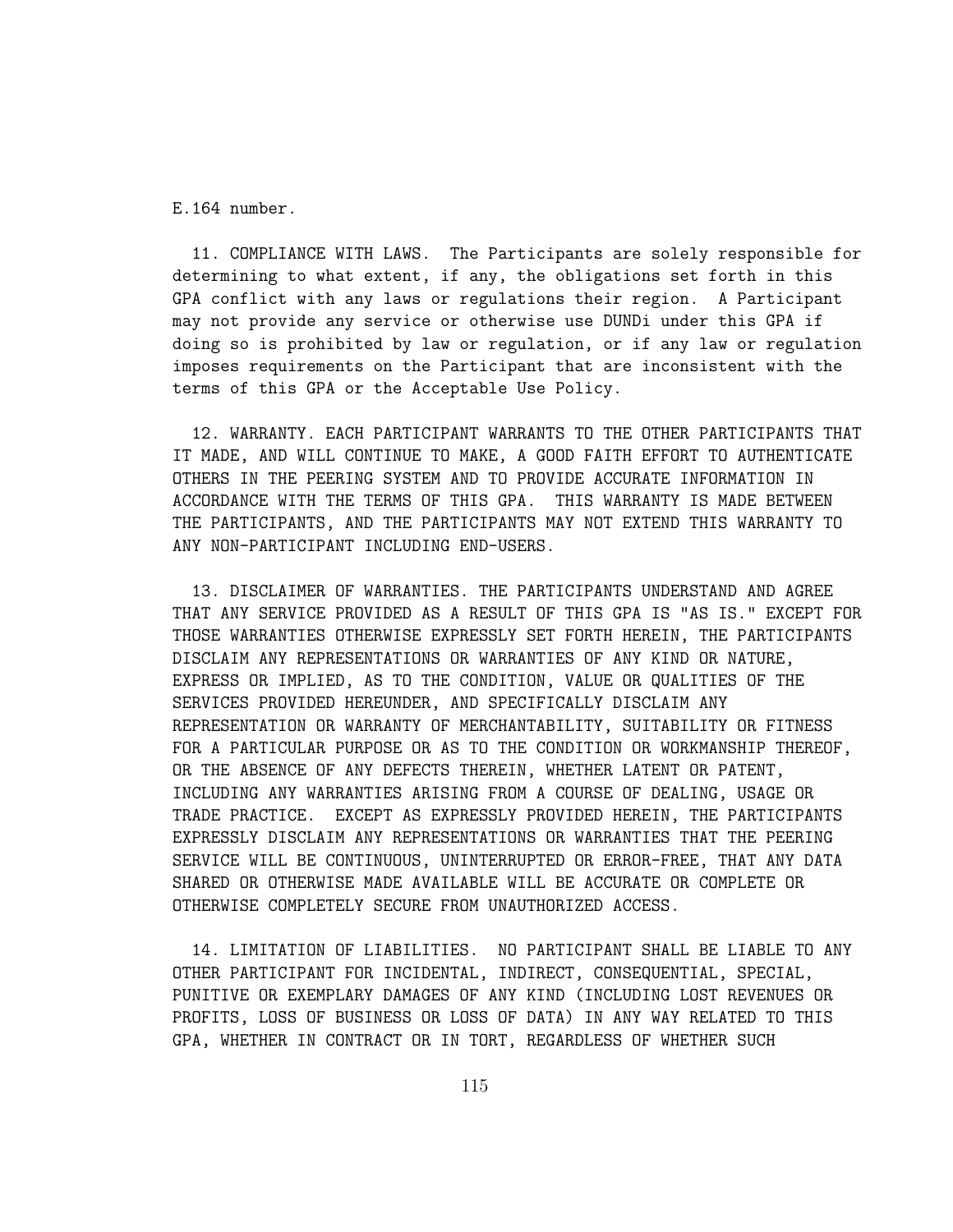PARTICIPANT WAS ADVISED OF THE POSSIBILITY THEREOF.

15. END-USER AGREEMENTS. The Participants may independently enter into agreements with end-users to provide certain services (e.g., fees to a Subscriber to originate Routes for that Service). To the extent that provision of these services employs the Peering System, the Parties will include in their agreements with their end-users terms and conditions consistent with the terms of this GPA with respect to the exclusion of warranties, limitation of liability and Acceptable Use Policy. In no event may a Participant extend the warranty described in Section 12 in this GPA to any end-users.

16. INDEMNIFICATION. Each Participant agrees to defend, indemnify and hold harmless the other Participant or third-party beneficiaries to this GPA (including their affiliates, successors, assigns, agents and representatives and their respective officers, directors and employees) from and against any and all actions, suits, proceedings, investigations, demands, claims, judgments, liabilities, obligations, liens, losses, damages, expenses (including, without limitation, attorneys' fees) and any other fees arising out of or relating to (i) personal injury or property damage caused by that Participant, its employees, agents, servants, or other representatives; (ii) any act or omission by the Participant, its employees, agents, servants or other representatives, including, but not limited to, unauthorized representations or warranties made by the Participant; or (iii) any breach by the Participant of any of the terms or conditions of this GPA.

17. THIRD PARTY BENEFICIARIES. This GPA is intended to benefit those Participants who have executed the GPA and who are in the Peering System. It is the intent of the Parties to this GPA to give to those Participants who are in the Peering System standing to bring any necessary legal action to enforce the terms of this GPA.

18. TERMINATION. Any Participant may terminate this GPA at any time, with or without cause. A Participant that terminates must immediately cease to Propagate.

19. CHOICE OF LAW. This GPA and the rights and duties of the Parties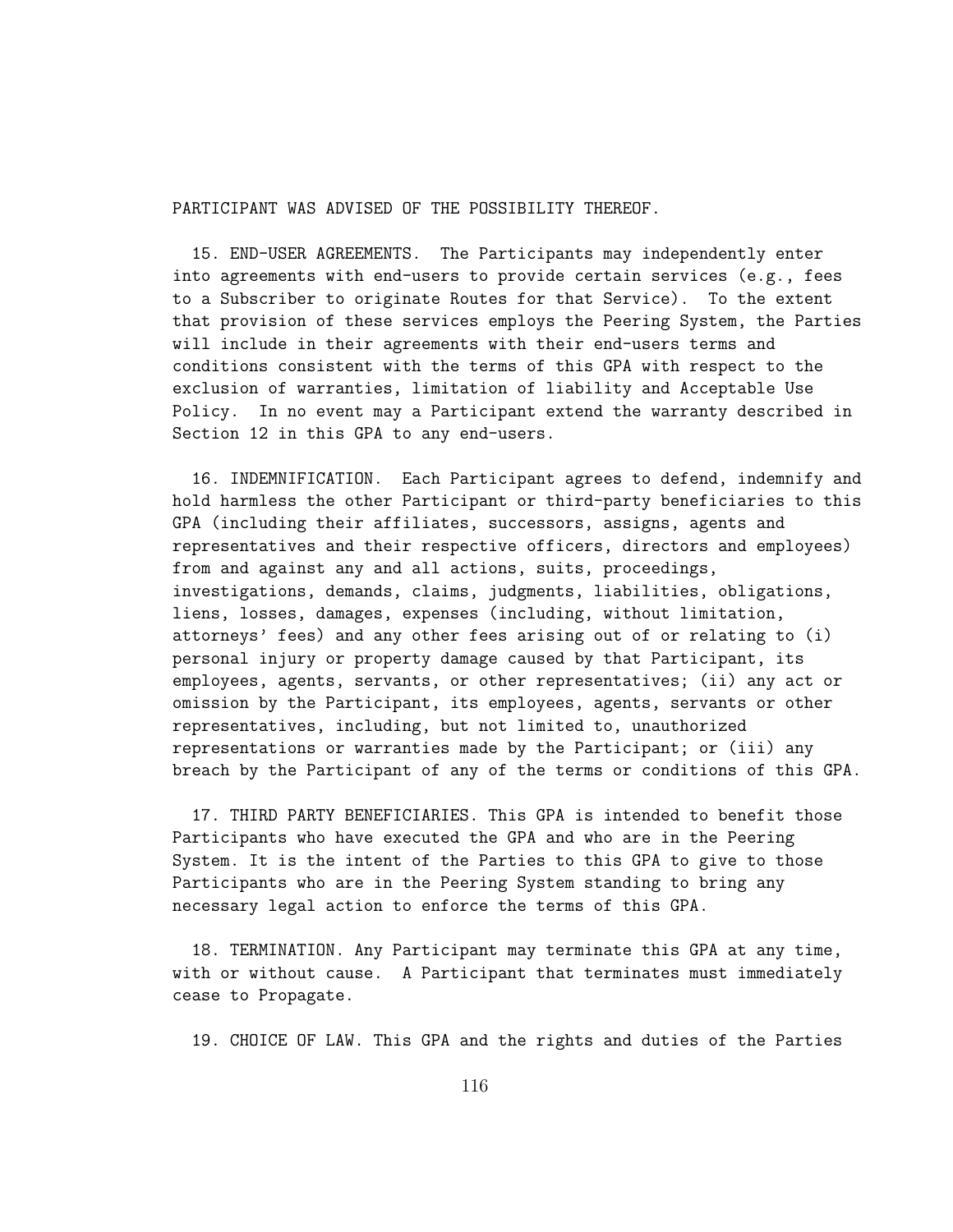hereto shall be construed and determined in accordance with the internal laws of the State of New York, United States of America, without regard to its conflict of laws principles and without application of the United Nations Convention on Contracts for the International Sale of Goods.

20. DISPUTE RESOLUTION. Unless otherwise agreed in writing, the exclusive procedure for handling disputes shall be as set forth herein. Notwithstanding such procedures, any Participant may, at any time, seek injunctive relief in addition to the process described below.

- (a) Prior to mediation or arbitration the disputing Participants shall seek informal resolution of disputes. The process shall be initiated with written notice of one Participant to the other describing the dispute with reasonable particularity followed with a written response within ten (10) days of receipt of notice. Each Participant shall promptly designate an executive with requisite authority to resolve the dispute. The informal procedure shall commence within ten (10) days of the date of response. All reasonable requests for non-privileged information reasonably related to the dispute shall be honored. If the dispute is not resolved within thirty (30) days of commencement of the procedure either Participant may proceed to mediation or arbitration pursuant to the rules set forth in (b) or (c) below.
- (b) If the dispute has not been resolved pursuant to (a) above or, if the disputing Participants fail to commence informal dispute resolution pursuant to (a) above, either Participant may, in writing and within twenty (20) days of the response date noted in (a) above, ask the other Participant to participate in a one (1) day mediation with an impartial mediator, and the other Participant shall do so. Each Participant will bear its own expenses and an equal share of the fees of the mediator. If the mediation is not successful the Participants may proceed with arbitration pursuant to (c) below.
- (c) If the dispute has not been resolved pursuant to (a) or (b) above, the dispute shall be promptly referred, no later than one (1) year from the date of original notice and subject to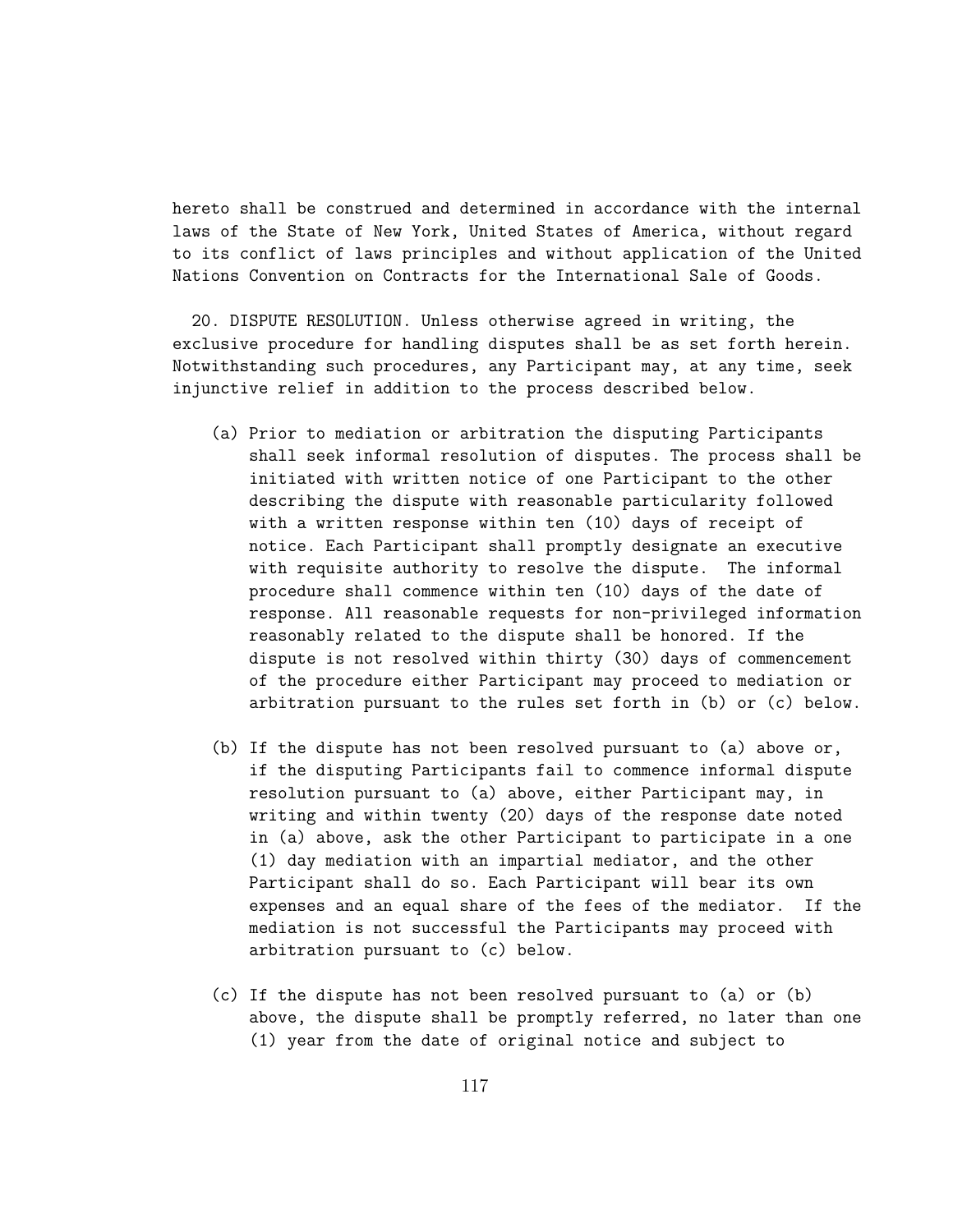applicable statute of limitations, to binding arbitration in accordance with the UNCITRAL Arbitration Rules in effect on the date of this contract. The appointing authority shall be the International Centre for Dispute Resolution. The case shall be administered by the International Centre for Dispute Resolution under its Procedures for Cases under the UNCITRAL Arbitration Rules. Each Participant shall bear its own expenses and shall share equally in fees of the arbitrator. All arbitrators shall have substantial experience in information technology and/or in the telecommunications business and shall be selected by the disputing participants in accordance with UNCITRAL Arbitration Rules. If any arbitrator, once selected is unable or unwilling to continue for any reason, replacement shall be filled via the process described above and a re-hearing shall be conducted. The disputing Participants will provide each other with all requested documents and records reasonably related to the dispute in a manner that will minimize the expense and inconvenience of both parties. Discovery will not include depositions or interrogatories except as the arbitrators expressly allow upon a showing of need. If disputes arise concerning discovery requests, the arbitrators shall have sole and complete discretion to resolve the disputes. The parties and arbitrator shall be guided in resolving discovery disputes by the Federal Rules of Civil Procedure. The Participants agree that time of the essence principles shall guide the hearing and that the arbitrator shall have the right and authority to issue monetary sanctions in the event of unreasonable delay. The arbitrator shall deliver a written opinion setting forth findings of fact and the rationale for the award within thirty (30) days following conclusion of the hearing. The award of the arbitrator, which may include legal and equitable relief, but which may not include punitive damages, will be final and binding upon the disputing Participants, and judgment may be entered upon it in accordance with applicable law in any court having jurisdiction thereof. In addition to award the arbitrator shall have the discretion to award the prevailing Participant all or part of its attorneys' fees and costs, including fees associated with arbitrator, if the arbitrator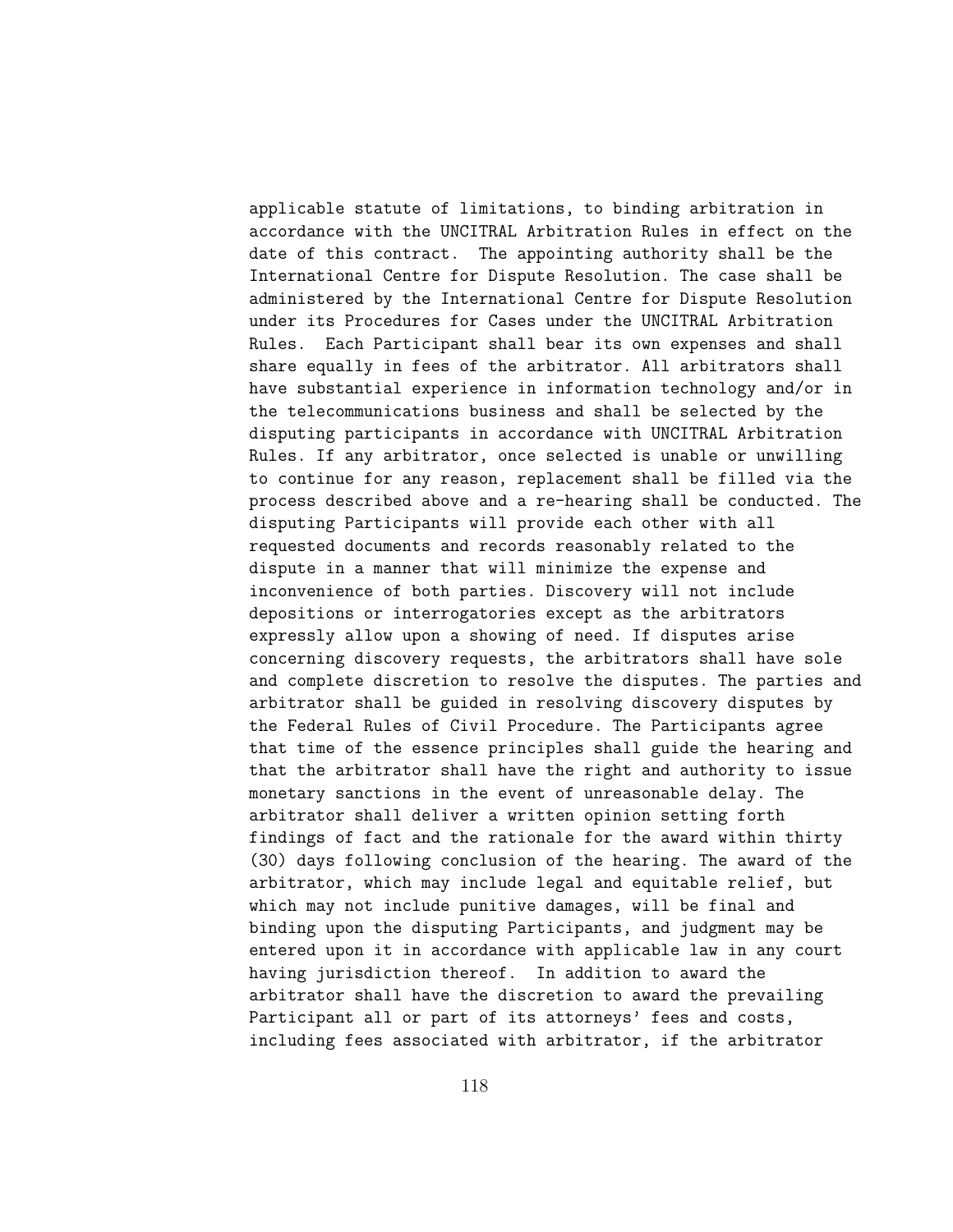determines that the positions taken by the other Participant on material issues of the dispute were without substantial foundation. Any conflict between the UNCITRAL Arbitration Rules and the provisions of this GPA shall be controlled by this GPA.

21. INTEGRATED AGREEMENT. This GPA, constitutes the complete integrated agreement between the parties concerning the subject matter hereof. All prior and contemporaneous agreements, understandings, negotiations or representations, whether oral or in writing, relating to the subject matter of this GPA are superseded and canceled in their entirety.

22. WAIVER. No waiver of any of the provisions of this GPA shall be deemed or shall constitute a waiver of any other provision of this GPA, whether or not similar, nor shall such waiver constitute a continuing waiver unless otherwise expressly so provided in writing. The failure of either party to enforce at any time any of the provisions of this GPA, or the failure to require at any time performance by either party of any of the provisions of this GPA, shall in no way be construed to be a present or future waiver of such provisions, nor in any way affect the ability of a Participant to enforce each and every such provision thereafter.

23. INDEPENDENT CONTRACTORS. Nothing in this GPA shall make the Parties partners, joint venturers, or otherwise associated in or with the business of the other. Parties are, and shall always remain, independent contractors. No Participant shall be liable for any debts, accounts, obligations, or other liabilities of the other Participant, its agents or employees. No party is authorized to incur debts or other obligations of any kind on the part of or as agent for the other. This GPA is not a franchise agreement and does not create a franchise relationship between the parties, and if any provision of this GPA is deemed to create a franchise between the parties, then this GPA shall automatically terminate.

24. CAPTIONS AND HEADINGS. The captions and headings used in this GPA are used for convenience only and are not to be given any legal effect.

119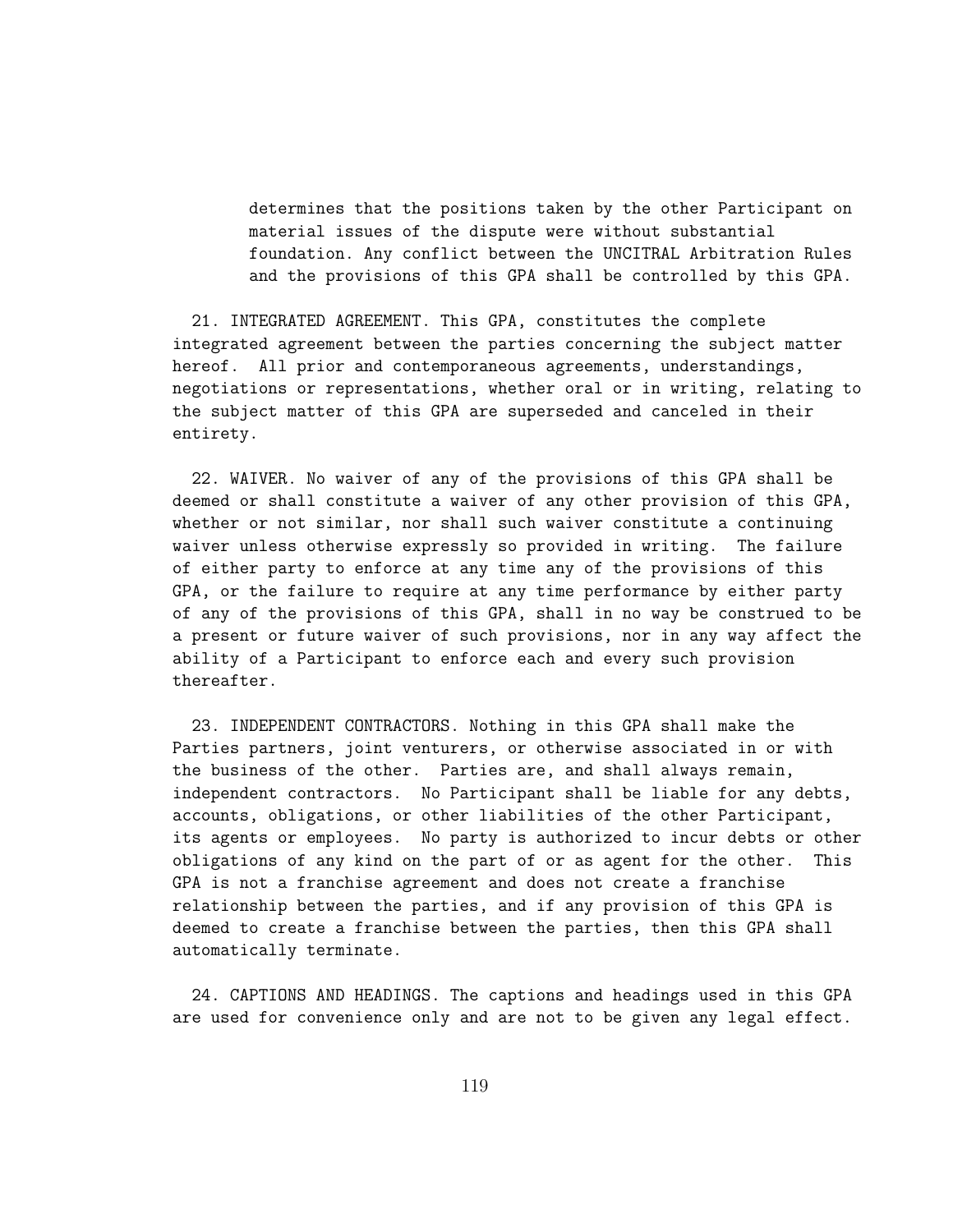25. EXECUTION. This GPA may be executed in counterparts, each of which so executed will be deemed to be an original and such counterparts together will constitute one and the same Agreement. The Parties shall transmit to each other a signed copy of the GPA by any means that faithfully reproduces the GPA along with the Signature. For purposes of this GPA, the term "signature" shall include digital signatures as defined by the jurisdiction of the Participant signing the GPA.

#### Exhibit A

| Weight Range | Requirements                                                                      |                                                                                                                                            |  |  |
|--------------|-----------------------------------------------------------------------------------|--------------------------------------------------------------------------------------------------------------------------------------------|--|--|
| $0 - 99$     |                                                                                   | May only be used under authorization of Owner                                                                                              |  |  |
| $100 - 199$  | May only be used by the Owner's service<br>provider, regardless of authorization. |                                                                                                                                            |  |  |
| $200 - 299$  |                                                                                   | Reserved -- do not use for e164 context.                                                                                                   |  |  |
| $300 - 399$  | which the Owner's number is a part of.                                            | May only be used by the owner of the code under                                                                                            |  |  |
| $400 - 499$  | Telephone Network.                                                                | May be used by any entity providing access via<br>direct connectivity to the Public Switched                                               |  |  |
| $500 - 599$  | provider)                                                                         | May be used by any entity providing access via<br>indirect connectivity to the Public Switched<br>Telephone Network (e.g. Via another VoIP |  |  |
| $600 -$      | Reserved-- do not use for e164 context.                                           |                                                                                                                                            |  |  |
|              | Participant                                                                       | Participant                                                                                                                                |  |  |
| Company:     |                                                                                   |                                                                                                                                            |  |  |
| Address:     |                                                                                   |                                                                                                                                            |  |  |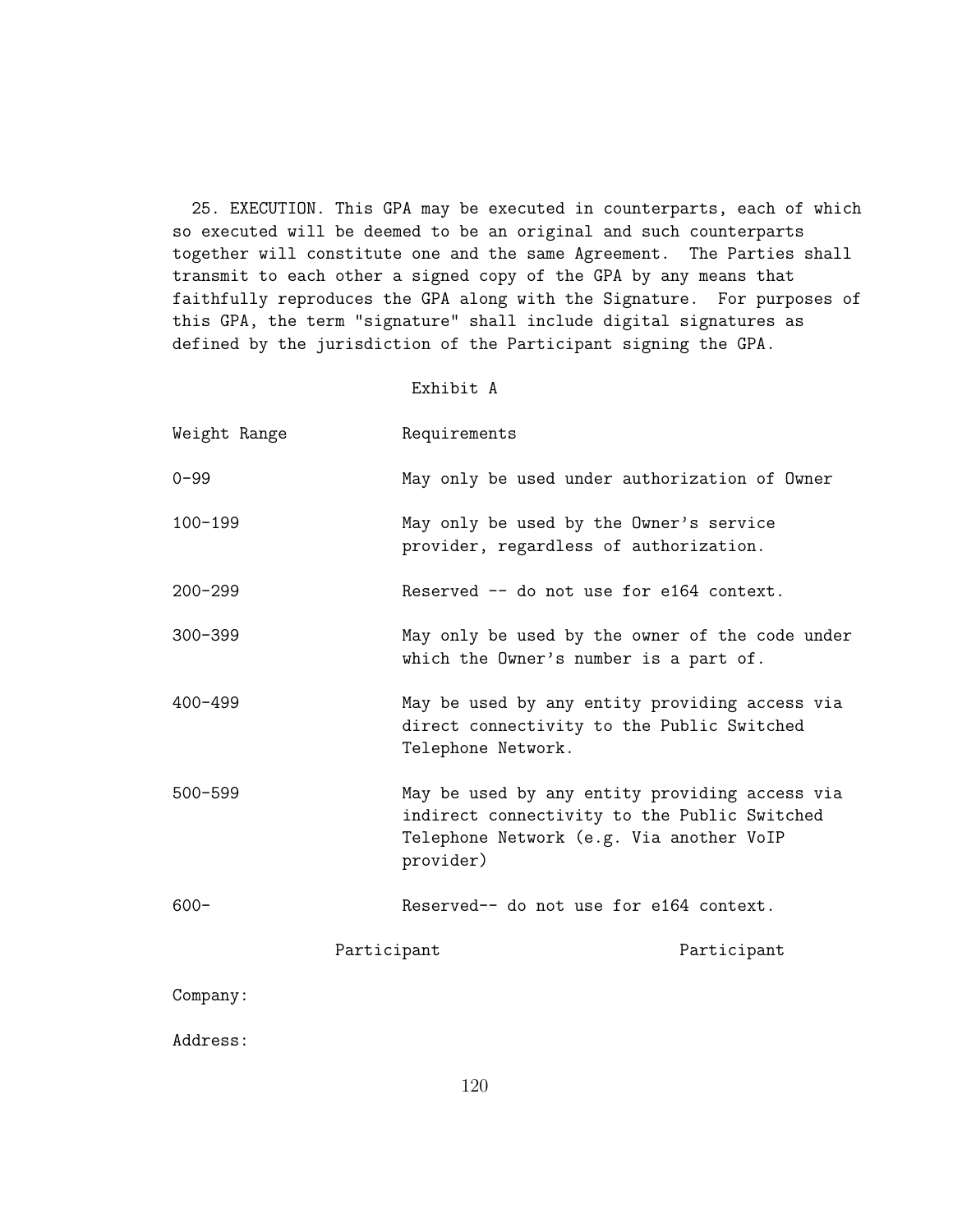Email:

#### \_\_\_\_\_\_\_\_\_\_\_\_\_\_\_\_\_\_\_\_\_\_\_\_\_ \_\_\_\_\_\_\_\_\_\_\_\_\_\_\_\_\_\_\_\_\_\_\_\_\_

Authorized Signature **Authorized Signature** 

Name:

END OF GENERAL PEERING AGREEMENT

------------------------------------------------

How to Peer using this GPA If you wish to exchange routing information with parties using the e164 DUNDi context, all you must do is execute this GPA with any member of the Peering System and you will become a member of the Peering System and be able to make Routes available in accordance with this GPA.

DUNDi, IAX, Asterisk and GPA are trademarks of Digium, Inc.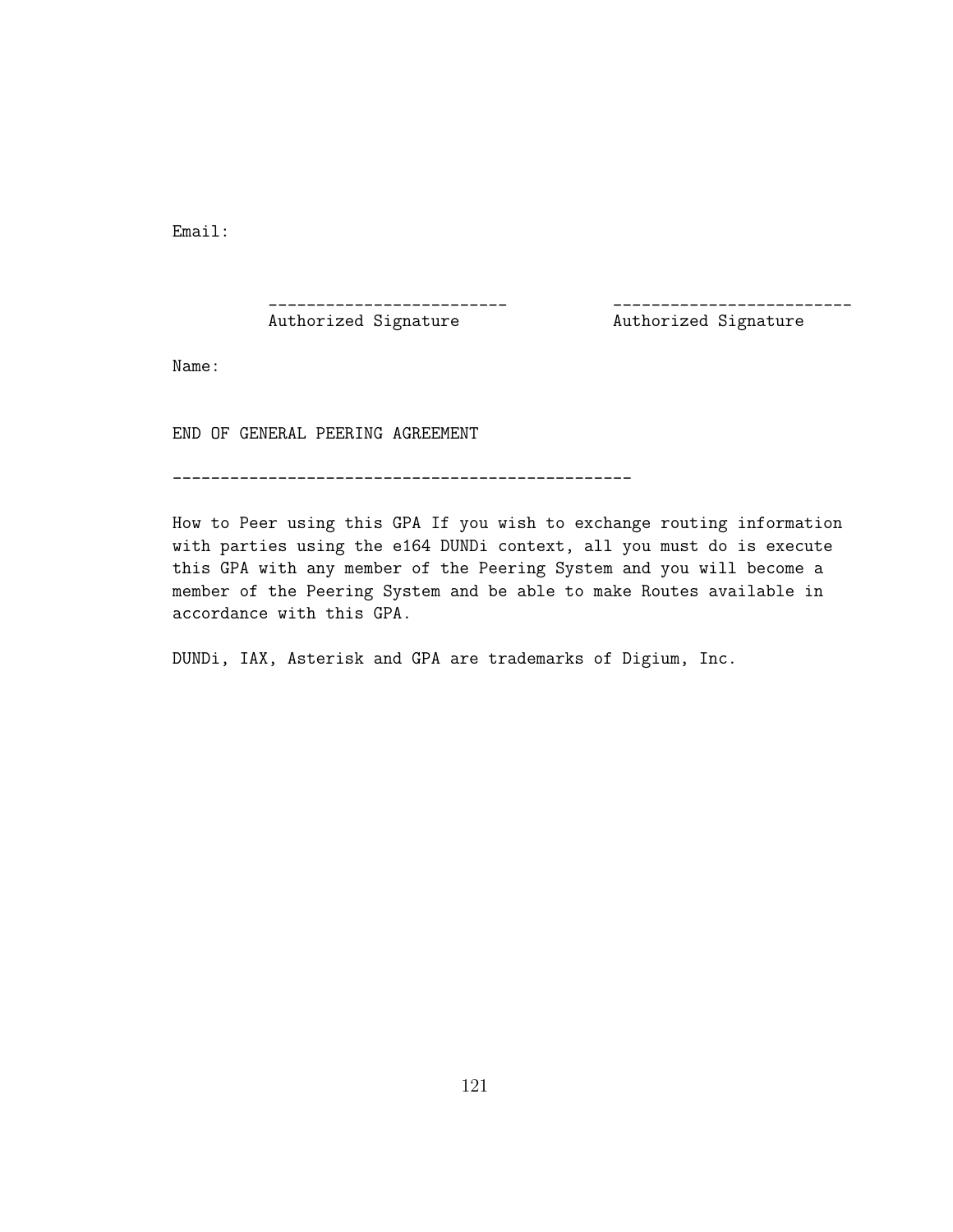# L<br>Chapter

ENUM

#### **8.1 The ENUMLOOKUP dialplan function**

The ENUMLOOKUP function is more complex than it first may appear, and this guide is to give a general overview and set of examples that may be well-suited for the advanced user to evaluate in their consideration of ENUM or ENUM-like lookup strategies. This document assumes a familiarity with ENUM (RFC3761) or ENUM-like methods, as well as familiarity with NAPTR DNS records (RFC2915, RFC3401-3404). For an overview of NAPTR records, and the use of NAPTRs in the ENUM global phonenumber-to-DNS mapping scheme, please see [http://www.voip-info.org/tiki](http://www.voip-info.org/tiki-index.php?page=ENUM)-index. [php?page=ENUM](http://www.voip-info.org/tiki-index.php?page=ENUM) for more detail.

Using ENUM within Asterisk can be simple or complex, depending on how many failover methods and redundancy procedures you wish to utilize. Implementation of ENUM paths is supposedly defined by the person creating the NAPTR records, but the local administrator may choose to ignore certain NAPTR response methods (URI types) or prefer some over others, which is in contradiction to the RFC. The ENUMLOOKUP method simply provides administrators a method for determining NAPTR results in either the globally unique ENUM (e164.arpa) DNS tree, or in other ENUM-like DNS trees which are not globally unique. The methods to actually create channels ("dial") results given by the ENUMLOOKUP function is then up to the administrator to implement in a way that best suits their environment.

Function: ENUMLOOKUP(number[,Method-type[,options[,record#[,zone-suffix]]]])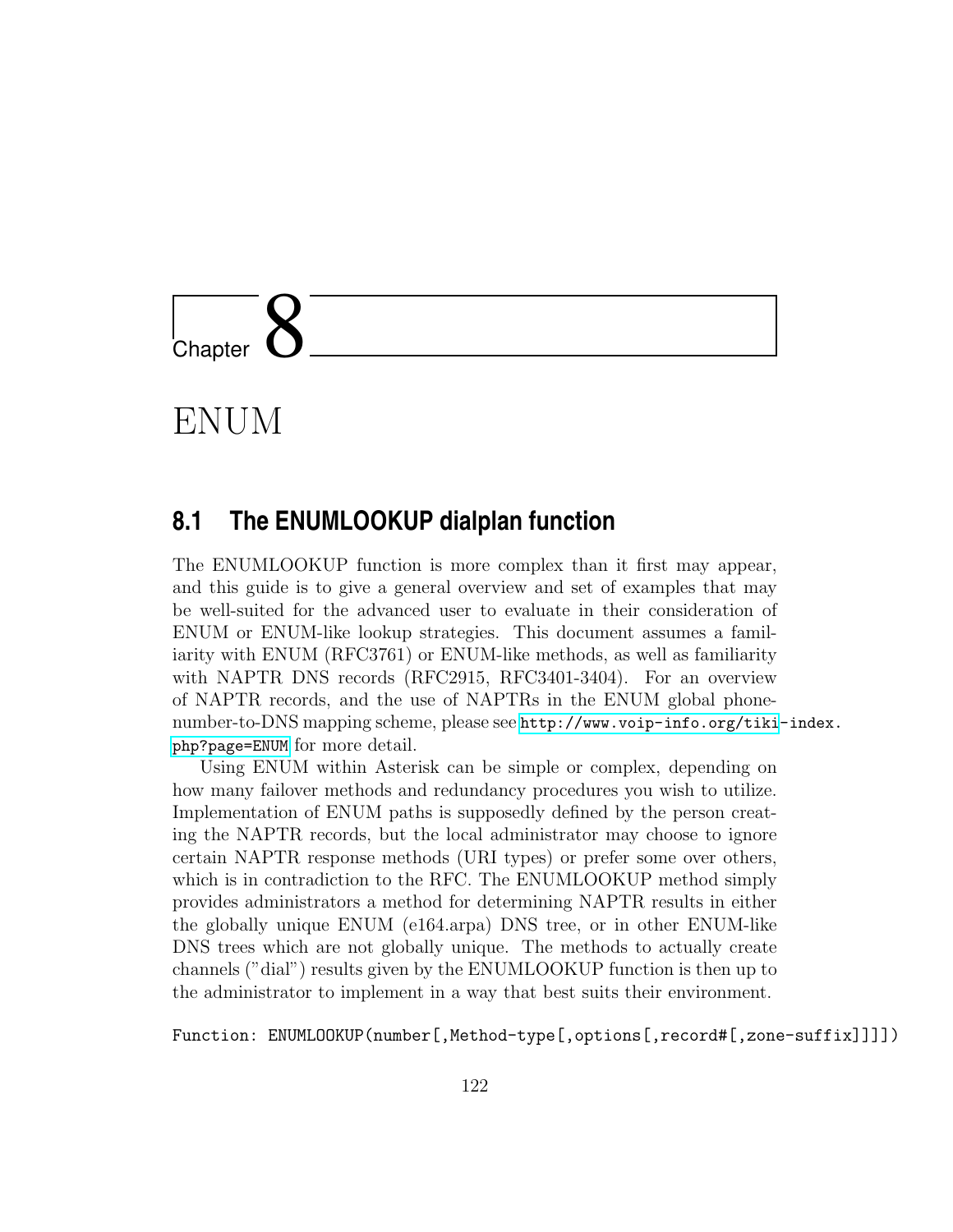Performs an ENUM tree lookup on the specified number, method type, and ordinal record offset, and returns one of four different values:

- 1. post-parsed NAPTR of one method (URI) type
- 2. count of elements of one method (URI) type
- 3. count of all method types
- 4. full URI of method at a particular point in the list of all possible methods

#### **8.1.1 Arguments**

- number
	- telephone number or search string. Only numeric values within this string are parsed; all other digits are ignored for search, but are re-written during NAPTR regexp expansion.
- service\_type
	- tel, sip, h323, iax2, mailto, ...[any other string], ALL. Default type is "sip". Special name of "ALL" will create a list of method types across all NAPTR records for the search number, and then put the results in an ordinal list starting with 1. The position *jnumberi*. specified will then be returned, starting with 1 as the first record (lowest value) in the list. The service types are not hardcoded in Asterisk except for the default (sip) if no other service type specified; any method type string (IANA-approved or not) may be used except for the string "ALL".
- options
	- c
- ∗ count. Returns the number of records of this type are returned (regardless of order or priority.) If "ALL" is the specified service type, then a count of all methods will be returned for the DNS record.
- record#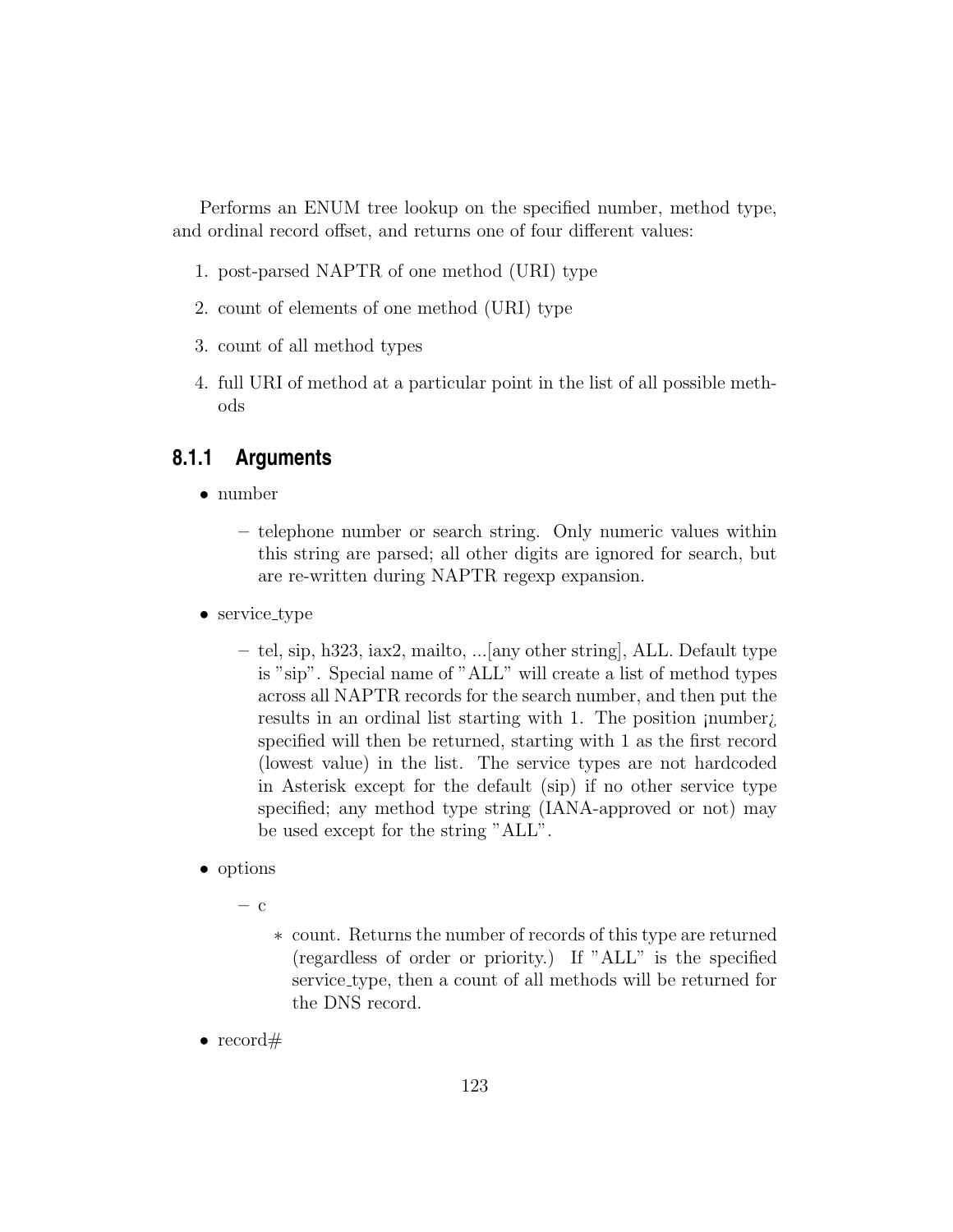- which record to present if multiple answers are returned ¡integer¿  $=$  The record in priority/order sequence based on the total count of records passed back by the query. If a service type is specified, all entries of that type will be sorted into an ordinal list starting with 1 (by order first, then priority). The default of  $\alpha$  is "1"
- zone suffix
	- allows customization of the ENUM zone. Default is e164.arpa.

#### **8.1.2 Examples**

Let's use this ENUM list as an example (note that these examples exist in the DNS, and will hopefully remain in place as example destinations, but they may change or become invalid over time. The end result URIs are not guaranteed to actually work, since some of these hostnames or SIP proxies are imaginary. Of course, the tel: replies go to directory assistance for New York City and San Francisco...) Also note that the complex SIP NAPTR at weight 30 will strip off the leading  $" +"$  from the dialed string if it exists. This is probably a better NAPTR than hard-coding the number into the NAPTR, and it is included as a more complex regexp example, though other simpler NAPTRs will work just as well.

```
0.2.0.1.1.6.5.1.0.3.1.loligo.com. 3600 IN NAPTR 10 100 "u"
     "E2U+tel" "!^\\+13015611020$!tel:+12125551212!" .
0.2.0.1.1.6.5.1.0.3.1.loligo.com. 3600 IN NAPTR 21 100 "u"
     "E2U+tel" "!^\\+13015611020$!tel:+14155551212!" .
0.2.0.1.1.6.5.1.0.3.1.loligo.com. 3600 IN NAPTR 25 100 "u"
     "E2U+sip" "!^\\+13015611020$!sip:2203@sip.fox-den.com!" .
0.2.0.1.1.6.5.1.0.3.1.loligo.com. 3600 IN NAPTR 26 100 "u"
     "E2U+sip" "!^\\+13015611020$!sip:1234@sip-2.fox-den.com!" .
0.2.0.1.1.6.5.1.0.3.1.loligo.com. 3600 IN NAPTR 30 100 "u"
     "E2U+sip" "!^\\+*([^{\\\*}]*)!sip:\\1@sip-3.fox-den.com!"
0.2.0.1.1.6.5.1.0.3.1.loligo.com. 3600 IN NAPTR 55 100 "u"
     "E2U+mailto" "!^\\+13015611020$!mailto:jtodd@fox-den.com!" .
```
Example 1: Simplest case, using first SIP return (use all defaults except for domain name)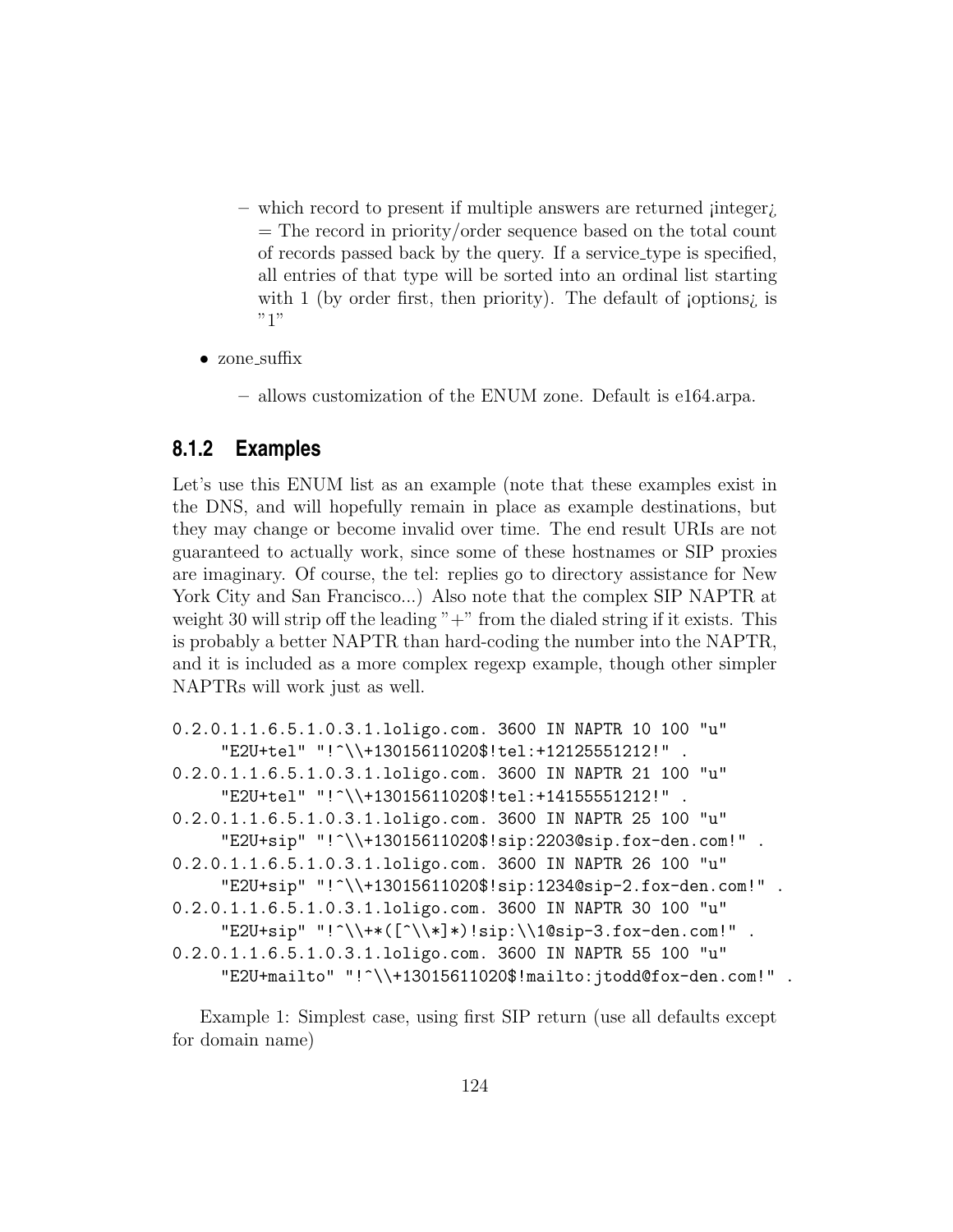exten => 100,1,Set(foo=\${ENUMLOOKUP(+13015611020,,,,loligo.com)}) returns: \${foo}="2203@sip.fox-den.com"

Example 2: What is the first "tel" pointer type for this number? (after sorting by order/preference; default of "1" is assumed in options field)

```
exten => 100,1,Set(foo=${ENUMLOOKUP(+13015611020,tel,,,loligo.com)})
 returns: ${foo}="+12125551212"
```
Example 3: How many "sip" pointer type entries are there for this number?

```
exten => 100,1,Set(foo=${ENUMLOOKUP(+13015611020,sip,c,,loligo.com)})
 returns: ${foo}=3
```
Example 4: For all the "tel" pointer type entries, what is the second one in the list? (after sorting by preference)

```
exten => 100,1,Set(foo=${ENUMLOOKUP(+13015611020,tel,,2,loligo.com)})
 returns: ${foo}="+14155551212"
```
Example 5: How many NAPTRs (tel, sip, mailto, etc.) are in the list for this number?

```
exten => 100,1,Set(foo=${ENUMLOOKUP(+13015611020,ALL,c,,loligo.com)})
 returns: ${foo}=6
```
Example 6: Give back the second full URI in the sorted list of all NAPTR URIs:

```
exten => 100,1,Set(foo=${ENUMLOOKUP(+13015611020,ALL,,2,loligo.com)})
 returns: ${foo}="tel:+14155551212" [note the "tel:" prefix in the string]
```
Example 7: Look up first SIP entry for the number in the e164.arpa zone (all defaults)

```
exten => 100,1,Set(foo=${ENUMLOOKUP(+437203001721)})
```
returns: \${foo}="enum-test@sip.nemox.net" [note: this result is subject to change as it is "live" DNS and not under my control]

Example 8: Look up the ISN mapping in freenum.org alpha test zone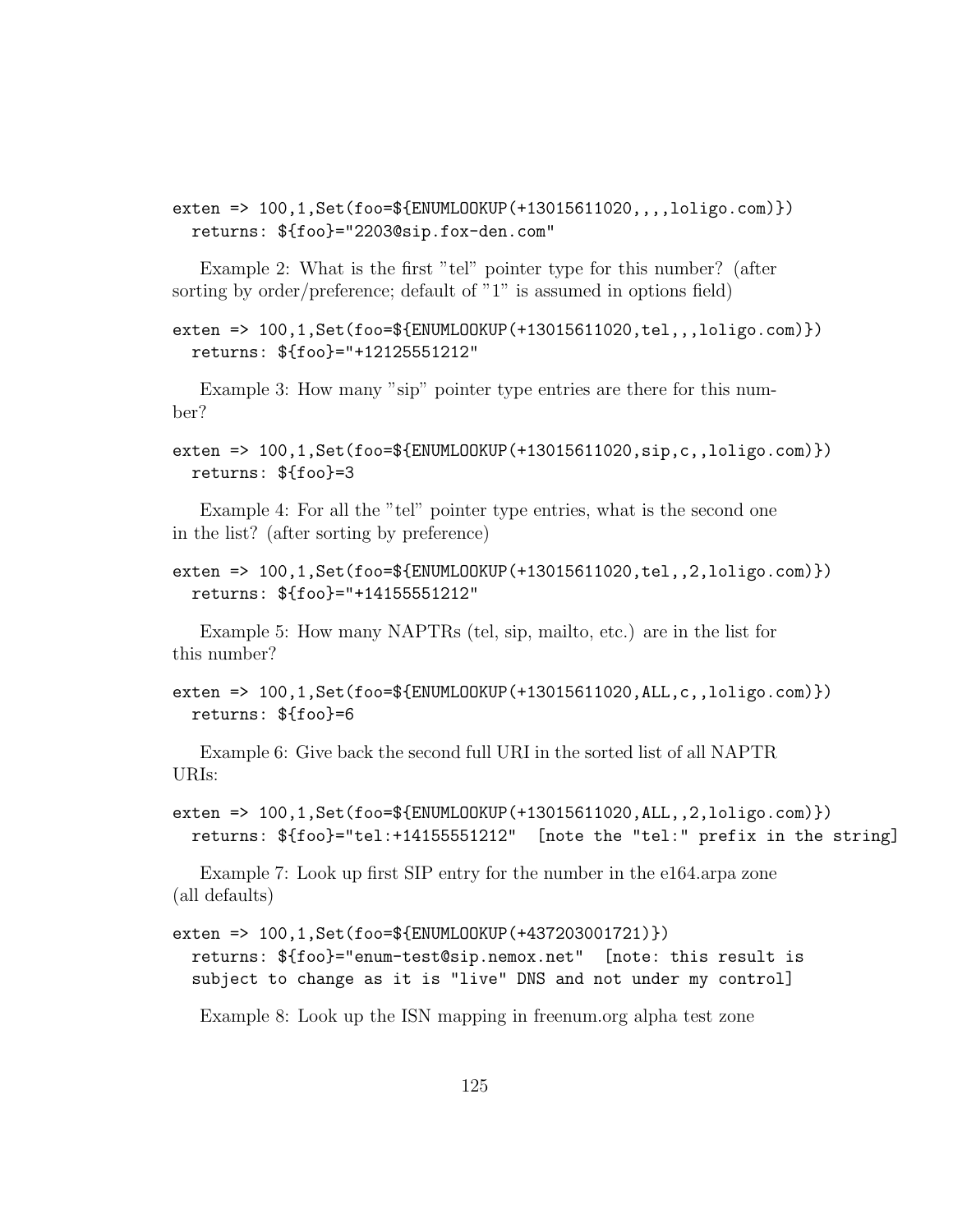```
exten => 100,1,Set(foo=${ENUMLOOKUP(1234*256,,,,freenum.org)})
 returns: ${foo}="1234@204.91.156.10" [note: this result is subject
 to change as it is "live" DNS]
```
Example 9: Give back the first SIP pointer for a number in the

```
enum.yoydynelabs.com zone (invalid lookup)
exten => 100,1,Set(foo=${ENUMLOOKUP(1234567890,sip,,1,enum.yoyodynelabs.com)})
 returns: ${foo}=""
```
#### **8.1.3 Usage notes and subtle features**

- The use of " $+$ " in lookups is confusing, and warrants further explanation. All E.164 numbers ("global phone numbers") by definition need a leading "+" during ENUM lookup. If you neglect to add a leading "+", you may discover that numbers that seem to exist in the DNS aren't getting matched by the system or are returned with a null string result. This is due to the NAPTR reply requiring a  $"+'"$  in the regular expression matching sequence. Older versions of Asterisk add a "+" from within the code, which may confuse administrators converting to the new function. Please ensure that all ENUM (e164.arpa) lookups contain a leading "+" before lookup, so ensure your lookup includes the leading plus sign. Other DNS trees may or may not require a leading  $" +"$  - check before using those trees, as it is possible the parsed NAPTRs will not provide correct results unless you have the correct dialed string. If you get console messages like "WARNING[24907]: enum.c:222 parse\_naptr: NAPTR Regex match failed." then it is very possible that the returned NAPTR expects a leading "+" in the search string (or the returned NAPTR is mis-formed.)
- If a query is performed of type "c" ("count") and let's say you get back 5 records and then some seconds later a query is made against record 5 in the list, it may not be the case that the DNS resolver has the same answers as it did a second or two ago - maybe there are only 4 records in the list in the newest query. The resolver should be the canonical storage location for DNS records, since that is the intent of ENUM. However, some obscure future cases may have wildly changing NAPTR records within several seconds. This is a corner case, and probably only worth noting as a very rare circumstance. (note: I do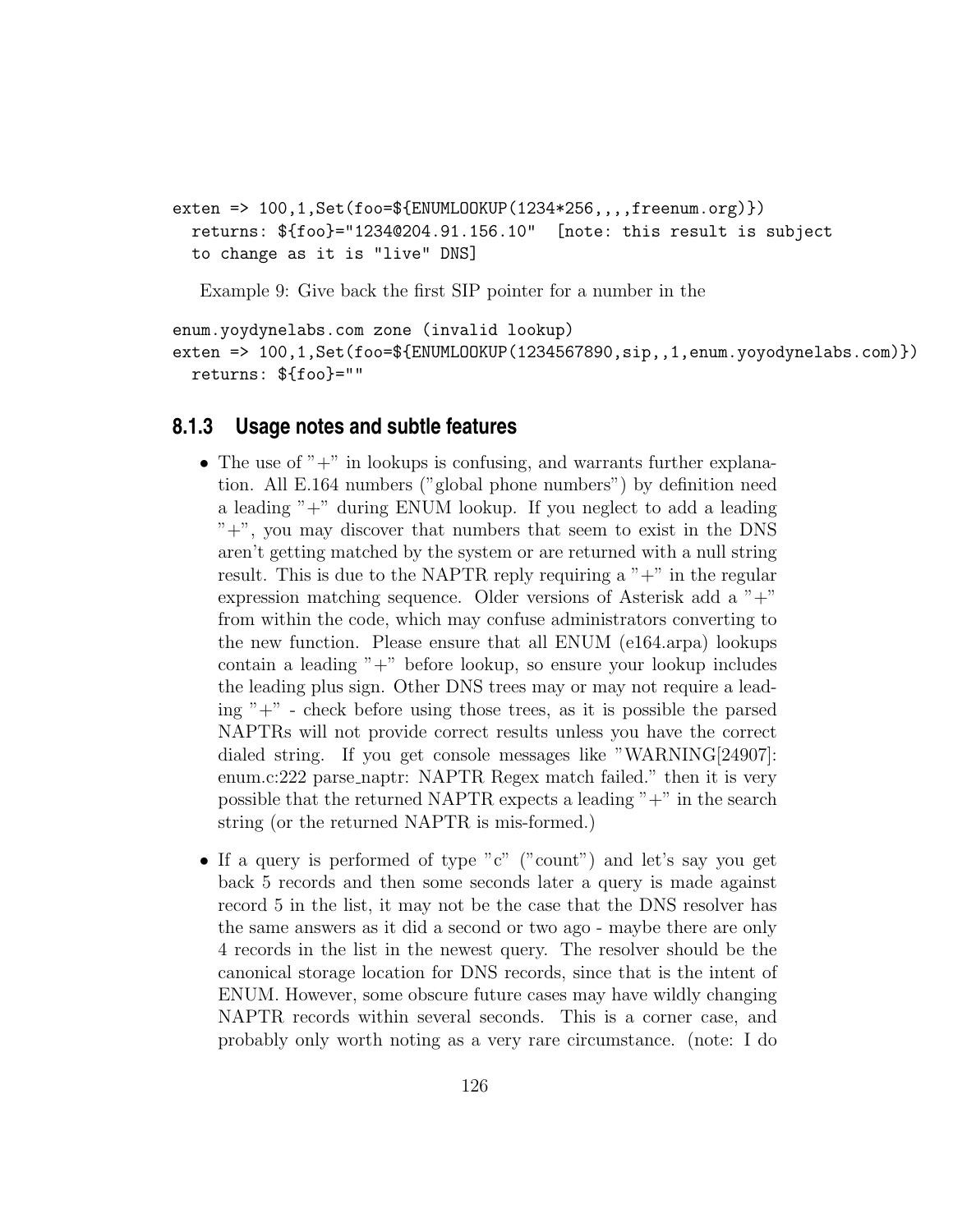not object to Asterisk's dnsmgr method of locally caching DNS replies, but this method needs to honor the TTL given by the remote zone master. Currently, the ENUMLOOKUP function does not use the dnsmgr method of caching local DNS replies.)

- If you want strict NAPTR value ordering, then it will be necessary to use the "ALL" method to incrementally step through the different returned NAPTR pointers. You will need to use string manipulation to strip off the returned method types, since the results will look like "sip:12125551212" in the returned value. This is a non-trivial task, though it is required in order to have strict RFC compliance and to comply with the desires of the remote party who is presenting NAPTRs in a particular order for a reason.
- Default behavior for the function (even in event of an error) is to move to the next priority, and the result is a null value. Most ENUM lookups are going to be failures, and it is the responsibility of the dialplan administrator to manage error conditions within their dialplan. This is a change from the old app enumlookup method and it's arbitrary priority jumping based on result type or failure.
- Anything other than digits will be ignored in lookup strings. Example: a search string of "+4372030blah01721" will turn into 1.2.7.1.0.0.3.0.2.7.3.4.e164.arpa. for the lookup. The NAPTR parsing may cause unexpected results if there are strings inside your NAPTR lookups.
- If there exist multiple records with the same weight and order as a result of your query, the function will RANDOMLY select a single NAPTR from those equal results.
- Currently, the function ignores the settings in enum.conf as the search zone name is now specified within the function, and the H323 driver can be chosen by the user via the dialplan. There were no other values in this file, and so it becomes deprecated.
- The function will digest and return NAPTRs which use older (deprecated) style, reversed method strings such as "sip+E2U" instead of the more modern "E2U+sip"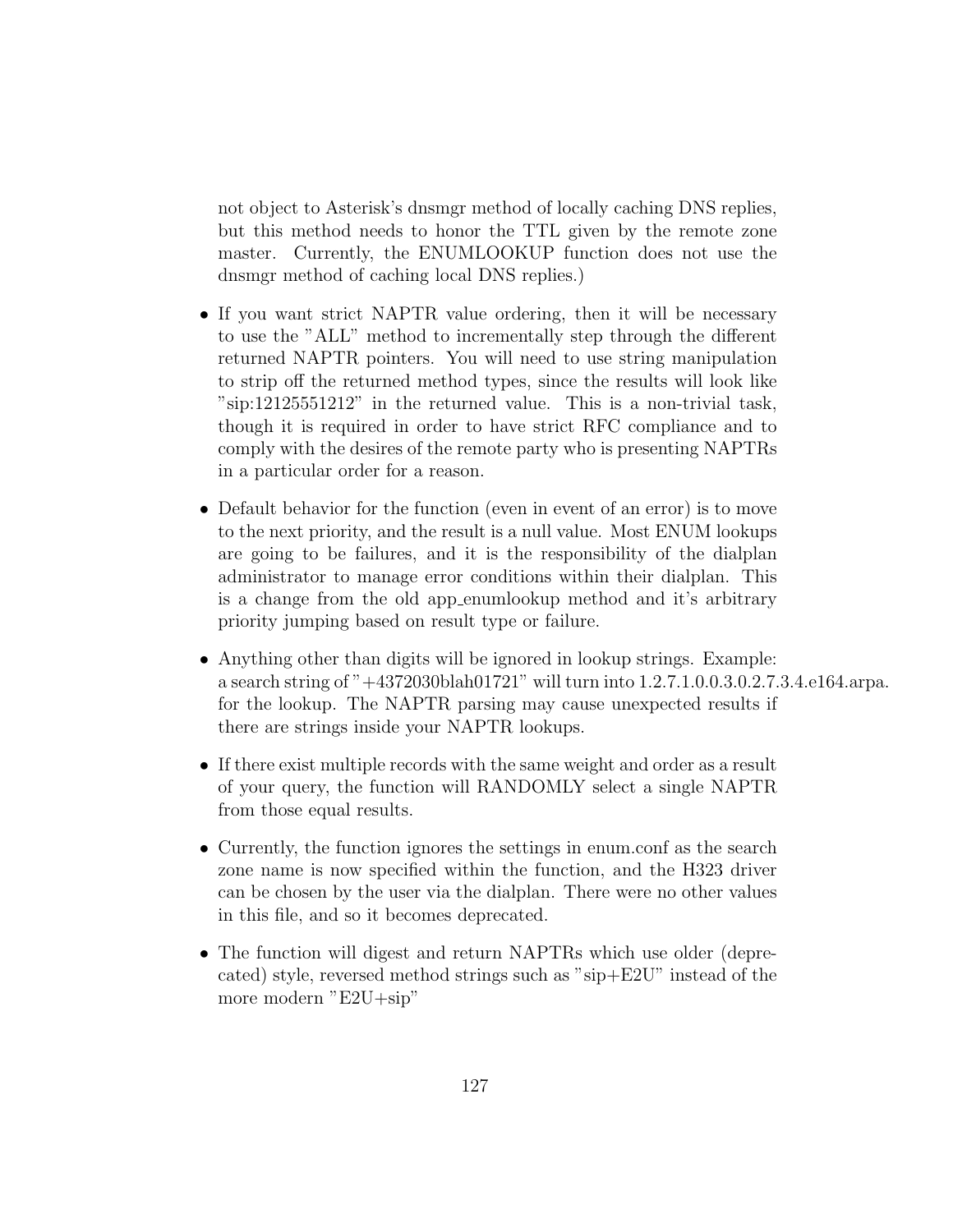- There is no provision for multi-part methods at this time. If there are multiple NAPTRs with (as an example) a method of "E2U+voice:sip" and then another NAPTR in the same DNS record with a method of ""E2U+sip", the system will treat these both as method "sip" and they will be separate records from the perspective of the function. Of course, if both records point to the same URI and have equal priority/weight (as is often the case) then this will cause no serious difficulty, but it bears mentioning.
- ISN (ITAD Subscriber Number) usage: If the search number is of the form ABC\*DEF (where ABC and DEF are at least one numeric digit) then perform an ISN-style lookup where the lookup is manipulated to C.B.A.DEF.domain.tld (all other settings and options apply.) See <http://www.freenum.org/> for more details on ISN lookups. In the unlikely event you wish to avoid ISN re-writes, put an "n" as the first digit of the search string - the "n" will be ignored for the search.

#### **8.1.4 Some more Examples**

All examples below except where noted use "e164.arpa" as the referenced domain, which is the default domain name for ENUMLOOKUP. All numbers are assumed to not have a leading  $" +"$  as dialed by the inbound channel, so that character is added where necessary during ENUMLOOKUP function calls.

```
; example 1
;
; Assumes North American international dialing (011) prefix.
; Look up the first SIP result and send the call there, otherwise
; send the call out a PRI. This is the most simple possible
; ENUM example, but only uses the first SIP reply in the list of
; NAPTR(s).
;
exten => _011.,1,Set(enumresult=${ENUMLOOKUP(+${EXTEN:3})})
exten => _011.,n,Dial(SIP/${enumresult})
exten => _011.,n,Dial(DAHDI/g1/\$(EXTEM});
; end example 1
; example 2
;
; Assumes North American international dialing (011) prefix.
; Check to see if there are multiple SIP NAPTRs returned by
; the lookup, and dial each in order. If none work (or none
; exist) then send the call out a PRI, group 1.
```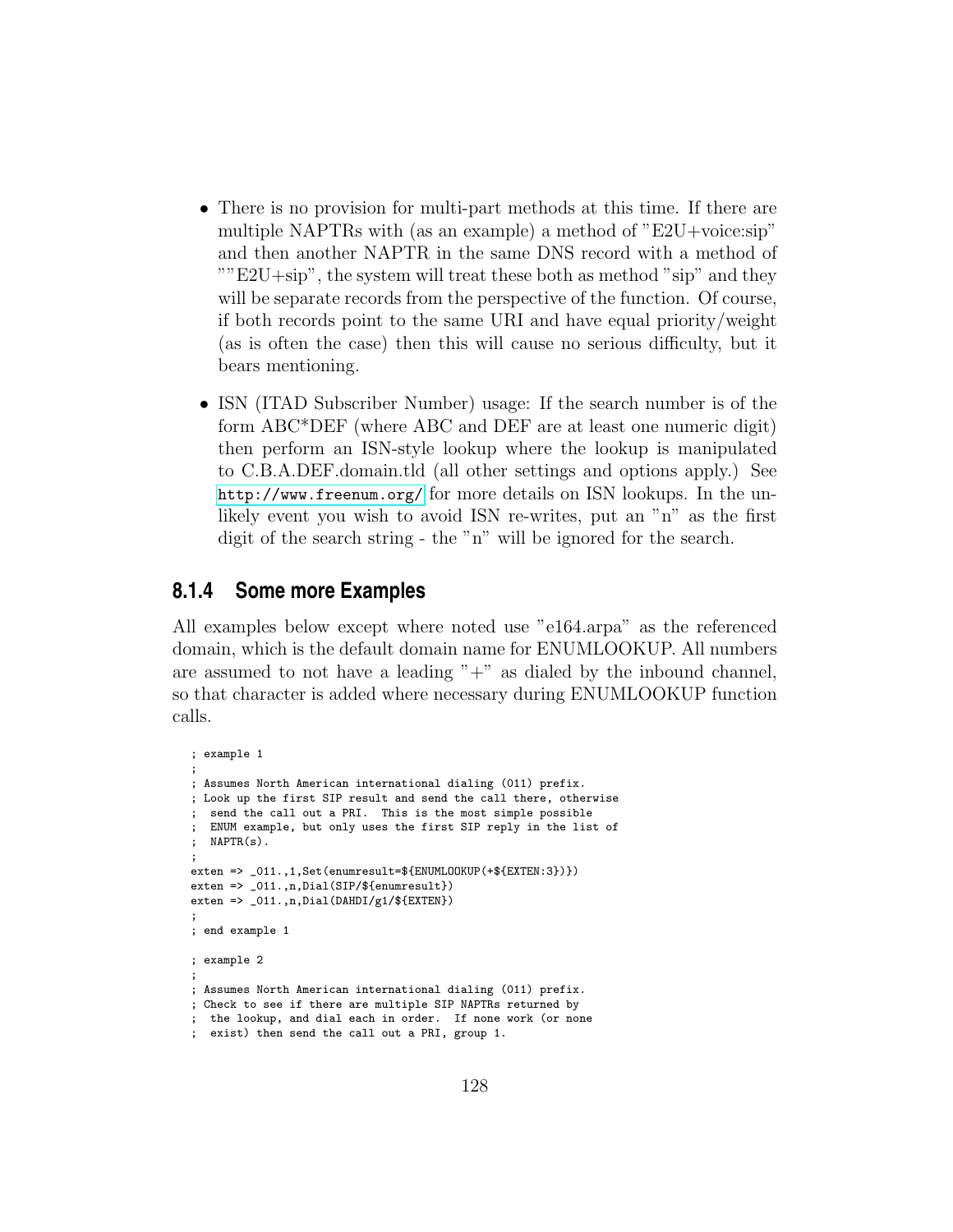```
;
exten => _011.,1,Set(sipcount=${ENUMLOOKUP(${EXTEN:3},sip,c)}|counter=0)
exten => _011.,n,While($["${counter}"<"${sipcount}"])
exten => _011.,n,Set(counter=$[${counter}+1])
exten => _011.,n,Dial(SIP/${ENUMLOOKUP(+${EXTEN:3},sip,,${counter})})
exten => _011.,n,EndWhileexten => _011.,n,Dial(DAHDI/g1/\$(EXTEN));
; end example 2
; example 3
;
; This example expects an ${EXTEN} that is an e.164 number (like
; 14102241145 or 437203001721)
; Search through e164.arpa and then also search through e164.org
; to see if there are any valid SIP or IAX termination capabilities.
; If none, send call out via DAHDI channel 1.
;
; Start first with e164.arpa zone...
;
exten => _X.,1,Set(sipcount=${ENUMLOOKUP(+${EXTEN},sip,c)}|counter=0)
exten => _X.,2,GotoIf($["${counter}"<"${sipcount}"]?3:6)
exten \Rightarrow X., 3, Set(counter=\[${counter}+1])
exten => _X.,4,Dial(SIP/${ENUMLOOKUP(+${EXTEN},sip,,${counter})})
exten => _X.,5,GotoIf($["${counter}"<"${sipcount}"]?3:6)
;
exten => _X.,6,Set(iaxcount=${ENUMLOOKUP(+${EXTEN},iax2,c)}|counter=0)
exten => _X.,7,GotoIf($["${counter}"<"${iaxcount}"]?8:11)
exten => _X.,8,Set(counter=$[${counter}+1])
exten => _X., 9, Dial(IAX2/${ENUMLOOKUP(+${EXTEN}, iax2,, ${counter})})
exten => _X.,10,GotoIf($["${counter}"<"${iaxcount}"]?8:11)
;
exten => _X.,11,NoOp("No valid entries in e164.arpa for ${EXTEN} - checking in e164.org")
;
; ...then also try e164.org, and look for SIP and IAX NAPTRs...
;
exten => _X.,12,Set(sipcount=${ENUMLOOKUP(+${EXTEN},sip,c,,e164.org)}|counter=0)
exten => _X.,13,GotoIf($["${counter}"<"${sipcount}"]?14:17)
exten => _X.,14,Set(counter=$[${counter}+1])
exten => _X.,15,Dial(SIP/${ENUMLOOKUP(+${EXTEN},sip,,${counter},e164.org)})
exten => _X.,16,GotoIf($["${counter}"<"${sipcount}"]?14:17)
;
exten => _X.,17,Set(iaxcount=${ENUMLOOKUP(+${EXTEN},iax2,c,,e164.org)}|counter=0)
exten => _X.,18,GotoIf($["${counter}"<"${iaxcount}"]?19:22)
exten => _X \dots 19, Set (counter=\frac{1}{2}[clumter}+1])
exten => _X.,20,Dial(IAX2/${ENUMLOOKUP(+${EXTEN},iax2,,${counter},e164.org)})
exten => _X.,21,GotoIf($["${counter}"<"${iaxcount}"]?19:22)
;
; ...then send out PRI.
;
exten => _X.,22,NoOp("No valid entries in e164.org for ${EXTEN} - sending out via DAHDI")
exten => _X., 23, Dial(DAHDI/g1/${EXTEN})
;
; end example 3
```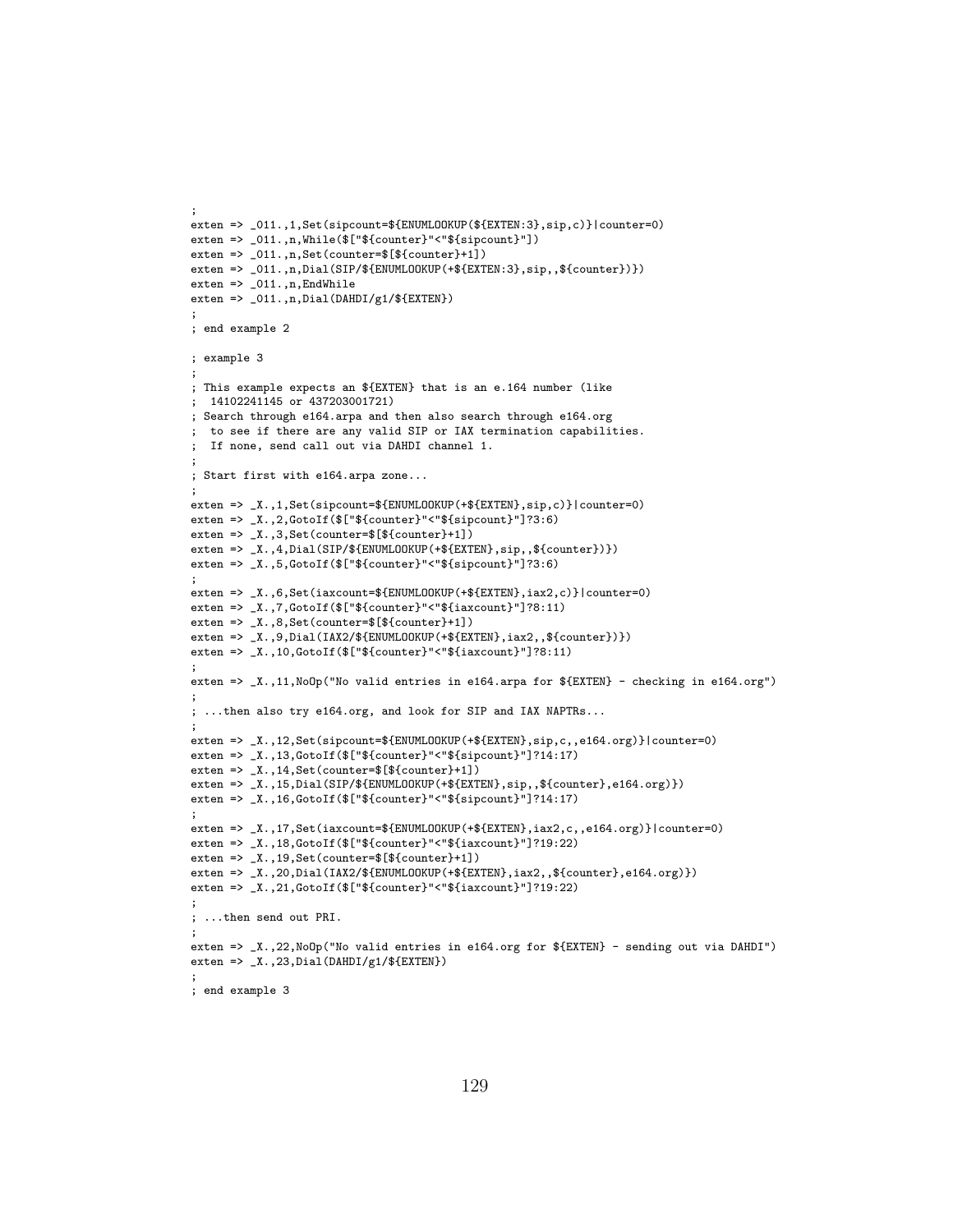L<br>Chapter

### AMI: Asterisk Manager Interface

#### **9.1 The Asterisk Manager TCP/IP API**

The manager is a client/server model over TCP. With the manager interface, you'll be able to control the PBX, originate calls, check mailbox status, monitor channels and queues as well as execute Asterisk commands.

AMI is the standard management interface into your Asterisk server. You configure AMI in manager.conf. By default, AMI is available on TCP port 5038 if you enable it in manager.conf.

AMI receive commands, called "actions". These generate a "response" from Asterisk. Asterisk will also send "Events" containing various information messages about changes within Asterisk. Some actions generate an initial response and data in the form list of events. This format is created to make sure that extensive reports do not block the manager interface fully.

Management users are configured in the configuration file manager.conf and are given permissions for read and write, where write represents their ability to perform this class of "action", and read represents their ability to receive this class of "event".

If you develop AMI applications, treat the headers in Actions, Events and Responses as local to that particular message. There is no cross-message standardization of headers.

If you develop applications, please try to reuse existing manager headers and their interpretation. If you are unsure, discuss on the asterisk-dev mailing list.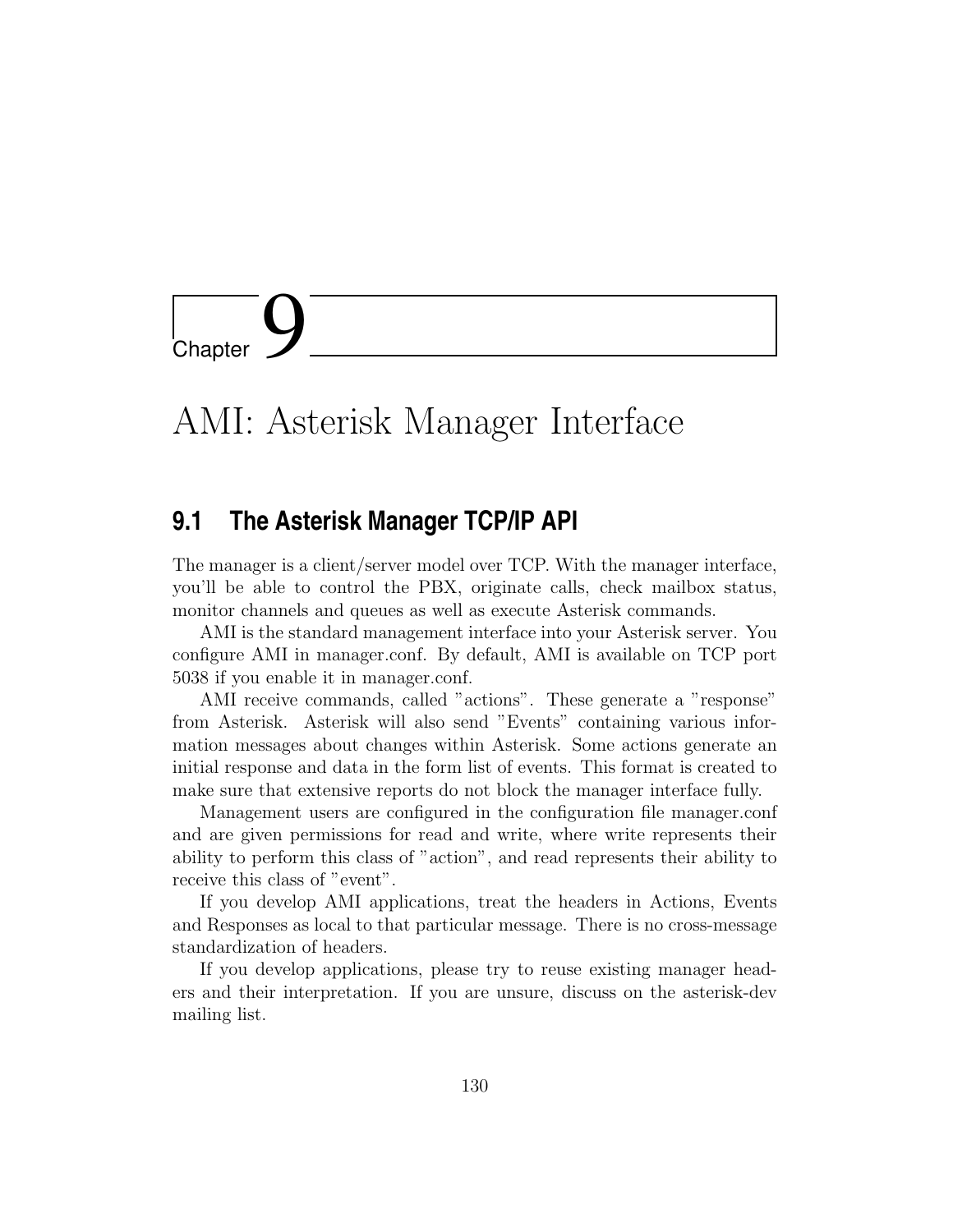#### **9.2 Device status reports**

Manager subscribes to extension status reports from all channels, to be able to generate events when an extension or device changes state. The level of details in these events may depend on the channel and device configuration. Please check each channel configuration file for more information. (in sip.conf, check the section on subscriptions and call limits)

#### **9.3 Command Syntax**

Management communication consists of tags of the form "header: value", terminated with an empty newline  $(\r\n)$  in the style of SMTP, HTTP, and other headers.

The first tag MUST be one of the following:

- Action: An action requested by the CLIENT to the Asterisk SERVER. Only one "Action" may be outstanding at any time.
- Response: A response to an action from the Asterisk SERVER to the CLIENT.
- Event: An event reported by the Asterisk SERVER to the CLIENT

#### **9.4 Manager commands**

To see all of the available manager commands, use the "manager show commands" CLI command.

You can get more information about a manager command with the "manager show command <command>" CLI command in Asterisk.

#### **9.5 Examples**

Login - Log a user into the manager interface.

Action: Login Username: testuser Secret: testsecret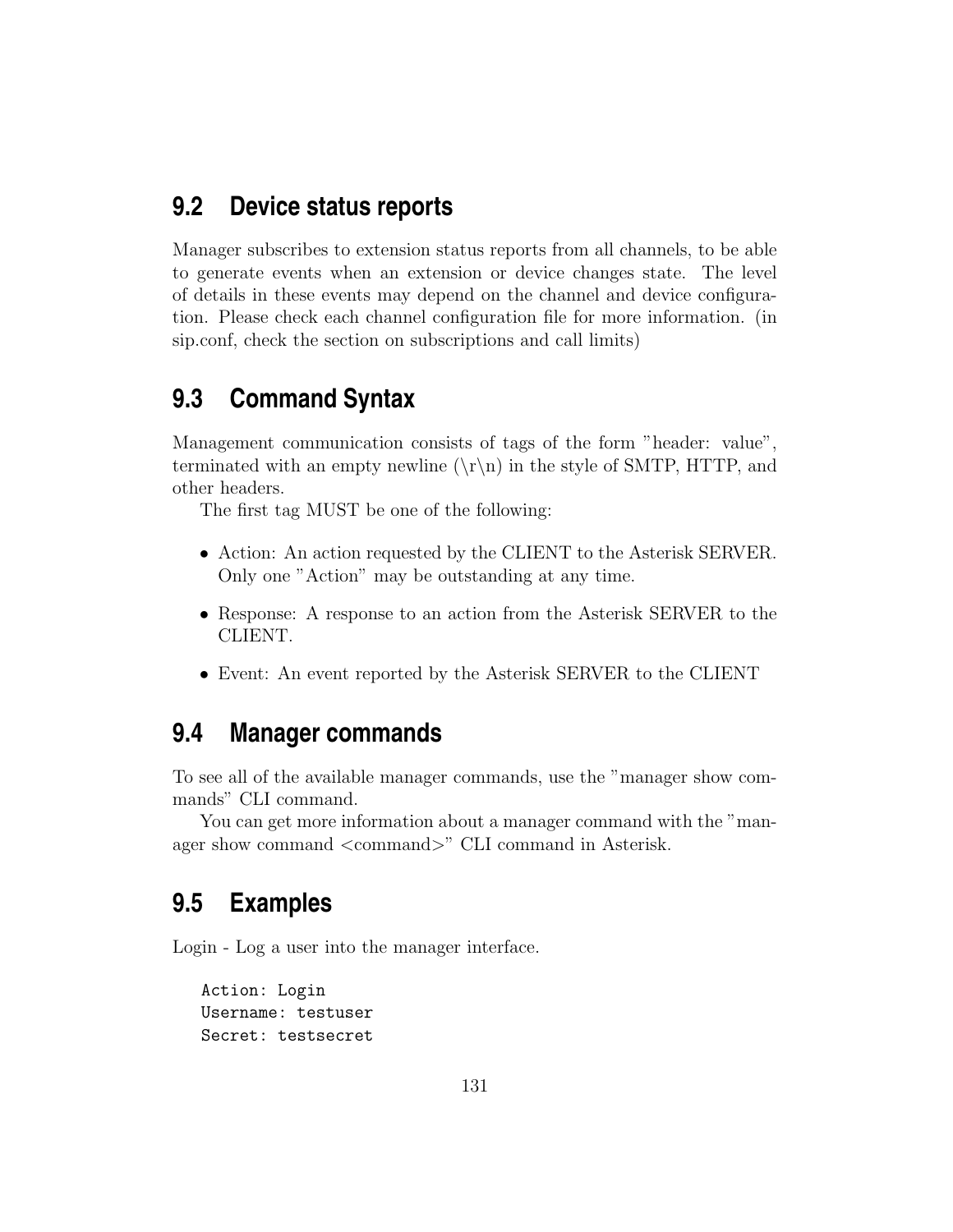Originate - Originate a call from a channel to an extension.

Action: Originate Channel: sip/12345 Exten: 1234 Context: default

Originate - Originate a call from a channel to an extension without waiting for call to complete.

Action: Originate Channel: sip/12345 Exten: 1234 Context: default Async: yes

Redirect with ExtraChannel:

Attempted goal: Have a 'robot' program Redirect both ends of an alreadyconnected call to a meetme room using the ExtraChannel feature through the management interface.

```
Action: Redirect
Channel: DAHDI/1-1
ExtraChannel: SIP/3064-7e00 (varies)
Exten: 680
Priority: 1
```
Where 680 is an extension that sends you to a MeetMe room.

There are a number of GUI tools that use the manager interface, please search the mailing list archives and the documentation page on the [http:](http://www.asterisk.org) [//www.asterisk.org](http://www.asterisk.org) web site for more information.

#### **9.6 Some standard AMI headers**

| -- Account Code (Status)                          |
|---------------------------------------------------|
| -- Account Code (cdr_manager)                     |
| -- Does ACL exist for object ?                    |
| -- Request or notification of a particular action |
|                                                   |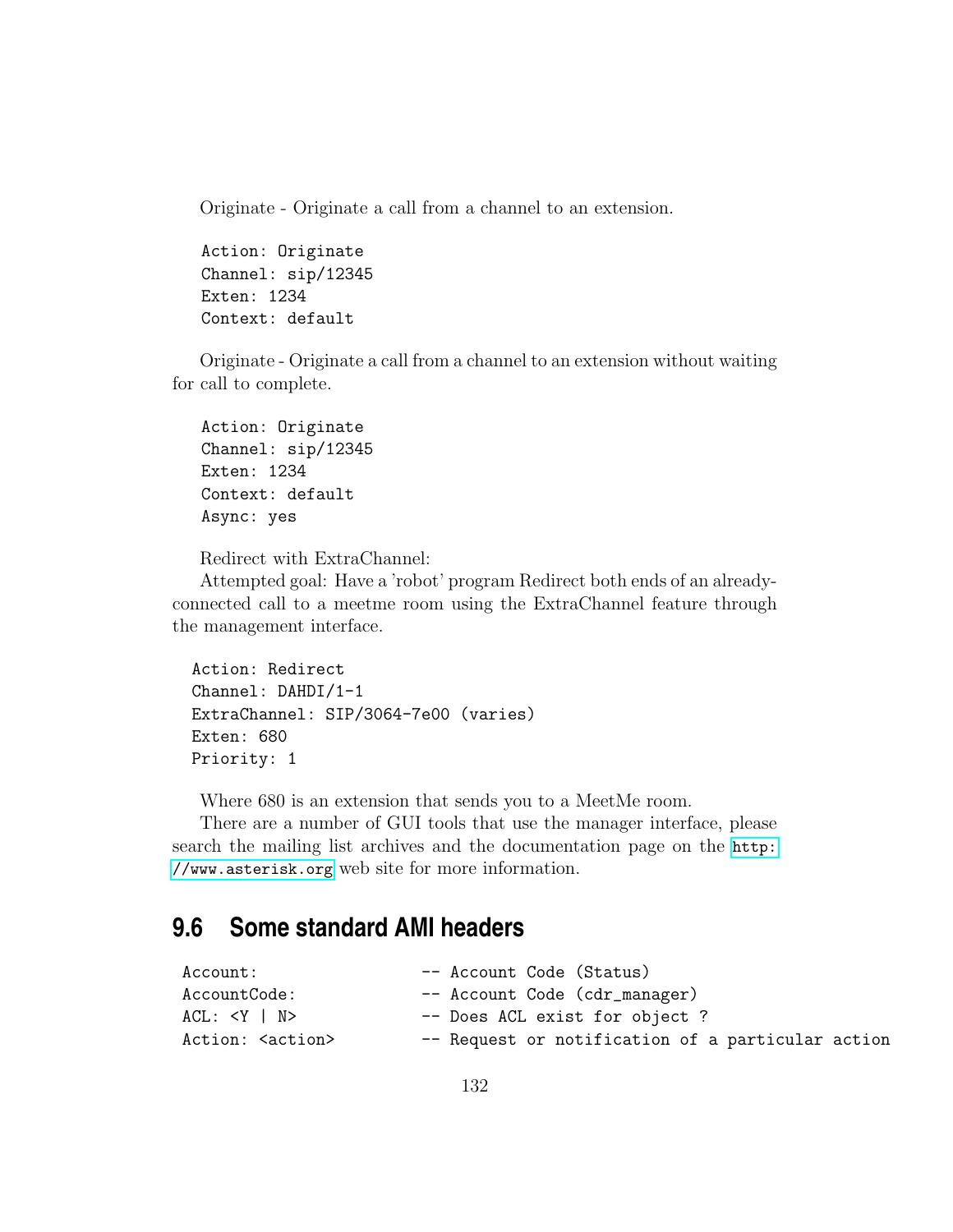Address-IP: -- IPaddress Address-Port: -- IP port number Agent: <string> -- Agent name AMAflags: -- AMA flag (cdr\_manager, sippeers) AnswerTime: -- Time of answer (cdr\_manager) Append: <bool> -- CDR userfield Append flag Application: -- Application to use Async: -- Whether or not to use fast setup AuthType: -- Authentication type (for login or challenge) "md5" BillableSeconds: -- Billable seconds for call (cdr\_manager) CallerID: -- Caller id (name and number in Originate & cdr\_manager> CallerID: -- CallerID number Number or "<unknown>" or "unknown" (should change to "<unknown>" in app\_queue) CallerID1: -- Channel 1 CallerID (Link event) CallerID2: -- Channel 2 CallerID (Link event) CallerIDName: -- CallerID name Name or "<unknown>" or "unknown" (should change to "<unknown>" in app\_queue) Callgroup: -- Call group for peer/user CallsTaken: <num> -- Queue status variable Cause: <value> -- Event change cause - "Expired" Cause: <value> -- Hangupcause (channel.c) CID-CallingPres: -- Caller ID calling presentation Channel: <channel> -- Channel specifier Channel: <dialstring> -- Dialstring in Originate Channel: <tech/[peer/username]> -- Channel in Registry events (SIP, IAX2) Channel: <tech> -- Technology (SIP/IAX2 etc) in Registry events ChannelType: -- Tech: SIP, IAX2, DAHDI, MGCP etc Channel1: -- Link channel 1 Channel2: -- Link channel 2 ChanObjectType: -- "peer", "user" Codecs: -- Codec list CodecOrder: -- Codec order, separated with comma "," Command: -- Cli command to run Context: -- Context Count: <num> -- Number of callers in queue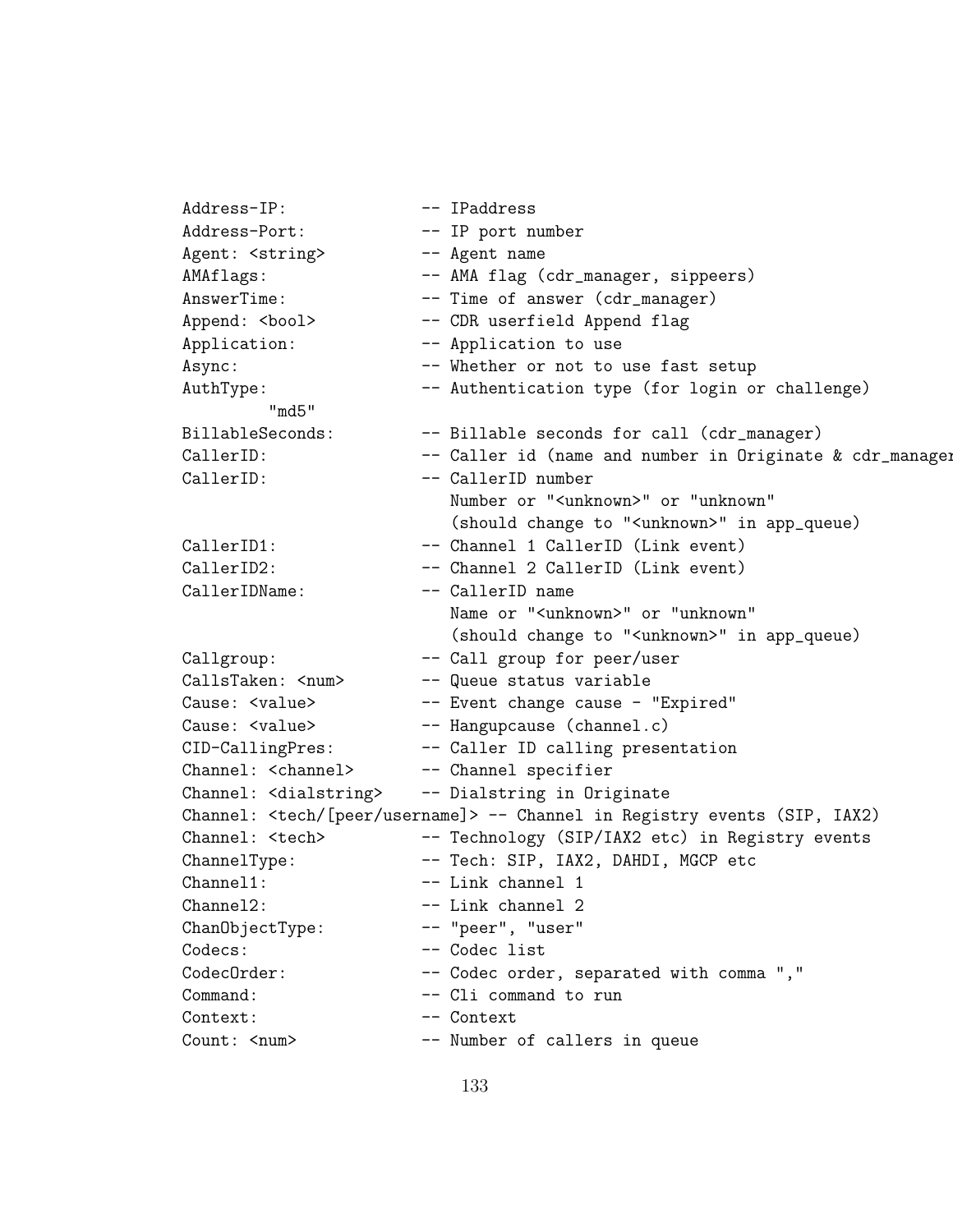Data:  $---$  Application data Default-addr-IP: -- IP address to use before registration Default-Username: -- Username part of URI to use before registration Destination: -- Destination for call (Dialstring ) (dial, cdr\_manager DestinationContext: -- Destination context (cdr\_manager) DestinationChannel: -- Destination channel (cdr\_manager) DestUniqueID: -- UniqueID of destination (dial event) Disposition: -- Call disposition (CDR manager) Domain: <domain> -- DNS domain Duration: <secs> -- Duration of call (cdr\_manager) Dynamic: <Y | N> -- Device registration supported? Endtime:  $--$  End time stamp of call (cdr\_manager) EventList: <flag> -- Flag being "Start", "End", "Cancelled" or "ListObject Events: <eventmask> -- Eventmask filter ("on", "off", "system", "call", "log Exten: -- Extension (Redirect command) Extension: -- Extension (Status) Family:  $\langle$ string> -- ASTdb key family File: <filename> -- Filename (monitor) Format: <format> -- Format of sound file (monitor) From: <time> -- Parking time (ParkedCall event) Hint:  $--$  Extension hint Incominglimit: -- SIP Peer incoming limit Key: Key:  $--$  ASTdb Database key LastApplication: -- Last application executed (cdr\_manager) LastCall: <num> -- Last call in queue LastData: -- Data for last application (cdr\_manager) Link:  $--- (Status)$ ListItems: <number> -- Number of items in Eventlist (Optionally sent in "end" Location: -- Interface (whatever that is -maybe tech/name in app\_ounded ) Loginchan: -- Login channel for agent Logintime: <number> -- Login time for agent Mailbox: -- VM Mailbox (id@vmcontext) (mailboxstatus, mailboxcount) MD5SecretExist: <Y | N> -- Whether secret exists in MD5 format Membership: <string> -- "Dynamic" or "static" member in queue Message: <text> -- Text message in ACKs, errors (explanation) Mix: <bool> -- Boolean parameter (monitor) NewMessages: <count> -- Count of new Mailbox messages (mailboxcount)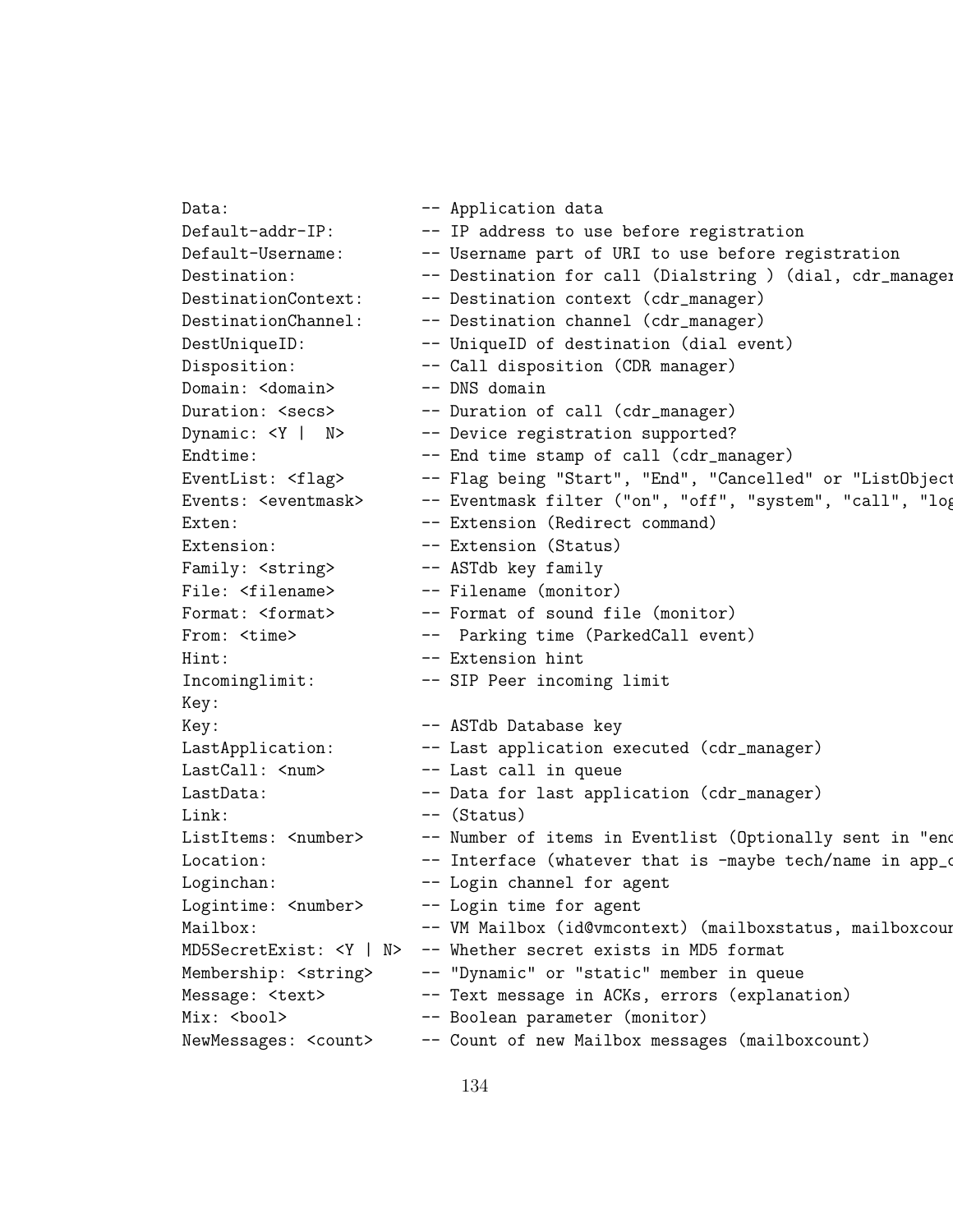Newname: ObjectName: -- Name of object in list OldName: -- Something in Rename (channel.c) OldMessages: <count> -- Count of old mailbox messages (mailboxcount) Outgoinglimit: -- SIP Peer outgoing limit Paused: <num> -- Queue member paused status Peer: <tech/name> -- "channel" specifier :-) PeerStatus: <tech/name> -- Peer status code "Unregistered", "Registered", "Lagged", "Reachable" Penalty: <num> -- Queue penalty Priority: -- Extension priority Privilege: <privilege> -- AMI authorization class (system, call, log, verbose, Pickupgroup: -- Pickup group for peer Position: <num> -- Position in Queue Queue: -- Queue name Reason: -- "Autologoff" Reason: -- "Chanunavail" Response: <response> -- response code, like "200 OK" "Success", "Error", "Follows" Restart: -- "True", "False" RegExpire: -- SIP registry expire RegExpiry: -- SIP registry expiry Reason: -- Originate reason code Seconds: -- Seconds (Status) Secret: <password> -- Authentication secret (for login) SecretExist: <Y | N> -- Whether secret exists Shutdown: -- "Uncleanly", "Cleanly" SIP-AuthInsecure: SIP-FromDomain: -- Peer FromDomain SIP-FromUser: -- Peer FromUser SIP-NatSupport: SIPLastMsg: Source: -- Source of call (dial event, cdr\_manager) SrcUniqueID: -- UniqueID of source (dial event) StartTime: -- Start time of call (cdr\_manager) State: -- Channel state Status: -- Registration status (Registry events SIP) Status:  $-$  Extension status (Extensionstate)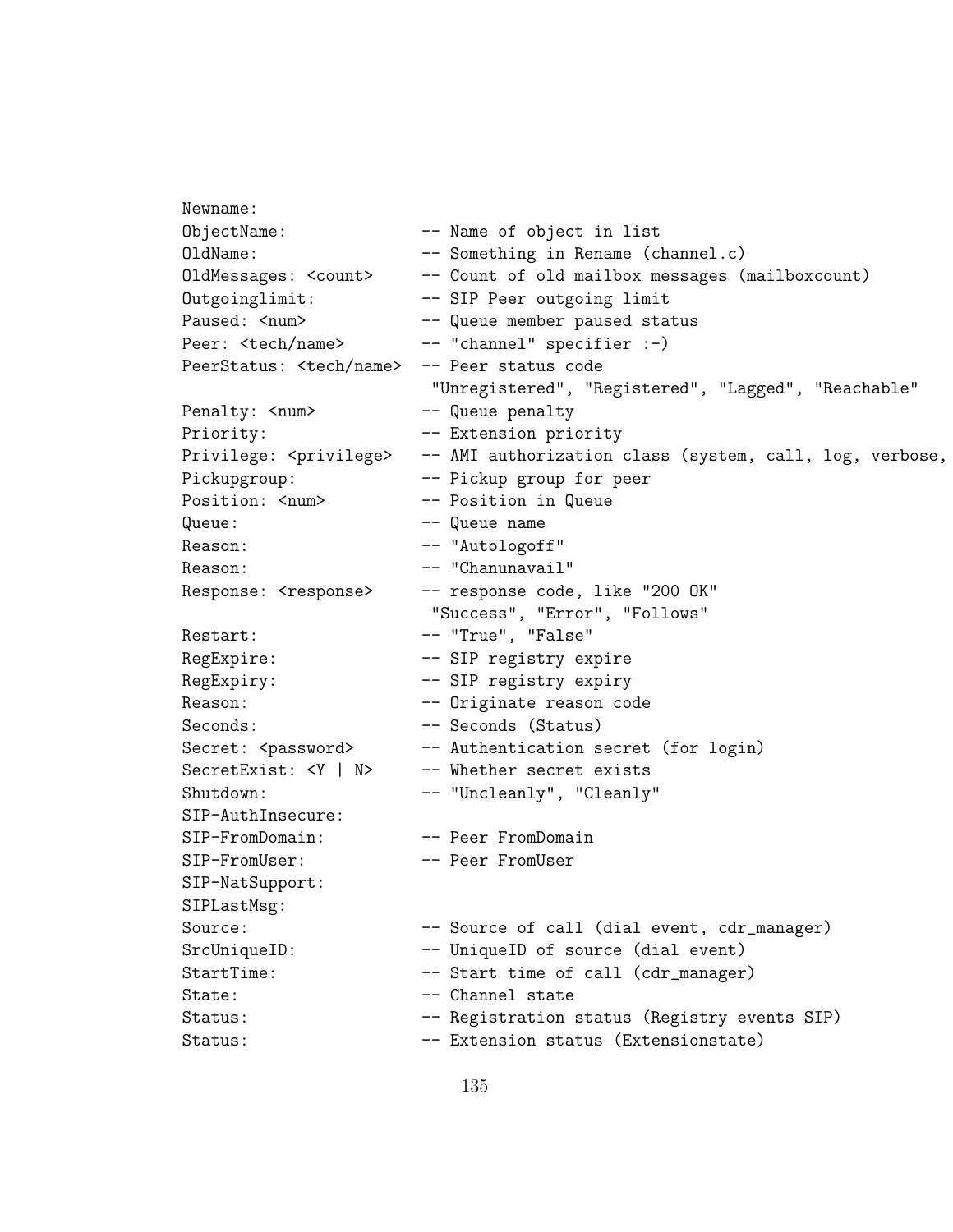| Status:                      | -- Peer status (if monitored) ** Will change name **  |
|------------------------------|-------------------------------------------------------|
|                              | "unknown", "lagged", "ok"                             |
| Status: <num></num>          | -- Queue Status                                       |
| Status:                      | -- DND status (DNDState)                              |
| Time: <sec></sec>            | -- Roundtrip time (latency)                           |
| Timeout:                     | -- Parking timeout time                               |
| Timeout:                     | -- Timeout for call setup (Originate)                 |
| Timeout: <seconds></seconds> | -- Timeout for call                                   |
| Uniqueid:                    | -- Channel Unique ID                                  |
| Uniqueid1:                   | -- Channel 1 Unique ID (Link event)                   |
| Uniqueid2:                   | -- Channel 2 Unique ID (Link event)                   |
| User:                        | -- Username (SIP registry)                            |
| UserField:                   | -- CDR userfield (cdr_manager)                        |
| Val:                         | -- Value to set/read in ASTdb                         |
| Variable:                    | -- Variable AND value to set (multiple separated with |
| Variable: < name>            | -- For channel variables                              |
| Value: <value></value>       | -- Value to set                                       |
| VoiceMailbox:                | -- VM Mailbox in SIPpeers                             |
| Waiting:                     | -- Count of mailbox messages (mailboxstatus)          |

\*\* Please try to re-use existing headers to simplify manager message parsing in clients.

Read the CODING-GUIDELINES if you develop new manager commands or events.

#### **9.7 Asynchronous Javascript Asterisk Manger (AJAM)**

AJAM is a new technology which allows web browsers or other HTTP enabled applications and web pages to directly access the Asterisk Manger Interface (AMI) via HTTP. Setting up your server to process AJAM involves a few steps:

#### **9.7.1 Setup the Asterisk HTTP server**

1. Uncomment the line "enabled=yes" in /etc/asterisk/http.conf to enable Asterisk's builtin micro HTTP server.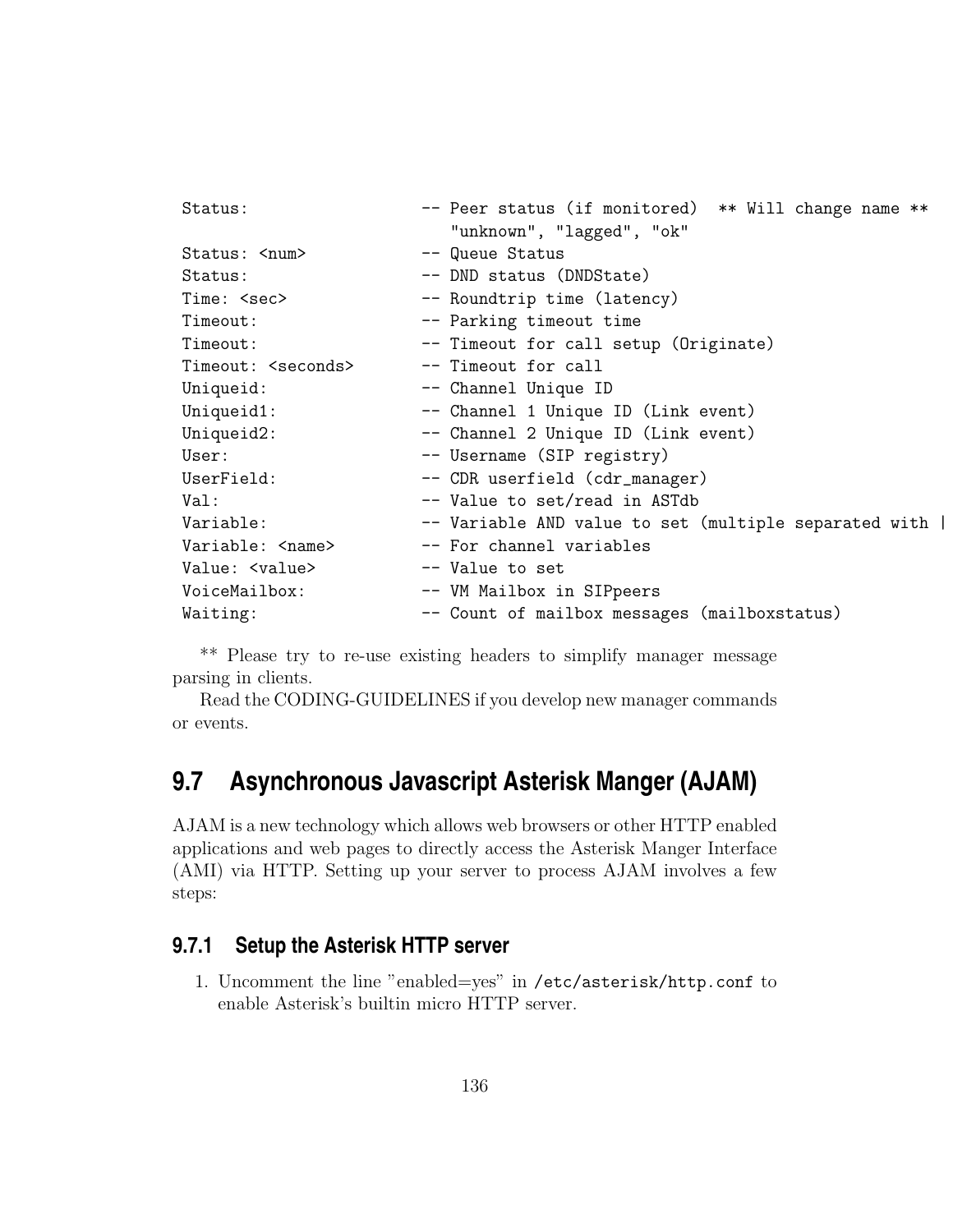- 2. If you want Asterisk to actually deliver simple HTML pages, CSS, javascript, etc. you should uncomment "enablestatic=yes"
- 3. Adjust your "bindaddr" and "bindport" settings as appropriate for your desired accessibility
- 4. Adjust your "prefix" if appropriate, which must be the beginning of any URI on the server to match. The default is "asterisk" and the rest of these instructions assume that value.

#### **9.7.2 Allow Manager Access via HTTP**

- 1. Make sure you have both "enabled  $=$  yes" and "webenabled  $=$  yes" setup in /etc/asterisk/manager.conf
- 2. You may also use "httptimeout" to set a default timeout for HTTP connections.
- 3. Make sure you have a manager username/secret

Once those configurations are complete you can reload or restart Asterisk and you should be able to point your web browser to specific URI's which will allow you to access various web functions. A complete list can be found by typing "http show status" at the Asterisk CLI.

examples:

http://localhost:8088/asterisk/manager?action=login&username=foo&secret=bar

This logs you into the manager interface's "HTML" view. Once you're logged in, Asterisk stores a cookie on your browser (valid for the length of httptimeout) which is used to connect to the same session.

http://localhost:8088/asterisk/rawman?action=status

Assuming you've already logged into manager, this URI will give you a "raw" manager output for the "status" command.

http://localhost:8088/asterisk/mxml?action=status

This will give you the same status view but represented as AJAX data, theoretically compatible with RICO (<http://www.openrico.org>).

http://localhost:8088/asterisk/static/ajamdemo.html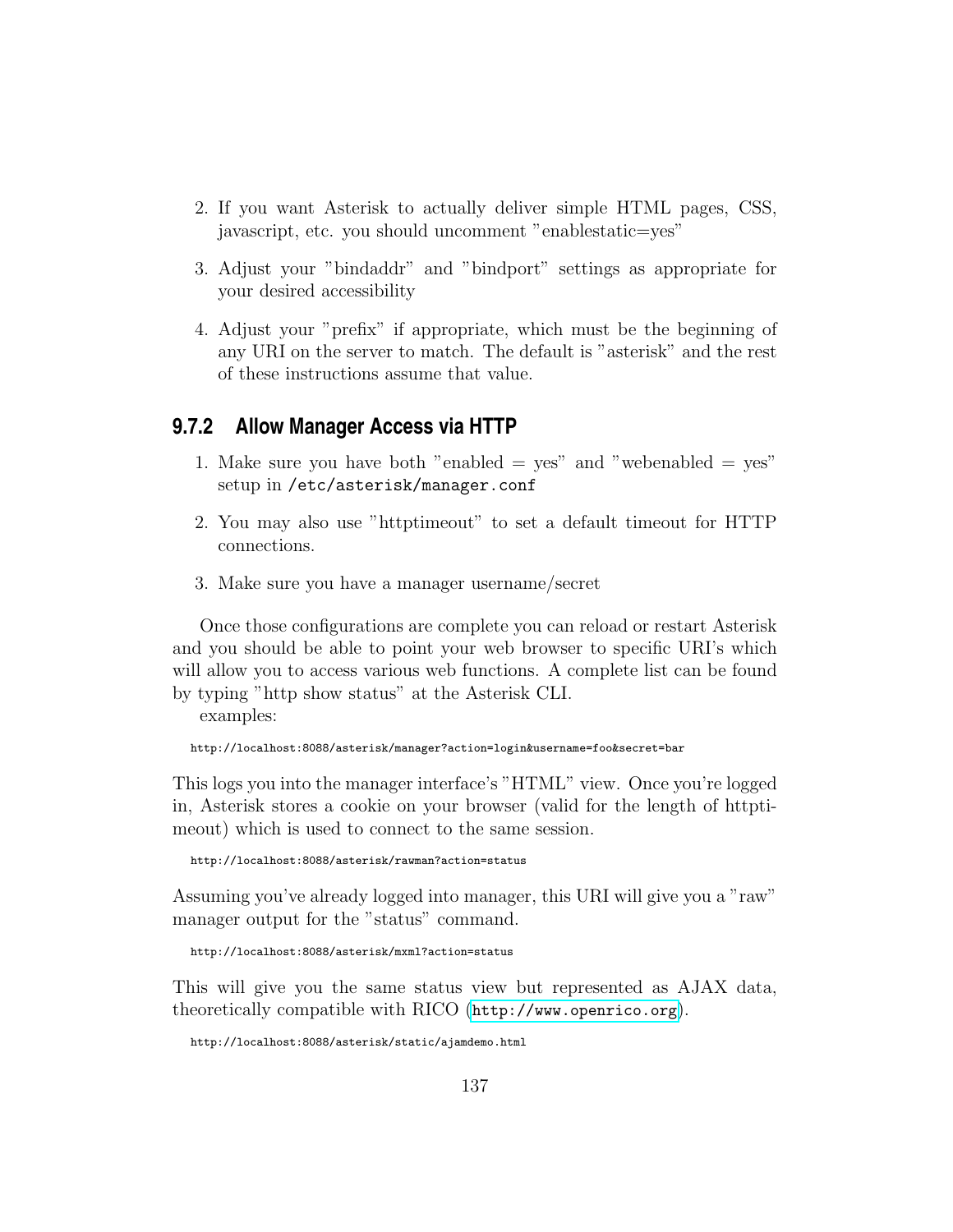If you have enabled static content support and have done a make install, Asterisk will serve up a demo page which presents a live, but very basic, "astman" like interface. You can login with your username/secret for manager and have a basic view of channels as well as transfer and hangup calls. It's only tested in Firefox, but could probably be made to run in other browsers as well.

A sample library (astman.js) is included to help ease the creation of manager HTML interfaces.

Note that for the demo, there is no need for \*any\* external web server.

#### **9.7.3 Integration with other web servers**

Asterisk's micro HTTP server is \*not\* designed to replace a general purpose web server and it is intentionally created to provide only the minimal interfaces required. Even without the addition of an external web server, one can use Asterisk's interfaces to implement screen pops and similar tools pulling data from other web servers using iframes, div's etc. If you want to integrate CGI's, databases, PHP, etc. you will likely need to use a more traditional web server like Apache and link in your Asterisk micro HTTP server with something like this:

ProxyPass /asterisk http://localhost:8088/asterisk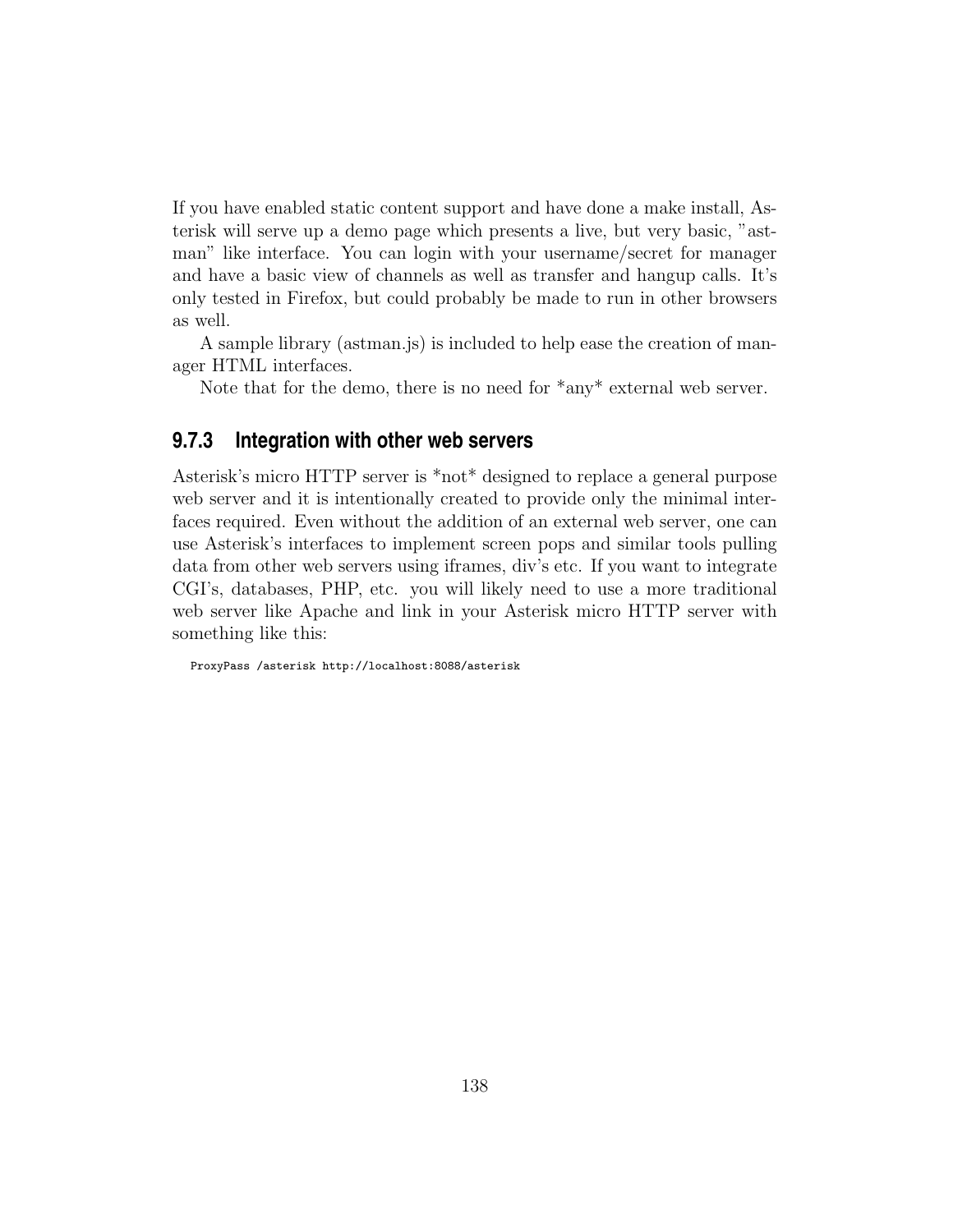# Chapter  $10$

## CDR: Call Detail Records

#### **10.1 Applications**

- SetAccount Set account code for billing
- SetAMAFlags Sets AMA flags
- NoCDR Make sure no CDR is saved for a specific call
- ResetCDR Reset CDR
- ForkCDR Save current CDR and start a new CDR for this call
- Authenticate Authenticates and sets the account code
- SetCDRUserField Set CDR user field
- AppendCDRUserField Append data to CDR User field

For more information, use the "core show application  $\langle$  application $\rangle$ " command. You can set default account codes and AMA flags for devices in channel configuration files, like sip.conf, iax.conf etc.

#### **10.2 Fields of the CDR in Asterisk**

• accountcode: What account number to use, (string, 20 characters)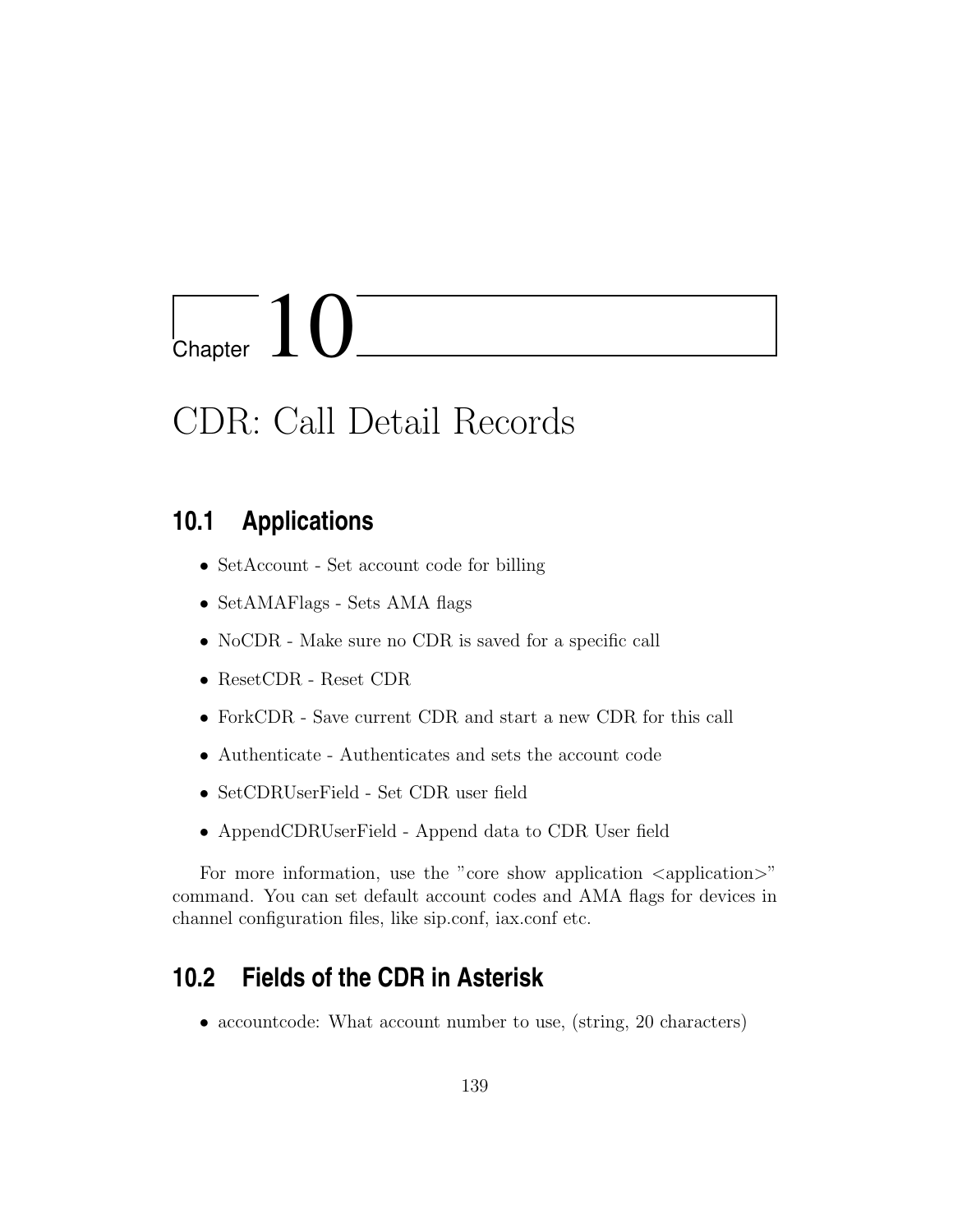- src: Caller<sup>\*</sup>ID number (string, 80 characters)
- dst: Destination extension (string, 80 characters)
- dcontext: Destination context (string, 80 characters)
- clid: Caller<sup>\*</sup>ID with text (80 characters)
- channel: Channel used (80 characters)
- dstchannel: Destination channel if appropriate (80 characters)
- lastapp: Last application if appropriate (80 characters)
- lastdata: Last application data (arguments) (80 characters)
- start: Start of call (date/time)
- answer: Answer of call (date/time)
- end: End of call (date/time)
- duration: Total time in system, in seconds (integer), from dial to hangup
- billsec: Total time call is up, in seconds (integer), from answer to hangup
- disposition: What happened to the call: ANSWERED, NO ANSWER, BUSY
- amaflags: What flags to use: DOCUMENTATION, BILL, IGNORE etc, specified on a per channel basis like accountcode.
- user field: A user-defined field, maximum 255 characters

In some cases, uniqueid is appended:

• uniqueid: Unique Channel Identifier (32 characters) This needs to be enabled in the source code at compile time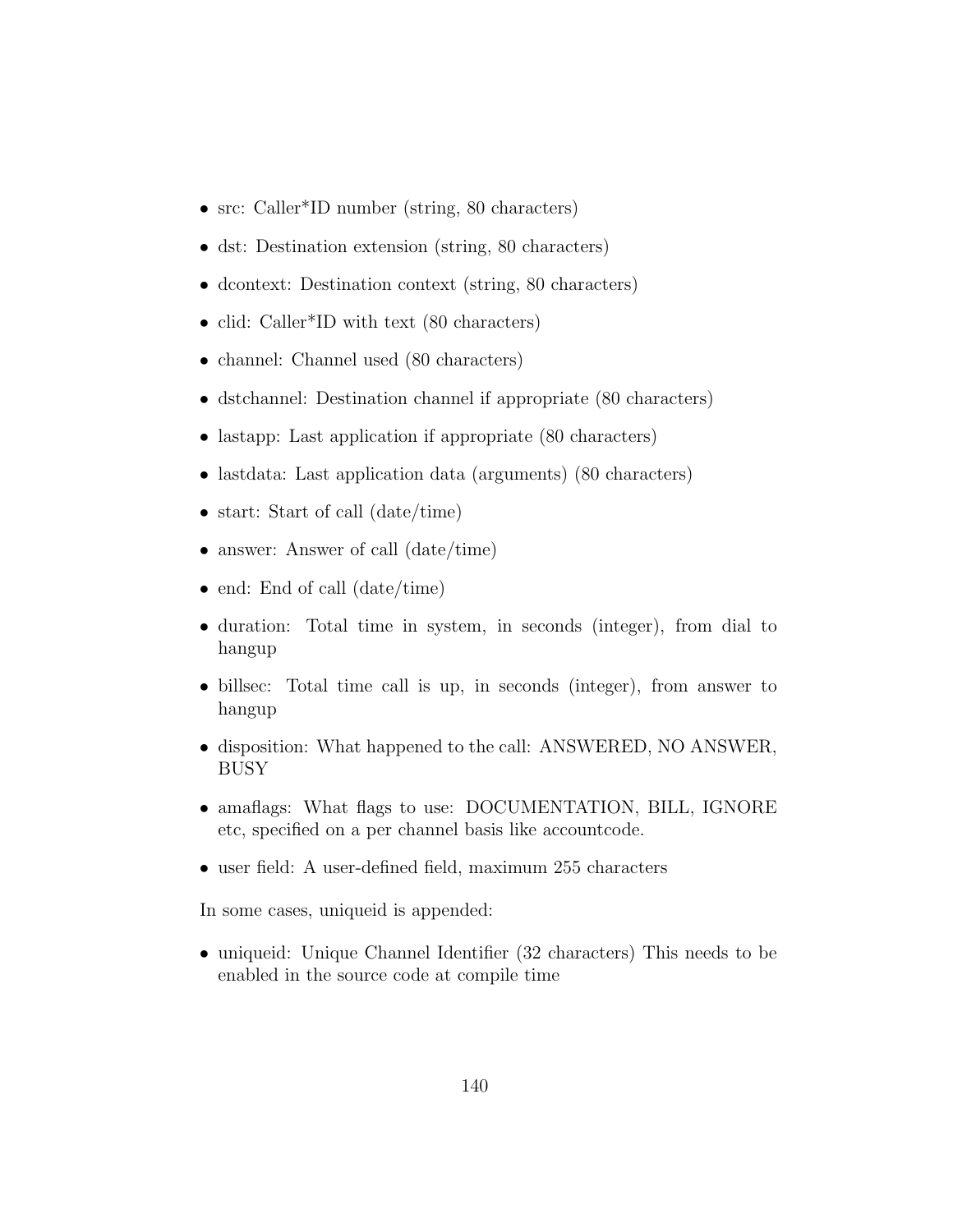NOTE: If you use IAX2 channels for your calls, and allow 'full' transfers (not media-only transfers), then when the calls is transferred the server in the middle will no longer be involved in the signaling path, and thus will not generate accurate CDRs for that call. If you can, use media-only transfers with IAX2 to avoid this problem, or turn off transfers completely (although this can result in a media latency increase since the media packets have to traverse the middle server(s) in the call).

#### **10.3 CDR Variables**

If the channel has a cdr, that cdr record has its own set of variables which can be accessed just like channel variables. The following builtin variables are available.

```
${CDR(clid)} Caller ID
${CDR(src)} Source
${CDR(dst)} Destination
${CDR(dcontext)} Destination context
${CDR(channel)} Channel name
${CDR(dstchannel)} Destination channel
${CDR(lastapp)} Last app executed
${CDR(lastdata)} Last app's arguments
${CDR(start)} Time the call started.
${CDR(answer)} Time the call was answered.
${CDR(end)} Time the call ended.
${CDR(duration)} Duration of the call.
${CDR(billsec)} Duration of the call once it was answered.
${CDR(disposition)} ANSWERED, NO ANSWER, BUSY
${CDR(amaflags)} DOCUMENTATION, BILL, IGNORE etc
${CDR(accountcode)} The channel's account code.
${CDR(uniqueid)} The channel's unique id.
${CDR(userfield)} The channels uses specified field.
```
In addition, you can set your own extra variables by using  $Set(CDR(name)=value)$ . These variables can be output into a text-format CDR by using the cdr\_custom CDR driver; see the cdr custom.conf.sample file in the configs directory for an example of how to do this. Call data records can be stored in many different databases or even CSV text.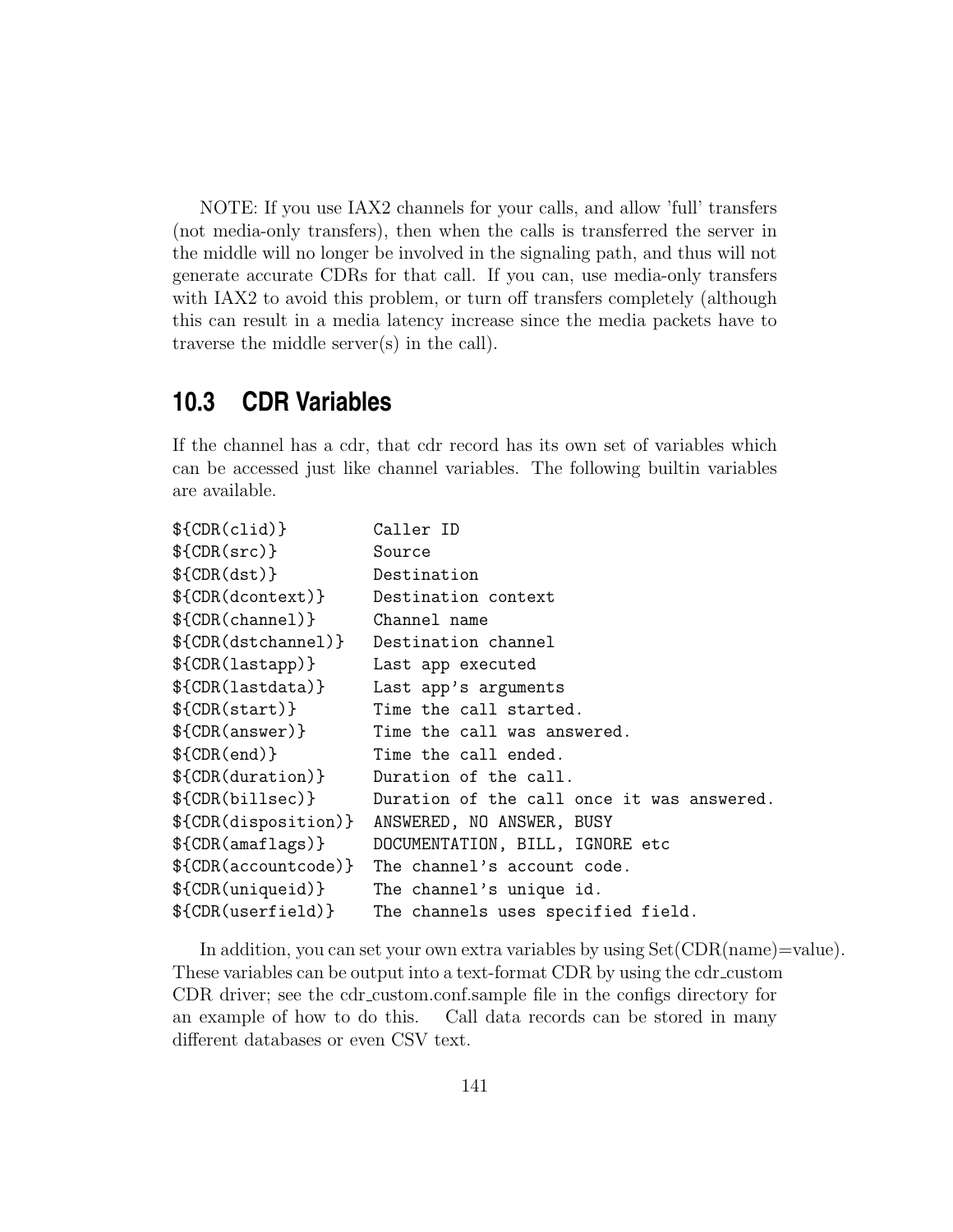#### **10.4 MSSQL**

Asterisk can currently store CDRs into an MSSQL database in two different ways: cdr\_odbc or cdr\_tds

Call Data Records can be stored using unixODBC (which requires the FreeTDS package) [cdr\_odbc] or directly by using just the FreeTDS package [cdr tds] The following provide some examples known to get asterisk working with mssql.

NOTE: Only choose one db connector.

#### **10.4.1 ODBC using cdr odbc**

Compile, configure, and install the latest unixODBC package:

```
tar -zxvf unixODBC-2.2.9.tar.gz &&
cd unixODBC-2.2.9 &&
./configure --sysconfdir=/etc --prefix=/usr --disable-gui &&
make &&
make install
```
Compile, configure, and install the latest FreeTDS package:

```
tar -zxvf freetds-0.62.4.tar.gz &&
cd freetds-0.62.4 &&
./configure --prefix=/usr --with-tdsver=7.0 \
                 --with-unixodbc=/usr/lib &&
make && make install
```
Compile, or recompile, asterisk so that it will now add support for cdr\_odbc.

```
make clean && ./configure --with-odbc &&
make update &&
make &&
make install
```
Setup odbc configuration files. These are working examples from my system. You will need to modify for your setup. You are not required to store usernames or passwords here.

```
/etc/odbcinst.ini
   [FreeTDS]
   \begin{tabular}{ll} Description & = FreeTDS ODBC driver for MSSQL\\ Driver & = /usr/lib/libtdsodbc.so \end{tabular}= /usr/lib/libtdsodbc.so
   Setup = /usr/lib/libtdsS.so<br>FileUsage = 1
   FileUsage
/etc/odbc.ini
   [MSSQL-asterisk]
   description = Asterisk ODBC for MSSQL
```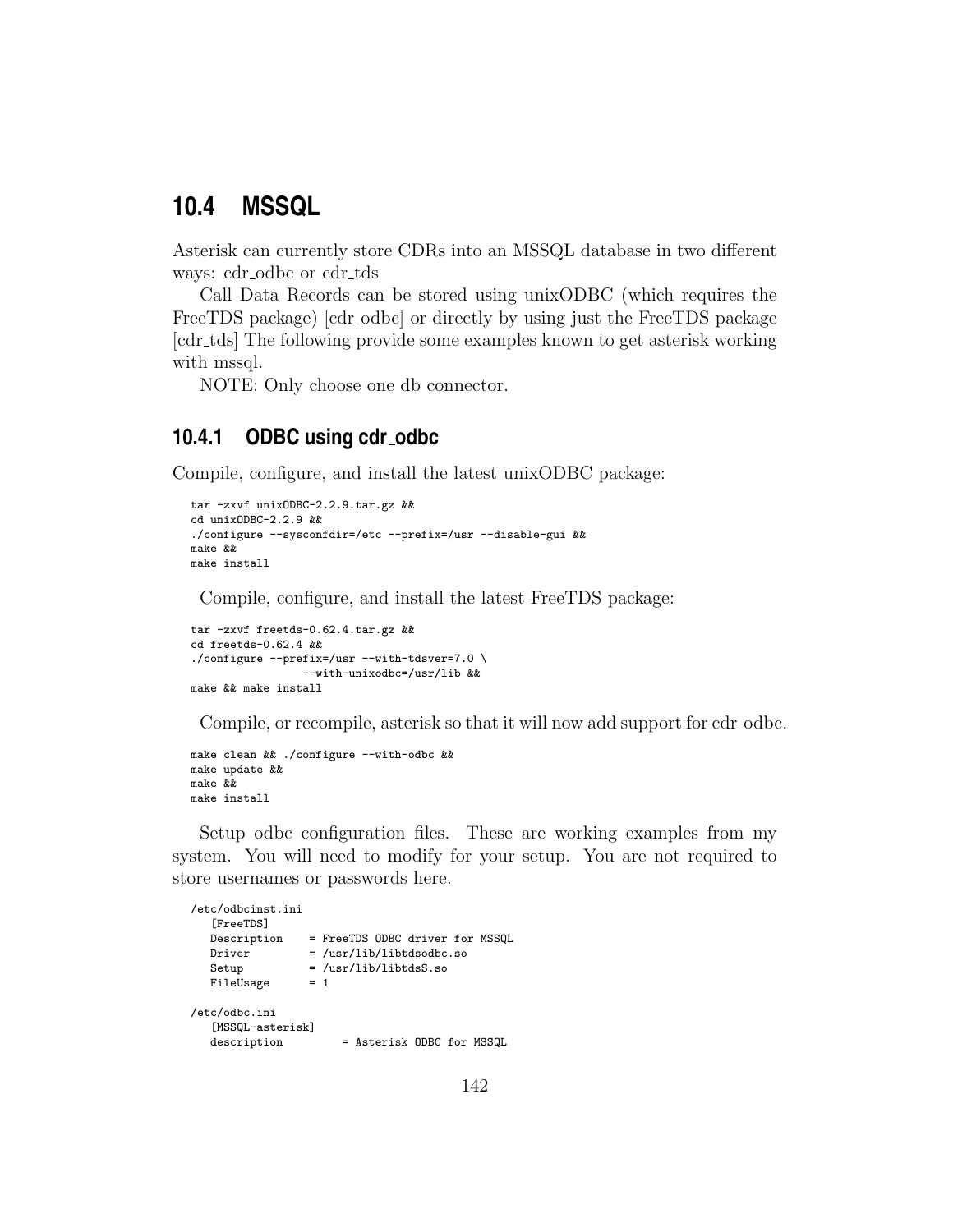| driver      | $=$ FreeTDS      |
|-------------|------------------|
| server      | $= 192.168.1.25$ |
| port        | $= 1433$         |
| database    | $=$ voipdb       |
| tds_version | $= 7.0$          |
| language    | $=$ us_english   |

Only install one database connector. Do not confuse asterisk by using both ODBC (cdr\_odbc) and FreeTDS (cdr\_tds). This command will erase the contents of cdr tds.conf

[ -f /etc/asterisk/cdr\_tds.conf ] > /etc/asterisk/cdr\_tds.conf

NOTE: unixODBC requires the freeTDS package, but asterisk does not call freeTDS directly.

Now set up cdr<sub>-odbc</sub> configuration files. These are working samples from my system. You will need to modify for your setup. Define your usernames and passwords here, secure file as well.

```
/etc/asterisk/cdr_odbc.conf
   [global]
  dsn=MSSQL-asterisk
  username=voipdbuser
  password=voipdbpass
  loguniqueid=yes
```
)

And finally, create the 'cdr' table in your mssql database.

| CREATE TABLE cdr ( |                   |      |          |  |
|--------------------|-------------------|------|----------|--|
| [calldate]         | <i>[datetime]</i> |      | NOT NULL |  |
| [clid]             | [varchar] (80)    |      | NOT NULL |  |
| [src]              | [varchar] (80)    |      | NOT NULL |  |
| [dst]              | [varchar] (80)    |      | NOT NULL |  |
| [dcontext]         | [varchar] (80)    |      | NOT NULL |  |
| [channel]          | [varchar]         | (80) | NOT NULL |  |
| [dstchannel]       | [varchar] (80)    |      | NOT NULL |  |
| [lastapp]          | [varchar] (80)    |      | NOT NULL |  |
| [lastdata]         | [varchar] (80)    |      | NOT NULL |  |
| <b>[duration]</b>  | [int]             |      | NOT NULL |  |
| [billsec]          | [int]             |      | NOT NULL |  |
| [disposition]      | [varchar] (45)    |      | NOT NULL |  |
| [amaflags]         | [int]             |      | NOT NULL |  |
| [accountcode]      | [varchar] (20)    |      | NOT NULL |  |
| [uniqueid]         | [varchar] (32)    |      | NOT NULL |  |
| [userfield]        | [varchar] (255)   |      | NOT NULL |  |
|                    |                   |      |          |  |

Start asterisk in verbose mode, you should see that asterisk logs a connection to the database and will now record every call to the database when it's complete.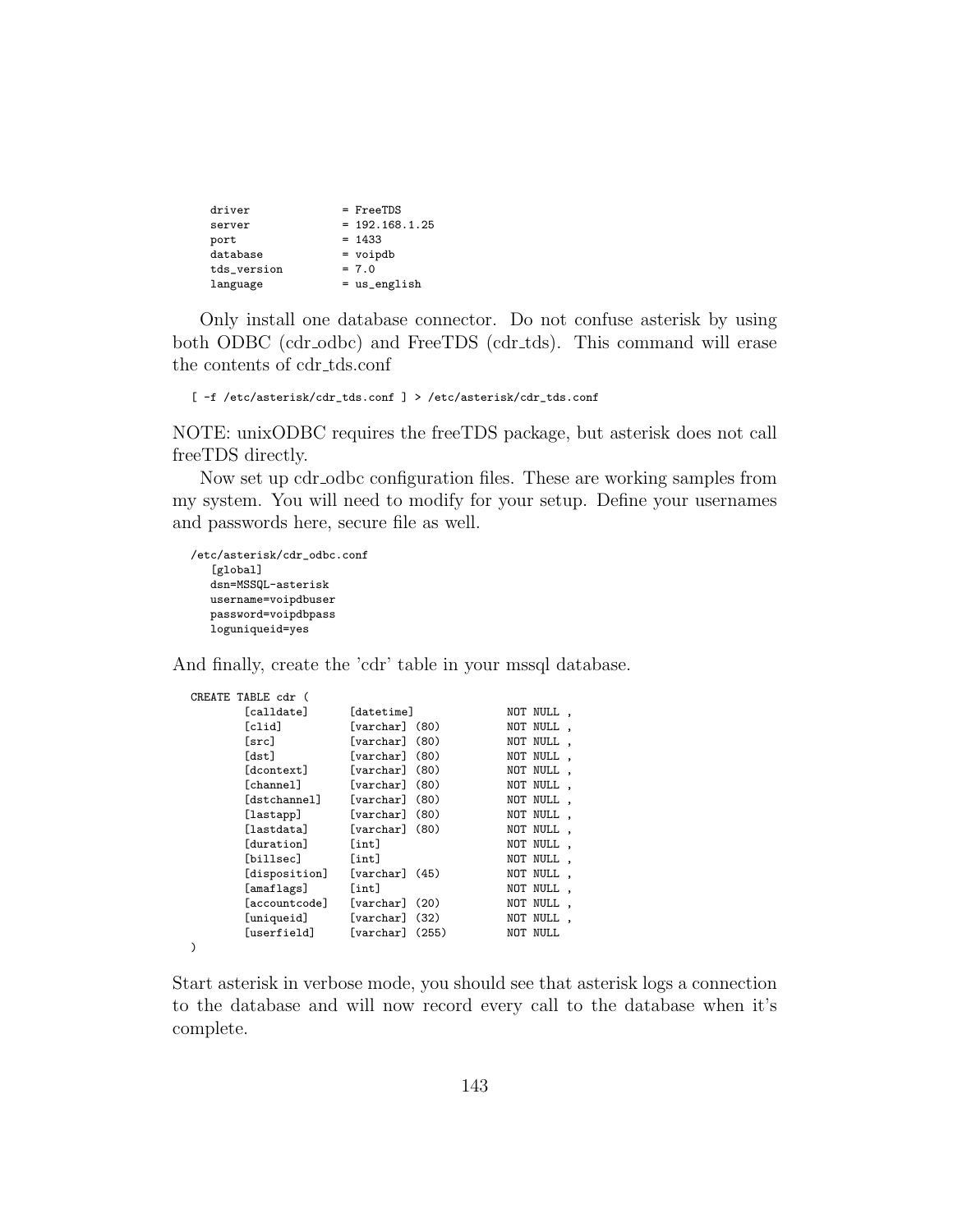### **10.4.2 TDS, using cdr tds**

Compile, configure, and install the latest FreeTDS package:

```
tar -zxvf freetds-0.62.4.tar.gz &&
cd freetds-0.62.4 &&
./configure --prefix=/usr --with-tdsver=7.0
make &&
make install
```
Compile, or recompile, asterisk so that it will now add support for cdr tds.

```
make clean && ./configure --with-tds &&
make update &&
make &&
make install
```
Only install one database connector. Do not confuse asterisk by using both ODBC (cdr\_odbc) and FreeTDS (cdr\_tds). This command will erase the contents of cdr\_odbc.conf

```
[ -f /etc/asterisk/cdr_odbc.conf ] > /etc/asterisk/cdr_odbc.conf
```
Setup cdr tds configuration files. These are working samples from my system. You will need to modify for your setup. Define your usernames and passwords here, secure file as well.

```
/etc/asterisk/cdr_tds.conf
[global]
hostname=192.168.1.25
port=1433
dbname=voipdb
user=voipdbuser
password=voipdpass
charset=BIG5
```
And finally, create the 'cdr' table in your mssql database.

| CREATE TABLE cdr ( |                    |       |
|--------------------|--------------------|-------|
| [accountcode]      | [varchar] (20)     | NULL, |
| [src]              | [varchar] (80)     | NULL, |
| [dst]              | [varchar] (80)     | NULL, |
| [dcontext]         | $[varchar]$ $(80)$ | NULL, |
| [clid]             | [varchar] (80)     | NULL, |
| [channel]          | [varchar] (80)     | NULL, |
| [dstchannel]       | [varchar] (80)     | NULL, |
| [lastapp]          | [varchar] (80)     | NULL, |
| [lastdata]         | $[varchar]$ $(80)$ | NULL, |
| [start]            | [datetime]         | NULL, |
| [answer]           | <i>[datetime]</i>  | NULL, |
| [end]              | [datetime]         | NULL, |
| [duration]         | [int]              | NULL  |
| [billsec]          | [int]              | NULL, |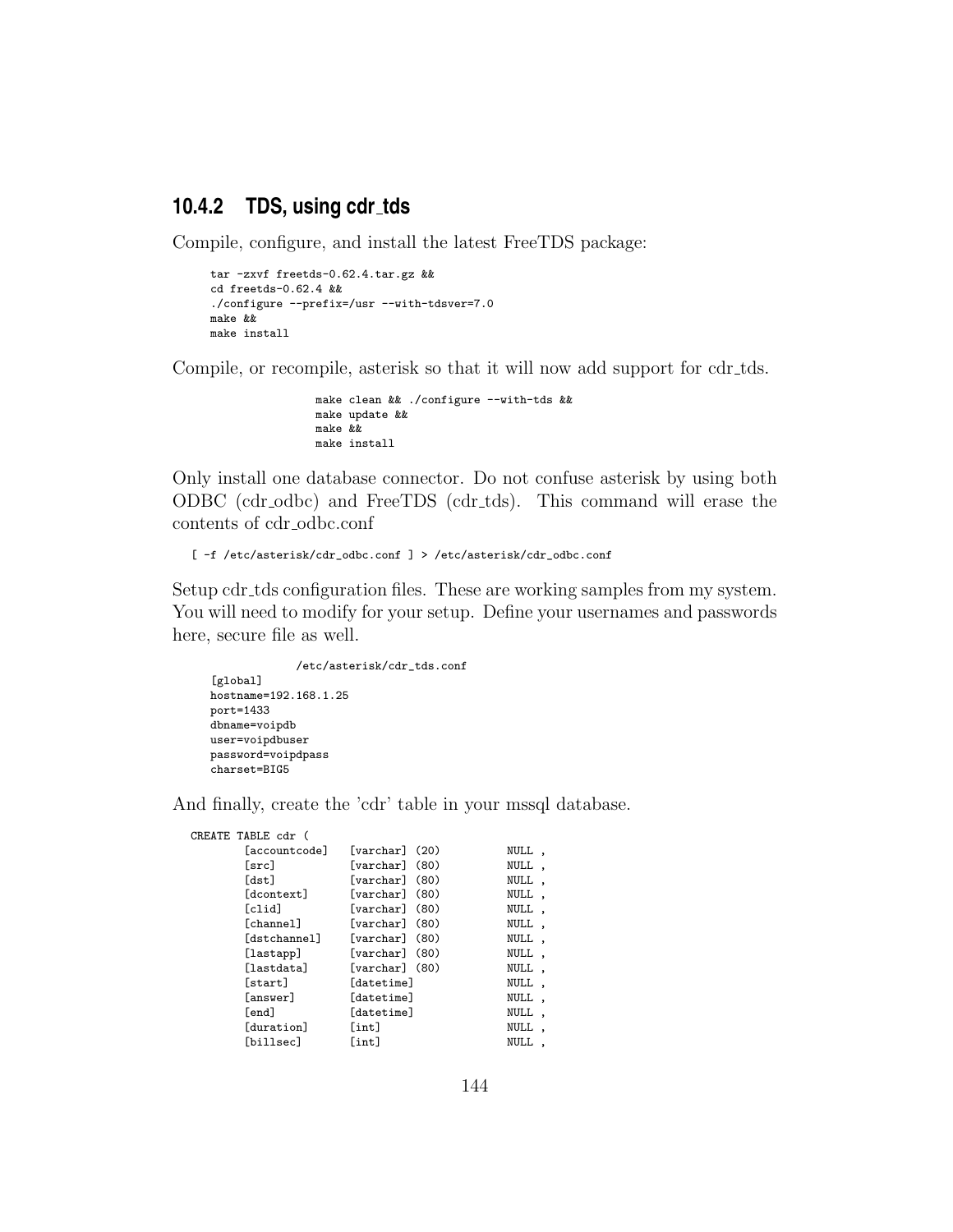| [disposition] | $[varchar]$ $(20)$  | NULL, |  |
|---------------|---------------------|-------|--|
| [amaflags]    | $[varchar]$ $(16)$  | NULL, |  |
| [uniqueid]    | $[varchar]$ $(32)$  | NULL, |  |
| [userfield]   | $[varchar]$ $(256)$ | NULL  |  |
|               |                     |       |  |

Start asterisk in verbose mode, you should see that asterisk logs a connection to the database and will now record every call to the database when it's complete.

# **10.5 MYSQL**

)

Using MySQL for CDR records is supported by using ODBC and the cdr\_odbc module.

# **10.6 PGSQL**

If you want to go directly to postgresql database, and have the cdr pgsql.so compiled you can use the following sample setup. On Debian, before compiling asterisk, just install libpqxx-dev. Other distros will likely have a similiar package.

Once you have the compile done, copy the sample cdr pgsql.conf file or create your own.

Here is a sample:

```
/etc/asterisk/cdr_pgsql.conf
  ; Sample Asterisk config file for CDR logging to PostgresSQL
 [global]
 hostname=localhost
 port=5432
 dbname=asterisk
 password=password
 user=postgres
 table=cdr
```
Now create a table in postgresql for your cdrs

| CREATE TABLE cdr ( |              |           |           |  |
|--------------------|--------------|-----------|-----------|--|
| calldate           | time         | NOT NULL, |           |  |
| clid               | varchar (80) |           | NOT NULL, |  |
| src                | varchar (80) |           | NOT NULL, |  |
| dst                | varchar (80) |           | NOT NULL, |  |
| dcontext           | varchar (80) |           | NOT NULL, |  |
| channel            | varchar (80) |           | NOT NULL, |  |
| dstchannel         | varchar (80) |           | NOT NULL, |  |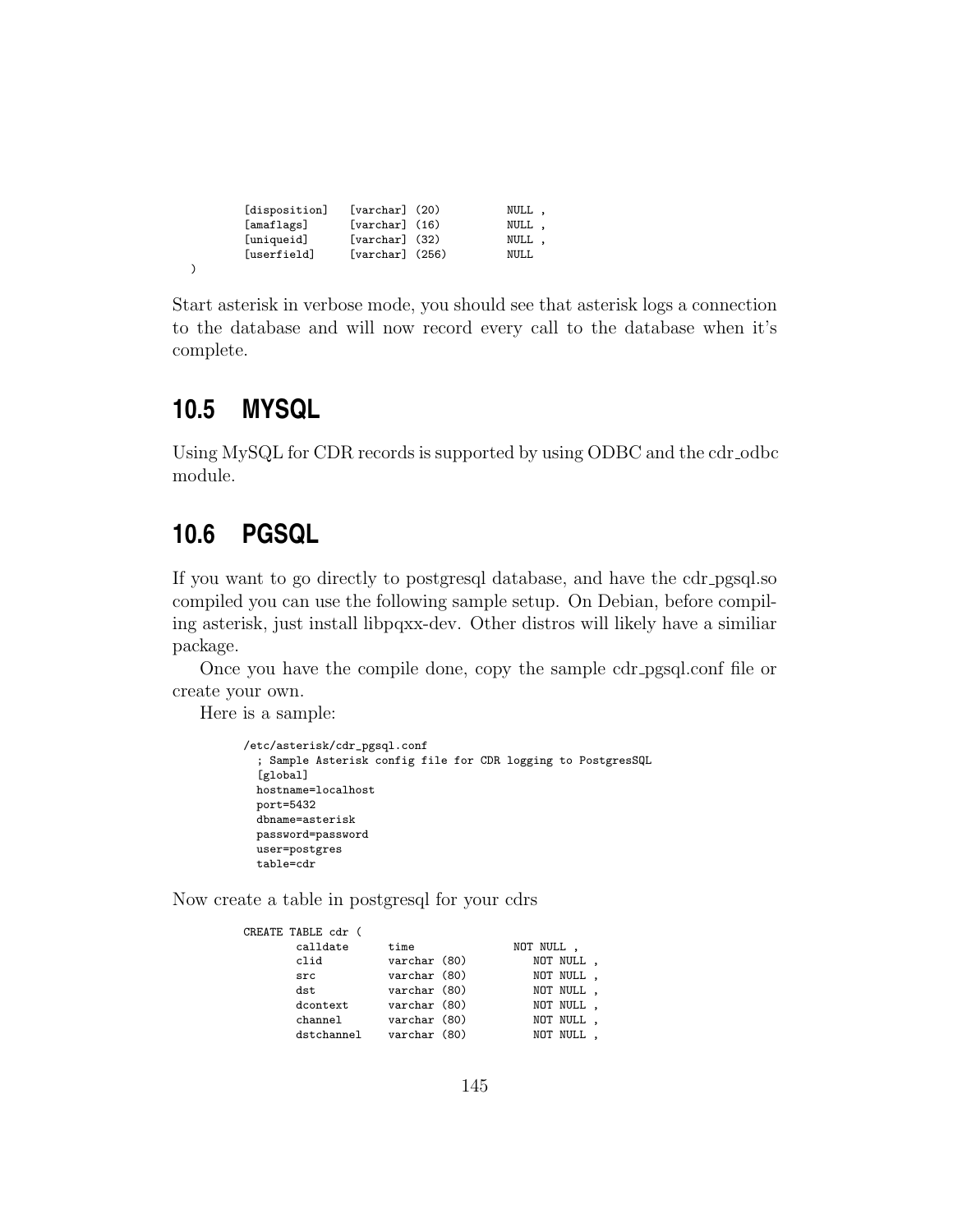| lastapp     | varchar (80)  | NOT NULL, |  |
|-------------|---------------|-----------|--|
| lastdata    | varchar (80)  | NOT NULL, |  |
| duration    | int           | NOT NULL. |  |
| billsec     | int           | NOT NULL, |  |
| disposition | varchar (45)  | NOT NULL, |  |
| amaflags    | int           | NOT NULL  |  |
| accountcode | varchar (20)  | NOT NULL  |  |
| uniqueid    | varchar (32)  | NOT NULL, |  |
| userfield   | varchar (255) | NOT NULL  |  |
|             |               |           |  |

);

# **10.7 SQLLITE**

SQLite version 2 is supported in cdr\_sqlite.

# **10.8 RADIUS**

### **10.8.1 What is needed**

- FreeRADIUS server
- Radiusclient-ng library
- Asterisk PBX



### **10.8.2 Steps to follow in order to have RADIUS support**

### **Installation of the Radiusclient library**

Download the sources from <http://developer.berlios.de/projects/radiusclient-ng/> Untar the source tarball:

root@localhost:/usr/local/src# tar xvfz radiusclient-ng-0.5.2.tar.gz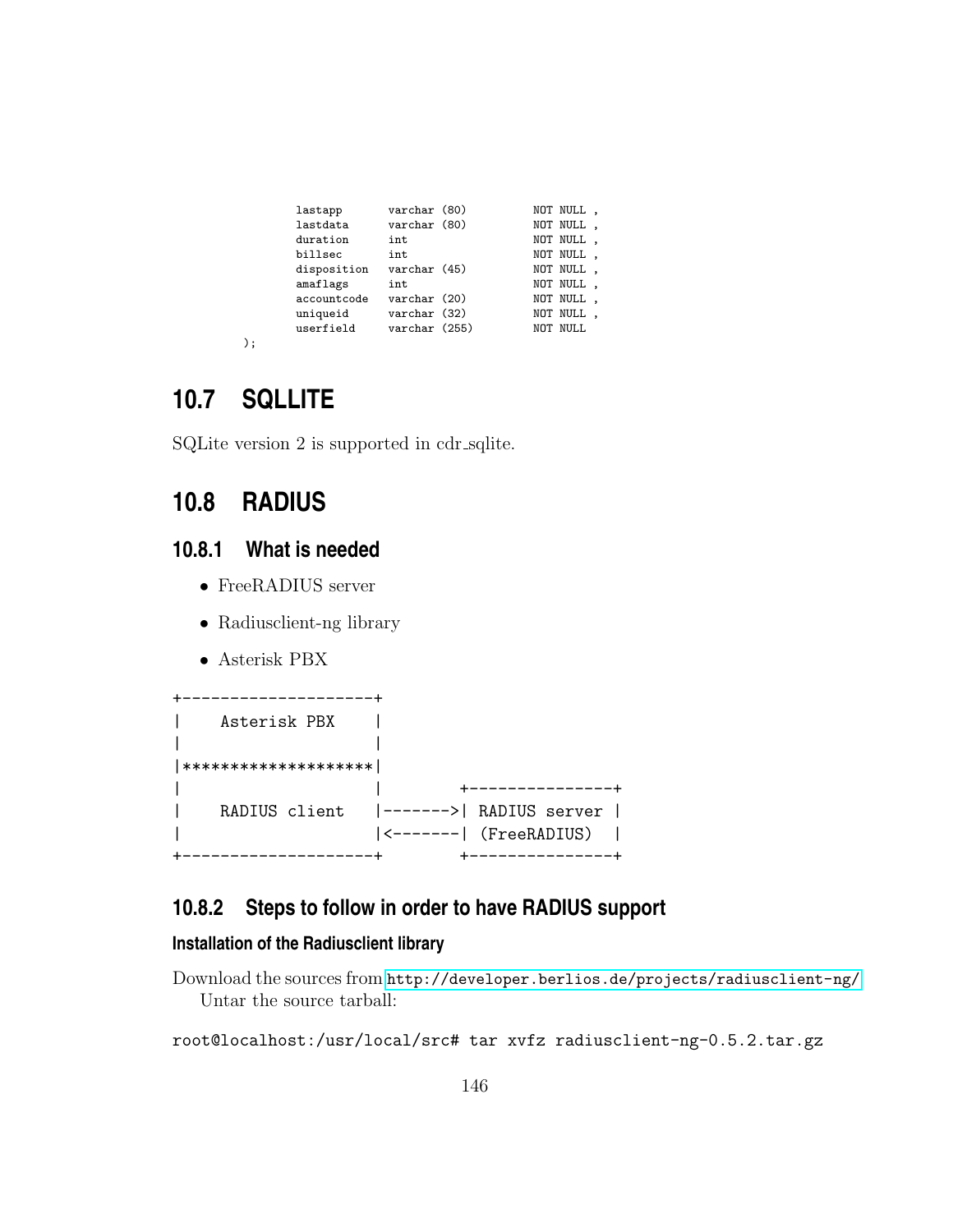Compile and install the library:

```
root@localhost:/usr/local/src# cd radiusclient-ng-0.5.2
root@localhost:/usr/local/src/radiusclient-ng-0.5.2# ./configure
root@localhost:/usr/local/src/radiusclient-ng-0.5.2# make
root@localhost:/usr/local/src/radiusclient-ng-0.5.2# make install
```
#### **Configuration of the Radiusclient library**

By default all the configuration files of the radiusclient library will be in /usr/local/etc/radiusclient-ng directory.

File "radiusclient.conf" Open the file and find lines containing the following:

authserver localhost

This is the hostname or IP address of the RADIUS server used for authentication. You will have to change this unless the server is running on the same host as your Asterisk PBX.

acctserver localhost

This is the hostname or IP address of the RADIUS server used for accounting. You will have to change this unless the server is running on the same host as your Asterisk PBX.

#### File "servers"

RADIUS protocol uses simple access control mechanism based on shared secrets that allows RADIUS servers to limit access from RADIUS clients.

A RADIUS server is configured with a secret string and only RADIUS clients that have the same secret will be accepted.

You need to configure a shared secret for each server you have configured in radiusclient.conf file in the previous step. The shared secrets are stored in /usr/local/etc/radiusclient-ng/servers file.

Each line contains hostname of a RADIUS server and shared secret used in communication with that server. The two values are separated by white spaces. Configure shared secrets for every RADIUS server you are going to use.

#### File "dictionary"

Asterisk uses some attributes that are not included in the dictionary of radiusclient library, therefore it is necessary to add them. A file called dictionary.digium (kept in the contrib dir) was created to list all new attributes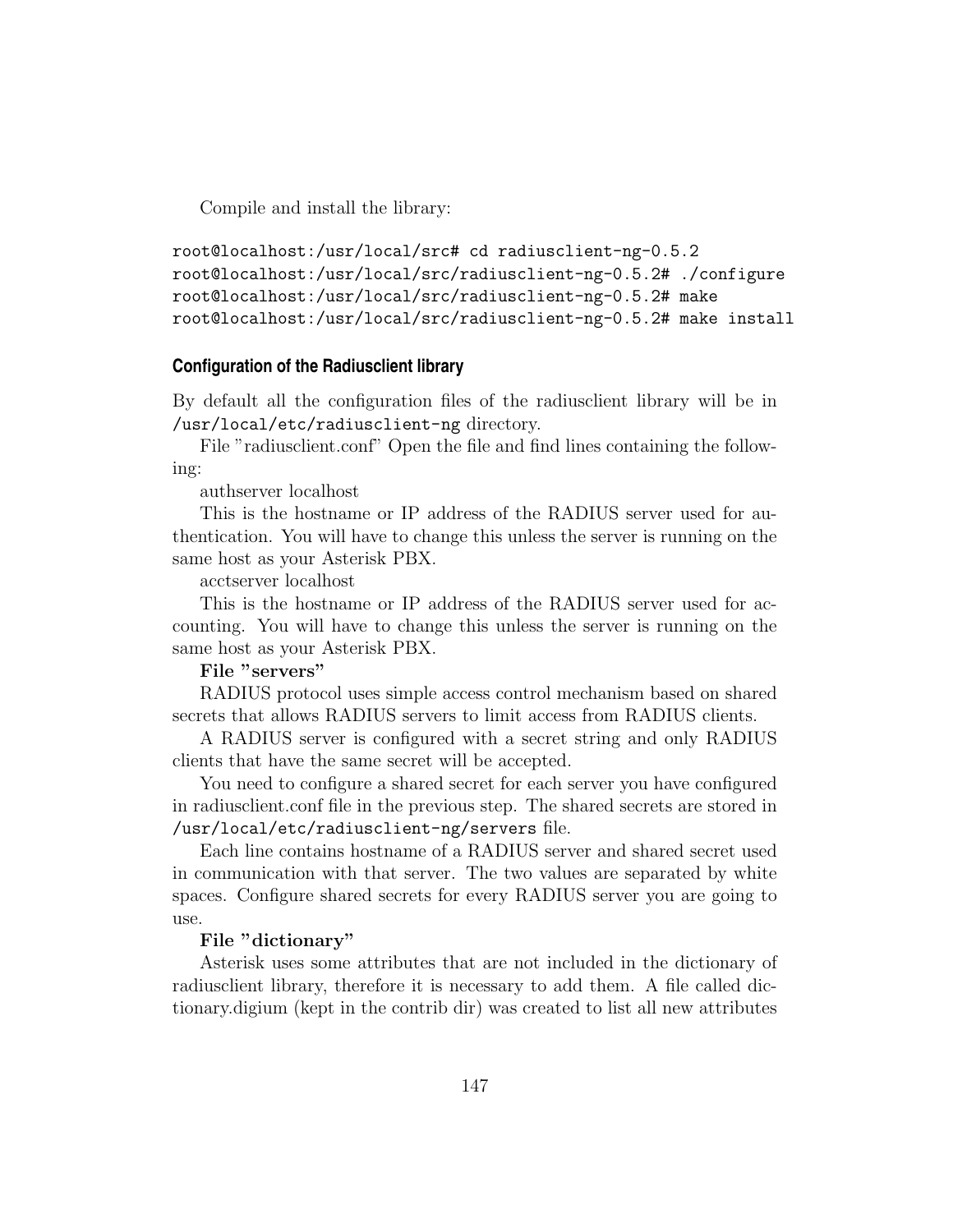used by Asterisk. Add to the end of the main dictionary file /usr/local/ etc/radiusclient-ng/dictionary the line: \$INCLUDE /path/to/dictionary.digium

#### **Install FreeRADIUS Server (Version 1.1.1)**

Download sources tarball from: <http://freeradius.org/> Untar, configure, build, and install the server:

```
root@localhost:/usr/local/src# tar xvfz freeradius-1.1.1.tar.gz
root@localhost:/usr/local/src# cd freeradius-1.1.1
root@localhost"/usr/local/src/freeradius-1.1.1# ./configure
root@localhost"/usr/local/src/freeradius-1.1.1# make
root@localhost"/usr/local/src/freeradius-1.1.1# make install
```
All the configuration files of FreeRADIUS server will be in /usr/local/etc/raddb directory.

#### **Configuration of the FreeRADIUS Server**

There are several files that have to be modified to configure the RADIUS server. These are presented next.

File "clients.conf"

File /usr/local/etc/raddb/clients.conf contains description of RA-DIUS clients that are allowed to use the server. For each of the clients you need to specify its hostname or IP address and also a shared secret. The shared secret must be the same string you configured in radiusclient library.

Example:

```
client myhost {
    secret = mysecret
    shortname = foo
```

```
}
```
This fragment allows access from RADIUS clients on "myhost" if they use "mysecret" as the shared secret. The file already contains an entry for localhost (127.0.0.1), so if you are running the RADIUS server on the same host as your Asterisk server, then modify the existing entry instead, replacing the default password.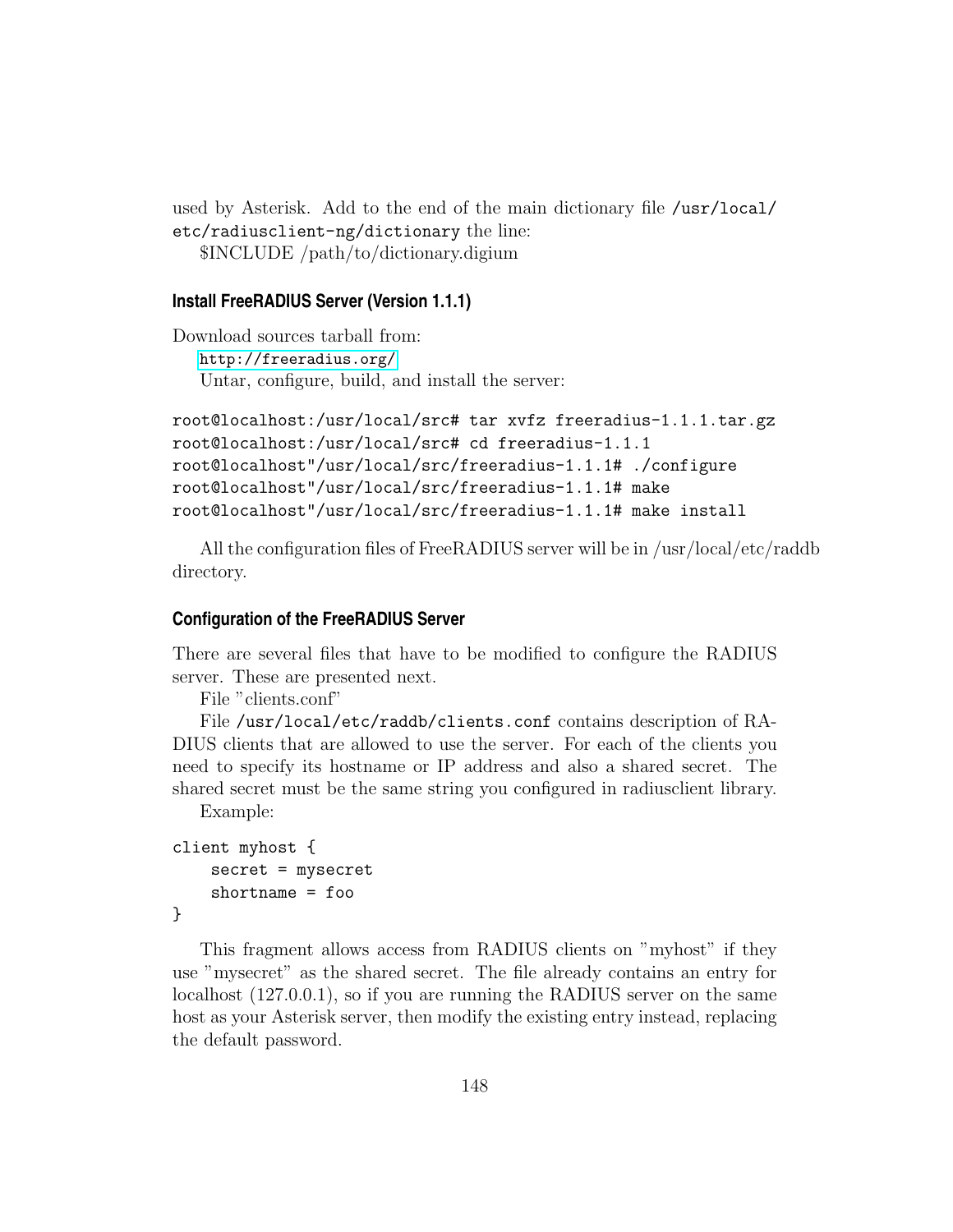File "dictionary"

Note: as of version 1.1.2, the dictionary.digium file ships with FreeRA-DIUS. The following procedure brings the dictionary.digium file to previous versions of FreeRADIUS.

File /usr/local/etc/raddb/dictionary contains the dictionary of FreeRA-DIUS server. You have to add the same dictionary file (dictionary.digium), which you added to the dictionary of radiusclient-ng library. You can include it into the main file, adding the following line at the end of file /usr/local/ etc/raddb/dictionary:

\$INCLUDE /path/to/dictionary.digium

That will include the same new attribute definitions that are used in radiusclient-ng library so the client and server will understand each other.

#### **Asterisk Accounting Configuration**

Compilation and installation:

The module will be compiled as long as the radiusclient-ng library has been detected on your system.

By default FreeRADIUS server will log all accounting requests into /usr/ local/var/log/radius/radacct directory in form of plain text files. The server will create one file for each hostname in the directory. The following example shows how the log files look like.

Asterisk now generates Call Detail Records. See /include/asterisk/ cdr.h for all the fields which are recorded. By default, records in comma separated values will be created in /var/log/asterisk/cdr-csv.

The configuration file for cdr\_radius.so module is /etc/asterisk/cdr. conf

This is where you can set CDR related parameters as well as the path to the radiusclient-ng library configuration file.

### **10.9 Logged Values**

```
"Asterisk-Acc-Code", The account name of detail records
"Asterisk-Src",
"Asterisk-Dst",
"Asterisk-Dst-Ctx", The destination context
"Asterisk-Clid",
```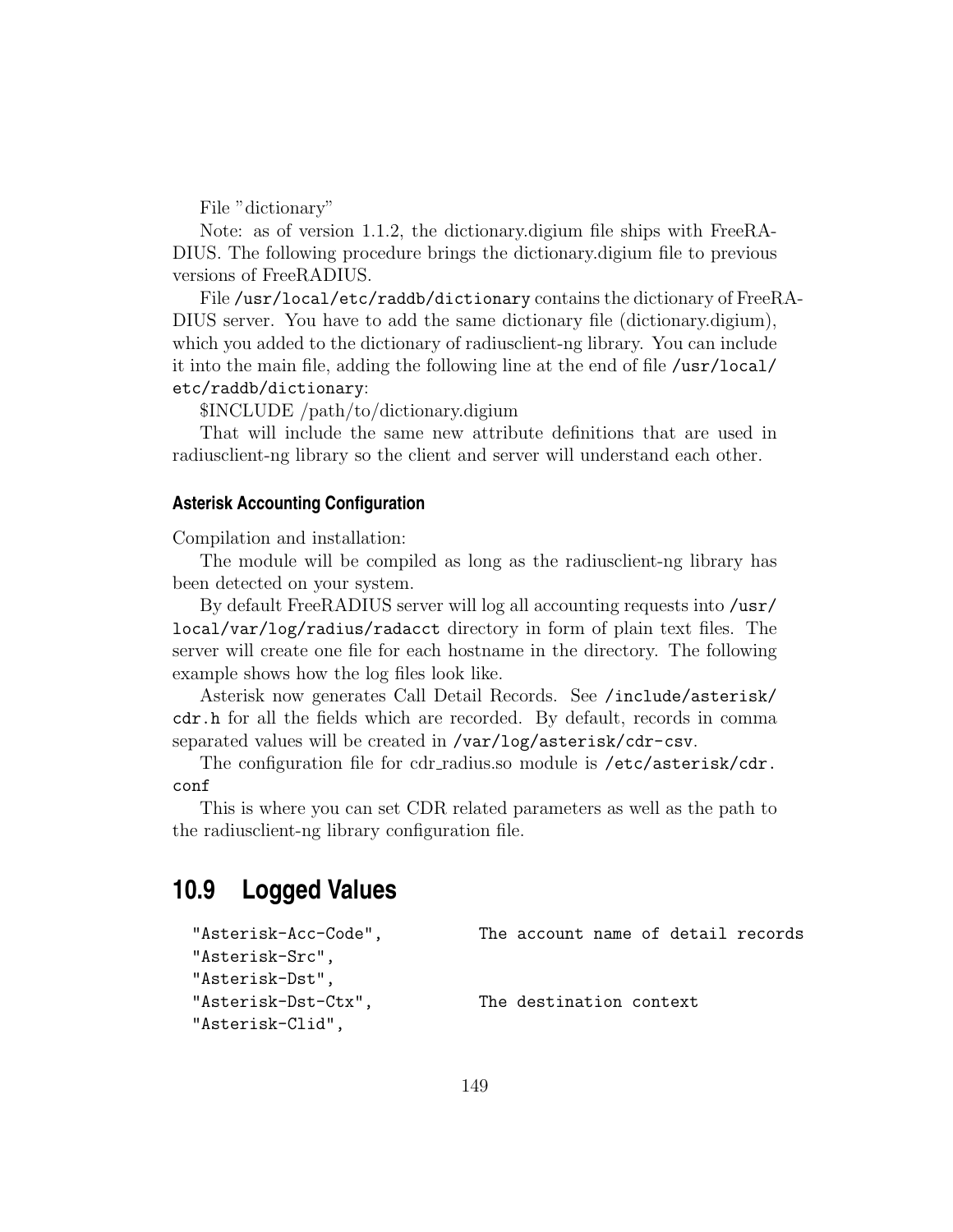| "Asterisk-Chan",        | The channel                                   |
|-------------------------|-----------------------------------------------|
| "Asterisk-Dst-Chan",    | (if applicable)                               |
| "Asterisk-Last-App",    | Last application run on the channel           |
| "Asterisk-Last-Data",   | Argument to the last channel                  |
| "Asterisk-Start-Time",  |                                               |
| "Asterisk-Answer-Time", |                                               |
| "Asterisk-End-Time",    |                                               |
| "Asterisk-Duration",    | Duration is the whole length that the entire  |
|                         | call lasted. ie. call rx'd to hangup          |
|                         | "end time" minus "start time"                 |
| "Asterisk-Bill-Sec",    | The duration that a call was up after other   |
|                         | end answered which will be <= to duration     |
|                         | "end time" minus "answer time"                |
| "Asterisk-Disposition", | ANSWERED, NO ANSWER, BUSY                     |
| "Asterisk-AMA-Flags",   | DOCUMENTATION, BILL, IGNORE etc, specified on |
|                         | a per channel basis like accountcode.         |
| "Asterisk-Unique-ID",   | Unique call identifier                        |
| "Asterisk-User-Field"   | User field set via SetCDRUserField            |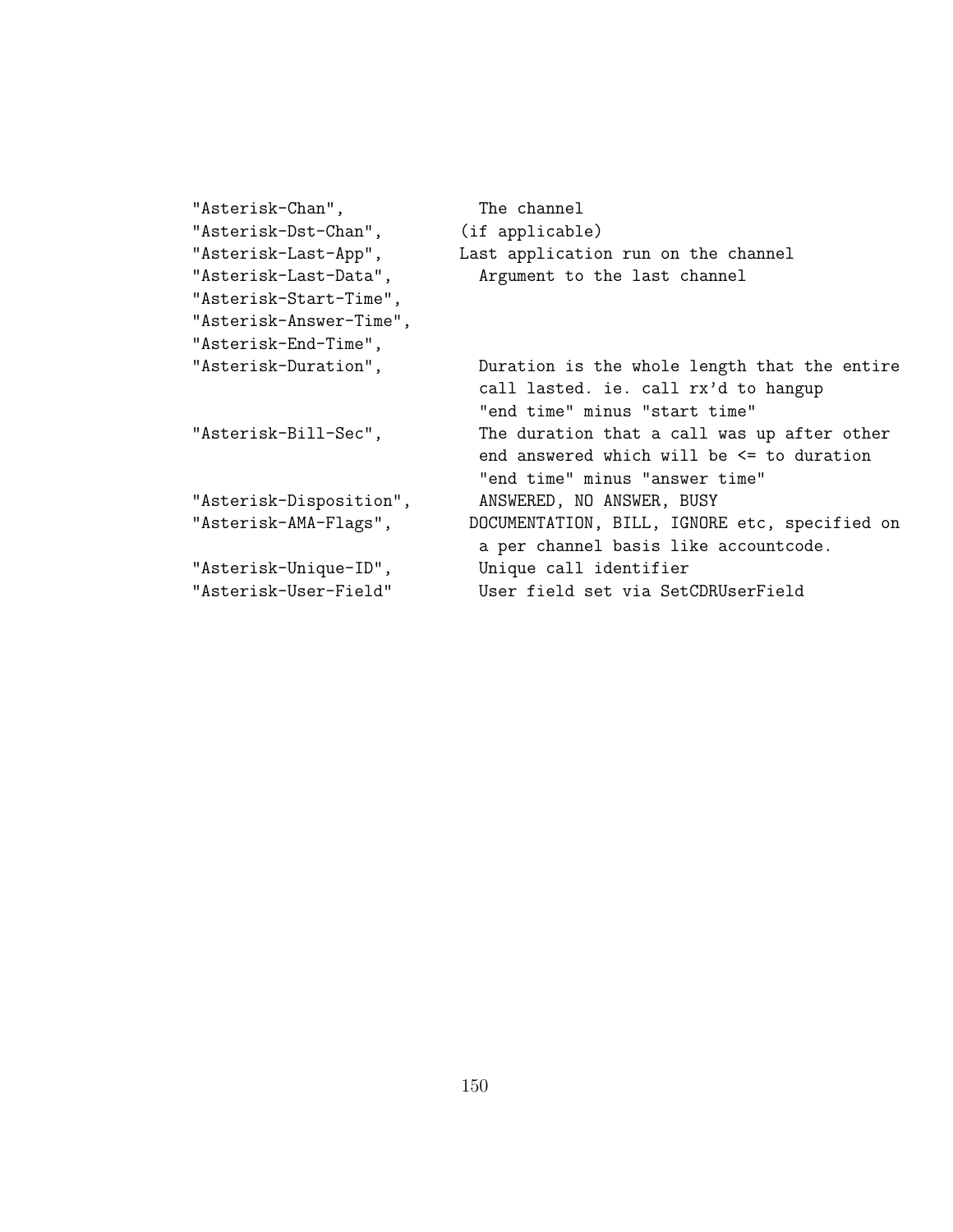

# Voicemail

# **11.1 ODBC Storage**

ODBC Storage allows you to store voicemail messages within a database instead of using a file. This is not a full realtime engine and only supports ODBC. The table description for the "voicemessages" table is as follows:

| Field                                                                                                                      | Type                                                                                                                                                                                                          | Null                                                                              | Key  | Default   Extra                                                                     |  |
|----------------------------------------------------------------------------------------------------------------------------|---------------------------------------------------------------------------------------------------------------------------------------------------------------------------------------------------------------|-----------------------------------------------------------------------------------|------|-------------------------------------------------------------------------------------|--|
| msgnum<br>dir<br>context<br>macrocontext<br>callerid<br>origtime<br>duration<br>mailboxuser<br>mailboxcontext<br>recording | int(11)<br>$\text{varchar}(80)$<br>$\text{varchar}(80)$<br>$\text{varchar}(80)$<br>$\text{varchar}(40)$  <br>$\text{varchar}(40)$<br>$\text{varchar}(20)$<br>$\text{varchar}(80)$<br>varchar (80)<br>longblob | YF.S<br>YES<br>YF.S<br>YF.S<br><b>YF.S</b><br>YF.S<br>YES<br>YF.S<br>YF.S<br>YF.S | MUT. | NULL.<br>NULL<br>NULL.<br>NULL.<br>NULL.<br>NULL<br>NULL<br>NULL.<br>NULL.<br>NULT. |  |

The database name (from /etc/asterisk/res\_odbc.conf) is in the "odbcstorage" variable in the general section of voicemail.conf.

You may modify the voicemessages table name by using odbctable=??? in voicemail.conf.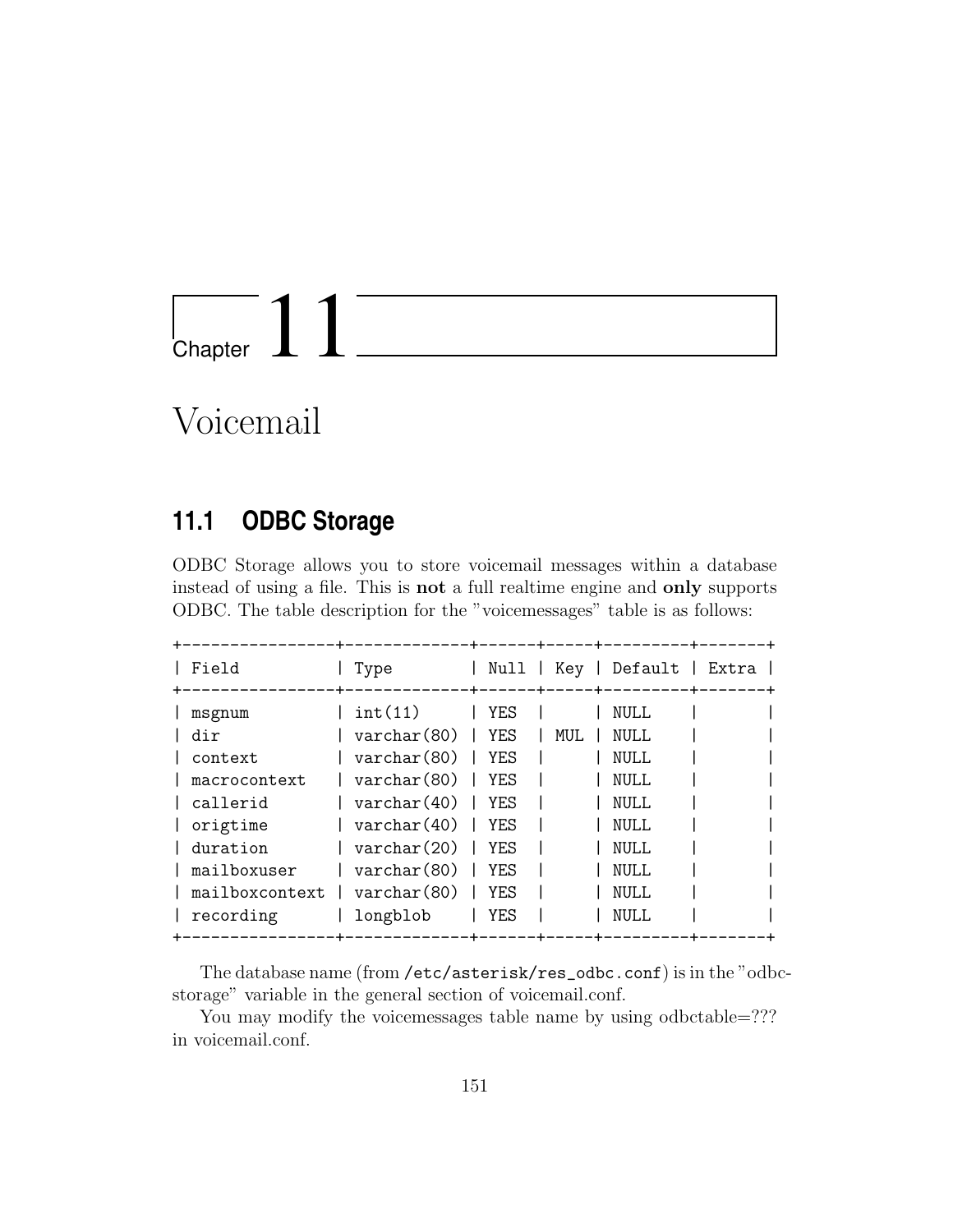# **11.2 IMAP Storage**

By enabling IMAP Storage, Asterisk will use native IMAP as the storage mechanism for voicemail messages instead of using the standard file structure.

Tighter integration of Asterisk voicemail and IMAP email services allows additional voicemail functionality, including:

- Listening to a voicemail on the phone will set its state to "read" in a user's mailbox automatically.
- Deleting a voicemail on the phone will delete it from the user's mailbox automatically.
- Accessing a voicemail recording email message will turn off the message waiting indicator (MWI) on the user's phone.
- Deleting a voicemail recording email will also turn off the message waiting indicator, and delete the message from the voicemail system.

### **11.2.1 Installation Notes**

#### **University of Washington IMAP C-Client**

If you do not have the University of Washington's IMAP c-client installed on your system, you will need to download the c-client source distribution (<http://www.washington.edu/imap/>) and compile it. Asterisk supports both the 2004 and 2006 versions of c-client, however mail expunge full is enabled in the 2006 version.

Note that Asterisk only uses the 'c-client' portion of the UW IMAP toolkit, but building it also builds an IMAP server and various other utilities. Because of this, the build instructions for the IMAP toolkit are somewhat complicated and can lead to confusion about what is needed.

If you are going to be connecting Asterisk to an existing IMAP server, then you don't need to care about the server or utilities in the IMAP toolkit at all. If you want to also install the UW IMAPD server, that is outside the scope of this document.

Building the c-client library is fairly straightforward; for example, on a Debian system there are two possibilities:

1. If you will not be using SSL to connect to the IMAP server: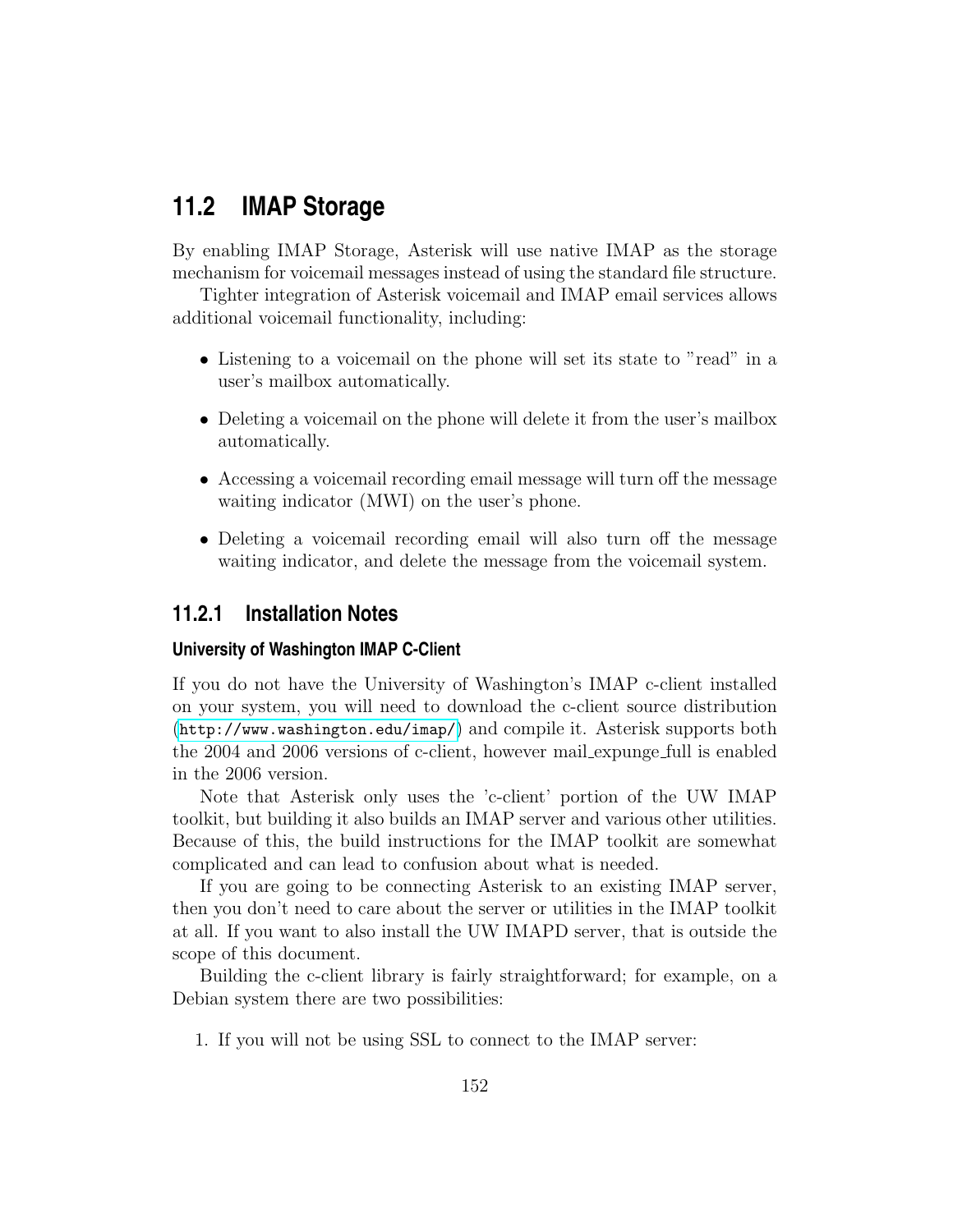#### \$ make slx SSLTYPE=none!

2. If you will be using SSL to connect to the IMAP server:

\$ make slx EXTRACFLAGS="-I/usr/include/openssl"

Once this completes you can proceed with the Asterisk build; there is no need to run 'make install'.

#### **Compiling Asterisk**

Configure with ./configure –with-imap=/usr/src/imap or where ever you built thfe UWashington IMAP Toolkit. This directory will be searched for a source installation. If no source installation is found there, then a package installation of the IMAP c-client will be searched for in this directory. If one is not found, then configure will fail.

A second configure option is to not specify a directory (i.e. ./configure –with-imap). This will assume that you have the imap-2004g source installed in the .. directory relative to the Asterisk source. If you do not have this source, then configure will default to the "system" option defined in the next paragraph

A third option is ./configure –with-imap=system. This will assume that you have installed a dynamically linked version of the c-client library (most likely via a package provided by your distro). This will attempt to link agains -lc-client and will search for c-client headers in your include path starting with the imap directory, and upon failure, in the c-client directory.

When you run 'make menuselect', choose 'Voicemail Build Options' and the IMAP STORAGE option should be available for selection.

After selecting the IMAP STORAGE option, use the 'x' key to exit menuselect and save your changes, and the build/install Asterisk normally.

### **11.2.2 Modify voicemail.conf**

The following directives have been added to voicemail.conf:

```
imapserver=<name or IP address of IMAP mail server>
imapport=<IMAP port, defaults to 143>
```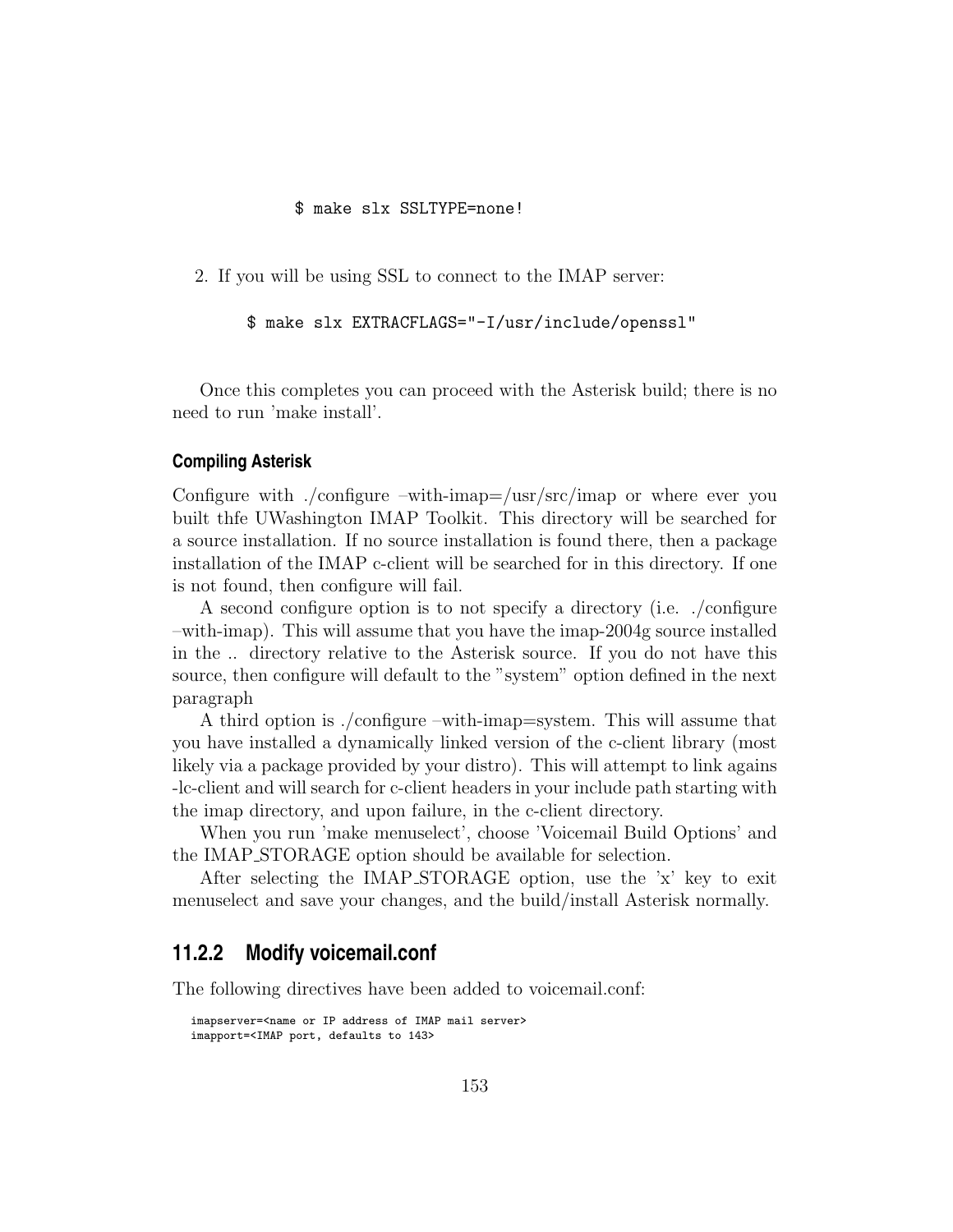```
imapflags=<IMAP flags, "novalidate-cert" for example>
imapfolder=<IMAP folder to store messages to>
imapgreetings=<yes or no>
greetingsfolder=<IMAP folder to store greetings in if imapgreetings is enabled>
expungeonhangup=<yes or no>
authuser=<username>
authpassword=<password>
opentimeout=<TCP open timeout in seconds>
closetimeout=<TCP close timeout in seconds>
readtimeout=<TCP read timeout in seconds>
writetimeout=<TCP write timeout in seconds>
```
The "imapfolder" can be used to specify an alternative folder on your IMAP server to store voicemails in. If not specified, the default folder 'IN-BOX' will be used.

The "imapgreetings" parameter can be enabled in order to store voicemail greetings on the IMAP server. If disabled, then they will be stored on the local file system as normal.

The "greetingsfolder" can be set to store greetings on the IMAP server when "imapgreetings" is enabled in an alternative folder than that set by "imapfolder" or the default folder for voicemails.

The "expungeonhangup" flag is used to determine if the voicemail system should expunge all messages marked for deletion when the user hangs up the phone.

Each mailbox definition should also have imapuser  $=\langle$  imap username $\rangle$ . For example:

4123=>4123,James Rothenberger,jar@onebiztone.com,,attach=yes|imapuser=jar

The directives "authuser" and "authpassword" are not needed when using Kerberos. They are defined to allow Asterisk to authenticate as a single user that has access to all mailboxes as an alternative to Kerberos.

#### **11.2.3 IMAP Folders**

Besides INBOX, users should create "Old", "Work", "Family" and "Friends" IMAP folders at the same level of hierarchy as the INBOX. These will be used as alternate folders for storing voicemail messages to mimic the behavior of the current (file-based) voicemail system.

### **11.2.4 Separate vs. Shared Email Accounts**

As administrator you will have to decide if you want to send the voicemail messages to a separate IMAP account or use each user's existing IMAP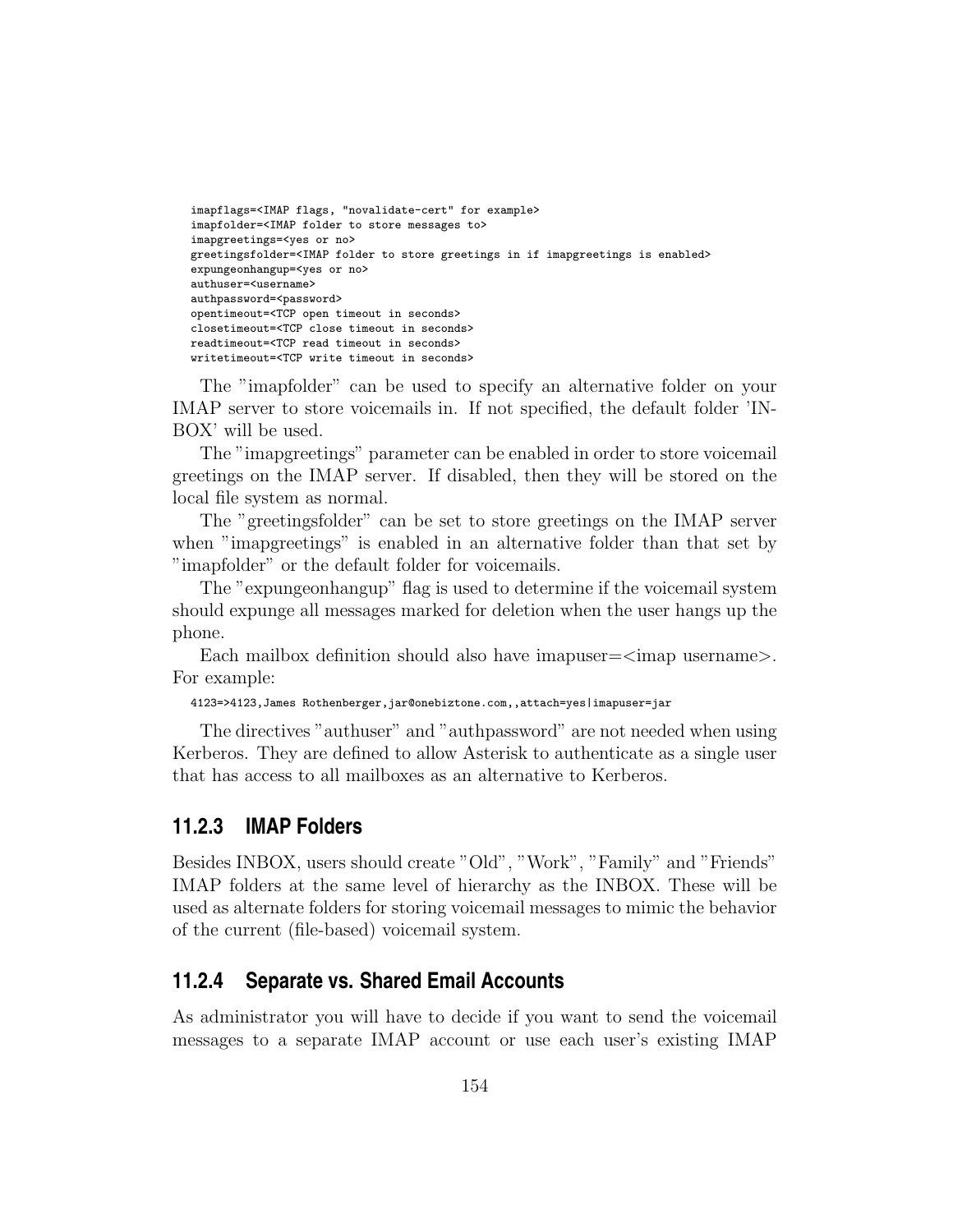mailbox for voicemail storage. The IMAP storage mechanism will work either way.

By implementing a single IMAP mailbox, the user will see voicemail messages appear in the same INBOX as other messages. The disadvantage of this method is that if the IMAP server does NOT support UIDPLUS, Asterisk voicemail will expunge ALL messages marked for deletion when the user exits the voicemail system, not just the VOICEMAIL messages marked for deletion.

By implementing separate IMAP mailboxes for voicemail and email, voicemail expunges will not remove regular email flagged for deletion.

### **11.2.5 IMAP Server Implementations**

There are various IMAP server implementations, each supports a potentially different set of features.

#### **UW IMAP-2005 or earlier**

UIDPLUS is currently NOT supported on these versions of UW-IMAP. Please note that without UID EXPUNGE, Asterisk voicemail will expunge ALL messages marked for deletion when a user exits the voicemail system (hangs up the phone).

#### **UW IMAP-2006 Development Branch**

This version supports UIDPLUS, which allows UID EXPUNGE capabilities. This feature allow the system to expunge ONLY pertinent messages, instead of the default behavior, which is to expunge ALL messages marked for deletion when EXPUNGE is called. The IMAP storage mechanism is this version of Asterisk will check if the UID EXPUNGE feature is supported by the server, and use it if possible.

#### **Cyrus IMAP**

Cyrus IMAP server v2.3.3 has been tested using a hierarchy delimiter of  $\frac{\gamma}{\gamma}$ .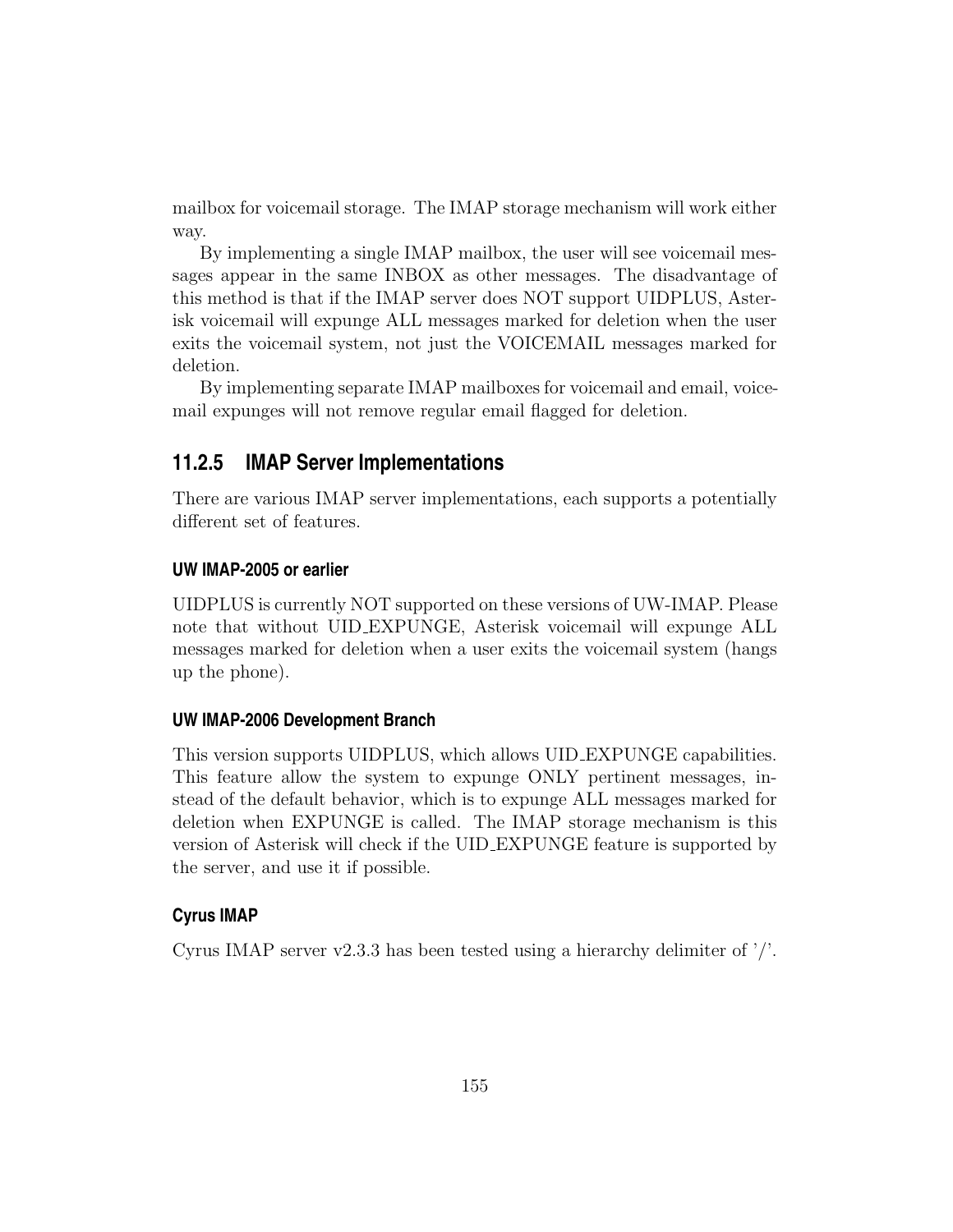### **11.2.6 Quota Support**

If the IMAP server supports quotas, Asterisk will check the quota when accessing voicemail. Currently only a warning is given to the user that their quota is exceeded.

### **11.2.7 Application Notes**

Since the primary storage mechanism is IMAP, all message information that was previously stored in an associated text file, AND the recording itself, is now stored in a single email message. This means that the .gsm recording will ALWAYS be attached to the message (along with the user's preference of recording format if different - ie. .WAV). The voicemail message information is stored in the email message headers. These headers include:

X-Asterisk-VM-Message-Num X-Asterisk-VM-Server-Name X-Asterisk-VM-Context X-Asterisk-VM-Extension X-Asterisk-VM-Priority X-Asterisk-VM-Caller-channel X-Asterisk-VM-Caller-ID-Num X-Asterisk-VM-Caller-ID-Name X-Asterisk-VM-Duration X-Asterisk-VM-Category X-Asterisk-VM-Orig-date X-Asterisk-VM-Orig-time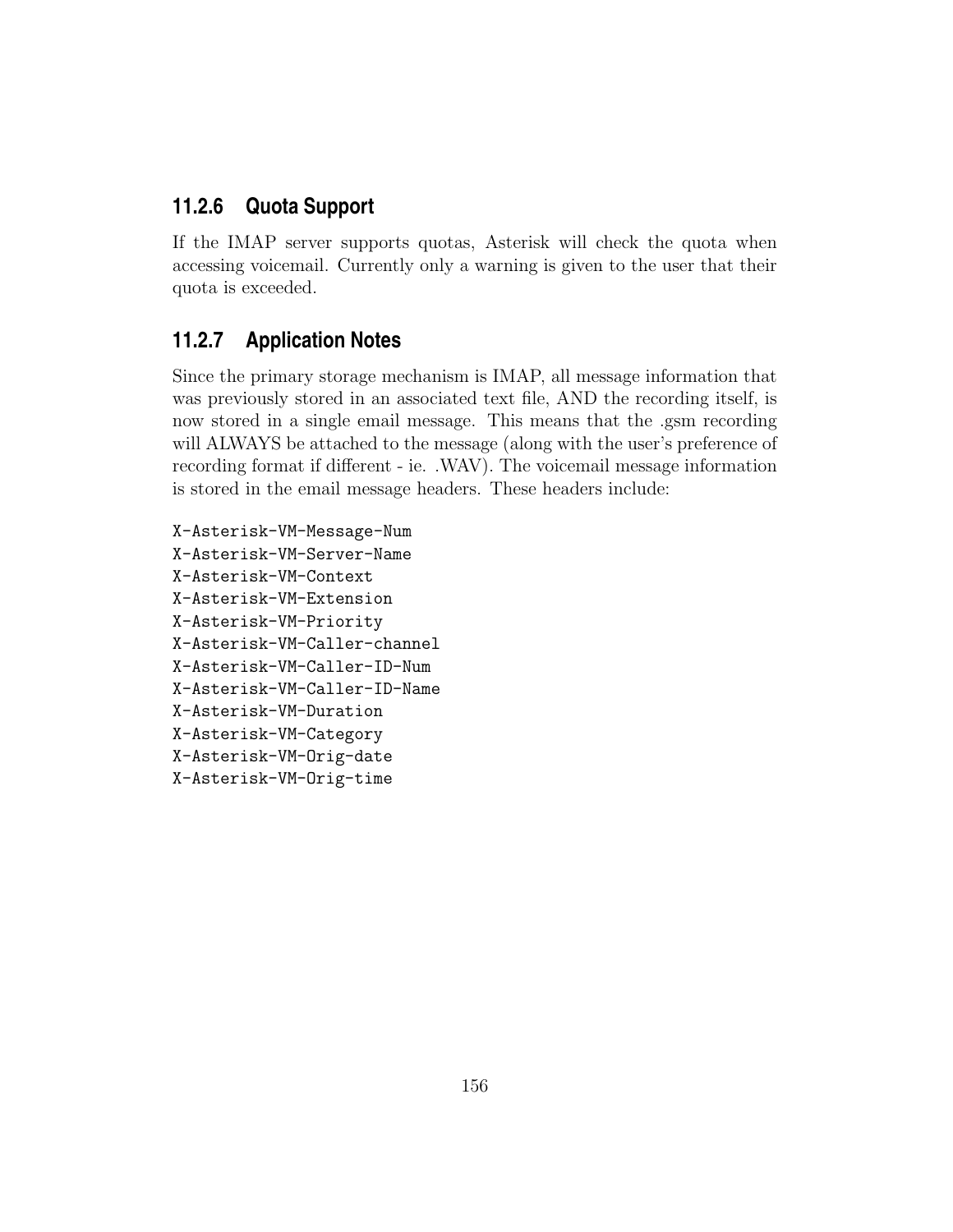

SMS

### **12.1 Introduction**

The SMS module for Asterisk was developed by Adrian Kennard, and is an implementation of the ETSI specification for landline SMS, ETSI ES 201 912, which is available from <www.etsi.org>. Landline SMS is starting to be available in various parts of Europe, and is available from BT in the UK. However, Asterisk would allow gateways to be created in other locations such as the US, and use of SMS capable phones such as the Magic Messenger. SMS works using analogue or ISDN lines.

## **12.2 Background**

Short Message Service (SMS), or texting is very popular between mobile phones. A message can be sent between two phones, and normally contains 160 characters. There are ways in which various types of data can be encoded in a text message such as ring tones, and small graphic, etc. Text messaging is being used for voting and competitions, and also SPAM...

Sending a message involves the mobile phone contacting a message centre (SMSC) and passing the message to it. The message centre then contacts the destination mobile to deliver the message. The SMSC is responsible for storing the message and trying to send it until the destination mobile is available, or a timeout.

Landline SMS works in basically the same way. You would normally have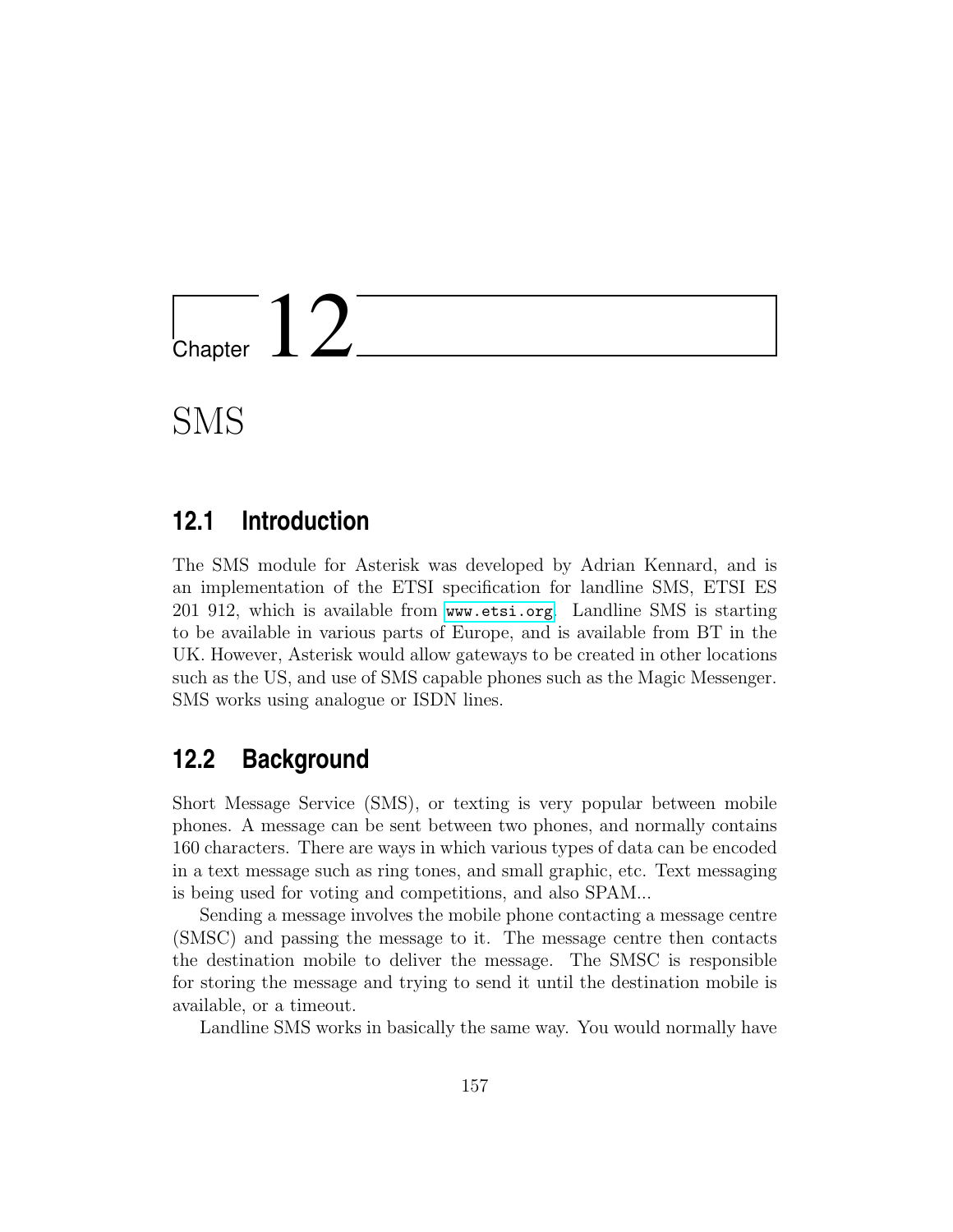a suitable text capable landline phone, or a separate texting box such as a Magic Messenger on your phone line. This sends a message to a message centre your telco provides by making a normal call and sending the data using 1200 Baud FSK signaling according to the ETSI spec. To receive a message the message centre calls the line with a specific calling number, and the text capable phone answers the call and receives the data using 1200 Baud FSK signaling. This works particularly well in the UK as the calling line identity is sent before the first ring, so no phones in the house would ring when a message arrives.

### **12.3 Typical use with Asterisk**

Sending messages from an Asterisk box can be used for a variety of reasons, including notification from any monitoring systems, email subject lines, etc.

Receiving messages to an Asterisk box is typically used just to email the messages to someone appropriate - we email and texts that are received to our direct numbers to the appropriate person. Received messages could also be used to control applications, manage competitions, votes, post items to IRC, anything.

Using a terminal such as a magic messenger, an Asterisk box could ask as a message centre sending messages to the terminal, which will beep and pop up the message (and remember 100 or so messages in its memory).

# **12.4 Terminology**

- SMS Short Message Service i.e. text messages
- SMSC Short Message Service Centre The system responsible for storing and forwarding messages
- MO Mobile Originated A message on its way from a mobile or landline device to the SMSC
- MT Mobile Terminated A message on its way from the SMSC to the mobile or landline device
- RX Receive A message coming in to the Asterisk box
- TX Transmit A message going out of the Asterisk box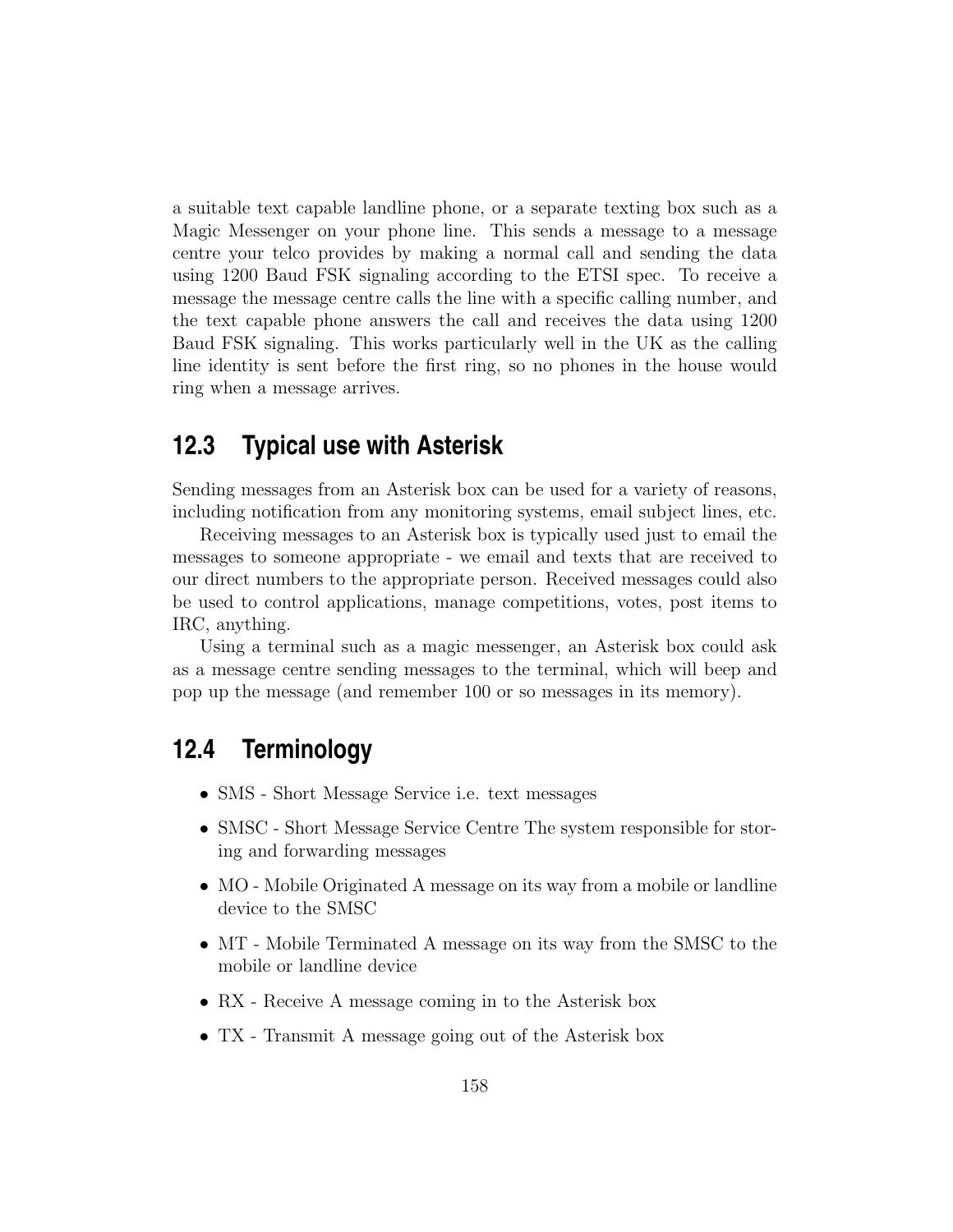### **12.5 Sub address**

When sending a message to a landline, you simply send to the landline number. In the UK, all of the mobile operators (bar one) understand sending messages to landlines and pass the messages to the BTText system for delivery to the landline.

The specification for landline SMS allows for the possibility of more than one device on a single landline. These can be configured with Sub addresses which are a single digit. To send a message to a specific device the message is sent to the landline number with an extra digit appended to the end. The telco can define a default sub address (9 in the UK) which is used when the extra digit is not appended to the end. When the call comes in, part of the calling line ID is the sub address, so that only one device on the line answers the call and receives the message.

Sub addresses also work for outgoing messages. Part of the number called by the device to send a message is its sub address. Sending from the default sub address (9 in the UK) means the message is delivered with the sender being the normal landline number. Sending from any other sub address makes the sender the landline number with an extra digit on the end.

Using Asterisk, you can make use of the sub addresses for sending and receiving messages. Using DDI (DID, i.e. multiple numbers on the line on ISDN) you can also make use of many different numbers for SMS.

### **12.6 extensions.conf**

The following contexts are recommended.

```
; Mobile Terminated, RX. This is used when an incoming call from the SMS arrive
s, with the queue (called number and sub address) in ${EXTEN}
; Running an app after receipt of the text allows the app to find all messages
in the queue and handle them, e.g. email them.
; The app may be something like smsq --process=somecommand --queue=${EXTEN}
to run a command for each received message
; See below for usage
[smsmtrx]
exten = X., 1, SMS($EXTEN], a)exten = _X.,2,System("someapptohandleincomingsms ${EXTEN}")
exten = X., 3, Hangup
; Mobile originated, RX. This is receiving a message from a device, e.g.
; a Magic Messenger on a sip extension
; Running an app after receipt of the text allows the app to find all messages
; in the queue and handle then, e.g. sending them to the public SMSC
; The app may be something like smsq --process=somecommand --queue=${EXTEN}
```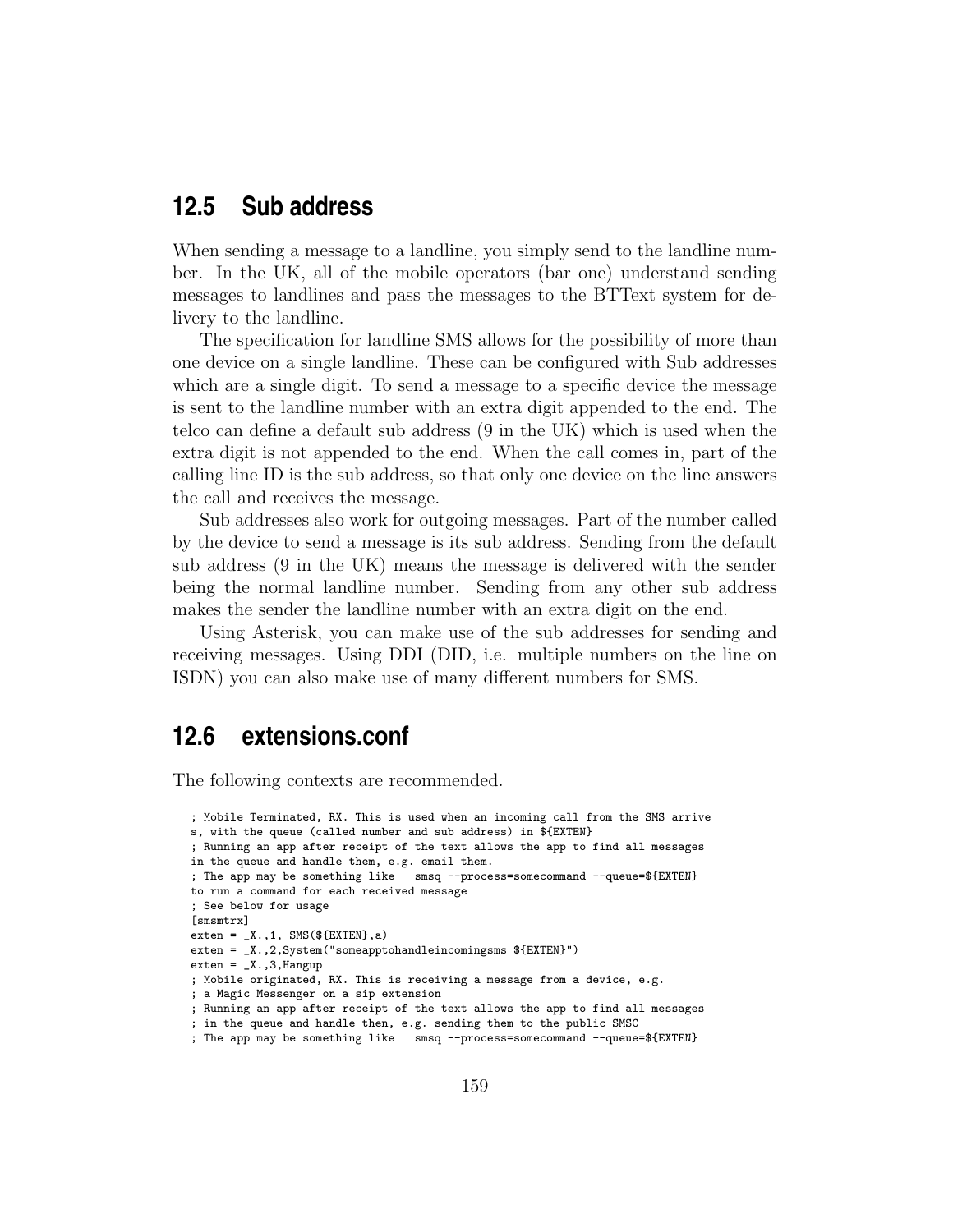```
; to run a command for each received message
; See below for example usage
[smsmorx]
exten = X., 1, SMS($EXTEN}, sa)exten = _X.,2,System("someapptohandlelocalsms ${EXTEN}")
exten = X., 3, Hangup
```
smsmtrx is normally accessed by an incoming call from the SMSC. In the UK this call is from a CLI of 080058752X0 where X is the sub address. As such a typical usage in the extensions.conf at the point of handling an incoming call is:

```
exten = X./8005875290, 1, Goto(Smsmtrx, ${EXTEN}, 1)exten = _X./_80058752[0-8]0,1,Goto(smsmtrx,${EXTEN}-${CALLERID(num):8:1},1)
```
Alternatively, if you have the correct national prefix on incoming CLI, e.g. using dahdi hfc, you might use:

```
exten = _X./08005875290,1,Goto(smsmtrx,${EXTEN},1)
exten = _X./_080058752[0-8]0,1,Goto(smsmtrx,${EXTEN}-${CALLERID(num):9:1},1)
```
smsmorx is normally accessed by a call from a local sip device connected to a Magic Messenger. It could however by that you are operating Asterisk as a message centre for calls from outside. Either way, you look at the called number and goto smsmorx. In the UK, the SMSC number that would be dialed is 1709400X where X is the caller sub address. As such typical usage in extension.config at the point of handling a call from a sip phone is:

```
exten = 17094009,1,Goto(smsmorx,${CALLERID(num)},1)
exten = _1709400[0-8],1,Goto(smsmorx,${CALLERID(num)}-{EXTEN:7:1},1)
```
# **12.7 Using smsq**

smsq is a simple helper application designed to make it easy to send messages from a command line. it is intended to run on the Asterisk box and have direct access to the queue directories for SMS and for Asterisk.

In its simplest form you can send an SMS by a command such as smsq 0123456789 This is a test to 0123456789 This would create a queue file for a mobile originated TX message in queue 0 to send the text "This is a test to 0123456789" to 0123456789. It would then place a file in the /var/spool/asterisk/outgoing directory to initiate a call to 17094009 (the default message centre in smsq) attached to application SMS with argument of the queue name (0).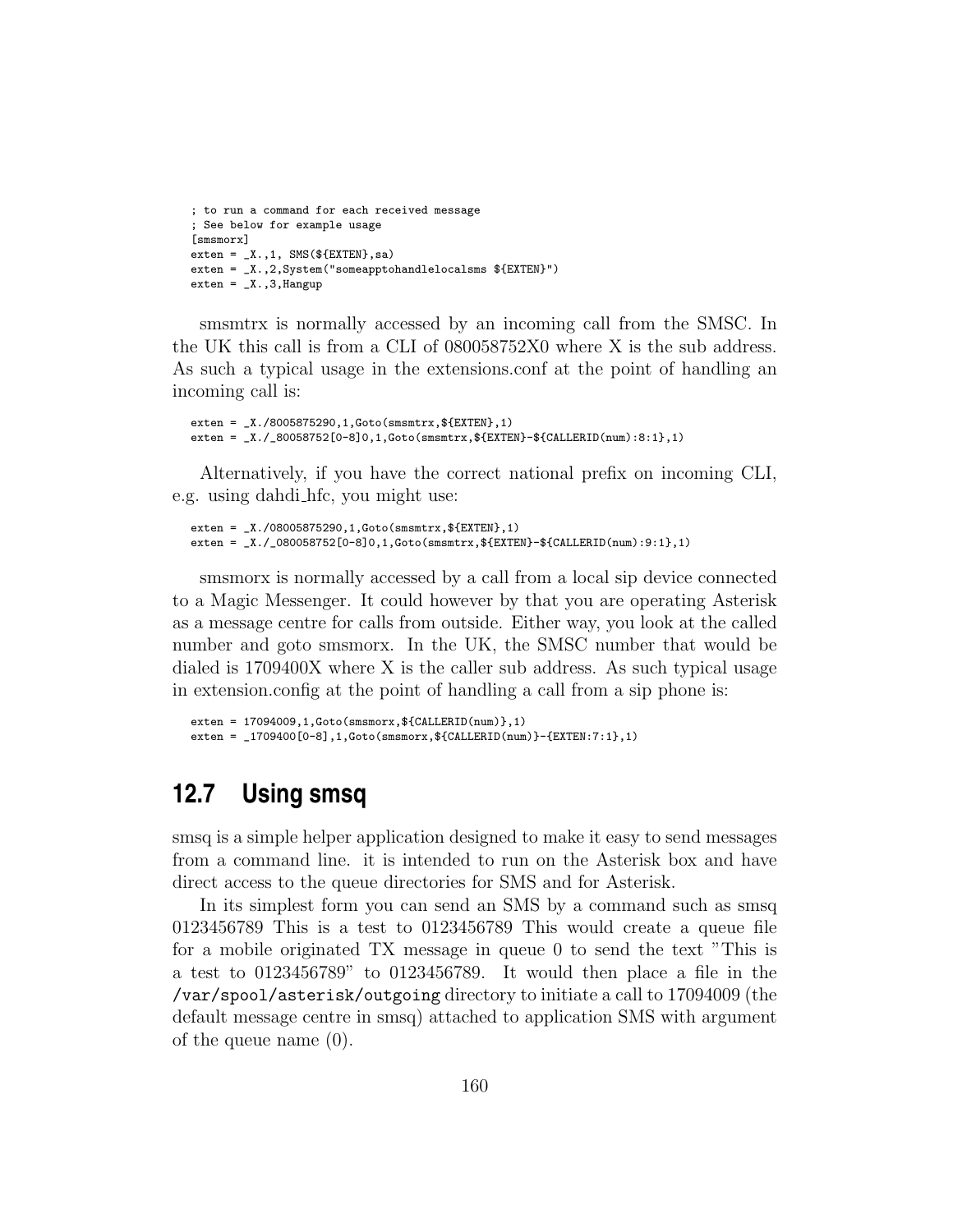Normally smsq will queue a message ready to send, and will then create a file in the Asterisk outgoing directory causing Asterisk to actually connect to the message centre or device and actually send the pending message $(s)$ .

Using --process, smsq can however be used on received queues to run a command for each file (matching the queue if specified) with various environment variables set based on the message (see below); smsq options:

```
--help
Show help text
--usage
Show usage
--queue
-q
Specify a specific queue
In no specified, messages are queued under queue "0"
--da
-d
Specify destination address
--oa-\circSpecify originating address
This also implies that we are generating a mobile terminated message
--<sub>ud</sub>-mSpecify the actual message
--ud-file
-fSpecify a file to be read for the context of the message
A blank filename (e.g. --ud-file= on its own) means read stdin. Very
useful when using via ssh where command line parsing could mess up the
message.
--mt
-tMobile terminated message to be generated
--<sub>mo</sub>Mobile originated message to be generated
Default
-<sub>tx</sub>
```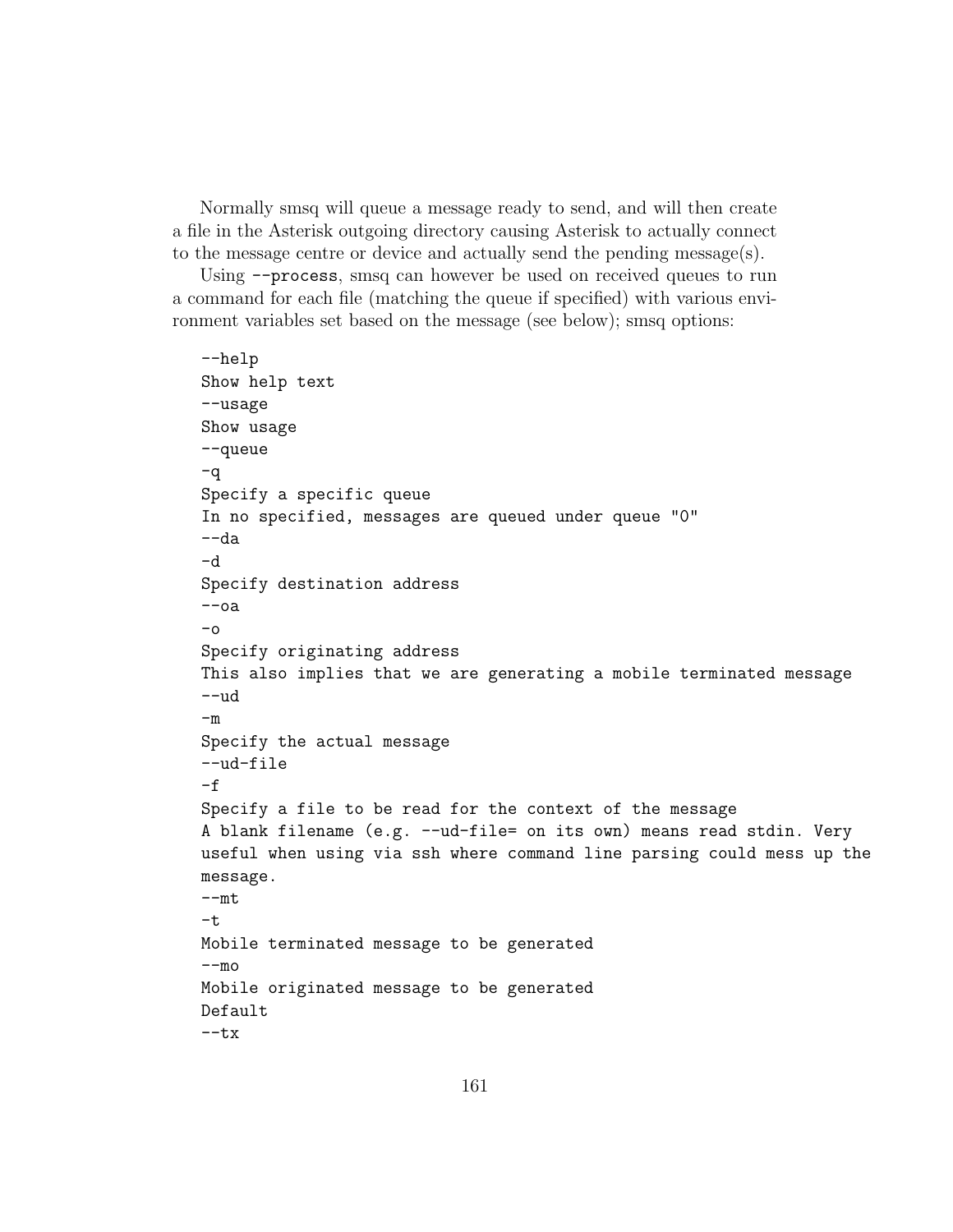Transmit message Default  $-rx$ -r Generate a message in the receive queue  $--$ UTF $-8$ Treat the file as UTF-8 encoded (default)  $--UCS-1$ Treat the file as raw 8 bit UCS-1 data, not UTF-8 encoded  $-$ UCS $-2$ Treat the file as raw 16 bit bigendian USC-2 data --process Specific a command to process for each file in the queue Implies --rx and --mt if not otherwise specified. Sets environment variables for every possible variable, and also ud, ud8 (USC-1 hex), and ud16 (USC-2 hex) for each call. Removes files. --motx-channel Specify the channel for motx calls May contain X to use sub address based on queue name or may be full number Default is Local/1709400X --motx-callerid Specify the caller ID for motx calls The default is the queue name without  $-X$  suffix --motx-wait Wait time for motx call Default 10 --motx-delay Retry time for motx call Default 1 --motx-retries Retries for motx call Default 10 --mttx-channel Specify the channel for mttx calls Default is Local/ and the queue name without -X suffix --mtttx-callerid Specify the callerid for mttx calls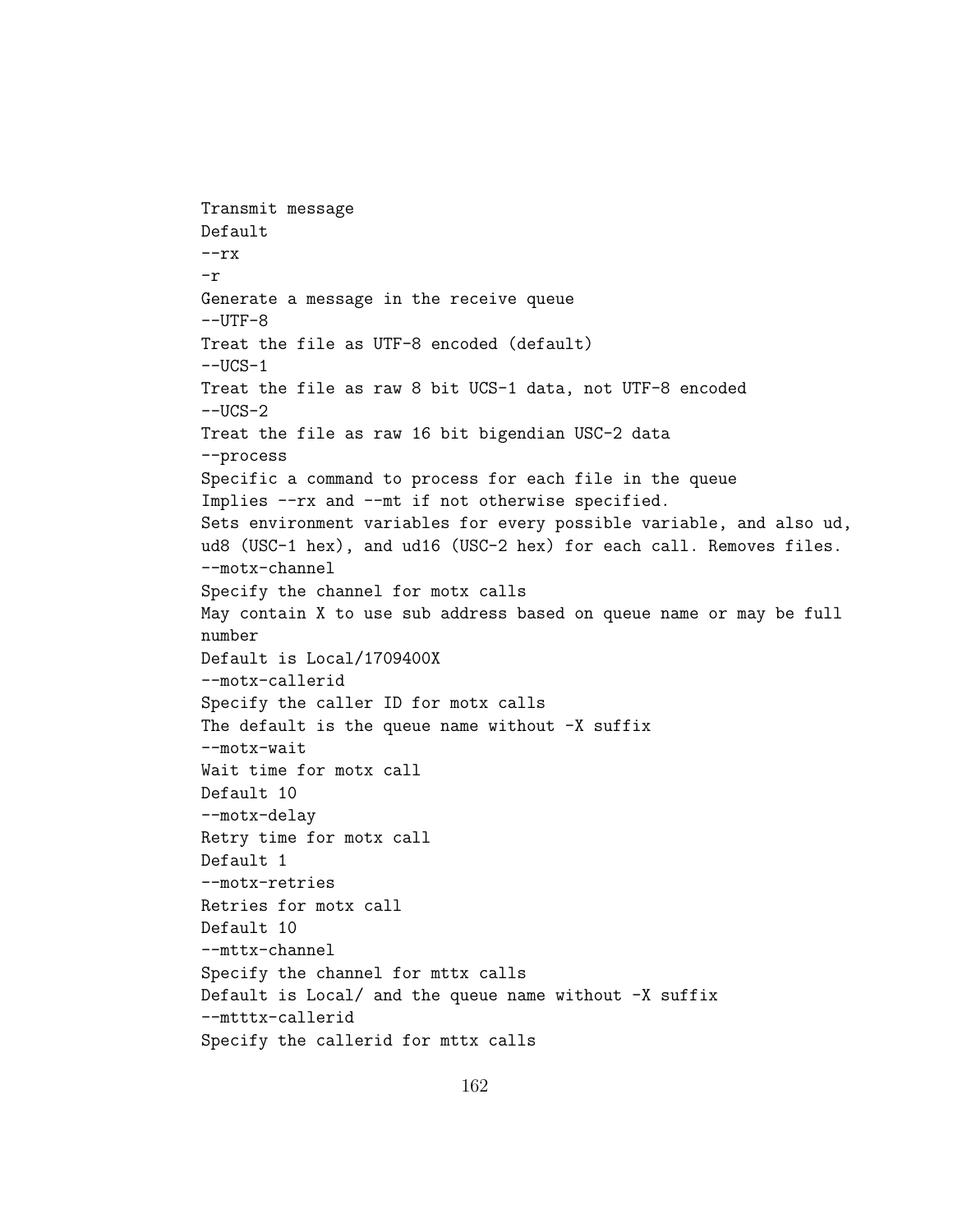```
May include X to use sub address based on queue name or may be full
number
Default is 080058752X0
--mttx-wait
Wait time for mttx call
Default 10
--mttx-delay
Retry time for mttx call
Default 30
--mttx-retries
Retries for mttx call
Default 100
--default-sub-address
The default sub address assumed (e.g. for X in CLI and dialled numbers
as above) when none added (-X) to queue
Default 9
--no-dial
-xCreate queue, but do not dial to send message
--no-wait
Do not wait if a call appears to be in progress
This could have a small window where a message is queued but not
sent, so regular calls to smsq should be done to pick up any missed
messages
--concurrent
How many concurrent calls to allow (per queue), default 1
--mr-nMessage reference
--pid
-p
Protocol ID
--dcs
Data coding scheme
--udh
Specific hex string of user data header specified (not including the
initial length byte)
May be a blank string to indicate header is included in the user data
```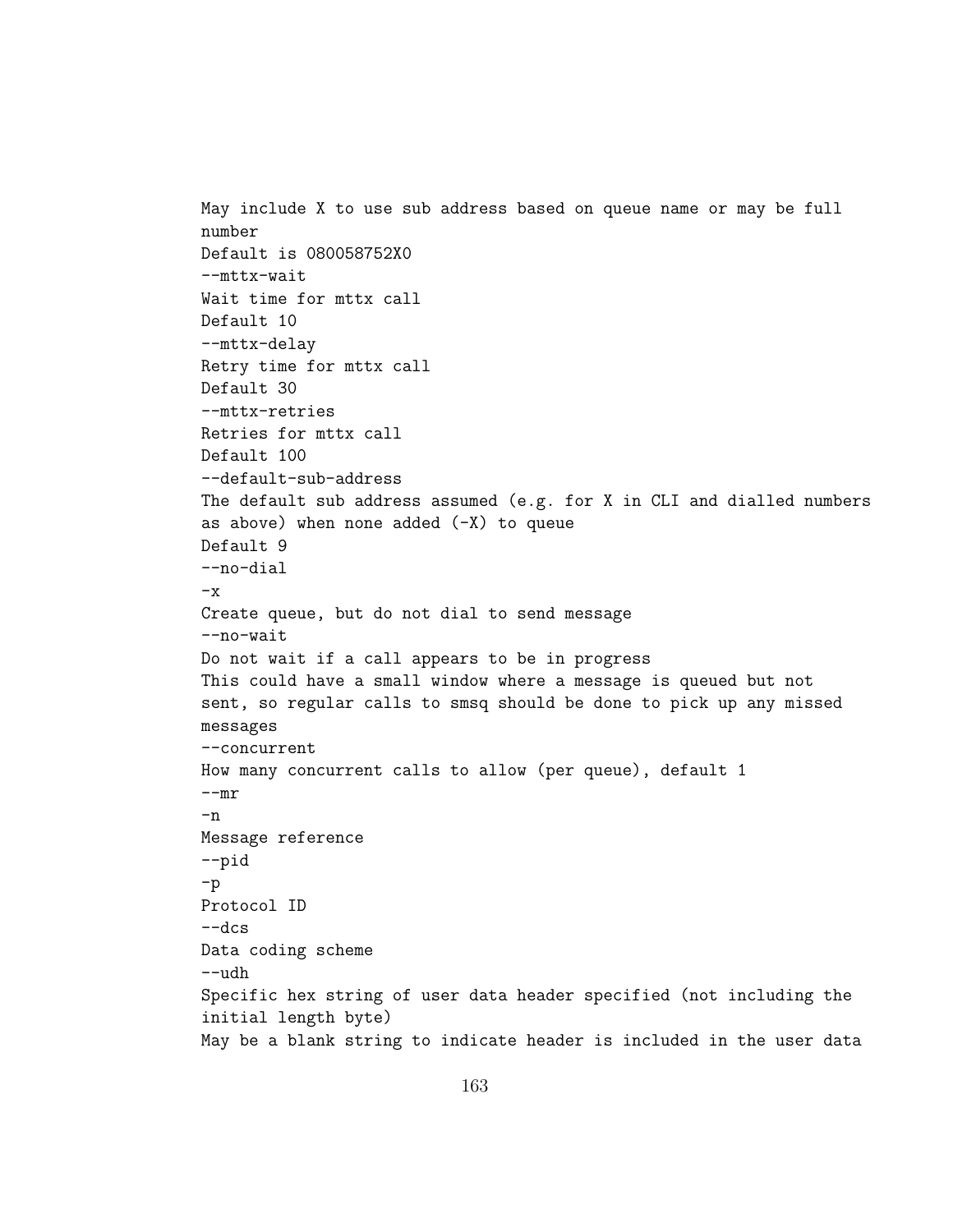```
already but user data header indication to be set.
--srr
Status report requested
--rp
Return path requested
-<sub>vp</sub>Specify validity period (seconds)
--scts
Specify timestamp (YYYY-MM-DDTHH:MM:SS)
--spool-dir
Spool dir (in which sms and outgoing are found)
Default /var/spool/asterisk
```
Other arguments starting  $\cdot$  or  $\cdot$  -- are invalid and will cause an error. Any trailing arguments are processed as follows:-

- If the message is mobile originating and no destination address has been specified, then the first argument is assumed to be a destination address
- If the message is mobile terminating and no destination address has been specified, then the first argument is assumed to be the queue name
- If there is no user data, or user data file specified, then any following arguments are assumed to be the message, which are concatenated.
- If no user data is specified, then no message is sent. However, unless --no-dial is specified, smsq checks for pending messages and generates an outgoing anyway

Note that when smsq attempts to make a file in /var/spool/asterisk/ outgoing, it checks if there is already a call queued for that queue. It will try several filenames, up to the --concurrent setting. If these files exist, then this means Asterisk is already queued to send all messages for that queue, and so Asterisk should pick up the message just queued. However, this alone could create a race condition, so if the files exist then smsq will wait up to 3 seconds to confirm it still exists or if the queued messages have been sent already. The --no-wait turns off this behaviour. Basically, this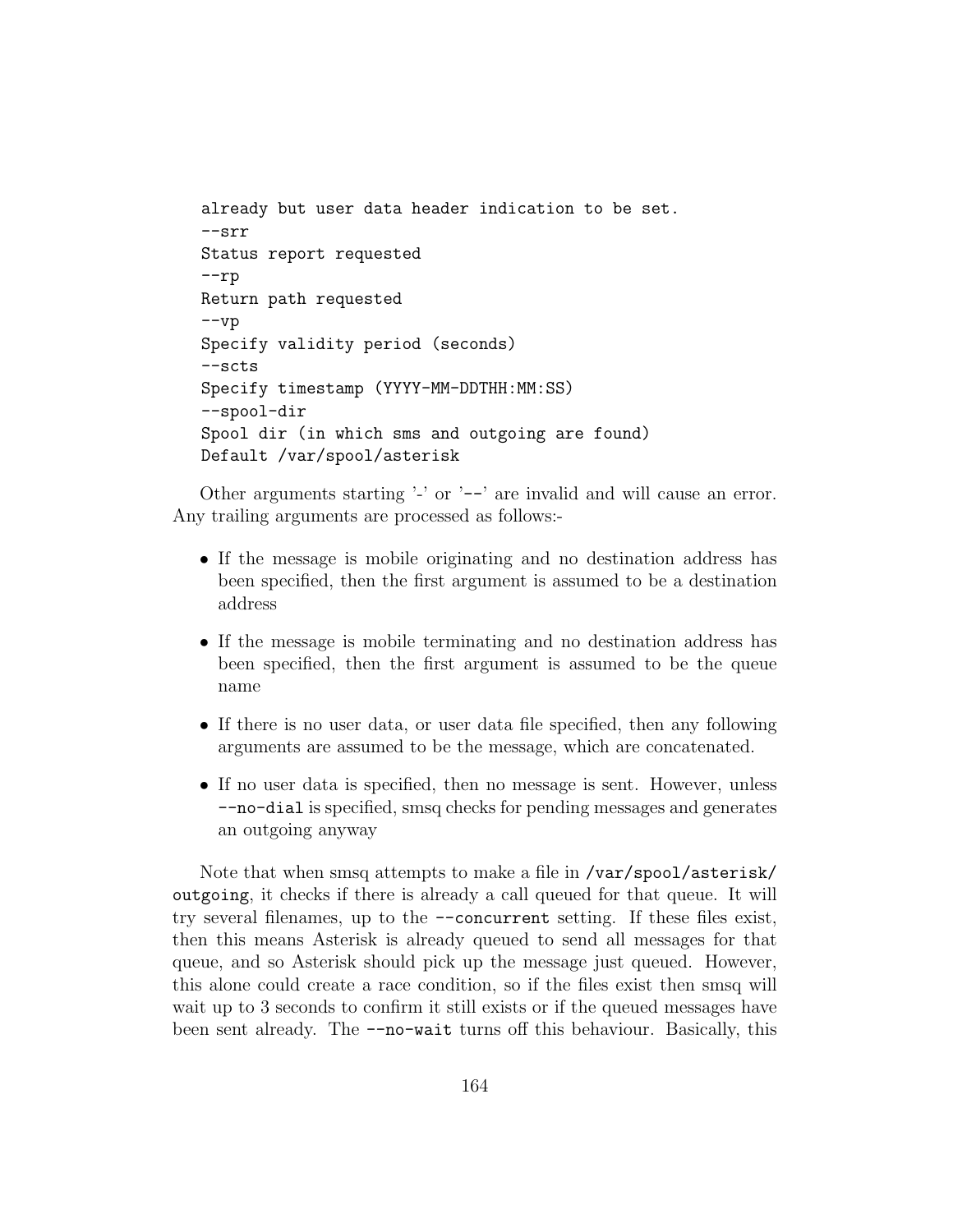means that if you have a lot of messages to send all at once, Asterisk will not make unlimited concurrent calls to the same message centre or device for the same queue. This is because it is generally more efficient to make one call and send all of the messages one after the other.

smsq can be used with no arguments, or with a queue name only, and it will check for any pending messages and cause an outgoing if there are any. It only sets up one outgoing call at a time based on the first queued message it finds. A outgoing call will normally send all queued messages for that queue. One way to use smsq would be to run with no queue name (so any queue) every minute or every few seconds to send pending message. This is not normally necessary unless  $\neg$ -no-dial is selected. Note that smsq does only check motx or mttx depending on the options selected, so it would need to be called twice as a general check.

UTF-8 is used to parse command line arguments for user data, and is the default when reading a file. If an invalid UTF-8 sequence is found, it is treated as UCS-1 data (i.e, as is). The --process option causes smsq to scan the specified queue (default is mtrx) for messages (matching the queue specified, or any if queue not specified) and run a command and delete the file. The command is run with a number of environment variables set as follows. Note that these are unset if not needed and not just taken from the calling environment. This allows simple processing of incoming messages

```
$queue
Set if a queue specified
$?srr
srr is set (to blank) if srr defined and has value 1.
$?rp
rp is set (to blank) if rp defined and has value 1.
$ud
User data, UTF-8 encoding, including any control characters, but with
nulls stripped out
Useful for the content of emails, for example, as it includes any
newlines, etc.
$ude
User data, escaped UTF-8, including all characters, but control
characters \n\times \r, \r, \t, \t, \tx, \x and \ts escaped as \tUseful guaranteed one line printable text, so useful in Subject lines
of emails, etc
```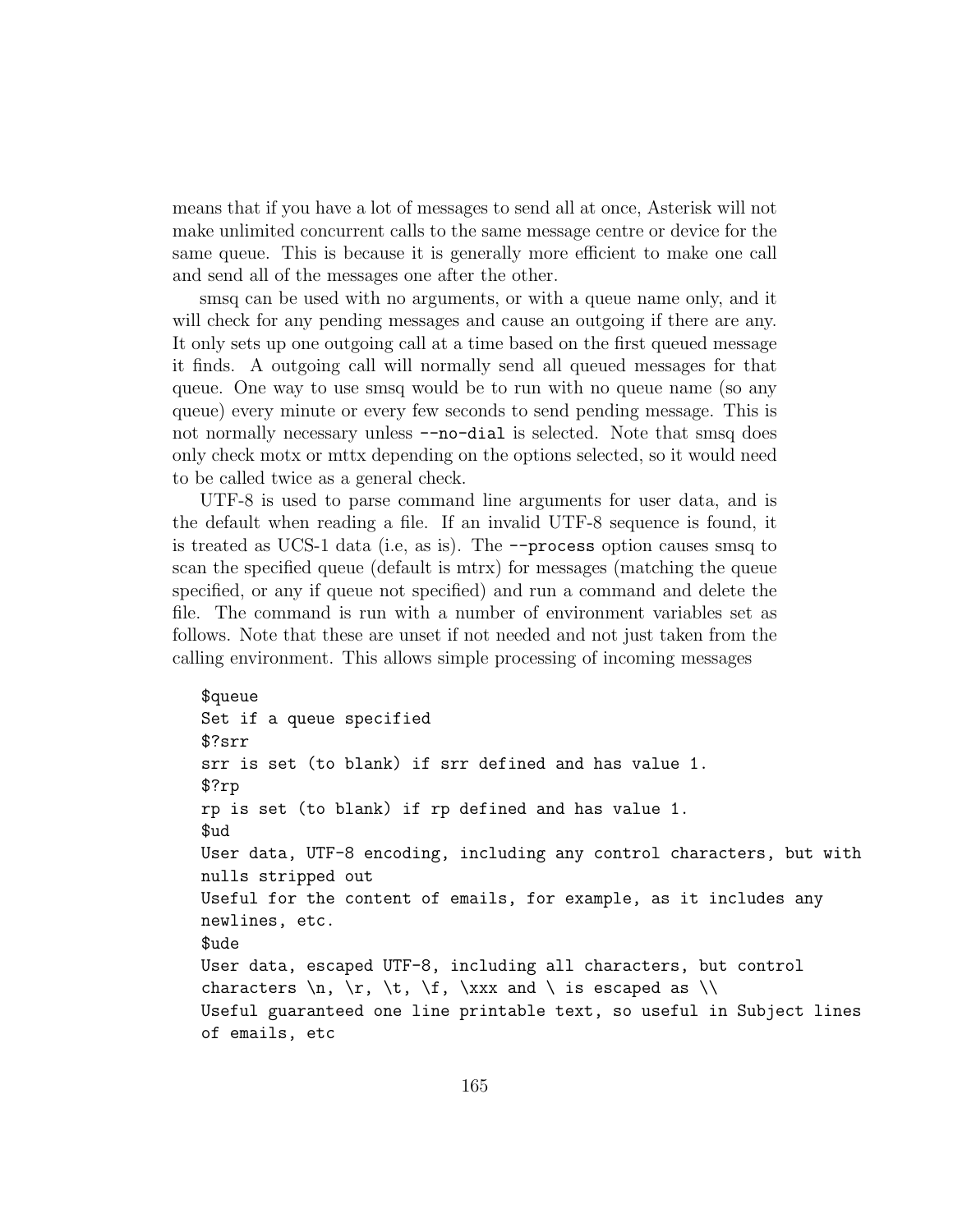```
$ud8
Hex UCS-1 coding of user data (2 hex digits per character)
Present only if all user data is in range U+0000 to U+00FF
$ud16
Hex UCS-2 coding of user data (4 hex digits per character)
other
Other fields set using their field name, e.g. mr, pid, dcs, etc. udh
is a hex byte string
```
# **12.8 File formats**

By default all queues are held in a director /var/spool/asterisk/sms. Within this directory are sub directories mtrx, mttx, morx, motx which hold the received messages and the messages ready to send. Also, /var/log/ asterisk/sms is a log file of all messages handled.

The file name in each queue directory starts with the queue parameter to SMS which is normally the CLI used for an outgoing message or the called number on an incoming message, and may have -X (X being sub address) appended. If no queue ID is known, then 0 is used by smsq by default. After this is a dot, and then any text. Files are scanned for matching queue ID and a dot at the start. This means temporary files being created can be given a different name not starting with a queue (we recommend a . on the start of the file name for temp files). Files in these queues are in the form of a simple text file where each line starts with a keyword and an = and then data. udh and ud have options for hex encoding, see below.

UTF-8. The user data (ud) field is treated as being UTF-8 encoded unless the DCS is specified indicating 8 bit format. If 8 bit format is specified then the user data is sent as is. The keywords are as follows:

```
oa Originating address
The phone number from which the message came
Present on mobile terminated messages and is the CLI for morx messages
da
Destination Address
The phone number to which the message is sent
Present on mobile originated messages
scts
The service centre time stamp
```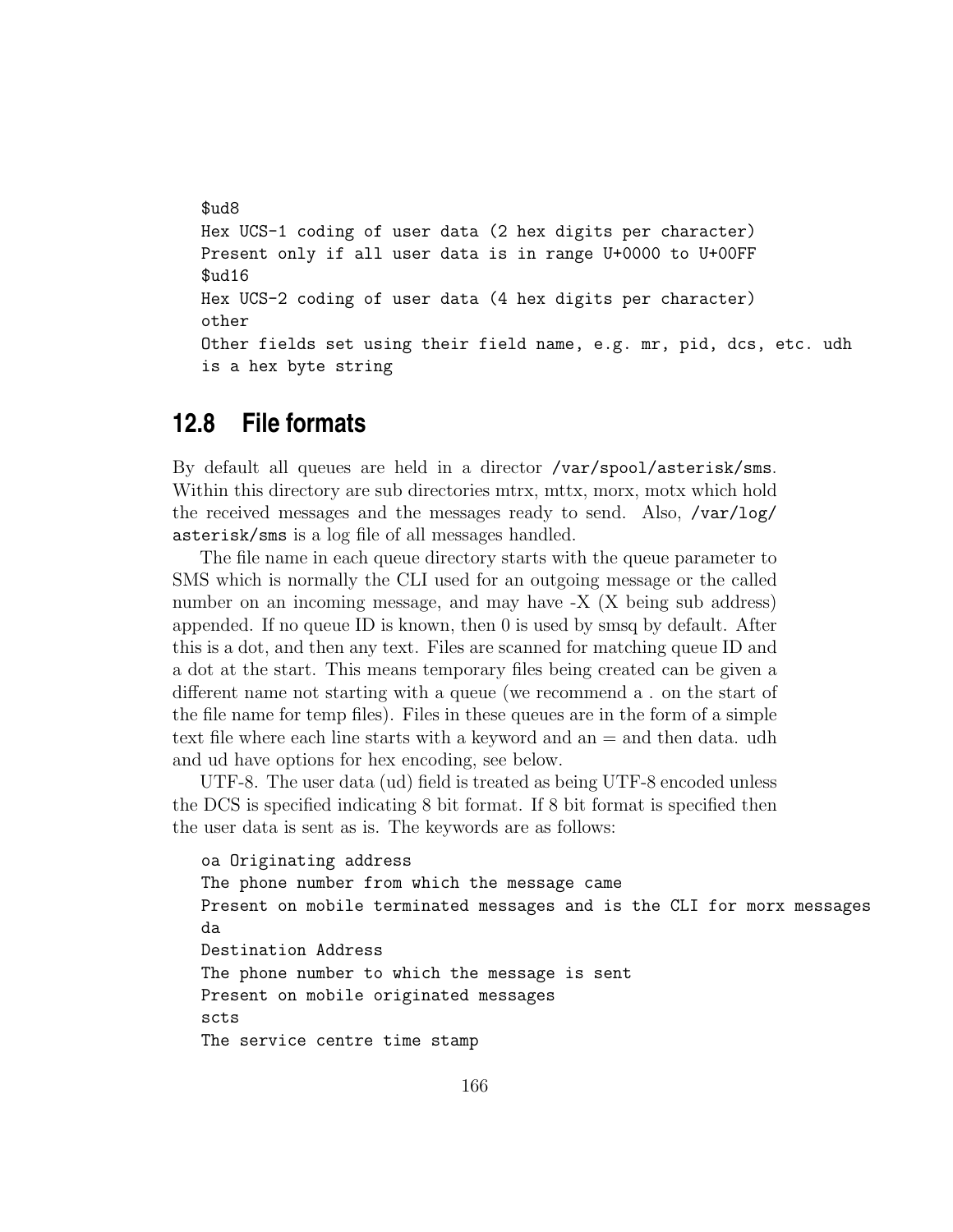Format YYYY-MM-DDTHH:MM:SS Present on mobile terminated messages pid One byte decimal protocol ID See GSM specs for more details Normally 0 or absent dcs One byte decimal data coding scheme If omitted, a sensible default is used (see below) See GSM specs for more details mr One byte decimal message reference Present on mobile originated messages, added by default if absent srr 0 or 1 for status report request Does not work in UK yet, not implemented in app\_sms yet rp 0 or 1 return path See GSM specs for details vp Validity period in seconds Does not work in UK yet udh Hex string of user data header prepended to the SMS contents, excluding initial length byte. Consistent with ud, this is specified as udh# rather than udh= If blank, this means that the udhi flag will be set but any user data header must be in the ud field ud User data, may be text, or hex, see below

udh is specified as as udh# followed by hex  $(2 \text{ hex digits per byte})$ . If present, then the user data header indicator bit is set, and the length plus the user data header is added to the start of the user data, with padding if necessary (to septet boundary in 7 bit format). User data can hold an USC character codes U+0000 to U+FFFF. Any other characters are coded as U+FEFF

ud can be specified as ud= followed by UTF-8 encoded text if it contains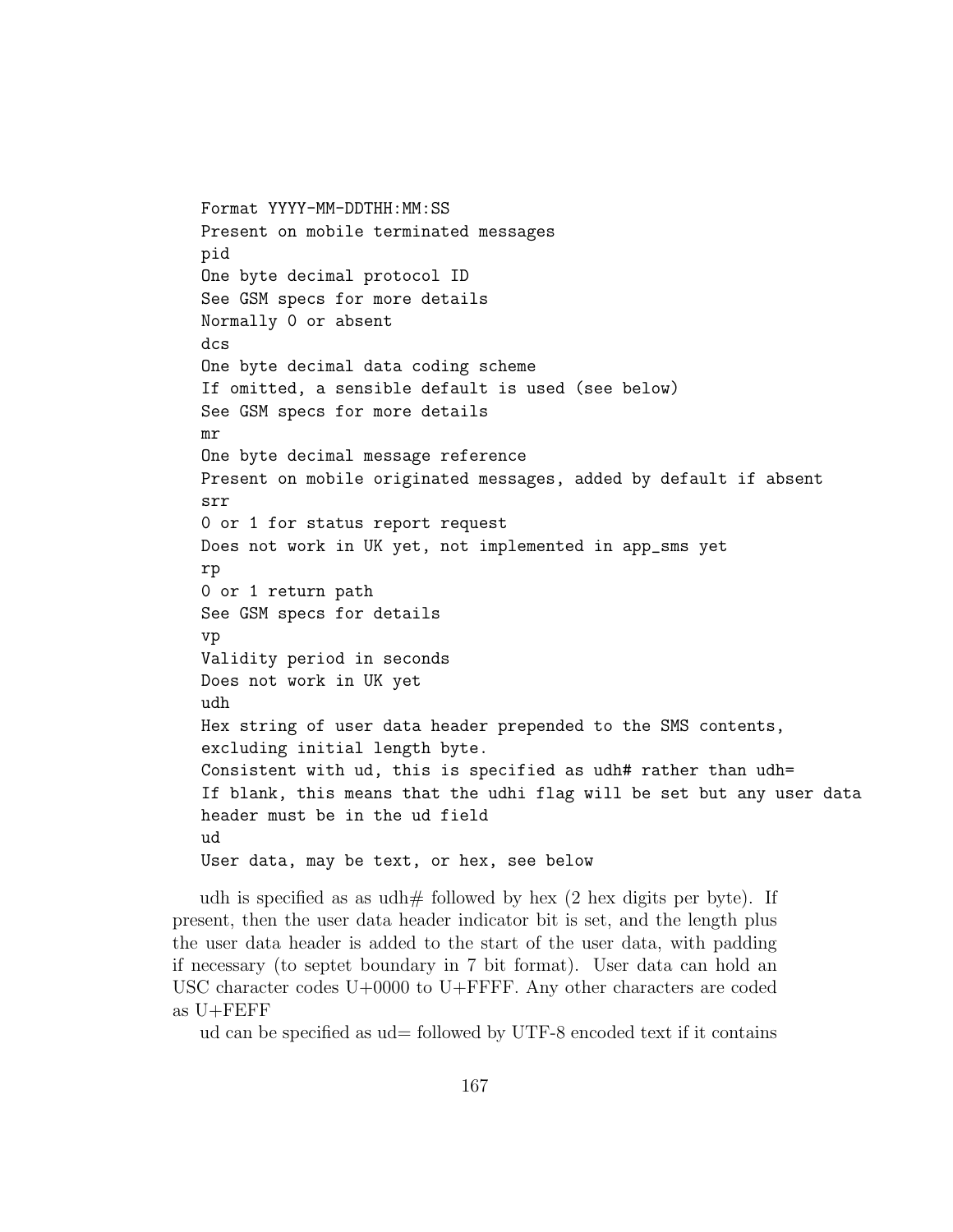no control characters, i.e. only  $(U+0020$  to  $U+$ FFFF). Any invalid UTF-8 sequences are treated as is  $(U+0080-U+00FF)$ .

ud can also be specified as  $ud\#$  followed by hex (2 hex digits per byte) containing characters U+0000 to U+00FF only.

ud can also be specified as  $ud##$  followed by hex (4 hex digits per byte) containing UCS-2 characters.

When written by app sms (e.g. incoming messages), the file is written with  $ud=$  if it can be (no control characters). If it cannot, the a comment line ; ud = is used to show the user data for human readability and  $ud\#$  or  $ud##$  is used.

### **12.9 Delivery reports**

The SMS specification allows for delivery reports. These are requested using the srr bit. However, as these do not work in the UK yet they are not fully implemented in this application. If anyone has a telco that does implement these, please let me know. BT in the UK have a non standard way to do this by starting the message with  $*0#$ , and so this application may have a UK specific bodge in the near future to handle these.

The main changes that are proposed for delivery report handling are :

- New queues for sent messages, one file for each destination address and message reference.
- New field in message format, user reference, allowing applications to tie up their original message with a report.
- Handling of the delivery confirmation/rejection and connecting to the outgoing message - the received message file would then have fields for the original outgoing message and user reference allowing applications to handle confirmations better.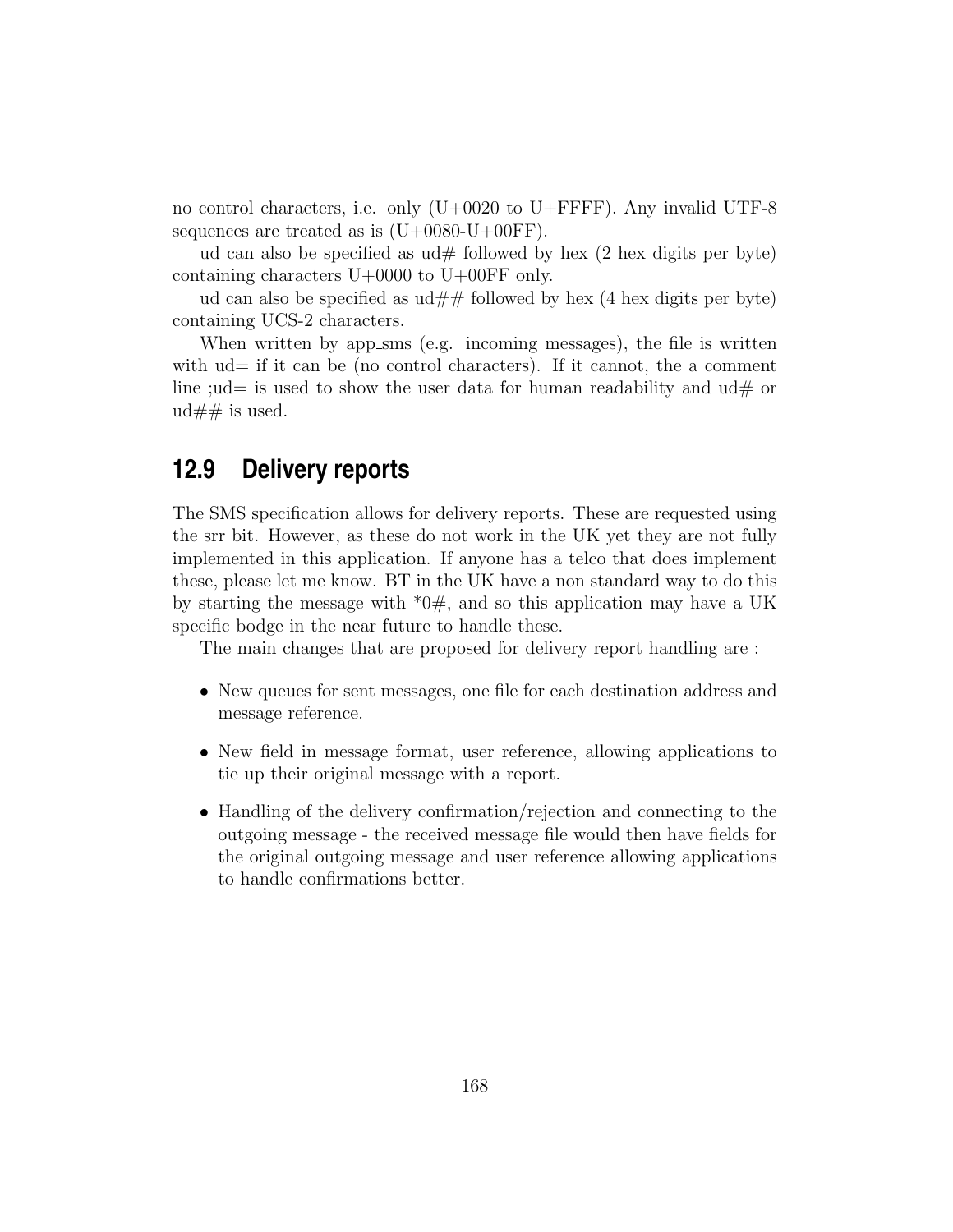

Queues

# **13.1 Introduction**

Pardon, but the dialplan in this tutorial will be expressed in AEL, the new Asterisk Extension Language. If you are not used to its syntax, we hope you will find it to some degree intuitive. If not, there are documents explaining its syntax and constructs.

# **13.2 Configuring Call Queues**

### **13.2.1 queues.conf**

First of all, set up call queues in queue.conf Here is an example:

| queues.conf ========<br>=========== |
|-------------------------------------|
| ; Cool Digium Queues                |
| [general]                           |
| persistentmembers = yes             |
|                                     |
| ; General sales queue               |
| [sales-general]                     |
| music=default                       |
| context=sales                       |
| strategy=ringall                    |
| joinempty=strict                    |
| leavewhenempty=strict               |
|                                     |
| ; Customer service queue            |
| [customerservice]                   |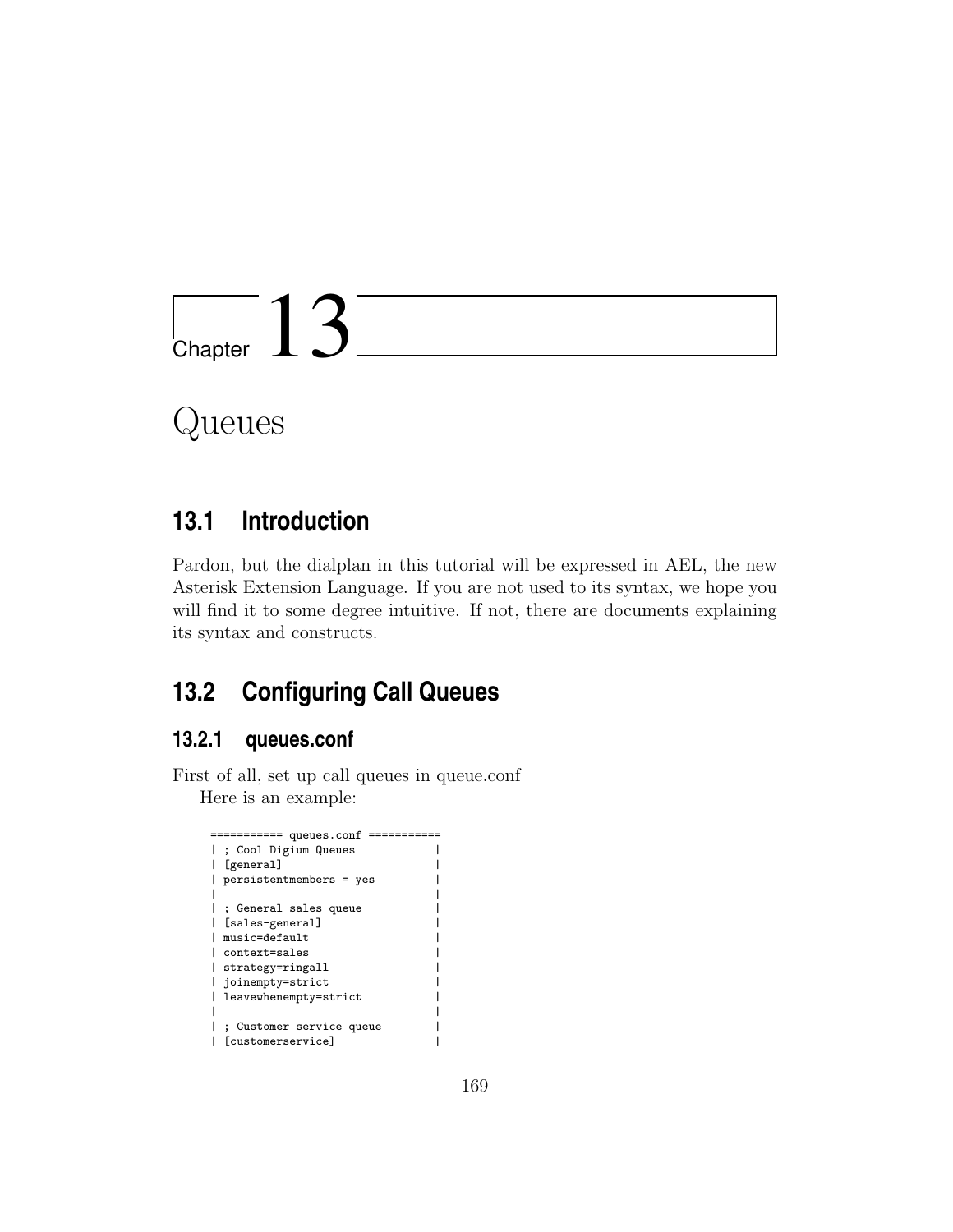| music=default            |  |
|--------------------------|--|
| context=customerservice  |  |
| strategy=ringall         |  |
| joinempty=strict         |  |
| leavewhenempty=strict    |  |
|                          |  |
| ; Support dispatch queue |  |
| [dispatch]               |  |
| music=default            |  |
| context=dispatch         |  |
| strategy=ringall         |  |
| joinempty=strict         |  |
| leavewhenempty=strict    |  |
|                          |  |

In the above, we have defined 3 separate calling queues: sales-general, customerservice, and dispatch.

Please note that the sales-general queue specifies a context of "sales", and that customerservice specifies the context of "customerservice", and the dispatch queue specifies the context "dispatch". These three contexts must be defined somewhere in your dialplan. We will show them after the main menu below.

In the [general] section, specifying the persistentmembers=yes, will cause the agent lists to be stored in astdb, and recalled on startup.

The strategy=ringall will cause all agents to be dialed together, the first to answer is then assigned the incoming call.

"joinempty" set to "strict" will keep incoming callers from being placed in queues where there are no agents to take calls. The Queue() application will return, and the dial plan can determine what to do next.

If there are calls queued, and the last agent logs out, the remaining incoming callers will immediately be removed from the queue, and the Queue() call will return, IF the "leavewhenempty" is set to "strict".

### **13.2.2 Routing incoming Calls to Queues**

Then in extensions.ael, you can do these things:

#### **The Main Menu**

At Digium, incoming callers are sent to the "mainmenu" context, where they are greeted, and directed to the numbers they choose...

context mainmenu {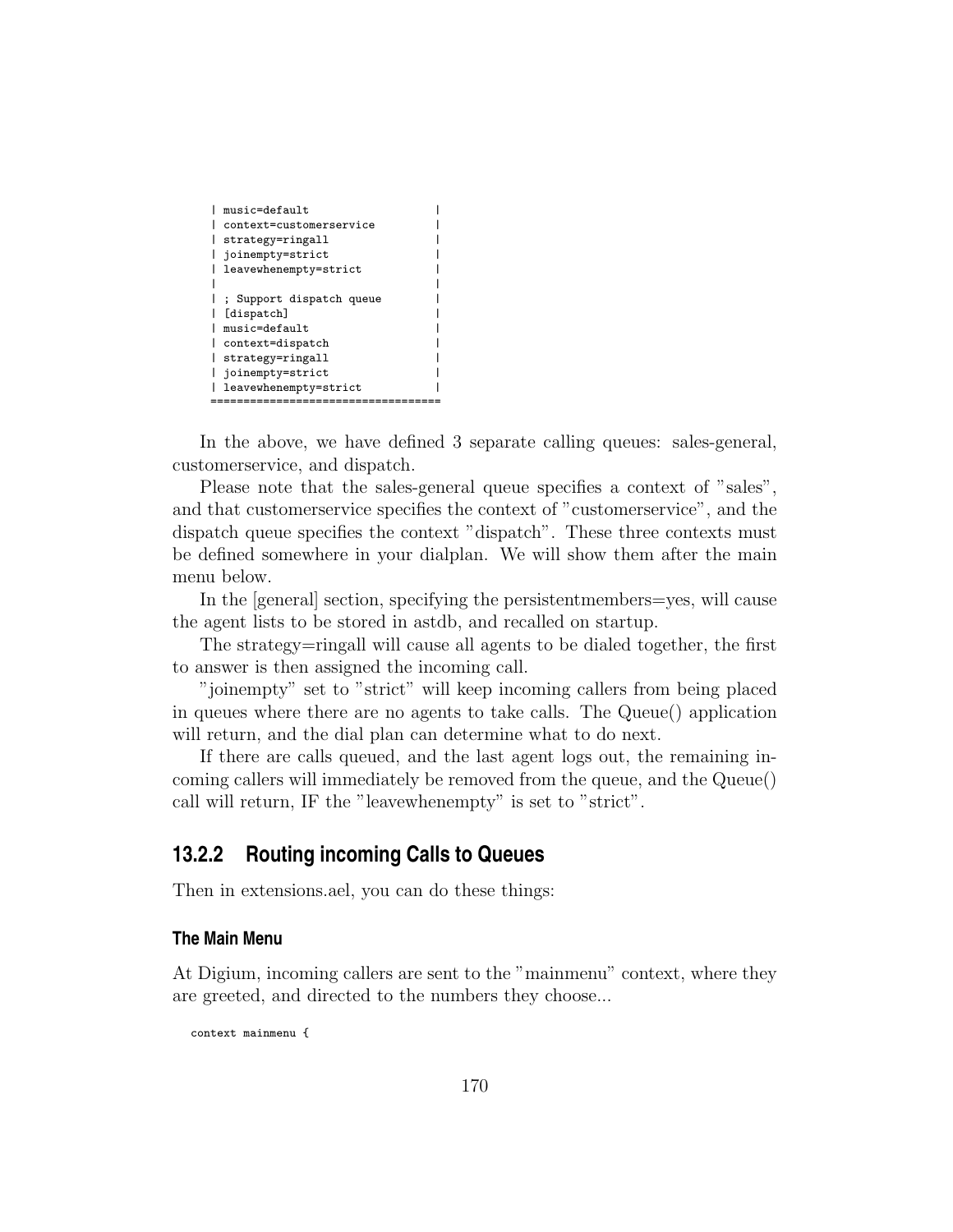```
includes {
digium;
queues-loginout;
}
        0 \Rightarrow goto dispatch, s, 1;
        2 => goto sales,s,1;
        3 => goto customerservice,s,1;
        4 \Rightarrow goto dispatch, s, 1;
        s \Rightarrow fRinging();
                 Wait(1);
                Set(attempts=0);
                Answer();
                Wait(1);
                Background(digium/ThankYouForCallingDigium);
                Background(digium/YourOpenSourceTelecommunicationsSupplier);
                WaitExten(0.3);
        repeat:
                Set(attempts=$[${attempts} + 1]);
                Background(digium/IfYouKnowYourPartysExtensionYouMayDialItAtAnyTime);
                WaitExten(0.1);
                Background(digium/Otherwise);
                WaitExten(0.1);
                Background(digium/ForSalesPleasePress2);
                 WaitExten(0.2);
                Background(digium/ForCustomerServicePleasePress3);
                WaitExten(0.2);
                Background(digium/ForAllOtherDepartmentsPleasePress4);
                WaitExten(0.2);
                Background(digium/ToSpeakWithAnOperatorPleasePress0AtAnyTime);
                if(${attempts} < 2 ) {
                         WaitExten(0.3);
                         Background(digium/ToHearTheseOptionsRepeatedPleaseHold);
                }
                 WaitExten(5);
                if( ${attempts} < 2 ) goto repeat;
                Background(digium/YouHaveMadeNoSelection);
                Background(digium/ThisCallWillBeEnded);
                Background(goodbye);
                Hangup();
        }
}
```
#### **The Contexts referenced from the queues.conf file**

```
context sales {
```

```
0 => goto dispatch,s,1;
8 => Voicemail(${SALESVM});
s \Rightarrow fRinging();
         Wait(2);
```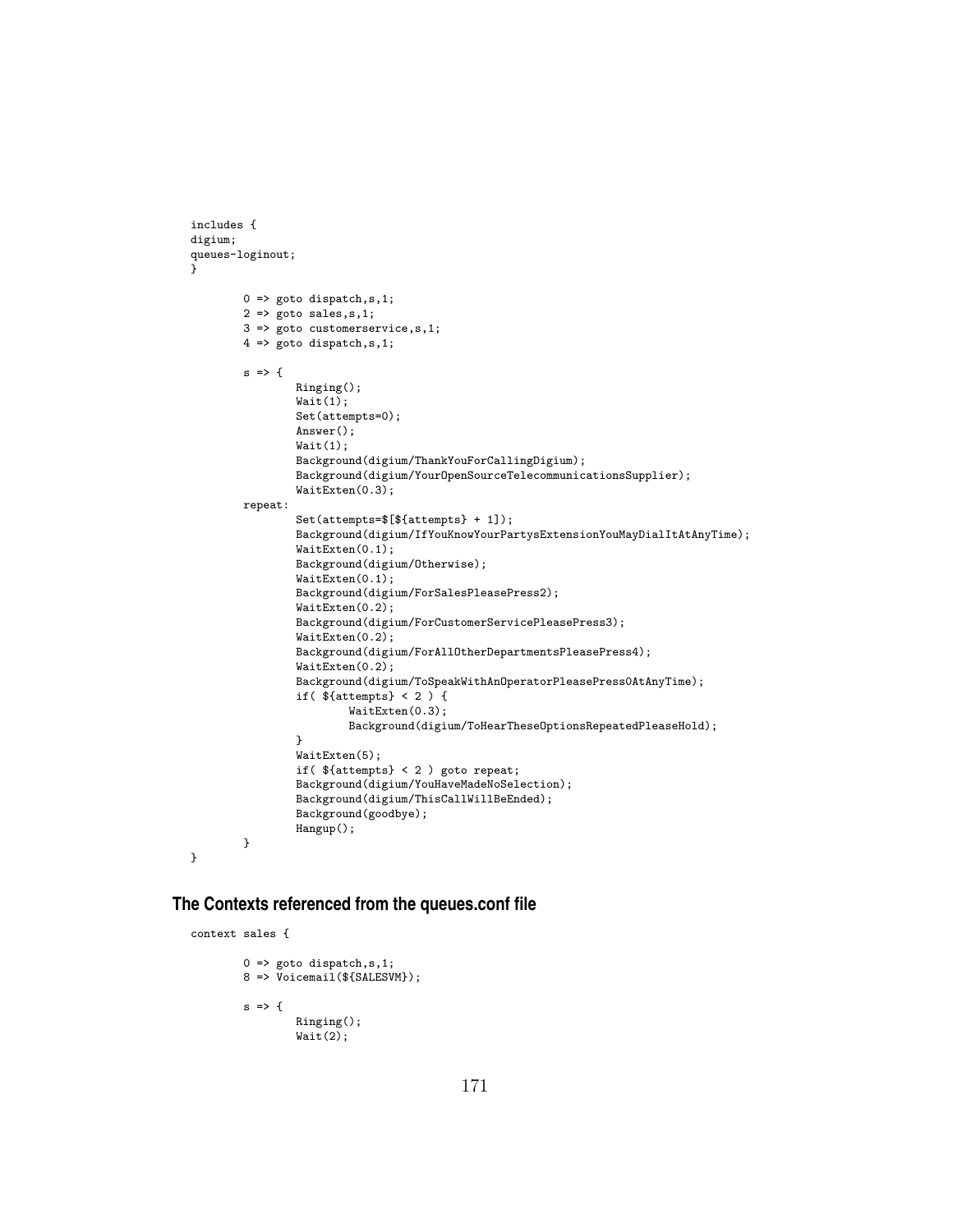```
Background(digium/ThankYouForContactingTheDigiumSalesDepartment);
                WaitExten(0.3);
                Background(digium/PleaseHoldAndYourCallWillBeAnsweredByOurNextAvailableSalesRepresentative);
                WaitExten(0.3);
                Background(digium/AtAnyTimeYouMayPress0ToSpeakWithAnOperatorOr8ToLeaveAMessage);
                Set(CALLERID(name)=Sales);
                Queue(sales-general,t);
                Set(CALLERID(name)=EmptySalQ);
                goto dispatch,s,1;
                Playback(goodbye);
                Hangup();
        }
}
```
Please note that there is only one attempt to queue a call in the sales queue. All sales agents that are logged in will be rung.

```
context customerservice {
```
}

```
0 \Rightarrow fSetCIDName(CSVTrans);
        goto dispatch|s|1;
}
8 => Voicemail(${CUSTSERVVM});
s \Rightarrow fRinging();
        Wait(2);
        Background(digium/ThankYouForCallingDigiumCustomerService);
        WaitExten(0.3);
notracking:
        Background(digium/PleaseWaitForTheNextAvailableCustomerServiceRepresentative);
        WaitExten(0.3);
        Background(digium/AtAnyTimeYouMayPress0ToSpeakWithAnOperatorOr8ToLeaveAMessage);
        Set(CALLERID(name)=Cust Svc);
        Set(QUEUE_MAX_PENALTY=10);
        Queue(customerservice,t);
        Set(QUEUE_MAX_PENALTY=0);
        Queue(customerservice,t);
        Set(CALLERID(name)=EmptyCSVQ);
        goto dispatch,s,1;
        Background(digium/NoCustomerServiceRepresentativesAreAvailableAtThisTime);
        Background(digium/PleaseLeaveAMessageInTheCustomerServiceVoiceMailBox);
        Voicemail(${CUSTSERVVM});
        Playback(goodbye);
        Hangup();
}
```
Note that calls coming into customerservice will first be try to queue calls to those agents with a QUEUE MAX PENALTY of 10, and if none are available, then all agents are rung.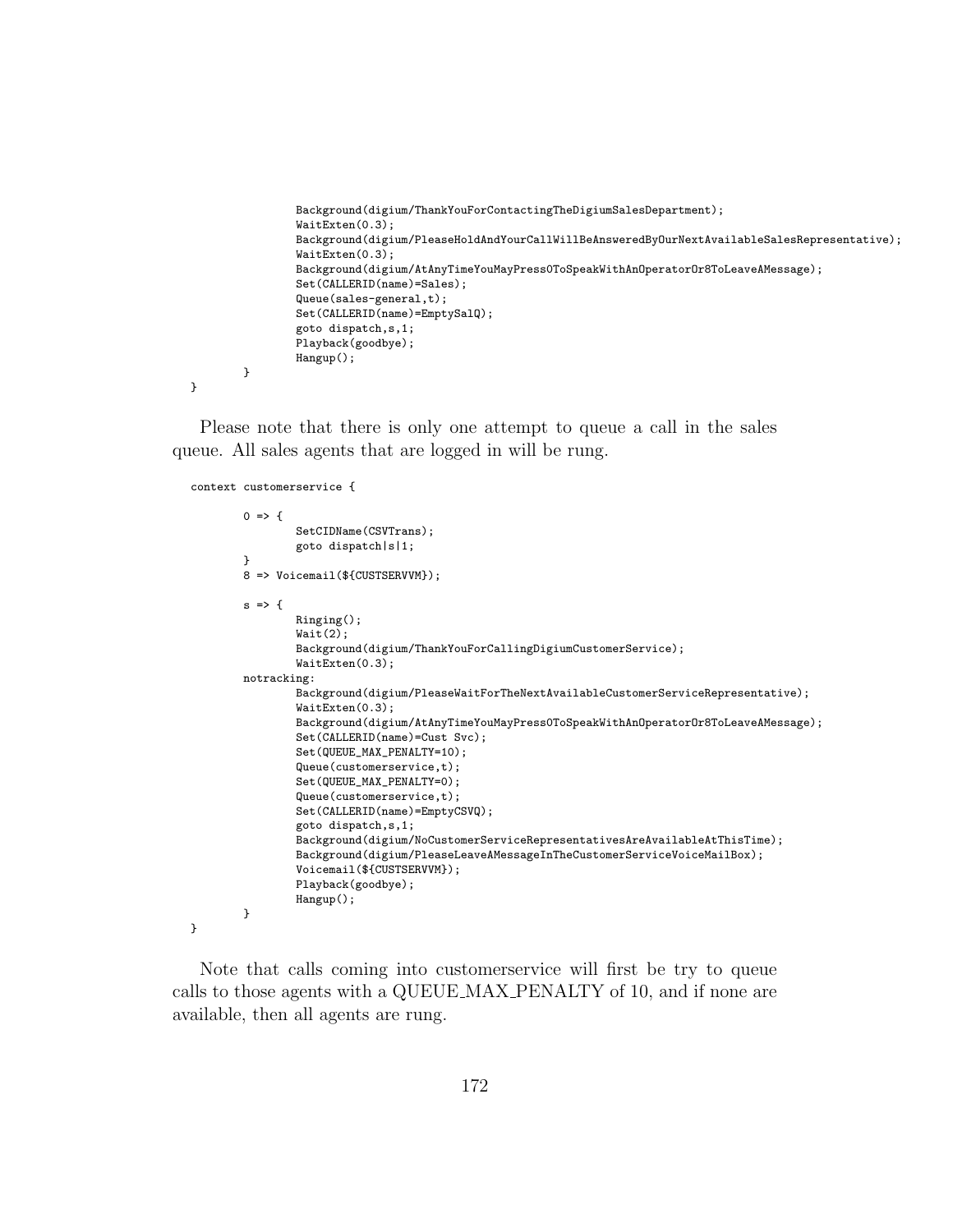```
context dispatch
{
        s \Rightarrow fRinging();
                Wait(2);Background(digium/ThankYouForCallingDigium);
                WaitExten(0.3):Background(digium/YourCallWillBeAnsweredByOurNextAvailableOperator);
                Background(digium/PleaseHold);
                Set(QUEUE_MAX_PENALTY=10);
                Queue(dispatch|t);
                Set(QUEUE_MAX_PENALTY=20);
                Queue(dispatch|t);
                Set(QUEUE_MAX_PENALTY=0);
                Queue(dispatch|t);
                Background(digium/NoOneIsAvailableToTakeYourCall);
                Background(digium/PleaseLeaveAMessageInOurGeneralVoiceMailBox);
                Voicemail(${DISPATCHVM});
                Playback(goodbye);
                Hangup();
        }
}
```
And in the dispatch context, first agents of priority 10 are tried, then 20, and if none are available, all agents are tried.

Notice that a common pattern is followed in each of the three queue contexts:

First, you set QUEUE\_MAX\_PENALTY to a value, then you call Queue( $\leq$ queuename>, option,...) (see the Queue application documetation for details)

In the above, note that the "t" option is specified, and this allows the agent picking up the incoming call the luxury of transferring the call to other parties.

The purpose of specifying the QUEUE MAX PENALTY is to develop a set of priorities amongst agents. By the above usage, agents with lower number priorities will be given the calls first, and then, if no-one picks up the call, the QUEUE MAX PENALTY will be incremented, and the queue tried again. Hopefully, along the line, someone will pick up the call, and the Queue application will end with a hangup.

The final attempt to queue in most of our examples sets the QUEUE MAX PENALTY to zero, which means to try all available agents.

#### **13.2.3 Assigning agents to Queues**

In this example dialplan, we want to be able to add and remove agents to handle incoming calls, as they feel they are available. As they log in,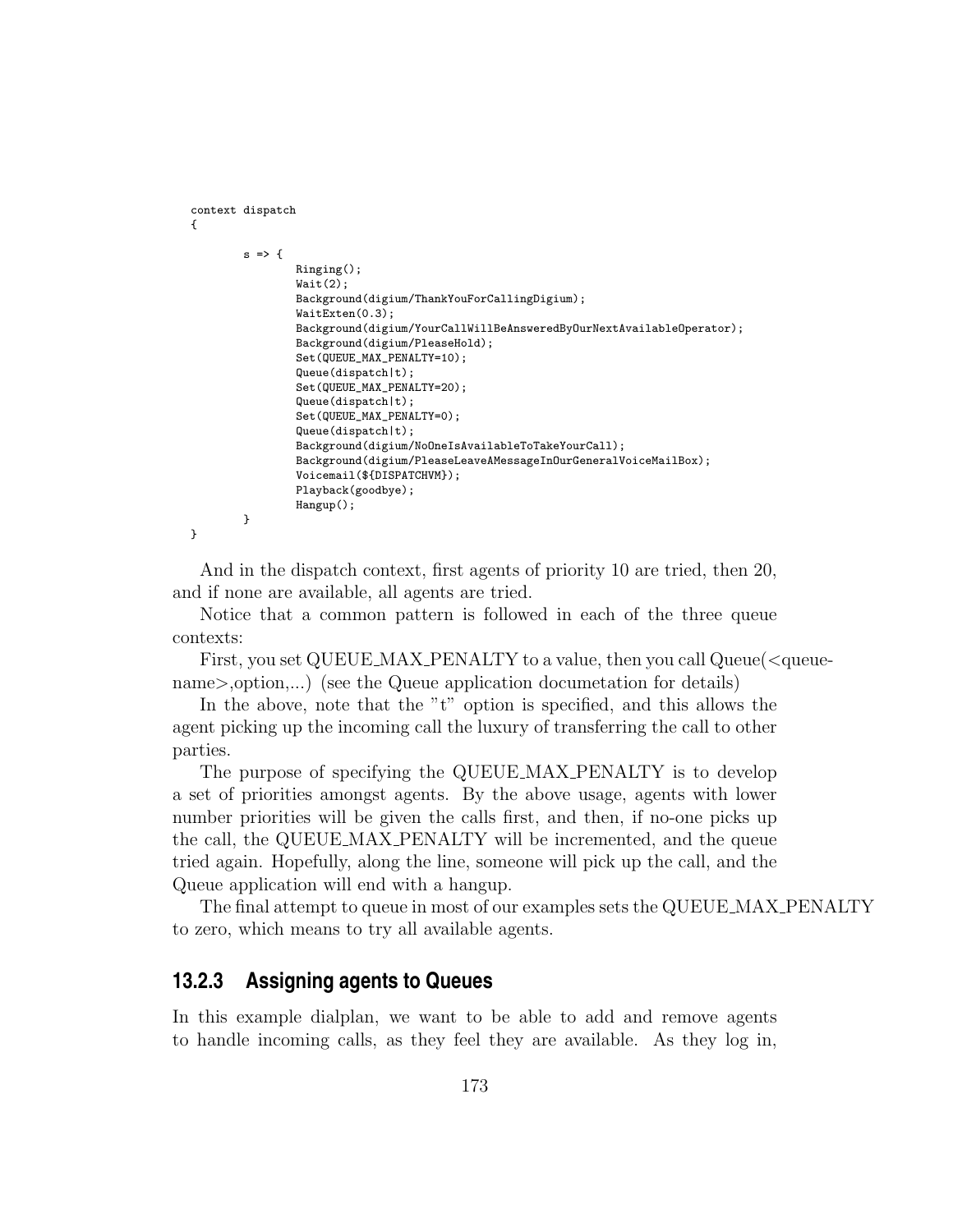they are added to the queue's agent list, and as they log out, they are removed. If no agents are available, the queue command will terminate, and it is the duty of the dialplan to do something appropriate, be it sending the incoming caller to voicemail, or trying the queue again with a higher QUEUE MAX PENALTY.

Because a single agent can make themselves available to more than one queue, the process of joining multiple queues can be handled automatically by the dialplan.

#### **Agents Log In and Out**

```
context queues-loginout
{
        6092 => {
                         Answer();
                         Read(AGENT_NUMBER,agent-enternum);
                         VMAuthenticate(${AGENT_NUMBER}@default,s);
                         Set(queue-announce-success=1);
                         goto queues-manip,I${AGENT_NUMBER},1;
                }
        6093 \Rightarrow {
                         Answer();
                         Read(AGENT_NUMBER,agent-enternum);
                         Set(queue-announce-success=1);
                         goto queues-manip,O${AGENT_NUMBER},1;
                }
}
```
In the above contexts, the agents dial 6092 to log into their queues, and they dial 6093 to log out of their queues. The agent is prompted for their agent number, and if they are logging in, their passcode, and then they are transferred to the proper extension in the queues-manip context. The queues-manip context does all the actual work:

```
context queues-manip {
        // Raquel Squelch
        [10]6121 => {
                &queue-addremove(dispatch,10,${EXTEN});
                &queue-success(${EXTEN});
        }
        // Brittanica Spears
        [10]6165 \Rightarrow {
                &queue-addremove(dispatch,20,${EXTEN});
                &queue-success(${EXTEN});
        }
```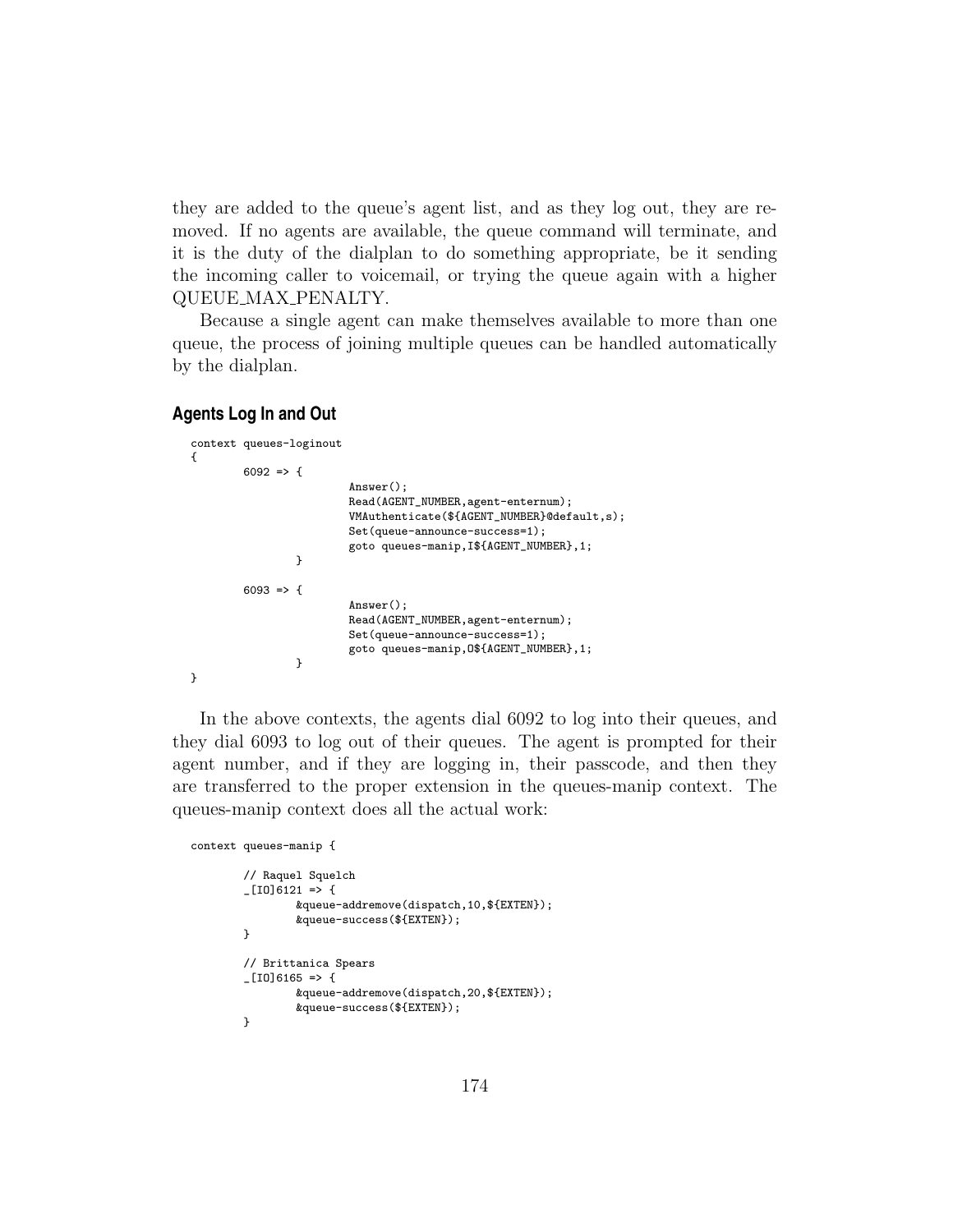```
// Rock Hudson
[10]6170 => {
        &queue-addremove(sales-general,10,${EXTEN});
        &queue-addremove(customerservice,20,${EXTEN});
        &queue-addremove(dispatch,30,${EXTEN});
        &queue-success(${EXTEN});
}
// Saline Dye-on
\_[IO]6070 => {
        &queue-addremove(sales-general,20,${EXTEN});
        &queue-addremove(customerservice,30,${EXTEN});
        &queue-addremove(dispatch,30,${EXTEN});
        &queue-success(${EXTEN});
}
```
}

In the above extensions, note that the queue-addremove macro is used to actually add or remove the agent from the applicable queue, with the applicable priority level. Note that agents with a priority level of 10 will be called before agents with levels of 20 or 30.

In the above example, Raquel will be dialed first in the dispatch queue, if she has logged in. If she is not, then the second call of Queue() with priority of 20 will dial Brittanica if she is present, otherwise the third call of Queue() with MAX\_PENALTY of 0 will dial Rock and Saline simultaneously.

Also note that Rock will be among the first to be called in the salesgeneral queue, and among the last in the dispatch queue. As you can see in main menu, the callerID is set in the main menu so they can tell which queue incoming calls are coming from.

The call to queue-success() gives some feedback to the agent as they log in and out, that the process has completed.

```
macro queue-success(exten)
{
        if( ${queue-announce-success} > 0 )
        {
                switch(${exten:0:1})
                {
                case I:
                         Playback(agent-loginok);
                         Hangup();
                         break;
                case O:
                         Playback(agent-loggedoff);
                         Hangup();
                         break;
                }
        }
}
```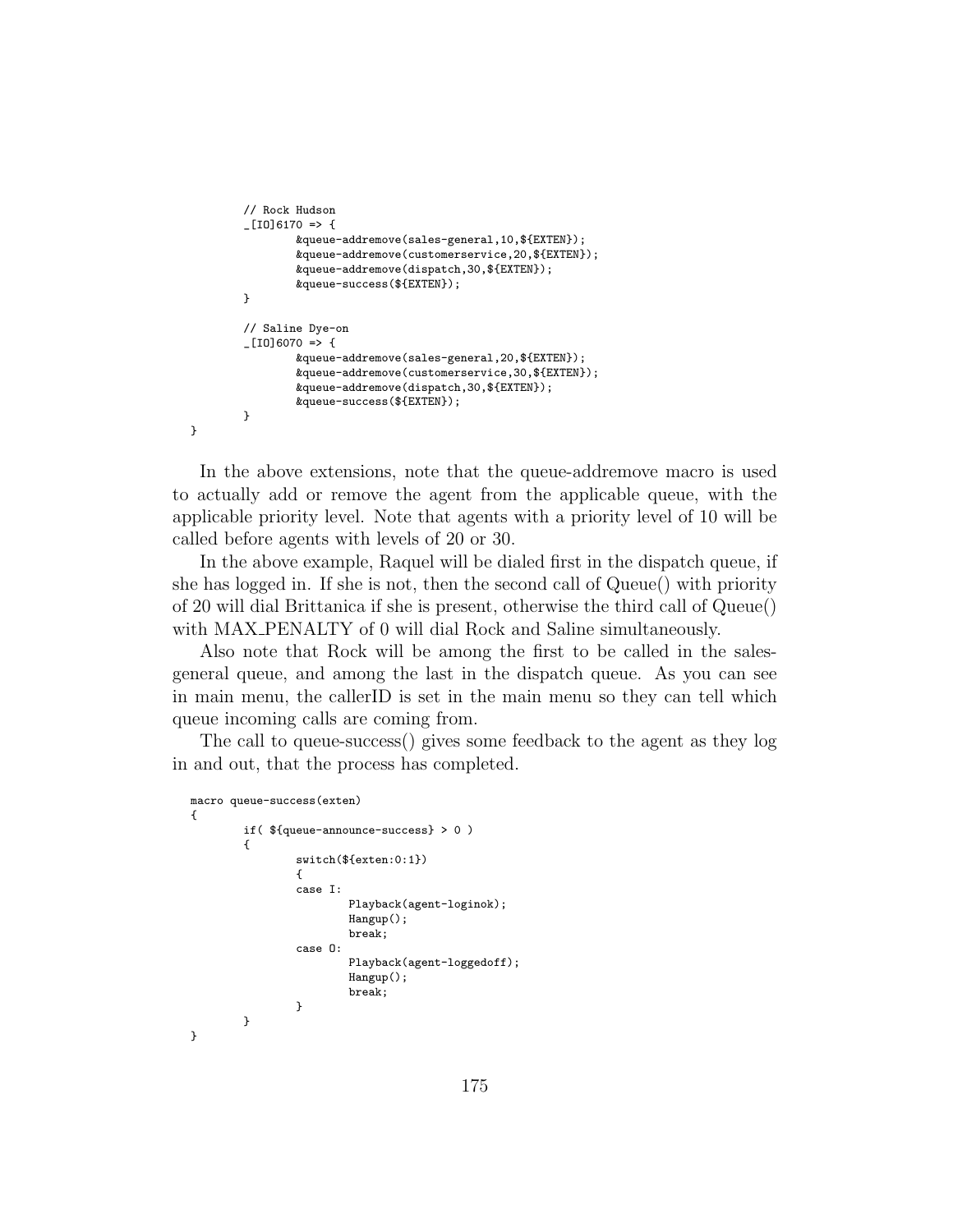The queue-addremove macro is defined in this manner:

```
macro queue-addremove(queuename,penalty,exten)
{
        switch(${exten:0:1})
        {
        case I: // Login
                 AddQueueMember(${queuename},Local/${exten:1}@agents,${penalty});
 break;
        case O: // Logout
                 RemoveQueueMember(${queuename},Local/${exten:1}@agents);
 break;
        case P: // Pause
                 PauseQueueMember(${queuename},Local/${exten:1}@agents);
 break;
        case U: // Unpause
                 UnpauseQueueMember(${queuename},Local/${exten:1}@agents);
 break;
        default: // Invalid
                 Playback(invalid);
                 break;
        }
}
```
Basically, it uses the first character of the exten variable, to determine the proper actions to take. In the above dial plan code, only the cases I or O are used, which correspond to the Login and Logout actions.

### **13.2.4 Controlling The Way Queues Call the Agents**

Notice in the above, that the commands to manipulate agents in queues have "@agents" in their arguments. This is a reference to the agents context:

```
context agents
{
// General sales queue
8010 ={
Set(QUEUE_MAX_PENALTY=10);
Queue(sales-general,t);
Set(QUEUE_MAX_PENALTY=0);
Queue(sales-general,t);
Set(CALLERID(name)=EmptySalQ);
goto dispatch,s,1;
}
// Customer Service queue
8011 =>
{
Set(QUEUE_MAX_PENALTY=10);
Queue(customerservice,t);
Set(QUEUE_MAX_PENALTY=0);
Queue(customerservice,t);
```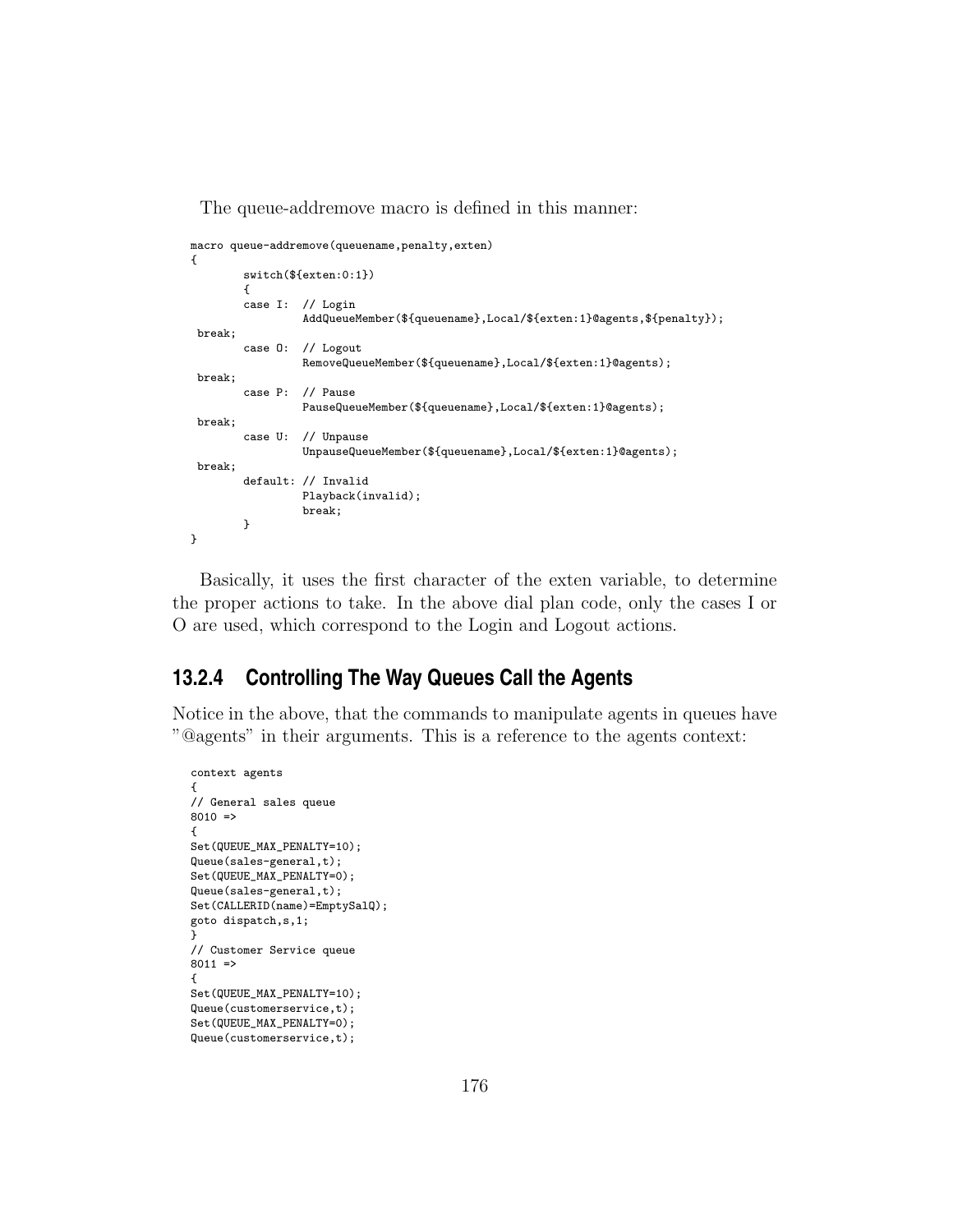```
Set(CALLERID(name)=EMptyCSVQ);
goto dispatch,s,1;
}
8013 =>
{
Dial(iax2/sweatshop/9456@from-ecstacy);
Set(CALLERID(name)=EmptySupQ);
Set(QUEUE_MAX_PENALTY=10);
Queue(support-dispatch,t);
Set(QUEUE_MAX_PENALTY=20);
Queue(support-dispatch,t);
Set(QUEUE_MAX_PENALTY=0); // means no max
Queue(support-dispatch,t);
goto dispatch,s,1;
}
6121 => &callagent(${RAQUEL},${EXTEN});
6165 => &callagent(${SPEARS},${EXTEN});
6170 => &callagent(${ROCK},${EXTEN});
6070 => &callagent(${SALINE},${EXTEN});
}
```
In the above, the variables  $\{\text{RAQUEL}\}\$ , etc stand for actual devices to ring that person's phone (like DAHDI/37).

The 8010, 8011, and 8013 extensions are purely for transferring incoming callers to queues. For instance, a customer service agent might want to transfer the caller to talk to sales. The agent only has to transfer to extension 8010, in this case.

Here is the callagent macro, note that if a person in the queue is called, but does not answer, then they are automatically removed from the queue.

```
macro callagent(device,exten)
{
if( ${GROUP_COUNT(${exten}@agents)}=0 )
{
Set(OUTBOUND_GROUP=${exten}@agents);
Dial(${device},300,t);
switch(${DIALSTATUS})
{
case BUSY:
Busy();
break;
case NOANSWER:
Set(queue-announce-success=0);
goto queues-manip,O${exten},1;
default:
Hangup();
break;
}
}
else
\mathfrak{t}Busy();
```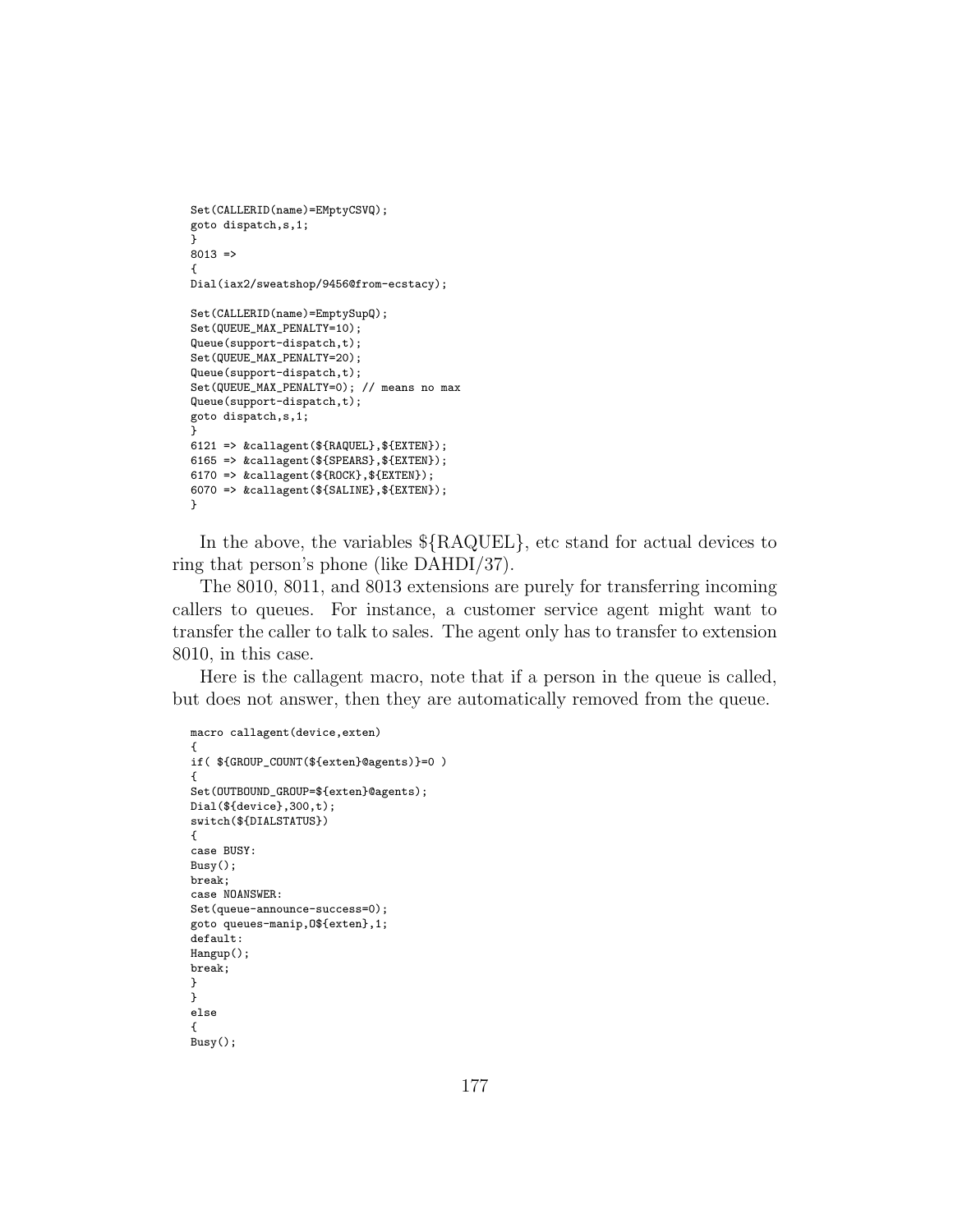In the callagent macro above, the \${exten} will be 6121, or 6165, etc, which is the extension of the agent.

The use of the GROUP COUNT, and OUTBOUND GROUP follow this line of thinking. Incoming calls can be queued to ring all agents in the current priority. If some of those agents are already talking, they would get bothersome call-waiting tones. To avoid this inconvenience, when an agent gets a call, the OUTBOUND GROUP assigns that conversation to the group specified, for instance 6171@agents. The  $\{GROUP\$ *COUNT()*} variable on a subsequent call should return "1" for that group. If GROUP COUNT returns 1, then the busy() is returned without actually trying to dial the agent.

### **13.2.5 Pre Acknowledgement Message**

If you would like to have a pre acknowledge message with option to reject the message you can use the following dialplan Macro as a base with the 'M' dial argument.

```
[macro-screen]
exten=>s,1,Wait(.25)
exten=>s,2,Read(ACCEPT,screen-callee-options,1)
exten=>s,3,Gotoif($[${ACCEPT} = 1] ?50)
exten=>s,4,Gotoif($[${ACCEPT} = 2] ?30)
exten=>s,5,Gotoif($[${ACCEPT} = 3] ?40)
exten=>s,6,Gotoif($[${ACCEPT} = 4] ?30:30)
exten=>s,30,Set(MACRO_RESULT=CONTINUE)
exten=>s,40,Read(TEXTEN,custom/screen-exten,)
exten=>s,41,Gotoif($[${LEN(${TEXTEN})} = 3]?42:45)
exten=>s,42,Set(MACRO_RESULT=GOTO:from-internal^${TEXTEN}^1)
exten=>s,45,Gotoif($[${TEXTEN} = 0] ?46:4)
exten=>s,46,Set(MACRO_RESULT=CONTINUE)
exten=>s,50,Playback(after-the-tone)
exten=>s,51,Playback(connected)
exten=>s,52,Playback(beep)
```
### **13.2.6 Caveats**

In the above examples, some of the possible error checking has been omitted, to reduce clutter and make the examples clearer.

} }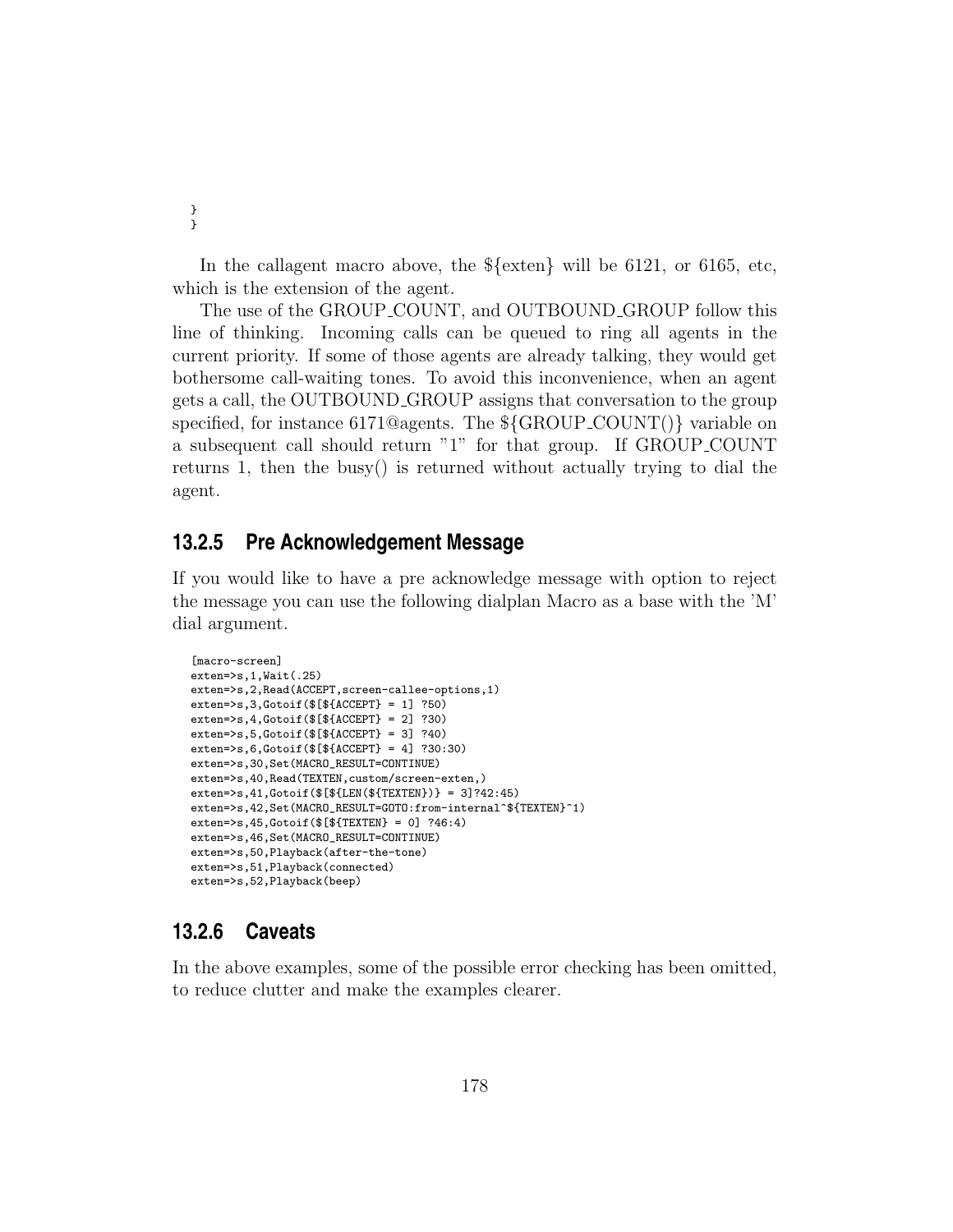# **13.3 Queue Logs**

In order to properly manage ACD queues, it is important to be able to keep track of details of call setups and teardowns in much greater detail than traditional call detail records provide. In order to support this, extensive and detailed tracing of every queued call is stored in the queue log, located (by default) in /var/log/asterisk/queue\_log.

These are the events (and associated information) in the queue log:

#### ABANDON(position|origposition|waittime)

The caller abandoned their position in the queue. The position is the caller's position in the queue when they hungup, the origposition is the original position the caller was when they first entered the queue, and the waittime is how long the call had been waiting in the queue at the time of disconnect.

#### AGENTDUMP

The agent dumped the caller while listening to the queue announcement. AGENTLOGIN(channel)

The agent logged in. The channel is recorded.

#### AGENTCALLBACKLOGIN(exten@context)

The callback agent logged in. The login extension and context is recorded. AGENTLOGOFF(channel|logintime)

The agent logged off. The channel is recorded, along with the total time the agent was logged in.

#### AGENTCALLBACKLOGOFF(exten@context|logintime|reason)

The callback agent logged off. The last login extension and context is recorded, along with the total time the agent was logged in, and the reason for the logoff if it was not a normal logoff (e.g., Autologoff, Chanunavail)

#### COMPLETEAGENT(holdtime|calltime|origposition)

The caller was connected to an agent, and the call was terminated normally by the \*agent\*. The caller's hold time and the length of the call are both recorded. The caller's original position in the queue is recorded in origposition.

#### COMPLETECALLER(holdtime|calltime|origposition)

The caller was connected to an agent, and the call was terminated normally by the \*caller\*. The caller's hold time and the length of the call are both recorded. The caller's original position in the queue is recorded in origposition.

#### CONFIGRELOAD

The configuration has been reloaded (e.g. with asterisk -rx reload)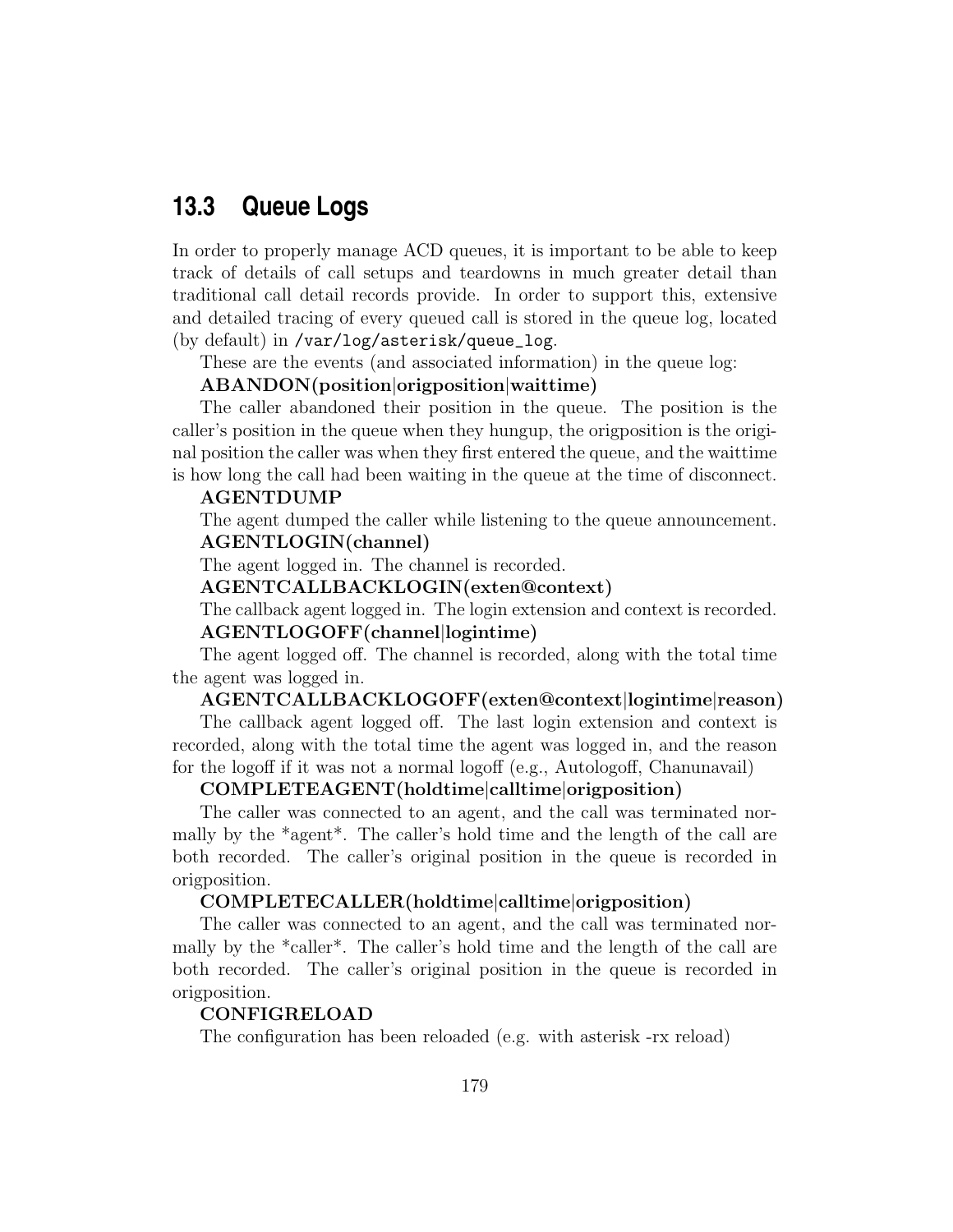#### CONNECT(holdtime|bridgedchanneluniqueid|ringtime)

The caller was connected to an agent. Hold time represents the amount of time the caller was on hold. The bridged channel unique ID contains the unique ID of the queue member channel that is taking the call. This is useful when trying to link recording filenames to a particular call in the queue. Ringtime represents the time the queue members phone was ringing prior to being answered.

#### ENTERQUEUE(url|callerid)

A call has entered the queue. URL (if specified) and Caller\*ID are placed in the log.

#### EXITEMPTY(position|origposition|waittime)

The caller was exited from the queue forcefully because the queue had no reachable members and it's configured to do that to callers when there are no reachable members. The position is the caller's position in the queue when they hungup, the origposition is the original position the caller was when they first entered the queue, and the waittime is how long the call had been waiting in the queue at the time of disconnect.

#### EXITWITHKEY(key|position|origposition|waittime)

The caller elected to use a menu key to exit the queue. The key and the caller's position in the queue are recorded. The caller's entry position and amoutn of time waited is also recorded.

#### EXITWITHTIMEOUT(position|origposition|waittime)

The caller was on hold too long and the timeout expired. The position in the queue when the timeout occurred, the entry position, and the amount of time waited are logged.

#### QUEUESTART

The queueing system has been started for the first time this session.

### RINGNOANSWER(ringtime)

After trying for ringtime ms to connect to the available queue member, the attempt ended without the member picking up the call. Bad queue member!

#### SYSCOMPAT

A call was answered by an agent, but the call was dropped because the channels were not compatible.

#### TRANSFER(extension|context|holdtime|calltime)

Caller was transferred to a different extension. Context and extension are recorded. The caller's hold time and the length of the call are both recorded. PLEASE remember that transfers performed by SIP UA's by way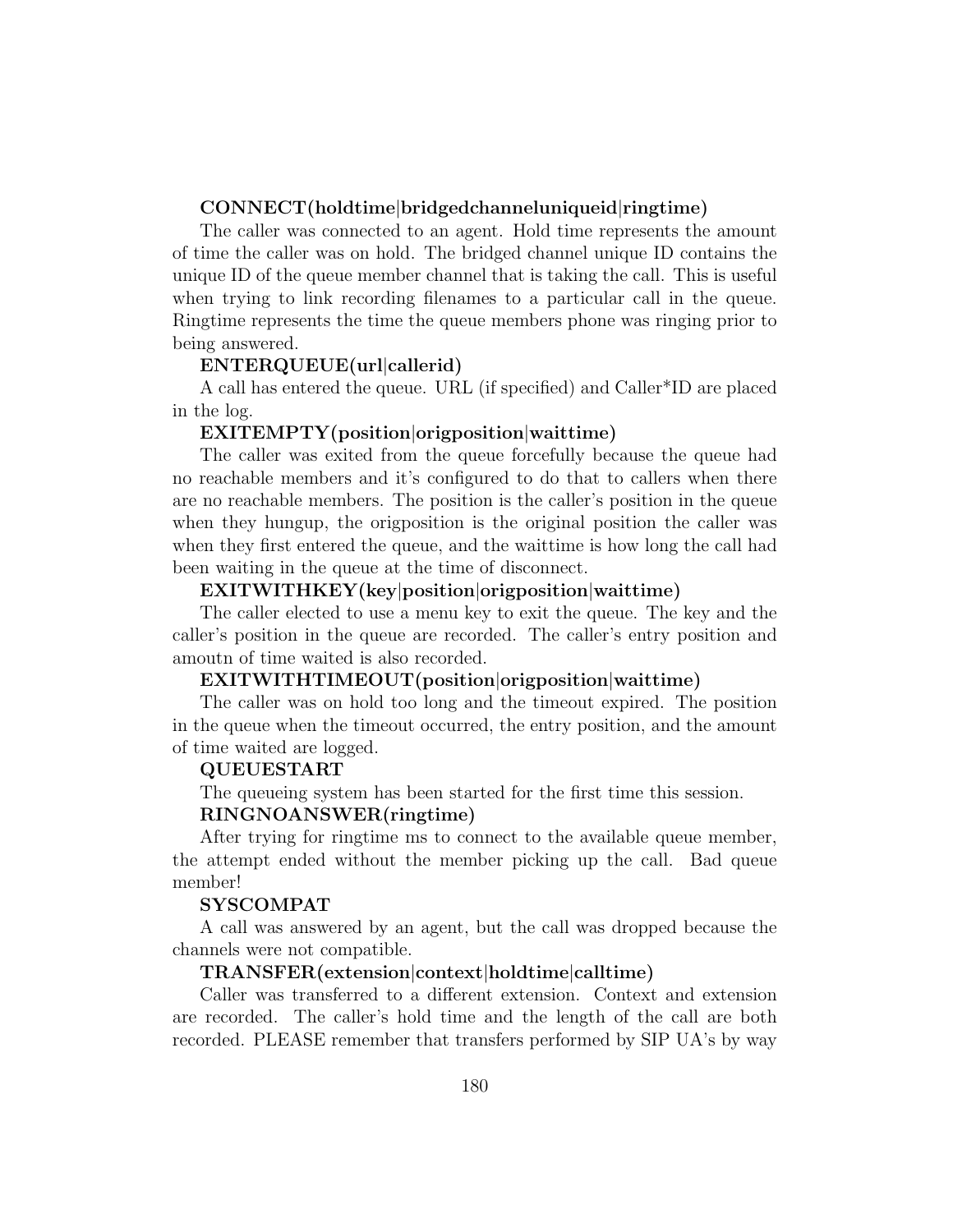of a reinvite may not always be caught by Asterisk and trigger off this event. The only way to be 100% sure that you will get this event when a transfer is performed by a queue member is to use the built-in transfer functionality of Asterisk.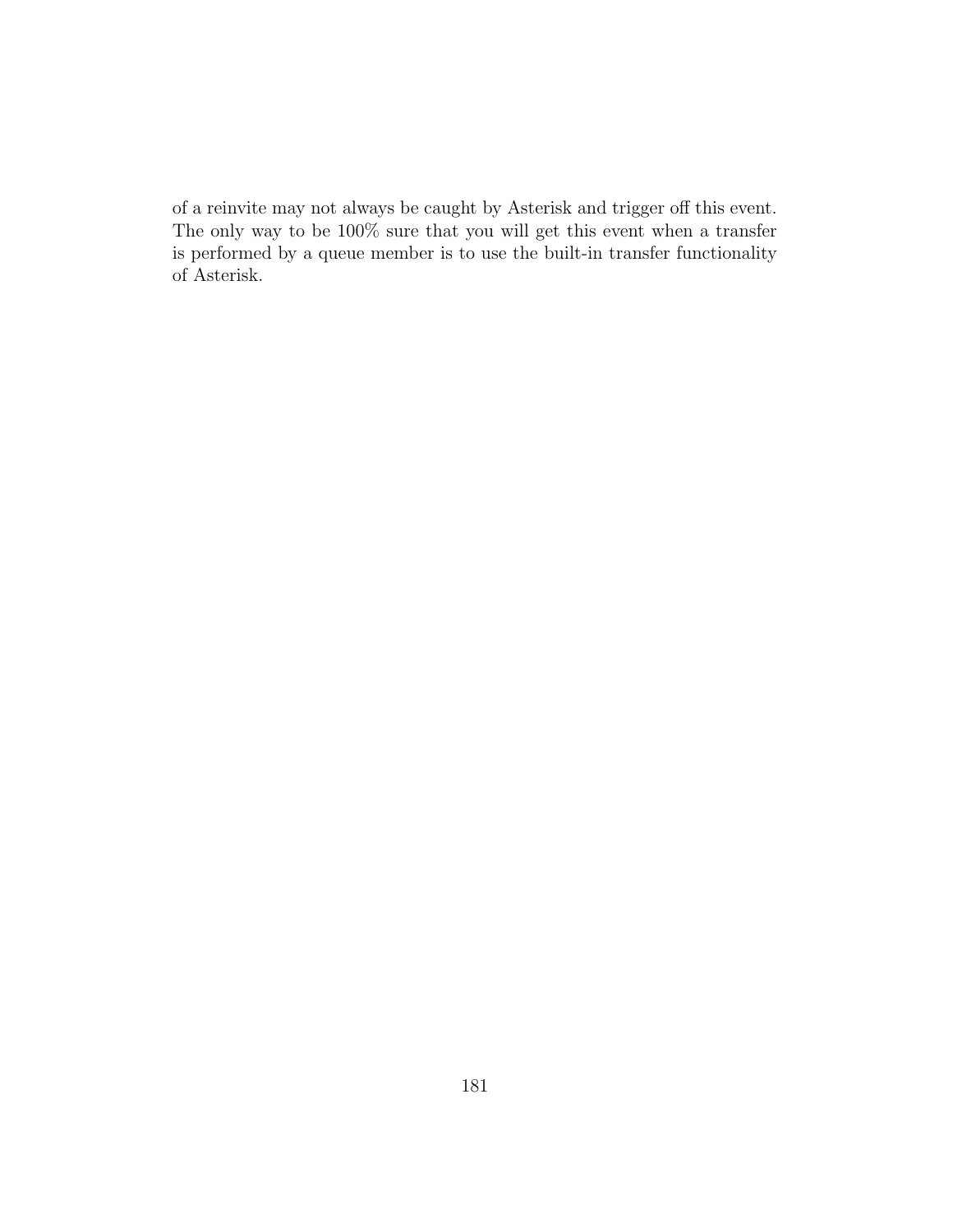

# Phone Provisioning

## **14.1 Introduction**

Asterisk includes basic phone provisioning support through the res phoneprov module. The current implementation is based on a templating system using Asterisk dialplan function and variable substitution and obtains information to substitute into those templates from phoneprov.conf and users.conf. A profile and set of templates is provided for provisioning Polycom phones. Note that res phoneprov is currently limited to provisioning a single user per device.

## **14.2 Configuration of phoneprov.conf**

The configuration file, phoneprov.conf, is used to set up the built-in variables SEVER and SERVER PORT, to define a default phone profile to use, and to define different phone profiles available for provisioning.

## **14.2.1 The [general] section**

Below is a sample of the general section of phoneprov.conf:

```
[general]
;serveriface=eth0
;serveraddr=192.168.1.1
;serverport=5060
default_profile=polycom
```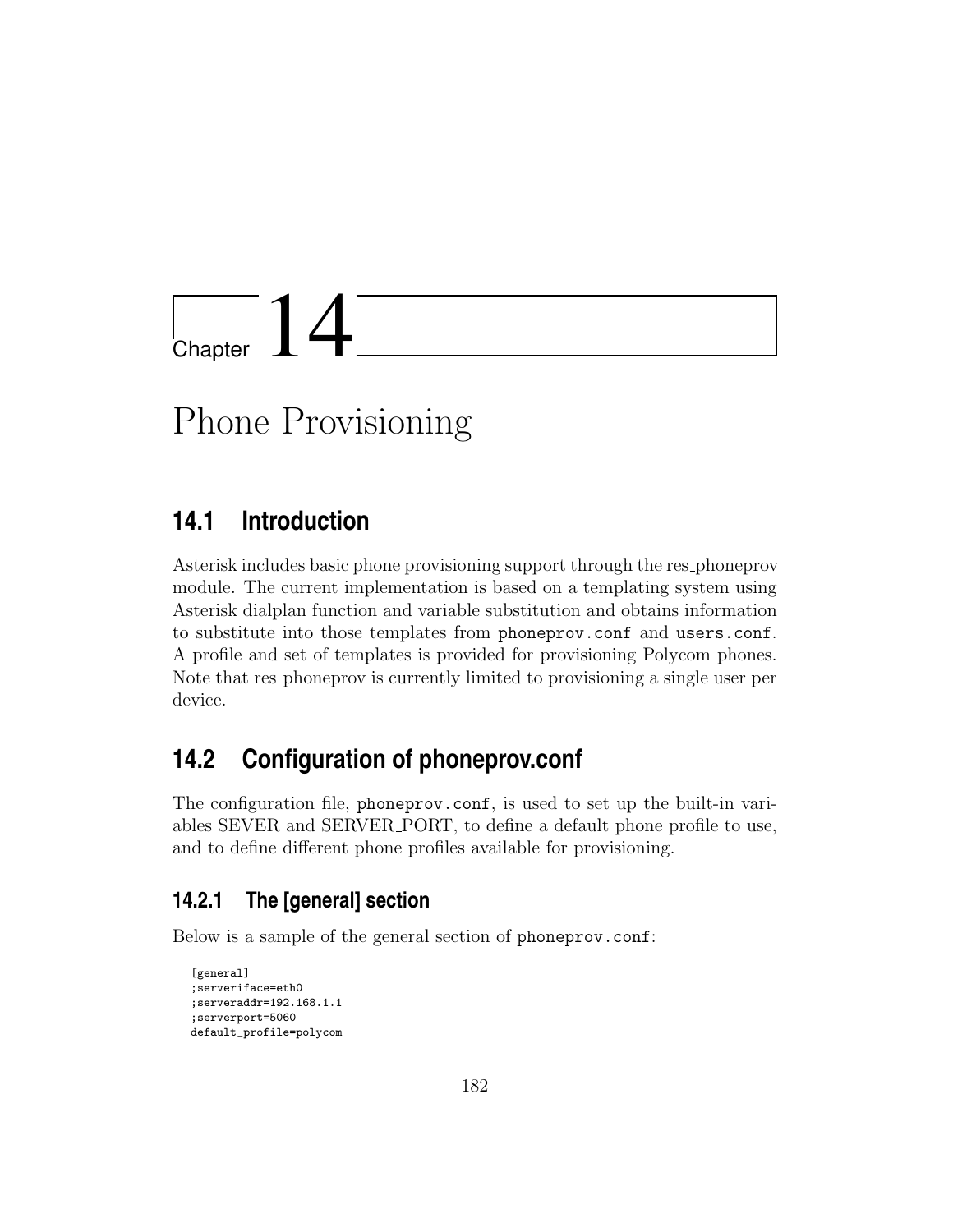By default, res phoneprov will set the SERVER variable to the IP address on the server that the requesting phone uses to contact the asterisk HTTP server. The SERVER\_PORT variable will default to the **bindport** setting in sip.conf.

Should the defaults be insufficient, there are two choices for overriding the default setting of the SERVER variable. If the IP address of the server is known, or the hostname resolvable by the phones, the appropriate serveraddr value should be set. Alternatively, the network interface that the server listens on can be set by specifying a serveriface and SERVER will be set to the IP address of that interface. Only one of these options should be set.

The default SERVER PORT variable can be overridden by setting the serverport. If bindport is not set in sip.conf and serverport is not specified, it is set to a default value of 5060.

Any user set for auto-provisioning in users.conf without a specified profile will be assumed to belong to the profile set with **default**\_profile.

## **14.2.2 Creating phone profiles**

A phone profile is basically a list of files that a particular group of phones needs to function. For most phone types there are files that are identical for all phones (firmware, for instance) as well as a configuration file that is specific to individual phones. res phoneprov breaks these two groups of files into static files and dynamic files, respectively. A sample profile:

```
[polycom]
staticdir => configs/
mime_type => text/xml
setvar => CUSTOM_CONFIG=/var/lib/asterisk/phoneprov/configs/custom.cfg
static_file => bootrom.ld,application/octet-stream
static_file => bootrom.ver,plain/text
static_file => sip.ld,application/octet-stream
static_file => sip.ver,plain/text
static_file => sip.cfg
static_file => custom.cfg
${TOLOWER(${MAC})}.cfg => 000000000000.cfg
${TOLOWER(${MAC})}-phone.cfg => 000000000000-phone.cfg
config/${TOLOWER(${MAC})} => polycom.xml
${TOLOWER(${MAC})}-directory.xml => 000000000000-directory.xml
```
A static file is set by specifying the file name, relative to AST\\_DATA\ \_DIR/phoneprov. The mime-type of the file can optionally be specified after a comma. If staticdir is set, all static files will be relative to the subdirectory of AST DATA DIR/phoneprov specified.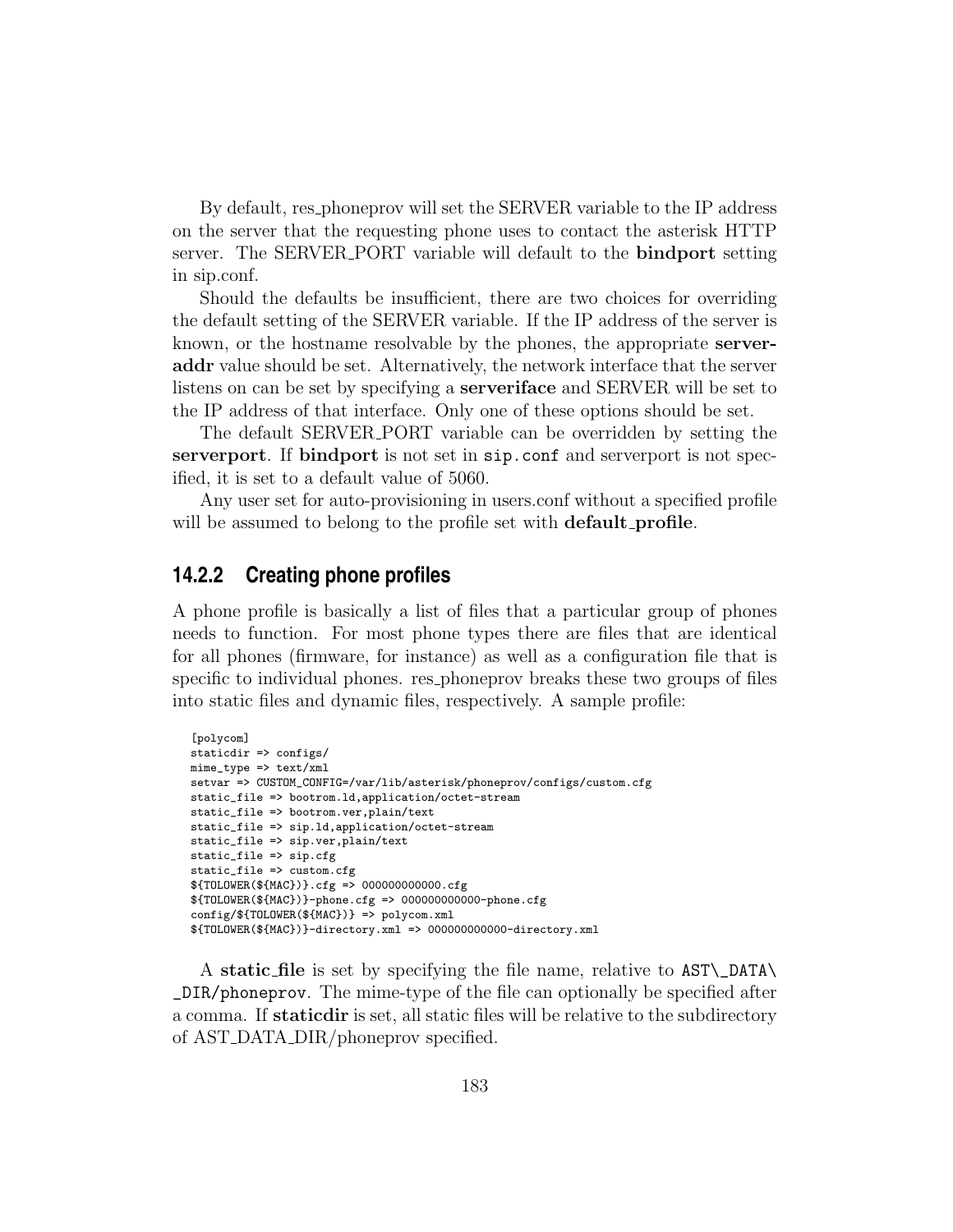Since phone-specific config files generally have file names based on phonespecifc data, dynamic filenames in res phoneprov can be defined with Asterisk dialplan function and variable substitution. In the above example,  ${\rm \$TOLOWER(\${MAC}\})$ .cfg  $\Rightarrow$  00000000000.cfg would define a relative URI to be served that matches the format of MACADDRESS.cfg, all lower case. A request for that file would then point to the template found at AST DATA DIR/phoneprov/000000000000.cfg. The template can be followed by a comma and mime-type. Notice that the dynamic filename (URI) can contain contain directories. Since these files are dynamically generated, the config file itself does not reside on the filesystem–only the template. To view the generated config file, open it in a web browser. If the config file is XML, Firefox should display it. Some browsers will require viewing the source of the page requested.

A default mime-type for the profile can be defined by setting mimetype. If a custom variable is required for a template, it can be specified with setvar. Variable substitution on this value is done while building the route list, so \${USERNAME} would expand to the username of the users.conf user that registers the dynamic filename.

NOTE: Any dialplan function that is used for generation of dynamic file names MUST be loaded before res\_phoneprov. Add "preload  $\Rightarrow$  modulename.so" to modules.conf for required functions. In the example above, "preload  $\Rightarrow$  func\_strings.so" would be required.

## **14.3 Configuration of users.conf**

The asterisk-gui sets up extensions, SIP/IAX2 peers, and a host of other settings. User-specific settings are stored in users.conf. If the asterisk-gui is not being used, manual entries to users.conf can be made.

## **14.3.1 The [general] section**

There are only two settings in the general section of users.conf that apply to phone provisioning: localextenlength which maps to template variable EXTENSION LENGTH and vmexten which maps to the VOICE-MAIL EXTEN variable.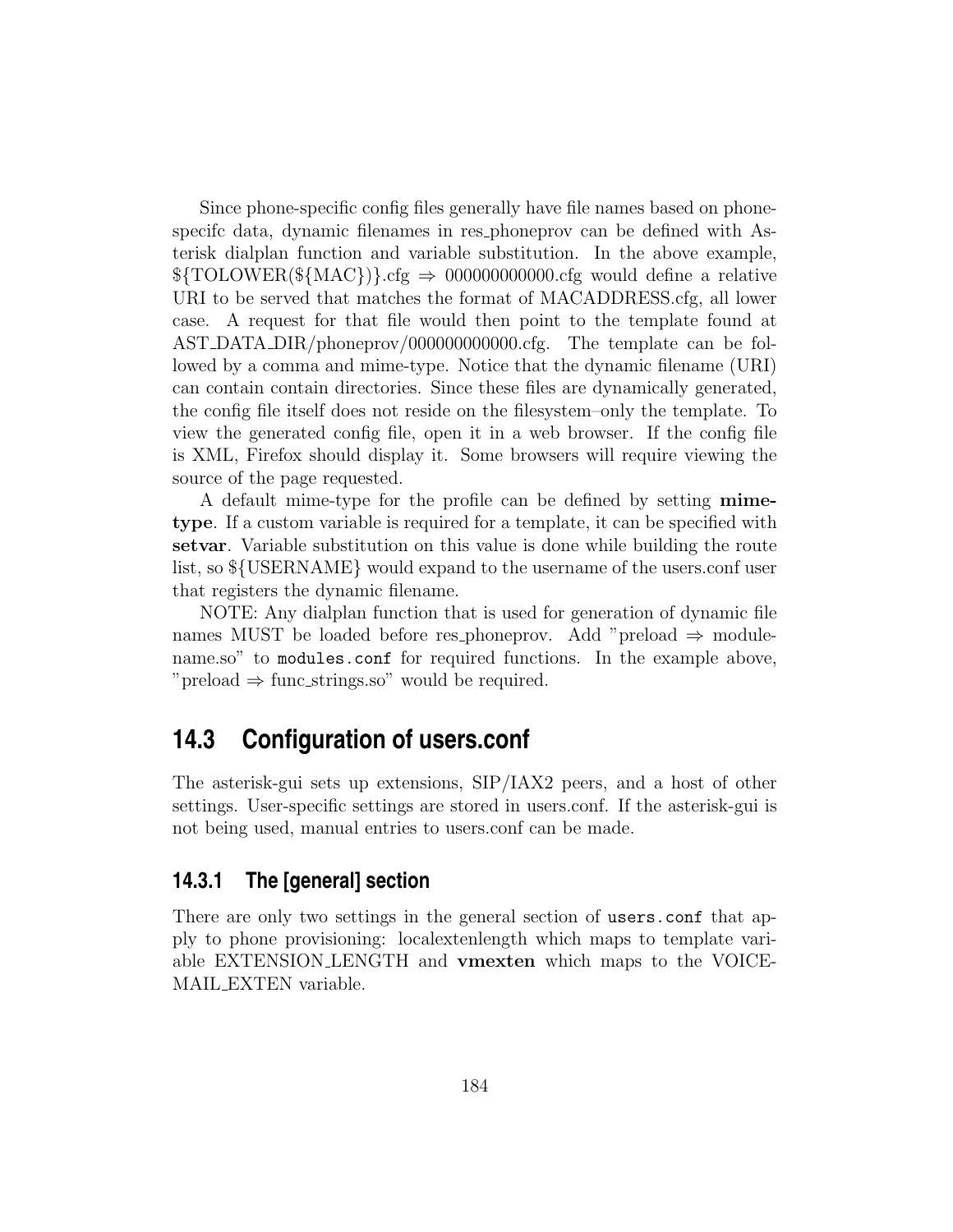## **14.3.2 Invdividual Users**

To enable auto-provisioning of a phone, the user in users.conf needs to have:

... autoprov=yes macaddress=deadbeef4dad profile=polycom

The profile is optional if a **default**-**profile** is set in phoneprov.conf. The following is a sample users.conf entry, with the template variables commented next to the settings:

```
[6001]
callwaiting = yes
context = numberplan-custom-1
hasagent = no
hasdirectory = yes
hasiax = no
hasmanager = no
hassip = yeshasvoicemail = yes
host = dynamicmailbox = 6001threewaycalling = yes
deletevoicemail = no
autoprov = yes
profile = polycom
canreinvite = no
nat = nofullname = User Two ; ${DISPLAY_NAME}
secret = test ; ${SECRET}
username = 6001; ${USERNAME}
macaddress = deadbeef4dad ; ${MAC}
label = 6001 ; ${LABEL}
cid_number = 6001; CALLERID}
```
The variables above, are the user-specfic variables that can be substituted into dynamic filenames and config templates.

## **14.4 Templates**

Configuration templates are a generic way to configure phones with textbased configuration files. Templates can use any loaded dialplan function and all of the variables created by phoneprov.conf and users.conf. A short example is the included 000000000000.cfg Polycom template: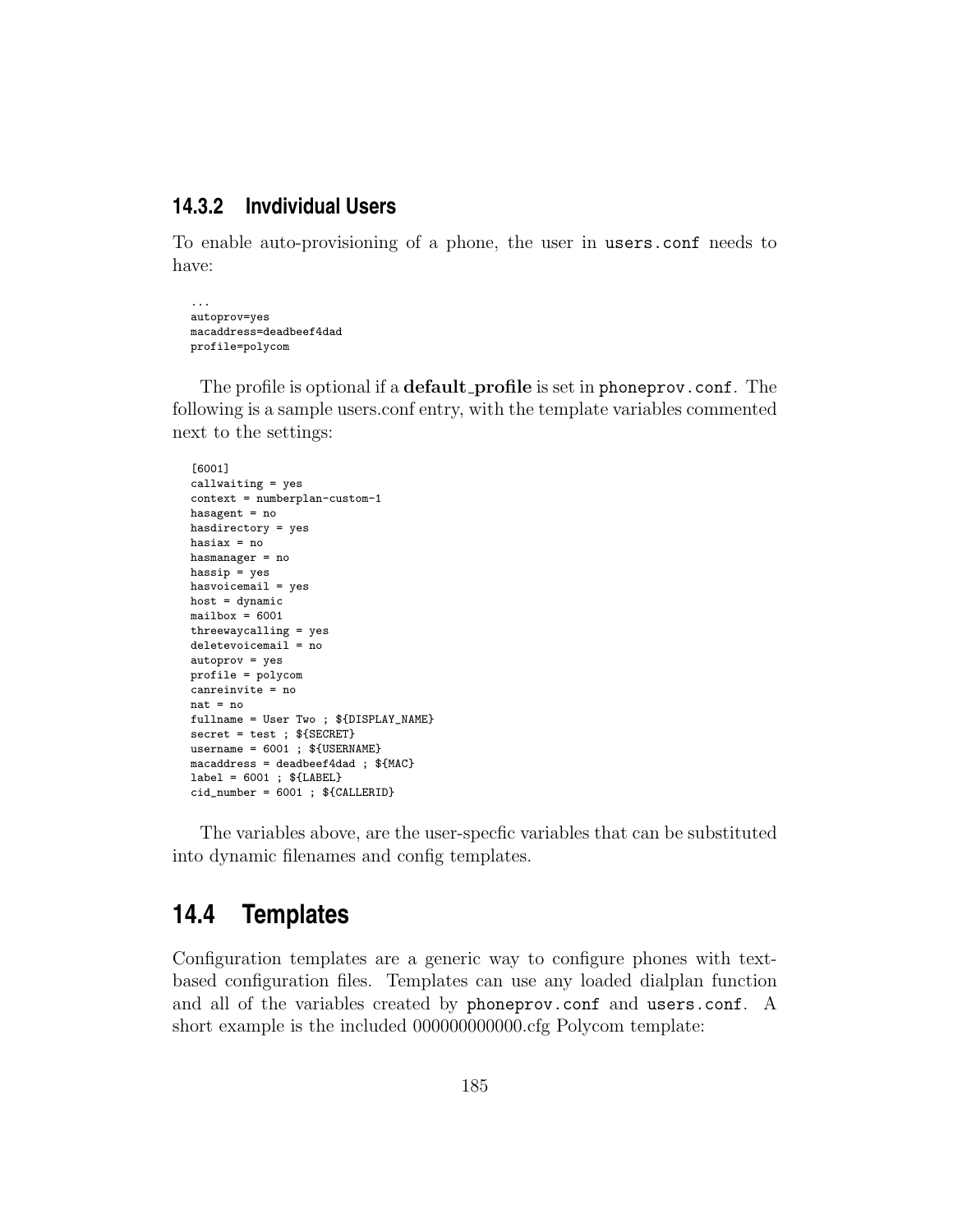```
<?xml version="1.0" standalone="yes"?>
 <APPLICATION
   APP_FILE_PATH="sip.ld"
   CONFIG_FILES="${IF($[${STAT(e|${CUSTOM_CONFIG})}] ? "custom.cfg,
")}config/${TOLOWER(${MAC})}, sip.cfg"
  MISC_FILES="" LOG_FILE_DIRECTORY=""
 />
```
This template uses dialplan functions, expressions, and a couple of variables to generate a config file to instruct the Polycom where to pull other needed config files. If a phone with MAC address 0xDEADBEEF4DAD requests this config file, and the filename that is stored in variable CUS-TOM CONFIG does not exist, then the generated output would be:

```
<?xml version="1.0" standalone="yes"?>
 <APPLICATION
   APP_FILE_PATH="sip.ld"
   CONFIG_FILES="config/deadbeef4dad, sip.cfg"
   MISC_FILES="" LOG_FILE_DIRECTORY=""
 />
```
The Polycom phone would then download both sip.cfg (which would be registered in phoneprov.conf as a static file) and config/deadbeef4dad (which would be registered as a dynamic file pointing to another template, polycom.xml).

res phoneprov also registers its own dialplan function: PP EACH USER. This function was designed to be able to print out a particular string for each user that res phoneprov knows about. An example use of this function is the template for a Polycom contact directory:

```
<?xml version="1.0" standalone="yes"?>
<directory>
 <item_list>
   ${PP_EACH_USER(<item><fn>%{DISPLAY_NAME}</fn><ct>%{CALLERID}</ct><bw>1</bw></item>|${MAC})}
 </item_list>
</directory>
```
PP EACH USER takes two arguments. The first is the string to be printed for each user. Any variables that are to be substituted need to be in the format %{VARNAME} so that Asterisk doesn't try to substitute the variable immediately before it is passed to PP EACH USER. The second, optional, argument is a MAC address to exclude from the list iterated over (so, in this case, a phone won't be listed in its own contact directory).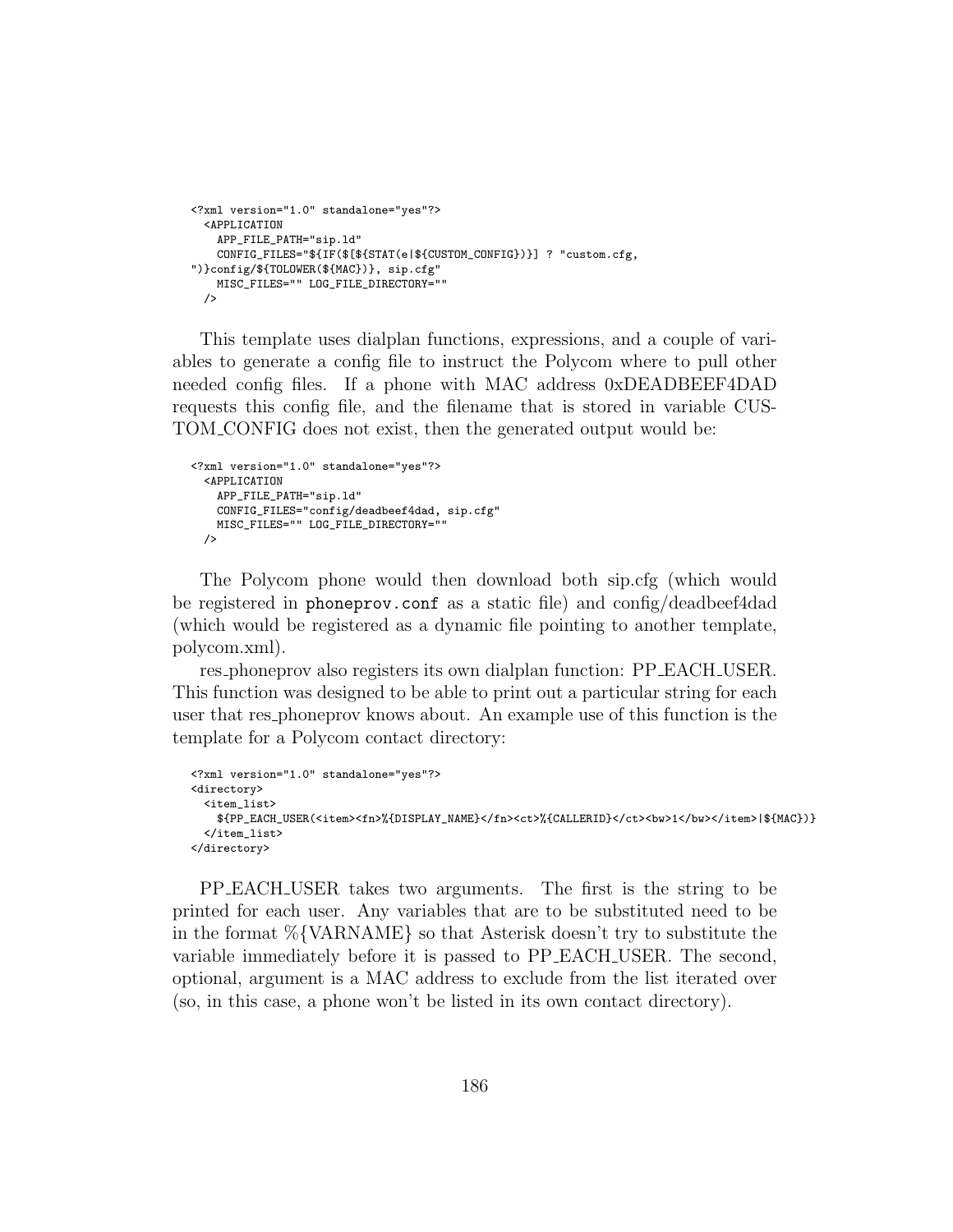## **14.5 Putting it all together**

Make sure that manager.conf has:

```
[general]
enabled = yes
webenabled = yes
```
and that http.conf has:

```
[general]
enabled = yes
bindaddr = 192.168.1.1 ; Your IP here ;-)
bindport = 8088 ; Or port 80 if it is the only http server running on the machine
```
With phoneprov.conf and users.conf in place, start Astersik. From the CLI, type "http show status". An example output:

```
HTTP Server Status:
Prefix: /asterisk
Server Enabled and Bound to 192.168.1.1:8088
Enabled URI's:
/asterisk/httpstatus => Asterisk HTTP General Status
/asterisk/phoneprov/... => Asterisk HTTP Phone Provisioning Tool
/asterisk/manager => HTML Manager Event Interface
/asterisk/rawman => Raw HTTP Manager Event Interface
/asterisk/static/... => Asterisk HTTP Static Delivery
/asterisk/mxml => XML Manager Event Interface
Enabled Redirects:
 None.
POST mappings:
```
None.

There should be a phoneprov URI listed. Next, from the CLI, type "phoneprov show routes" and verify that the information there is correct. An example output for Polycom phones woud look like:

```
Relative URI Physical location<br>sip.ver configs/sip.ver
sip.ver configs/sip.ver configs/sip.ver configs/sip.ld
                                                        configs/sip.ld
bootrom.ver configs/bootrom.ver
sip.cfg configs/sip.cfg configs/sip.cfg configs/sip.cfg configs/sip.cfg configs/sip.cfg configs/sip.cfg configs/sip.cfg configs/sip.cfg configs/sip.cfg configs/sip.cfg configs/sip.cfg configs/sip.cfg configs/sip.cfg config
                                                        bootrom.ld configs/bootrom.ld
custom.cfg configs/custom.cfg
```
Dynamic routes

Static routes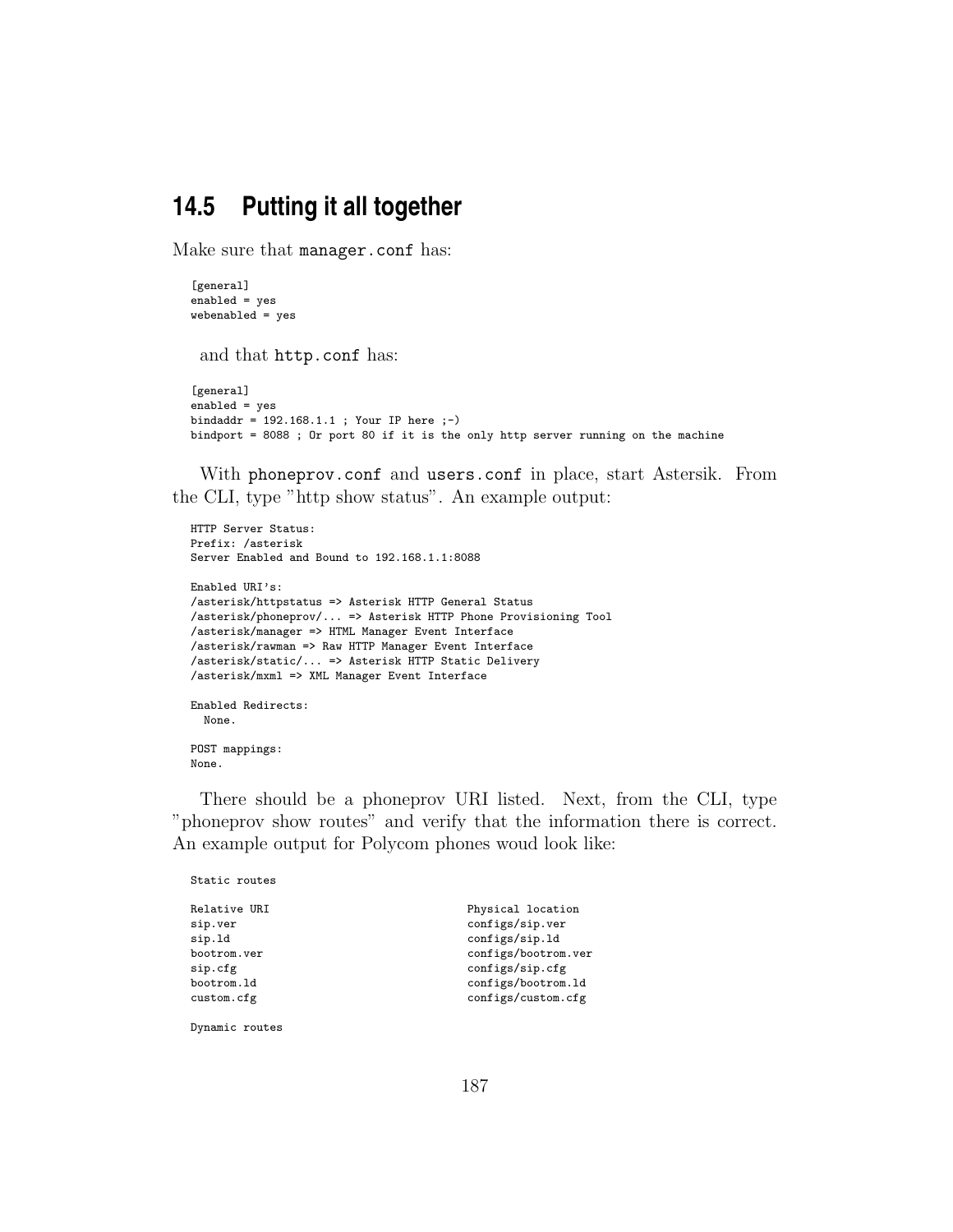| Relative URI               | Template |
|----------------------------|----------|
| deadbeef4dad.cfg           | 00000000 |
| deadbeef4dad-directory.xml | 00000000 |
| deadbeef4dad-phone.cfg     | 00000000 |
| config/deadbeef4dad        | polycom. |

000000000000.cfg  $00000000000000$ -directory.xml 000000000000-phone.cfg polycom.xml

With the above examples, the phones would be pointed to [http://192.](http://192.168.1.1:8080/asterisk/phoneprov) [168.1.1:8080/asterisk/phoneprov](http://192.168.1.1:8080/asterisk/phoneprov) for pulling config files. Templates would all be placed in AST DATA DIR/phoneprov and static files would be placed in AST DATA DIR/phoneprov/configs. Examples of valid URIs would be:

- http://192.168.1.1:8080/asterisk/phoneprov/sip.cfg
- http://192.168.1.1:8080/asterisk/phoneprov/deadbeef4dad.cfg
- http://192.168.1.1:8080/asterisk/phoneprov/config/deadbeef4dad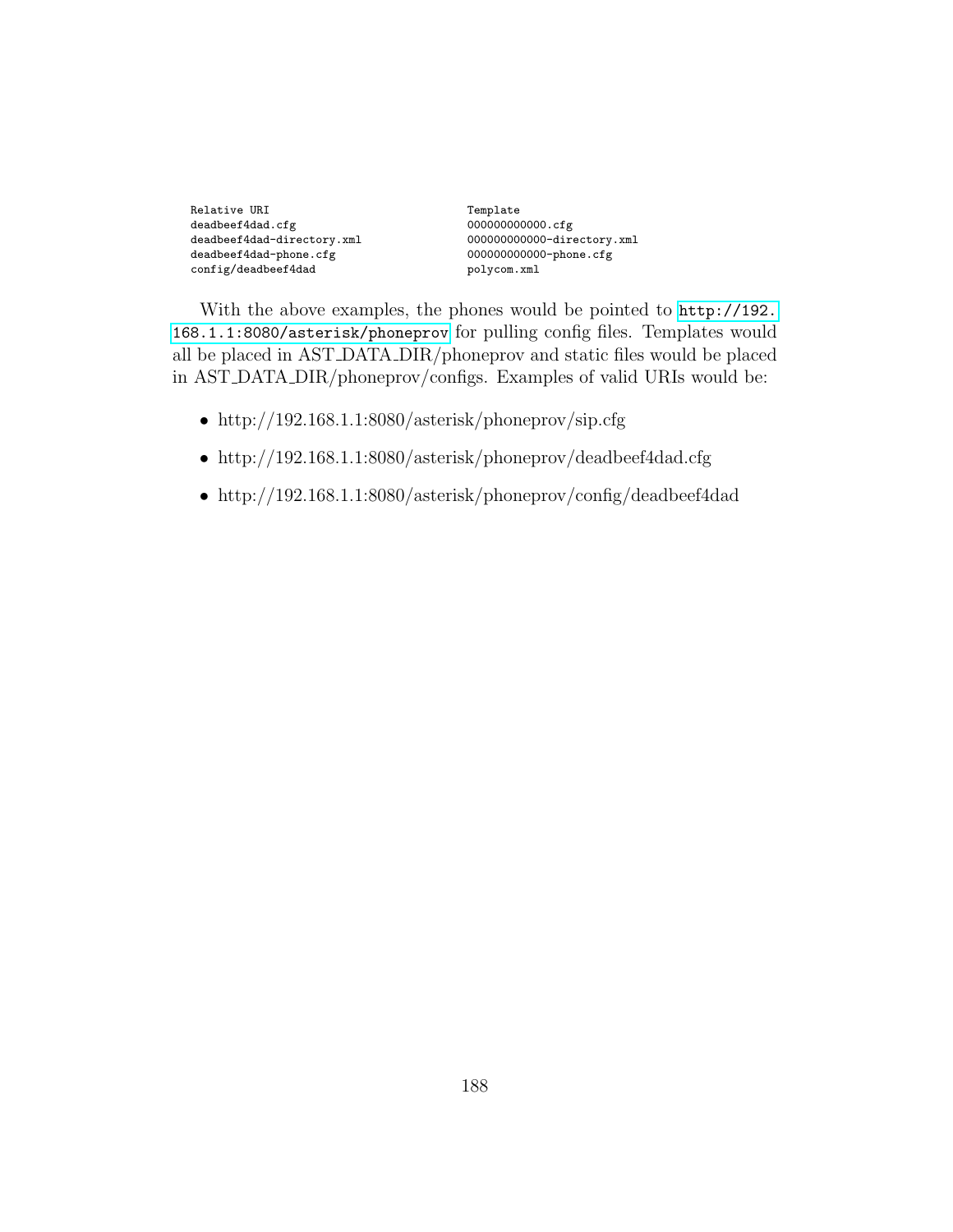# Chapter  $15$

## Development

## **15.1 Backtrace**

This document is intended to provide information on how to obtain the backtraces required on the asterisk bug tracker, available at [http://bugs.](http://bugs.digium.com) [digium.com](http://bugs.digium.com). The information is required by developers to help fix problem with bugs of any kind. Backtraces provide information about what was wrong when a program crashed; in our case, Asterisk. There are two kind of backtraces (aka 'bt') which are useful: bt and bt full.

First of all, when you start Asterisk, you MUST start it with option -g. This tells Asterisk to produce a core file if it crashes.

If you start Asterisk with the safe asterisk script, it automatically starts using the option -g.

If you're not sure if Asterisk is running with the -g option, type the following command in your shell:

debian:/tmp# ps aux | grep asterisk<br>root 17832 0.0 1.2 2348 788 pts/1 root 17832 0.0 1.2 2348 788 pts/1 S Aug12 0:00 /bin/sh /usr/sbin/safe\_asterisk root 26686 0.0 2.8 15544 1744 pts/1 S Aug13 0:02 asterisk -vvvg -c [...]

The interesting information is located in the last column.

Second, your copy of Asterisk must have been built without optimization or the backtrace will be (nearly) unusable. This can be done by selecting the 'DONT OPTIMIZE' option in the Compiler Flags submenu in the 'make menuselect' tree before building Asterisk.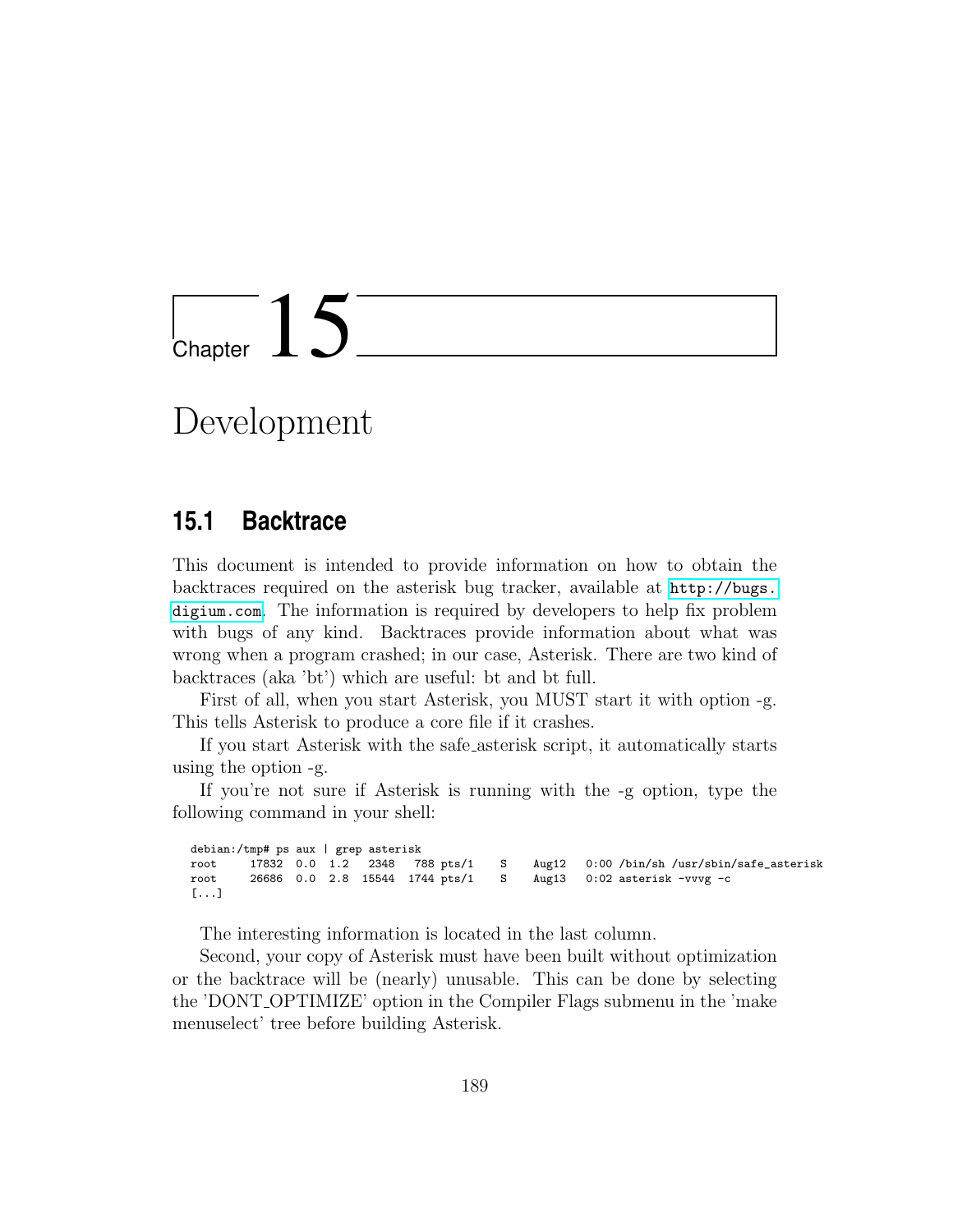After Asterisk crashes, a core file will be "dumped" in your /tmp/ directory. To make sure it's really there, you can just type the following command in your shell:

debian:/tmp# ls -l /tmp/core.\* -rw------- 1 root root 10592256 Aug 12 19:40 /tmp/core.26252 -rw------- 1 root root 9924608 Aug 12 20:12 /tmp/core.26340 -rw------- 1 root root 10862592 Aug 12 20:14 /tmp/core.26374 -rw------- 1 root root 9105408 Aug 12 20:19 /tmp/core.26426 -rw------- 1 root root 9441280 Aug 12 20:20 /tmp/core.26462 -rw------- 1 root root 8331264 Aug 13 00:32 /tmp/core.26647 debian:/tmp#

In the event that there are multiple core files present (as in the above example), it is important to look at the file timestamps in order to determine which one you really intend to look at.

Now that we've verified the core file has been written to disk, the final part is to extract 'bt' from the core file. Core files are pretty big, don't be scared, it's normal.

NOTE: Don't attach core files on the bug tracker, we only need the bt and bt full.

For extraction, we use a really nice tool, called gdb. To verify that you have gdb installed on your system:

```
debian:/tmp# gdb -v
GNU gdb 6.3-debian
Copyright 2004 Free Software Foundation, Inc.
GDB is free software, covered by the GNU General Public License, and you are
welcome to change it and/or distribute copies of it under certain conditions.
Type "show copying" to see the conditions.
There is absolutely no warranty for GDB. Type "show warranty" for details.
This GDB was configured as "i386-linux".
debian:/tmp#
```
Which is great, we can continue. If you don't have gdb installed, go install gdb.

Now load the core file in gdb, as follows:

```
debian:/tmp# gdb asterisk /tmp/core.26252
[...]
(You would see a lot of output here.)
[...]
Reading symbols from /usr/lib/asterisk/modules/app_externalivr.so...done.
Loaded symbols for /usr/lib/asterisk/modules/app_externalivr.so
#0 0x29b45d7e in ?? ()
(gdb)
```
Now at the gdb prompt, type: bt You would see output similar to: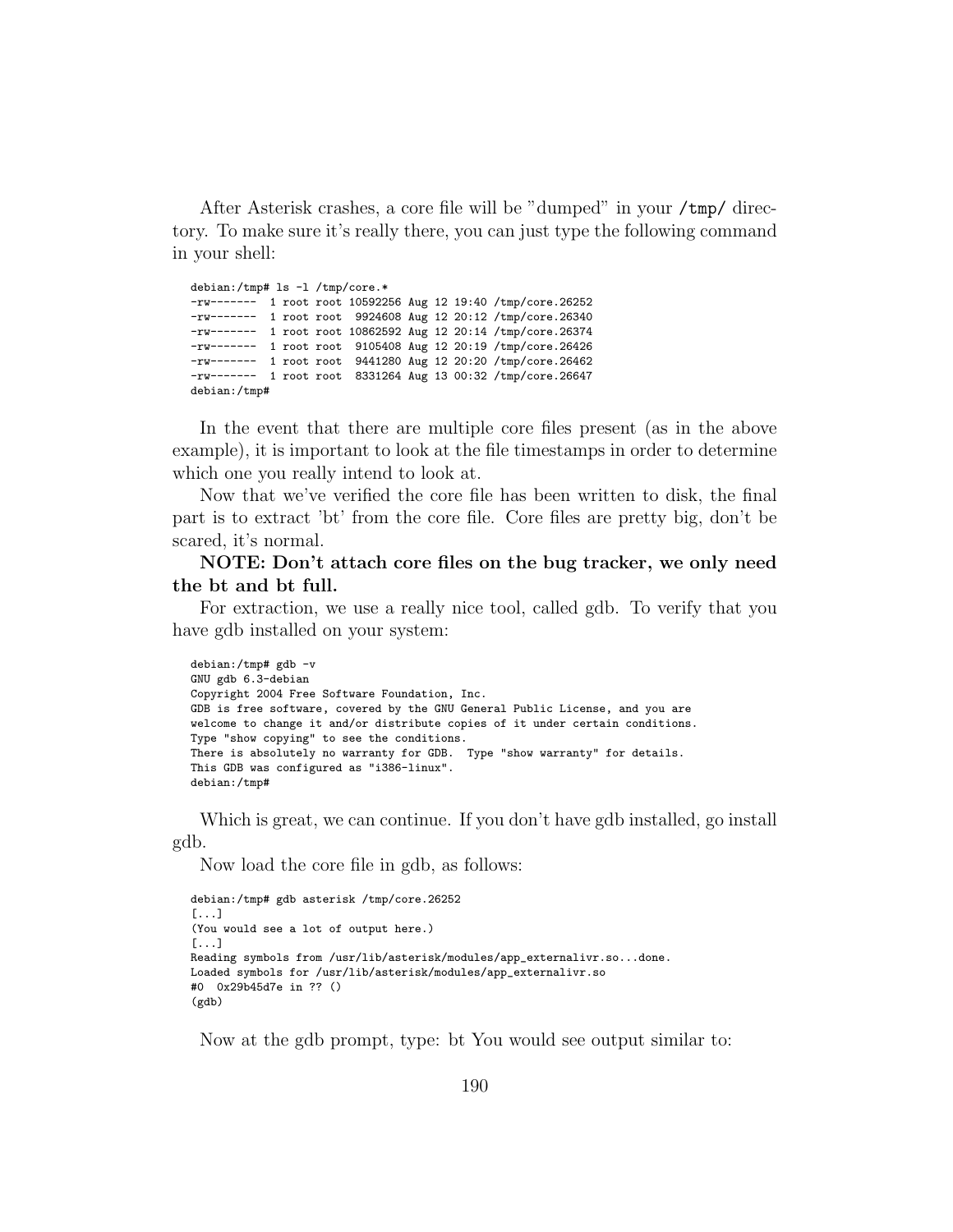```
(gdb) bt
#0 0x29b45d7e in ?? ()
#1 0x08180bf8 in ?? ()
#2 0xbcdffa58 in ?? ()
#3 0x08180bf8 in ?? ()
#4 0xbcdffa60 in ?? ()
#5 0x08180bf8 in ?? ()
#6 0x180bf894 in ?? ()
#7 0x0bf80008 in ?? ()
#8 0x180b0818 in ?? ()
#9 0x08068008 in ast_stopstream (tmp=0x40758d38) at file.c:180
#10 0x000000a0 in ?? ()
#11 0x000000a0 in ?? ()
#12 0x00000000 in ?? ()
#13 0x407513c3 in confcall_careful_stream (conf=0x8180bf8, filename=0x8181de8 "DAHDI/pseudo-1324221520") at app_meet
#14 0x40751332 in streamconfthread (args=0x8180bf8) at app_meetme.c:1965
#15 0xbcdffbe0 in ?? ()
#16 0x40028e51 in pthread_start_thread () from /lib/libpthread.so.0
#17 0x401ec92a in clone () from /lib/libc.so.6
(gdb)
```
The bt's output is the information that we need on the bug tracker.

```
Now do a bt full as follows:
(gdb) bt full
#0 0x29b45d7e in ?? ()
No symbol table info available.
#1 0x08180bf8 in ?? ()
No symbol table info available.
#2 0xbcdffa58 in ?? ()
No symbol table info available.
#3 0x08180bf8 in ?? ()
No symbol table info available.
#4 0xbcdffa60 in ?? ()
No symbol table info available.
#5 0x08180bf8 in ?? ()
No symbol table info available.
#6 0x180bf894 in ?? ()
No symbol table info available.
#7 0x0bf80008 in ?? ()
No symbol table info available.
#8 0x180b0818 in ?? ()
No symbol table info available.
#9 0x08068008 in ast_stopstream (tmp=0x40758d38) at file.c:180
No locals.
#10 0x000000a0 in ?? ()
No symbol table info available.
#11 0x000000a0 in ?? ()
No symbol table info available.
#12 0x00000000 in ?? ()
No symbol table info available.
#13 0x407513c3 in confcall_careful_stream (conf=0x8180bf8, filename=0x8181de8 "DAHDI/pseudo-1324221520") at app_meet
        f = (struct ast_frame *) 0x8180bf8
        trans = (struct ast_trans_pvt *) 0x0
#14 0x40751332 in streamconfthread (args=0x8180bf8) at app_meetme.c:1965
No locals.
```